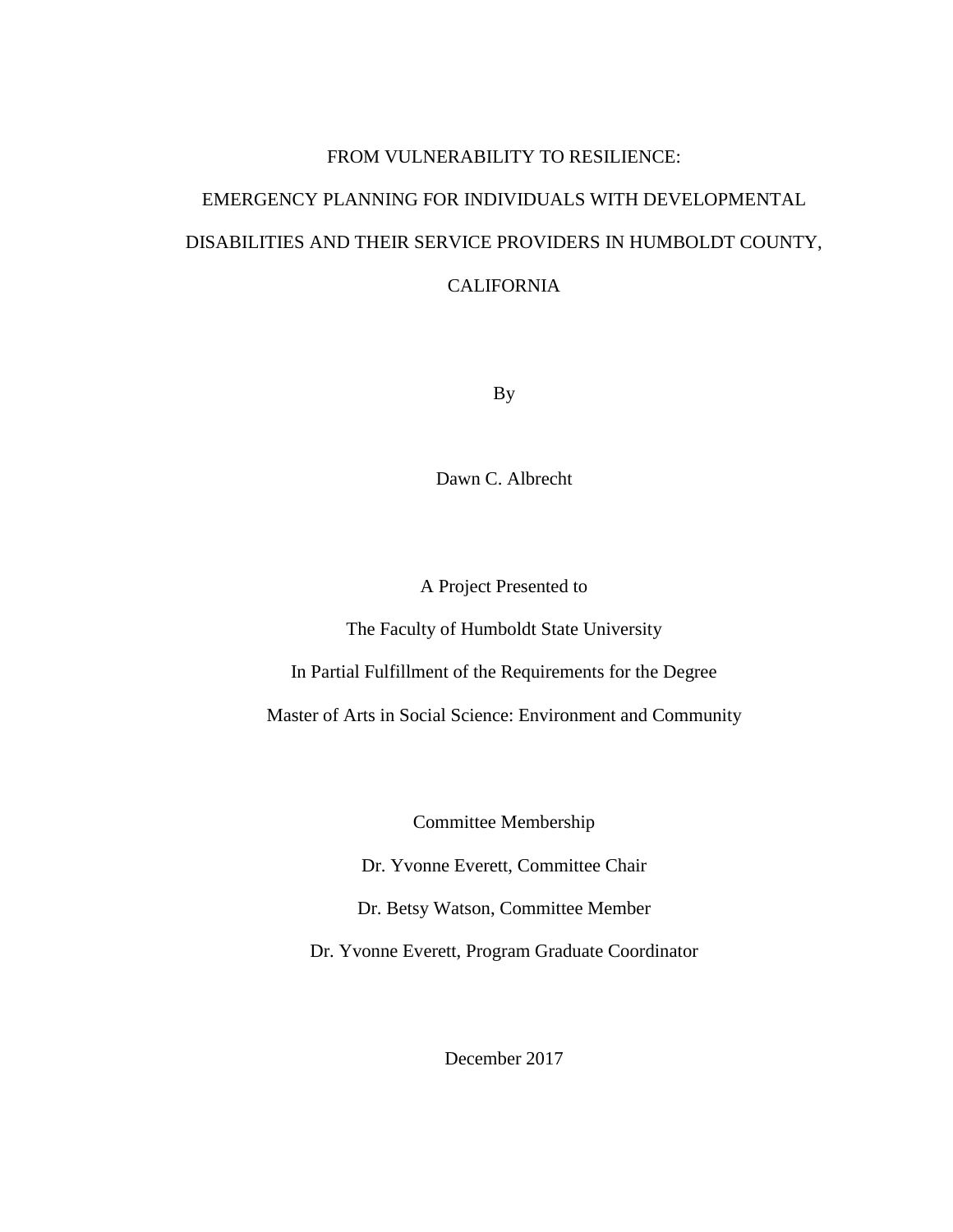### ABSTRACT

### <span id="page-1-0"></span>FROM VULNERABILITY TO RESILIENCE: EMERGENCY PLANNING FOR INDIVIDUALS WITH DEVELOPMENTAL DISABILITIES AND THEIR SERVICE PROVIDERS IN HUMBOLDT COUNTY, CALIFORNIA

### Dawn C. Albrecht

Shortfalls in emergency mitigation, planning, response and recovery for people with disabilities have frequently resulted in increased negative impact for these individuals ranging from a loss of essential services to preventable injury and death. The purpose of this project was to identify the gaps in planning for individuals with developmental disabilities and their service providers in Humboldt County, California, and close these gaps by providing outreach, education, and emergency engagement plans for these individuals and members of their support teams. This project used a mixedmethod approach, including questionnaires and feedback forms, informal interviews, workshops, and examples of on-site planning specific to the needs of the individuals involved. Secondary information was drawn from federal, state local and regional agencies and coalitions. The goals of this project were to reduce or eliminate the risk of death or injury, expedite appropriate response and recovery efforts, and ensure continuity of services for Humboldt County's developmentally disabled residents in the event of a major disaster by providing pertinent information and resources to those who support them. It also suggests guidelines for creating site-specific and individual-specific Emergency Engagement Plans for these same individuals and their service providers, in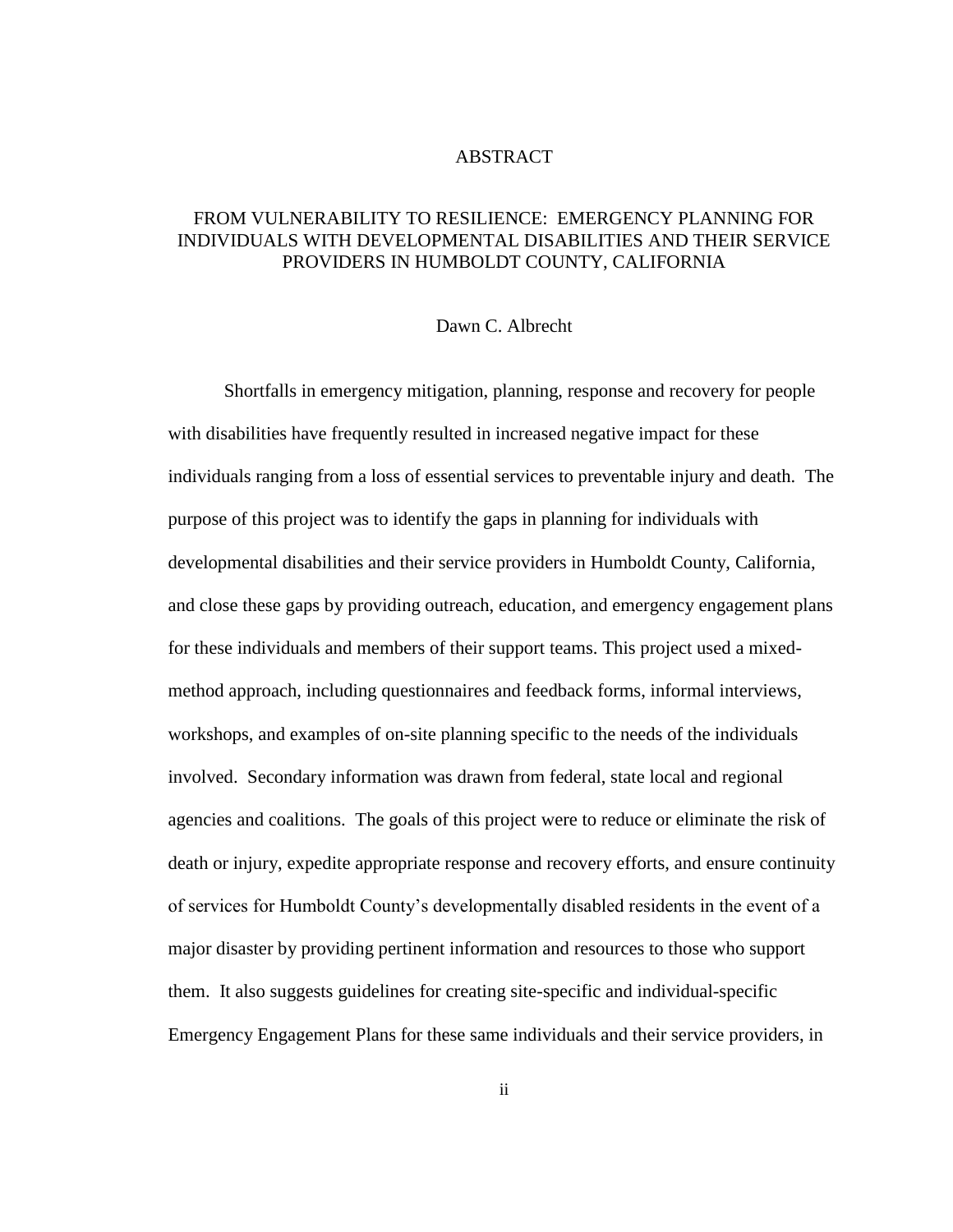addition to business continuity plans for those who are vendored with the Redwood Coast Regional Center to provide essential services, thus increasing community resiliency as a whole. As a result of this project, a seventeen-item list of key recommendations was developed and submitted to the Redwood Coast Regional Center to be used as a guide in assisting service providers in filling gaps in the emergency planning process. In addition, four sessions of two-day emergency planning workshops were held in Humboldt, Del Norte, Lake and Mendocino Counties in the following year.

Key Words: hazard, resiliency, disaster, vulnerable population, emergency engagement plan.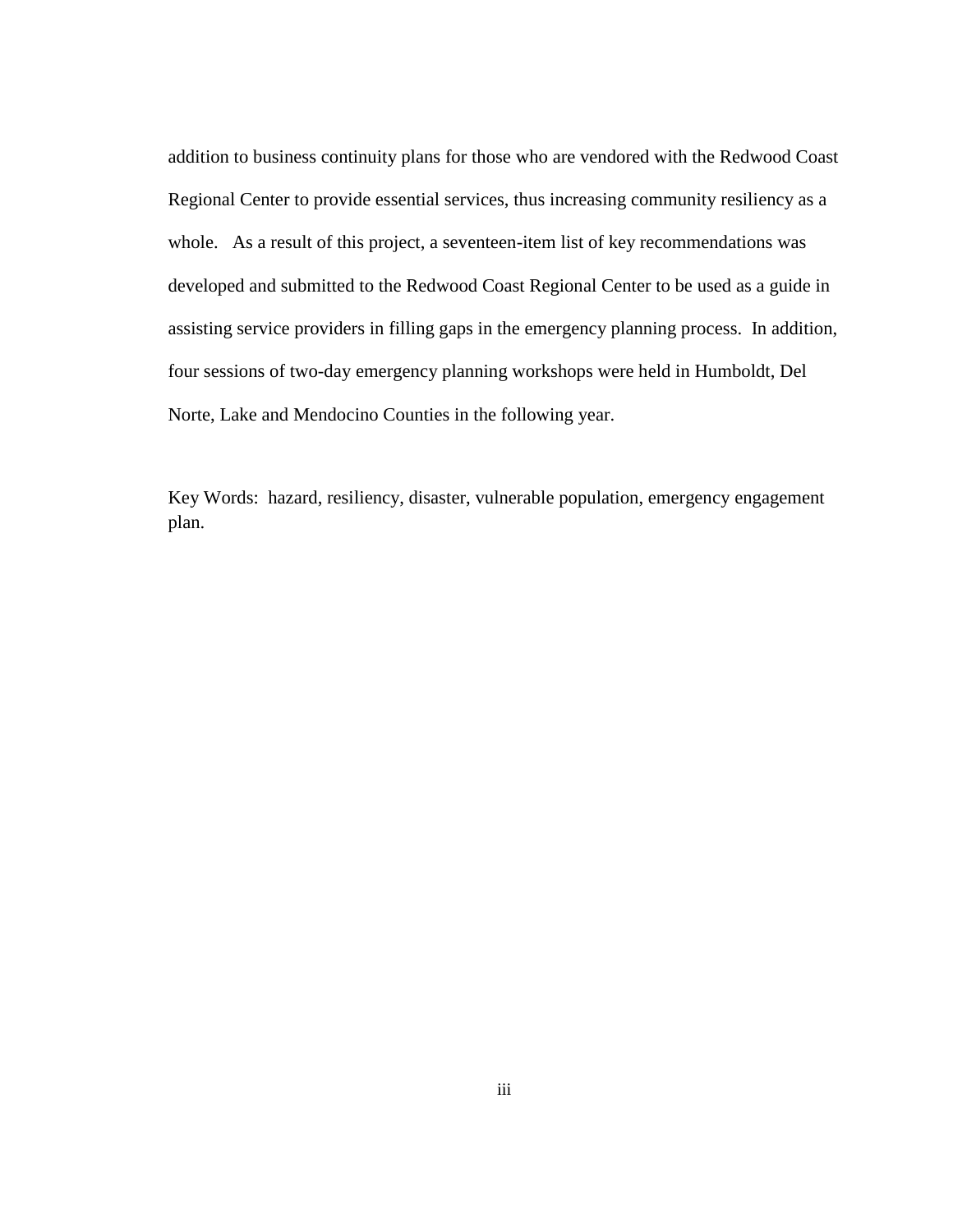### DEDICATION

### "The Path is Made by Walking" Antonio Machado

<span id="page-3-0"></span>This thesis project is dedicated to those who have walked beside me along my life's path:

First, to my mom, Jana Clover, who is the source of her children's strong work ethic and existential courage as a result of growing up watching her walking her own path and doing what the world said could not be done.

Second, to Brianna and Callista, who both sacrificed so much as I attended school and worked jobs with seemingly endless hours. You have been the source of all of the joy, strength and beauty in my life, and taught me more than any formal education ever could.

Next, to my siblings, David, Dana and Deborah, who grew up with me learning the hard way how dark, ugly, miserable and unfair the world can be – yet remained a shining example of how bright and meaningful we can make it.

Finally, this is dedicated to all of the clients and students I have worked with over the years who have been the personification of resiliency by refusing to allow the rest of the world, or their circumstances, to define who they are or what they can accomplish.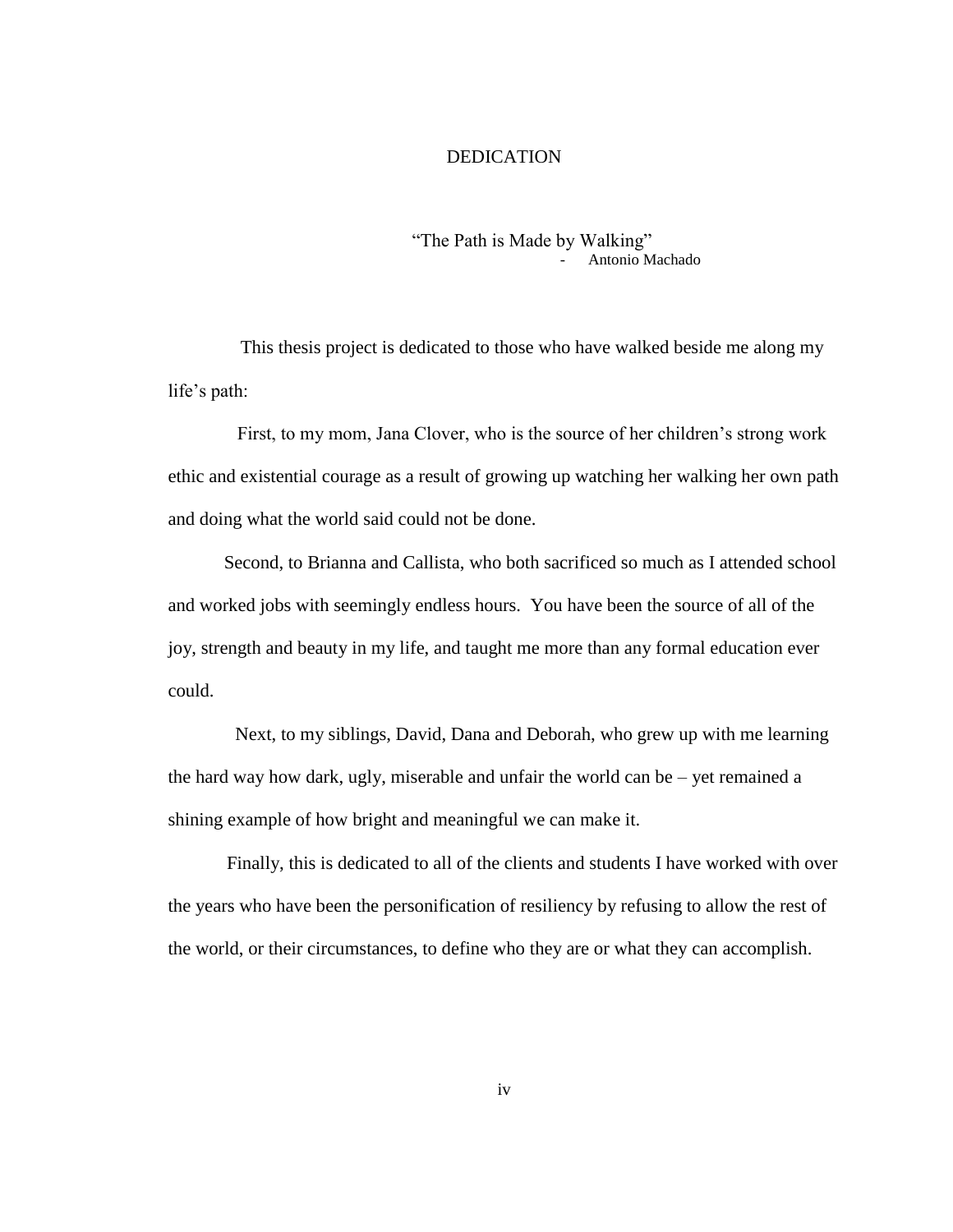### ACKNOWLEDGEMENTS

<span id="page-4-0"></span>"The Greatest Way to Find Ourselves is to Lose Ourselves in the Service of Others."

Mahatma Gandhi

I would like to express my sincerest gratitude to my advisor, Prof. Mark Baker, for his vast knowledge, extreme patience, and ability to magically rephrase things in a manner that sounds both intelligent and simplified. Next, I would like to thank my committee chair, Prof. Yvonne Everett, for her time and feedback, and the opportunity to conquer a long-lived childhood demon once and for all. I would also like to thank Prof. Betsy Watson, for teaching one of the best and most useful courses I have ever taken in my many years of formal education, and Janet Foos of the Redwood Coast Regional Center, for offering me the opportunity to work with the Regional Center, present at VOAD, and presenting the Area Board Grant opportunity.

Special thanks go to Prof. Lori Dengler, as it was a lecture of hers I attended many years ago that got me hooked on disasters as an area of academic study, and also for the opportunity to serve as an intern while working towards my Master's Degree. I would also like to acknowledge Kathleen Fairchild, Judy Sears and other previous E&C cohorts who have had a shared interest in emergency planning and recovery.

Last, but not least, copious gratitude to Kyle Morgan, the Word Turbo Jedi Master without whom this would not have been published.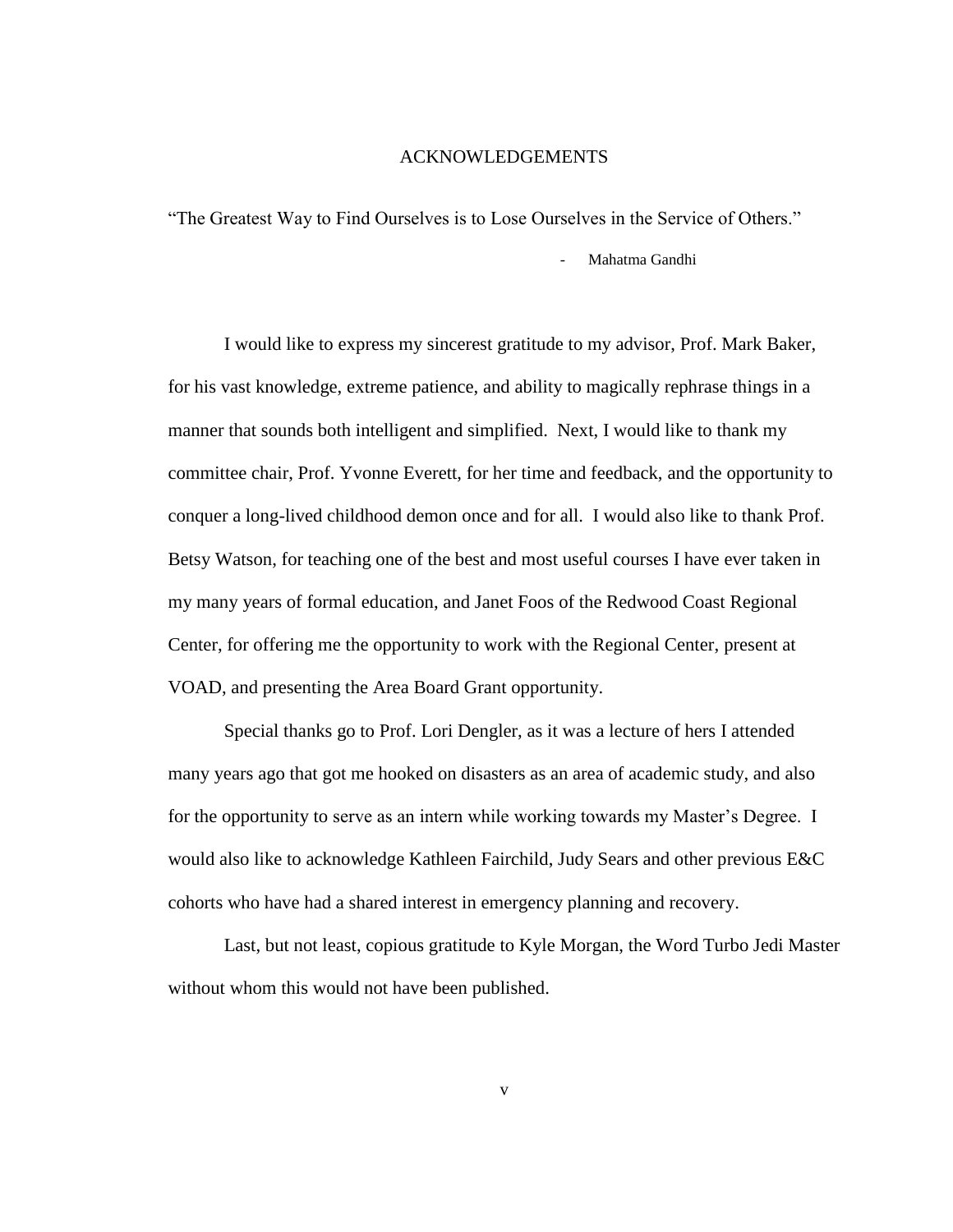## TABLE OF CONTENTS

<span id="page-5-0"></span>

| Obstacles, Challenges, Recognition of Bias, and Special Considerations  43 |    |
|----------------------------------------------------------------------------|----|
|                                                                            |    |
|                                                                            |    |
|                                                                            |    |
|                                                                            |    |
| Objective                                                                  | 58 |
|                                                                            |    |
|                                                                            |    |
|                                                                            |    |
|                                                                            |    |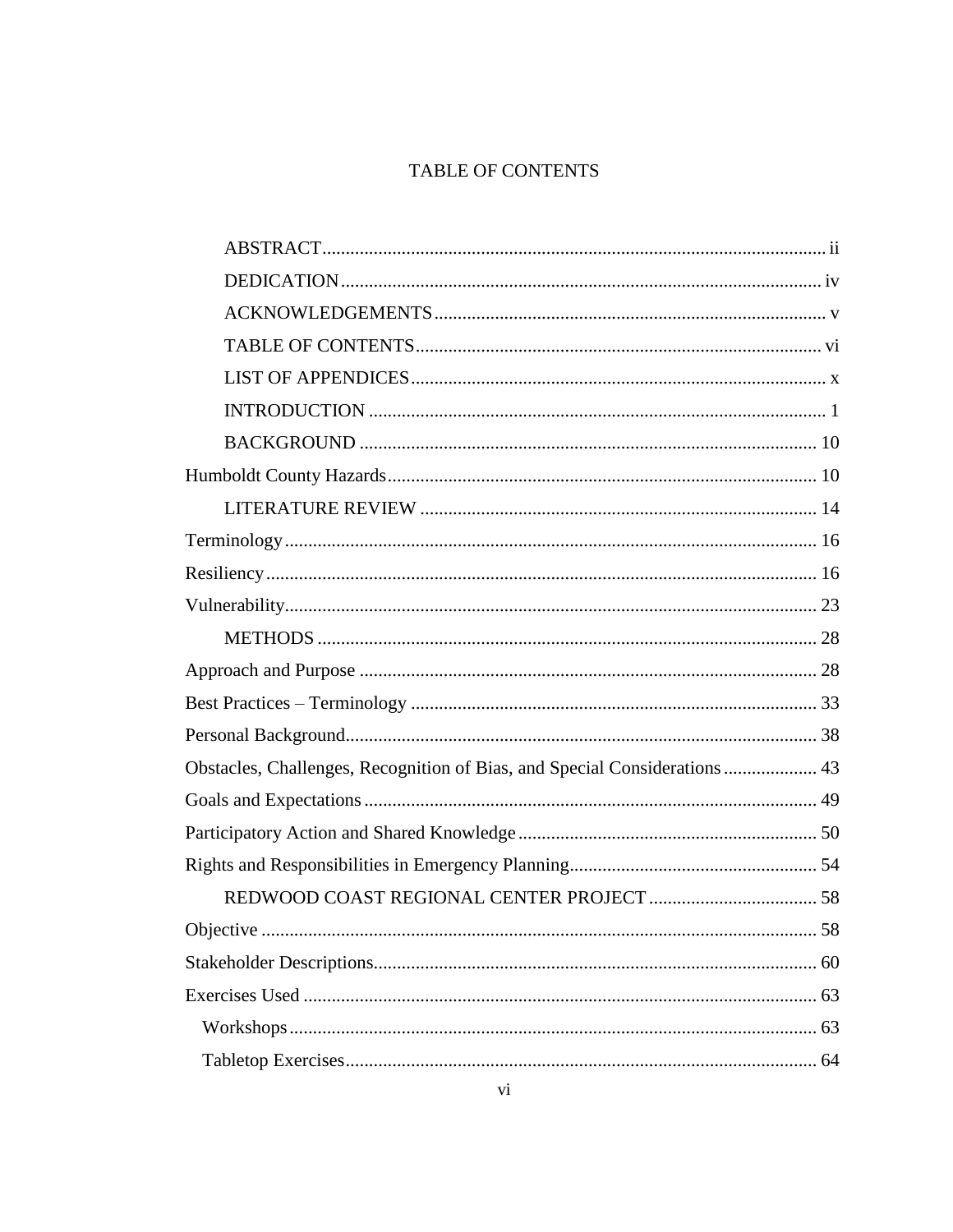| Recognition of Rights and Responsibilities of Clients in Emergency Planning 91 |  |
|--------------------------------------------------------------------------------|--|
|                                                                                |  |
| Preparedness Manual for Day Programs and Residential Service Providers 93      |  |
|                                                                                |  |
|                                                                                |  |
|                                                                                |  |
| Increase Number of Licensed Amateur Radio Operators among Service Providers 96 |  |
|                                                                                |  |
|                                                                                |  |
|                                                                                |  |
|                                                                                |  |
|                                                                                |  |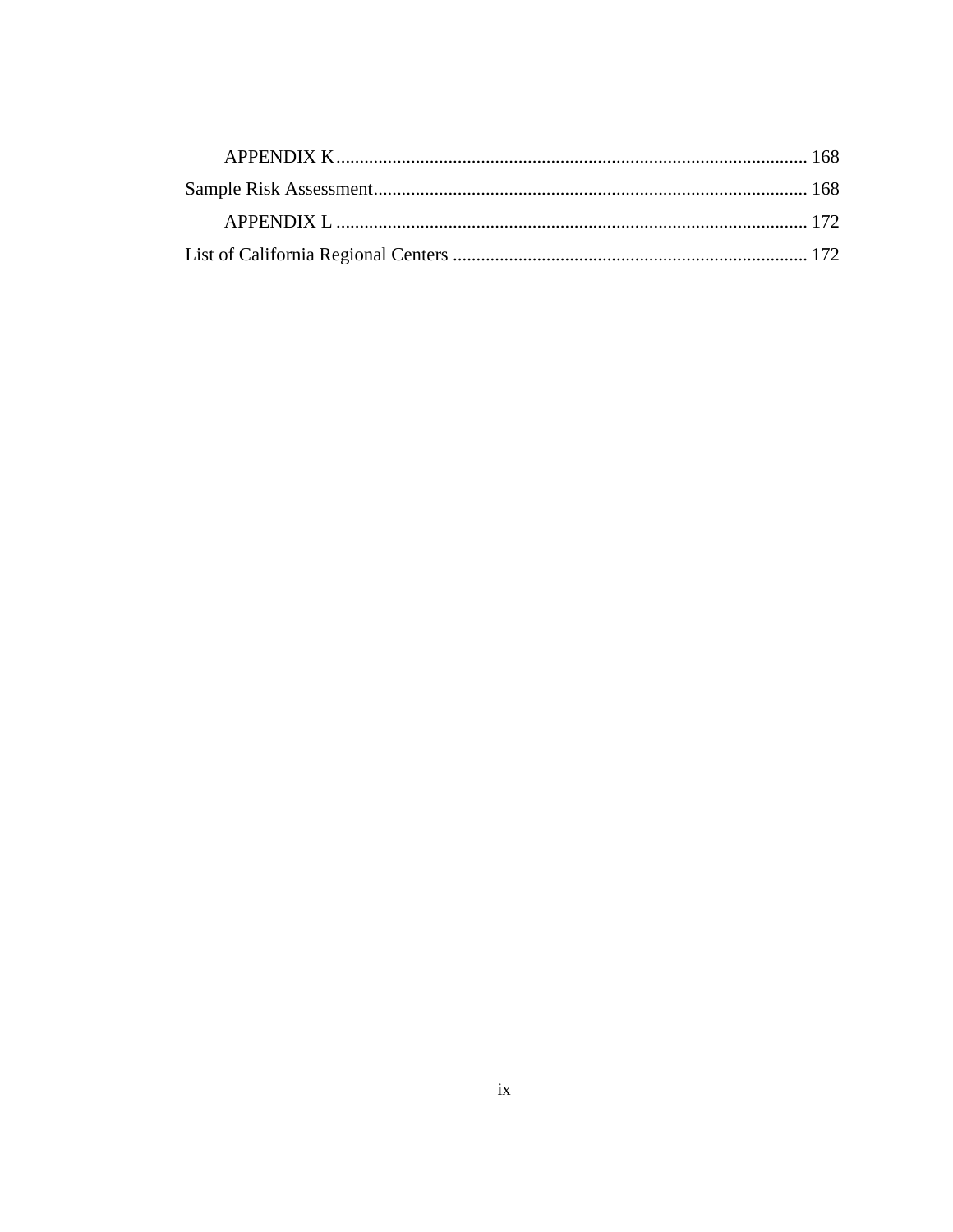# **LIST OF APPENDICES**

<span id="page-9-0"></span>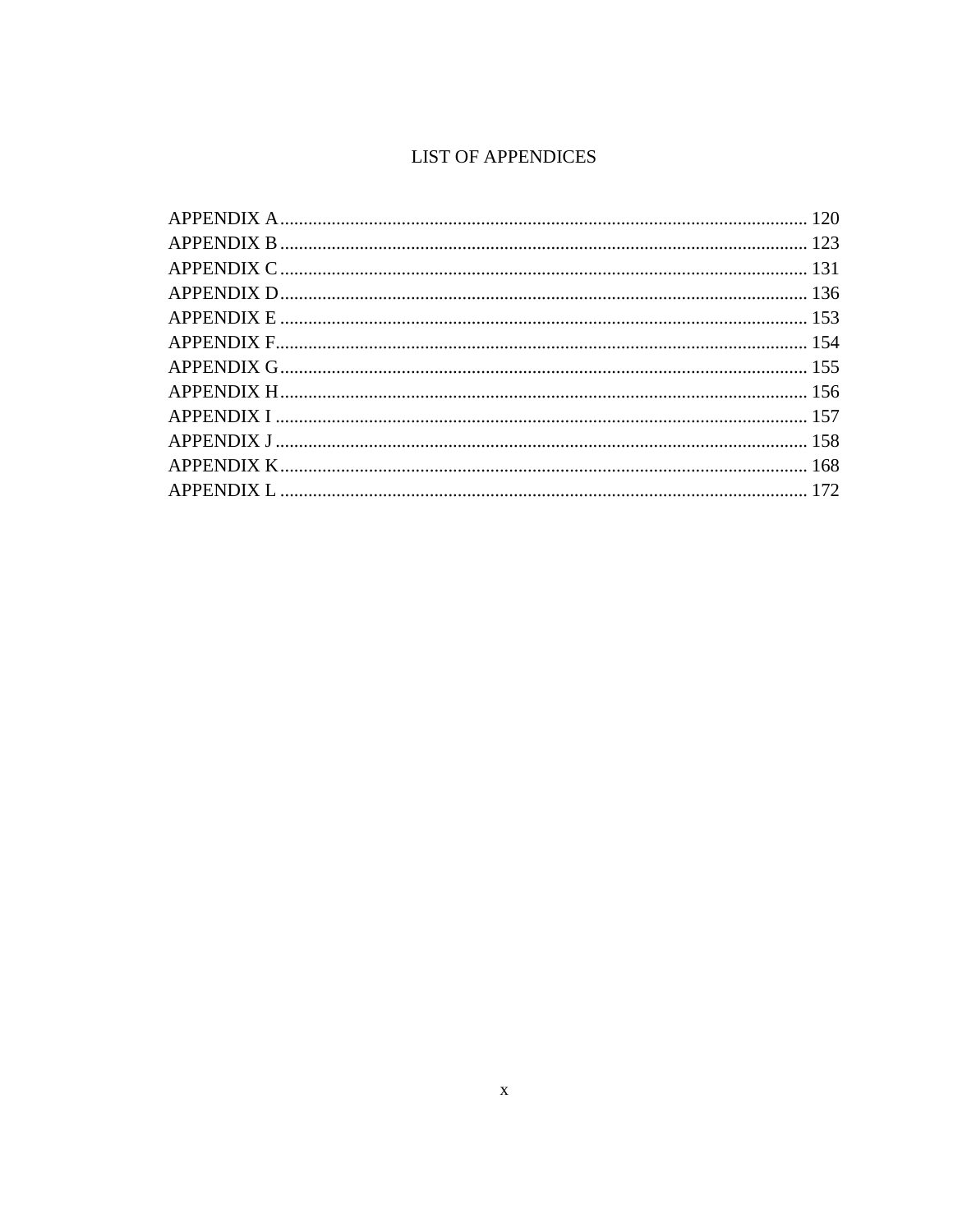### INTRODUCTION

<span id="page-10-0"></span>We are not prepared. Residents living on the North Coast of California are subject to several natural hazards including earthquakes, tsunami, flooding, mass wasting and other events. Dan Larkin, former head of the Humboldt County Office of Emergency Services, has emphasized to local stakeholders that when the highly anticipated largemagnitude Cascadia Subduction Zone earthquake and ensuing tsunami occur, this region will be divided into "17 isolated islands of humanity." Community members stranded within these regions will have to rely upon one another for emergency assistance, as it may be several days or even weeks before outside help can arrive. Many secondary effects will likely occur as a result of damaged infrastructure, compounding the crises of the initial event. Severe weather and other events can have a similar effect of causing widespread isolation and stretching of local emergency response and other critical resources. In short, sooner or later, we are going to experience the largest disaster to ever occur within the United States. Our lives are going to be changed forever.

While all citizens in this region may be considered vulnerable in the event of a major disaster, some will likely suffer a much greater impact than others. In the course of my efforts to promote preparedness for the elderly, disabled and general populations in local communities through my work with the Redwood Coast Tsunami Work Group, time and again I have encountered an attitude of dependence from many (though certainly not all) of the seniors, individuals with disabilities, and others whom I was helping in planning. I am frequently asked, "Who is going to come and help me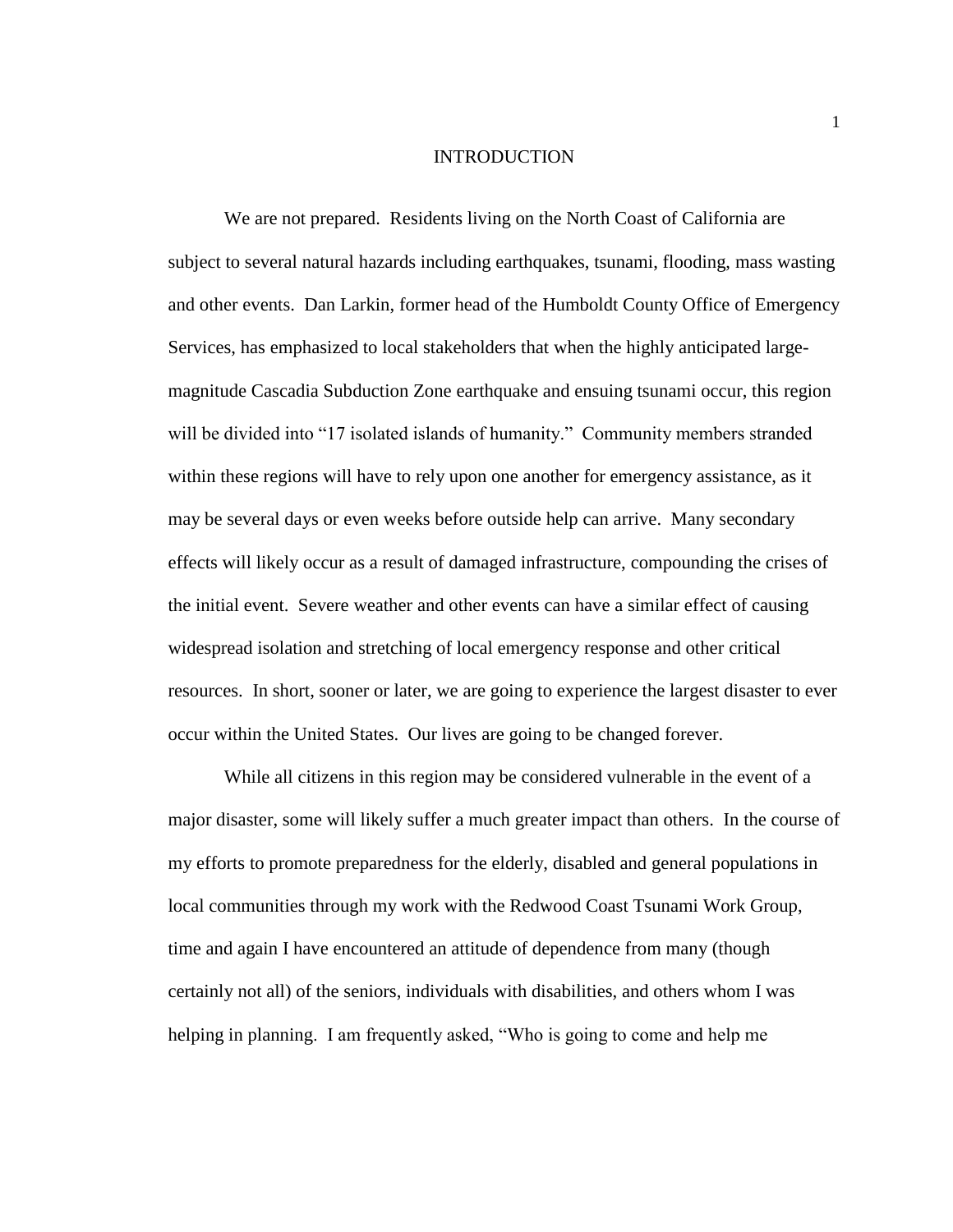evacuate? Or "Well, who is going to save me?" Time and again I have had to look them in the eye and give them an honest answer: "Nobody. That is why you need to make a plan now to help yourself."

This thesis project is an attempt to identify and close the gaps in emergency planning for some of the more vulnerable populations on the North Coast in terms of preparing for a natural disaster. In contemplating the severity of this issue, several questions may be raised:

· How do we define vulnerability?

· What factors contribute to vulnerability?

· What does it mean to be resilient in the event of a disaster?

· Who are the most vulnerable citizens in the local area?

· Who is responsible for helping these individuals prepare?

· What can be done to make these individuals and their service providers less vulnerable before the next major disaster?

· How can we promote community resiliency?

Everyone has a responsibility for preparing themselves for disasters.

Unfortunately, there are many who maintain an attitude of dependence and perceive their own emergency preparation as solely the responsibility of the government or other agencies. As any professional in emergency management is likely to tell you, their primary role is to keep as many people breathing as possible. Schools and other areas where there are the largest numbers of people gathered must logically take priority over responding to any individual who simply failed to plan ahead.Each agency with a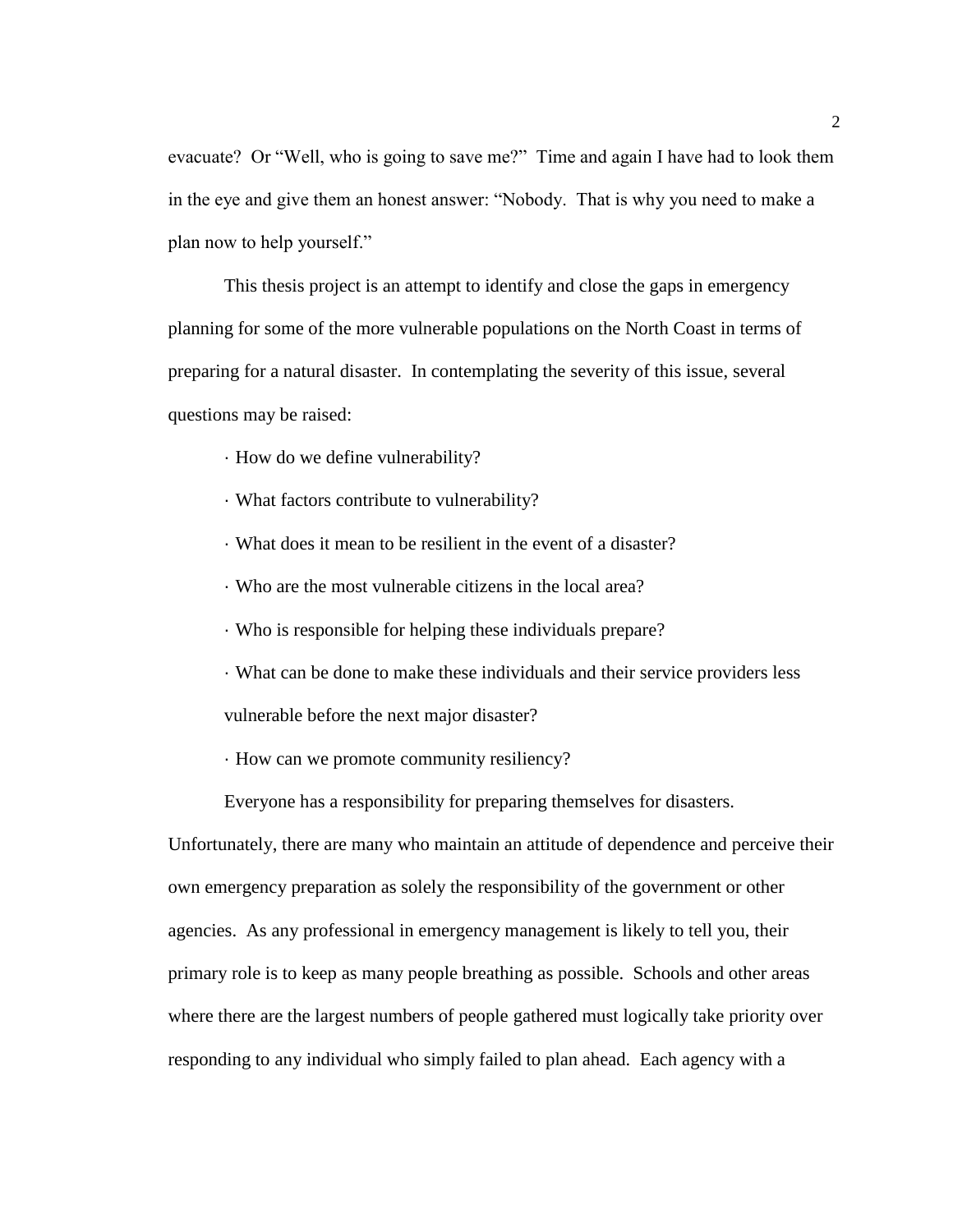responsibility to respond in the event of a disaster already has a critical role to play to save lives, maintain critical infrastructure, and prevent further secondary effects from damage suffered. There are only so many first responders throughout the county and they will already be stretched beyond their maximum capacity. Outside assistance would take time, if it were available at all. It would therefore be impossible for them to focus their efforts to send anyone to "rescue" any one person in the initial response phase of a disaster, or to provide the services, comforts and supports that an individual may need for their special circumstances after the event occurs. In short, there is no possible way for government entities to compensate for a lack of planning in dealing with subsets of populations whose circumstances require special planning in order to maintain their health, functionality, or basic well-being. There will be no white knight coming to rescue us. We must shift these unrealistic expectations placed on government entities and recognize that preparedness is everyone's individual responsibility. This is all the more critical to understand when dealing with any number of subsets of the population for whom individual planning is more difficult due to their dependence upon other individuals and agencies for assistance on a daily basis.

Providing adequate inclusion of the most vulnerable populations in the emergency planning, response and recovery process has historically been an area of difficulty for emergency managers. Most often, familiarity with these groups and their individual needs, such as language and other communication barriers, physical and behavioral considerations, and personal access and functional needs, are so individualized that it becomes a significant challenge during the planning process to make any attempt to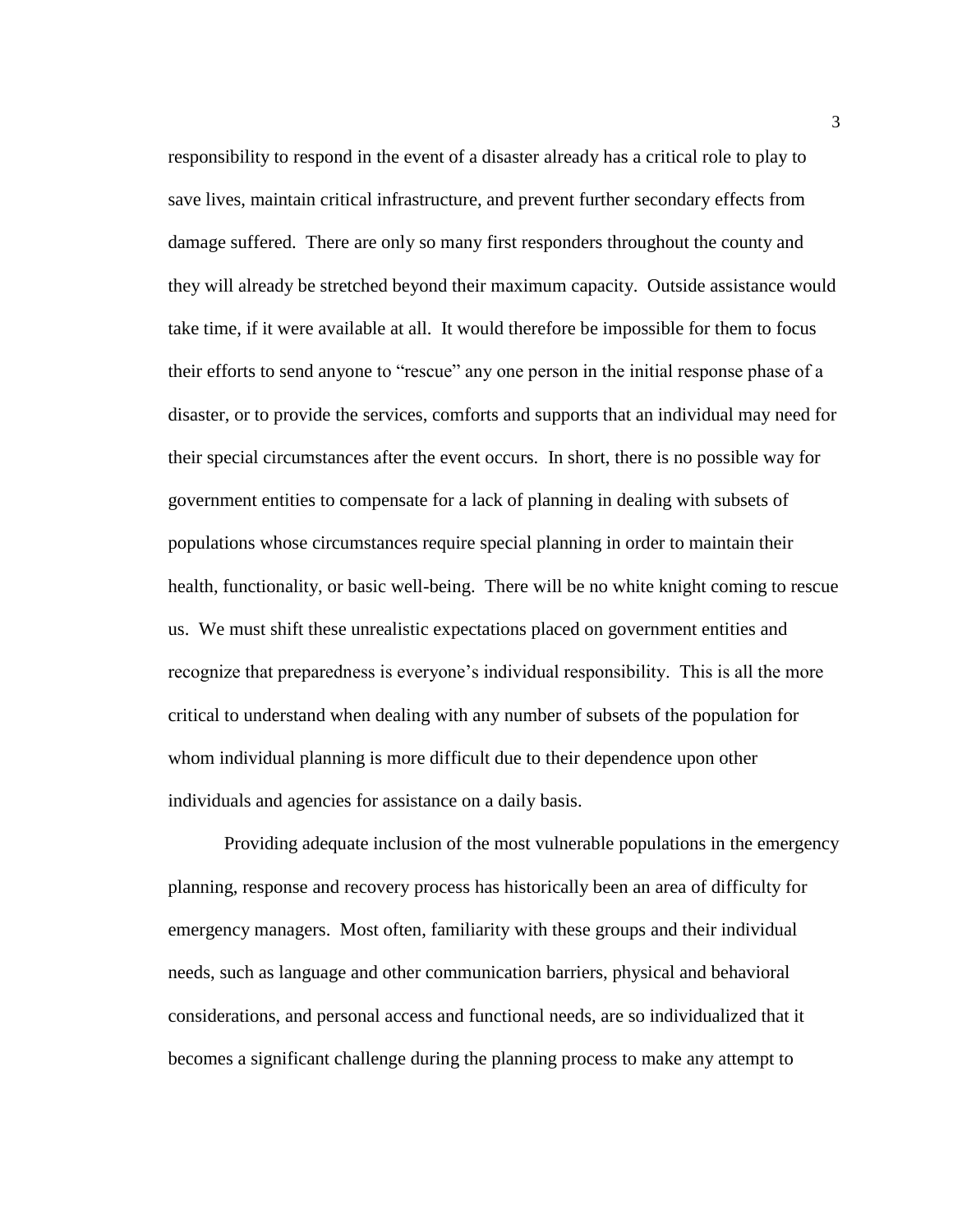bridge the gaps that many populations present. Harder still is finding a way to identify and take into consideration all of the other factors that can contribute to individual vulnerability. Because there are an endless number of special circumstances that can apply to each individual within a society, an individualized, case by case planning is the only real, logical and viable solution. Clearly, this is not something that can be done be those who are not intimately familiar with the specific needs of the individuals themselves.

Due to gaps in understanding, interaction with, and planning for individuals with unique and often challenging needs, countless tragedies have occurred. However, lessons learned from these events can help steer us in the right direction for future planning. A well-known example is that of the Japanese tsunami in 2011. According to the SEEDS Asia Report\* published in April of 2011, it was clearly identified that more than 2/3 of those who perished were over the age of sixty. At least 50% were over the age of 70. Clearly, the vast majority of those who died were elderly and unable to evacuate to a safe location. Many others who perished drove into the hazard zones in an attempt to return and save them. This post-event research indicated that three primary factors resulted in these deaths: an inability to receive the necessary information, an inability to understand the information, and an inability to act upon the information that was received.

In local post-event debriefings following the tsunami warning issued for Humboldt County in response to the Japanese Tsunami, several emergency responders reported that they were having difficulty getting some of the people to evacuate from the community of King Salmon due to lack of wheelchair-accessible transportation. It was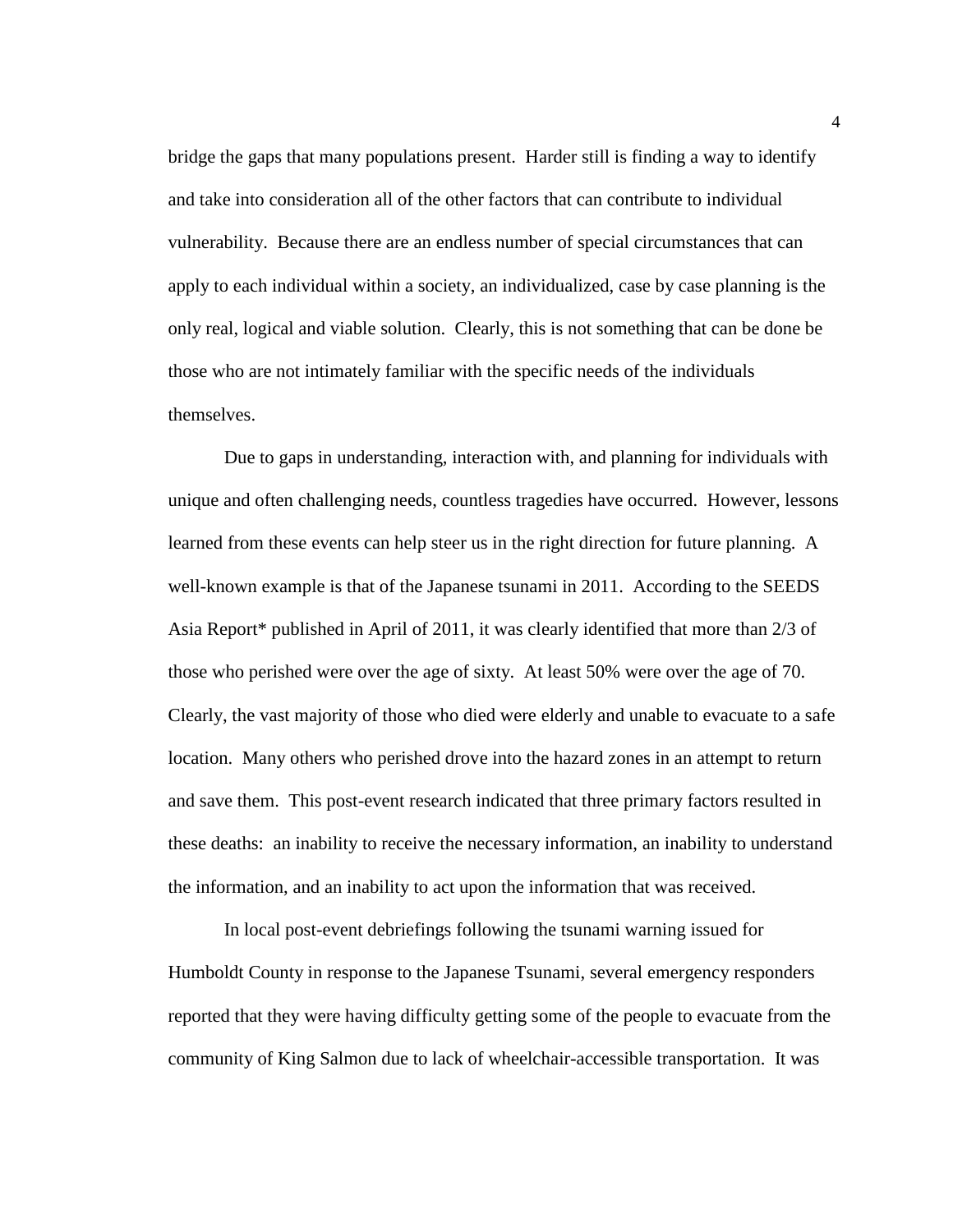later revealed that a local bus company was available, but were waiting upon emergency personnel to contact them, rather than planning in advance to make themselves available for this purpose.

In another local example, responders who were conducting evacuations in the community of Manila encountered a nonverbal autistic teenager who was waiting at his bus stop to go to school. It was obvious that he was unaware that the area was being evacuated due to a tsunami warning and that there would be no school that day. The emergency responders were unable to effectively communicate with this individual to find out where he lived, tell him that the school bus was not coming for him, or get him to evacuate with them. They reported that the individual in question was becoming increasingly agitated. The first responders called in to their supervisor to get feedback as to what they should do and the message they received was to take him out the area - by force if necessary.

These examples illustrate the weakness in planning for these individuals. For me, the greatest lesson in this was how some simple planning on the part of those who know these individuals (whether it be their family, the local school, regional center, neighbors or others) could have made a big difference. It was upon hearing these and other stories that I began formulating ideas for steps that could be taken now to avoid similar shortfalls in the future.

Rather than a top-down expectation placed upon government officials, a bottomup approach from the individuals, members of their support teams, and local community is the more appropriate means of planning. Oftentimes, ideas originating from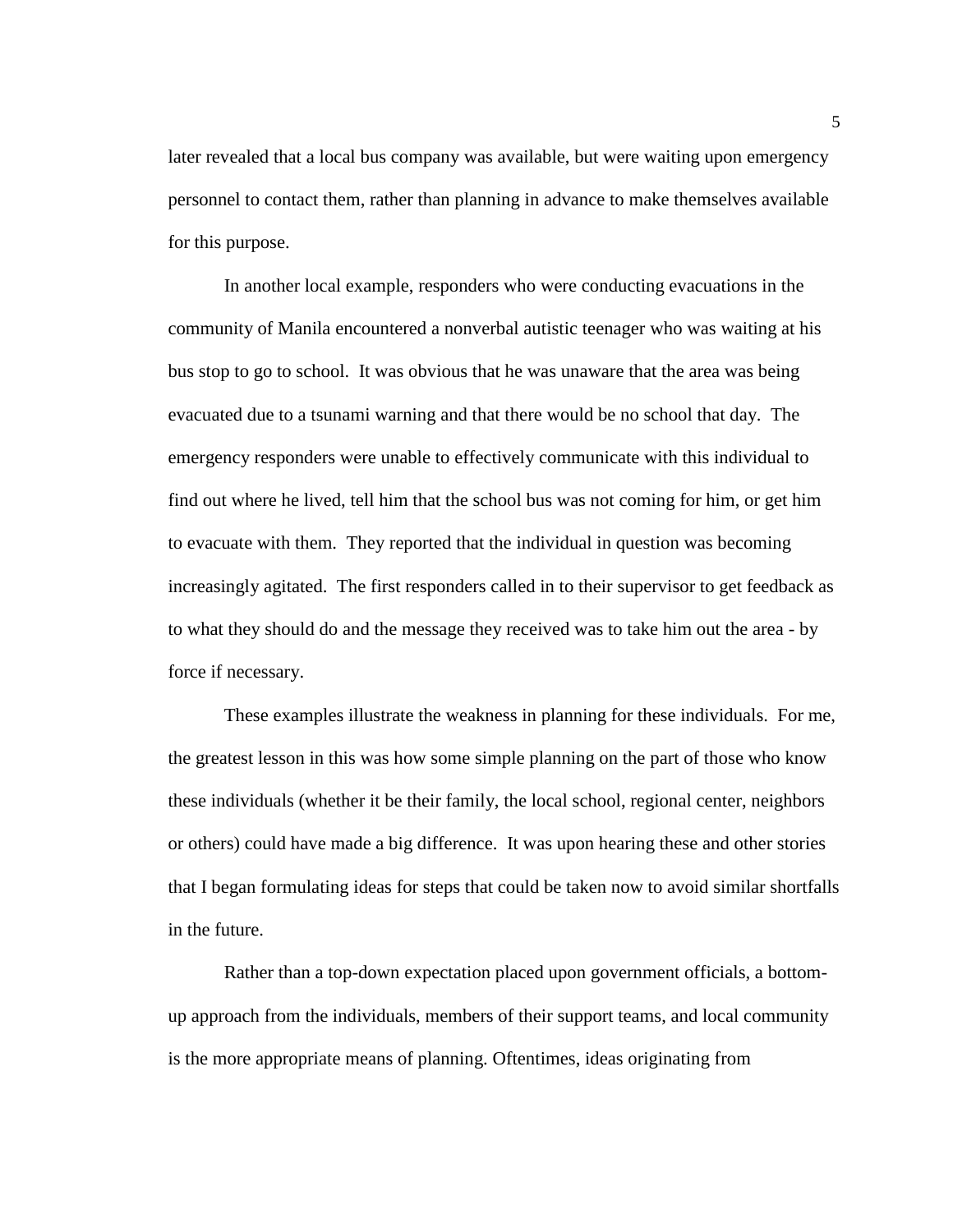government entities for assisting these populations are not feasible or realistic for their needs (such as sheltering up to 200 individuals with autism at one site, as I once heard proposed during a training in Sacramento). In reading testimonials from people with disabilities as to the shortfalls they experienced during an emergency that were a direct result of lack of planning for their specific needs, it was easy to recognize that, in every case, better understanding of the needs of others during the planning process planning would have avoided many of the problems that occurred. However, the individual themselves needed to be directly involved in finding and implementing those solutions, rather than relying on those in positions of authority to do it for them.

Cookie-cutter approaches and generic information, such as a list of supplies one should incorporate into their personal disaster kit, may be a useful, albeit basic, tool in planning for the general population, but may not be adequate for those with special needs. It is also unrealistic and inappropriate for community members to expect that the government or emergency managers are in some way responsible for planning to meet the needs of every individual in the communities in which they work. The only real solution is for the individuals themselves to realize that it is their responsibility to take the necessary steps to be prepared to "go it alone", and to receive the support they need in doing so.

This project was an attempt to identify a representative population in terms of vulnerability, and take steps to help empower these individuals and the agencies that serve them to mitigate, prepare for, appropriately respond to and recover from a disaster on the North Coast before the next major event. The project itself initially focused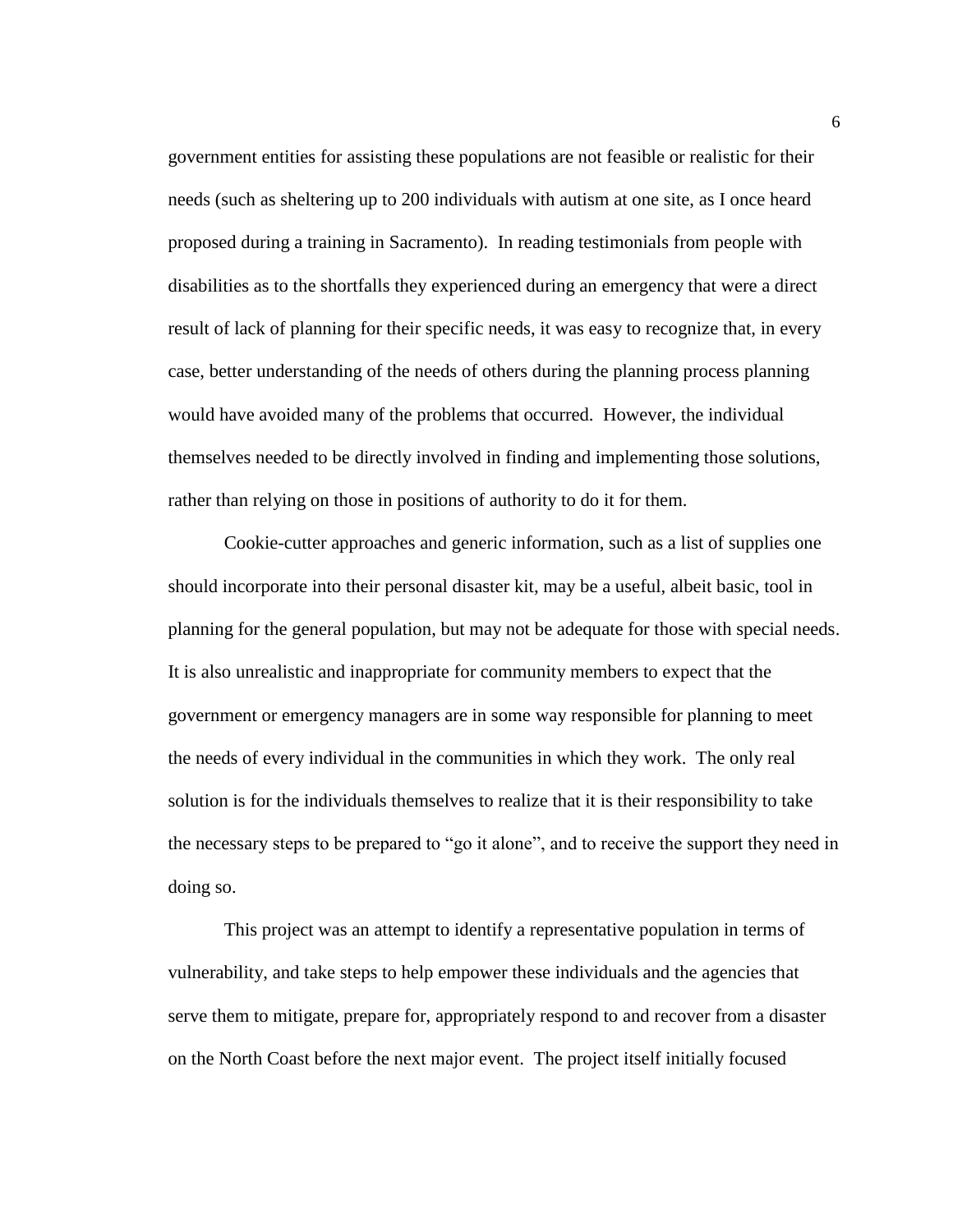primarily on residents of Humboldt County, but later led to additional education and consultation being provided in Del Norte, Lake and Mendocino Counties. Due to the ultimate determinant of success for this project being dependent upon an actual event occurring, initial success was instead determined in terms of the number of individuals and/or agencies who created or improved upon an emergency engagement plan and who participated in one or more drills in which they were able to test their plans.

In order to better understand the subject of vulnerability as it pertains to residents of the North Coast, the first chapter of this project presents a background as to the overall hazards of this region. This chapter will also serve to further reveal the importance of this project and preparedness in general.

The second chapter involves a review of the current literature pertaining to resilience and vulnerability in order to understand the best ways to reduce vulnerability while improving individual and community resilience in the work to follow.

The third chapter involves a discussion of the theories and methodologies that formed the framework for this project. I review the approach and purpose of this project as well as my role and the obstacles, bias, goals and expectations involved. There a discussion of the rights and responsibilities for individuals involved in emergency planning, and provides an explanation of some of the terminology used and information on my personal background. After laying a foundation for understanding the issue at hand and my interest in this area of study, the chapter identifies the representative population used in this project and gives a brief overview of the ways in which multiple factors pertaining to vulnerability are represented and addressed utilizing this population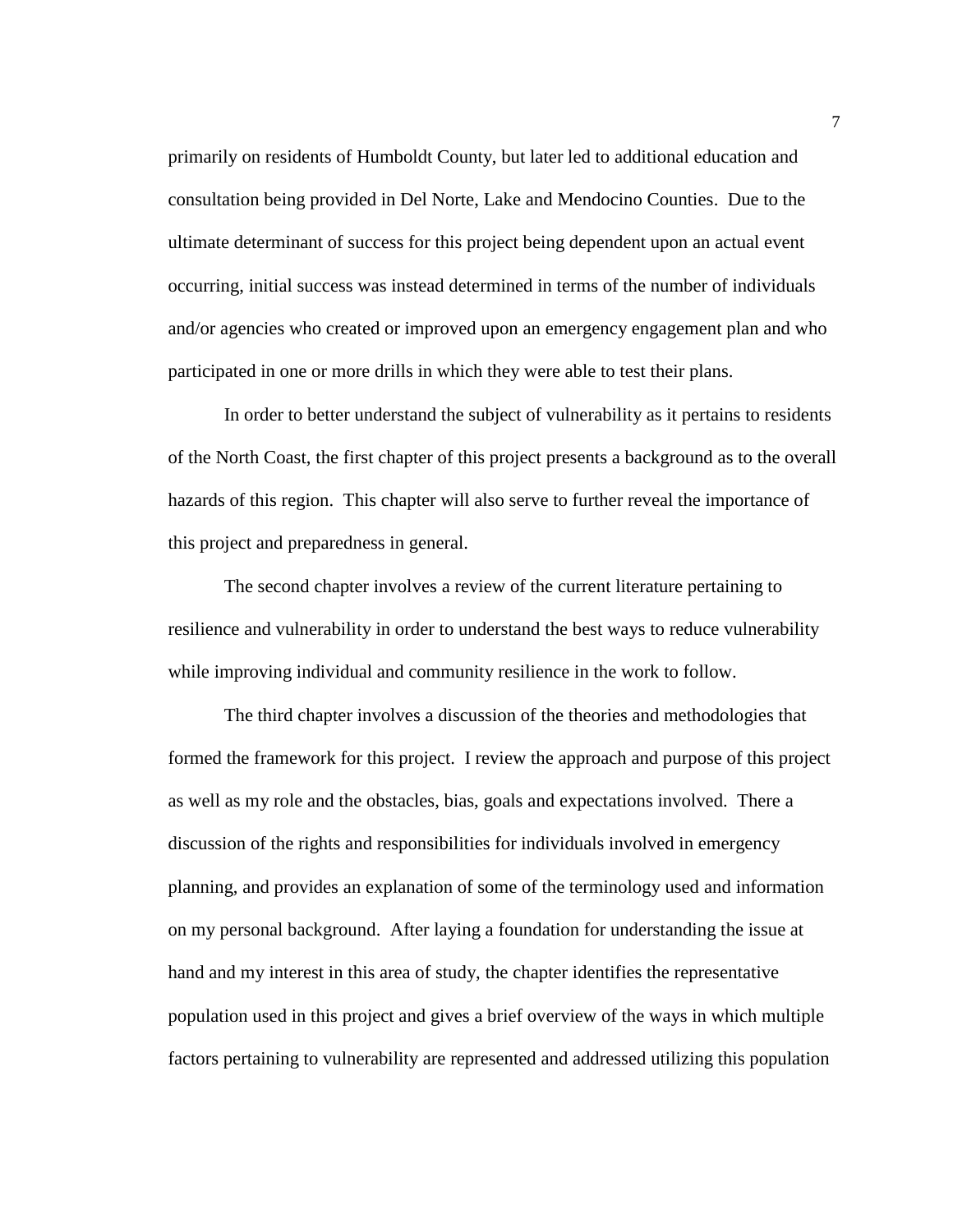as an example, which provides a basic outline for understanding ethics and challenges that may be encountered when working with this target population.

Chapter four lays out an overview of the three steps involved in the project itself, which was addressed using a dispute resolution approach. First, this project involves a situation assessment and review of the steps taken to create a strategy to address the problem, and create an objective. Second, I include an overview of the stakeholders involved and, finally, the development and implementation of workshops and tabletop exercises, including and the feedback received from this initial activity, which provided guidance for improvements. This chapter sets up opportunity for a brief evaluation of what was learned from implementing this project, and taking this project to the next level.

Chapter five provides an excerpt of the seventeen recommendations that were provided in the final report submitted to the Redwood Coast Regional Center as a culmination of information gleaned in during this project. These recommendations reflect identified needs based on information from research, interviews, feedback, tabletop exercises, and other sources utilized in this thesis project.

Chapter six concludes this project with a brief discussion, reflection on the process, identification for areas of possible improvement. It includes the activities and results that have occurred not only in Humboldt, but also in Del Norte, Mendocino and Lake Counties a direct result of this project. This list of recommendations was provided to the Redwood Coast Regional Center and Area Board One, and helped lead the way to a plan to implement a similar project over a wider geographic area.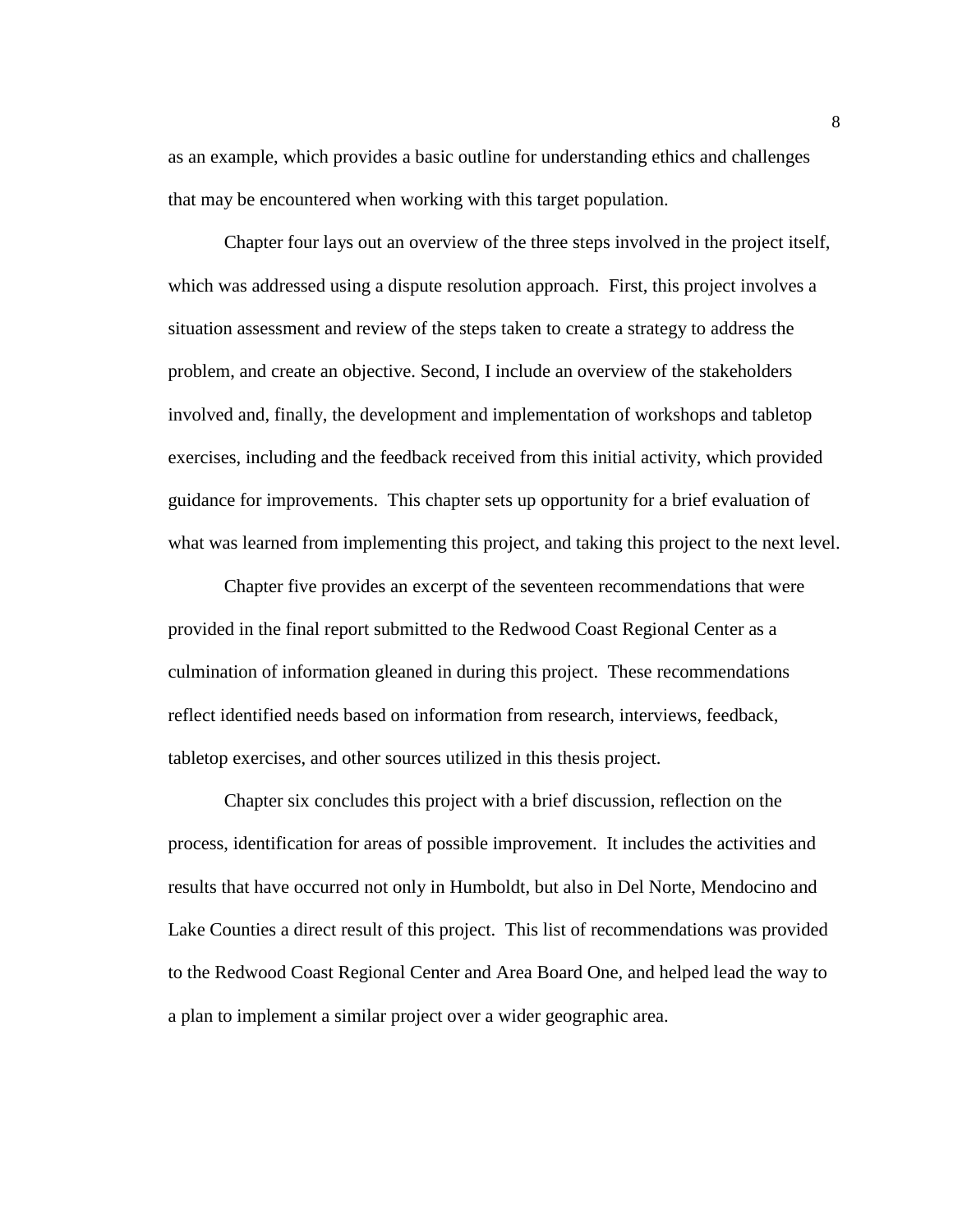I end this report with a bibliography and list of references used in completing this project, followed by an appendix, which includes sample documents I have created and used in the workshops, which can be modified to fit the needs of individuals and agencies who participated in the trainings and workshops I provided a they pursue their own emergency planning endeavors. It also includes a section specific to an inevitable event occurring on the Cascadia Subduction Zone and an overview of the effects that are likely to be experienced in Humboldt County during this 'worst case scenario' and a list of California regional centers.

\* SEEDS Asia Report - The Great Eastern Japan Earthquake: In depth damage report by affected cities, published April 28, 2011.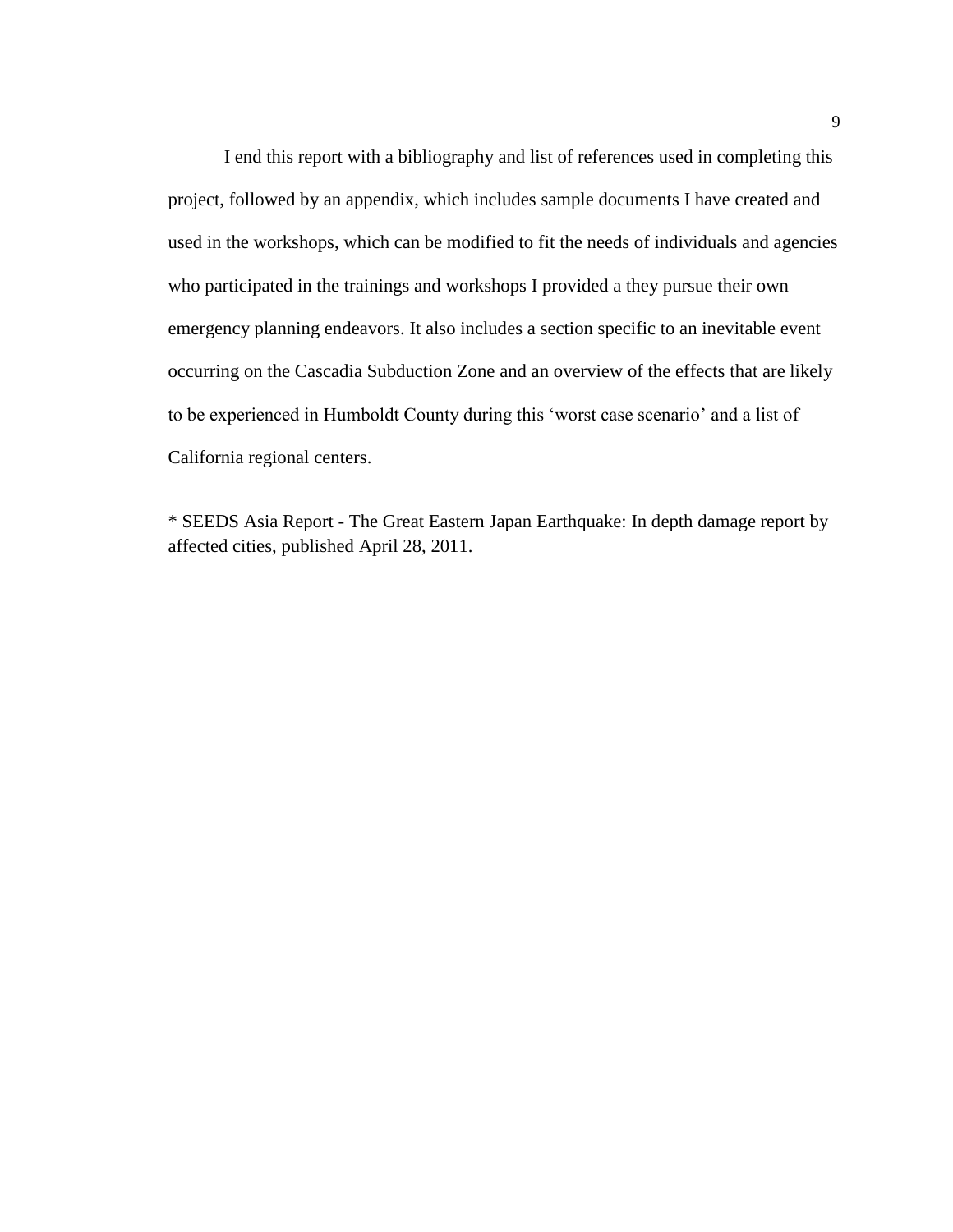### BACKGROUND

#### Humboldt County Hazards

<span id="page-19-1"></span><span id="page-19-0"></span>Residents of the Northwest Coast of California live in one of the most hazardprone regions in the United States. This geographic area is the most seismically active region in the contiguous United States. Earthquakes large enough to cause damage occur on an average of once every three years on the North Coast (Dengler, 2012). In addition, seasonal windstorms in this forested region frequently leave people on the North Coast without power or access to open roads, isolating them from the outside world for days at a time. Large flooding events are not uncommon and an event similar to the flood of 1964, which devastated entire communities, could occur in any given year.

The 2013 Humboldt County Hazard Mitigation Plan identifies the primary hazards of concern as being catastrophic dam failure, drought, earthquake, flood, landslide, severe weather, tsunami, and wildfire. Although this is by no means an exhaustive list of potential hazards, nor does it cover all potential secondary hazards that could occur as a result of many of these events (such as an increased need for mental and behavioral health services, interruption of services, economic impact to families, etc.), it does provide a solid foundation for emergency planning. By anticipating and planning for hazard events such as these, we can also prepare ourselves for other, lesser events or secondary effects generated by larger events.

There are many active fault zones both onshore and offshore that can cause ground shaking in Humboldt County. The region can also be affected by earthquakes of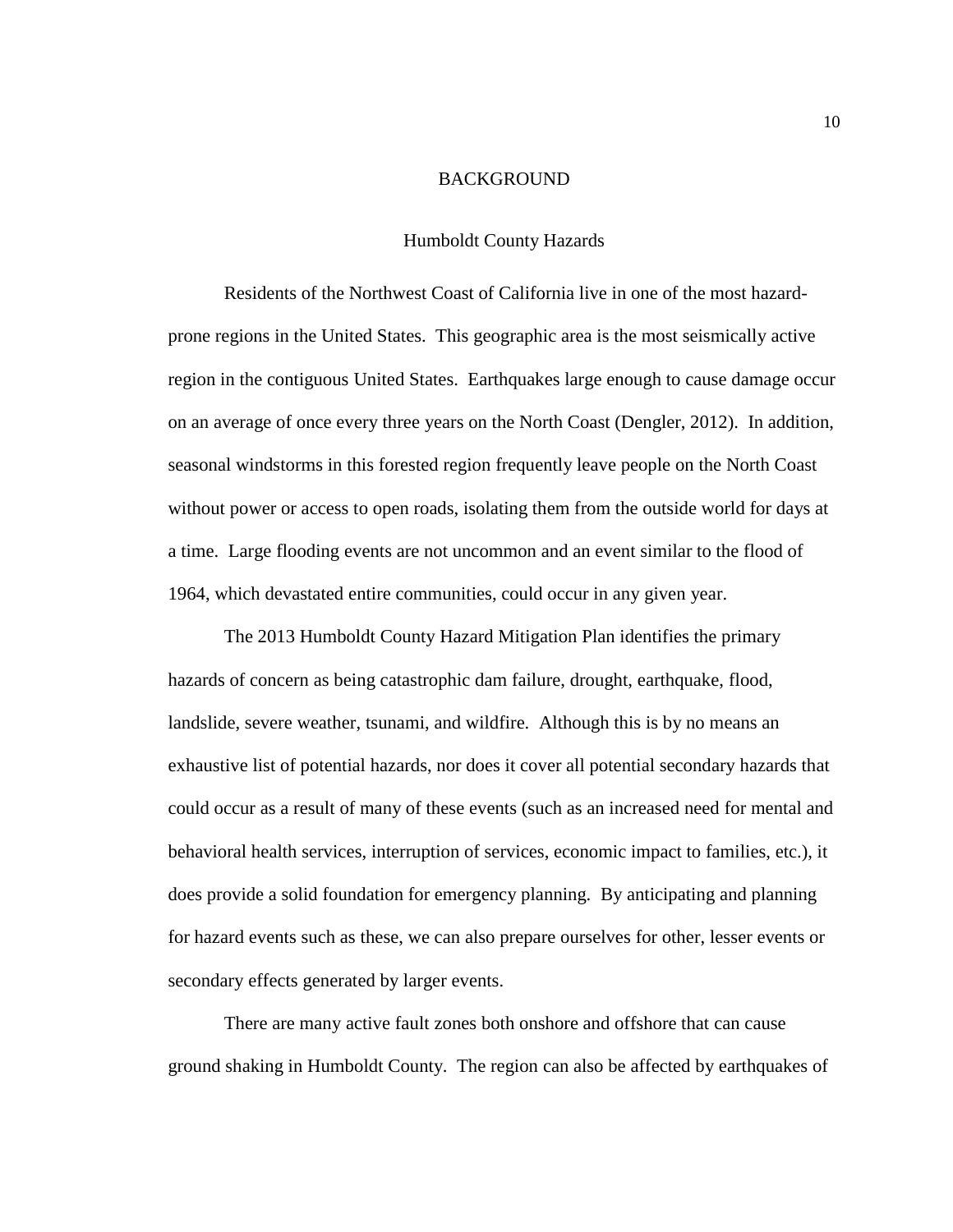strong magnitude originating from outside of the area. The Humboldt County coastline parallels the southern end of the Cascadia Subduction Zone, which ends at the Mendocino Triple Junction, widely considered the most active seismic area in the contiguous United States. Seismic events along any of these areas can have an impact on structures and critical infrastructure, as well as hampering the availability of supplies and assistance from out of the area for extended periods. Secondary effects such as massive landslides, liquefaction, surface rupture, hazardous materials release, power outages, fire, and tsunami activity can also occur, putting more lives at risk and amplifying the amount of damage suffered (Dengler, et al, 2011).

The Northwest Coast of California is the most tsunami-prone region in the continental United States (Dengler, et al, 2011).There are two types of tsunami that can affect this region. The first is a distant-source event generated by an earthquake far away, which may take several hours to arrive and therefore would allow for some degree of advance notice to residents. On the other hand, a local earthquake with underwater land displacement could generate a local-source tsunami that arrives within minutes of the onset of ground shaking (Dengler, et al, 2011). In the event of a tsunami, there will more than likely be several surges timed minutes or hours apart (Dengler, 2012). Aftershocks can potentially cause further tsunami activity and infrastructure damage.

Despite the gravity and high risk of earthquake and tsunami activity on the North Coast, weather-related disasters are more common - particularly flooding events (Dengler, 2012). As with all states other than Hawaii, flooding is the most commonly experienced disaster in the United States (Dengler, 2012). The infamous hundred-year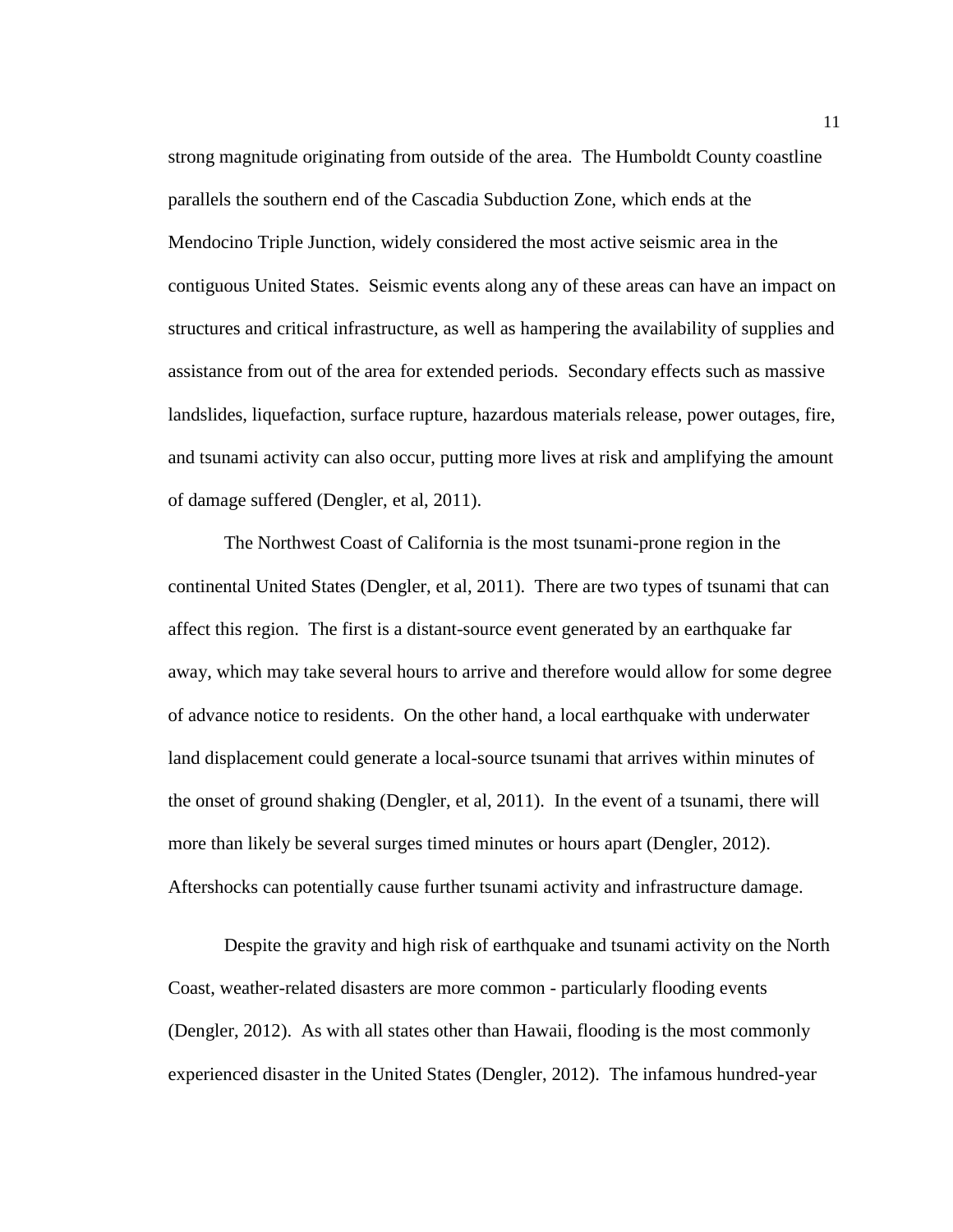flood of 1964, the worst flooding event in Humboldt County's history, affected people far beyond the immediate area, and was considered the largest emergency in the history of Cal Trans (McCarthy, 2013). The high water markers along Highway 101 and local roadways indicate the magnitude of this event. In any given year there is a 1 in 100 chance of experiencing a similar event, which is the reason such an event is often referred to as a "100-year flood" (Dengler, 2012). However, much more common is the seasonal rural and urban flooding that occurs throughout the county on an almost annual basis (Burnet & Masterman, 2010).

Weather-related events involve more than flooding. Seasonal wind storms with gusts of over 90 miles an hour (such as the New Year's wind storm in 2005) affect the North Coast, resulting in widespread power outages, uprooted trees, overturned mobile homes and other damage, including, at times, closing of all transportation corridors to and from the area (Dengler, 2012). Ground saturation also contributes to unstable slopes and mass wasting events.

Lightning strikes contribute to wildfires that have burned large areas and compromised air quality for eastern portions of Humboldt and adjacent counties. These fires resulted in State of Emergency declarations in 1999 and 2008 due to poor air quality from local wildfires (Lindsey, 2008).

Massive landslides from earthquake activity and ground saturation have caused damage to many structures and closed transportation corridors leading in and out of the area for extended periods. However, landslides also occur in good weather and without warning. Landslide events in and around Humboldt County can result in the movement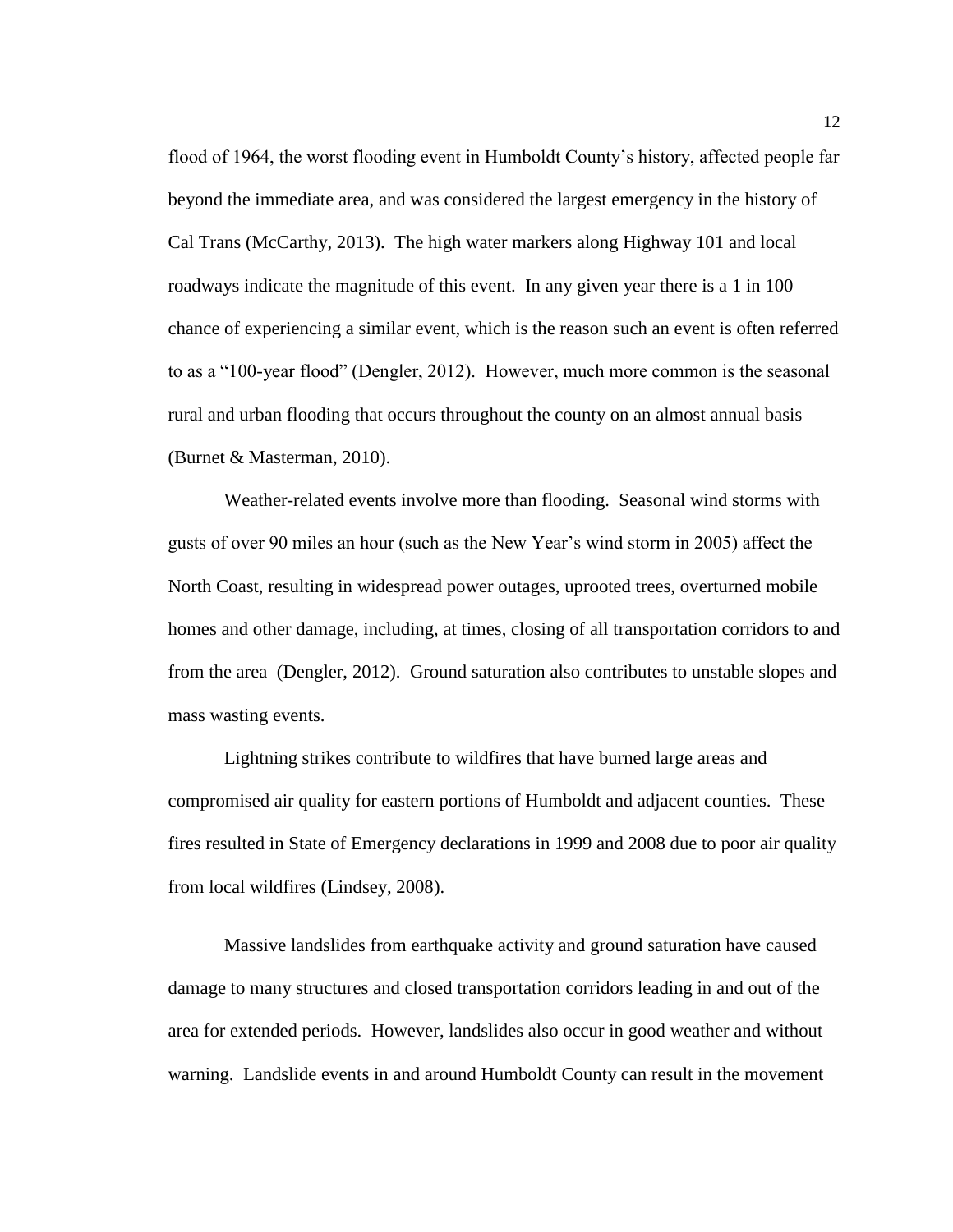of millions of tons of earth, large rocks and debris, and take weeks or even months to clear (McCarthy, 2013).

There are some dams which, if catastrophic failure were to occur, could impact residents in certain parts of the county. An example of this would be the Matthews Dam on the Mad River in Trinity County, which could flood much of the communities of Blue Lake and Arcata if catastrophic failure were to occur while the Ruth Lake Reservoir was full. If the Scotia Log Dam on the Eel River were to experience sudden failure, over 60 homes could potentially be wiped out with no warning or time to evacuate (Larkin, 2012).

Although the preceding is not an exhaustive list of all hazards that can affect residents on the North Coast in any given year, it paints a picture of the likelihood of community members experiencing an event in their lifetime and the necessity to plan ahead for just such an occurrence.

For more information on the Cascadia Subduction Zone, see Cascadia (APPENDIX A) of this report. For further information on the potential effects of a Cascadia Subduction Zone event on Humboldt County, see Physical Vulnerabilities (Appendix B) of this report.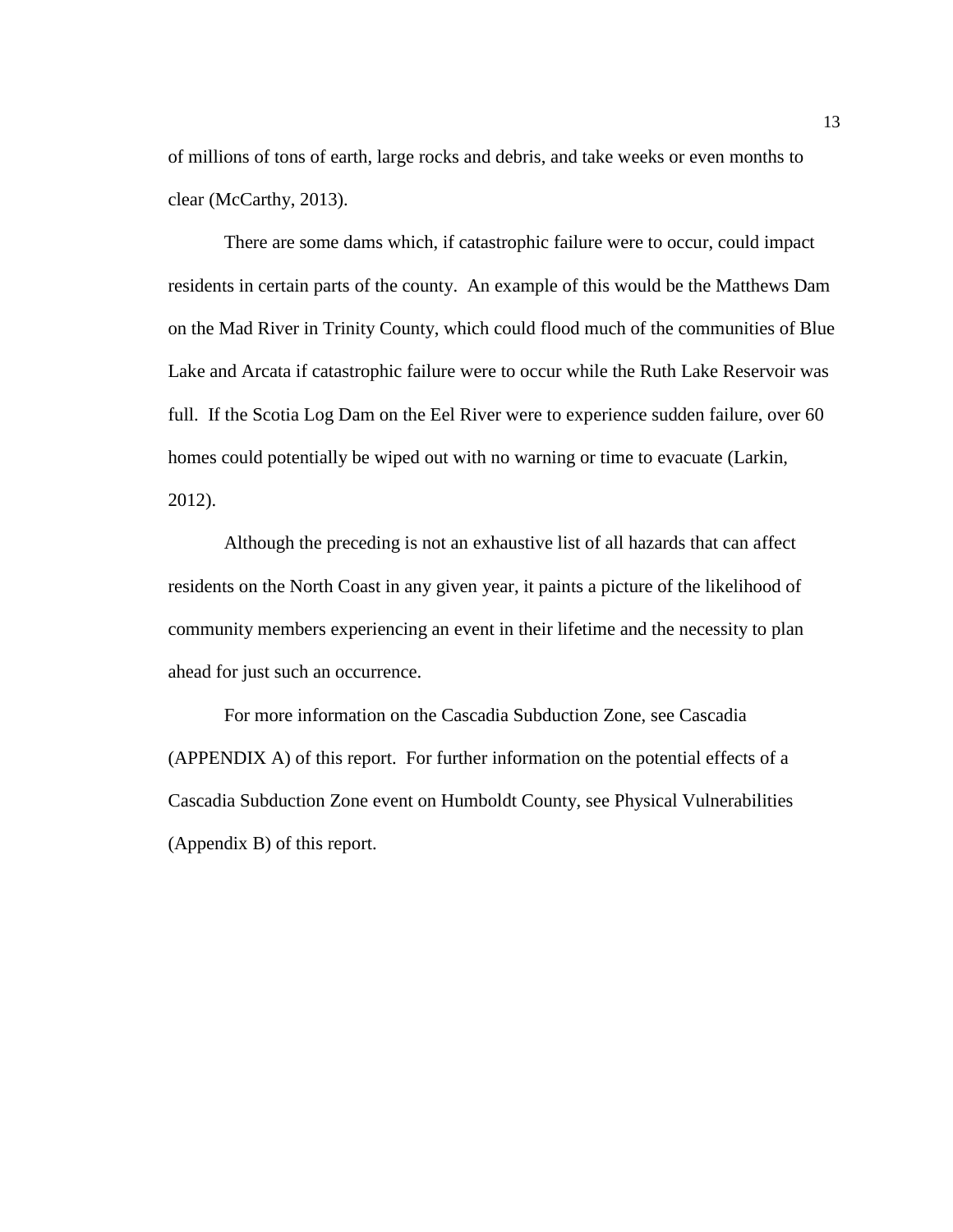#### LITERATURE REVIEW

<span id="page-23-0"></span>Since the 1960s, the topic of identification of vulnerable populations in emergency management has become an increasing area of focus. During this time, several approaches have been utilized in an attempt at identifying factors pertaining to increased vulnerability, so as to try and mitigate for those factors and thereby reduce the vulnerability of those at risk. At the same time, the study of resiliency has received more attention, starting with general systems theory in the 1950s, and, in more recent years, being applied to fields such as biology, technology, psychology and human development. This literature review seeks to present factors contributing to both vulnerability and resiliency utilizing the lens of multiple disciplines, and expanding the range of focus from the broader community level down to the more personal, individual level. This approach allows for better preparation, improved tools to assist those most in need, and the development of coping mechanisms for both clients and caregivers, in hopes to reduce effects of, and expedite recovery from, trauma and disruptions resulting from a major hazard event.

With these goals in mind, the purpose of this literature review is to identify common current themes pertaining to resiliency, and vulnerability, as indicated in recent literature. Because resilience and vulnerability are, by and large, two sides of the same coin, it is my hope that, by gaining a better understanding of some of the different perspectives on both resiliency and vulnerability, we can identify where these concepts merge, identify contributing factors which are often overlooked in emergency planning,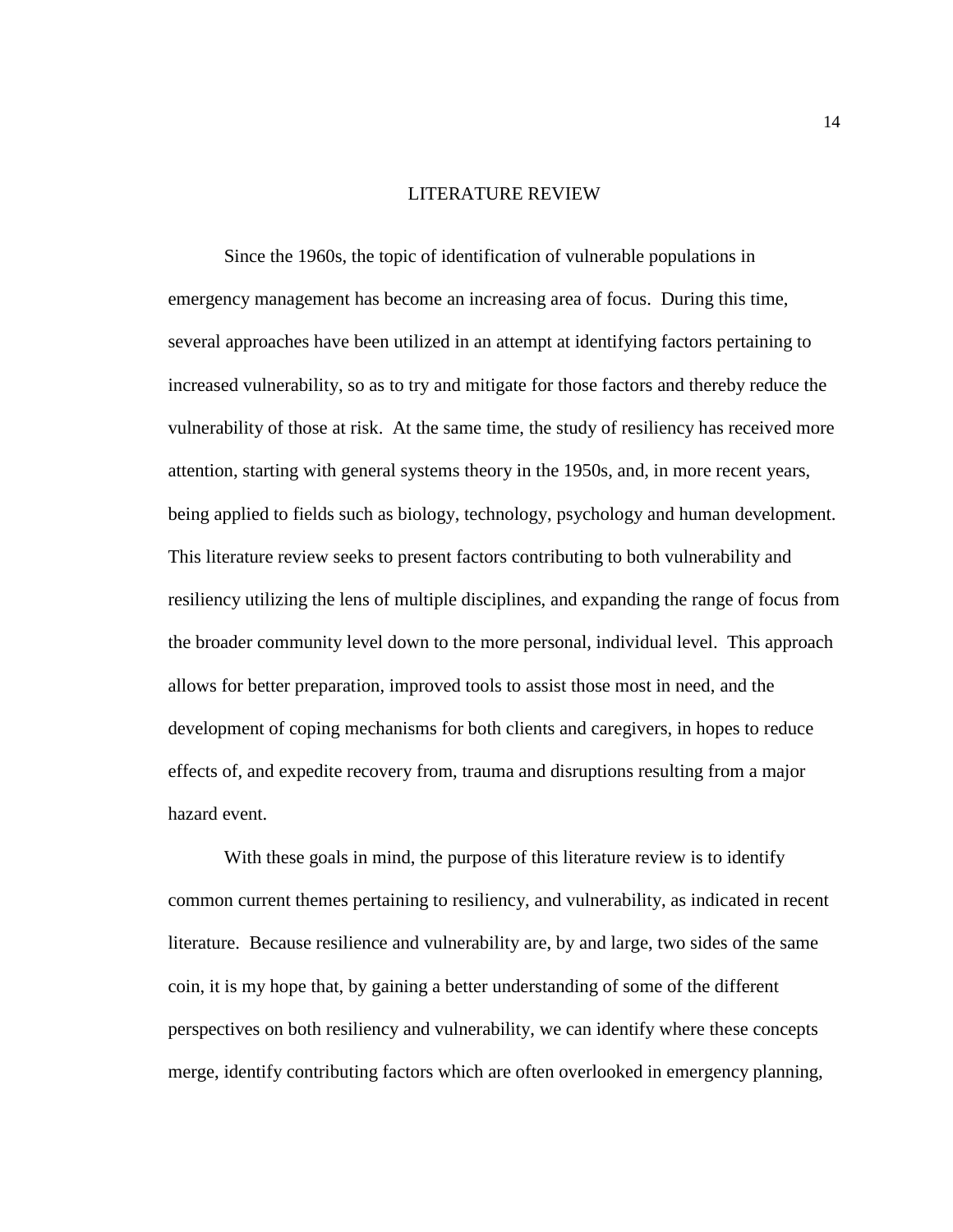and utilize a more holistic approach to reducing vulnerability and increasing resiliency on an individual level, thus increasing community resiliency as a whole.

Examining in closer detail selected case studies, methods or reports from historic quantitative and qualitative-based approaches may bring to light specific examples of ways in which certain groups were found to experience increased vulnerability and reveal gaps which should be addressed prior to the next hazard event (whether it be the result of natural processes or human causes). I believe the principles gleaned from the case studies on vulnerability can be applied to help identify and prioritize populations in accordance with their perceived level of vulnerability.

By gaining a better understanding and identification of contributing factors for resiliency, this project addressed not only looking at the basic physical needs involved in emergency planning, but the social, emotional, psychological, behavioral and specialized service needs which are key for this population, yet are typically not adequately addressed in the planning, response or recovery process. Further, by incorporating interdisciplinary studies on resiliency, I was able to include information from fields of study not always applied in emergency planning, such as knowledge gained from studies in sociology, psychology, neuroscience, and human development. This allowed for this project to incorporate a more holistic perspective on planning for individuals with developmental disabilities and the overall community.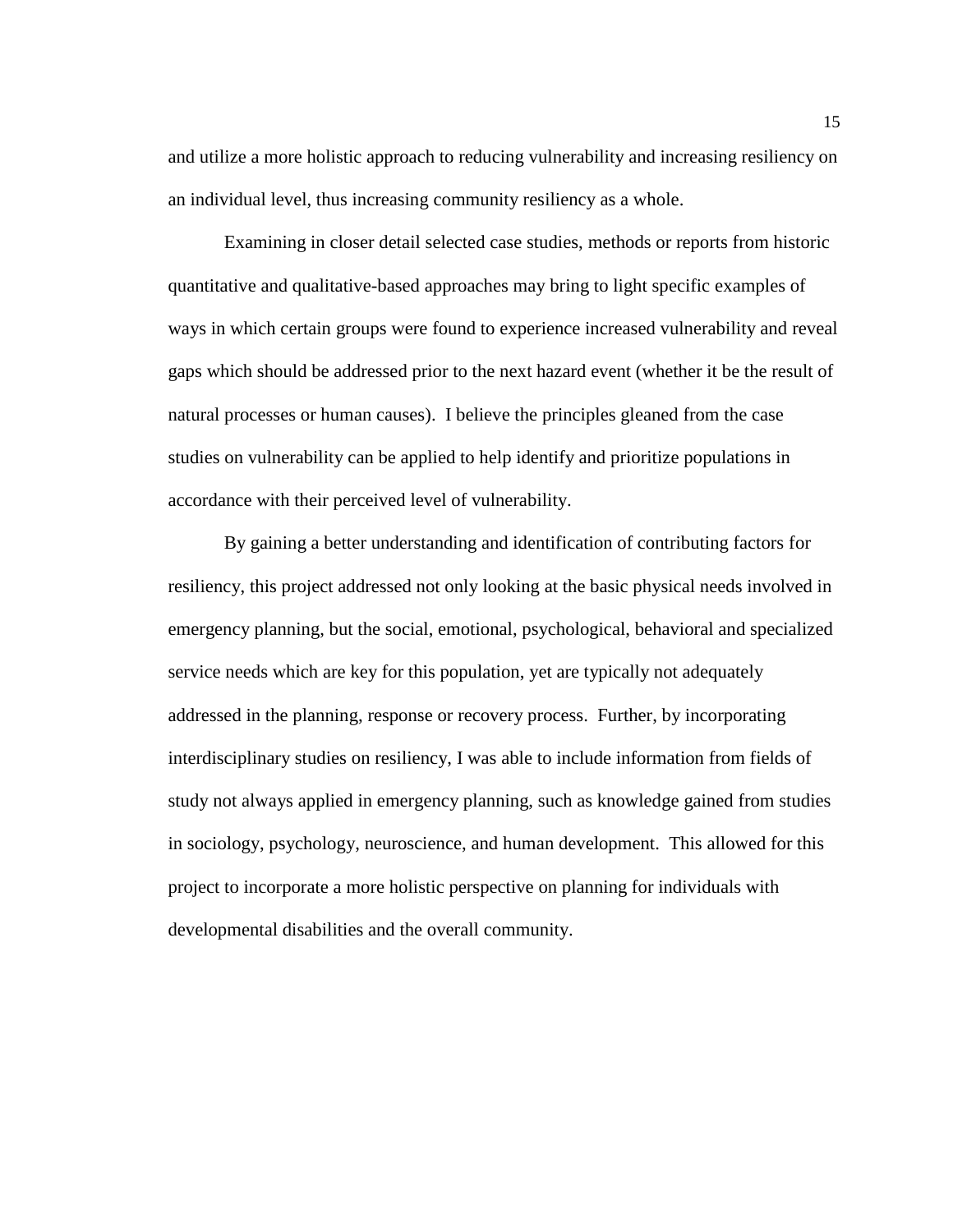### Terminology

<span id="page-25-0"></span>For purposes of consistency with widely accepted definitions, during this literature review and throughout this thesis I identified with the 2009 version of accepted terminology from the United Nations International Strategy for Disaster Reduction (UNISDC) for commonly used terms such as risk, hazard, vulnerability, adaptation, disaster, exposure, mitigation, preparedness, response, recovery and resiliency. The UNISDC was established in 2000 with headquarters in Geneva, Switzerland. Its three strategic goals are to integrate disaster reduction into sustainable development policies and planning, develop and strengthen institutions, mechanisms and capacities to build resilience to hazards, and incorporate risk reduction approaches into emergency preparedness, response and recovery programs.

### Resiliency

<span id="page-25-1"></span>Why is it that, when a sudden, dramatic event occurs, some people step into action while others stand and watch? How can two families living side-by-side have both of their homes destroyed by a tornado, flood or fire and one manages to recover and go on with their lives fairly quickly while the other experiences deeper and more lasting impacts? Why do some people become engaged when a disaster occurs, and step up to help others, while others despair and wait to be rescued? How are some able to cope with emergencies or bounce back from a crisis while others fall apart? It could be argued that these differences in response and adaptation to events are directly linked to an individual's level of resilience.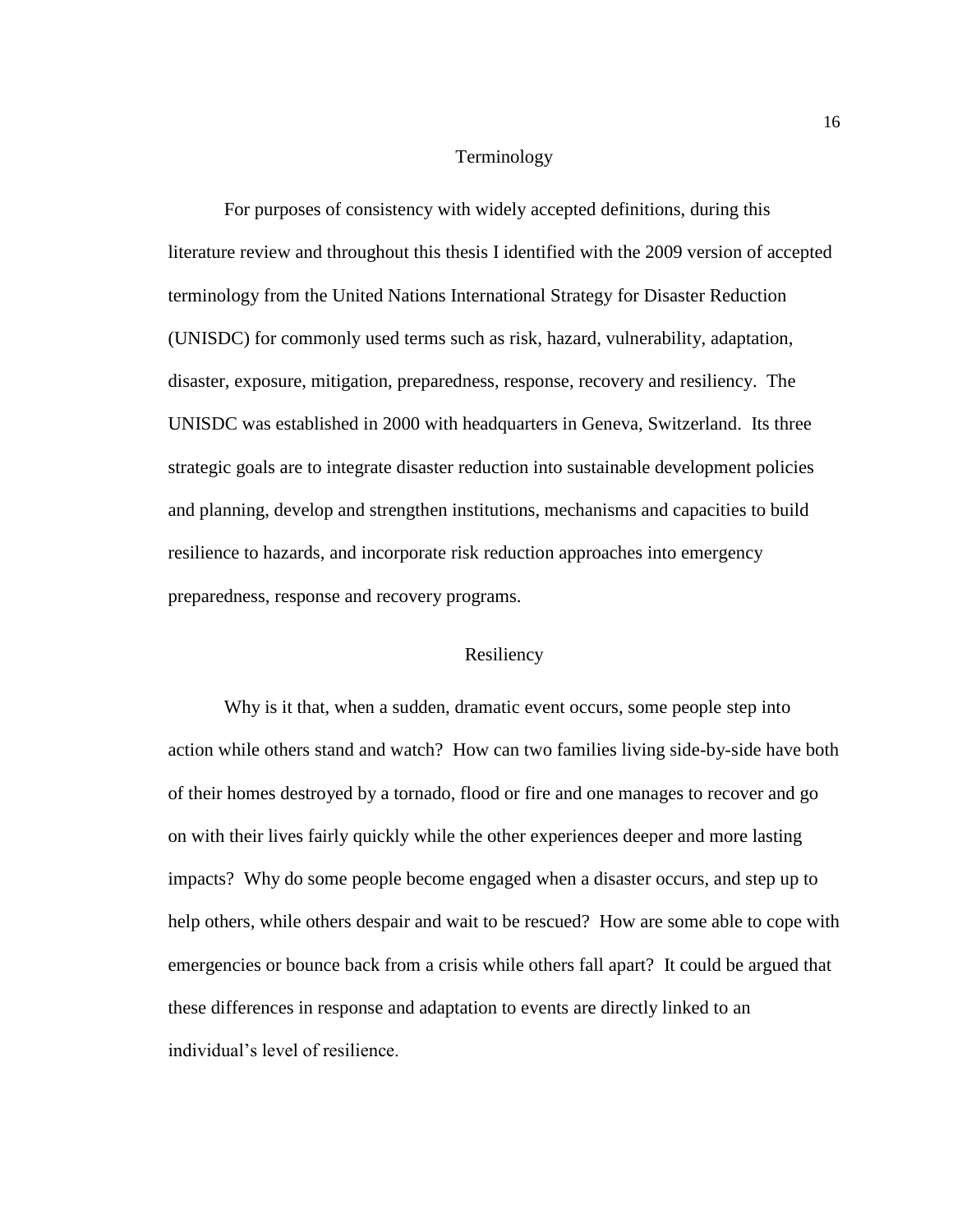Whether discussing psychological, physical, personal or community resiliency, we are referring to the ability of an individual or system to recover quickly from an event or misfortune without being overwhelmed. The Merriam Webster online Dictionary includes in its definitions of resilience, "the ability to become strong, healthy, or successful again after something bad happens" (2017).

Resilience "applies to systems of people and nature at all levels: individuals, communities, businesses and nations" (Walker & Salt, 2006). Whether we are discussing resilience from an ecological, community, financial, engineering, community or personal perspective, resilience can be traced back to general systems theory (von Bertalanffy, 1950). General systems theory includes the notion that there are certain universal principles that all system structures have in common. Von Bertalanffy believed that these principles could be applied to all scientific systems, from financial to biological. Since the time that von Bertalanffy presented his theory, it has been utilized in the fields of psychology, communication, computing, engineering, public health, ecology and human development, among others (Gunderson, 2000). C.S. Holling applied the concept of resilience to ecology (Holling, 1973). Gunderson (2000) later borrowed from Holling's definition of ecological resiliency to define resilience in that particular context as "the capacity of a system to absorb disturbance and reorganize and yet persist in a similar state." Gunderson (2000) further pointed out two aspects of adding resilience to managed systems. The first strategy deals with restoring or maintaining resilience by increasing the buffering capacity of the system, managing for processes at multiple scales, and nurturing sources of renewal in order to restore or maintain ecological resilience. The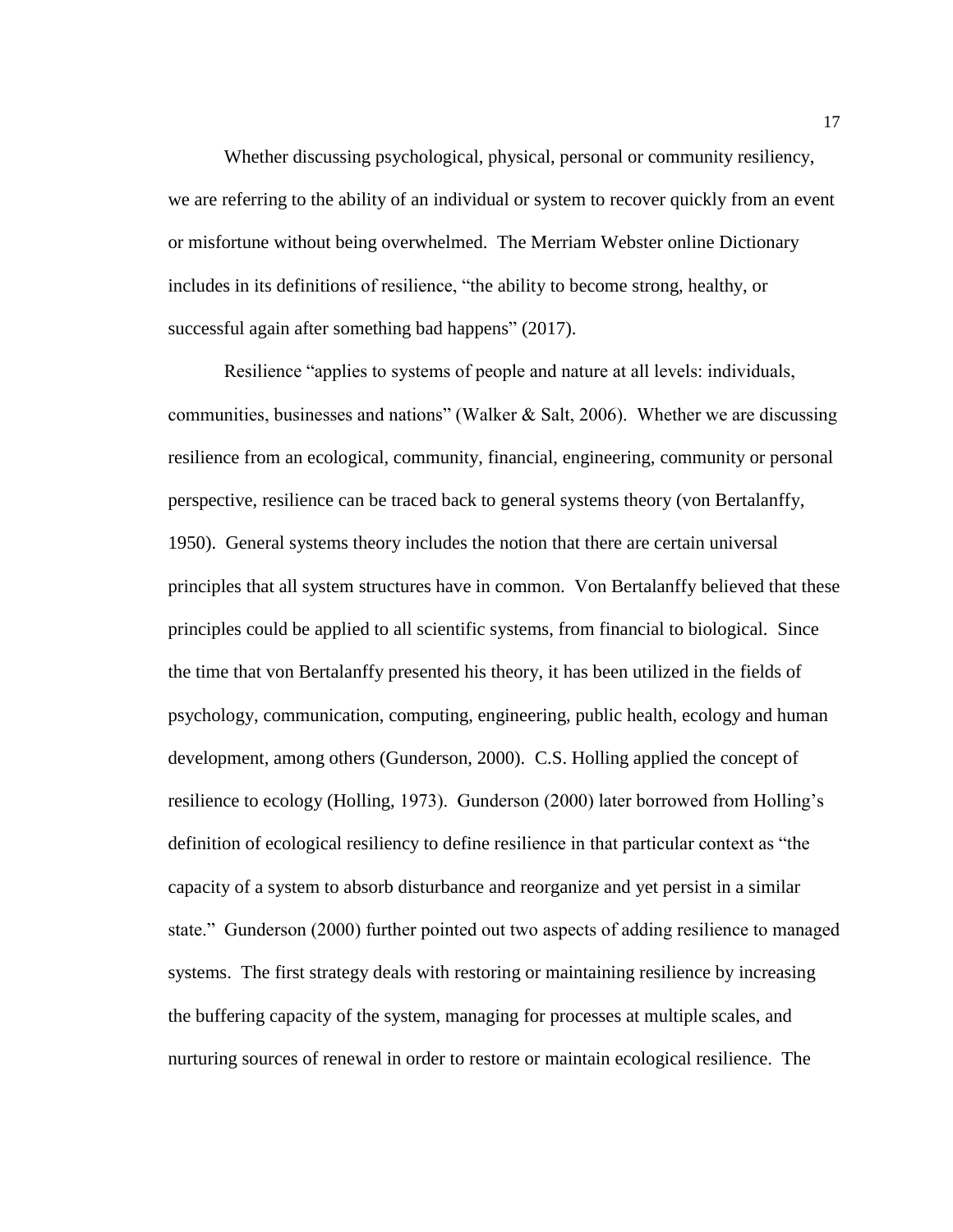second strategy entails properties such as those involved in functions of social learning and social capital that contribute to resilience in human organizations. The principles embedded within these strategies (such as learning, engagement, trust, institutions and local knowledge) can be also applied to social systems for increasing personal and community resilience to disasters.

 From a hazards research perspective, the definition of resilience is described as "the ability to survive and cope with a disaster with minimum impact and damage" (Berke & Campanella, 2006). One could say that we can, from a political ecology standpoint, merge the concept of resiliency with that of adaptive capacity. In this manner, the definition for adaptive capacity is "the ability of a system to adjust to change, moderate the effects, and cope with a disturbance" (Brooks, Adger & Kelly, 2005). To apply these ideas to individuals and groups of people, not only can we prepare ourselves to survive and minimize damages, but we can also learn to adapt to the changes that a major event brings in order to reduce the negative personal impact we experience as a result.

 A similar definition to Gunderson's is applicable in terms of individual human resiliency, as well as support systems that serve various population groups, such as the elderly and disabled. There are factors that contribute to the capacity of an individual to handle major disturbances and still maintain an ability to function during or shortly after these times of instability, while others around them may not fare as well. In terms of developmental theory (theories on the means to achieve desired change), post-disaster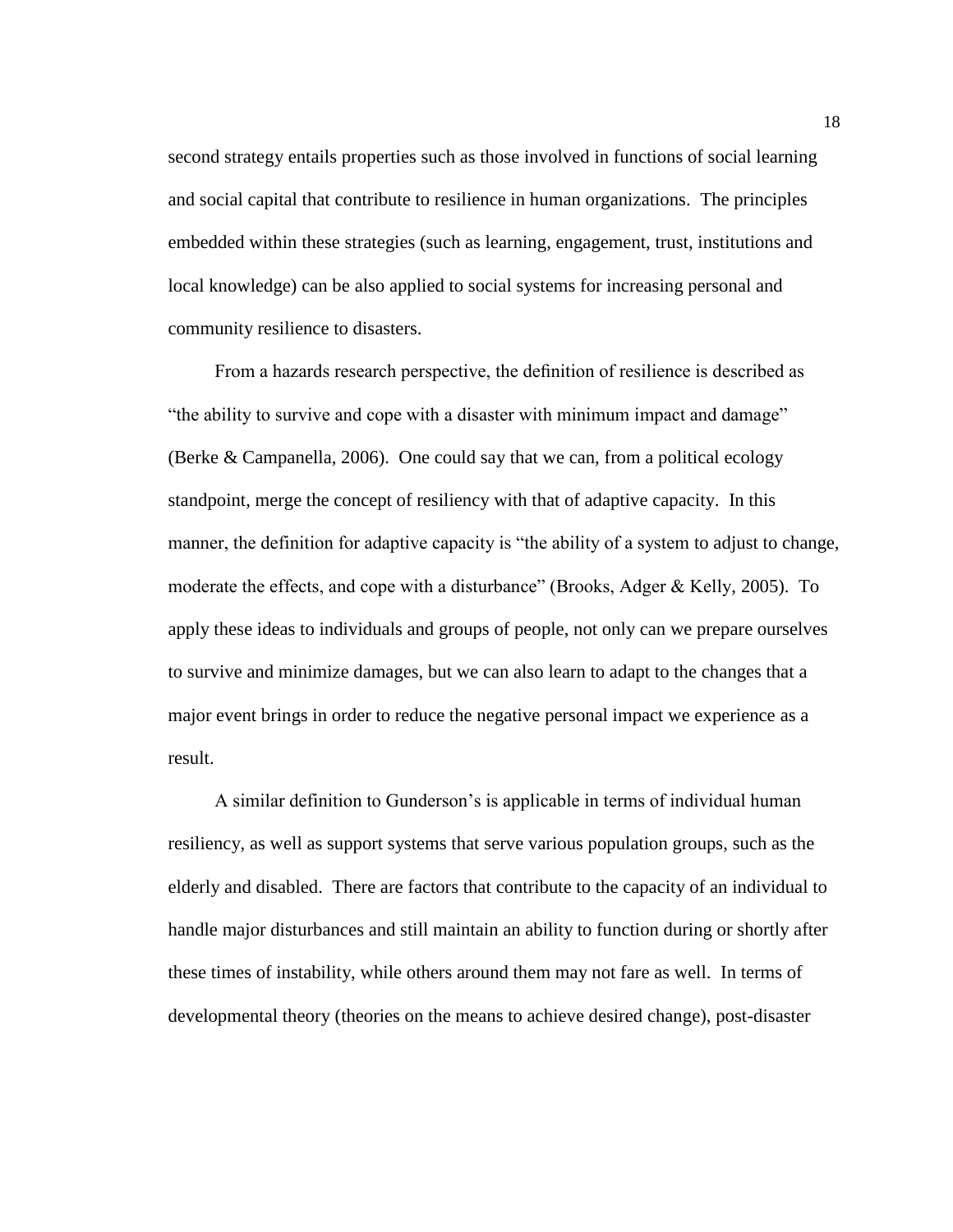resilience is viewed on several levels, including resistance to stress, positive transformation, and recovery (Masten & Obradovic, 2008).

The Millennium Declaration of 2000 and accompanying Millennium Declaration Goals incorporated risk reduction and the correlation with poverty, with 18 targets and 48 benchmarks for countries to use as indicators for poverty reduction. (Cutter, et al., 2008). In 2005, the Hyogo World Conference on Disaster Risk Reduction took place in Kobe, Japan. Based on this conference, the Hyogo Framework for Action was created, which focused on five priorities for ways to build resilient communities (United Nations, 2005). These same macro-level principles can be applied at the micro level to build resilience among clients and service providers by1) making risk reduction a priority; 2) identifying and assessing risks; 3) using education to build a culture of resilience; 4) reducing risk factors; and 5) strengthening effectiveness of response efforts by ensuring individuals and agencies are ready to act and equipped with the necessary tools and knowledge to do so.

In one of the more thorough assessments of community resiliency, Susan Cutter and several colleagues created a list of community resilience indicators, with sample variables for each. In this work, merging perspectives on resiliency at the community level were analyzed and a framework for measuring community-level resilience to hazards was developed (Cutter, et al. 2008). They coined it the Disaster Resilience of Place (DROP) Model. These categories for community resilience included ecological, social, economic, institutional, infrastructure, and community competence dimensions. As an example, for community competence, such factors as local understanding of risk, counseling services, rates of mental illness, and quality of life were listed (Cutter, et al.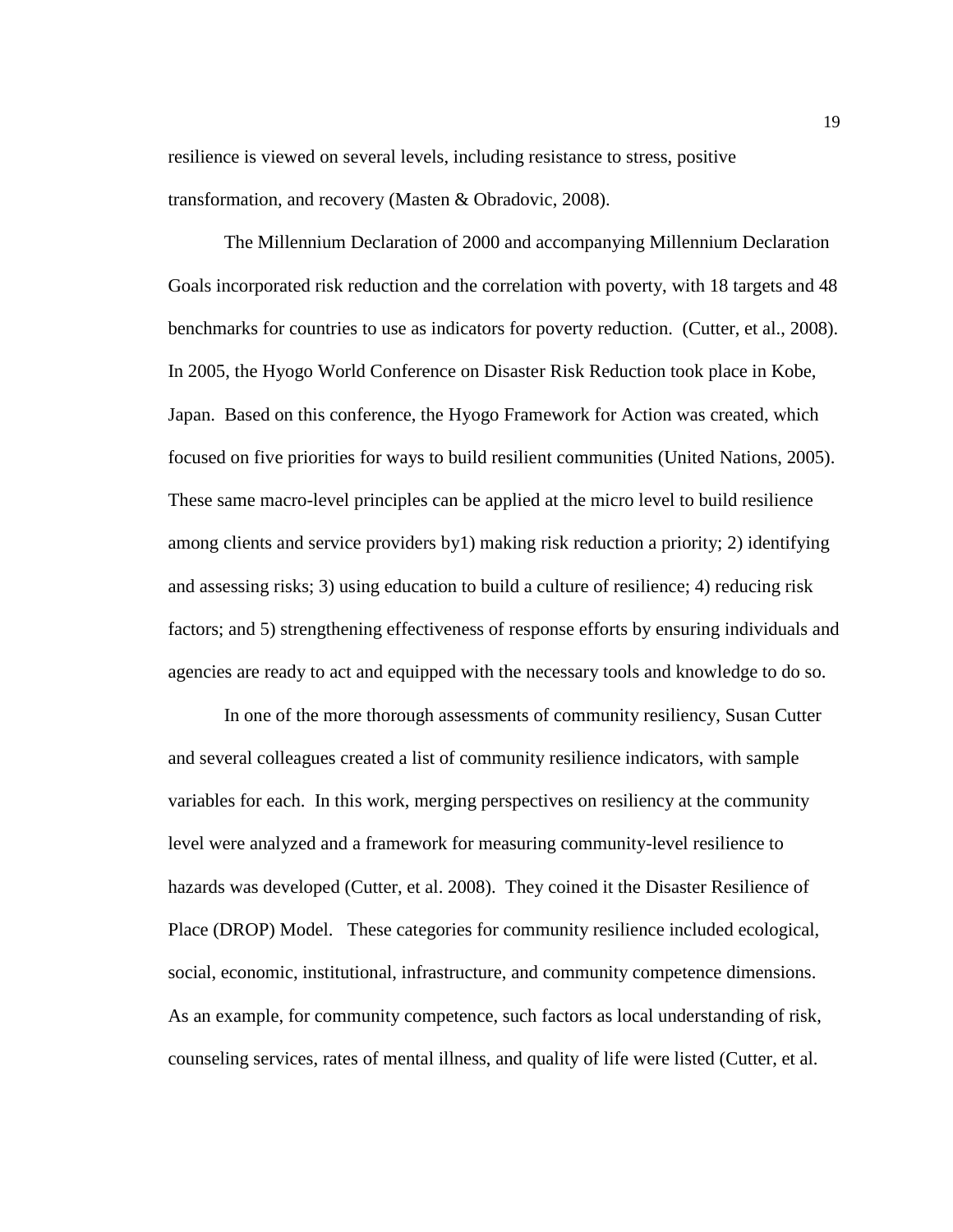2008). Emphasis was placed on a community's ability to cope with and learn from hazard events in order to improve mitigation and therefore increase its resilience before another event occurs. While this was a valid look at factors identified with resiliency at the community level, it lacked, in the very least, a more involved consideration of individual resiliency and vulnerability from a psychological and human development approach. However, borrowing from principles of the DROP model, it is my belief that we can create more resilient communities by reaching out to the social systems and natural supports (such as family members, care providers, friends, neighbors, and others) who work with these communities, increase competence, and make simple environmental modifications in order to decrease impact of, and increase overall client resilience to, hazard events.

Masten and Obradovic (2008) studied resilience from a human development perspective. Like Luthar (2006), Masten and Obradovic emphasized that resilience in people primarily depends upon or is developed based upon relationships, which provide opportunity for developing interactions, flexibility and adaptive capacity for change. In terms of human development, these protective systems involve "social capital," the human relationships that develop between those who live and work within a society which contribute to the effective functioning of those societies because of the support given to one another on a variety of levels, and "human capital" which involves an individual's own adaptive capacity. When each of these protective systems is in place, the likelihood of an individual being resilient in the face of challenges and adversity is high. In order to understand the best ways in which to foster resilience in order to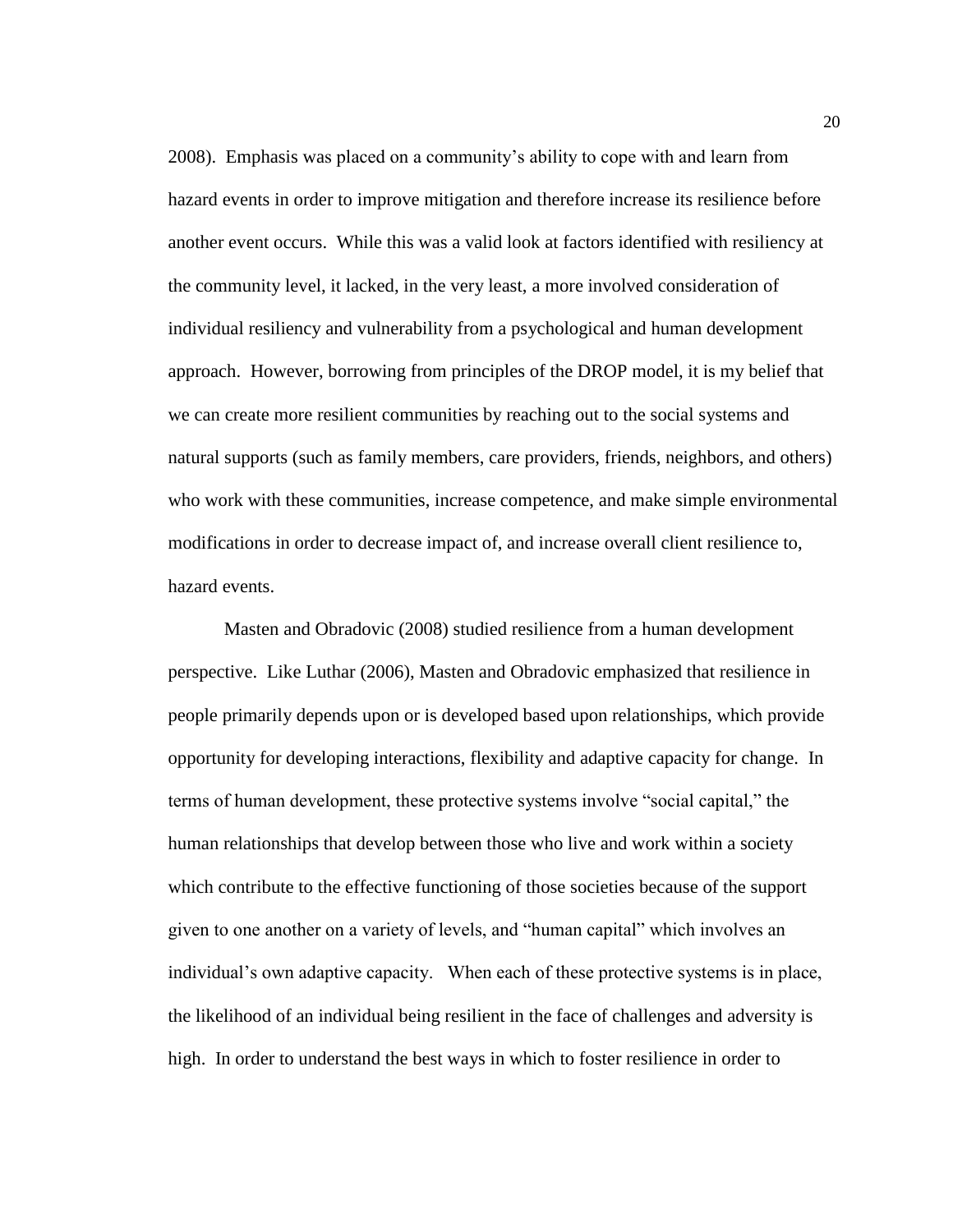prepare individuals and agencies for the event of a disaster, it is important to take into consideration each of these contributing factors. For individuals with intellectual and developmental disabilities, human capital (including the knowledge, skills and experience of professionals and care providers upon which they are often dependent) is crucial. (For more information on these protective systems, see APPENDIX C of this report).

 There is argument as to what degree, if any, biological and genetic factors contribute to personal resiliency. Several neurochemicals have been identified as having a potential effect on resiliency. In terms of brain development, even parent-child interactions during the earliest years of a child's life provide stress in patterns which affect future resilience. Initial responses to stress occur in the lower brain stem, which is the first part of the brain to develop. The last part of the brain to develop is the upper cortex, which allow for self-control, abstract thinking, and foresight. Threat or distress shifts control from the upper brain to the lower brain, and makes it harder to use the higher systems in the brain (Szalavitz & Perry, 2010). The differences in brain chemicals, structure, and insults due to physical injury or illness can therefore all have an impact on individual processing and resiliency. It is possible that further research on brain development can provide helpful tools and information to assist those working directly with children, mental health issues, and individuals with cognitive impairments who are impacted by 'extreme stress' events.

Windle, Bennett, and Noyes (2011) performed an assessment of research in resilience and psychopathology over the past 20 years in attempt to gain a clearer understanding of an operational definition of resilience. They brought to question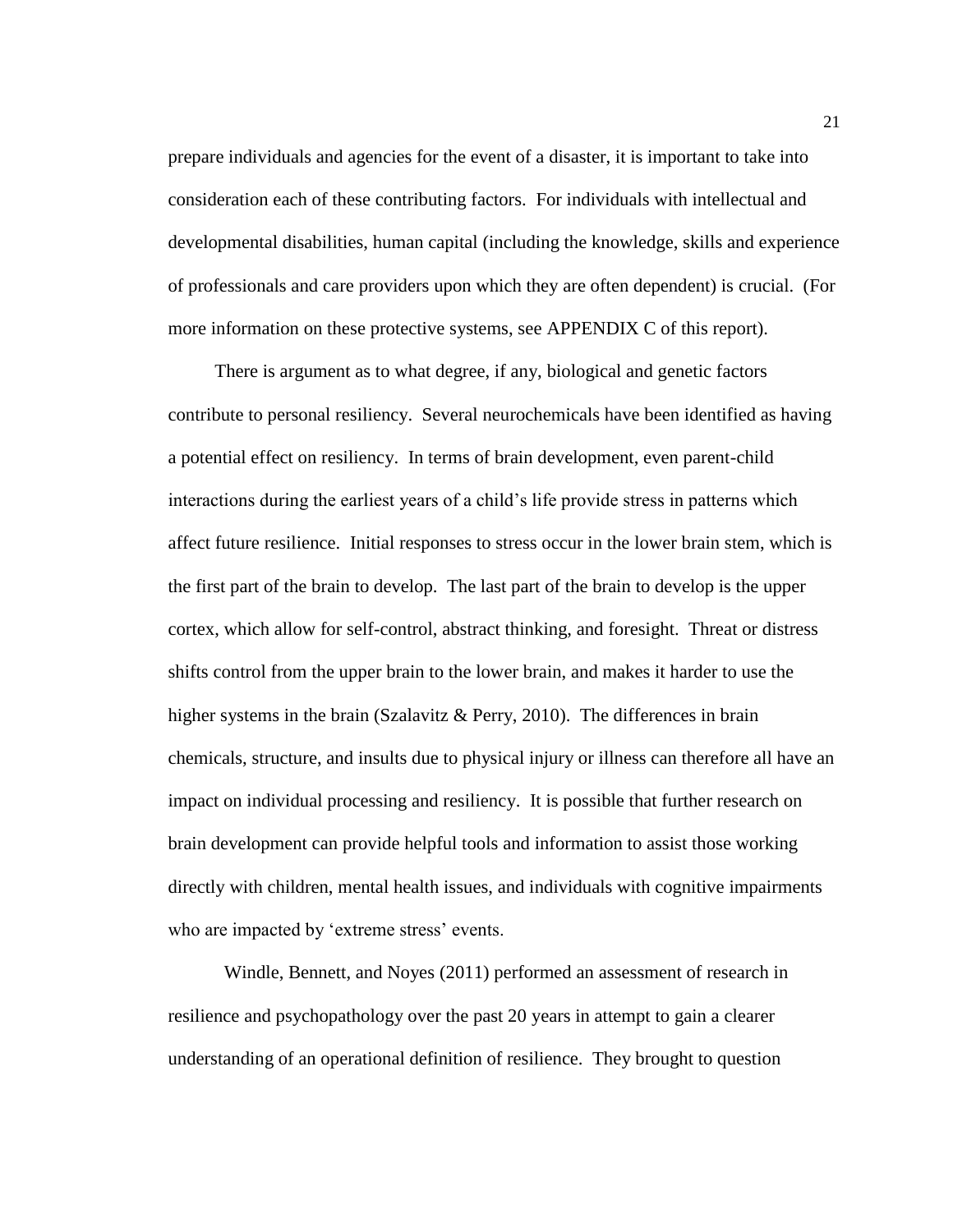whether researchers had actually been measuring resilience or other factors and performed an analysis of the psychometric rigor of measurement scales used to study resiliency. They concluded that all of the 15 measures utilized to identify resiliency were flawed and had missing information pertaining to psychometric properties. The authors identified the Connor-Davidson Resilience Scale, the Resilience Scale for Adults, and the Brief Resilience Scale as having the best psychometric ratings. One thing the authors were able to conclude and were in agreement with was the idea that both personal factors and the availability of resources at the family and community level were important in contributing to individual resiliency.

In Resilience Thinking, Walker and Salt identify the first step towards resilience as "considering a systems perspective on how the world works" (Walker & Salt, 2006, p.11). Understanding the local hazards, their potential impact on human systems, and how individual resilience develops and is affected by stressful events are key to preparing for, responding to, and fostering resiliency in ourselves and our communities, especially when events affect the most vulnerable among us. While it is not possible to predict what the next hazard event to impact Humboldt County will be, nor to predict the exact effects it will have, some things are for certain: we cannot stop the weather, plate tectonics, or other natural planetary forces, and each day that passes brings us closer to the next major event. Peace of mind comes from knowing about these hazards and knowing we have done all we can to prepare for them. Preparation in this respect includes not only making a plan or minimizing risk, but helping others in the community to do the same. Knowing that one has done everything possible to prepare and protect one's family, neighbors and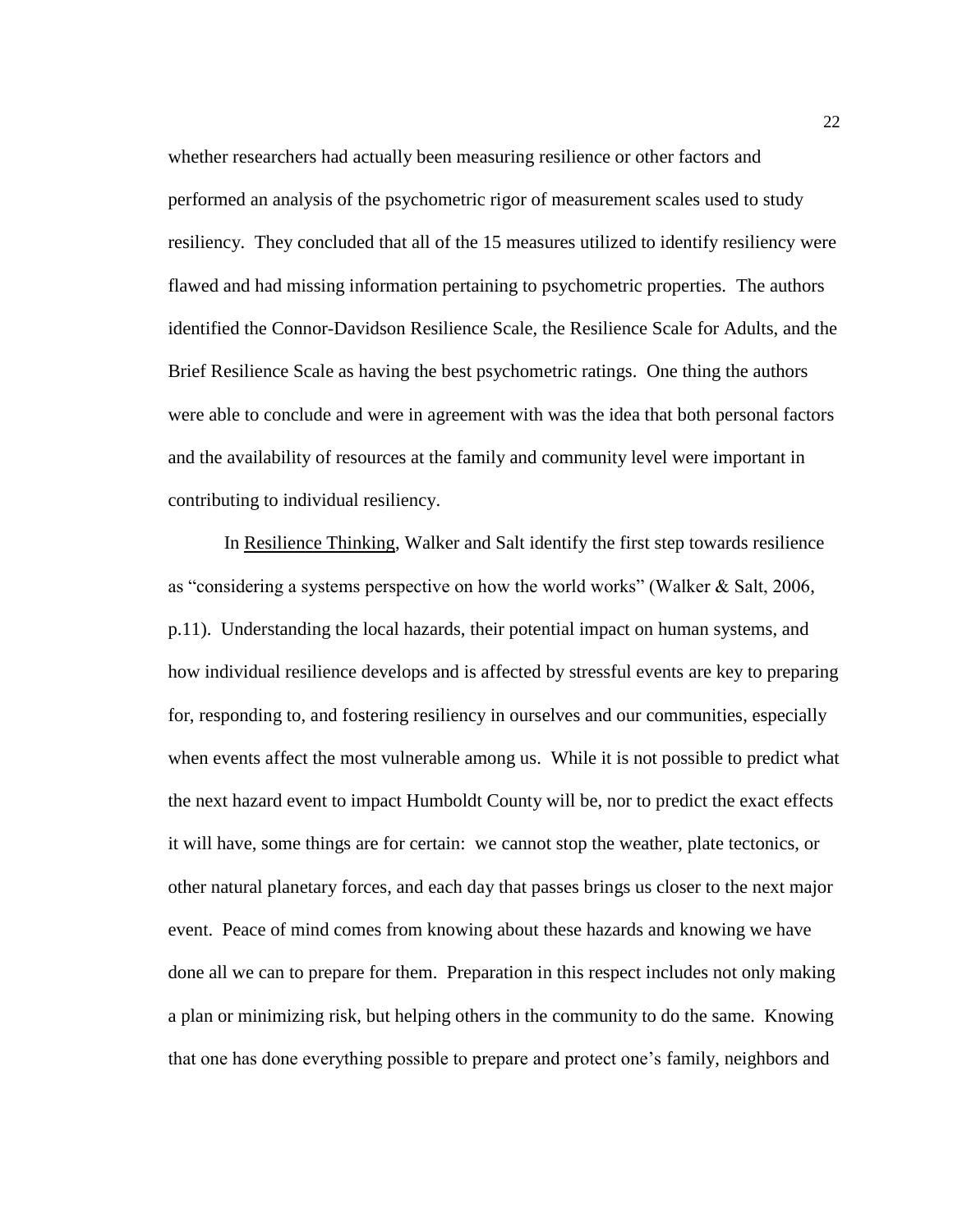local businesses increases resilience for the entire community. These are the steps that will allow Humboldt County to not only survive, but thrive in the event of a potential disaster

### Vulnerability

<span id="page-32-0"></span>Perhaps nobody knows the barriers, shortfalls and lack of resources needed better than those who use or are in need of them. It makes sense, then, that these same individuals become more involved in the debriefings, as well as the planning process. While people have a tendency to turn to the government or other organizations to assist them when an event occurs, they are typically not sought out enough during the planning stage. The First-hand knowledge of the individuals receiving supportive services should not be discounted in terms of planning.

A current trend in research pertaining to risks and hazards appears to be an increasing shift towards direct human-environment field studies, utilizing qualitative or mixed method approaches which include the incorporation of local knowledge and survivor testimonies in identifying factors contributing to vulnerability. Questionnaires and interviews of both survivor and relief support givers can serve researchers in identifying factors pertaining to vulnerability as well as further insight on lessons learned from the experiences of the survivors and relief providers (Robbins, 2010). Success in holistic planning comes from merging the worlds of science and policy-making with the world of those who have direct experience within the given context. However, just as important is to use ethical means to add value to the lives of these individuals, and not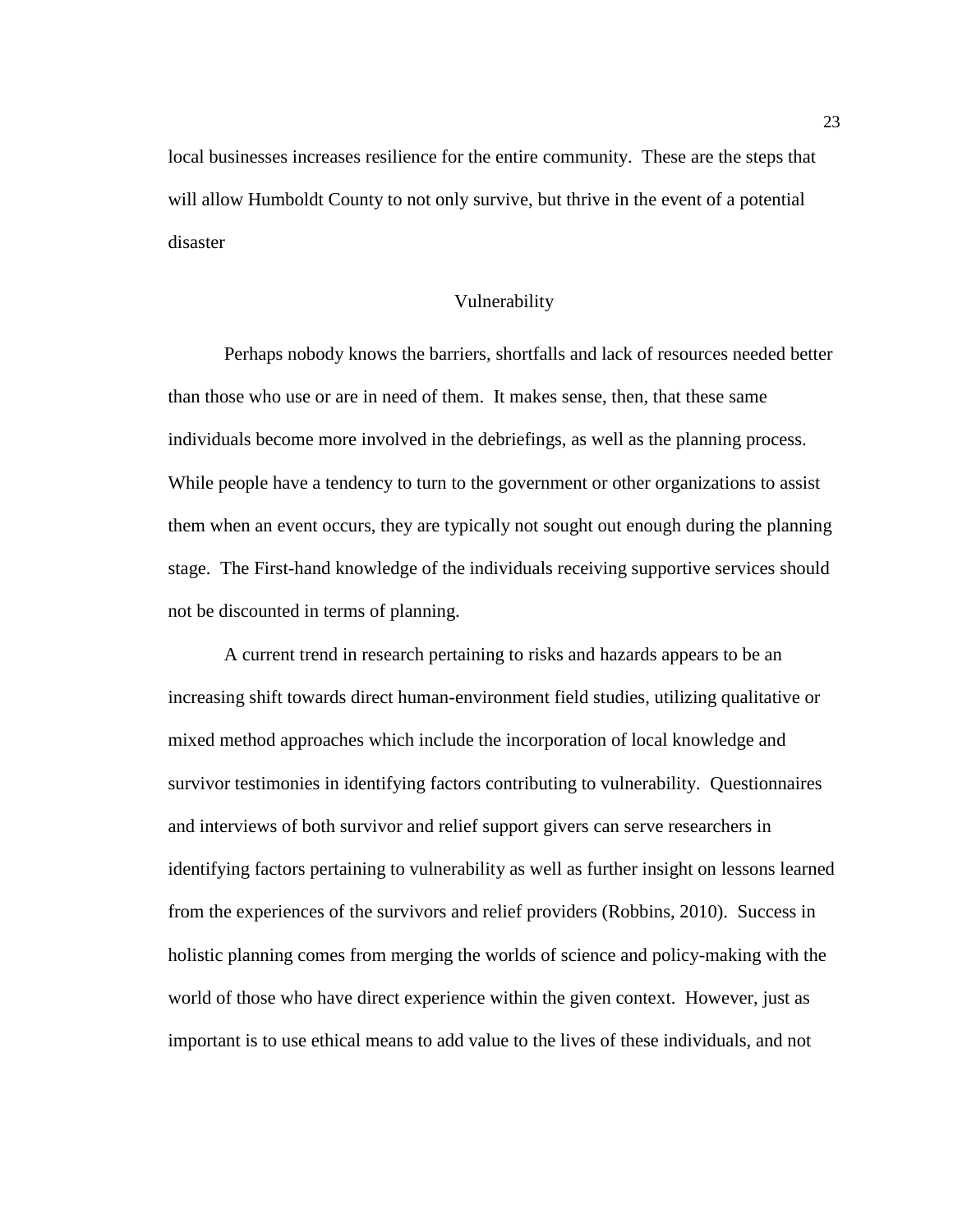just view them in terms of numbers, statistics, or something to be exploited to make a point or to gain funding (Hugman, [2010\)](http://jhrp.oxfordjournals.org/content/2/2/229.full#ref-22). In the course of this project, feedback and input from individuals who had been affected by emergency events and who were recipients of services provided by participants were taken into consideration.

Hurricane Katrina inspired a surge of research in the field of sociology which reflected the tendency for physical, sexual, economic and other forms of abuse towards women (not to mention persons with disabilities) to dramatically increase in the wake of a disaster (Jenkins and Phillips, 2008). Inclusion of those affected most by the event is an integral component in planning and reducing future vulnerability. In order to include these populations, access to information and resources, as well as providing a platform for them to provide input in the planning, response and recovery process is crucial.

An excellent example of an impediment to accessing information is reflected in a very recent study regarding the barriers associated with literacy, language, culture or disabilities and the level at which emergency preparedness information is written by such agencies as the CDC, FEMA, and Department of Homeland Security (Neuhauser, et al., 2013). The findings of this study illustrated the gap between estimated literacy abilities of the deaf and hard of hearing communities and older adults and the emergency preparedness materials available to them. The authors concluded with a "call to action" to adapt these materials in a manner that is more suitable to the populations they are targeting, thereby increasing access of these groups to the intended messages.

Terry Cannon gives an analysis of five components of vulnerability which are determined by political, economic or social processes. These are then applied to a model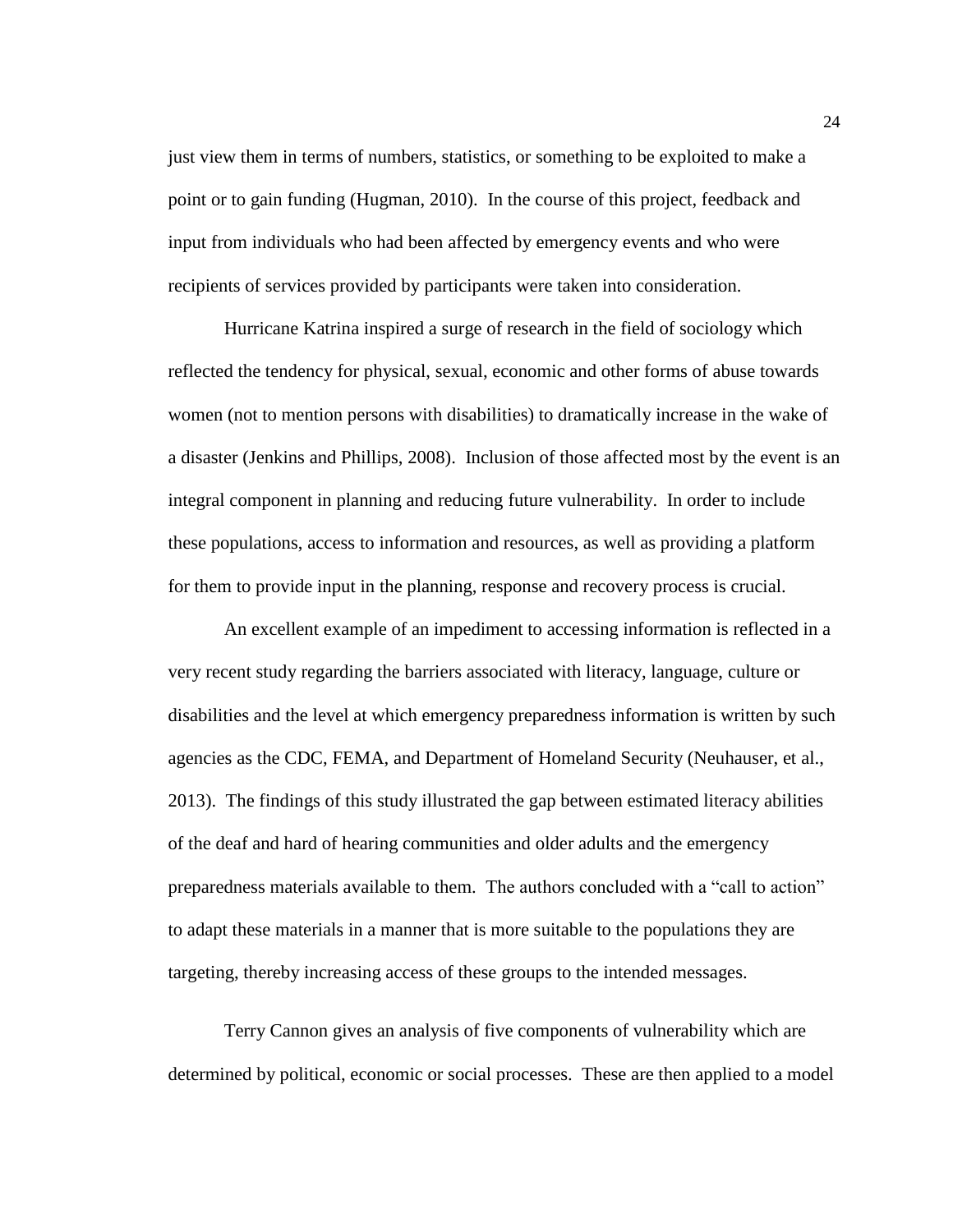for vulnerability assessment. The first component, initial well-being, strength and resilience (ex: physical, emotional, mental, behavioral or spiritual health status prior to an event) is seen as tied in with an individual's resilience or capacity to cope with an event. Second, livelihood resilience (ex: ability to financially cope with the hazard aftermath and reinstate ability to earn a living) is tied to one's ability to return to economic wellbeing. The third component is self-protection (ex: ability and willingness to provide self with adequate protection or avoid a hazard). This factor is tied to the capacity of individuals to implement protective measures for their own well-being. The fourth component of societal protection (ex: ability or willingness of those at higher levels to provide protection) takes these principles of protection to a broader community, organizational or government scale. Finally, social capital (ex: support networks) are somewhat dependent upon the type of governing body and capacity for development of civil society (Cannon, 2000).

Each of these components is viewed as part of a matrix which can serve as a basis for qualitative and quantitative data collection. Perhaps the most appealing facet of this model is that it contains an expectation of incorporating individual community members through focus group meetings, public meetings, stake-holder surveys, and sample questionnaires. The involvement of the "vulnerable" population is an appealing approach, as well as Cannon's explicit awareness of the dangers of making assumptions, emphasizing negative characteristics, and viewing people as vulnerable.

Viewed from a large scale, such as in terms of entire countries or regions, vulnerability can be seen as the product of many processes, including socio-economic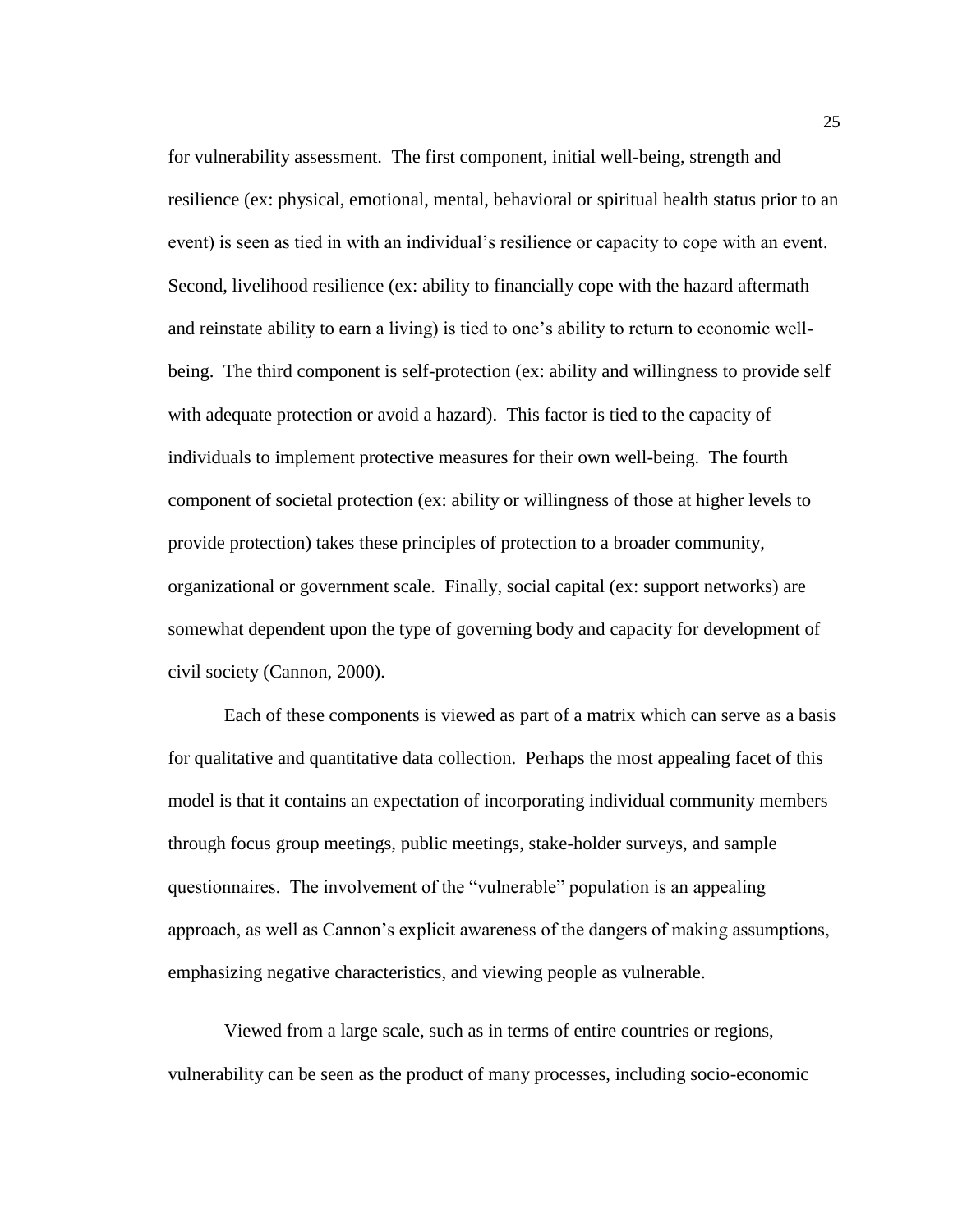and political factors such as poverty, marginalization, social instability and conflict, population growth, migration and settlement patterns, urbanization, overloaded infrastructure, growing economic value of the built environment, and environmental degradation (Abramovitz, et al., 2002).

While there are several approaches to take when defining vulnerability in the context of disasters, no individual approach can present a complete view of the subject. An integrative approach must be used in planning to reduce vulnerability for any given population, regardless of location or type of hazard event. The integration of knowledge and information on the part of vulnerable populations as to their unique needs must be taken into consideration when planning takes place. The more individuals, groups and agencies in any given circle of support who have already taken measures to prepare themselves, the more overall community resiliency will be enhanced.

Based upon these resources, I would maintain that it is possible to recognize that we are not merely helpless victims, but participants who have much power over our own destinies via mitigation, preparedness, recovery, and response efforts. Community outreach and collaboration can be utilized to identify and improve resiliency for vulnerable populations.

The final conclusion that must be drawn prior to embarking on this endeavor is to identify a sample population on which to focus this project. The region of study has already been selected as my home community of Humboldt County, California, which presents a variety of natural hazards for which emergency planning is all the more essential. Taking into account my own experience, knowledge base, and access to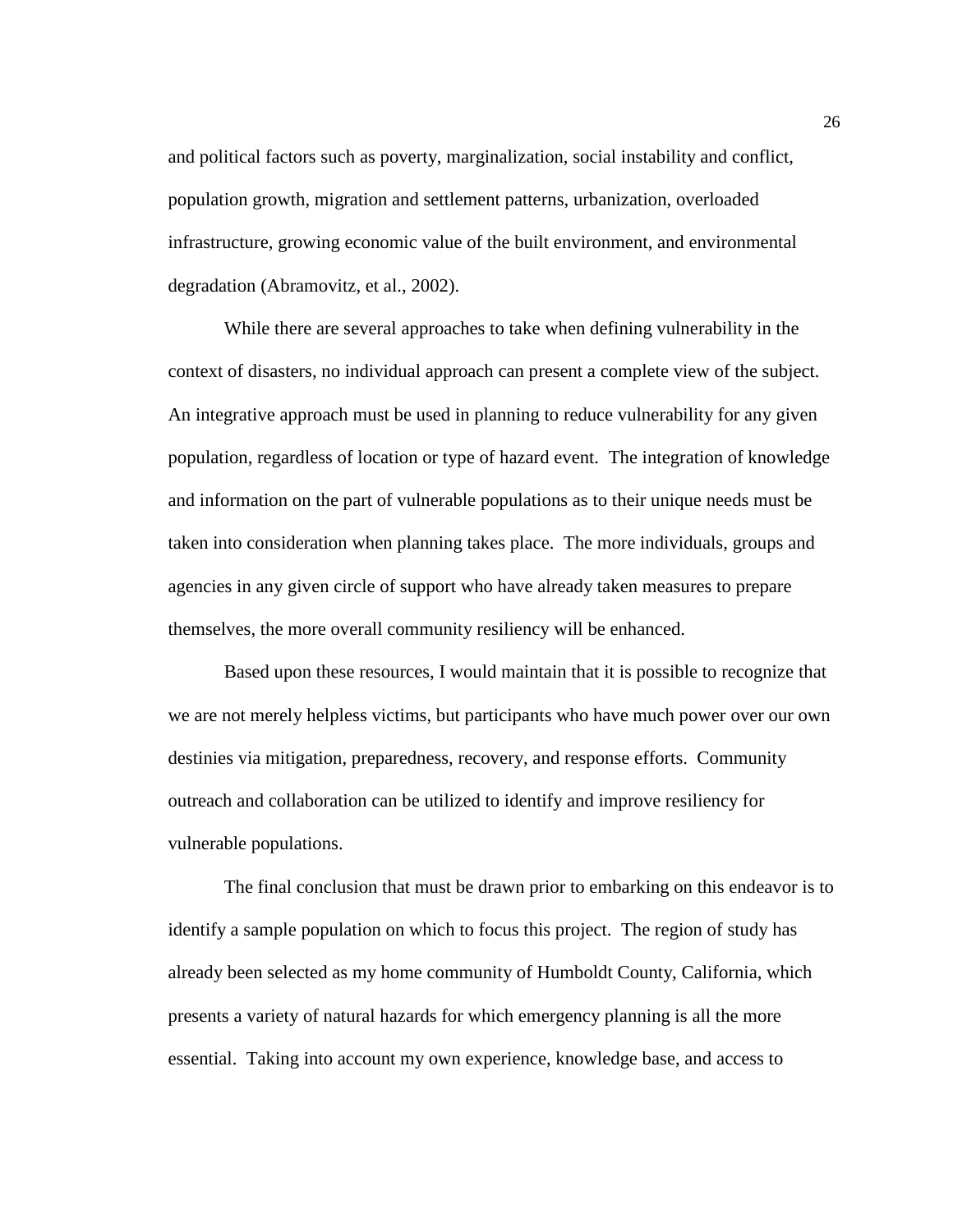members of the community, I have determined that the primary focus should be on those members of the community who may arguably be perceived as being most in need of assistance with individualized planning. In addition, the population I have selected includes individuals who fit virtually every category, description or example of human vulnerability I have found thus far.

With the support of the Redwood Coast Regional Center as well as several other community agencies, this project focused primarily on identifying gaps in emergency planning for individuals with intellectual and developmental disabilities, and seeking both individualized and collaborative solutions to fill those gaps or provide solution alternatives. In pursuit of this goal, I tried to remain flexible enough to incorporate other individuals and agencies who sought my assistance in their own emergency response and business continuity planning process out of my firm belief that everyone has a responsibility to plan for natural disasters and other emergencies, as well as a right to information, tools and assistance which enable them to do so.

(For more information on assessing for vulnerability, please see Determining Vulnerability in APPENDIX D of this report).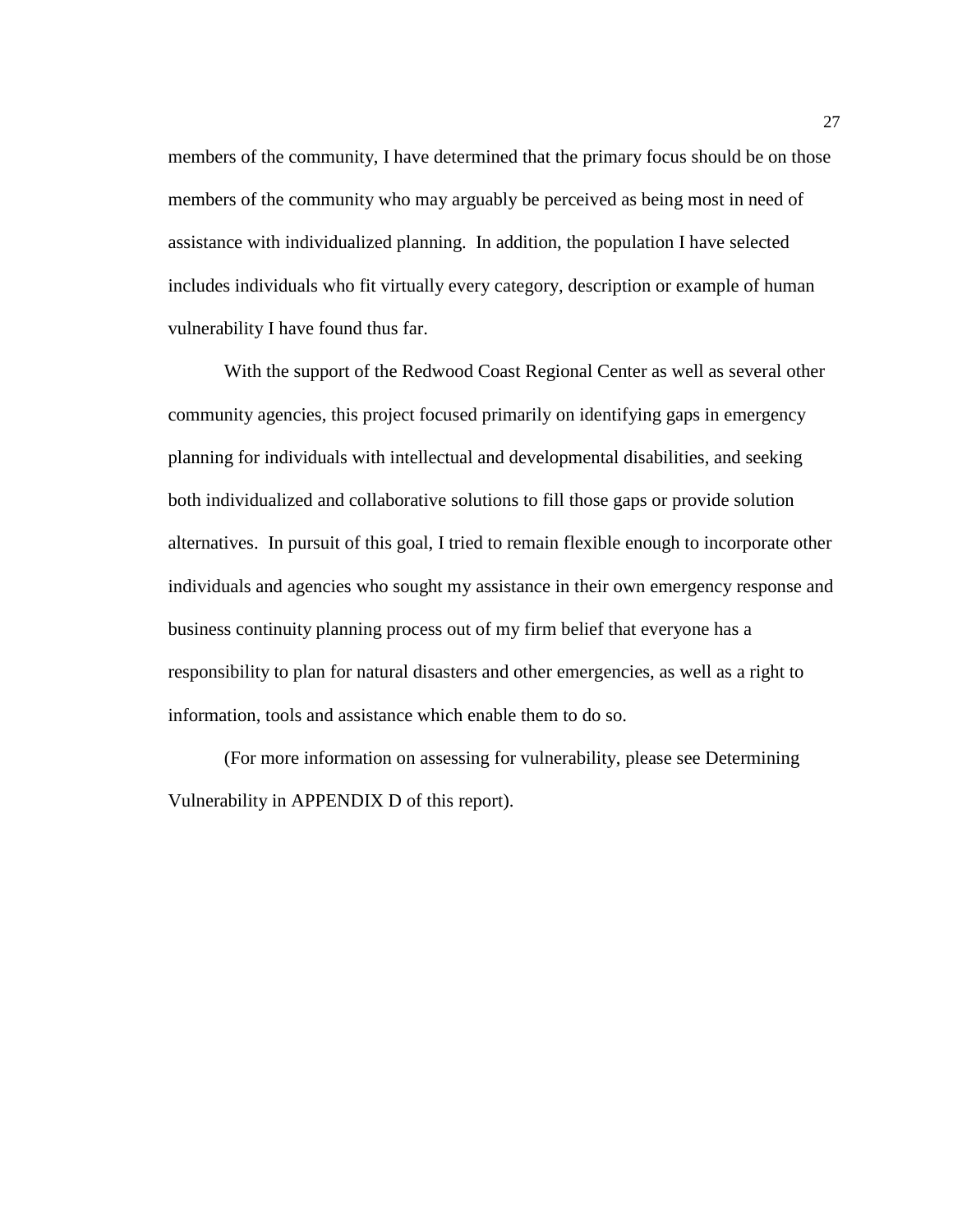## **METHODS**

#### Approach and Purpose

In several cases which I have already researched, there have been opportunities to improve emergency responders' ability to handle a situation that involves a person with a physical or intellectual disability, or people with cultural differences. Oftentimes, ideas for serving these populations are not feasible or realistic for their needs. I have numerous testimonials from disabled persons as to the shortfalls they experienced during an emergency that were a direct result of lack of planning for their specific needs. In every case, better planning would have avoided the problems. Time after time it has been proven that cookie-cutter approaches that work for the general population are not always an applicable solution for special needs communities.

With the assistance and support of esteemed professionals in a variety of fields, it is my hope to coordinate these messages to agencies, provide valuable information for those who are developing emergency engagement plans, reach out to and involve communities that are currently left out of the planning process, and provide a general overarching guide and training for those who will be providing services, including shelters, in their community.

The purpose of this project is to provide education and support for individuals and agencies receiving services from, and vendored with, the Redwood Coast Regional Center in Humboldt County. The primary focus is on providing resources, tools and guidelines for service agencies to create individualized emergency plans for clients, as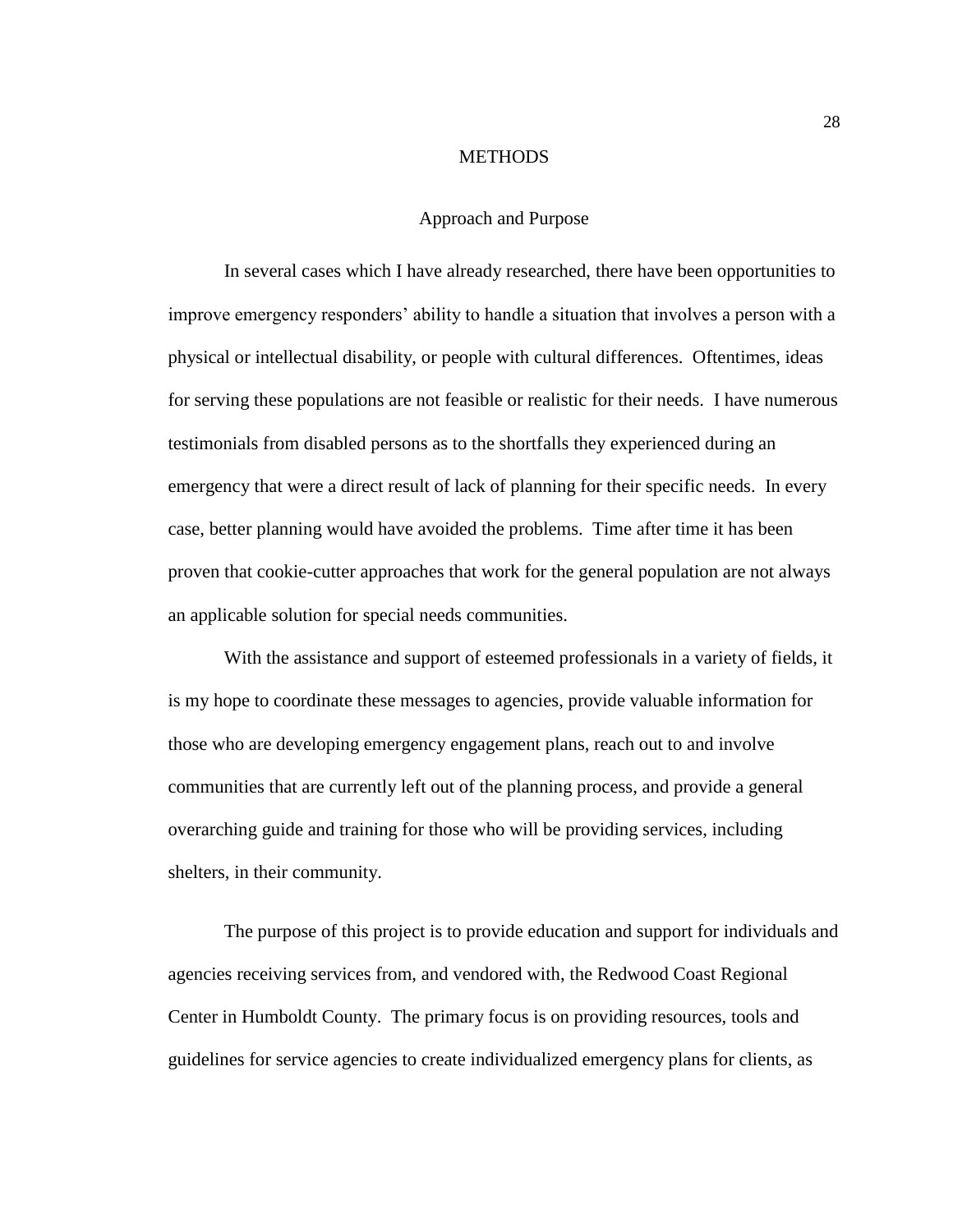well as their families, and other members of their support team. This training includes a basic overview of the hazards of each area, instruction on how to conduct proper drills, a step-by-step guide for creating Emergency Engagement Plans, an opportunity for feedback and inter-agency collaboration, sharing ideas for emergency communication, assistance with putting together kits, and other support.

In pursuit of this goal, I chose to utilize a participatory action as my primary research style. The reason for this is simple: participatory action approaches involve doing research with people whose activities are under study (Bergold  $&$  Thomas, 2012). In this case, I sought to identify and close gaps in emergency planning for individuals with developmental disabilities, and their service providers, which required their involvement. The goals of this were to reduce vulnerability to hazard events and increase resilience for those who will be faced with the challenge of providing services and supports for this population in a hazard event, so as to prevent it from becoming a greater disaster for the individuals and agencies involved.

My intent was to provide tools and vital information based on the most current data available from the worlds of science, emergency management, activism, health, geography, human development and sociology. In conducting this research, I employed principles of grounded theory and feminist theory in my approach. Borrowing from principles utilized and described by Charmaz (2006) and Cresswell (2003), I chose grounded theory because of its relevance as a research tool that uses both qualitative and/or quantitative methods to compare, identify patterns, and lead me to further questions which I need to explore. I also recognized its use in doing research on a local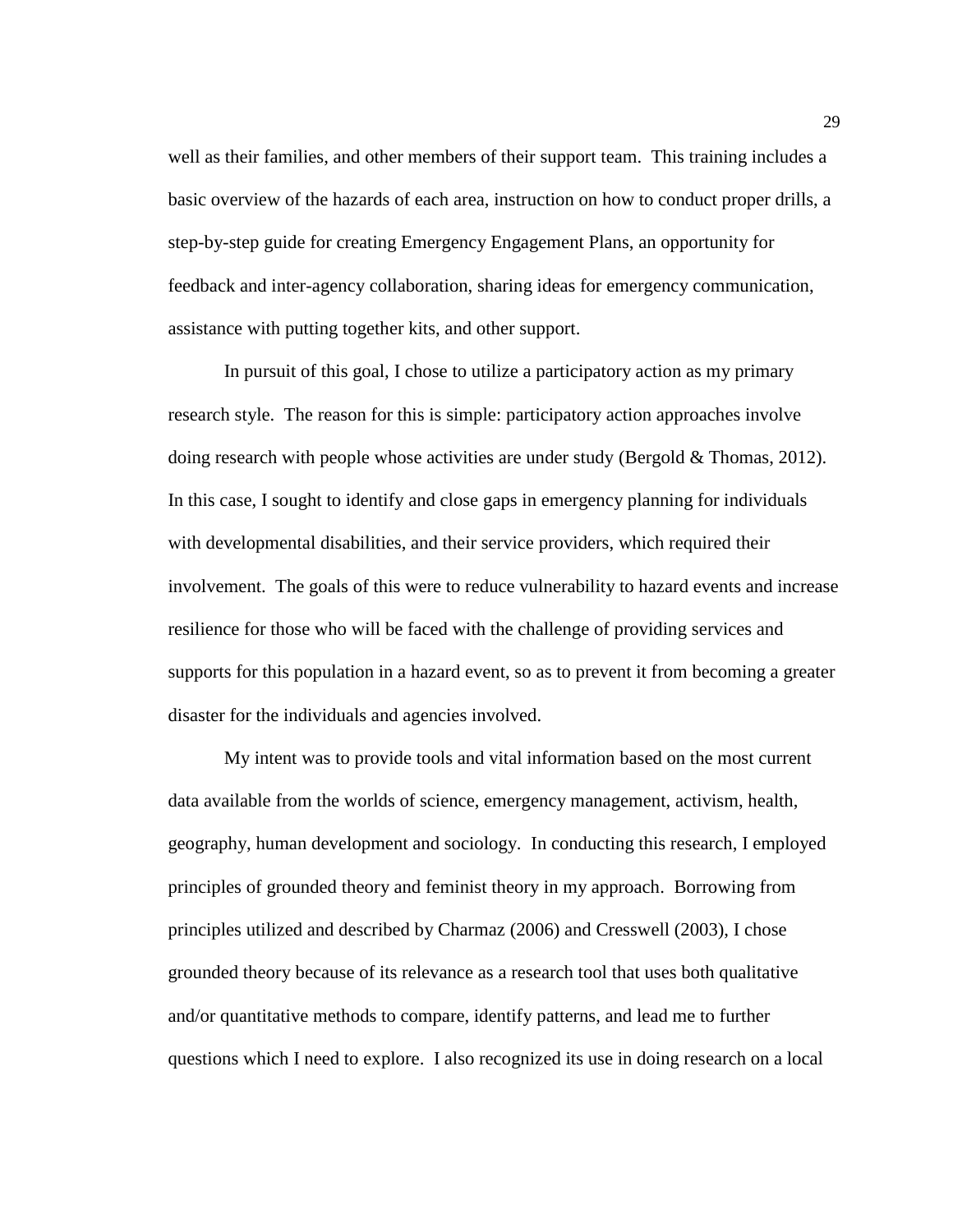topic in which I saw very little direct work or progress, being made. Grounded theory works well in conjunction with addressing real-life scenarios, and utilizing the existing knowledge base of the individuals involved (Glaser, 2009).

The feminist approach was also utilized in my research because feminist approaches seek to empower others and challenge ideas made by those who hold positions of privilege (Hesse-Biber, 2006). Because I was addressing the needs of marginalized, neglected and historically oppressed populations and incorporating them in the planning process, it was imperative to ensure that I used strategies which empower, rather than objectify, these co-researchers. I found inspiration from the ethics and recognition of being in a position of privilege used by such individuals as McIntosh (2004) and Long (2009) and kept these in mind while working directly with the populations involved in this project.

In pursuit of this project, I created and held four education and workshop events at the Redwood Coast Regional Center in Eureka. Service Providers vendored with the Regional Center who provided day program, transportation, housing and direct service to individuals receiving Humboldt County Regional Center services were invited, as well as Regional Center service coordinators and staff members. The first day consisted of information on creating emergency engagement plan for day programs. The second was for creating emergency engagement plans for residential service providers. During the third and fourth days I presented tabletop exercises in which participants could put their newly developed plans into practice during a tabletop exercise, identify potential gaps,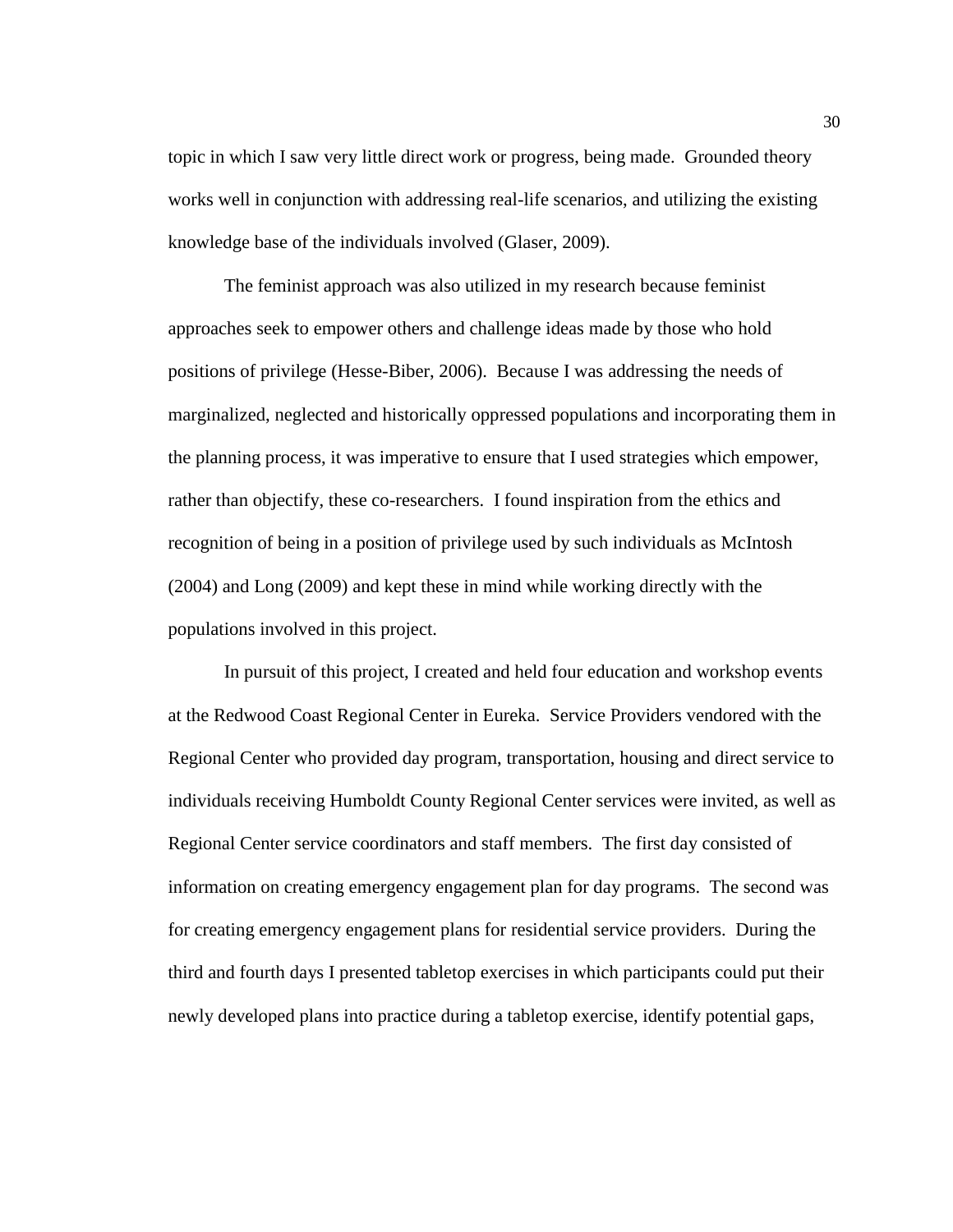and make the necessary adjustments to accommodate needs they had not already identified.

The goals of these presentations covered eight main topic areas. First, to help service providers to understand and better identify the hazards and reduce risks both onsite and in the community. Second, I endeavored to help service providers learn how to tailor their plans to meet the individual needs of their particular clients, and to troubleshoot any particular planning challenge their needs presented. Third, I sought to provide an outline for an emergency communication plan and offer several communication tools that could be implemented when an event occurs. My next priority was to provide an opportunity for, and facilitate a networking opportunity for these agencies to discuss ways in which they could help one another in the event of an emergency or disaster. As a means of providing a better understanding of what residents on the North Coast could possibly expect, I provided a more in-depth look into a worstcase scenario for an earthquake occurring along the Cascadia subduction zone which included details on which services would likely be impacted and how. I took time to review the means by which agencies could properly conduct drills and gave real-life examples of ways in which improperly conducted emergency drills had resulted in unnecessary hardship or even tragedy for individuals during hazard events.I also made sure to provide time to answer any "burning questions" participants might have and took time to dispel common myths and false information pertaining to what is and is not safe, what is and is not likely to occur, and gave the explanations as to why the methods presented in these workshops were the correct thing to do. Finally, I outlined steps for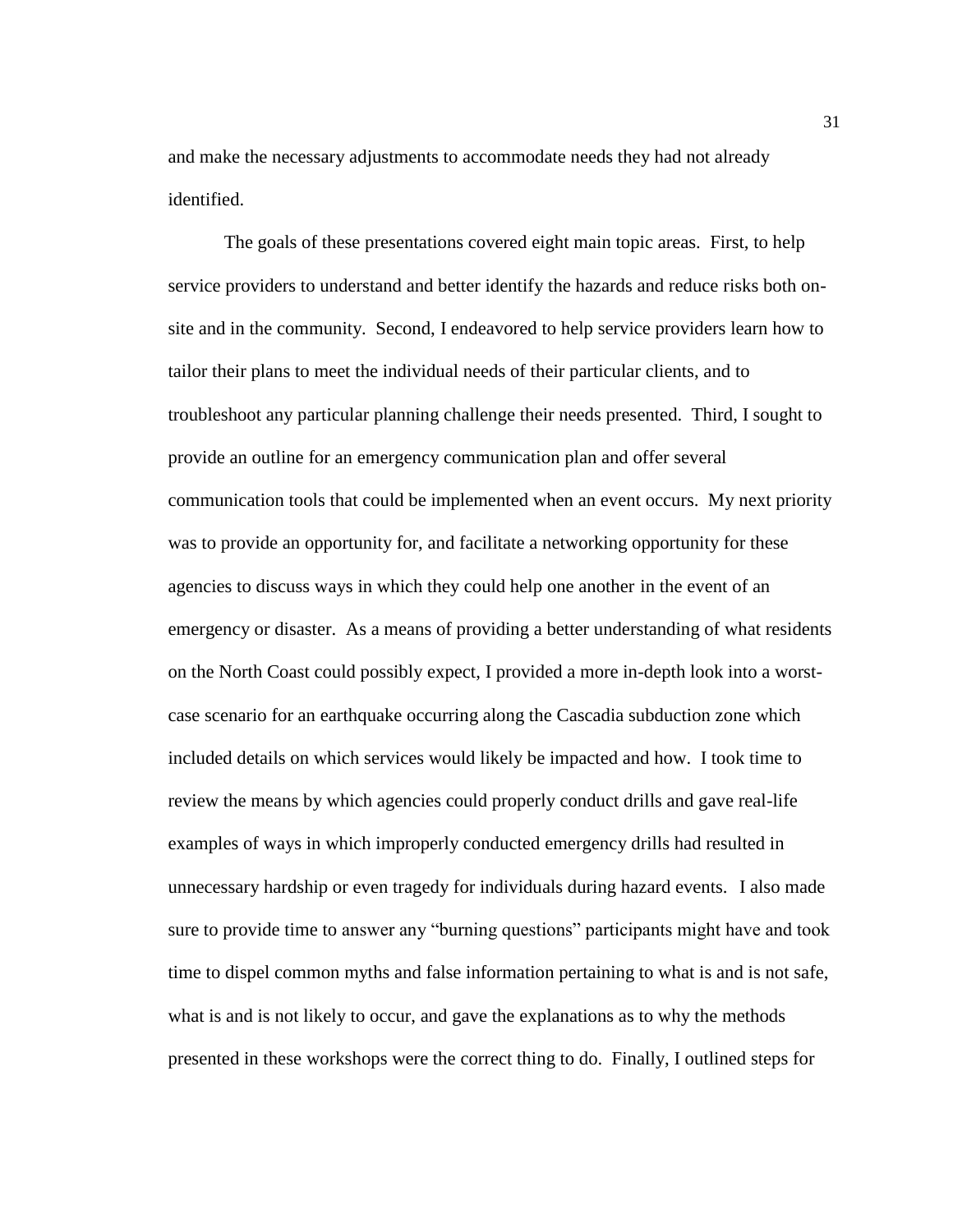service providers could take now in order to best position themselves to stay in business and ensure service continuity for the individuals they serve.

The questionnaires and feedback forms presented during the workshops held in conjunction with this project were completed by service providers vendored with the Redwood Coast Regional Center who serve individuals with developmental disabilities. The questionnaire focused primarily on reasons for seeking assistance with emergency planning and deterrents or barriers to planning. The feedback form completed after the workshops provided participants with an opportunity to identify ways to improve the workshops for future trainings.

There are several reasons why I chose to focus this project on individuals with developmental disabilities who were receiving services from the Redwood Coast Regional Center. I have several years of experience working with many of these individuals and the agencies that serve them. I have also found that, within this population, there are subsets of individuals who also fit one or more other categories that are frequently identified as a vulnerable group. These individuals provide a representational sample of such categories as varying age groups, types and degrees of ability/disability and cognitive function, persons with vision and hearing impairments, ethnic and cultural minorities, varying degrees of isolation, and several different barriers to communication. In addition, this can be one of the most challenging populations to plan for. I have also sought to present issues pertaining specifically to discrimination, bias and neglect on the basis of race, class, socioeconomic status, immigration status,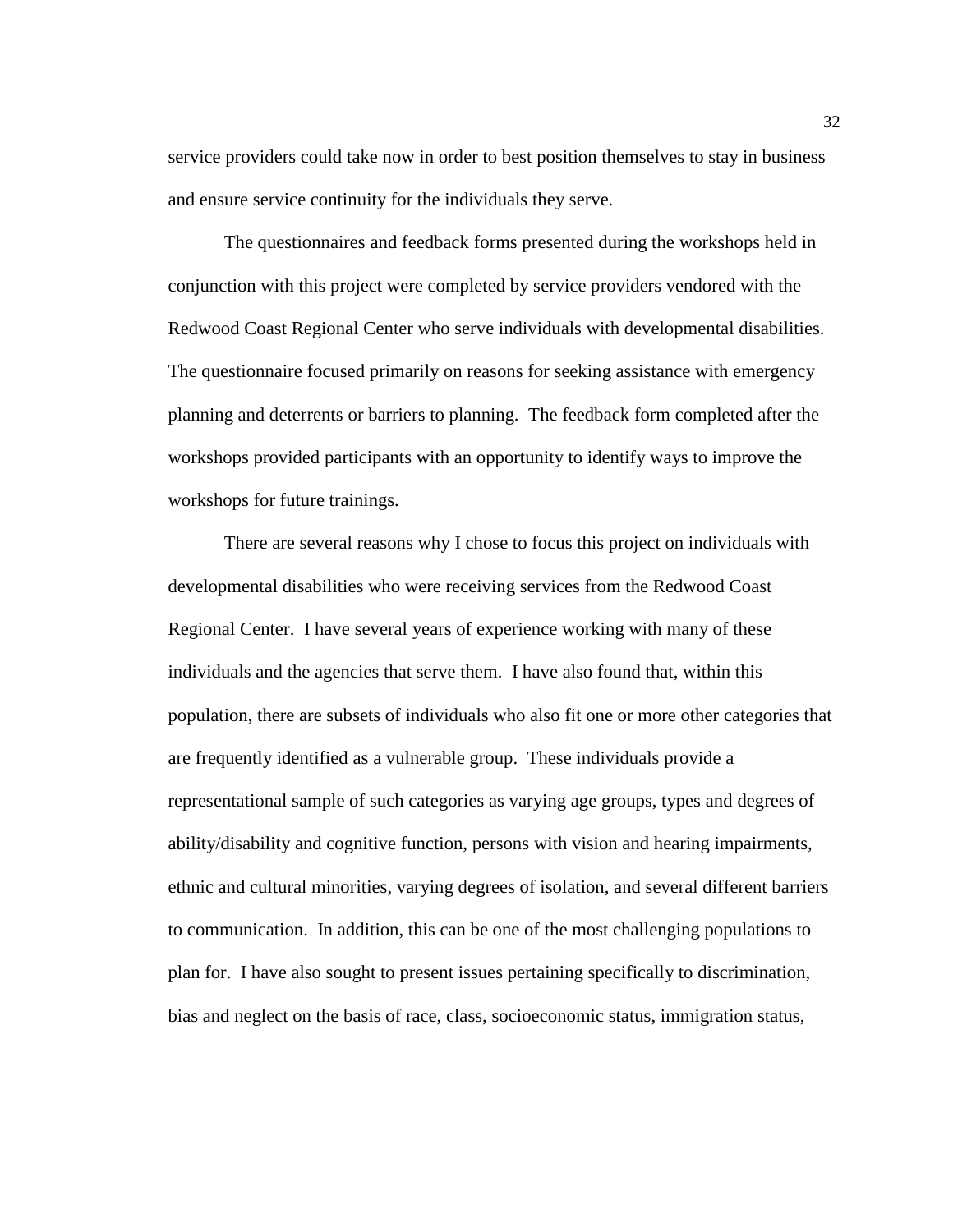sexual orientation and preference, education level and other factors as I have encountered them in my research

# Best Practices – Terminology

Even the most experienced and knowledgeable emergency managers, government representatives, and the general media are not often trained or experienced in working with individuals with intellectual and developmental disabilities, and frequently use terminology which is either outdated or considered offensive. Therefore, it is important to identify the appropriate terminology to use when referring to or working with these individuals. In this project I have used language which is currently accepted by the Redwood Coast Regional Center and the individuals receiving their services.

I will be using the term "individual" or "client" to describe the people who are considered members of the population with whom I have worked on this project. There has been debate over the years as to the most politically correct term for individuals with intellectual and developmental disabilities, even amongst the Regional Centers who pay vendors for services to support them. In recognition that what is considered 'politically correct' changes over time, I am using the term "client" for these individuals because when Clay Jones, Executive Director of the Redwood Coast Regional Center recently questioned individuals at People First meetings and other gatherings, that is the term which the majority of clients asked to be used, rather than the previously utilized term "consumer." Other groups will also be referred to according to the term which their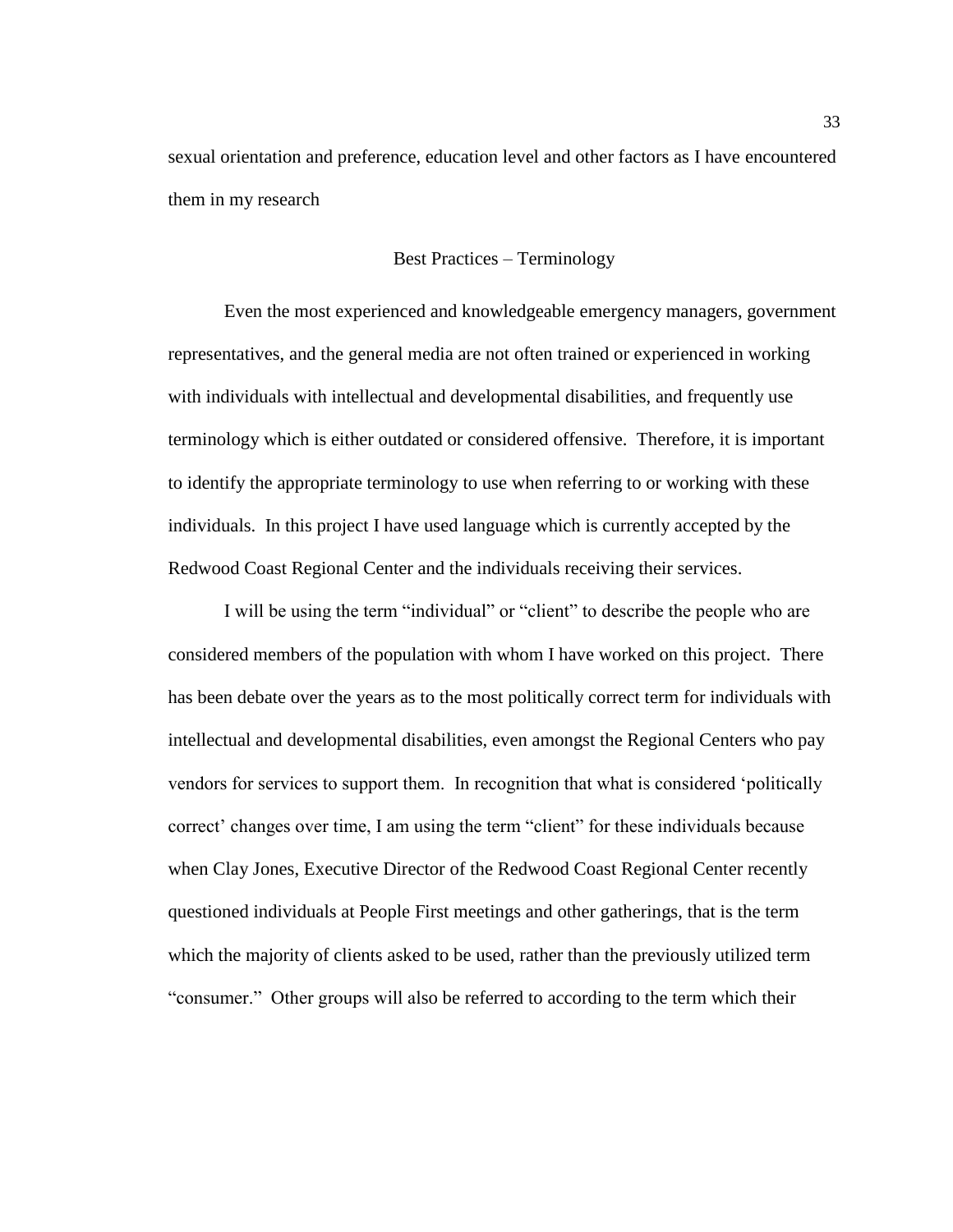community has collectively chosen to identify themselves in the course of interviews and other exchanges.

The use of the term 'retarded' (meaning 'held back') should never be used because it is (unfortunately) frequently and casually used as a derogatory term for insulting another individual, group or situation. There is a "Stop the "R" Word" campaign in which several individuals with cognitive disabilities travel to schools and other institutions to educate others about the harm that is caused by calling another "the 'R' word" as well as to educate students and others about developmental disabilities, traumatic brain injuries, and other disabling conditions.

Although the medical terminology for varying degrees of mental retardation are still used in a diagnosing capacity (mild, moderate and severe), it is never considered appropriate to refer to somebody with an intellectual disability (also referred to as a cognitive delay) or other developmental disability as being "retarded." The acceptable terminology would be "intellectual disability" or "cognitive delay."

The American Association on Intellectual and Developmental Disabilities defines intellectual disability as "a disability characterized by significant limitations in both intellectual functioning and in adaptive behavior, which covers many everyday social and practical skills. This disability originates before the age of 18." The term developmental disability can refer to any number of chronic conditions which negatively impact one's language, mobility, learning, ability to live independently, etc.

The terms "developmental disability" and "intellectual disability" are often mistakenly used synonymously, (but they are not). Many individuals with developmental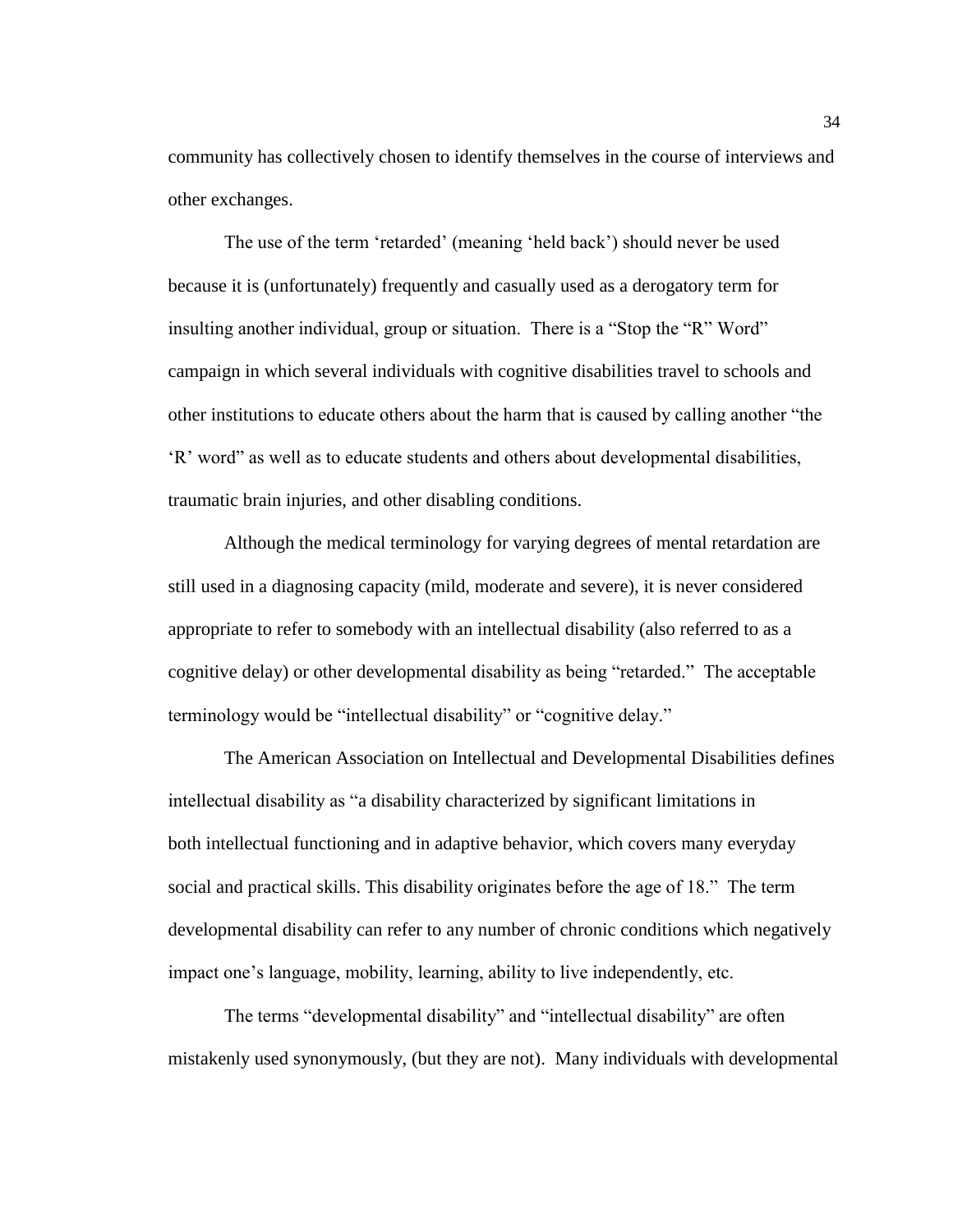disabilities do have a co-existing intellectual disability as part of their diagnosis. However, there are some developmental disabilities that may not necessarily result in reduced cognitive functioning. In other words, all individuals with a cognitive delay – whether it be due to a genetic condition, illness, or injury occurring prior to the age of 18, have a developmental disability, but not all developmental disabilities include an intellectual disability (National Institutes of Health, 2010).

The People First organization seeks to promote awareness and inclusion of individuals with disabilities, to support one another, and to celebrate their abilities, talents, value and contributions. It is made up of individuals who qualify for regional center supports who advocate for themselves and one another. People First Members also advocate for themselves and their peers via contact with local agencies, members of Congress, and community leaders, and participate in legislative hearings and conferences. Their emphasis is on unity and respect for one another. (People First of California, 2011). I offered outreach and inclusion of clients from People First who were interested in participating in or providing feedback for this project, and offered supports for individualized planning as part of this project.

In accordance with the principles of People First, I feel a responsibility to point out the fact that individuals with disabilities, (regardless of whether physical, intellectual or otherwise), should never be defined by their diagnosis or disabling condition, and that it should never be at the forefront of their identity. It is important to remember that they are always people first. Therefore, when speaking about, writing about, or making reference to individuals with a disability it is not appropriate to identify such individuals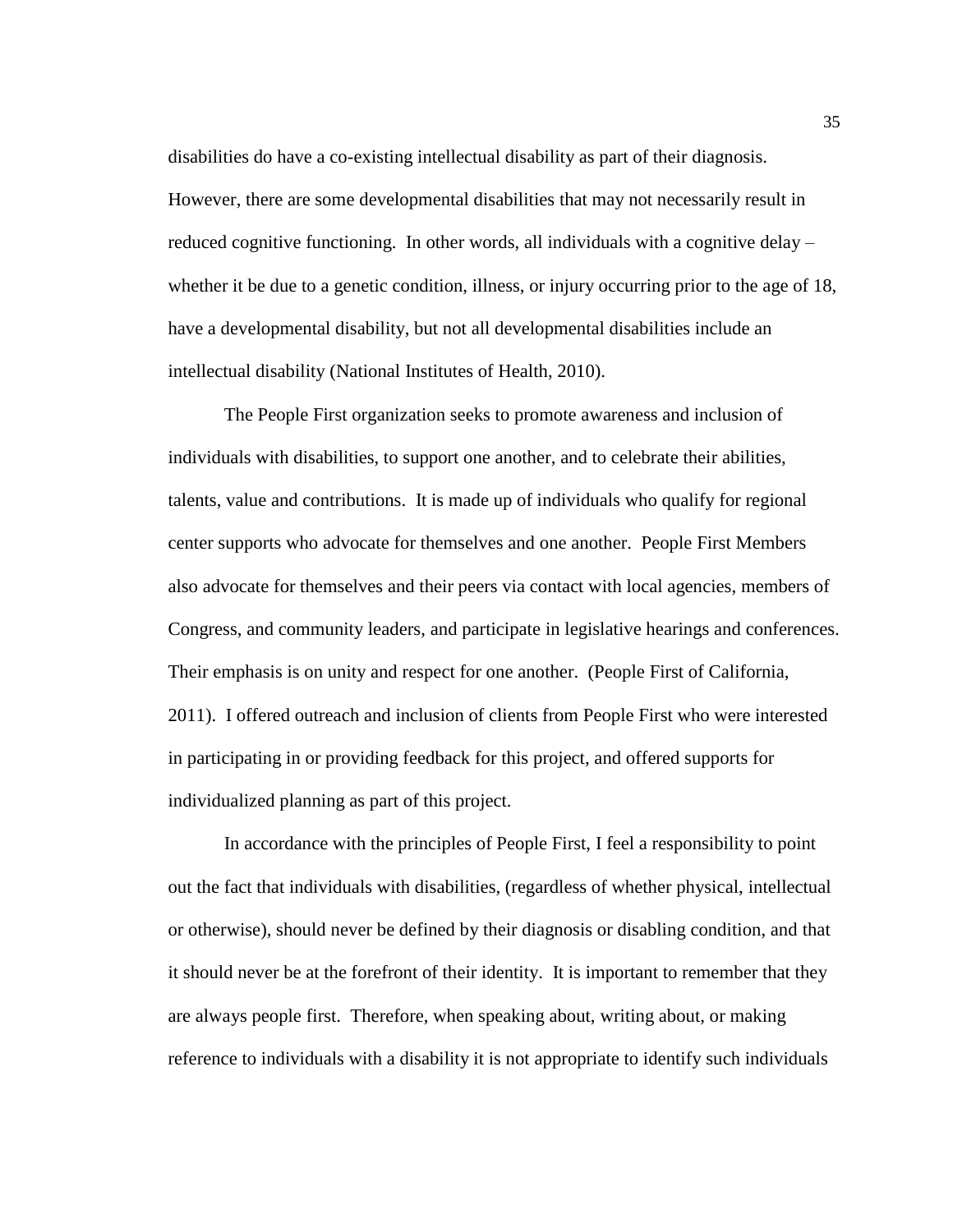by being referred to with such terms as a 'disabled woman', or as an 'autistic man.' Unfortunately, it is very easy with our language structure to list the described condition before the noun. As a result of our language structure and a general lack of awareness, many of the documents I have read in the course of research for this project, written by emergency managers and other well-meaning individuals involved in the emergency planning process, still use these terms inappropriately.

In addition, it is never appropriate to add a negative judgment or negative condition label to identify someone with a disability. For example, it is common when listening to the media to hear such phrases as "suffers from" when identifying someone with a disability, such as saying that someone "suffers from Down Syndrome." I know many individuals who happen to have Down syndrome and it is difficult for me to identify them as "suffering" when they are providing smiles, hugs, laughter and joy to everyone around them. That is not to say that they lack challenges, but everyone has challenges of one kind or another in their life. It is never appropriate to place a label on someone's condition, or to make assumptions about their condition that somehow labels them as a victim. This, in itself, is societal disempowering of others and, though rarely intended that way, actually promotes a group mindset that can result in treating others with certain conditions as being more disabled than they truly are and limit their opportunity to become the best version of themselves due to false assumptions that accompany such labels. Unfortunately, these assumptions, based solely on terminology, can create a mindset that excludes many individuals from being a part of discussions about what is best for them in terms of planning and services.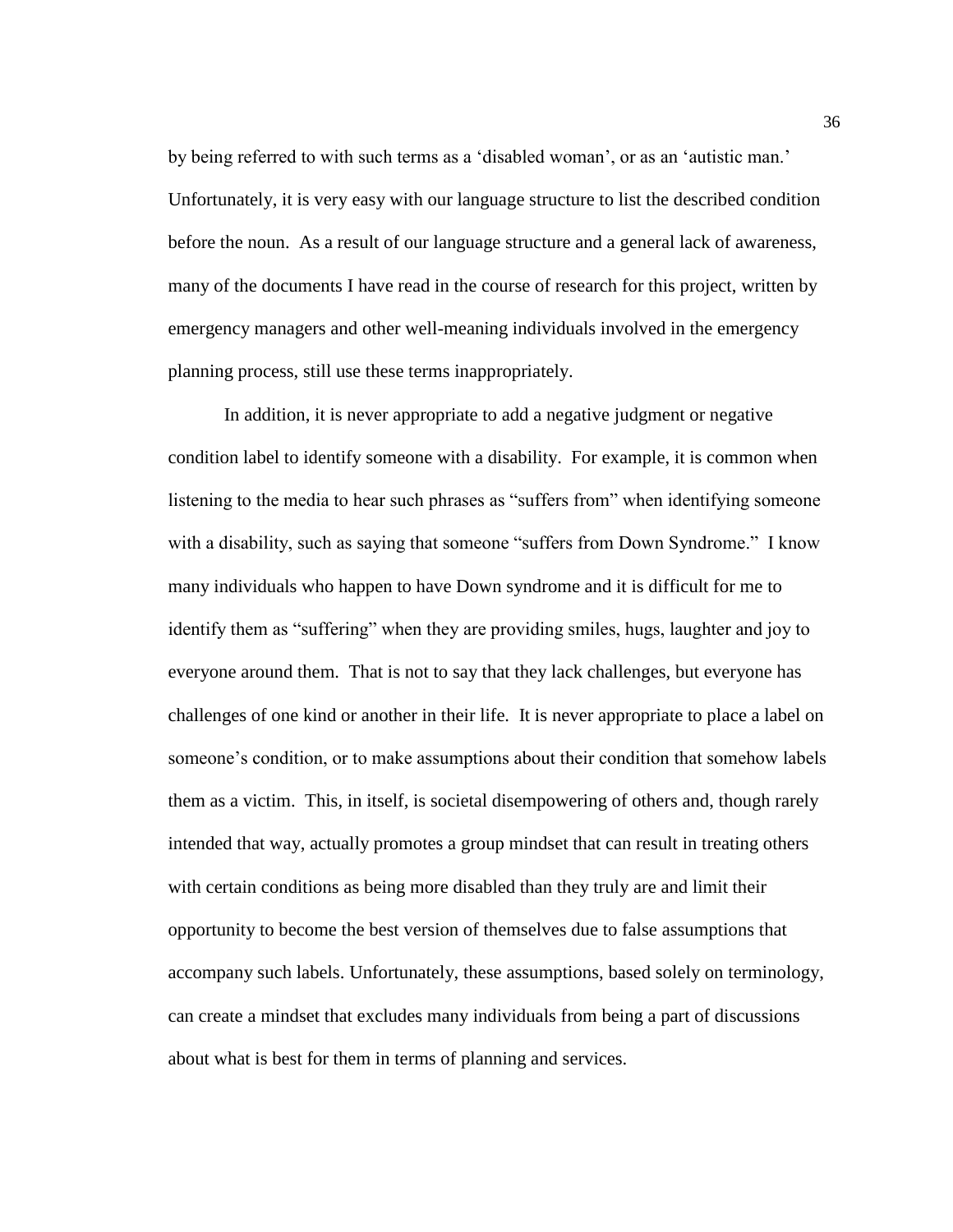While these details may seem minor to some, they are very important to many individuals I know and have worked with over the years. It is my hope that any documents created as a result of this project will reflect the more appropriate terminology (and accepted practice) and serve as an example to other agencies to do the same.

Although this author is committed to assisting all individuals, regardless of age or qualifying condition, for the purpose of this thesis project, I have focused solely on those who qualify for Regional Center services. Unless an individual has or knows of someone who has received Regional Center services, they are not likely to know what is meant by being a client of the Regional Center. As such, I have encountered many community members who have asked me about my project and for whom I have had to provide an explanation as to who his particular project is geared towards. Therefore, I believe it is appropriate to briefly explain what qualifies one to receive Regional Center services in Humboldt County and throughout California.

An individual may be born with a developmental disability, or it may be acquired (such as having traumatic brain injury or illness during their youth resulting in a disabling condition). The State of California currently only recognizes and provides Regional Center funding to assist individuals whose qualifying condition occurred prior to the day they turn 18 years old. However, once an individual qualifies for Regional Center services, those supports are continuous for the duration of that individual's life, or until they choose to no longer seek services.

Because California is an entitlement state, any individual living in California who has a developmental disability (whether they are born with it, or if it is acquired prior to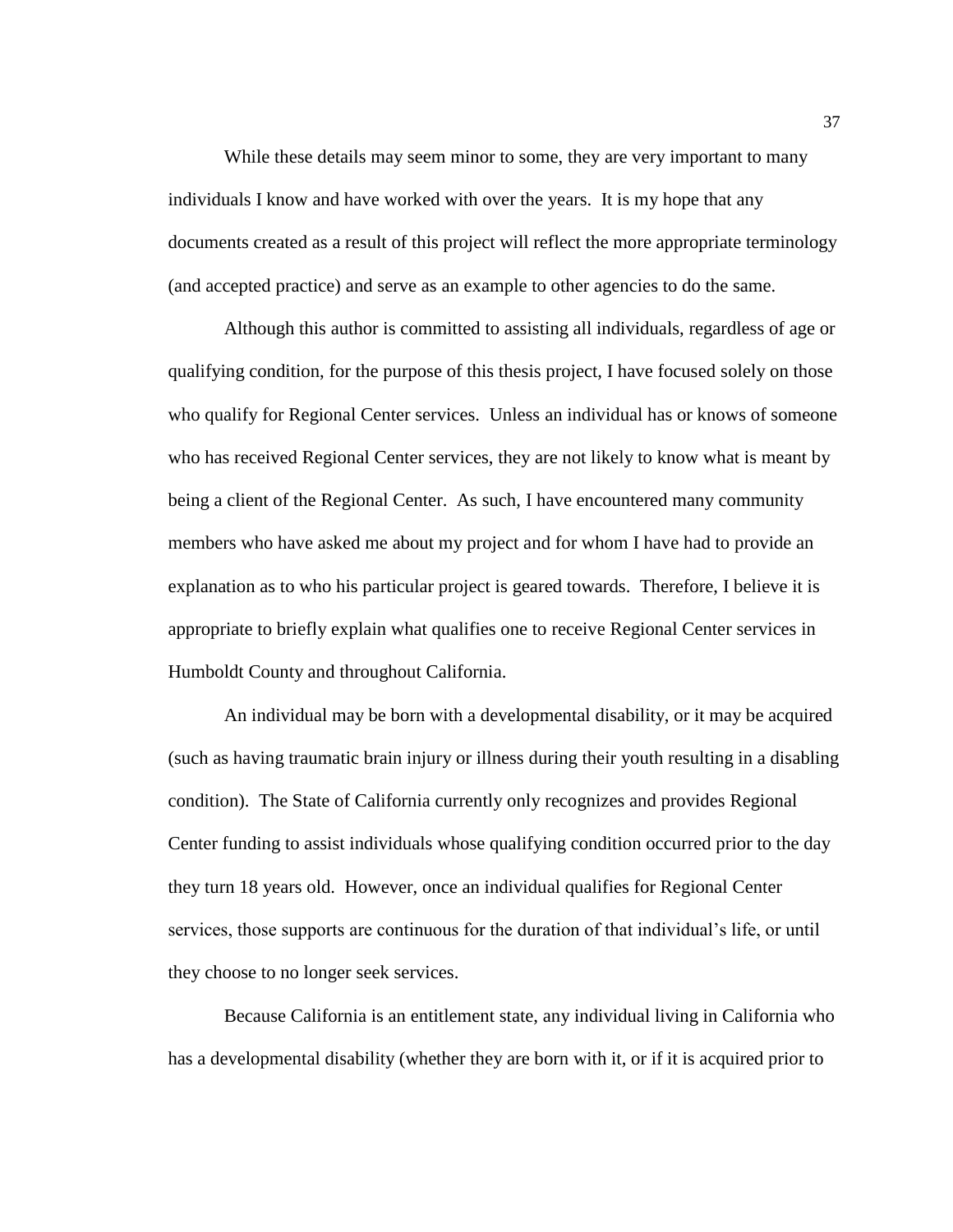the age of 18, such as from a traumatic brain injury) will qualify for Regional Center services. This may include some prenatal services for those who are diagnosed in utero, or who have been determined by prenatal testing and other health information to be at risk of being born with one or more qualifying developmental conditions.

In the course of my work, I have encountered individuals who would qualify for Regional Center services, but are not aware of what is available to them. In the interest of helping others obtain supports, I would like to point out that one does not require or have to wait upon a pediatrician's referral to seek out Regional Center services. If a parent suspects that their child may have a developmental disability, they can seek services directly from their local Regional Center at any time, which may be able to assist with the diagnosing process to determine whether or not an individual qualifies for their services. If an individual reading this document believes they may qualify for, or be in need of services to support someone with a suspected developmental disability, they should contact the local Regional Center serving their area. A list of California Regional Centers and their contact information can be found in APPENDIX L of this report.

## Personal Background

Ever since I was a little girl and heard family stories of my great-grandfather's experiences as a Norwegian immigrant who had landed in San Francisco just in time to experience the famous 1906 earthquake, I have had an interest in natural disasters. I listened intently as tales of damage, fires, hunger and acts of kindness were retold. Innumerable questions flitted through my head. I had no idea at the time that, years later,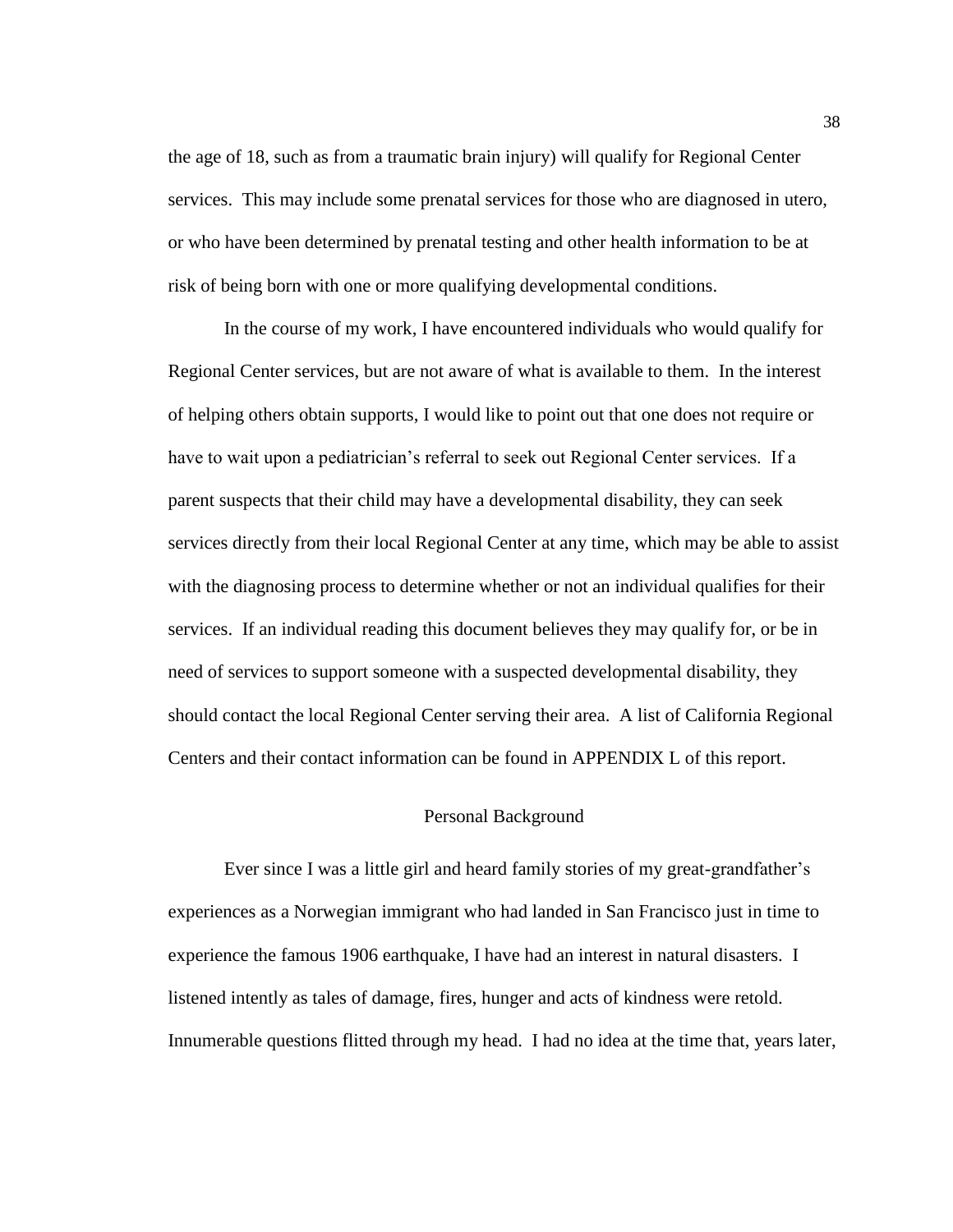I would become enmeshed in the study of natural hazards and involve myself in assisting others in planning for such events.

I believe this project is the natural culmination of my life's path, including my background and interests, which have led me to feel passionately about, and capable of, the work I have set out to do. I approach this topic with a background in social science, geography, psychology, social work and education. I look at individuals, communities and regions from a historic and interdisciplinary approach, seeing the larger picture while identifying much smaller factors pertaining to each individual within overarching systems. The Social Science Master's Program in Environment and Community (E&C) has supported this interdisciplinary approach to research and provided me with invaluable information and support in pursuit of this project.

For 14 years prior to joining the Environment and Community Master's Program at HSU, I worked with youth and adults with physical, intellectual and developmental disabilities, as well as mental health issues. I also worked for nine years at a school serving emotionally disturbed adolescents from ages 11 to 22. In this capacity, I taught all academic subjects and all grade levels while modifying each lesson to fit the needs, goals and ability level for each student in the classroom and utilizing applied behavior techniques on a daily basis. I have also worked for agencies agency vendored with the Regional Center which provides services for adults and children with intellectual and developmental disabilities, providing direct support and service coordination.

During my career, I have provided annual classes on emergency preparedness and response for youth ages 11 and up (including field trips). I also taught disaster safety and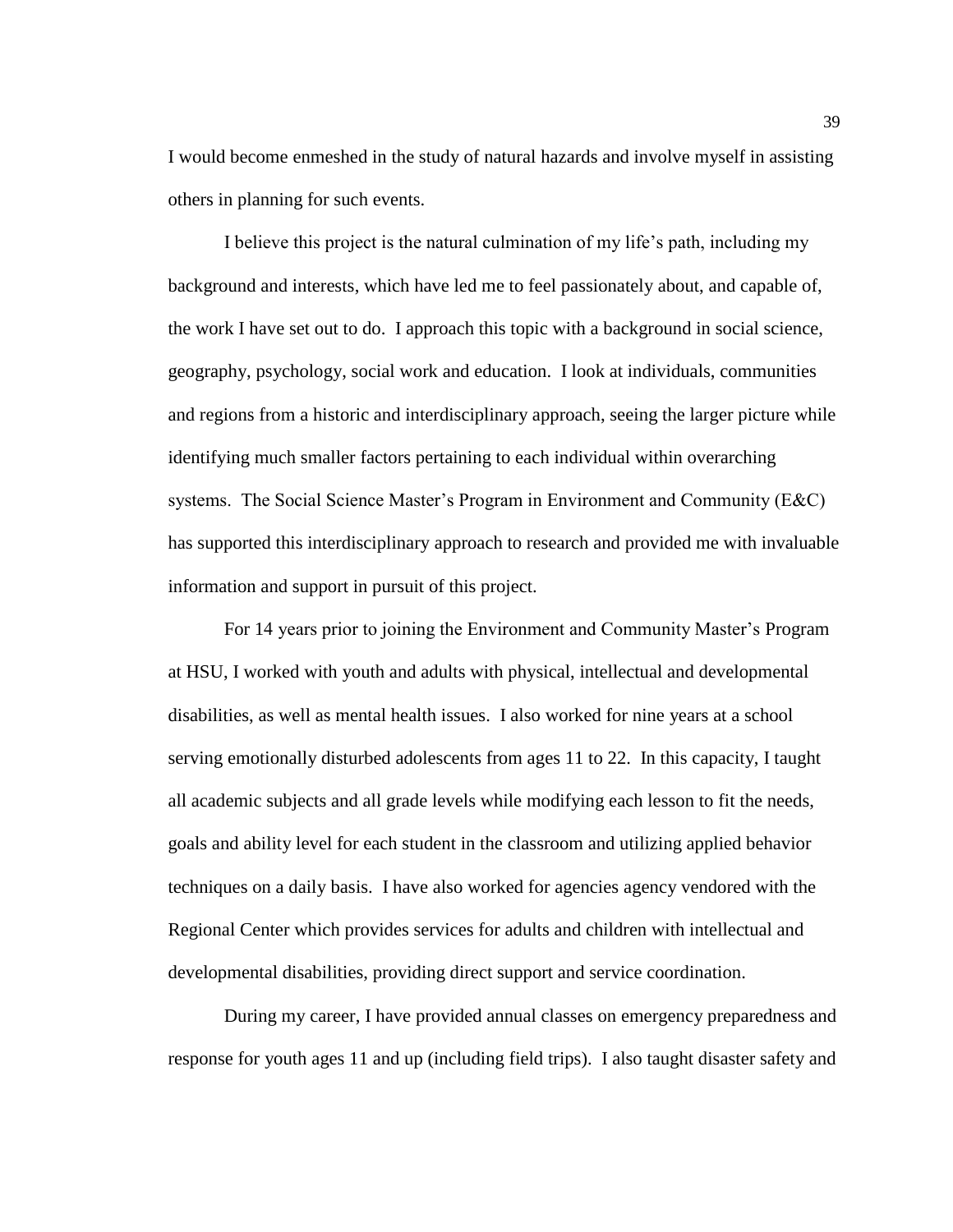emergency procedures for adults with developmental disabilities, and presented separate trainings for their caregivers. I created site-specific emergency engagement plans for family homes in which our clients resided, led earthquake, fire and tsunami drills, and provided business continuity planning ideas for the agency I worked for. In addition, I have worked with and presented trainings and offered direct support and information individuals and entities ranging from preschools to care homes for the elderly and to the LGBTQ community. I also spend time working in the Tsunami Room at the Humboldt County Fair each year to help educate local citizens about earthquake and tsunami hazards, and what they can do as individuals to be more prepared, and I devote time to encouraging individuals, families, businesses and agencies to register for and participate in the annual California ShakeOut earthquake drill. I have donated countless hours to disseminating information pertaining to emergency preparedness in my community.

Additionally, I have worked as a Mental Health Support Specialist, which involved helping children and families who have undergone trauma. My previous job as a Program Coordinator included designing site-specific and individual-specific emergency engagement plans for a nonprofit foster family and adult family home agency which served both children and adults with intellectual and developmental disabilities. These plans include individualized, site-specific procedures for each home as well as providing trainings to providers and employees, and business continuity planning for the agency as a whole. I am also a certified Red Cross First Aid and CPR instructor, and have provided training for foster families, businesses and other community members in the form of emergency planning and business continuity plans. I have provided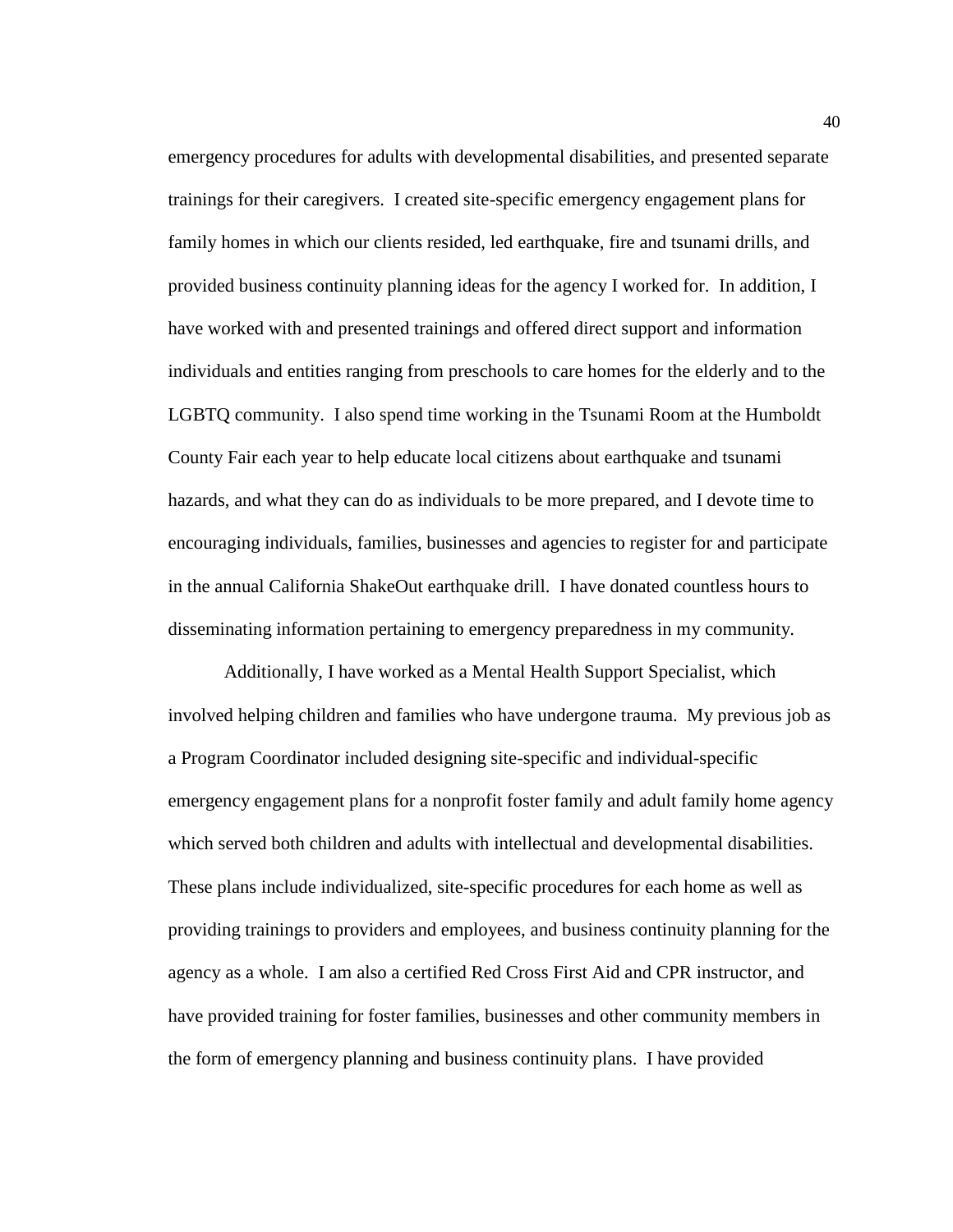presentations for local foster families and have assisted individuals in creating sitespecific plans for their homes and families. I have worked with local day programs, nursing homes and others who provide services to vulnerable populations in the creating of their own emergency protocols, drills, employee and client education.

I have continued to expand my knowledge base outside the college classroom by attending trainings on the most current research in such topics as Dementia and Alzheimer's, Autism, Attachment Disorder, Behavior Management, Abuse Prevention for People with Disabilities, Suicide Prevention, Advocacy, Brain Development, etc. The information I have learned from trainings and my years of direct experience has provided me with ideas that can be incorporated into the development of planning, including ideas that can be used to lessen the trauma and anxiety these clients are likely to experience in the course of a disaster.

Over the past decade I have attempted to attend any training opportunities from local, state and federal agencies specific to emergency planning for special needs populations. These trainings, workshops and presentations have been held by FEMA, California Office of Emergency Management's Specialized Training Institute, the Red Cross, the California Department of Water Resources, Humboldt's Regional Training Institute, courses offered through Humboldt State University, and many others. I also have received training from the State of California to serve as a Functional Assessment Service Team member and in sheltering individuals with disabilities.

In the process of my personal and professional development, over the years I have compiled files of secondary literature, including a copy of the Humboldt County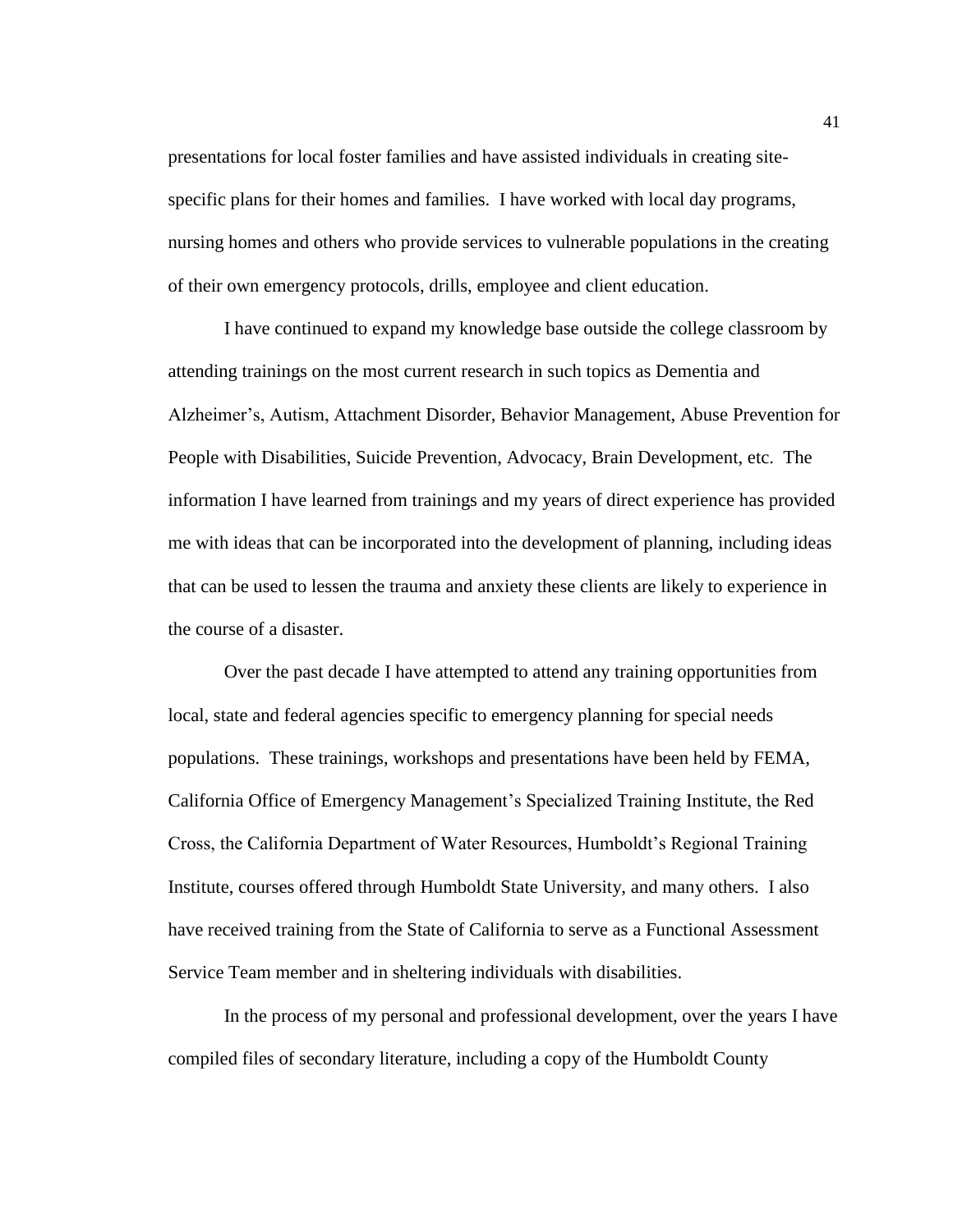newspaper and magazine articles, statistical data and legal documents. I have procured a collection of hazard identification and mitigation maps for Humboldt County. Included are maps with such themes as the geology, regions likely to experience increased ground shaking during earthquakes, areas prone to liquefaction, earthquake faults and historic landslides. I have area maps which show the wildfire risk zones and response agencies, flood maps for dam and levee failure, and all of the most current tsunami inundation maps from the State of California Office of Emergency Services and the Redwood Coast Tsunami Work Group. I continue to add to my knowledge base by seeking out lessons

Emergency Response Plan, FEMA and Specialized Training Institute documents,

learned from other events in the United States and in other regions of the world and attending post-event hot washes, debriefings and presentations whenever possible, and have drawn upon many of these as I have worked on this project.

I have utilized the data compiled in the Humboldt County Hazard Mitigation maps and brought specific scenarios to scientists, emergency managers and other members of the Redwood Coast Tsunami Work Group for their assistance in finding the most appropriate solutions, such as identifying the safest and most appropriate tsunami evacuation route for a specific agency located within a tsunami hazard zone. I have attended and gleaned a great deal of information from numerous meetings, such as those carried out by Voluntary Organizations Active in Disaster, the Humboldt County Operational Area, Redwood Coast Regional Center, the local Vulnerable Populations group, and Redwood Coast Tsunami Work Group. Additionally, I have served on the Steering Committee for the Earthquake Country Alliance (ECA), and have served on the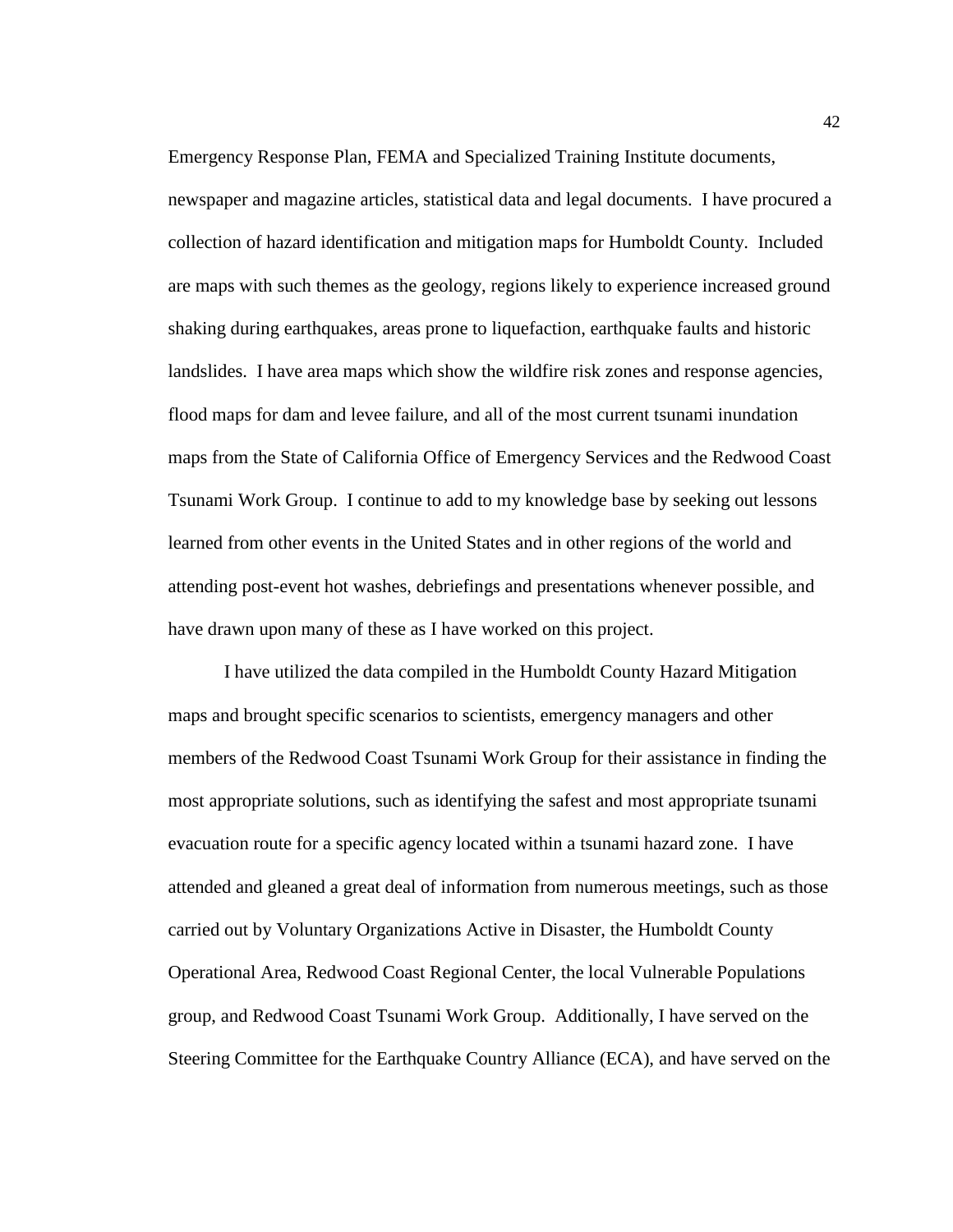Elderly, Disabled and Access and Functional Needs Committee for the ECA, where I worked with a group of individuals from across the state to spread awareness and create safety messaging for persons with disabilities and access and functional needs. These messages are now being utilized in other states and countries.

I have worked as an independent consultant via grants and through Complete EM, a business providing emergency planning to large businesses, counties and other entities, providing information, feedback, and support in the development of viable emergency plans for agencies who provide supports to children and adults with various disabilities, mental health needs, and who run foster and group homes. I have also supported them in running table top exercises, completing post-exercise evaluations, and providing viable solutions for site-specific and scenario-specific planning, response, recovery and communication issues.

# Obstacles, Challenges, Recognition of Bias, and Special Considerations

Through my education and experience, I have learned that providing adequate inclusion of underrepresented populations in the emergency planning, response and recovery process has historically been an area in need of significant improvement for emergency managers. There is little literature specifically addressing ways of improving planning efforts for those with specific physical, behavioral, mental health and other special needs, as most often familiarity with these groups and the individualized, specific challenges, such as language and other communication barriers, physical and behavioral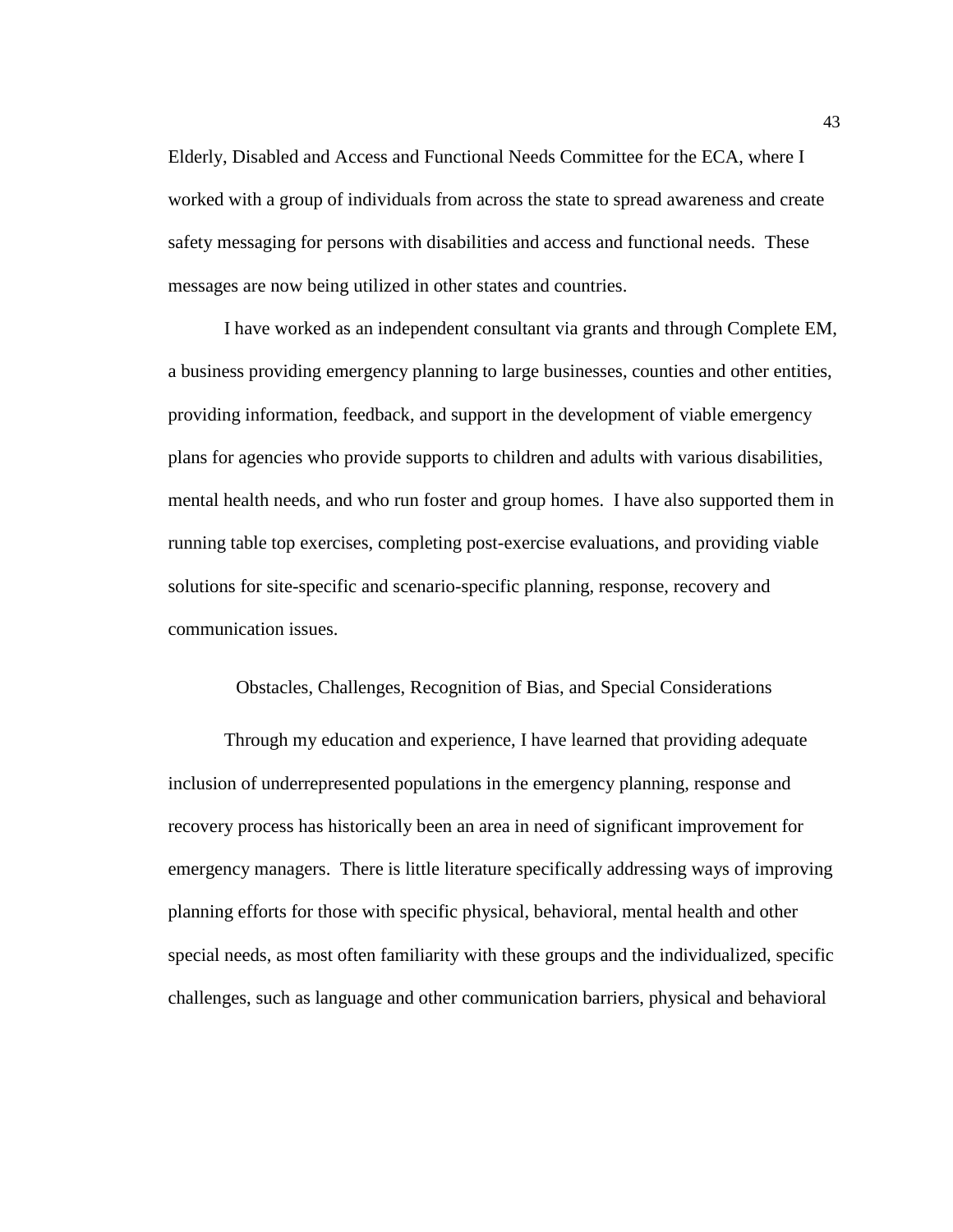considerations, and functional access needs, are so particular that it becomes a significant challenge to bridge the myriad of gaps these populations present in the planning process.

More often than not, the processes involved in emergency planning are carried out primarily by persons of privilege who may not be as familiar with specific circumstances applying to each community. I include myself in identifying as a person of privilege in regard to my access to knowledge and level of independence, as well as race and the general social paradigms in which I live. I also realize that the fact that I have privilege on so many levels also adds to my status of outsider to many of the communities I seek to incorporate in my research. It is because I have already worked for agencies vendored with the Redwood Coast Regional Center that I have had access to working with individuals with developmental disabilities and have been able to identify gaps in emergency planning for this population.

A challenge is presented by my position as perceived holder of knowledge and working in a position of "service provider" or "caregiver" for many of these individuals. I recognize my position of power in the role of researcher and endeavor to make this project one of shared knowledge and empowerment for all parties involved. In so doing, I have to tread carefully in the individual approach I have used in including dependent individuals in the process. My goal has been to educate and empower each individual, agency and community I have worked with (to the greatest extent to which they are capable), include them in the planning process, and yet protect their privacy, protect their rights (including adhering to HIPAA, California Department of Developmental Services,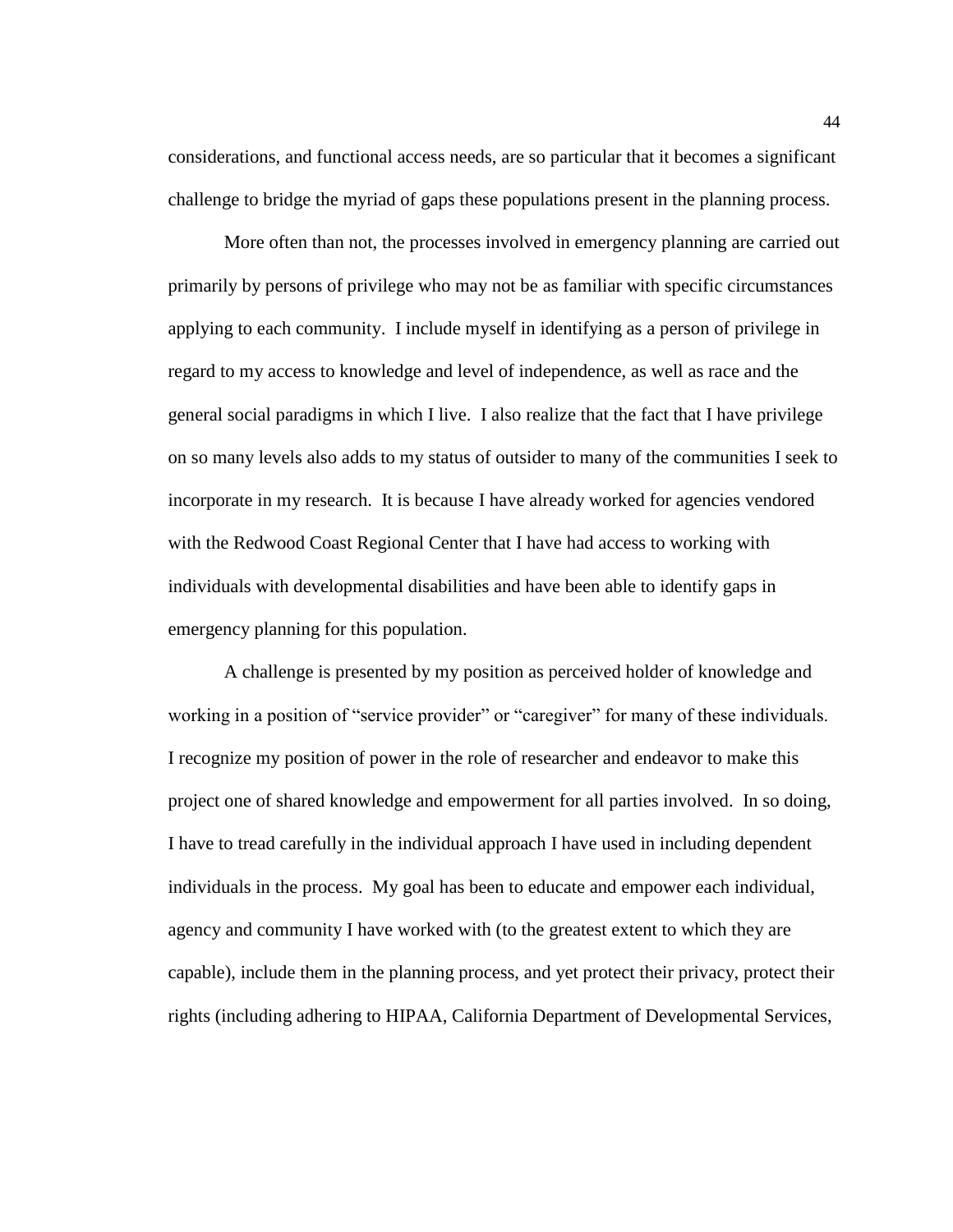Tile 17, Title 22, Regional Center and other guidelines), and include them as respected teachers and sharers of knowledge.

The accompanying challenge of maintaining subjectivity and keeping these individuals from becoming an object in the course of my research has been equally important (Charmaz, 2006; Creswell, 2003). My desire is for this research to be a form of emancipation and empowerment, recognizing that those who live in circumstances in which others have such a high degree of involvement – or who have been ignored when doing so has benefitted those in positions of power – are the best suited to identify the means by which they are oppressed, exploited, or neglected by a larger society. As such, they are also the best suited to identify practical solutions to the problems that accompany being in such a position. This is a primary reason for my feminist standpoint in pursuing this project.

I share feminist approaches to epistemology, as I believe that each individual I work with knows better than any outsider what will and will not work for their needs when it comes to planning for emergencies. It is not appropriate to create plans for individuals without including them in the process. They are the "knowers" as to their unique needs and yet, due to their individual circumstances, are often stuck in socially hierarchical positions in which they are dependent on others for various activities of daily living. It is essential that this project does not further that dependence, but rather serves to empower these individuals.

Although I have done a great deal of work in the role of teacher, it is my intention to not just act as an "educated outsider" foisting my dominance and knowledge upon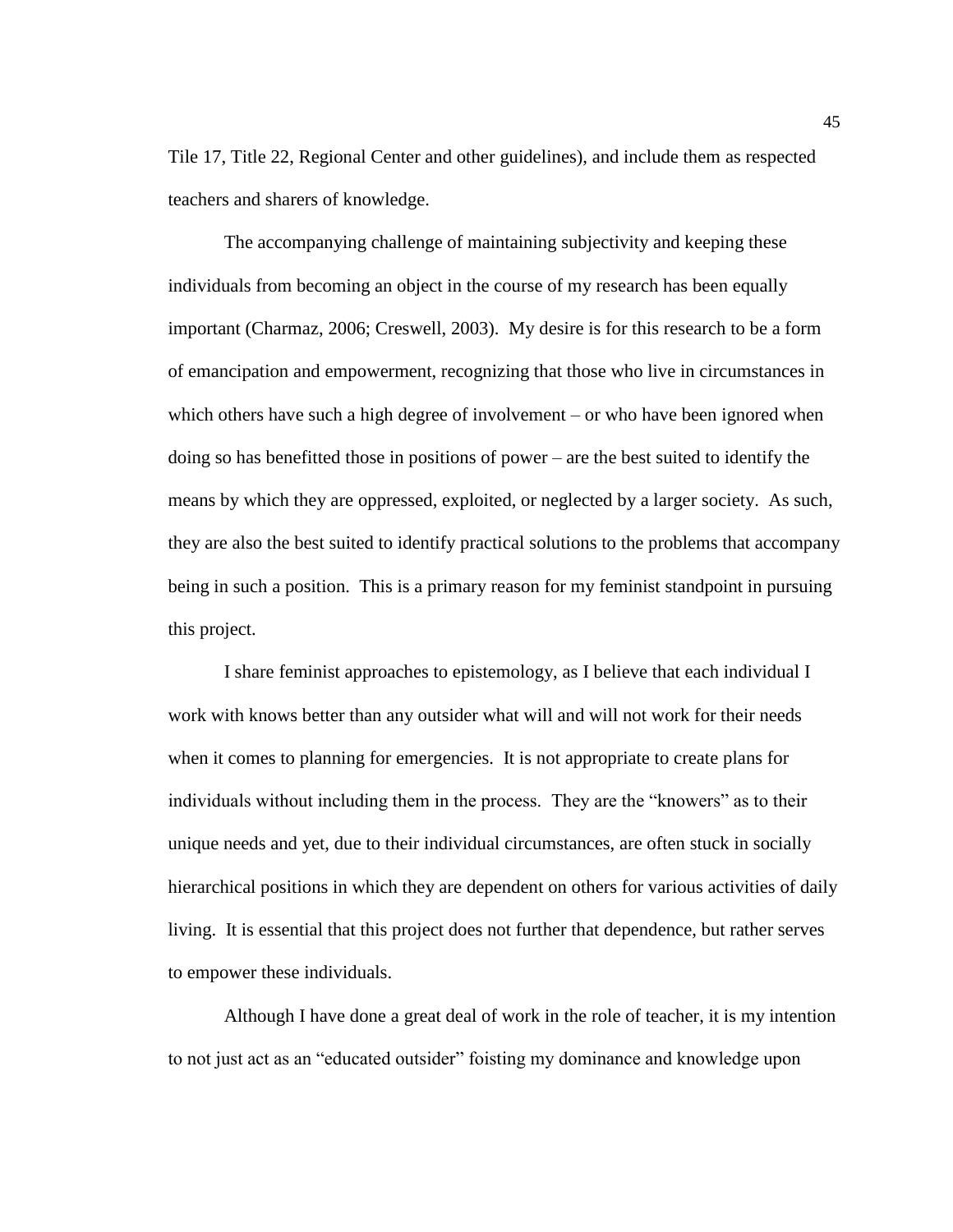others, but to work *with* these individuals, and teach others how to do the same. The goal is to provide valuable information, recognize and empower the individual as the most important person in the planning process, and create site-specific planning that is both site-specific and individual-specific. A major component of my thesis project is addressing the necessity of modifying the "generic" planning process to meet the specific needs of these individuals. I also want to advocate for others and give them a voice to advocate for themselves to bring their needs to the attention of others and take part in the planning process as much as possible or desired.

It is important to understand that nobody knows an individual or a group's needs more than those who are among that group. Being disabled, marginalized, ignored, and often left to fend for oneself has resulted in many of the dominant members of society looking upon these individuals as being disadvantaged – and they would be correct to an extent. However, they also have had to learn the meaning of resiliency, patience, inner strength, creative problem solving and alternative "truths." Those who have been oppressed or who have had to deal with other handicapping situations on a daily basis are often already resilient in many ways as a result of having lived through these experiences. It is these strengths, these individual truths if you will, which I have sought to draw out as I try, albeit as an "outsider," to find solutions which will benefit them, their support team, first responders and others. The challenge is finding the balance between incorporating my "truths" (current knowledge base) with the needs of each agency or individual while honoring their rights, their needs, their desires and their own truths.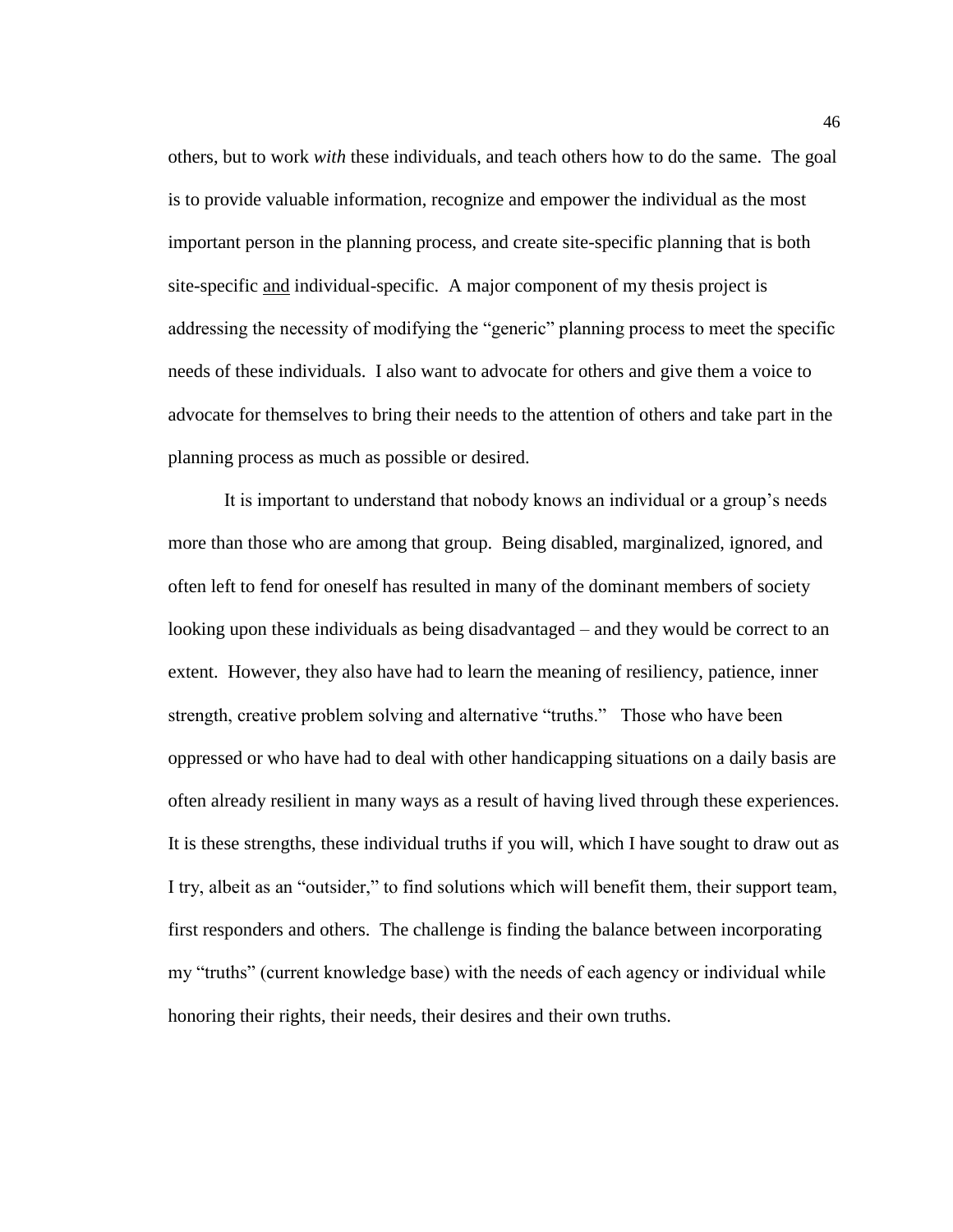I will be filling the role of "knowledgeable outsider," as many of the individuals (Regional Center clients and others) that I will be working with do not have the information, or little useful exposure to the information they need, to create individualized plans. However, they do have a sense of their own needs, who their support team may consist of, and what they are and are not willing or able to do for themselves in terms of preparedness. In the case of support persons, day programs, care homes and others, many are aware of the minimum, generic requirements that licensing has for them, and of the hazards presented by living on California's North Coast, but even in those cases, I have been approached by some who tell me, "I have no idea where to start," or "I don't know how to do this."

John Gaventa (1991) once stated that participatory research involves providing others with information with the goal of moving them from attitudes of dependency towards attitudes of self-reliance. That is most definitely a main purpose in what I set out to do. I attempted to balance my own knowledge base with the perspective of others to empower them and work as a team to develop plans that will work for the individuals involved, while not pushing the dominant role as the person with the primary knowledge.

Gaventa also discusses inequalities in power and resources (Gaventa, 1995) and "Right to Know" movements, in which the focus is on the public's right to knowledge. I have had a similar discussion already with representatives of the Regional Center when discussing the clients who are currently living in tsunami hazard zones. I pointed out that, while we cannot infringe on their right to live in whatever community they choose, we have an obligation to at least let them know of the hazards those locations present,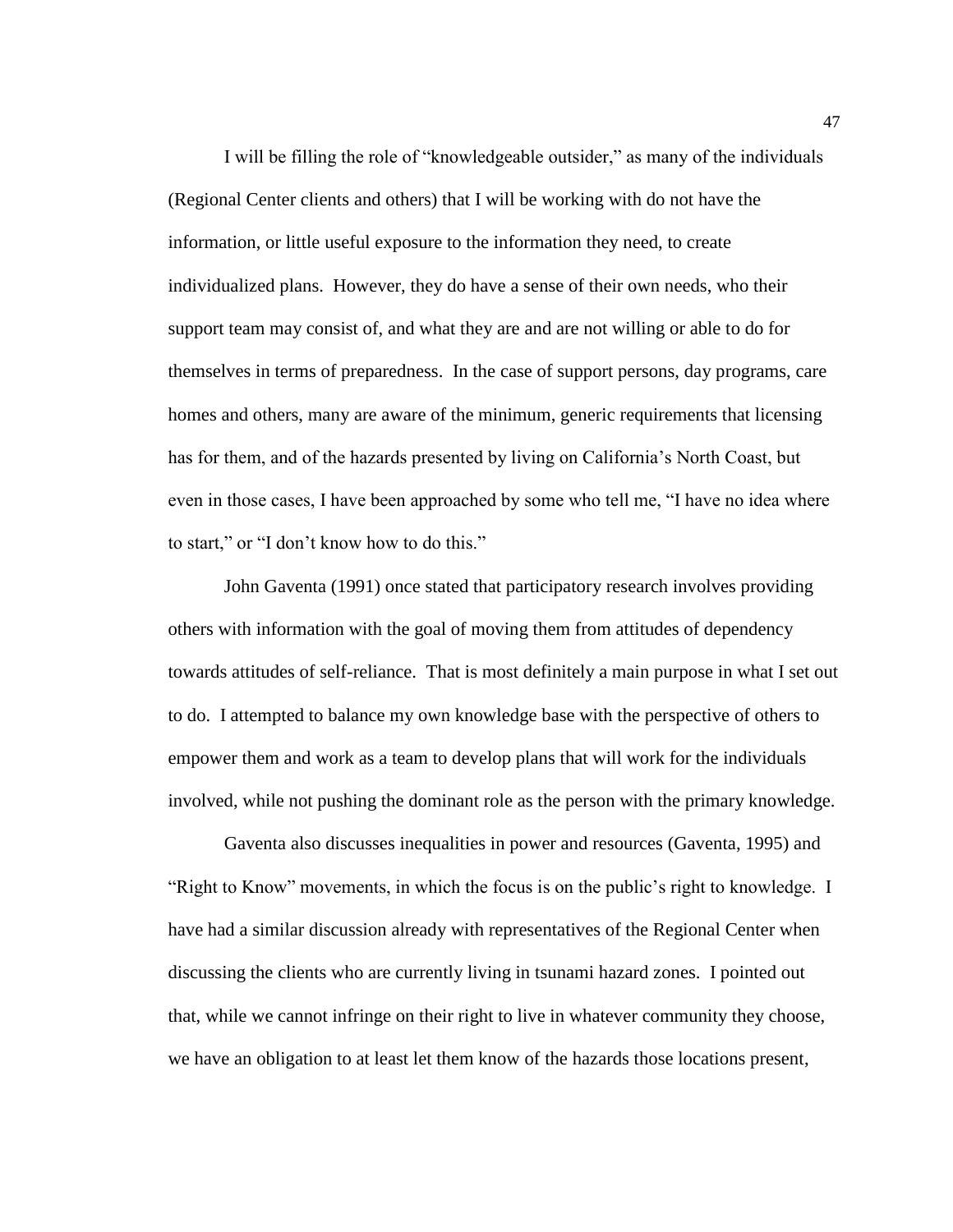and provide them with the tools and information to be safe if they are going to live there. I have emphasized throughout this project that individuals with developmental disabilities have a responsibility to plan for disasters, but they also have a right to assistance in doing so.

In writing about his work on the Apache Wetlands Project for the U.S. Forest Service in Arizona, Jonathan Long (2009) wrote a list of factors which he believed made the project work, despite his involvement as an outsider. These included establishing trust, leadership, maintaining a respectful attitude, having a strong mission which motivated the participants, how the information was presented, results that were well organized and documented, good mapping which later proved useful, obtaining funding from outside entities, people who had time to invest in the project as well as time spent building and sustaining relationships, and a "How can I help you" approach. These words echo the imaginings I have of the means and purpose of my thesis project, and in fact lend to the outline I have been created.

The special considerations in participatory research methodologies don't end there. For example, in an article Orlando Fals-Borda wrote on participatory research in social theory, he points out the importance of communication considerations when utilizing the participatory research approach (Fals-Borda, 2001). Projects such as this also require the ability to use or have access to several communication strategies, including sign language, Spanish language interpretation, picture icons and social stories, simplified language, braille, augmentative communication devices, and others. Some of these I am already familiar with, while others require the assistance of other individuals.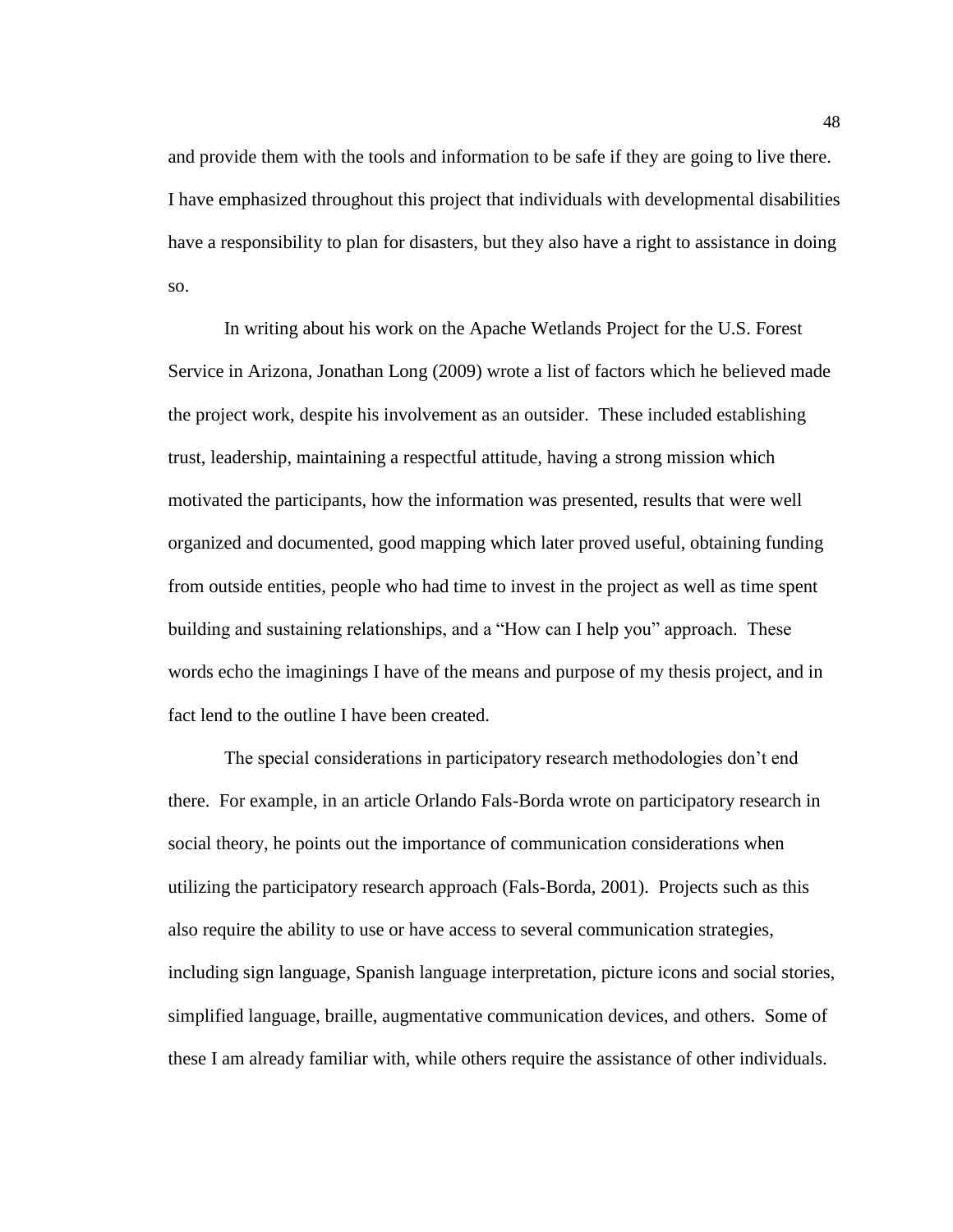#### Goals and Expectations

This project includes a thorough assessment of emergency planning for special needs communities in Humboldt County, including identification of and special considerations that must be taken into account for persons with specific disabilities, language and cultural groups, gaps for emergency responders, and other factors. I have strived to identify issues specific to individual communities, such as the LGBTQ community, the deaf and hard of hearing community, preschools, the elderly, etc. I have sought to include means of engaging natural community supports, identification of possible alternative relocation sites, expanding the number of trained volunteers who can respond in the event of a disaster, and to work towards creating messaging in languages and means which can be acceptable, correctly understood, and acted upon.

I do not expect to solve all problems associated with planning for vulnerable populations, but hope that, by addressing what I am able to address in this project, I will at the least provide information and guidelines for others pursuing a similar goal, and hopefully will help to increase overall community preparedness, safety and resiliency, while supporting members of the local population of individuals with developmental disabilities and members of their support teams in advocating for themselves and each other, increasing their ability to maintain as high a level of self-reliance as possible for each individual, and ferret out and address issues and systems of oppression which contribute to the difficulties in meeting the planning needs of these and other vulnerable populations. My ideal is for this research to benefit a broad range of individuals, including those living far beyond Humboldt County.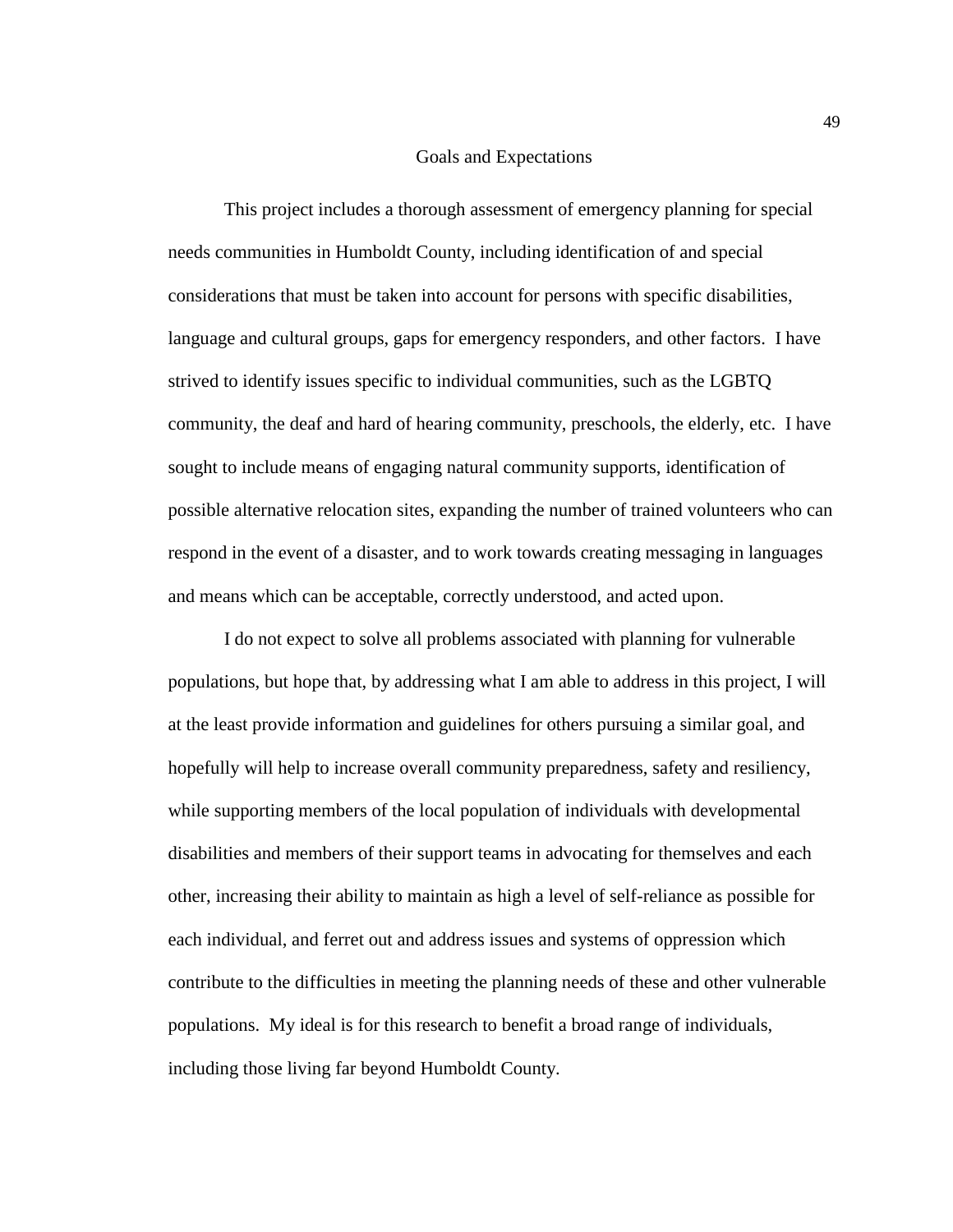At the end of Jonathan Long's documentation of his work with the Apache Wetlands Project, he included a mini-article written by one of the individuals who was involved in the restoration named Mae Burnett. She wrote the portion entitled "Talking from the Heart." When I came across this, two of her quotes really stood out for me. Mae said, "People that work from their heart should teach more…" (Burnett & DeHose, 2009). I have been, and intend to continue, to give trainings, presentations, working the tsunami room, and otherwise disseminate current, correct information to anyone and everyone who is willing to listen (Burnett & DeHose, 2009).

She also wrote, "The researcher can take knowledge, but he or she must leave something." I believe this is an important factor. Instead of doing surveys, gathering data and moving on, I will take the information I learn while completing this project in hopes that what I do will one day assist first responders, emergency managers, service providers, families and individuals. At the same time, I will hopefully leave each person involved in my research with a new or improved emergency plan, which they participated in creating and, through this process, helped to create a model for others to follow as well.

## Participatory Action and Shared Knowledge

Once the target population was identified, I needed to ensure that I included as many individuals and supports in the process as possible. Community contribution to this project involved enlisting assistance from individuals who are able to bridge gaps in communication and dissemination of information, including local braille transcribers to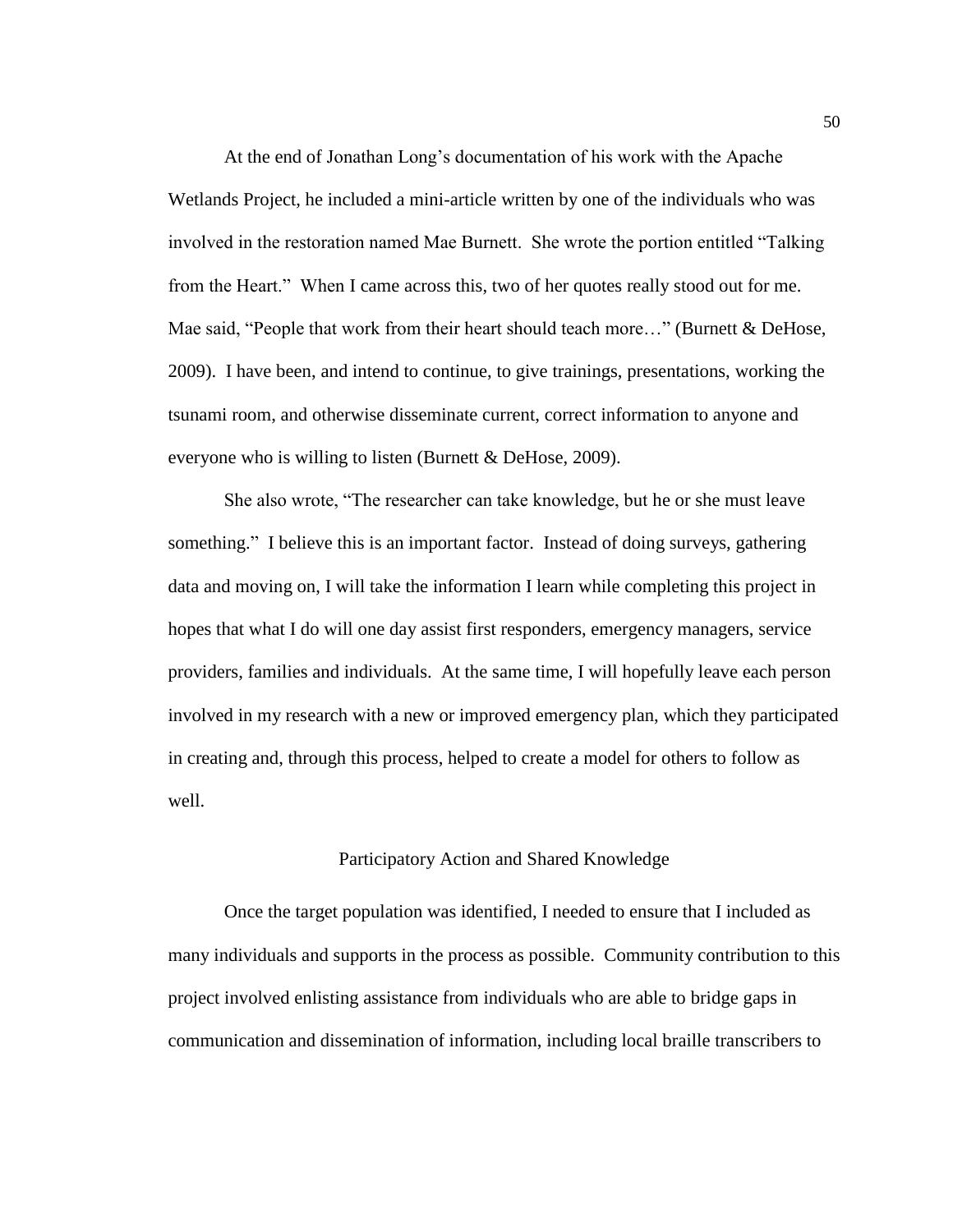create braille messaging for earthquake and tsunami safety. I also identified individuals fluent in both English and a second language such as Hmong, Spanish, American Sign, and Tagalog. I am working with community partners and service providers to establish emergency response protocols for the individuals they serve as well as providing workshops and supports for their business continuity planning.

An Emergency Engagement Plan (also known as an Emergency Response Plan or Emergency Action Plan) is an easy to follow outline of the immediate steps to take when an emergency occurs. In developing site-specific emergency engagement plans, I include information relevant to those area hazards particular to the home and school, work or day program, as well as transportation corridors in-between. From my attendance at Operational Area meetings, I am aware that Humboldt County could be divided into as many as 17 isolated islands of humanity in the event of a large disaster, such as a Cascadia Subduction Zone event. When an event such as this occurs, communication, transportation and backup providers for primary caregivers who are unable to reach their clientele are of utmost importance.

The individual plans I help create involve interviews with clients, caregivers, and individuals identified as offering their home or program site as a place for temporary relocation in the event of placement disruption. These plans reflect needs specific to the individual, such as necessary medications, diagnoses, behavioral supports, household safety mitigation, age-related and cognitive circumstance, and emergency communication protocol. Additional members of the support team are identified and included in the process. All plans incorporate a means by which providing agencies and family home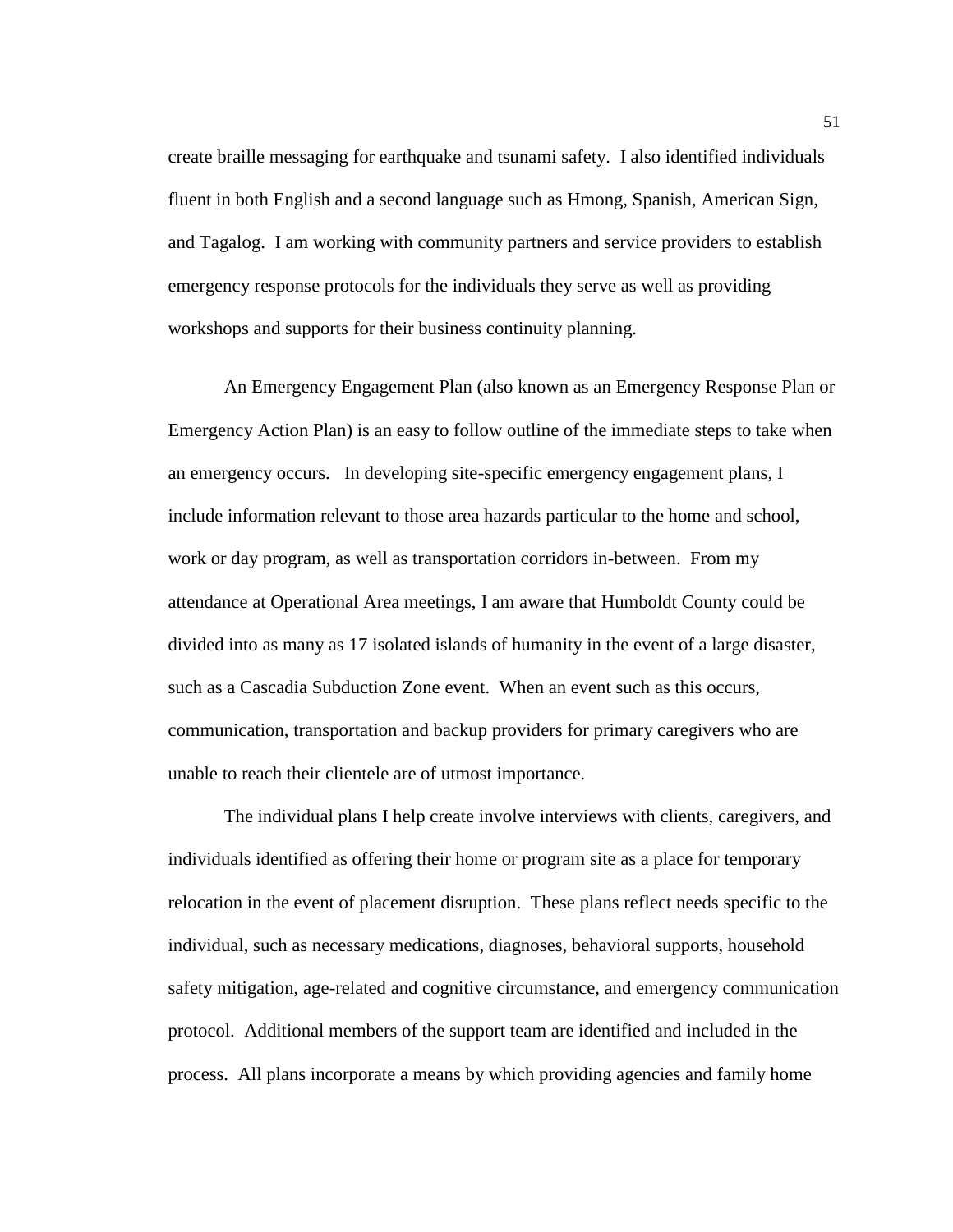providers will be able to make contact or do well-person checks within 24 hours. All plans ensure agency compliance with Department of Developmental Services, Regional Center, Title 17 and Title 22 requirements.

Included in the development of these plans is a review of access and functional needs supports for all household members or support team personnel. The plan provides a means for establishing backup plans for other residents and caregivers in the event they are unable to shelter in place. An inspection is carried out in each home to ensure residents are in compliance with these emergency engagement plans, including incorporating my recommendations for developing a realistic disaster kit, identification of natural supports (family, friends, etc.), the practice of quarterly earthquake, fire and, if applicable, tsunami or flood evacuation drills. In addition, education and training is provided for other agency employees to do quarterly home safety inspections and proper emergency response drills, and lead the agency-wide emergency communication drill in October, an additional agency tsunami drill in March, and other trainings for new and continuing family home providers, direct support professionals, and agency staff.

In discussion with emergency management and response personnel, I have sought out an understanding of not only what didn't work in any given scenario, but also what was successful - whether it is an evacuation at a specific school site, and unexpected resource which was identified, or a creative solution to an unexpected problem that arose. It is my intent to utilize this information to allow for the application of similar strategies to other scenarios and streamlining of the response process.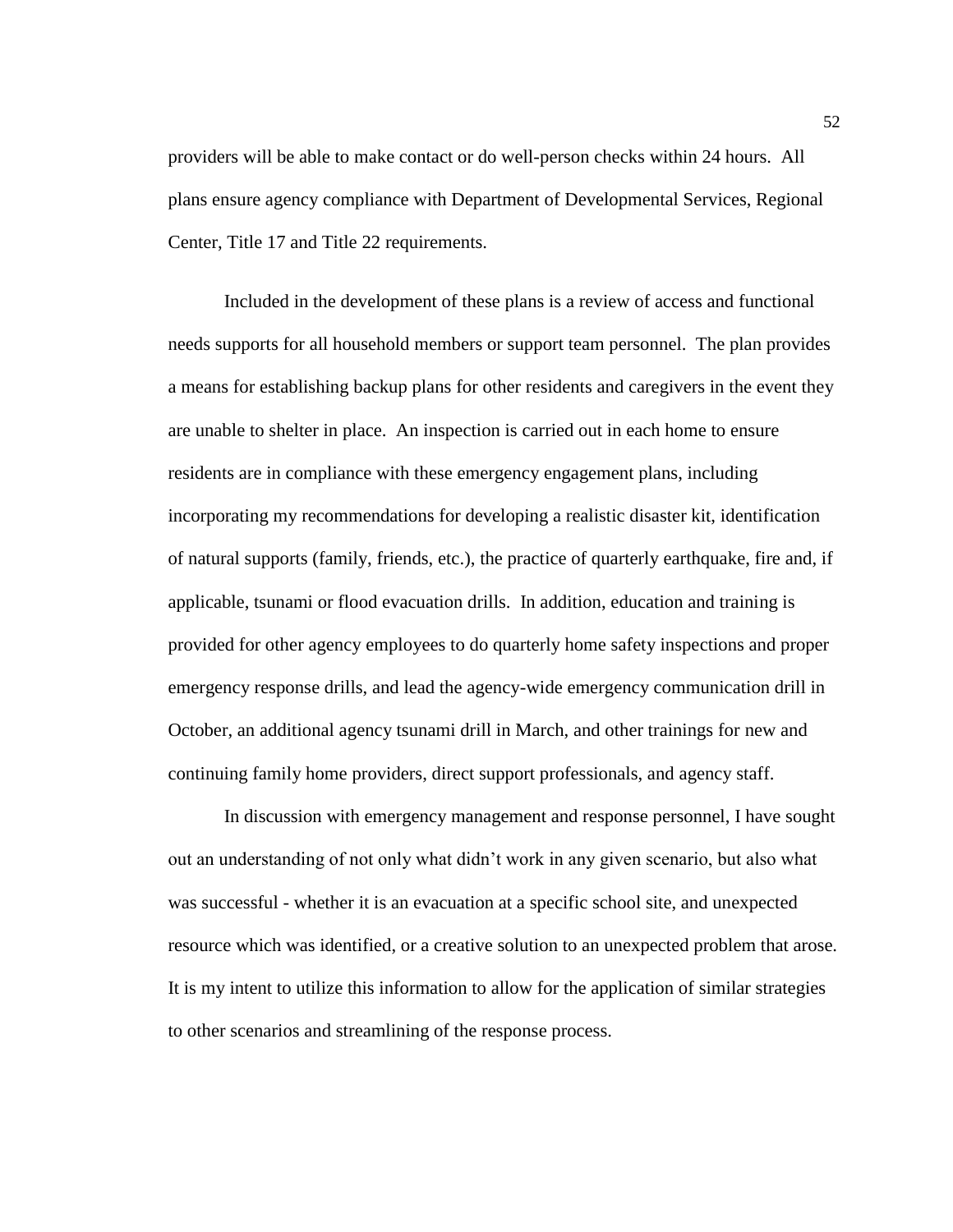Oftentimes, blanket messaging for the general public is not enough and assistance with individualized planning is the only real solution. Because of the historical gaps and lack of understanding of how to deal with the needs of, and interact with, special needs individuals, countless tragedies have occurred. I have sought to work cooperatively with community members to empower them in the course of providing knowledge relevant to their real-life situation. This project is not intended to be self-serving, but lead to the development of a guideline for others to meet their own emergency planning objectives.

Fals-Borda has emphasized the concept of the student-teacher / teacher – student (2001) wherein the teacher gains knowledge from one's students in the process of teaching. As such, I also realize that I have typically been perceived, and even identified as, the "expert" on this topic. I can only emphasize my position as one of educated learner in search of further education. I do not believe that I hold information that could possibly be more valuable than that of the experiences of the individuals who have participated in this project. I feel that I cannot emphasize enough that, without each and every person who has agreed to participate in the evolution of this project, it simply could not have existed. It is the shared knowledge that is the most valuable and my philosophy is that that every person in the world today has something to teach those around them. It is my hope that, by including clients themselves in the discussion and planning whenever possible, I will enable them to have a better understanding of the planning process and reasons for planning ahead for future events, enable them to gain a greater voice and to gain more control over their own lives, as well as educating their caregivers and service providers as to their individual needs.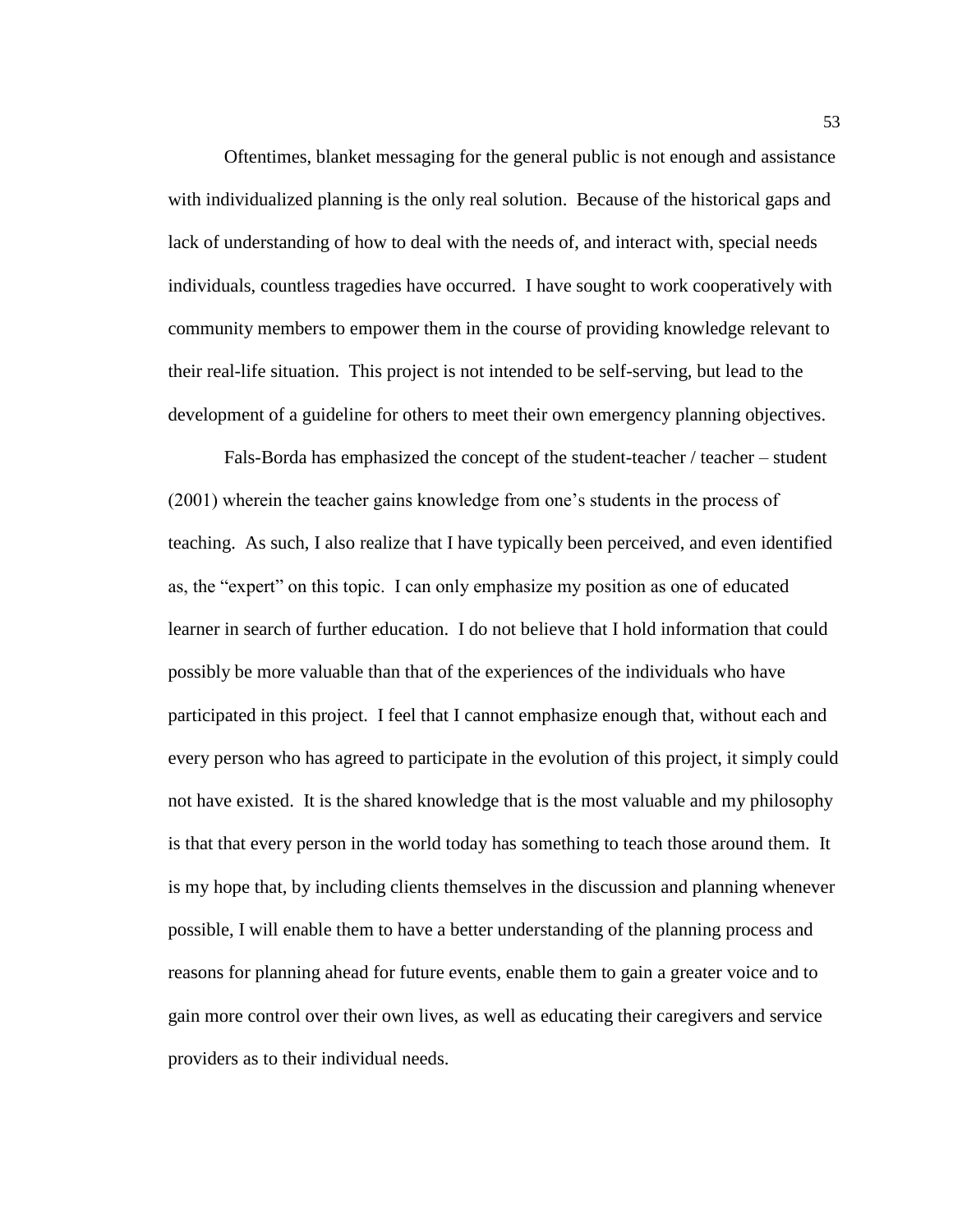# Rights and Responsibilities in Emergency Planning

It is clear from the writings of Jake Kosek that, in order for us to get others to care about our issues, we first need to understand and admit to the effects of a white maledominated, patriarchal society and racial structure of this country in a modern and historical context (Kosek, 2004). Taking it a step closer to home, I am deeply aware that I have to consider within my own thesis project that the matter of racial and other bias is going to play an important role in my research. Next, I need to make an effort, as Beverly Daniels Tatum puts it, to "… move more White people from a position of active or passive racism to one of active antiracism" (Tatum, 2004, p129). I hope to be a personification of this principle. I believe that the first step I can take in answering the question posed by Tatum as to how to make this shift is to make a genuine effort to learn about, try to understand, and show that we care about the issues faced by others. Instead of wasting time trying to save the world by telling others what I think they need to do, I recognize that I need to first listen to what others have said that they needed in order to be able to save themselves first. In following the advice of Peggy McIntosh in her article, "White Privilege, Unpacking the Invisible Knapsack," (2004) I have to constantly consider what I may have discovered hiding in my own personal, hidden knapsack and how it plays out for me when engaging with others.

There are numerous instances in which institutionalized privilege played a large part in emergency planning, response and recovery. Race, sexual preferences, class, age and other areas which have been used as a basis for discrimination across America have played an important role in who has and has not received supports, adequate planning,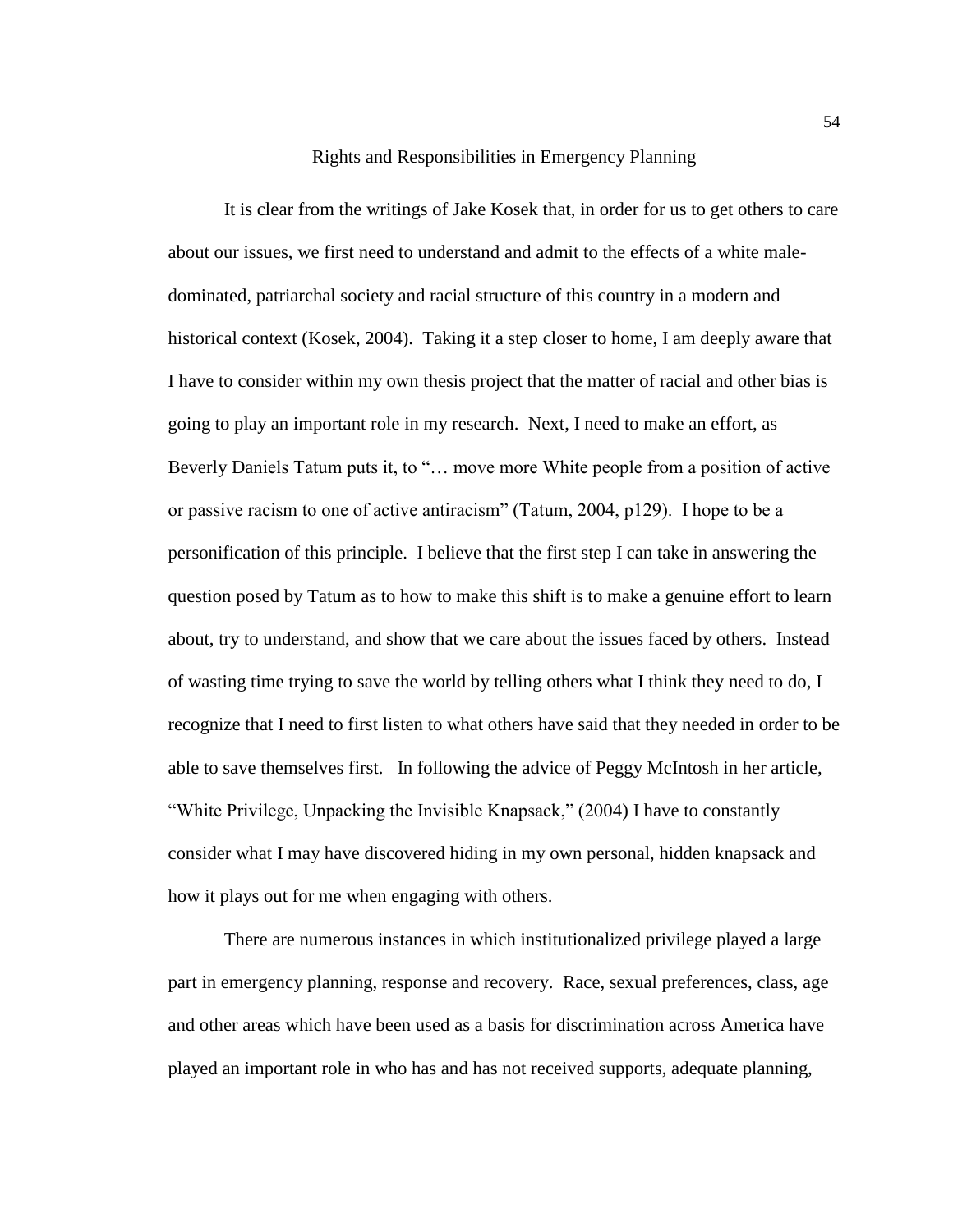services, funding, and response before, during, and after a disaster, . The black community is still struggling with this on many levels years after Katrina (Mann, 2006), (Rahim, 2007). The queer community has also experienced denial of access to shelters and other forms of discrimination (Carter, 2007). Hispanic immigrants living in the hills of Southern California were at a marked disadvantage when the 2008 wildfires hit (Kailes, 2008). The needs of persons with mobility restrictions have been omitted from evacuation planning, leaving them stranded in burning buildings and in the aftermath of earthquakes, fires and hurricanes (Roomey, 2005). It is extremely important to recognize that any other recognized basis of discrimination for which people are supposed to have certain protections under the law also come in to play when it comes to disasters and these populations often miss out on any consideration in the planning process.

As part of this project, I also addressed these issues. I annually reviewed a list of the Rights and Responsibilities for each of the Regional Center clients I worked with, and believe it is also important for others to be made aware of the rights and personal responsibilities they have in the event of a disaster. There are also routinely many misunderstandings on the part of the public as to the role of the government, local emergency responders, Red Cross, FEMA and other entities when a disaster strikes in terms of the needs and rights of marginalized communities. In light of this, I have incorporated several resources from groups that have identified rights of individuals pertaining to emergency planning, response and recovery as a model for my work on this project. This includes the list of rights developed by the LGBTQ community in New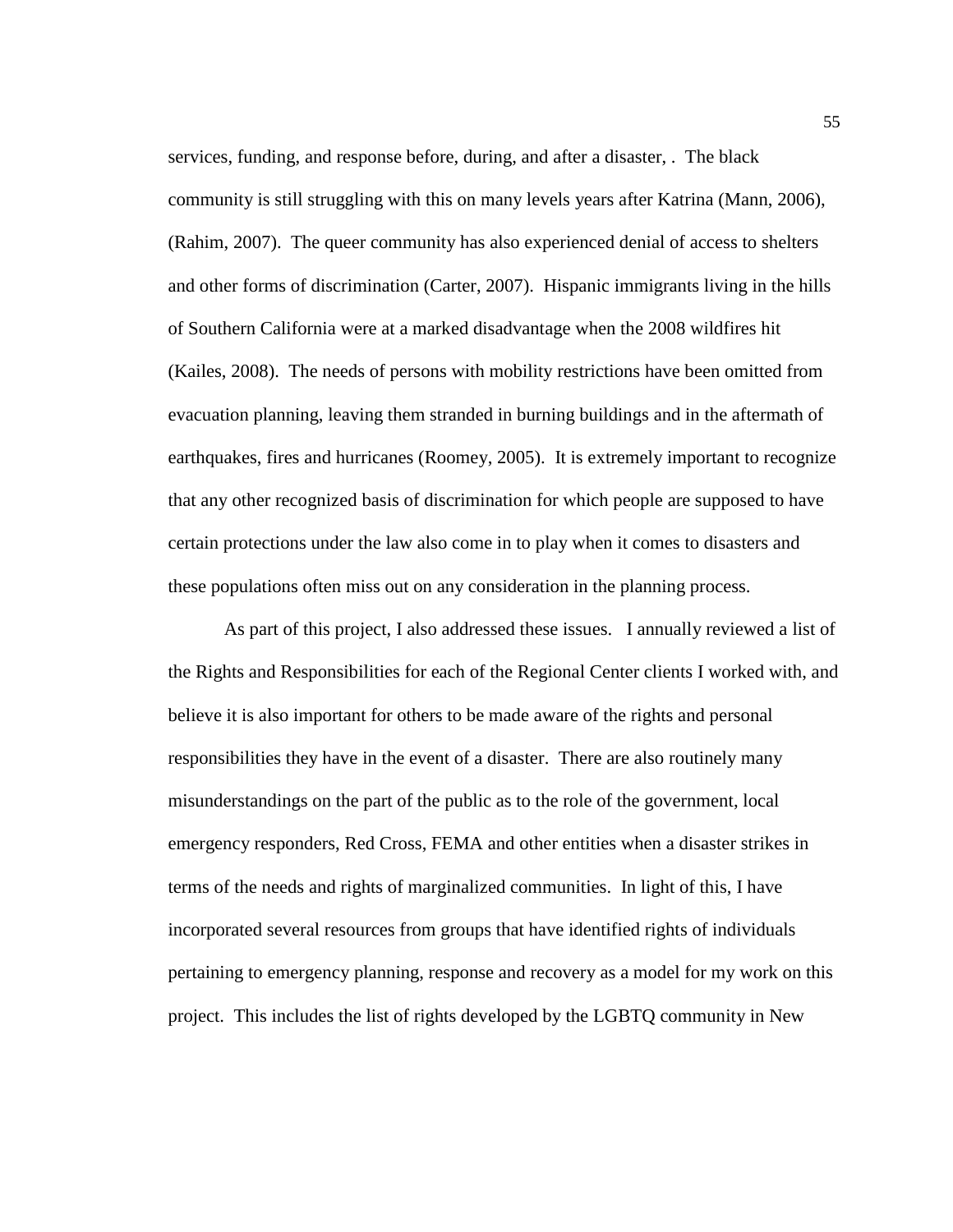Orleans following Hurricane Katrina (Carter, 2007), and the list of Rights and Responsibilities for Persons with Disabilities under the Lanterman Act (DDS, 2012).

I am encouraging individuals in efforts towards collaboration and community building, both within their self-identified community and with others as well. For example, I have actively reached out to members of the LGBTQ community, with whom I have discussed a list of rights and tips specifically geared towards these individuals. I am also encouraging interested parties to participate in organizations such as Red Cross, VOAD (Voluntary Organizations Active in Disaster), and to take advantage of opportunities for training as CERT (Community Emergency Response Team) members.

It is my hope that, in time, similar versions of rights and responsibilities are created for non-English speakers such as those who are from Hispanic, Hmong and Portuguese speaking communities, as there are identified populations of each residing within Humboldt County. These should be translated into each language respectively and include a special information section that pertains to individuals who may be concerned about their immigration status when choosing to accept or avoid assistance in the wake of a disaster.

I understand that mistrust is a major issue when people from FEMA or other governmental – or official – appearing entities try to reach out to these communities, which greatly hampers their ability to get preparedness messages disseminated to these populations. In pursuit of this project, I fully recognized that overcoming this is, as well as language barriers in general, could be necessary. In addition, historic and generational trauma is held within local tribal communities, the impact of which continues daily.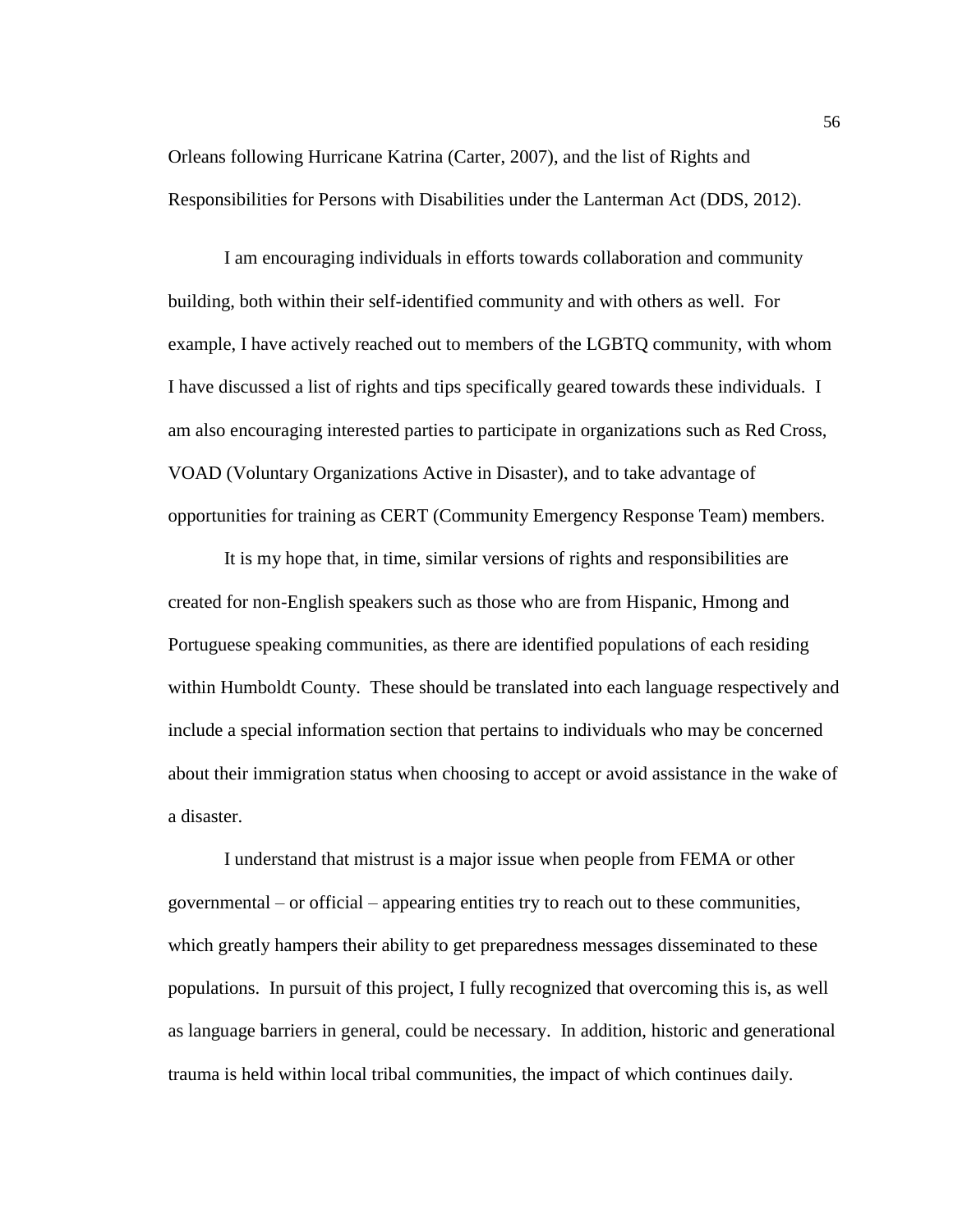Moreover, I have been first-hand witness to numerous examples of the arrogance and lack of cultural awareness on the part of the Caucasian population and government representatives which has left a severe, long-standing negative impact on many levels throughout these communities, further creating barriers to communication, access to resources, outreach and collaborative problem-solving.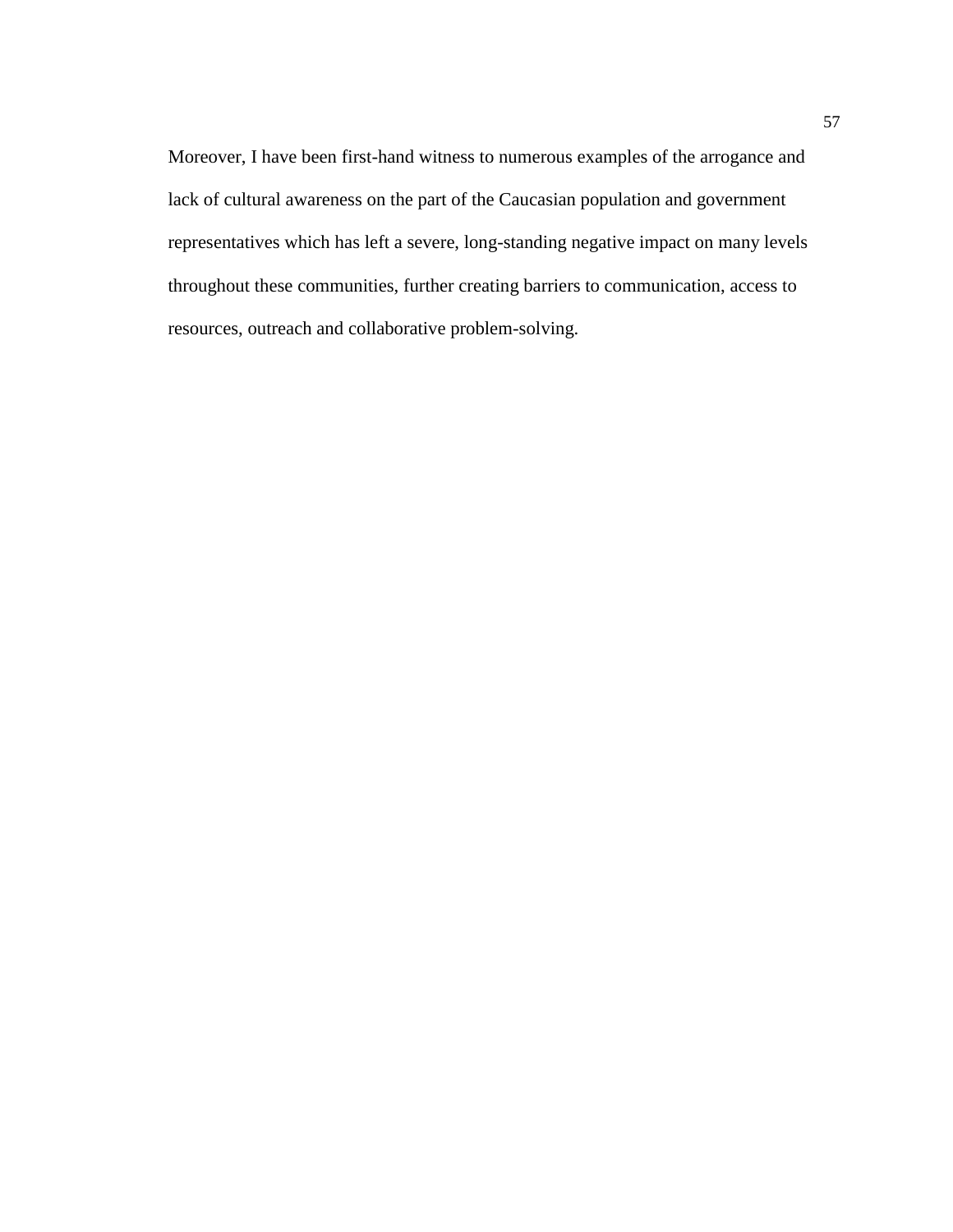# REDWOOD COAST REGIONAL CENTER PROJECT

# **Objective**

In the early spring of 2013, I was approached by Janet Foos of the Redwood Coast Regional Center to assist local service providers who were vendored with the Regional Center in creating emergency plans for their respective agencies. The Redwood Coast Regional Center serves individuals with intellectual and developmental disabilities in Humboldt, Del Norte, Mendocino and Lake Counties by assisting with funding for contracted services with various service providers in the area. Janet Foos asked me if I would be able to work with several of these local service providers – particularly those providing work or day program services and residential living options to adult clients of the Regional Center – by providing workshops to teach them how to put together their own emergency plans.

In addition, I was asked to develop a draft training manual to assist service providers in creating emergency engagement plans that are site-specific and clientspecific for their agency. I completed this in preparation for the workshops and tabletop exercises given during the month of March, 2013. Each of the 27 participants attending one or more of these sessions received binder with a copy of this first draft.

As added incentive for participation, several site-specific hazard assessments were completed for those who registered by February  $25<sup>th</sup>$ , 2013. These evaluations were provided in written format, free of charge, to participants during the workshops. As a follow-up to this endeavor, a situation assessment was completed, along with a list of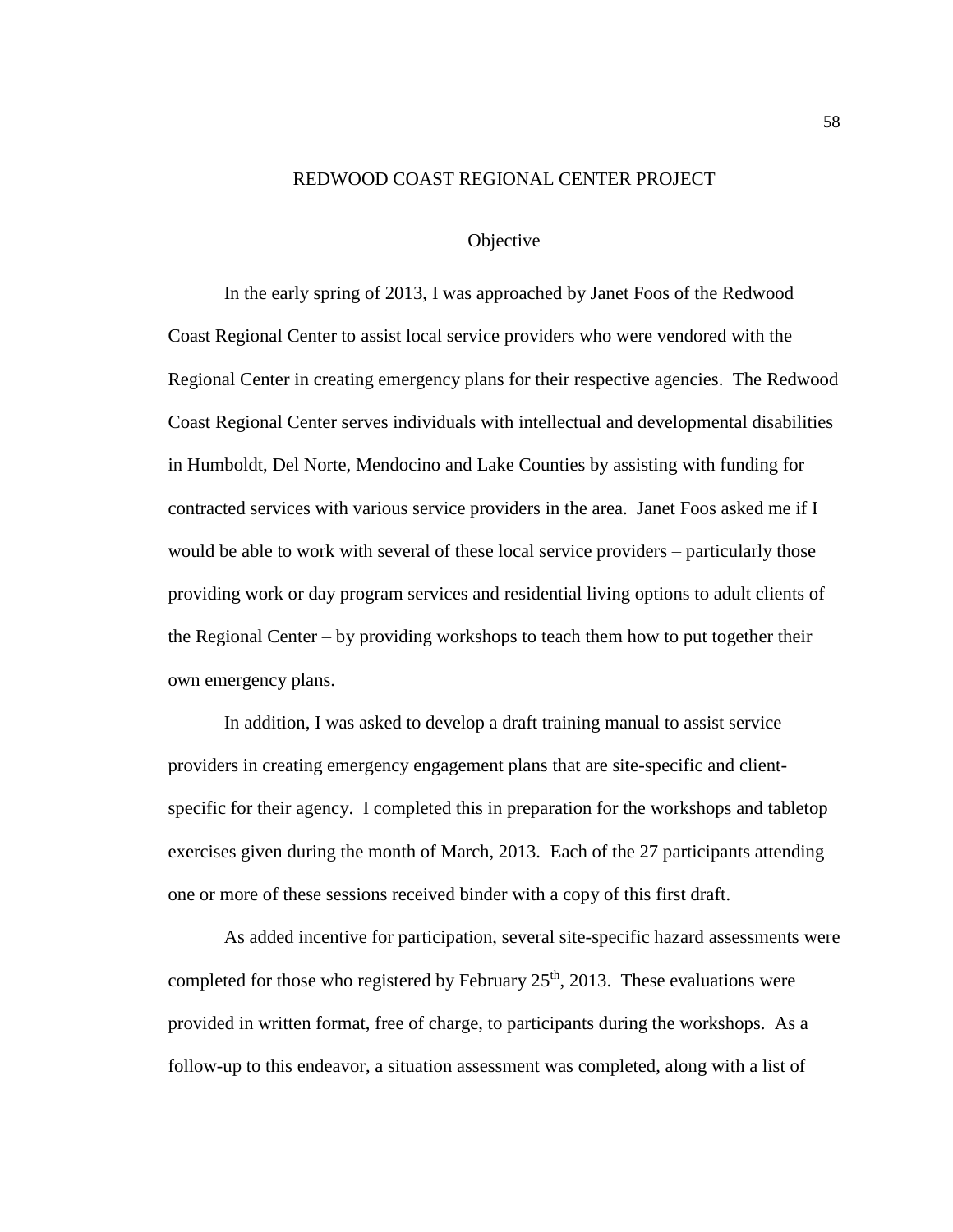recommendations for future emergency planning endeavors that will support local service providers in preparing for, responding to, and recovering from disasters.

In addition to providing these workshops and tabletop exercises, I have since been working directly with some of the participants, including Gaining Ground, the Butler Valley / Carole Sund Center, the Eureka Adult Day Health and Alzheimer's Center, Enriching Lives and others. My work with these agencies involved conducting drills, creating site-specific emergency engagement plans for Foster Homes, Adult Family Homes and, in the case of those who live independently but receive Supported Living Services, the individual clients and their homes. I worked with agency administrators in creating or expanding upon business continuity plans, providing staff and client trainings, performing risk assessments for mitigation purposes, and otherwise problem-solving with working clients and staff.

I was grateful for this opportunity to create a new path in emergency planning with individuals and agencies from the local community. As I embarked on this journey, I believed that it was very important to keep in mind that, while hazards do not discriminate, certain populations are disproportionately affected by disasters. A significant purpose of this endeavor is to lessen the negative effects of disasters on clients served by the Redwood Coast Regional Center, maintain continuity of services, and increase overall community resiliency.

Recommendations based upon this situation assessment and feedback from participating service providers are included and discussed in the following chapter.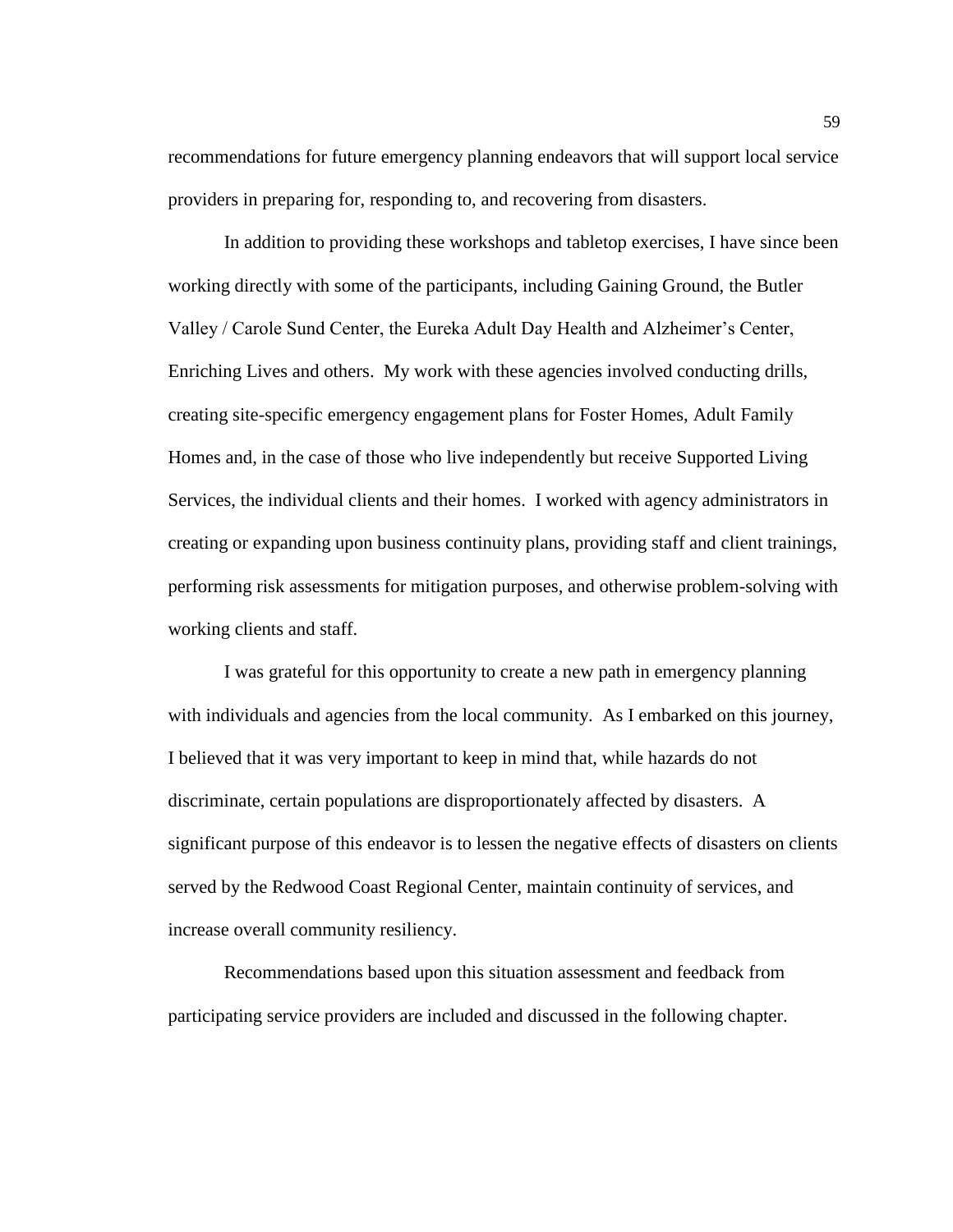#### Stakeholder Descriptions

The following list of stakeholder descriptions is based primarily upon excerpts from definitions given in the Welfare and Institutions Code, as identified in the Lanterman Developmental Disabilities Services Act and Related Laws, January 2003 Edition, published by the State of California Department of Developmental Services. Many of these local stakeholders (as identified in the Lanterman Act) were represented at the March, 2013 workshops.

Regional Center – The regional centers across the state are non-profit agencies which provide access to facilities and services best suited to the individual throughout their lifetime. These services and support are intended to reduce the effects of the developmental disability and allow individuals to live a full and productive life in the community. The Regional Center uses Person-Centered Planning to develop Individual Program Plans that focus on the individual's choices, preferences, and needs, including identifying and funding services that can help individuals work towards their goals. The Regional Center pays vendors for these services with funds from the Department of Developmental Services. The Regional Center can fund services not specifically stated in the Lanterman Act. There are 21 regional centers throughout California, with over 40 offices. The Redwood Coast Regional Center serves Humboldt, Lake, Mendocino and Del Norte counties.

Area Board - The Area Board for each region within the State of California (Humboldt County is Area Board One) meets with each person receiving Regional Center Services who is not living with their family to have an interview, called a Life Quality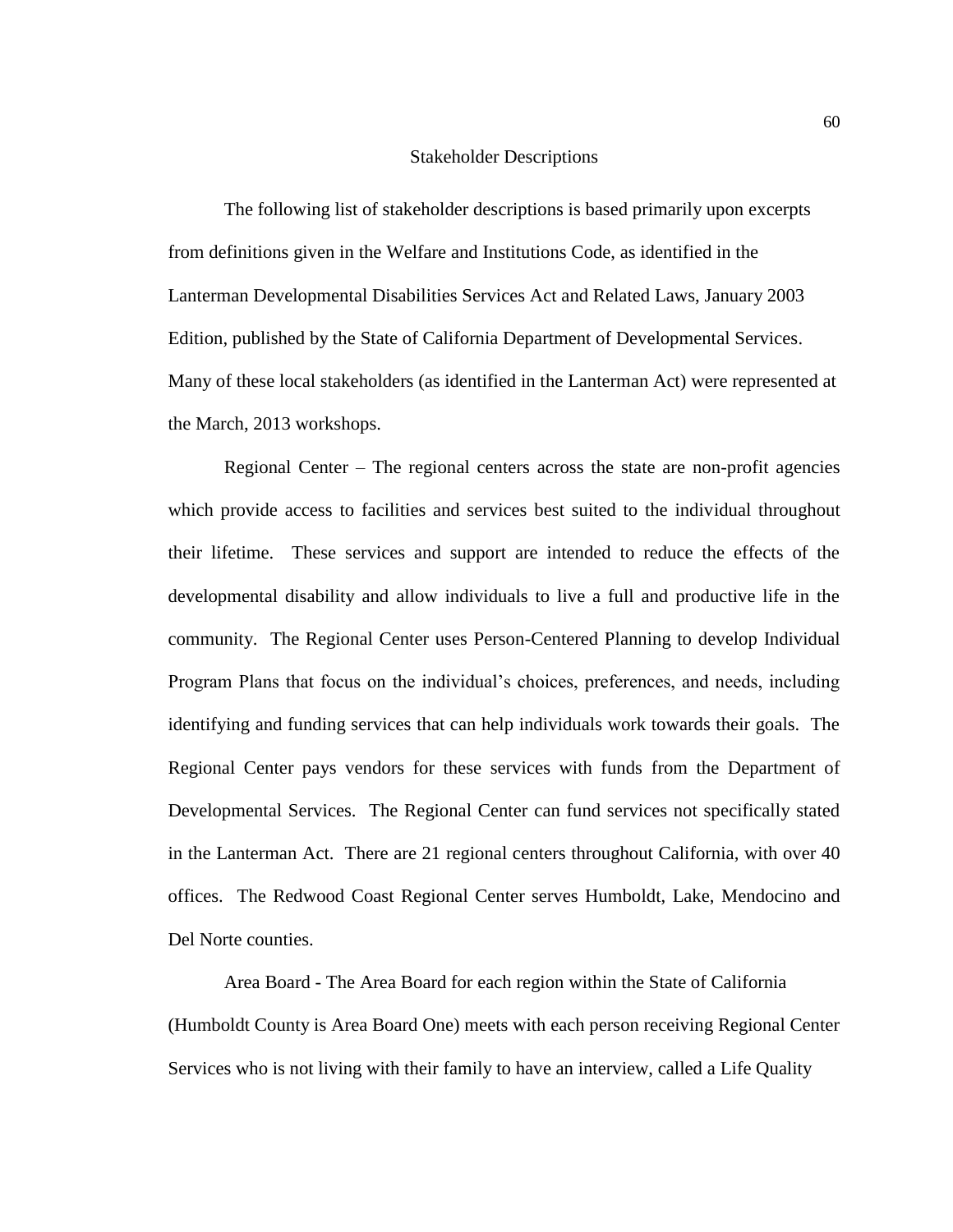Assessment (LQA) at least once every three years to ensure that the individual is receiving the services they need and are happy with their quality of life. The LQA is performed prior to the individual's IPP meeting and helps the individual and regional center to make appropriate goals and procure services as needed.

Vendors - A vendor is a person or agency approved and paid by a regional center to provide services. The regional center approves vendorization once they have made sure the vendor meets all of the requirements to provide services. They then write a Purchase of Services. Each vendor has their own ID number, code, and sub-code so they can be paid for the services they provide. Although not all vendors are non-profit (such as private behaviorists or therapists), all vendors who participated in this endeavor were non-profit agencies. The following paragraphs identify types of vendors who contract with the Regional Center:

Day Programs - Day Programs are services offered for individuals with intellectual and developmental disabilities. Most of these incorporate community access in the form of education, skills training and work opportunities which pertain to each individual's person-centered plan. Included in day programs are adult day health facilities for the elderly and disabled.

Residential Service Providers - There several types of residential service providers. The Lanterman Act states that individuals with developmental disabilities can receive the supports and services they need in order to live in whatever living arrangement they choose. Those residential support services who have thus far participated in this project are listed as follows: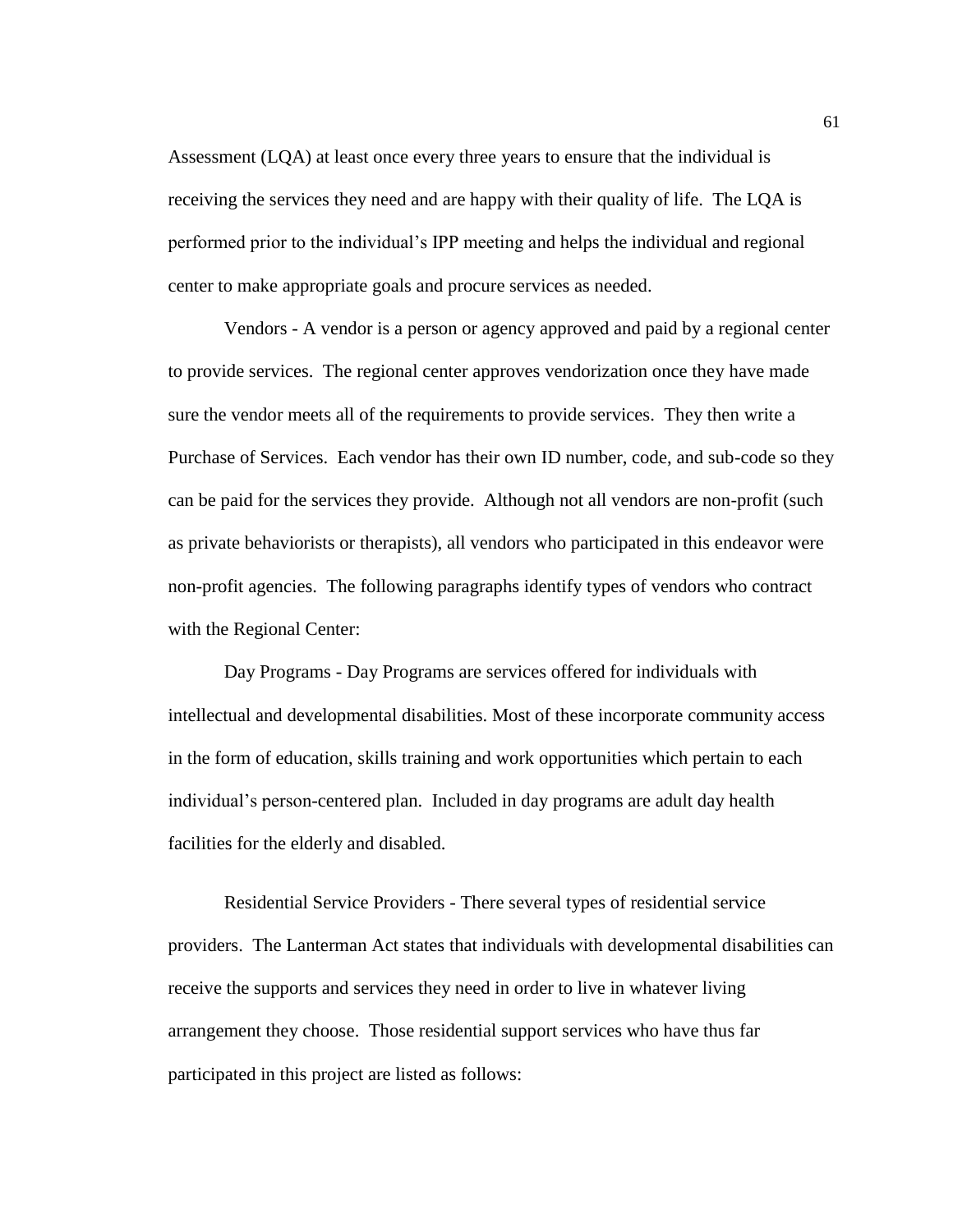SLS (Supported Living Services) - SLS Services are intended to help an individual live in a house or apartment that they own or rent. SLS Services may include social, behavioral, and daily living supports, including assisting with medication administration, accessing medical appointments, and supporting clients in advocating for themselves.

ILS (Independent Living Services) - These vendors provide supports to assist an individual in learning the skills they need to live independently – such as daily life skills of cooking, cleaning, personal hygiene, budgeting, and so forth. They also help individuals who require ongoing help to keep their living arrangement.

FHA (Family Home Agency) - An FHA is an agency that recruits, trains, certifies and supports community members in opening their home to an individual with a developmental disability – typically an adult. A Family Home Provider can serve up to two adults in their home. An FHA may also provide relief support services for independent families or other FHA providers.

FFA (Foster Family Agency) - An FFA is an agency that recruits, trains, certifies and supports community members in opening their home to a child with a developmental disability. A Foster Family can provide services for up to two children per home.

Group Homes - A group home is a small group living facility for individuals with developmental disabilities of any age. It is community care licensed with no more than 6 adults.

IHSS (In Home Supportive Services) - IHSS is a community-based program that provides persons with disabilities assistance with personal care. Daily living skills,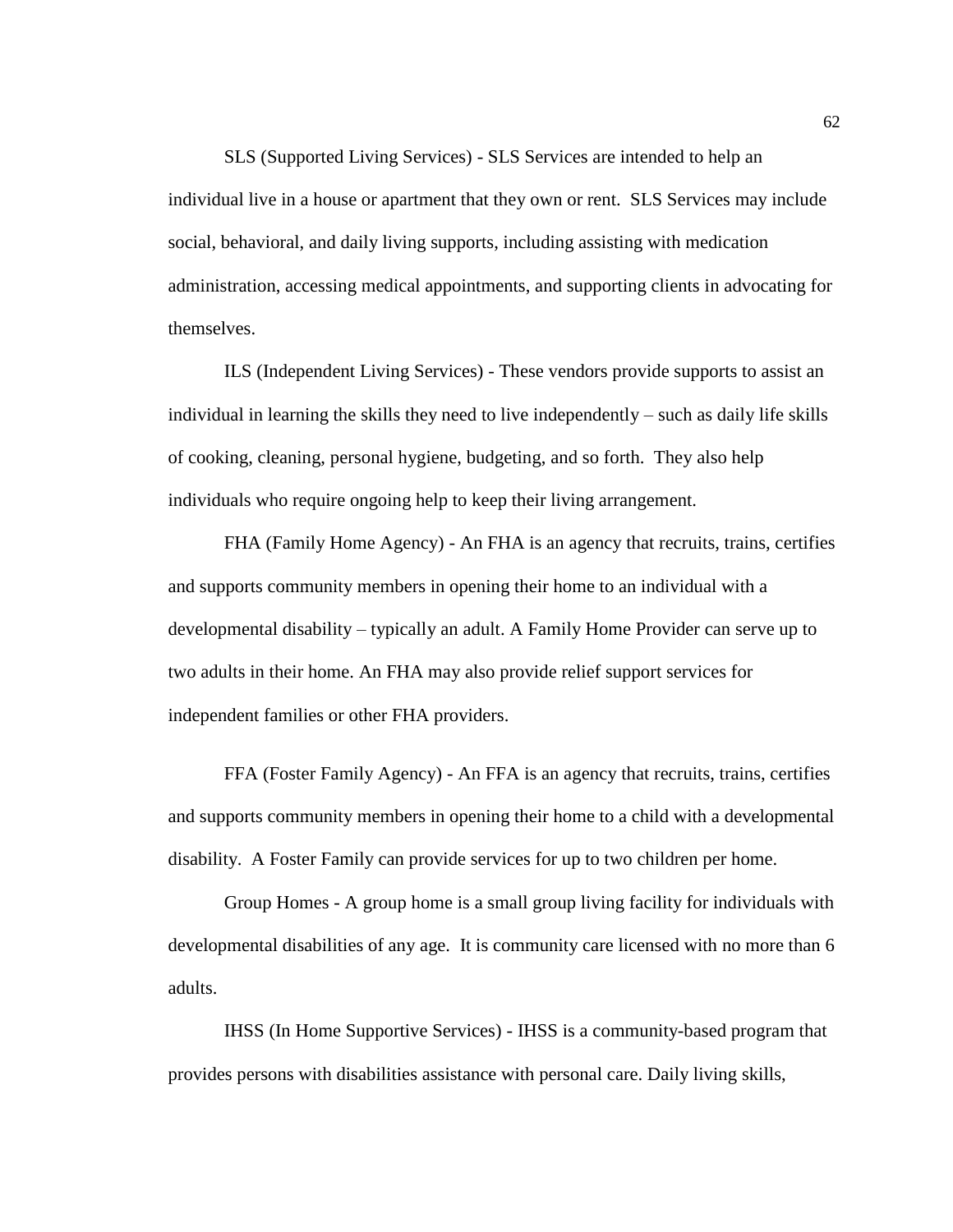community access and other supports are provided in order for them to live independently in their community. SLS agencies have to apply for IHSS services for their clients and utilize as many of these hours as determined by the county. Oftentimes, SLS agencies providing 24-hour supports will use IHSS hours for overnight shifts or during periods when less hands-on supports or staff training is necessary.

#### Exercises Used

#### Workshops

A two-day workshop was held at the Redwood Coast Regional Center. The presentations were held in primarily a lecture format, utilizing a power point presentation with brief  $Q \& A$ , exercises and activities throughout the day. This format (and the break periods in-between segments) allowed for questions, feedback and sharing of concepts and ideas between participants. This format also allowed representatives from different service agencies to meet and get to know one another, and to have discussions during break periods.

The reason for choosing the workshop format for this exercise is that it was intended to assist participants in creating a final product. In this case, the purpose was to create a draft of a sample site-specific and client-specific emergency engagement plan for their agency, which they could take back to share and improve upon at their facility. Workshops geared towards residential service providers and day program service providers were presented, though representatives from other agencies were also present. Some attendees later recommended me to other local agencies, such as those providing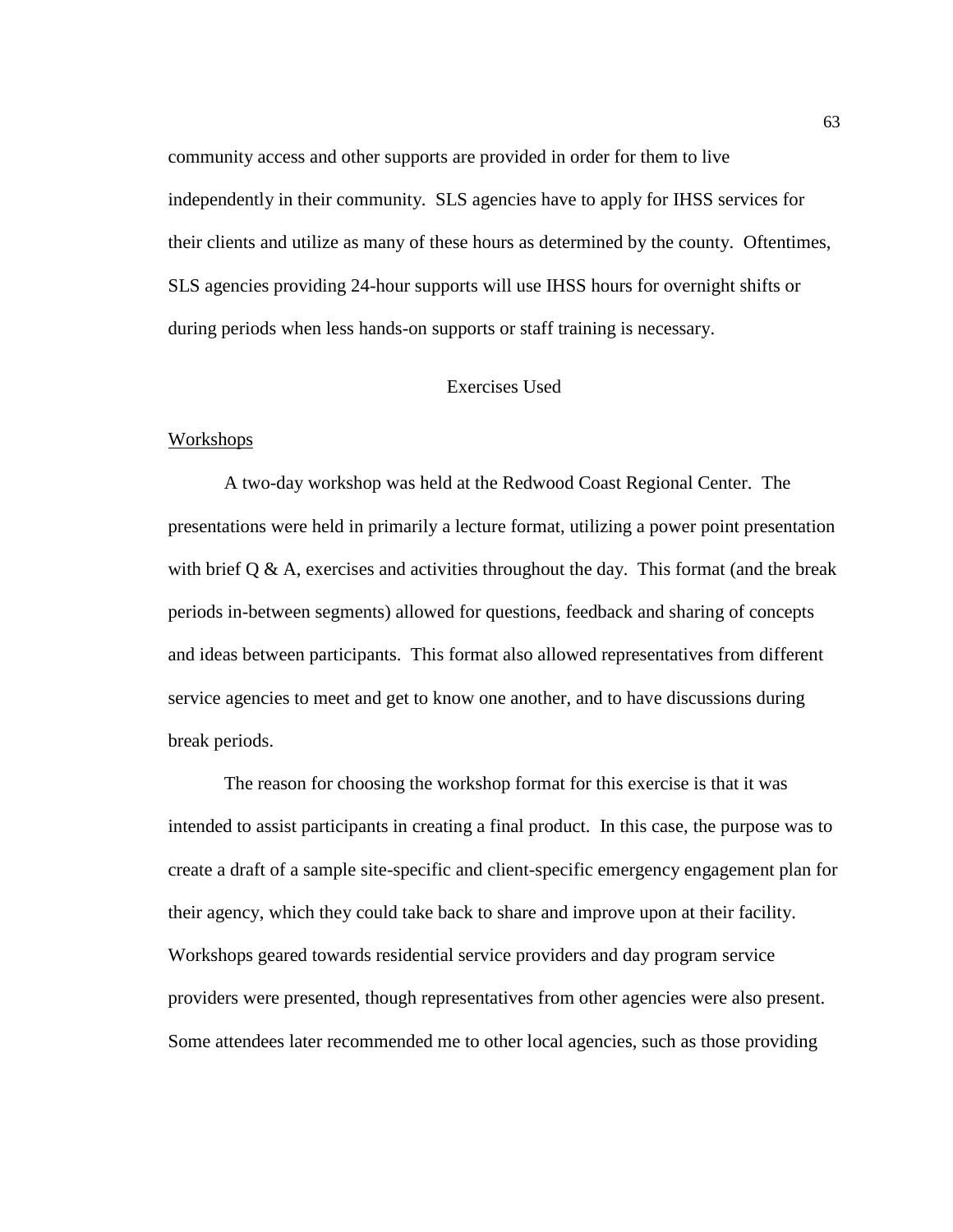services for the elderly, who contacted me with requests for a similar workshop. As a result, other workshops and presentations on different topics pertaining to emergency preparedness (such as employee preparedness) were held during the summer, per the request of those agencies.

### Tabletop Exercises

The tabletop exercises were held at the end of the workshops in order to allow participants to take the information they had received and begin the process, then reconvene for further instruction. During this time, I presented a simulated emergency situation for participants to allow them to think about how they, their agency, staff and clients might be affected by, and respond to, the given scenarios. These exercises involved the participation of key staff discussing problems and solutions associated with simulated scenarios with my guidance and feedback. This was intended to give participants an opportunity to assess their current plans, policies and procedures, as well as engage in collaborative problem-solving.

During the tabletop exercise, participants were seated in one of three groups depending upon whether they were representatives of a day program, residential provider, or other agency representative (such as the Redwood Coast Regional Center or Area Board One). Scenarios were given for a simulated large magnitude Cascadia earthquake and subsequent tsunami event, beginning at the onset of the ground shaking.

I then provided a series of individual descriptions of events specific to the particular role, responsibilities, and possible scenarios that may be faced by each group (regional center, day program or residential program) to determine how they might be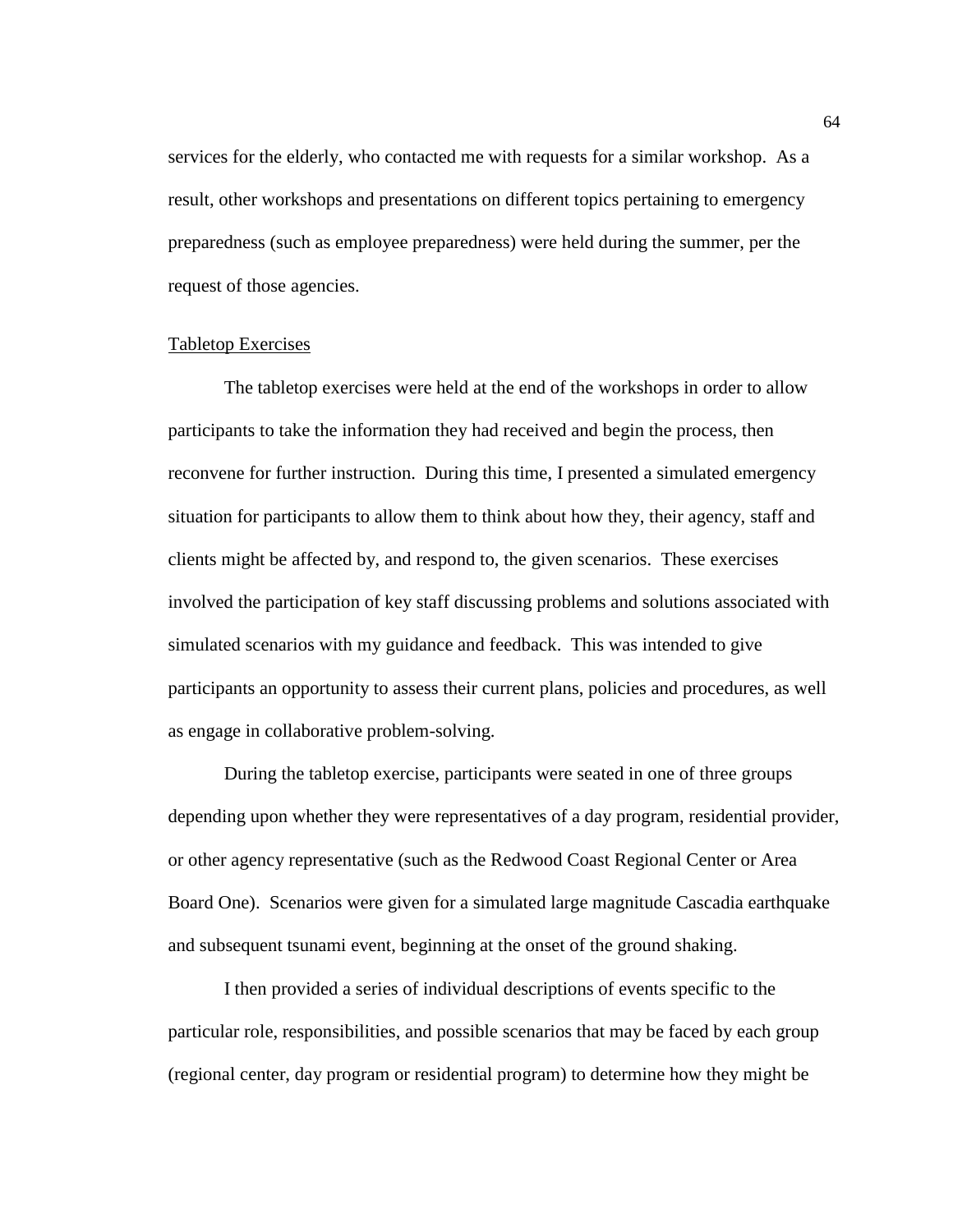affected and, consequently, allow them to think about and discuss with one another how they might respond.

The series of scenarios were presented with a new simulated set of circumstances or "problem to solve" presented for each of the following time frames following the initial earthquake: 20 minutes, two hours, five hours, seventeen hours, two days, and two weeks. For each time frame, I provided both a general scenario for the entire group, as well as specific scenarios for each group to respond to, as it would pertain to their type of agency.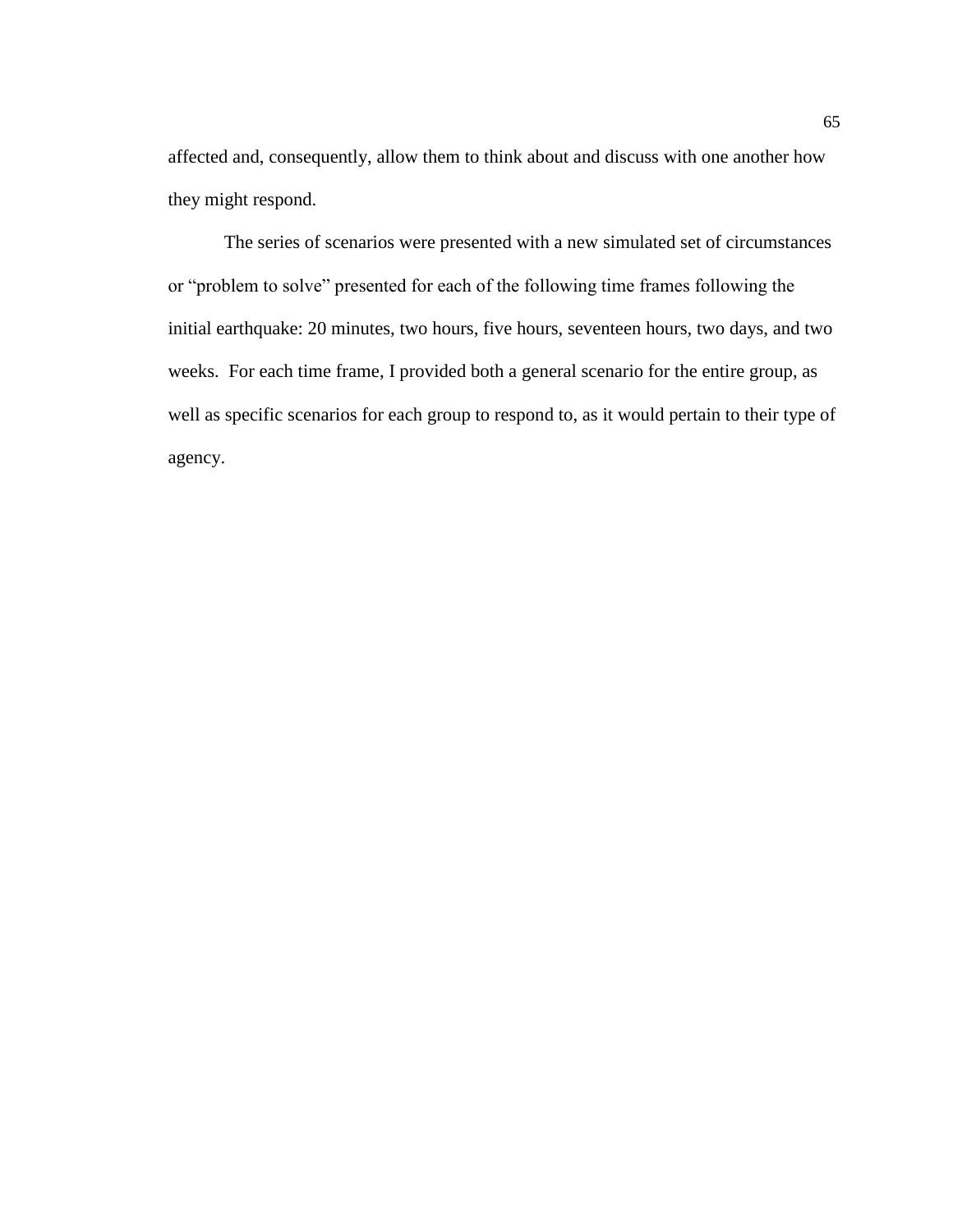#### RECOMMENDATIONS REPORT

The following pages contain the seventeen items contained within the List of Recommendations for Residential Service Providers and Day Programs vendored with the Redwood Coast Regional Center, as submitted to the Eureka office of the Redwood Coast Regional Center in May of 2013. These items address direct inclusion of clients in the planning process, including participation in drills, putting together kits, and the implementation of emergency response plans. A seven step outline for creating clientspecific and site-specific emergency plan is included. In terms of meeting the needs of access and functional needs of clients, recommendations are also made for information that is presented in accessible formats, and updated videos with current, correct information specific to individuals with developmental disabilities. For service providers, recommendations include the need for education and training for staff members. It reviews the need for site-specific hazard and risk assessments and mitigation and the importance of full participation in agency-wide drills, as well as planning for business and service continuity, including the creation of a preparedness manual for day programs and residential service providers. On a larger scale, recommendations listed also include creating a mutually agreed upon policy for day program closure in the event of a tsunami warning and recommendations for continued planning supports. Additional recommendations include community involvement via community emergency response team trainings, increasing the number of licensed HAM radio operators, and the identification and collaboration with community partners. Finally, a state-level inclusion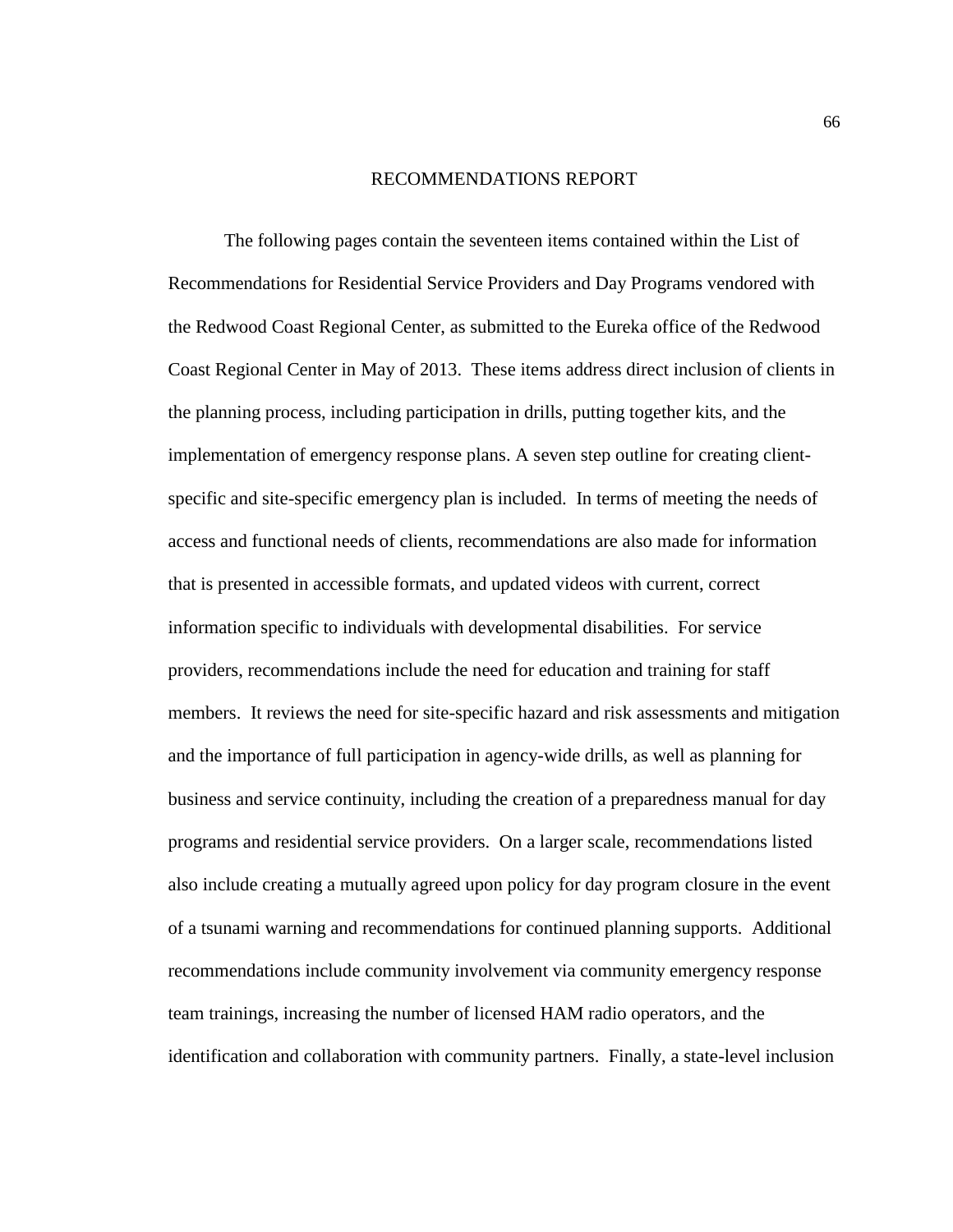of the right to receive help in planning for emergencies to be added to the list of client rights and responsibilities listed with the department of developmental services, which must be upheld by all regional centers and those individuals and agencies vendored with them.

Due to changes in agency staffing since the submission of the original, certain specific names have been omitted from the version included in this report. In addition, minor changes to formatting of the original version have been made to accommodate the formatting requirements of this document.

### Education and Training for all Staff

Due to the needs of clients served by vendors of all regional centers, it is mandatory that all staff working with these populations be notified as to, and agree upon, requirements regarding supervision. For example, all clients living in family homes are assigned a Level of Support or Tier Level, which includes the amount of time they can be alone either at home or in the community. This is based upon each individual's level of cognitive functioning, ability to independently perform daily living skills, health and physical mobility issues, behavioral and mental health considerations, legal issues, or other matters pertaining to health and safety.

These levels are individualized for each client and their support needs. Some clients may have unlimited time alone at home and in the community, some may have a specific designated amount of time they can be independent in these situations, and some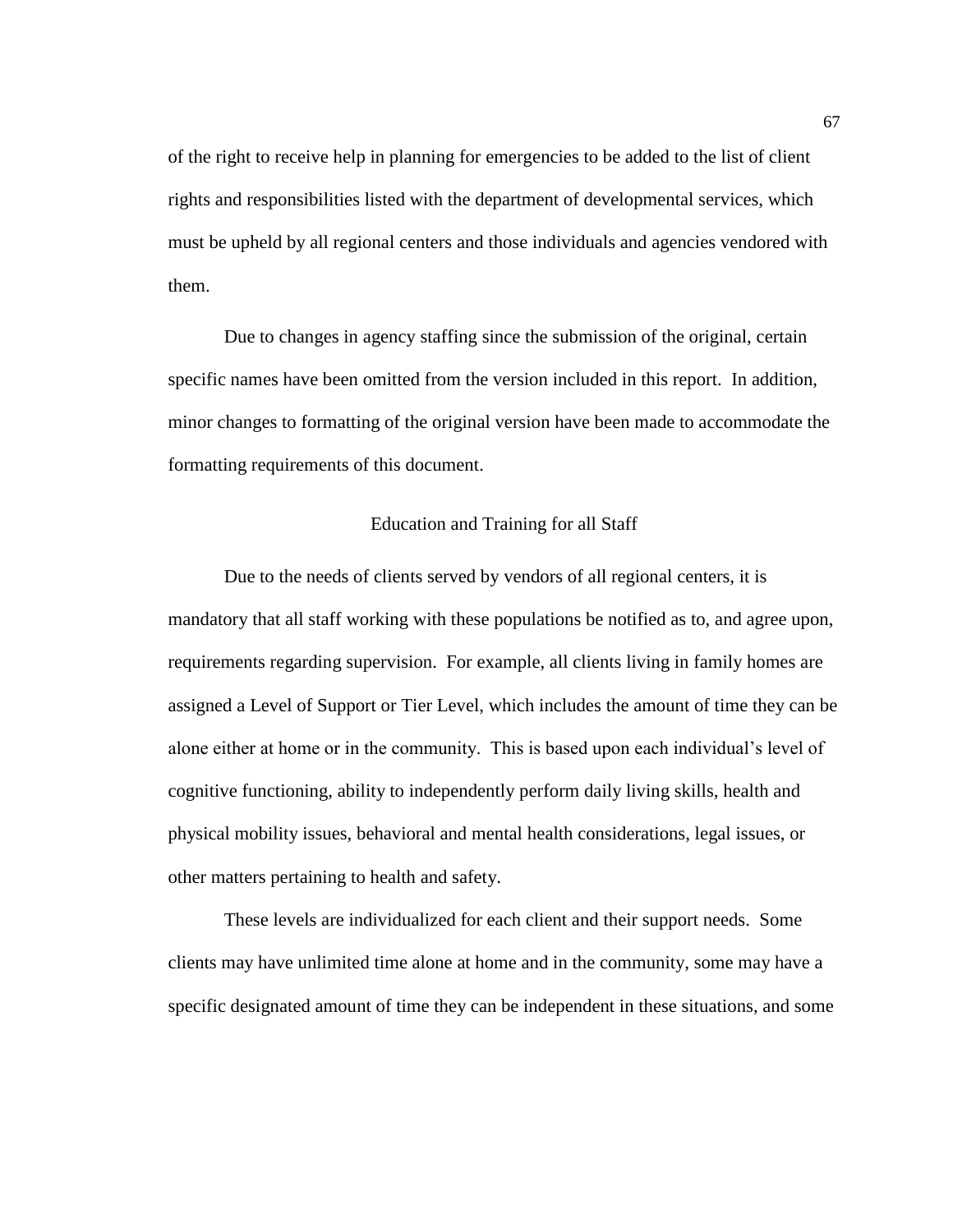may have restrictions pertaining to specific locations. Others may have 24-hour ongoing supports with no alone time at home or in the community under any circumstances.

A similar method is used with Supported Living clients who are receiving support services but have their own home or apartment. These supports can be intermittent or continuous and typically include several rotating staff members, including IHSS workers (most often used for overnight shifts).

Because of the factors that play into the support level requirements for each client as an individual, and the serious health and safety factors which need to be taken into consideration when establishing these levels of support, all Direct Service Professionals (DSPs) and others working with each client are required to agree to remaining with their designated client until the appropriate relief support worker arrives to relieve them. That means that if a person does not show up for their shift for any reason, the person already working with that individual must remain working with them until relief help arrives.

All Family Home Agencies, Foster Home Agencies and Supported Living Agencies are required to have an on-call person in a supervisory role at all times. In the event that a staff member is unable to, or fails to, arrive on time for their shift, it is up to that supervisor to find a replacement who is already trained to work with that particular client who is willing to take on that shift. If a replacement cannot be found, the supervisor has the responsibility of relieving that staff member, unless the staff member agrees to work the additional hours until a replacement arrives.

This also means that, in the event of a disaster in which a client and their DSP become isolated (due to hazards, closing of transportation corridors, or other factors) and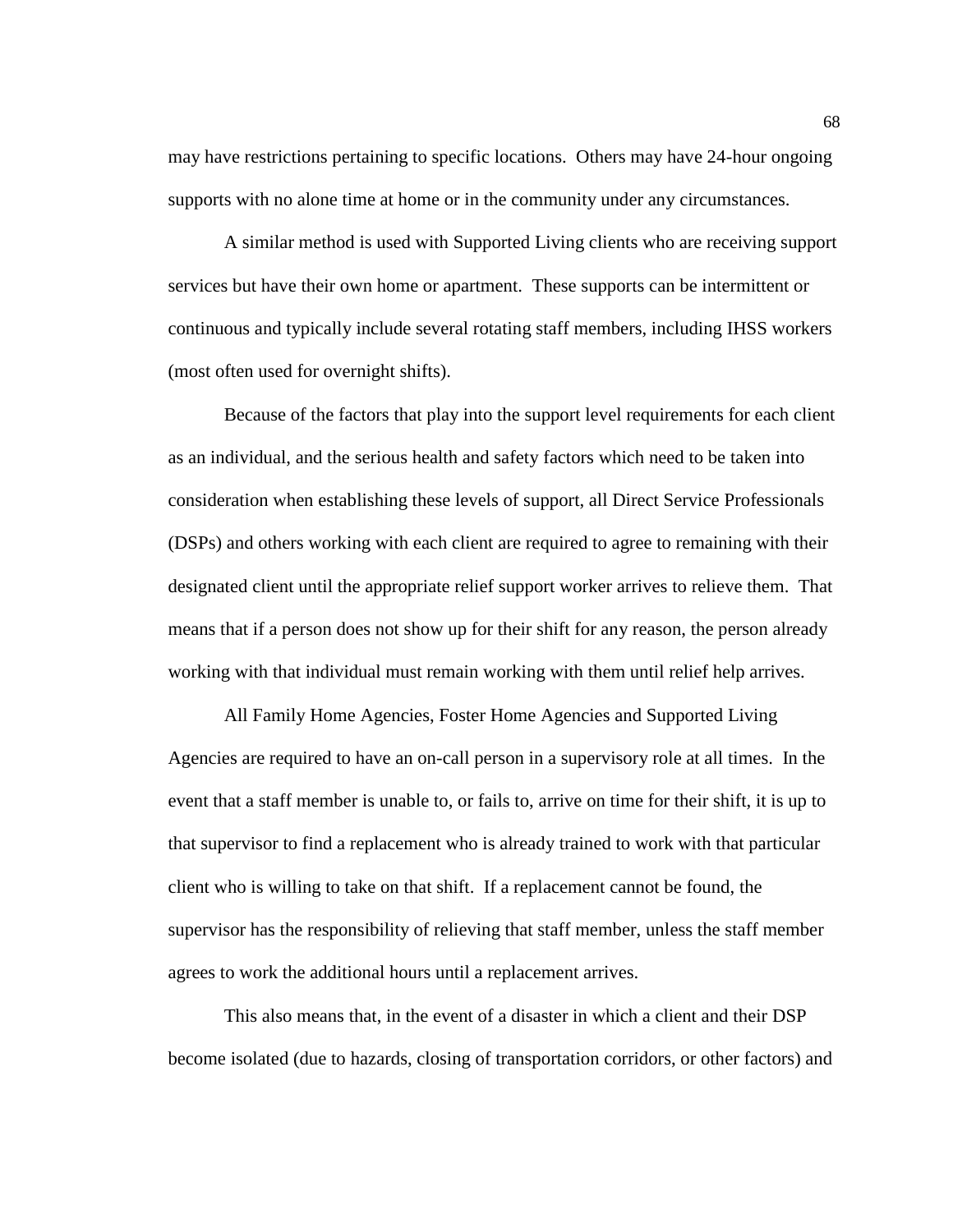a relieve staff is unable to get to their location, that DSP is required to remain with the individual for as long as it takes until relief supports arrive. This includes staying with the client whether they are sheltering in place or evacuating to an emergency shelter or alternative temporary relocation site. This can result in a single staff member having to take on 24-hour responsibilities for the care of each individual for many hours or potentially several days until relief help can arrive. This also further emphasizes the importance of residential support agencies having at least two identified possible alternative temporary relocation sites for each individual they support, as well as a welltrained workforce who have their own personal and family emergency plans established.

Unfortunately, in the event of a disaster, there is nothing to stop an employee from quitting or abandoning their job. There have been circumstances from across the country in which care providers have abandoned their jobs in the wake of a disaster. Even mandated reporters have been willing to risk being charged with neglect or abandonment of the individual in their charge in order to go check on their own homes and families when a disaster strikes. The primary motivators for this appears to be the individual's inability to contact the location where their children are at the time of the event, general concern for the well-being of their own family members, concern for the well-being of their pets, and a desire to ascertain any damages to their own home. All of the aforementioned principles also apply to individuals who provide support services to vendored work or day programs.

In order to mitigate for this, and to ensure continuity of services, it is imperative that agencies take proactive steps to provide training and supports to all staff members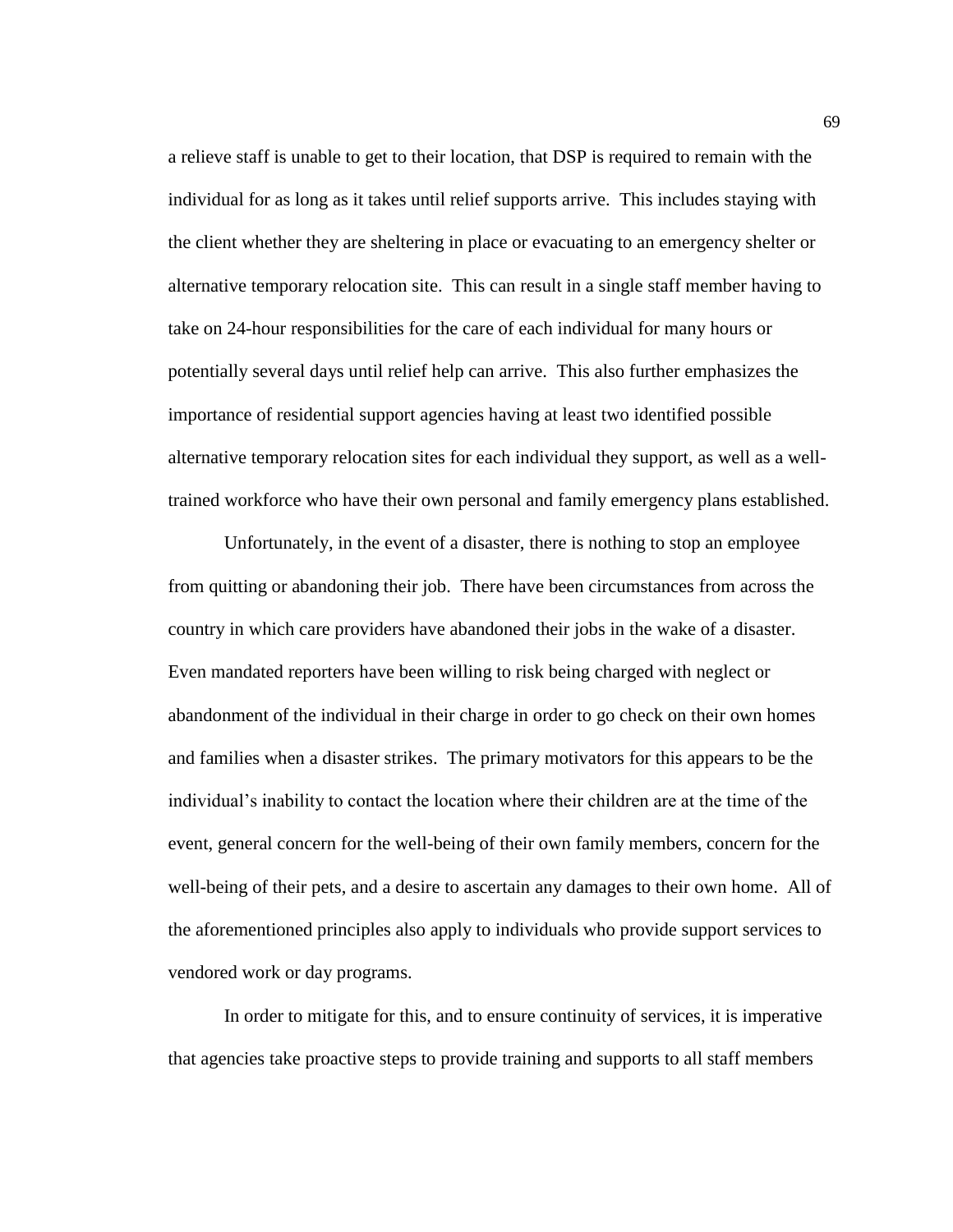and their families so as to ensure that they have every opportunity and support to establish their own family emergency plans. These plans should include, but are not limited to, a thorough understanding of their roles and responsibilities as a first responder in the event of an emergency, established local and out of area emergency contacts, an emergency communication plan, emergency backup plans established with substitute care givers who are authorized to pick up children and/or other dependents from their school, child care, day program, after school activities, etc. These plans should also include provisions for pets, reunification plans for all family members, performing of practice drills with all involved parties, and creating disaster kits for home, vehicle and work sites.

Some agencies have chosen to provide additional supports, such as allowing critical staff to use their work site as a family reunification and temporary relocation site. This is most common with large residential care facilities, such as Timber Ridge in McKinleyville. However, there is potential for several local day programs and other agencies to provide similar supports, though that determination has to be made on a caseby-case basis, as not all agencies will have the ability or willingness to offer their employees this type of support due to the type of services, health and safety risks involving clients, young children, pets, and so forth, a lack of agency funding or infrastructure, agency location and accessibility, or other constraints.

It is therefore recommended that emergency planning and training for staff members occur on an annual basis, or at least as often as First Aid, CPR, CPI or Pro-Act trainings are conducted. Agencies should include funds for annual staff training time in their budgets as a regular and ongoing business expense. Supporting critical staff in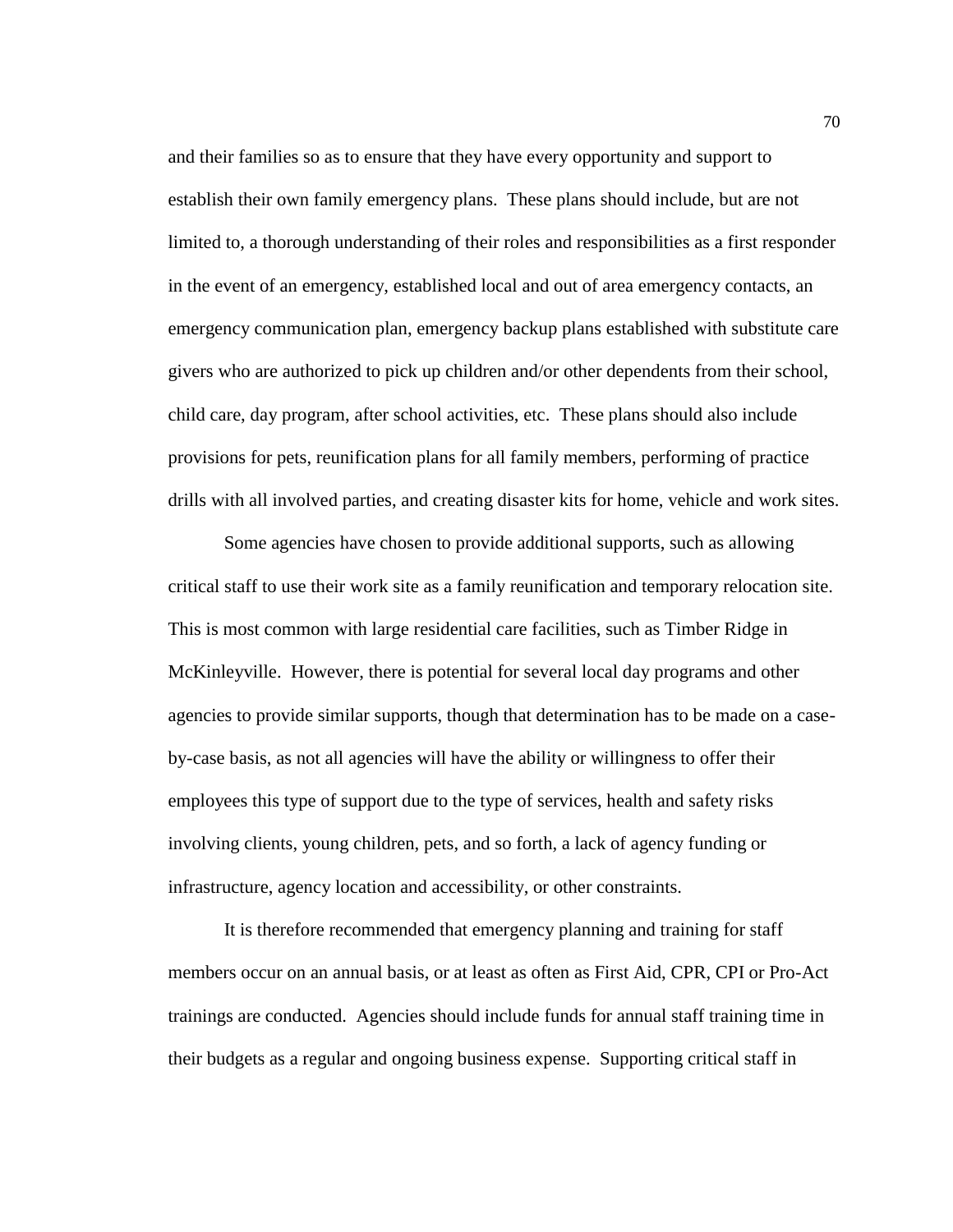establishing their own family emergency response and reunification plans may help ensure that staff members are available when needed most.

# Involvement of Clients in Establishing Plans

The importance of including clients in the development of emergency engagement plans cannot be overstated. This is particularly relevant for residential service providers, although many clients can also make positive contributions to the development of plans for day programs as well. Client collaboration not only provides valuable information to the individual pertaining to emergency procedures at that particular agency or site, but establishes a basic understanding of what to do (or not to do) in a disaster which can spill over into circumstances in which an event occurs while the individual is at other locations in the community.

It is important that clients know that the agency has a plan for them and what they can expect that plan to entail. This can reduce anxiety, fear and confusion during an actual event. The goal is to empower clients and remind them not only of their individual rights, but responsibilities to themselves and others.

Thus far, in my own site visits to various local day programs, there appears to be a direct correlation between the number of clients who directly initiate conversations about, and express an interest in, preparedness with me when I come to their site, and the level at which these programs have involved their clients in discussions about their sitespecific plans. As an example, when I visit the Gaining Ground program, there are now clients who recognize me when I arrive, engage initiate discussions about earthquakes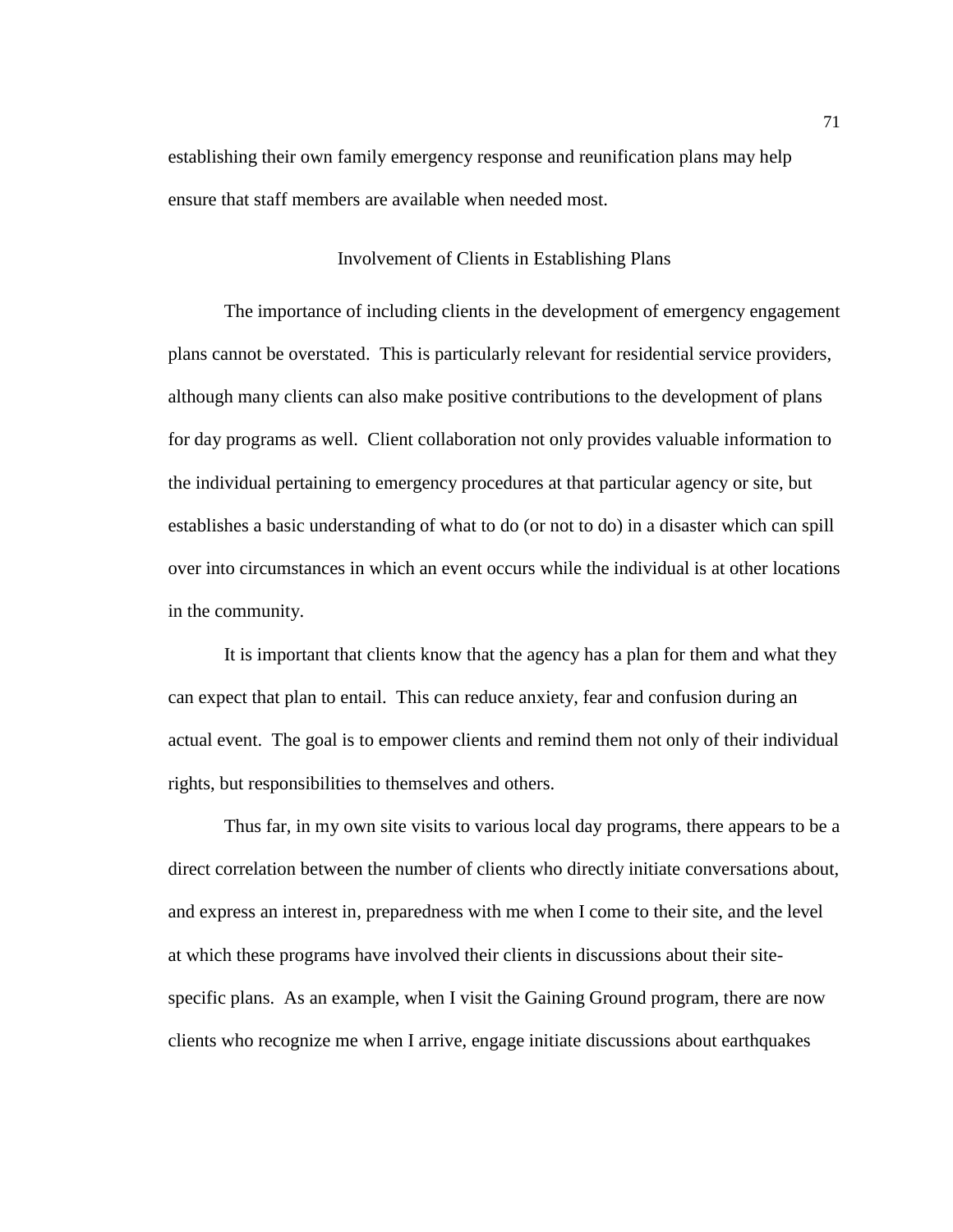and other events, and who have asked me what they can do to be safe if they are at the mall, or asked for my assistance in helping them create a plan for where they live as well. This would indicate that, by involving clients in planning and drills at their day program site, the information and skills they learn can transfer over to home and community.

Including individuals in the planning process may include group discussions about what may happen and the ways in which they can assist staff in making sure everyone stays safe. It may also, depending on the abilities of the individual clients, involve such things as practicing different support roles, teaming up as a "safety buddy" with one or more peers, meeting with local first responders, and visits to local preparedness fairs, the tsunami room, or other community events, helping to identify items at the site that may be considered unsafe in an earthquake, participating in social stories about preparedness, drills and ways to stay safe for their peers with autism.

It is imperative that all clients actively participate in fire, earthquake and, where applicable, tsunami and flood drills. Practicing what to do during these events – and learning what not to do – improves muscle memory and thus provides clients with the best likelihood of avoiding injury, reduces panic, and increases the likelihood of peers following their example.

Practicing drills creates a muscle memory which typically surpasses one's cognitive function when in an alarmed state. Time and again it has been proven that practicing drills – and doing them all the way without taking shortcuts – vastly increases the likelihood of following the emergency response protocol, reducing personal injury, and ensuring survival during an event. As an example, those persons working in the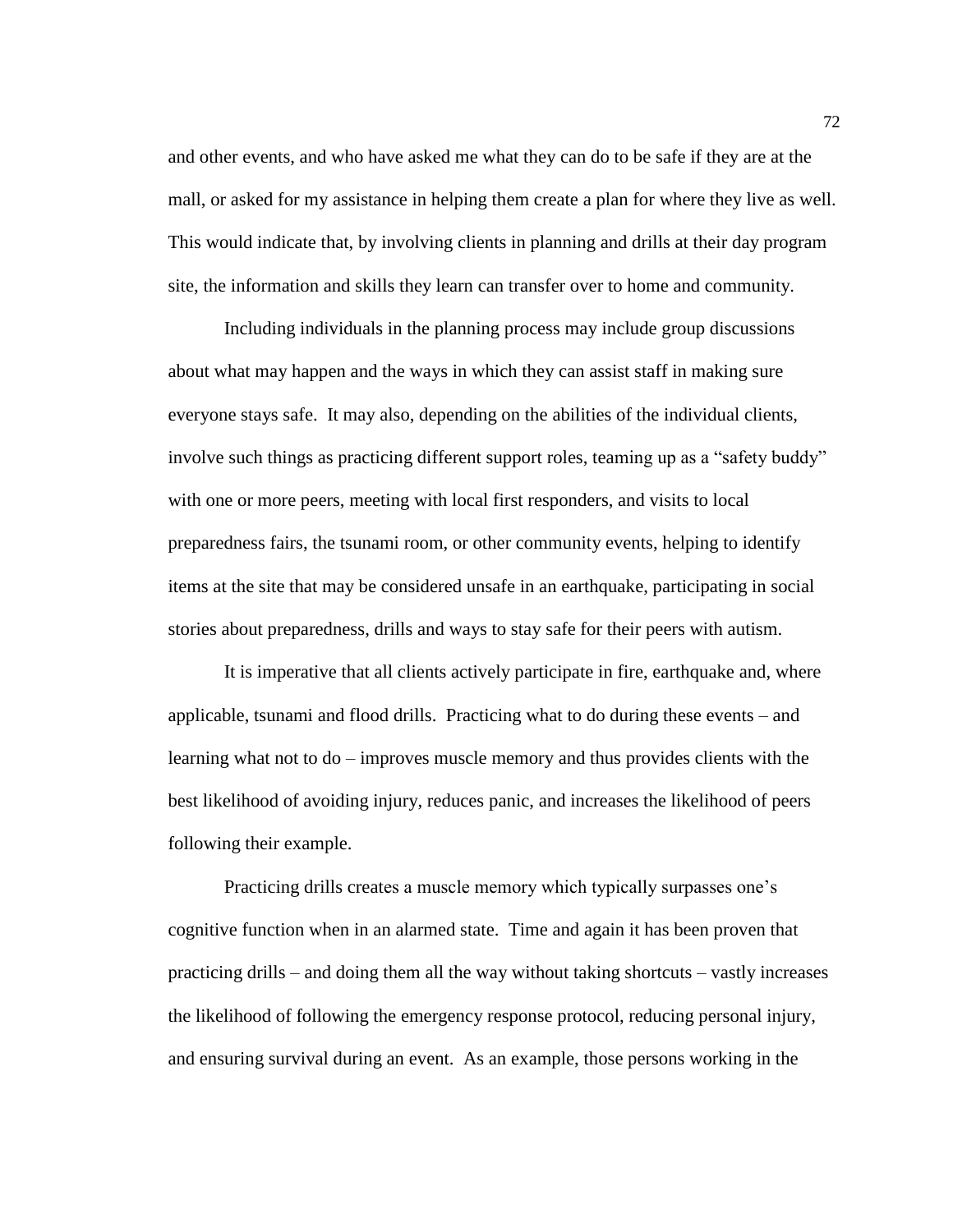Twin Towers who had practiced full-scale evacuation drills were far more likely to evacuate during the events of 9-11, as compared with those who had only practiced their evacuations as far as the water cooler, and then had a discussion as to what they would do next. These individuals who have not followed tough with the entire evacuation procedure were more likely to remain in a state of denial and deliberation, delaying the onset of taking action. Individuals who had participated in full evacuation drills in the past were far more likely to begin immediate evacuation of the building and thereby increased their chances of survival.

In working with Family Home Providers over the years, I have seen first-hand many times over that the level of involvement of the providers directly affects the likelihood that individuals will successfully evacuate during an actual event. It is not appropriate to only practice an evacuation when a program or service coordinator comes by the site to check and see if the mandatory drills have taken place. Drills should be conducted at all hours and in all elements, rather than during convenient daylight hours. A verbal announcement of a drill should not be the only signal for clients to engage in drills. Those homes which verbally announce their fire drills each time may be doing their clients a disservice, as this tends to create a dependence upon a verbal announcement to evacuate.

Fire drills should be conducted at least quarterly, in addition to full-drill participation every time a facility, residence or business has a fire alarm go off for any reason, regardless of the hour, weather conditions, or other circumstances for which the alarm occurs. True success for a fire drill means that a client will initiate evacuation to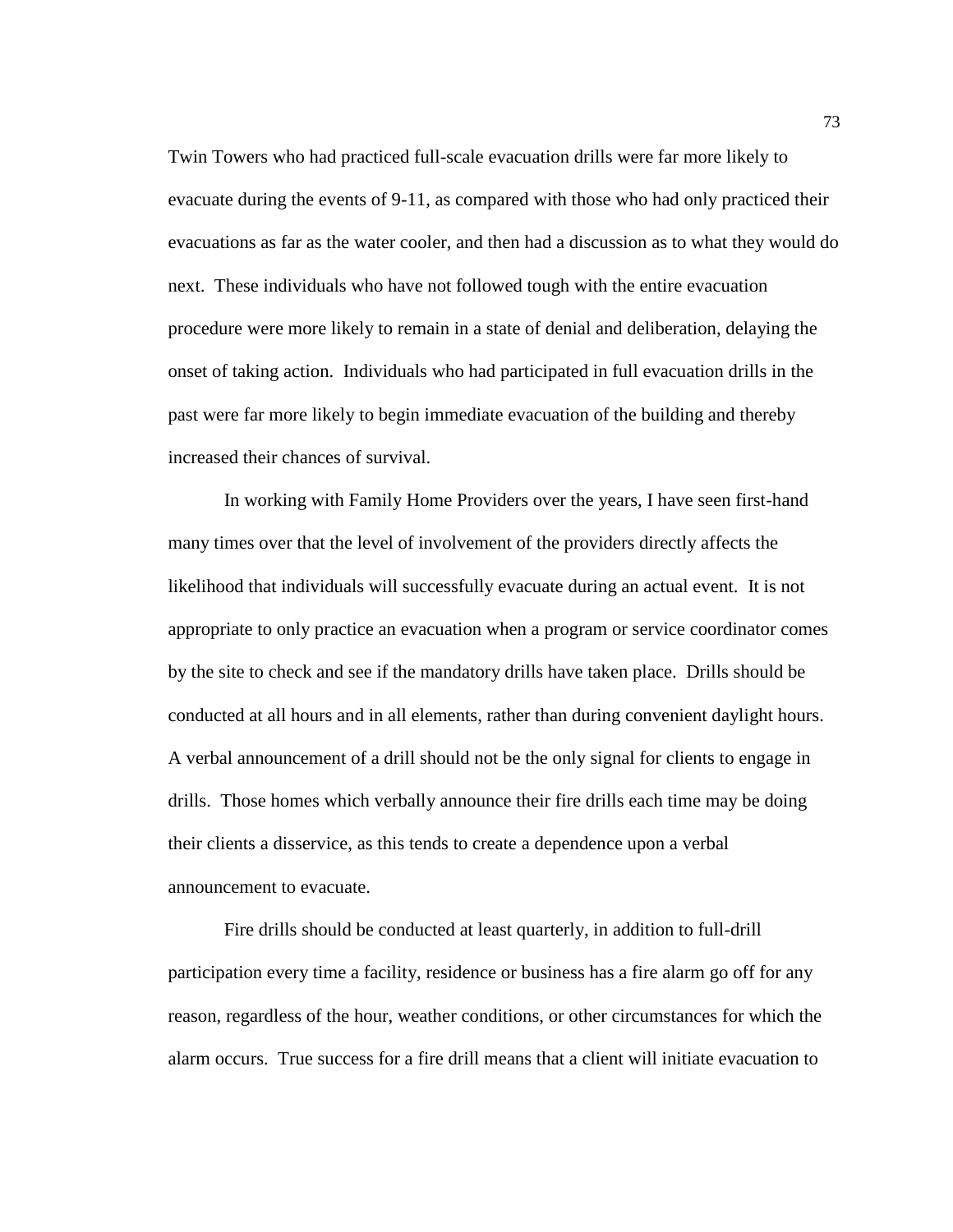whatever capacity they are physically and cognitively able to do so whenever they see fire, hear an alarm, smell smoke, or see others evacuating. It involves a timely and complete evacuation to the previously identified emergency assembly point. It involves a successful evacuation at all hours of the day or night, with or without the aid of electric lighting, and regardless of outdoor weather conditions.

Earthquake drills should be conducted at least quarterly, in addition to practicing the drop-cover-hold *and count* techniques every time an earthquake strikes, regardless of magnitude or duration. For earthquake and tsunami drills, it is recommended that individuals and agencies also take advantage of annual large-scale drills such as the statewide California ShakeOut in October and the North Coast Tsunami Warning test drill in March.

For every facility which is located in a tsunami hazard zone, regular drills should be held at least quarterly, as a second step to their earthquake drills, in addition to using smaller earthquakes as opportunities to practice the tsunami evacuation drills. Successful tsunami evacuations include the safe arrival of every person at the previously established emergency assembly point within ten minutes of the onset of ground shaking or simulated earthquake.

If necessary, it may be appropriate to enlist the assistance of behaviorists or other support and planning team members in establishing methods and supports to get the buyin for clients to participate. Due to the importance of conducting drills on a regular basis and repeating them until successful, I would consider it entirely appropriate to have a reward system in place for those who participate in announced and unannounced drills.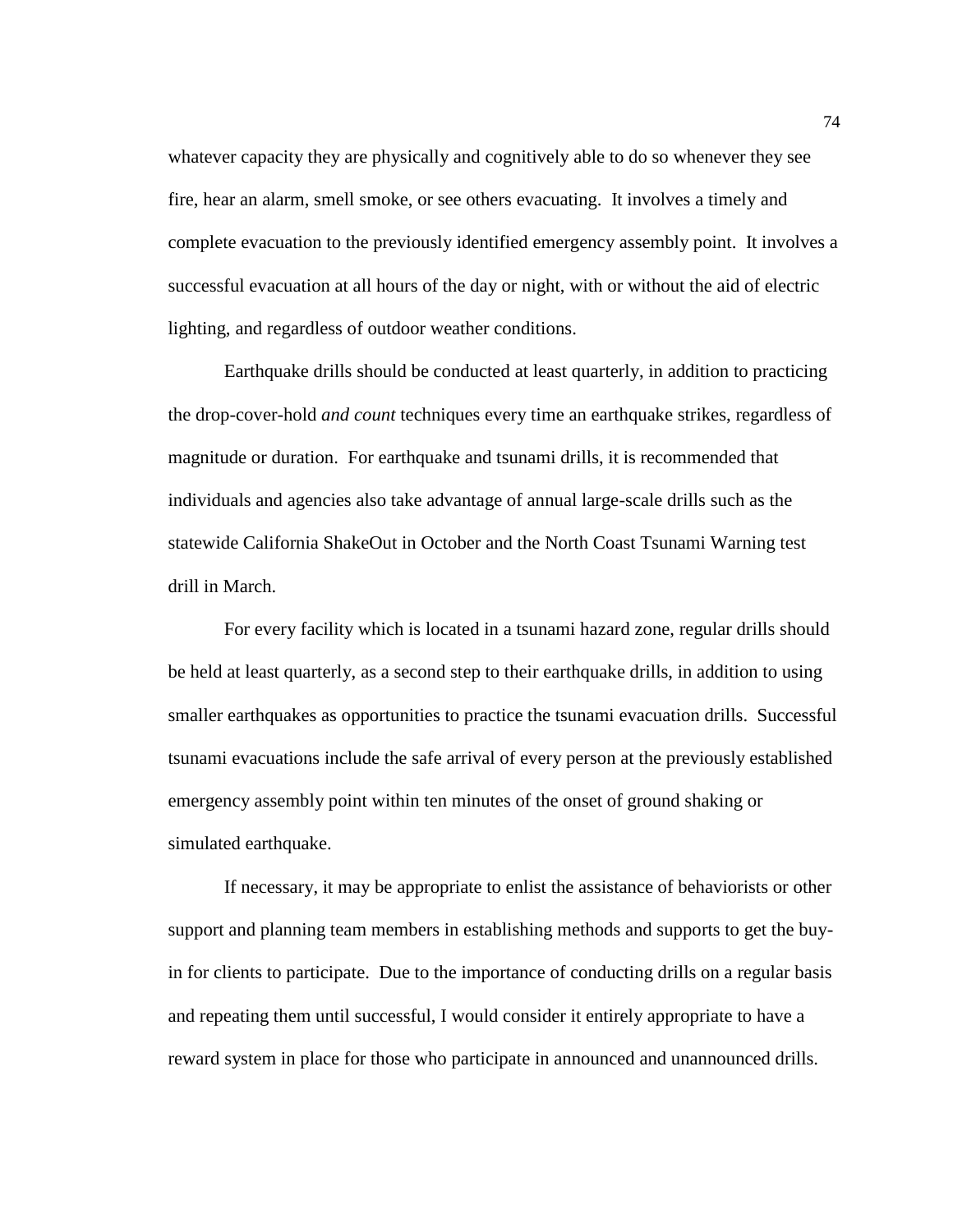The most important thing to remember is that those who practice appropriate drills on a regular basis tend to be those who remember the appropriate response when a real event occurs.

In addition, it is by practicing drills that shortfalls or gaps in the planning process can be identified and mitigated or corrected, which increases the likelihood of success during an actual event. It is okay for persons to identify shortcomings in their drills and to have unsuccessful drills. However, it is equally important that these be used as opportunities to correct those circumstances, make improvements, and conduct another drill which reflects that the gaps have been identified, corrected, and all participants have had an opportunity to practice the drills again once those corrections have been made. Some of the best plans have been created as the result of gaps or failures identified during a drill. (Sample fire, earthquake and tsunami / flood drill forms are included in the appendices at the end of this report).

Safety should always be taken into consideration when decorating client rooms, meeting areas, etc. in every facility. This includes assisting clients with suggestions and supports in locating beds and other furniture, hanging objects, and heavier décor in a manner that improves safety. Closed hooks, L-brackets, museum wax and creative placement of knick-knacks are simple and inexpensive ways in which basic mitigation for safety can take place while still adhering to the clients' right to decorate their room in a manner that suits them.

Clients can and should also be involved in preparing emergency kits whenever possible. This may include putting together a bedpost bag or go kit for each individual in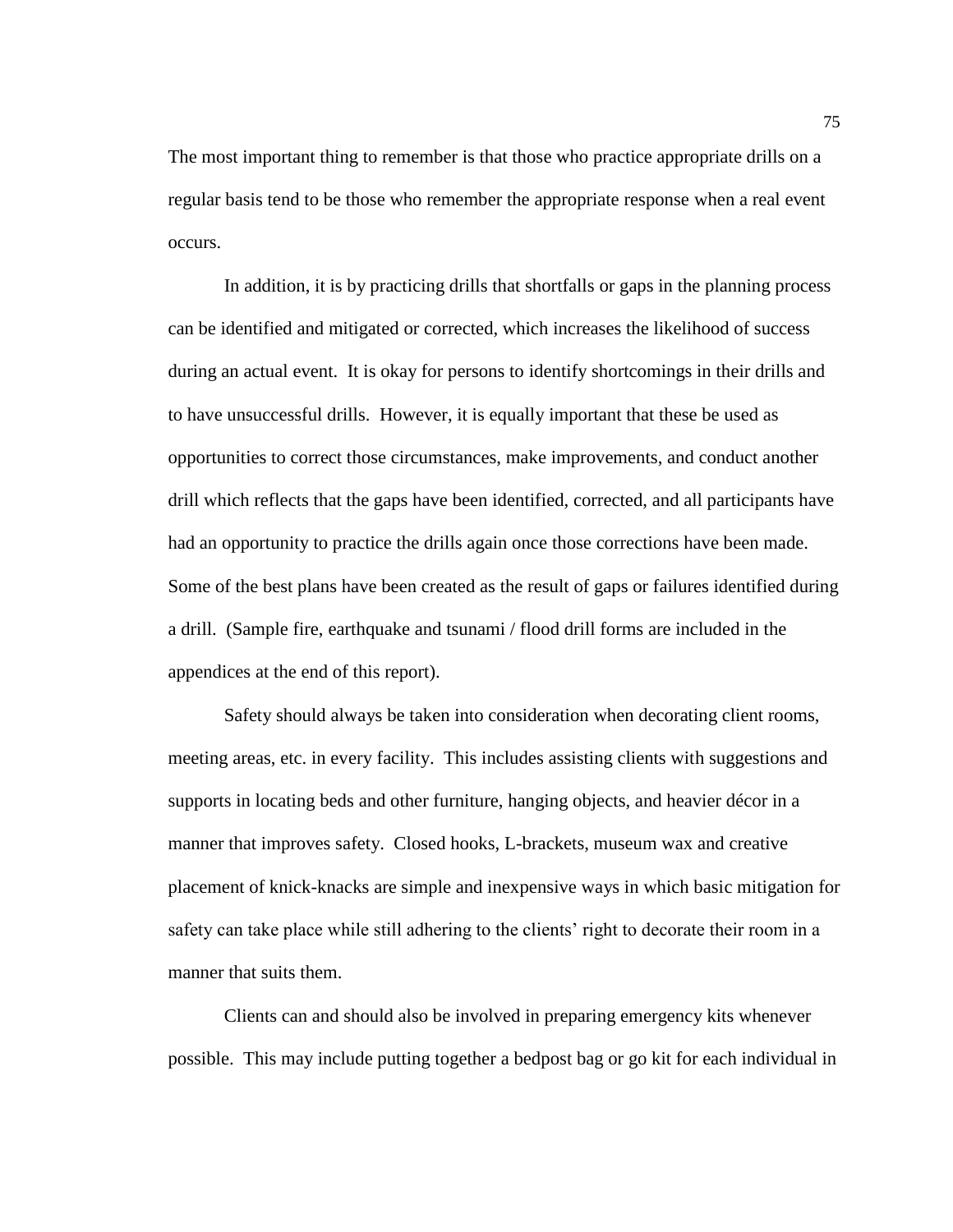a residential setting and making suggestions for food and supplies to go into the site emergency kit.

Vendors should always take advantage of opportunities to advocate for their clients and help them to advocate for themselves. Clients should be supported in advocating for themselves whenever possible. Support staff can assist clients in doing so. If a client uses certain public facilities or frequents particular local businesses, accompanying staff can encourage the clients to ask about the emergency plans for these locations. If they don't have any, agencies can suggest group collaboration to help create plans. It is important to agencies vendored with the Regional Center to let others know about their own planning and emphasize that knowing these other businesses and vendors also have plans, as they are reliant upon them for the individuals served by both entities.

Other Supports Available for Planning WITH Clients includes, but I not limited to the following:

 Department of Developmental Services - Feeling Safe, Being Safe program. There is a web site, materials and training supports available for those wanting to take advantage of these resources.

 There are numerous community events which both day programs and residential service providers can take their clients to attend. These may include visiting the Tsunami Room at the Humboldt County Fair and other community preparedness events such as those sponsored by the local Red Cross, Redwood Coast Tsunami Work Group, firefighters (especially during fire safety week in October), police officers, preparedness fairs, the Red Cross Zombie Apocalypse preparedness event, Humboldt Ready, Health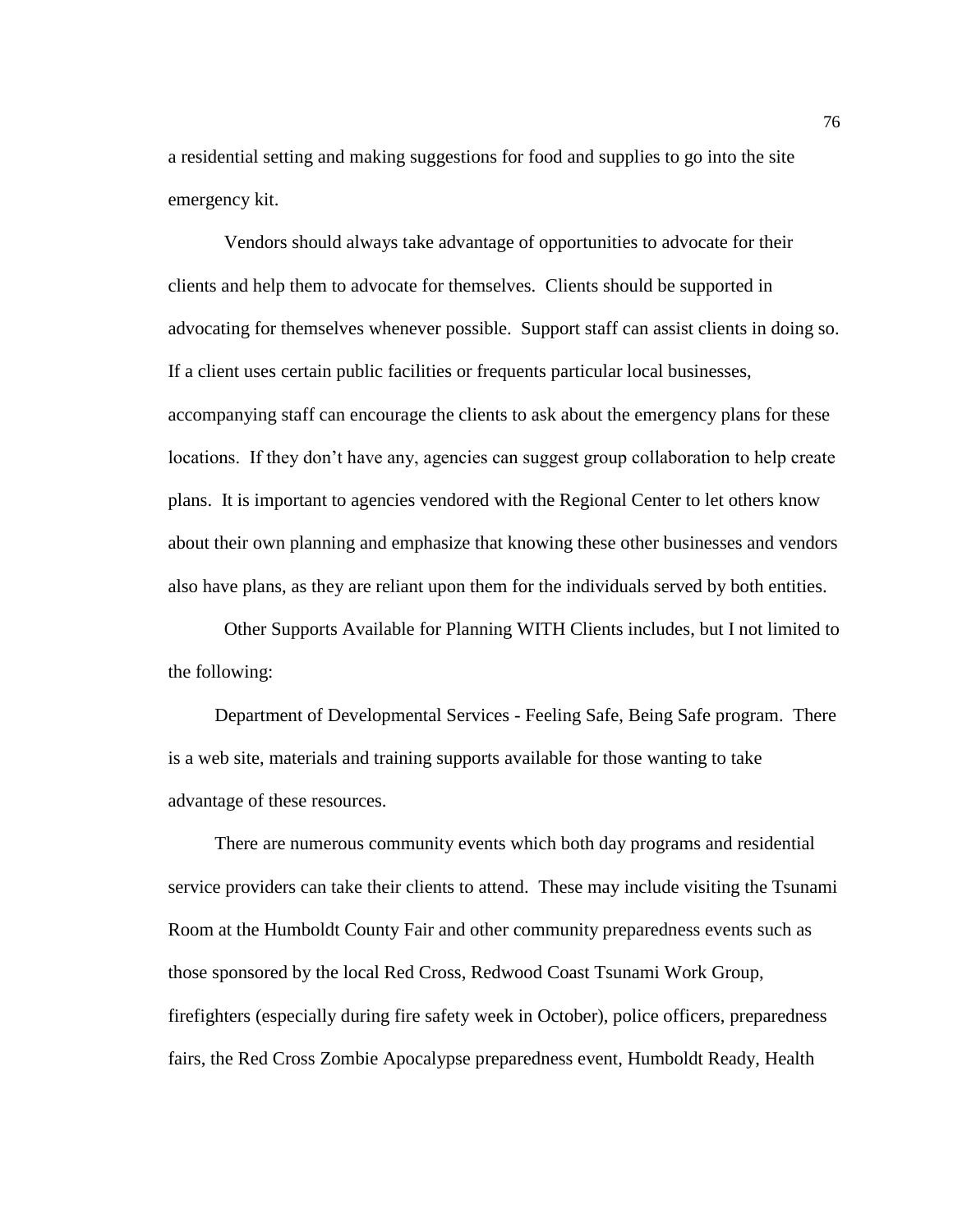Fairs, and other community events.

 They can also register for and participate in the California ShakeOut in October and Tsunami Awareness Week and North Coast Tsunami Live Code drill in March.

 Take advantage of future Group Workshops and training events offered by Dawn Albrecht.

 Any vendor or client can ask for On-Site Visits from Dawn Albrecht for assistance with individual planning procedures.

Identification cards are offered through the local Area Board representative.

# Site-Specific Hazard Assessments

It is important that each site – whether residential, day program, health care facility, Regional Center or other agency – understand the difference between hazards and risks, and conduct basic site-specific hazard and risk assessments for each of their locations.

Although most circumstances, such as earthquakes, may be experienced by everyone in a given area, not everyone will experience the event or associated secondary effects in the same capacity. Differences in geology, slope, potential for liquefaction, hazardous material locations, wildfire hazard, fire intensity ratings, dam failure inundation zones, levee failure and associated flood zones, FEMA and Department of Water Resource 100-year and 500-year flood zones, tsunami hazard zones, identified urban and rural flooding risks, critical infrastructure & transportation corridor access, and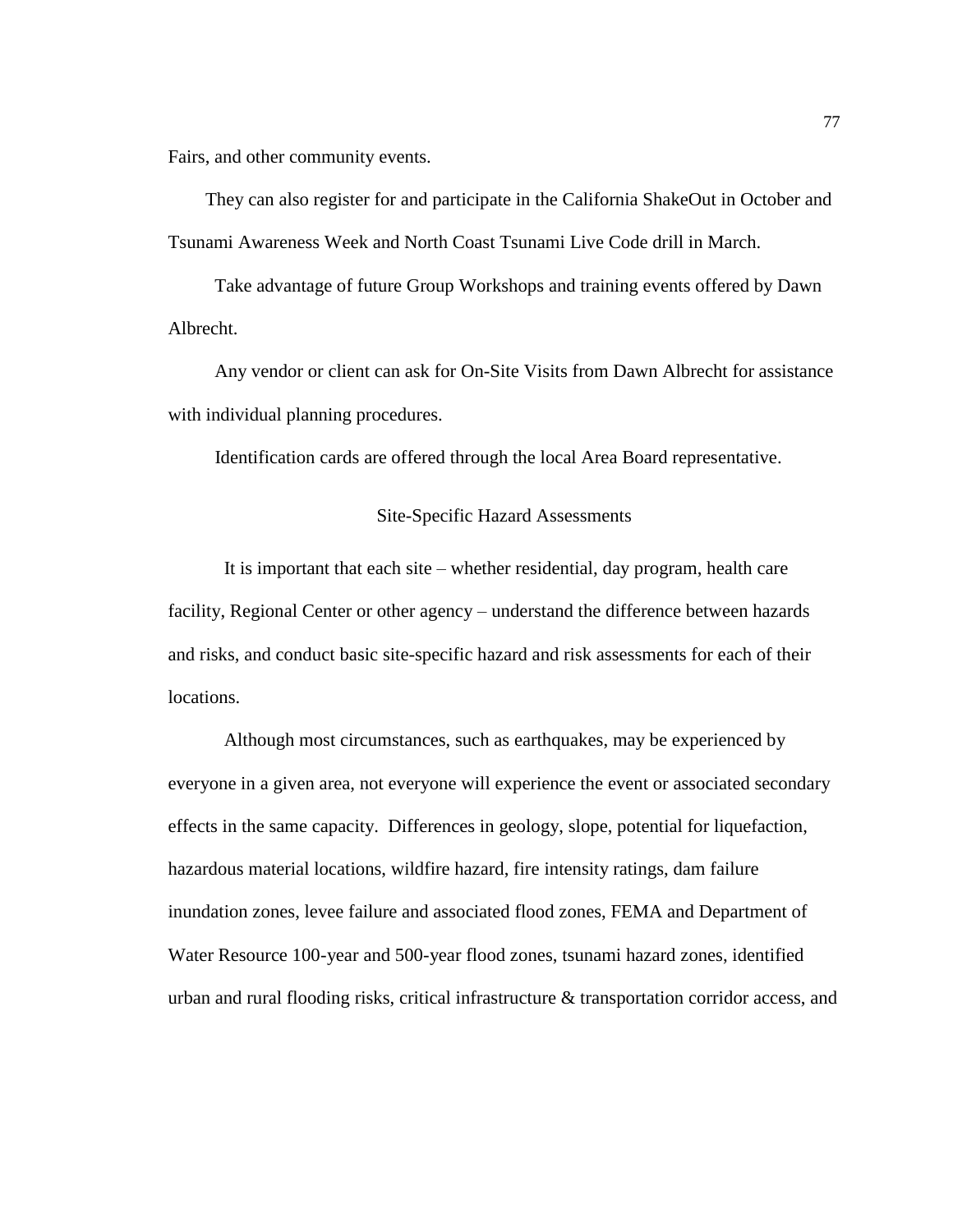a variety of potential hazards along evacuation routes may be entirely different from one agency to the next.

Each participant who registered early for and attended one or more workshops has been provided with a free site-specific hazard assessment. I have since been able to procure mapping sources for local hazardous materials storage which can be added to these assessments. The purpose of these assessments is to provide additional information pertaining to each site which can be taken into consideration when mitigation, planning, drills and evacuation routes are being established. (A Sample Hazard Assessment is included in APPENDIX J of this report).

### Site-Specific Risk Assessments and Mitigation

Just as it is important that each site understand the difference between hazards and risks, and conduct a basic site-specific hazards assessment for their location, it is also important that each site make an effort to identify potential risks to health and safety for their site, and make an effort to minimize those risks accordingly. A risk assessment can only be completed in conjunction with a site visit.

Each individual and agency can and should refer to the Living on Shaky Ground booklet for basic information and guidance in assessing their site for potential risks (Dengler, et al, 2011). Living on Shaky Ground includes valuable information on how to mitigate these risk factors to make any home or work place safer for an earthquake, which spills over into increasing safety and reducing risk for other events as well.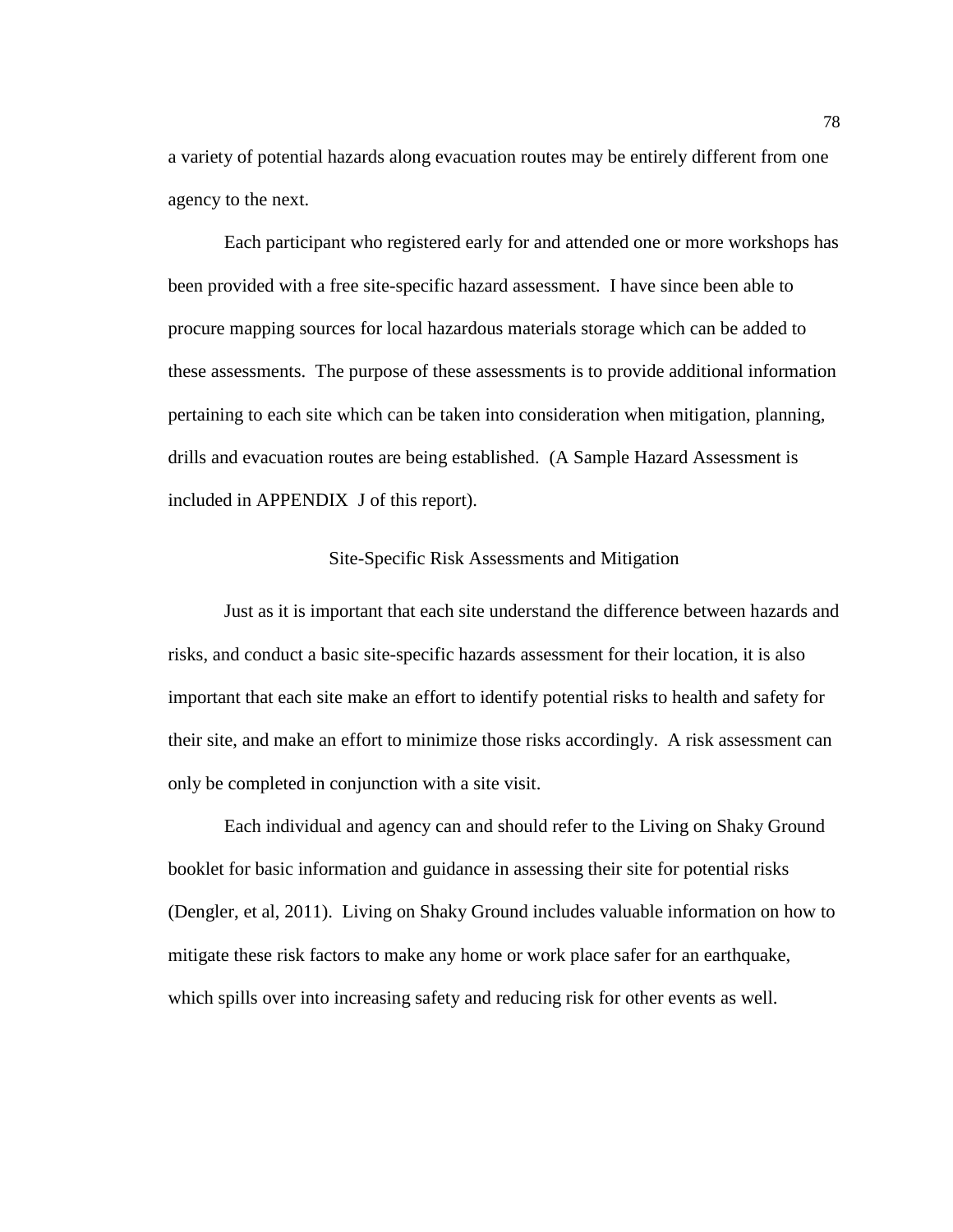In addition, there may be specific rules pertaining to the type of agency, such as Home Site Health and Safety Assessments which pertain to all Family Home Agency or Foster Family Agency homes which should be strictly adhered to as well. (A sample Home-Based Risk Assessment is included in the APPENDIX K of this report).

## Agency-Wide Emergency Drills

All service providers should be conducting, on at least a quarterly basis, earthquake, fire, and – if applicable – tsunami or flood drills for each site. It is highly recommended that each agency also participate in other drills. This may include taking advantage of the statewide California ShakeOut<sup>1</sup> earthquake drill conducted each October. Also recommended is taking advantage of the annual North Coast Tsunami warning system drill which is held each March. I would highly recommend persons or agencies located within tsunami hazard zones particularly take advantage of this annual drill and communicate their participation to myself or any other member of the Redwood Coast Tsunami Work Group for verification and feedback.

In addition, due to the importance of communication during a large-scale event, it is also highly recommended that each agency participate in an agency-wide communications drill at least annually. This can be held in conjunction with annual emergency preparedness trainings, tabletop exercises or other aforementioned drills, or as its own stand-alone event.

<sup>1</sup> Parties can register online at [www.shakeout.org.](http://www.shakeout.org/) Participants can download a certificate of participation following the event for their records.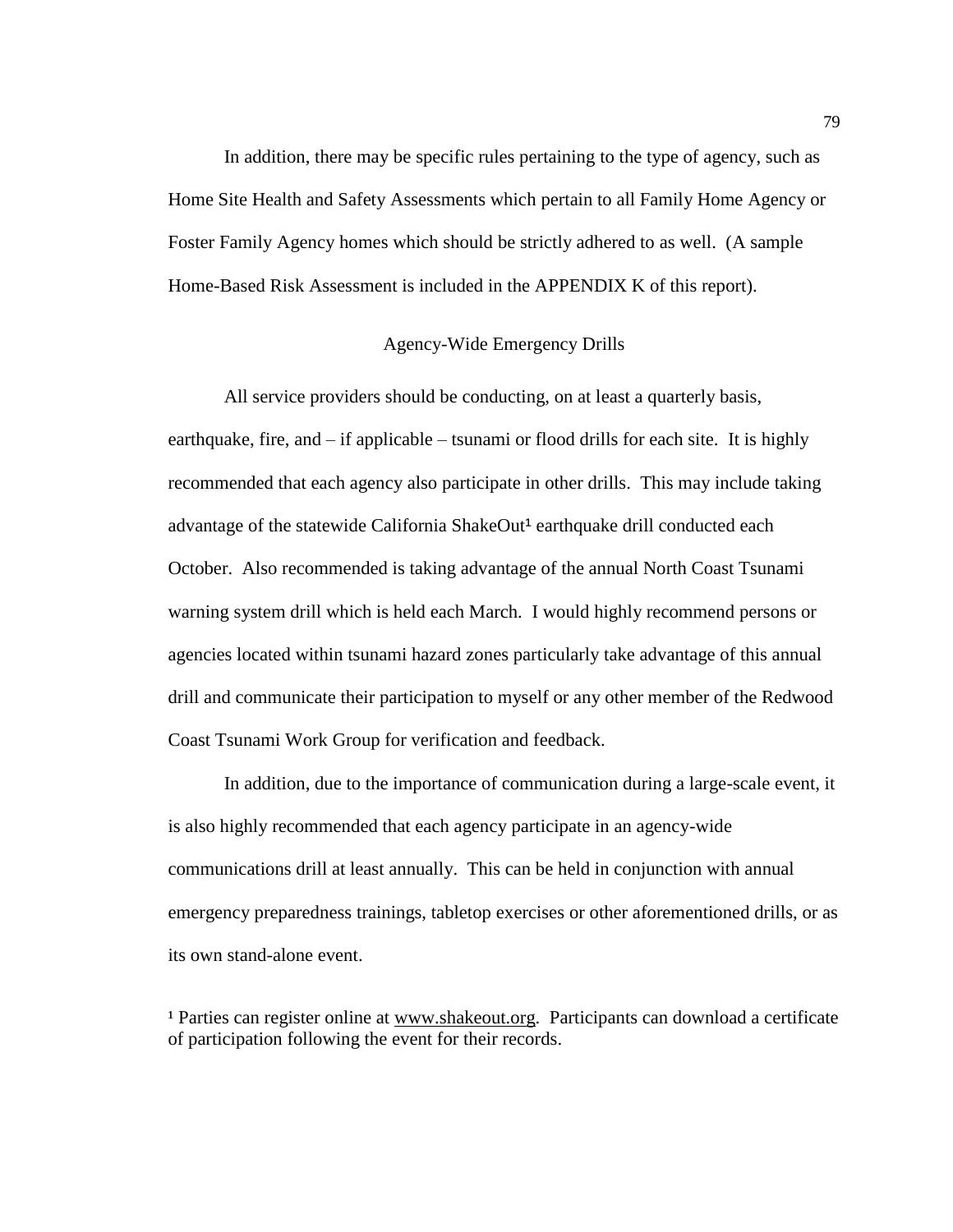Ideas for communication drills include, but are not limited to, the following:

· Practicing communications with out-of-area contacts.

· Having an identification day where an Area Board representative or other

individual can come to the site and make an identification card for each client.

· Having every person working for or served by the agency practice registering on

and checking the Red Cross Safely and Well registry or Google People Finder.

· Utilizing the Safely Out and other communication tools in mock scenarios.

· Practicing reporting protocols for Special Incident Reports.

· Practicing communication scenarios with transportation providers.

· Practicing mock scenarios involving agencies with whom stakeholders have

Memorandas of Understanding (MOUs) in place.

· Practicing 24-hour check-ins to identify client status and location in accordance

with DDS requirements for large-scale events.

· Reviewing business continuity plans with staff.

· Holding tabletop exercises.

· Review of how to handling crime-related situations, such as break-ins or "bad

guys."

· Going over emergency shut-off procedures for utilities.

· Holding Community Emergency Response Team (CERT) training for interested staff and employees.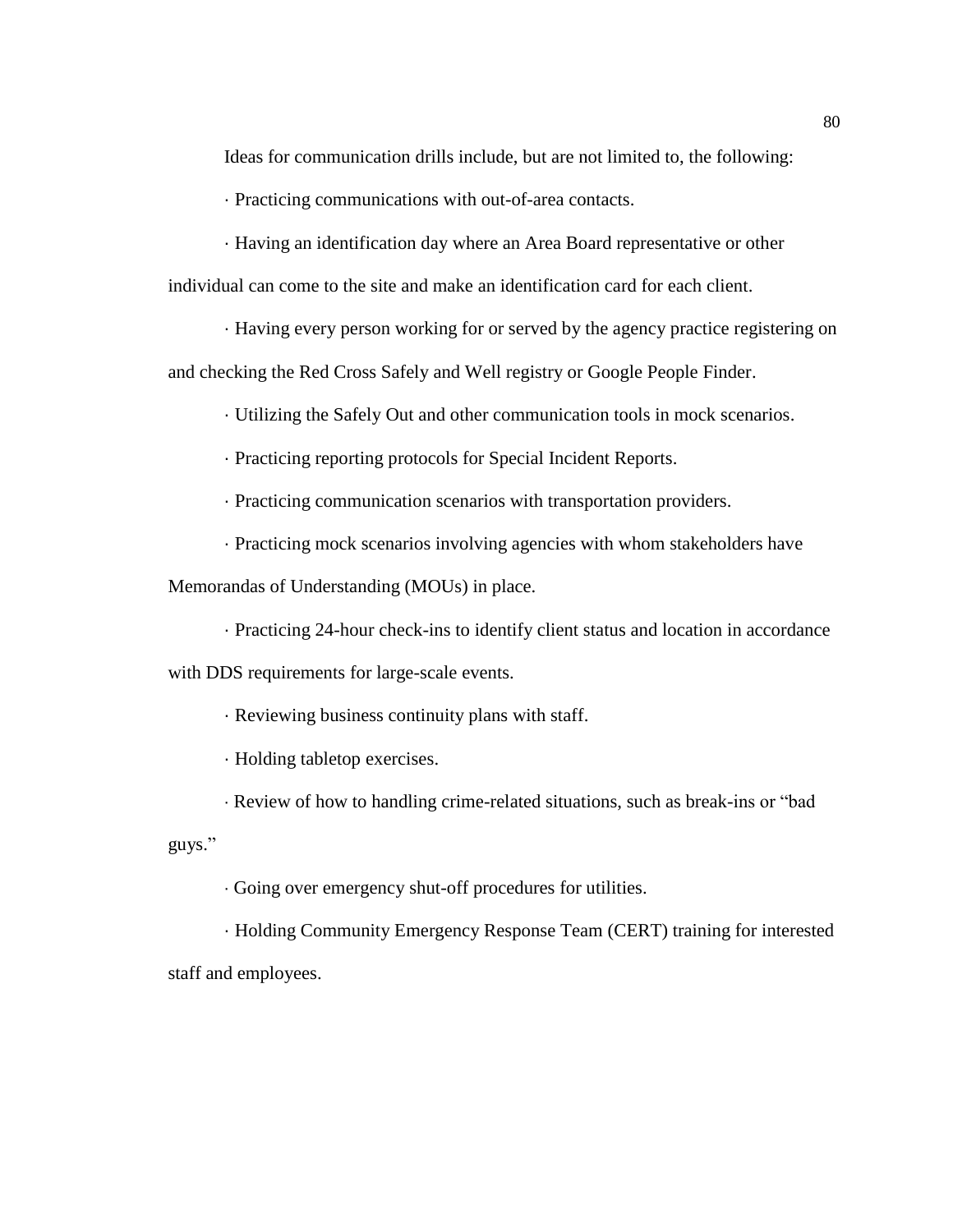· Holding a "Ham Cram" weekend where several individuals can receive training and take a test to obtain their ham radio technician's license, which can be used for communication in the event of an emergency.

7-Step Emergency Engagement Plans for Each Client or Site

It should be noted that these plans should include community response plans for mobile programs. These 7 steps should include each of the following sections:

#### Section 1 - Client Data

This first page has the most important, immediate information and client data. This section would include the following information:

- · Date the plan was last updated
- · Data for listing Individuals served and site location

 · The most important emergency and on-call #s / contact information for the individual's family/guardian, the regional center services coordinator, school or day/work program, transportation, police, etc. This section should also include The First 5 Steps. Directions for the First 5 Steps for ANY scenario should be placed in the beginning of the emergency response plan. This is the one thing that should look exactly the same for everybody's plan:

(1) Stay calm and ensure the immediate safety of yourself, then of others.

(2) Determine whether or not an immediate evacuation is necessary. If at any point you determine that an evacuation is warranted, follow official directions for evacuation procedures. If an evacuation is not warranted, shelter in place.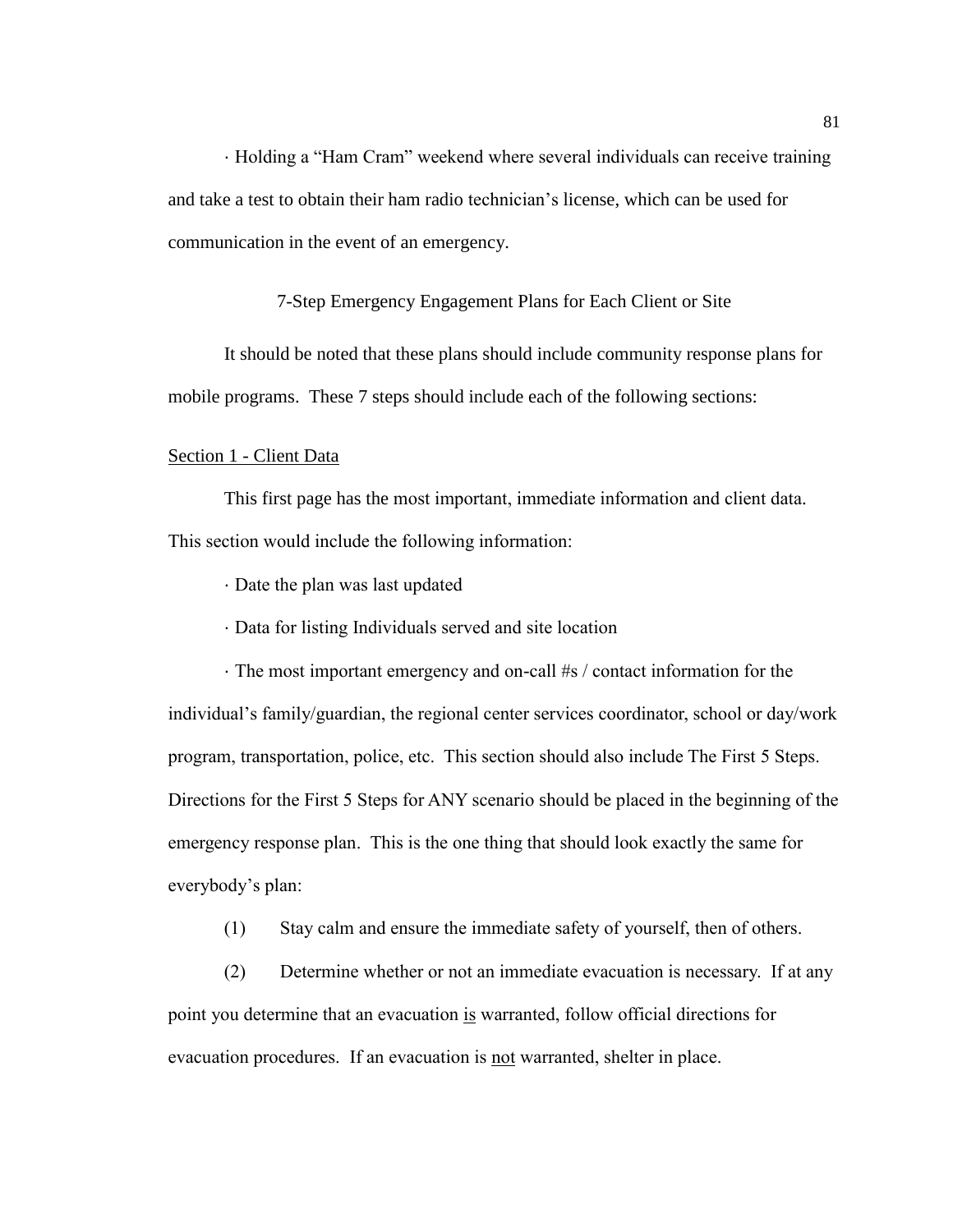(3) Do well-person checks. Call for help and provide First Aid if necessary. If client cannot be located, follow search protocol.

(4) Listen to NOAA Weather Radio or other reliable communication source for updates, evacuation protocol and other emergency information.

(5) If you need to evacuate: Assistance required to evacuate within 2  $\frac{1}{2}$ minutes. (List assistance needed and who will provide assistance). It is also useful to include in this section is the location of medications, go kits, emergency kits, and essential augmentative equipment and mobility, communication or other devices. These should be labeled in a manner that enables essential equipment to be returned to the individual if they somehow become separated during emergency evacuation, transportation or sheltering endeavors.

#### Section 2 - Provisions for Emergency Communication

Everyone involved will need to be able to receive the correct, up to date information, understand the information, know what to do with the information and be able to do it, and communicate their status to agency personnel within 24 hours of the event.

 The provision for emergency communication section will be individualized to include techniques that work for administrators or supervisors, staff, and those receiving services. It may also include copies of school reunification plans for children or persons attending day programs, and so forth.

Sample emergency communication lists are included in the appendices section of this report. Individuals and agencies should free to pick and choose from the sample list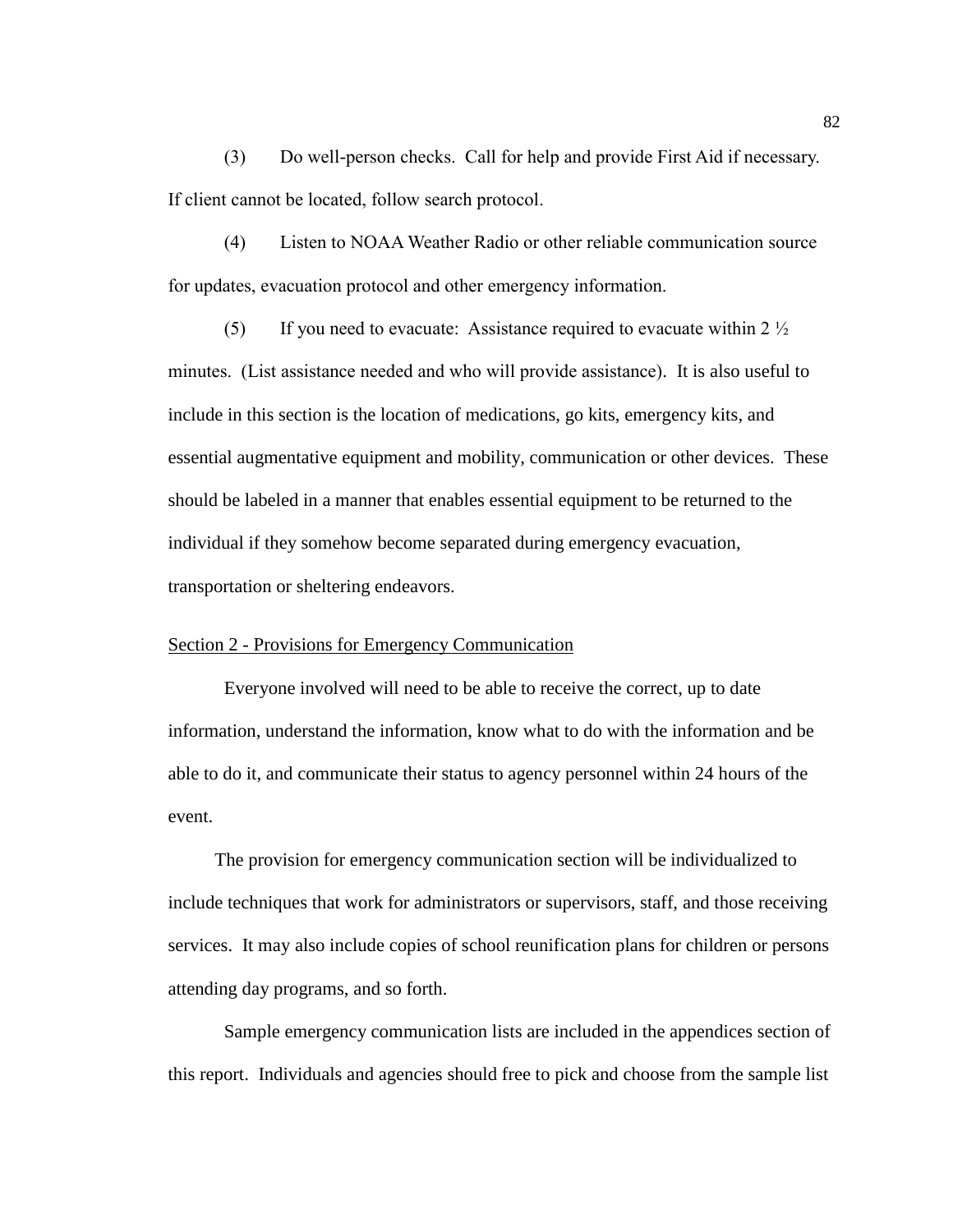provided, but remember that ALL PLANS should include instructions for registering on the Red Cross Safe and Well registry, Google People Finder, out of area contact, or other identified personal status reporting system. In addition, all homes, residential facilities and day programs should have a NOAA weather radio on site and as part of their emergency kit at all times.

#### Section 3 - Site and Hazard-Specific Engagement Plans

This section should include the identification of applicable natural hazards and a simplified version of the appropriate protocol to be taken for each scenario, based on information obtained in completing a hazard assessment for each site.

This section should also contain information pertaining to the proper evacuation route(s) that can be taken if an evacuation is deemed necessary, including identification of potential hazards to watch for along the way.

### Section 4 - Provisions for Short-Term Resettlement

I like to list at least one temporary relocation site located nearby and one in a neighboring town or area, other than a Red Cross shelter. Due to the likelihood of inaccessible transportation corridors in a major disaster, listing people or locations to stay out of the area is not realistic for the purposes of emergency planning for a large-scale event in Humboldt County.

Agencies must always try to plan with at least two other homes / people / sister agencies, and make agreements regarding this ahead of time. Individuals and agencies should start this planning process now so as to ensure that there are potential options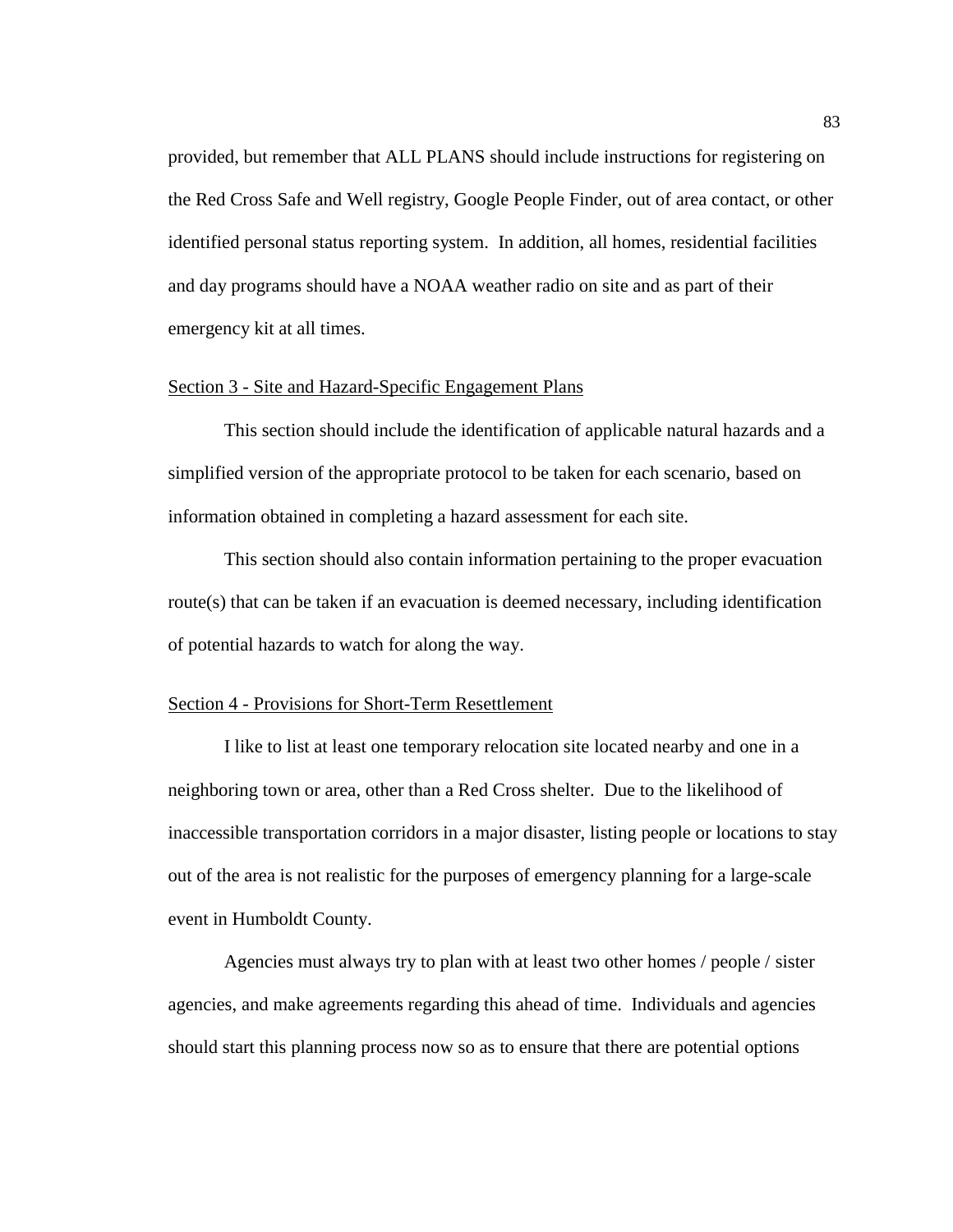available. In addition, it may be appropriate under some circumstances to have written memorandums of understanding in place, whereas other situations, such as a family member agreeing to provide short-term emergency shelter if appropriate may not require a formal agreement.

All parties involved in the planning process should remember when completing this section that they may need to make additional plans for short-term resettlement of one or more pets or service animals.

It is also important to remember that one or more agency personnel or sites may end up providing a place for temporary shelter or short-term resettlement, too! If agencies are a part of this agreement, they must remember that it is going to be helpful to plan supplies and other factors accordingly.

#### Section 5 - Missing Person / Search Protocols

This section should include a list of locations at or near the home or in the community where an individual(s) may frequently go, particularly those they may return to when under stress.

It may also be appropriate to list in this section the nearest persons who are active members of Community Emergency Response Teams or live / work nearby who may be able to assist with basic search and rescue or emergency evacuation operations. This section includes a task list of who is in charge of contacting the Regional Center and local law enforcement, if necessary.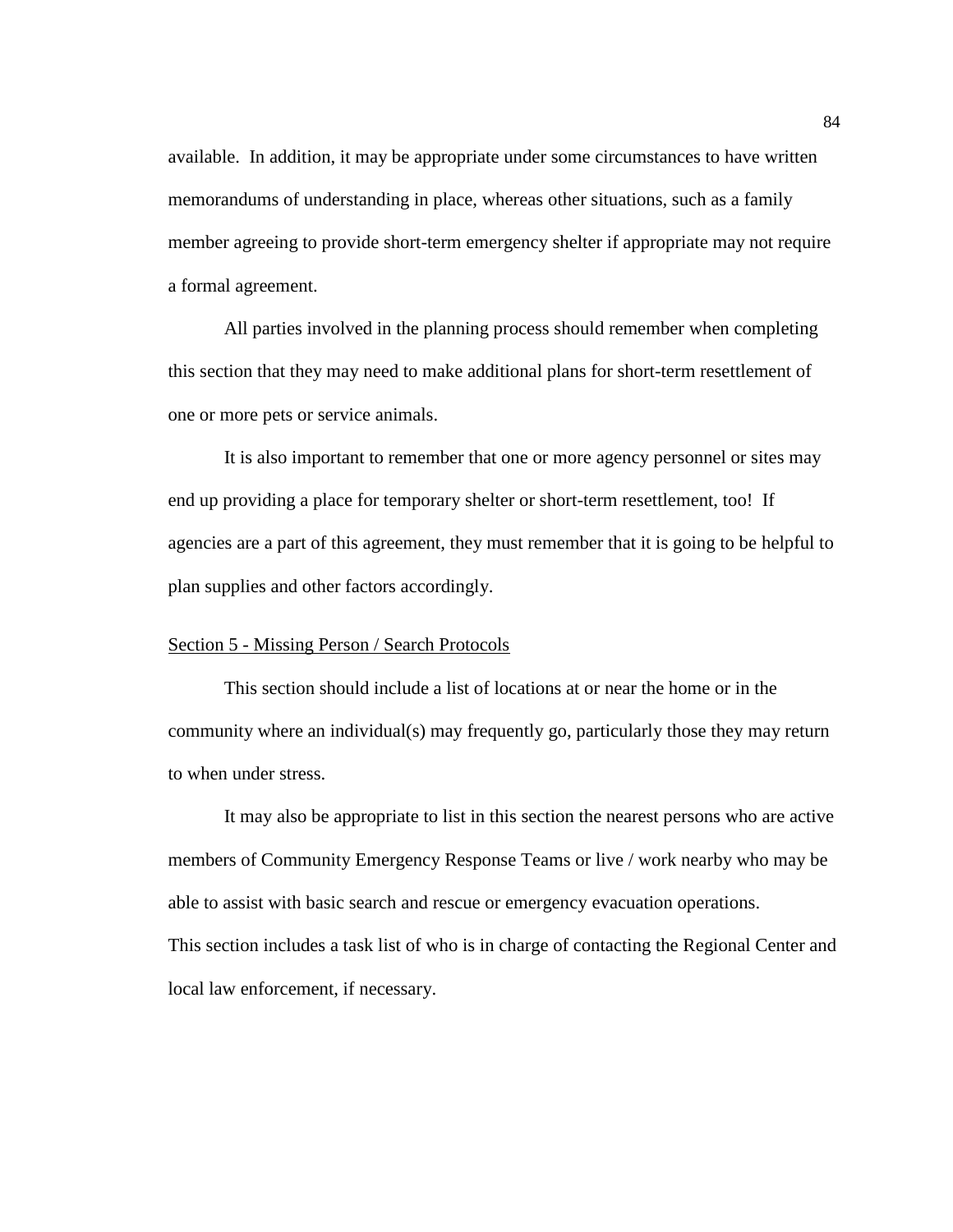### Section 6 - Special Instructions

This is where one would list important, helpful information for Providers, DSPs, Emergency Responders, CERT personnel and others. This section includes identification of circumstances specific to the identified client. These circumstances should include at least the following:

· A list of medical concerns, conditions or essential medications

· Identification of physical limitations

· Emotional and behavioral considerations, including potential risks to themselves or the community

# Section 7 - Maps

The maps indicated with  $\triangleright$  should be included in all emergency engagement plans for quick and easy reference. The other maps listed may be helpful, but are not considered mandatory for legal or licensing requirements:

➢Building & Property Site map, including location of fire extinguishers, emergency exits, go kits, and gas shut-off valves.

 $\blacktriangleright$ Tsunami Hazard map(s). These can also be easily modified to include proper evacuation route(s), assembly points, local road systems and potential temporary relocation sites. If these items are not included on the tsunami hazard map, then it is advised that the following maps may be useful to include:

Map of Evacuation Route(s)

Temporary Relocation Sites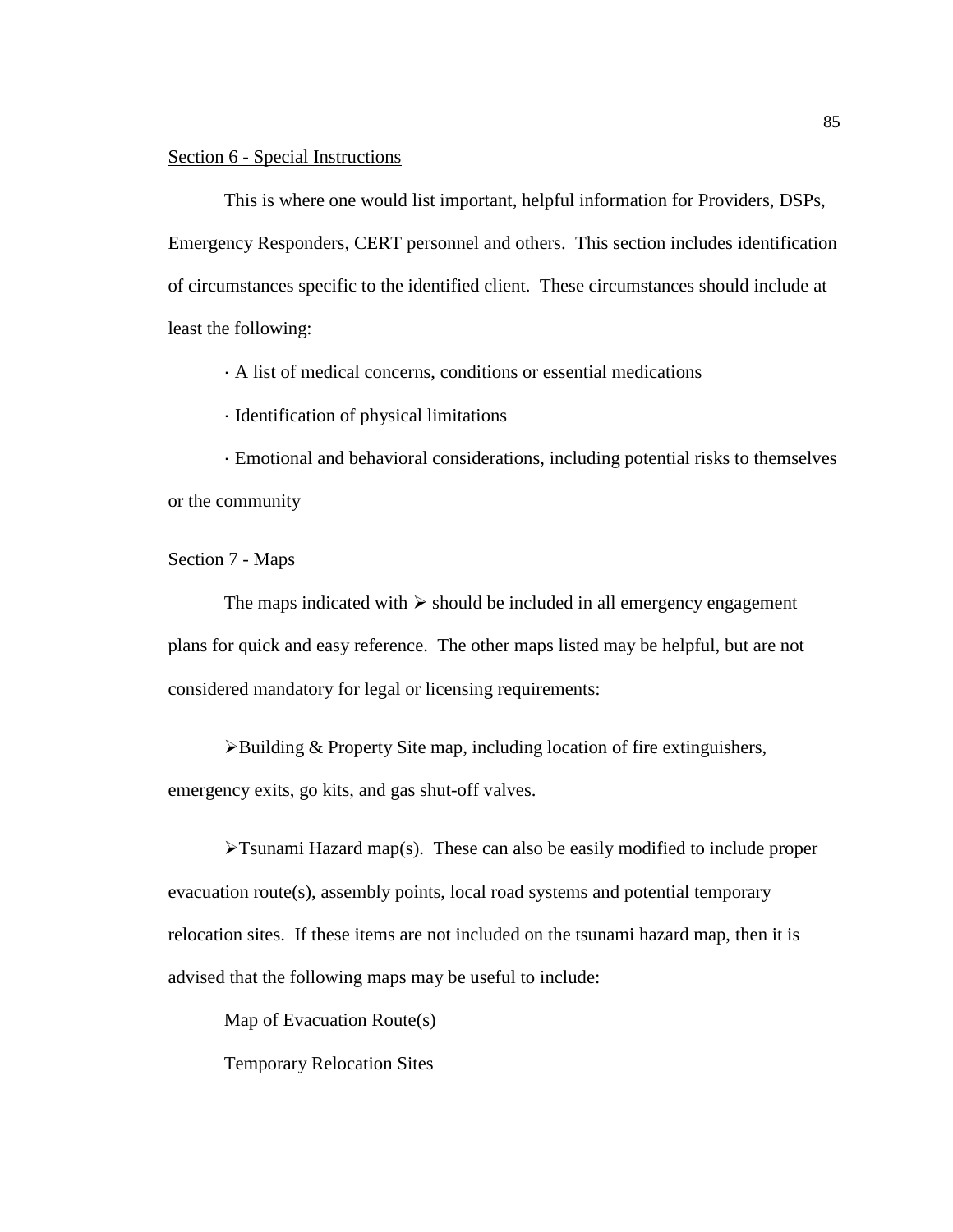# Local Road Map(s)

The last three items can be combined onto a single map located in the glove box of vehicles. In addition, copies of any pertinent written MOUs, emergency face sheets, current medication lists and extra medication administration log or other essential information can also be included in this section as an addendum to the plans.

A copy of the completed plans should be provided for each of the following, where applicable:

- · Client Home Binder
- · Client Office Binder
- · Agency On-Call or Emergency Binder
- · Parent / Conservator / Public Guardian
- · Regional Center

Emergency Engagement Plans are Living Documents and will need to be updated whenever it is appropriate to do so.

# Business Continuity Plans

In the interest of maintaining continuity of services, minimizing indirect losses such as long-term unemployment, ensuring well-being, reducing negative emotional impact and limiting secondary trauma, expediting recovery efforts and promoting overall community resilience, it is important that every vendor of the regional center establish for themselves or their agency a comprehensive business continuity plan. As a general practice, all business plans should include routes of action and alternative choices for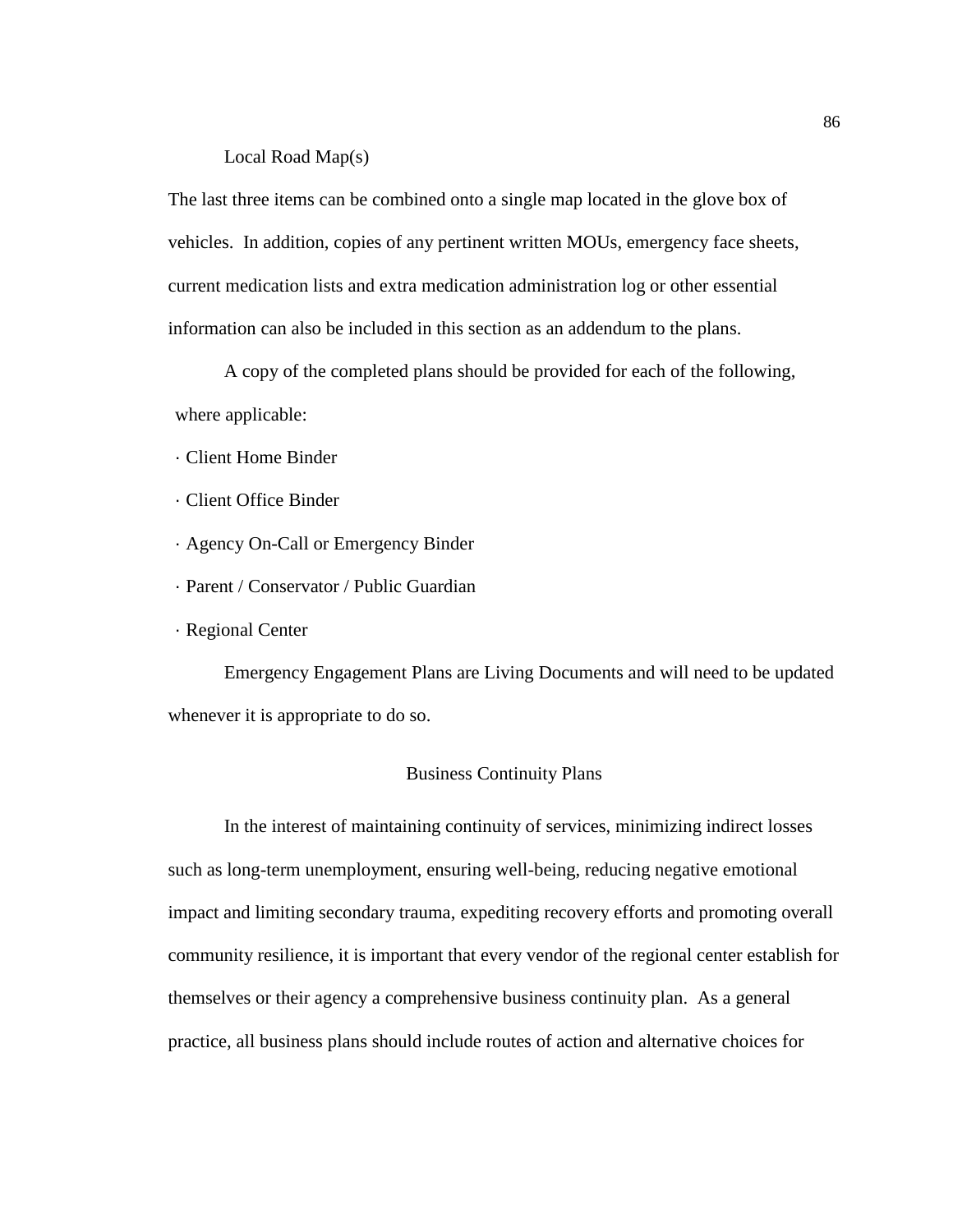achieving agency goals when plans are blocked, emergency plans to address hazard events, and contingency plans for within-business incidents. Service providers for vulnerable individuals are no exception. Basic plans should be provided to the Regional Center in conjunction with the rest of their business proposal and, once the agency is established, service providers should review, drill, and update those plans on a regular basis.

Although factors that should be included in these plans were touched on during the workshop, it would be most beneficial to offer a separate training for this to all vendors. In general terms, business continuity plans should include at least the following:

· Copies of all site-specific hazard assessments and emergency engagement plans

· Additional emergency engagement plans for locations frequented in the community

· Emergency communications protocols

· Emergency response and recovery duties of each staff member for emergency scenarios, such as who will conduct well-person checks, change outgoing phone messages, complete site assessment for safety and provide return to work authorization, emergency management trainer, VOAD liaison, out of area contact, licensed ham radio operators, CERT leader, emergency utility shutoff, etc.

· Plans for continuity of operations, including roles of each staff member and identification of alternative work sites, agencies with whom your business may temporarily partner or share space, etc.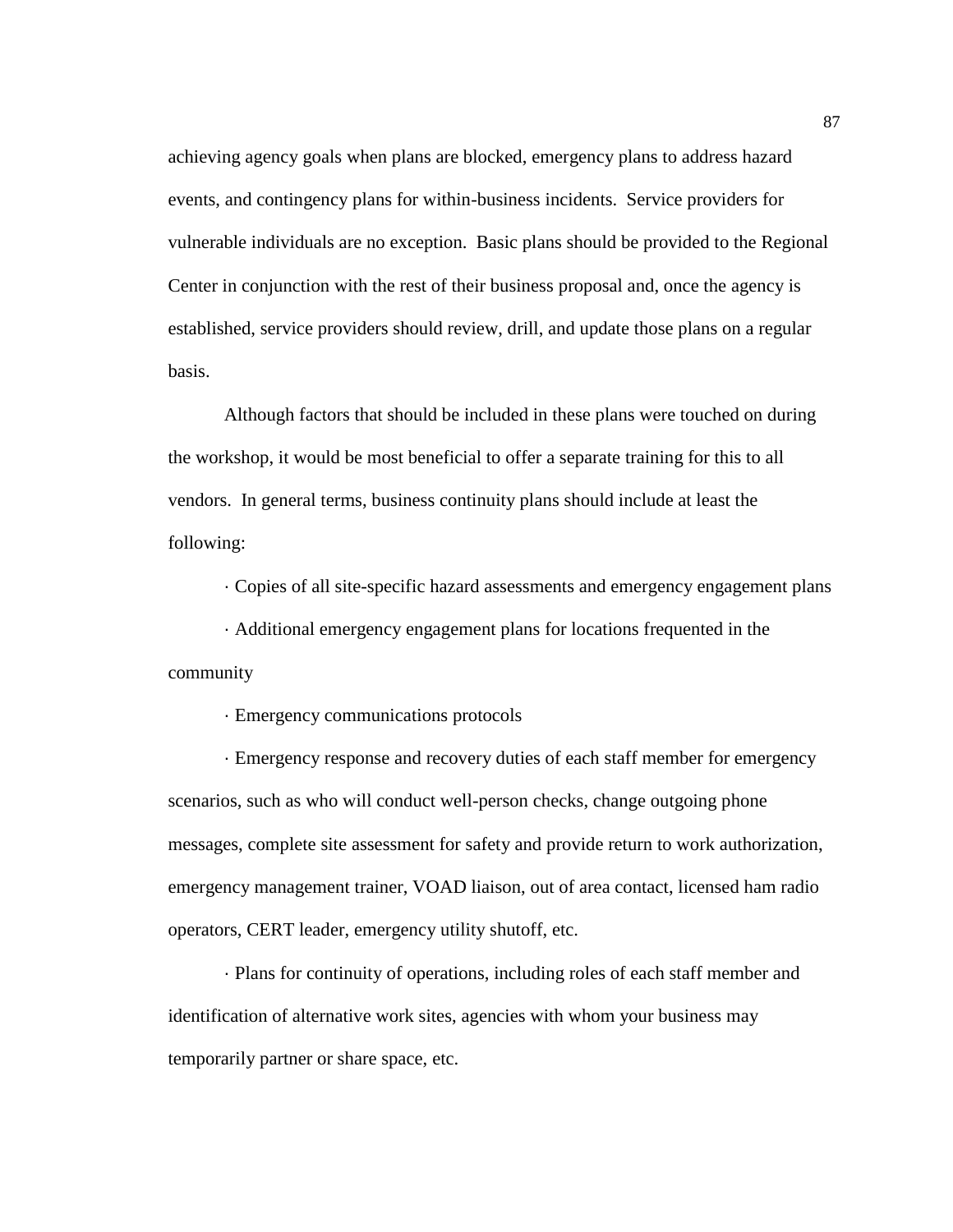· A section where a list of all trainings and drills are kept, including staff fingerprinting and DDS authorization, special skills or training completed, and other qualifications such as CERT, EMT, nursing, special degrees or certificates, clients with whom they can work or have been trained, etc.

· A list of critical assets – including staff, equipment, vendors, service providers, etc.

· A list (and copies) of vital documents including business licenses, essential documents such as incident report forms, insurance documents, property deeds r rental agreements, utilities, banking, and other account information

· A list of future plans for growth, special training, special needs of the agency that have not yet been established through MOUs or other cooperative endeavors, mitigation needs, etc.

· A section or list of additional resources and helpful information

It is highly recommended that all pertinent information be scanned or copied onto an external hard drive and stored off site in a safe and secure location, such as a safe deposit box.

# "Kit Campaign"

This would be a campaign promoted by the Regional Center and myself or others to encourage and support all vendored agencies and individual staff members associated with the Redwood Coast Regional Center to have basic emergency kits at home, in their vehicles, and at the workplace. A kit campaign could be sponsored in conjunction with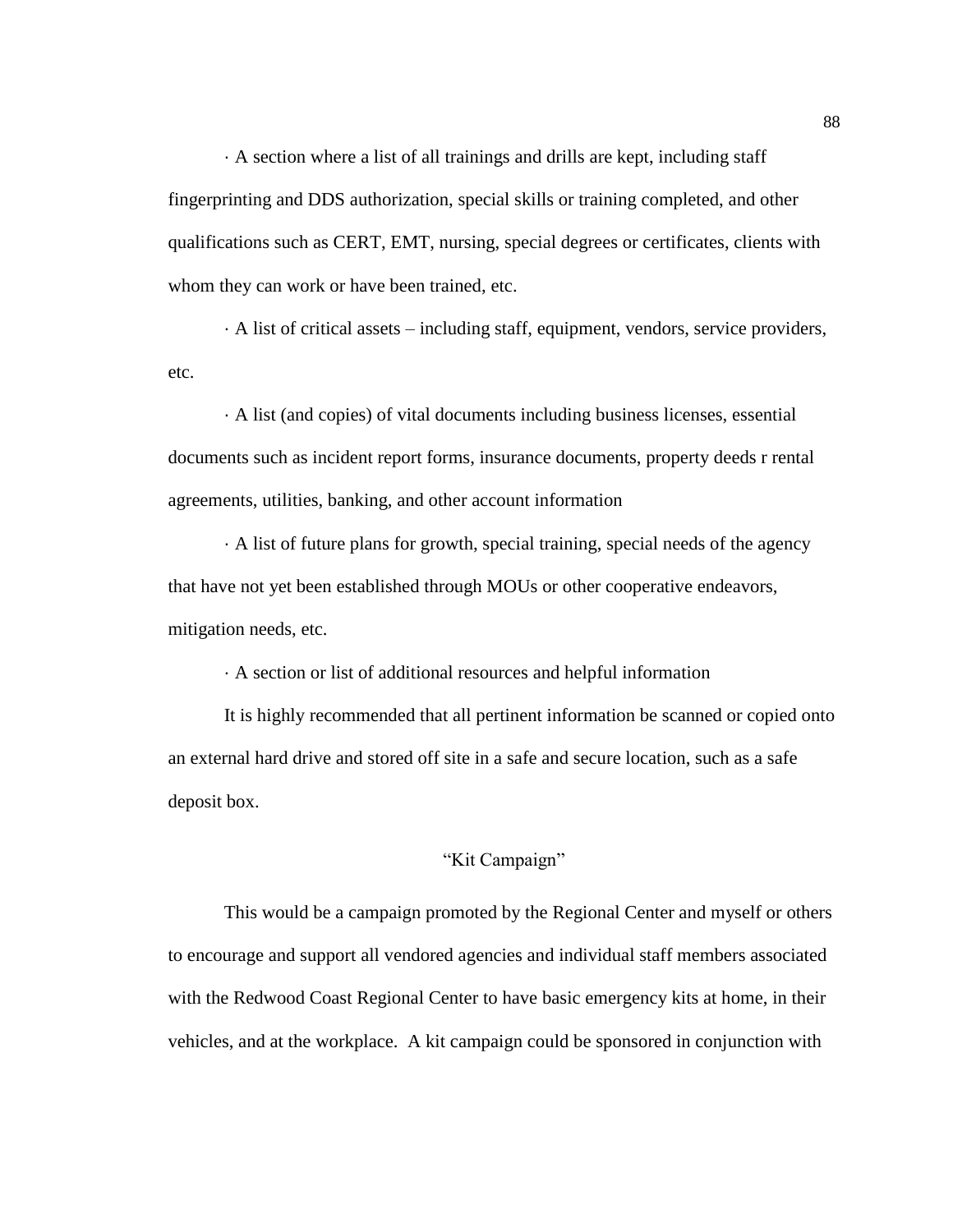other community events, or as a stand-alone project to help clients and their caregivers prepare for an event and improve personal resiliency.

# Community Emergency Response Team (CERT) Training

When disaster strikes, it is not unusual for makeshift teams of concerned citizens to respond. Volunteers have assisted with evacuation efforts, cleared snow for emergency responders, assisted with traffic control during power outages, helped to shelter victims, participated in search and rescue of individuals, led cleanup efforts, and worked as first responders to traffic accidents and other tragedies. (National Research Council, et. al., 2006).

For communities facing hazards such as those on the North Coast, the importance of having a ready-trained pool of volunteers is invaluable. While natural disasters tend to bring out a desire in people to assist one another, managing a large influx of people with good intentions but little or no training can add a whole new level of difficulty for those in emergency management. However, having access to pre-identified individuals who have undergone proper training and understand their role in responding to a disaster can be one of the greatest assets for a community facing a crisis of this magnitude. This essential group of Community Emergency Response Team (CERT) members who live in different communities can help offset the shortfall of available emergency responders and assist in response and recovery efforts, particularly during events such as Cascadia or weather-related events where entire communities are likely to be cut off from one another for days or even weeks (National CERT Program, 2011).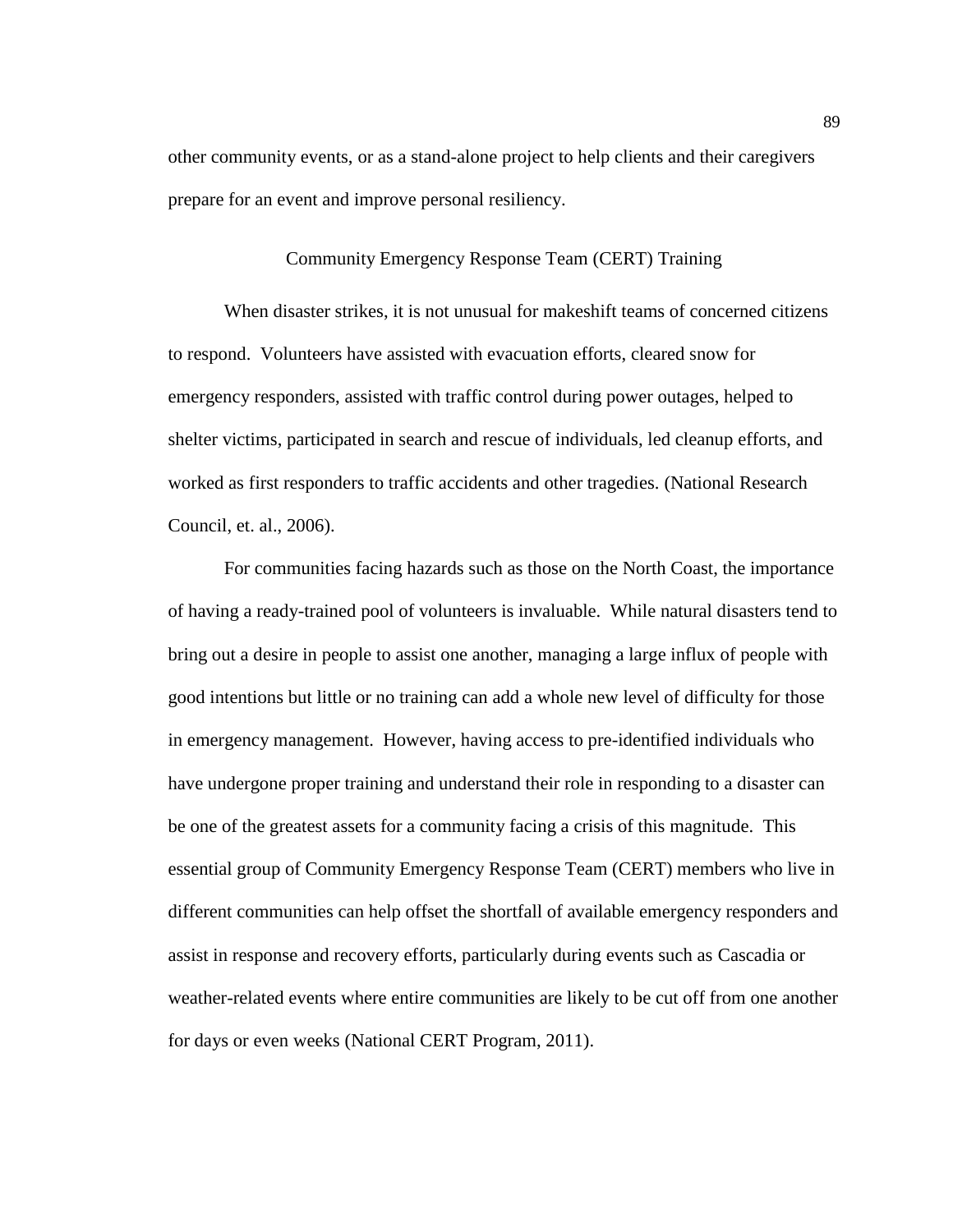I have a strong passion in seeing meeting the goal of seeing 100 new CERT members on the North Coast, who can be available to serve the communities in which they live and work. One of the common gaps I have identified in case after case that I have studied is the need for a strong pool of adequately trained volunteers to assist in response and recovery efforts on the North Coast. Having citizens with CERT training in each of the identified 17 isolated islands of humanity within Humboldt County alone would help close these gaps and may very well prove to be the saving grace for each of these communities.

Through my trainings and community outreach, including the workshops held in March, I have thus far identified several capable individuals in the local community who have expressed a desire to undergo CERT training so as to be able to serve in this capacity in their own communities. Many of these individuals already have experience working with special needs communities. In addition to the regular CERT training curriculum, these individuals would also have the opportunity to receive special additional training for working with individuals who have undergone trauma and for assisting persons with access and functional needs, making them even more valuable to the entire community as a whole.

I am willing to provide presentations on working with individuals who have had trauma as well as further training and support for individuals and agencies attending the CERT training who desire more information pertaining specifically to emergency planning for the elderly and disabled. Local CERT trainers have already reviewed a draft I created for a grant proposal for funds to establish a CERT Scholarship fund, which has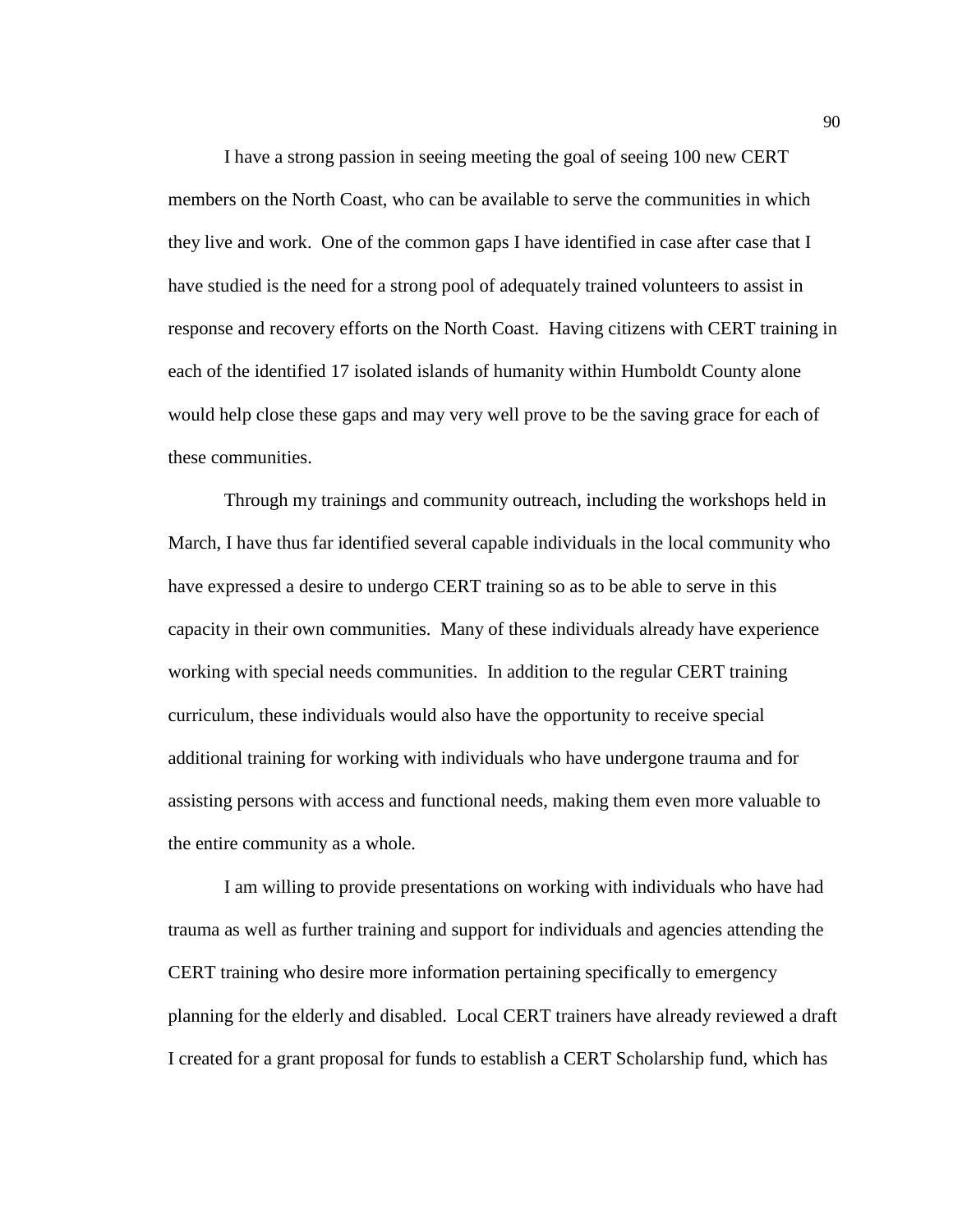received their approval, and written a letter of support. Dan Larkin has also stated that he would be willing to write an additional letter of support for the finalized grant proposals.

I intend to begin approaching others in the community in regards to fundraising and donations to offset the cost of CERT training for people willing to help out in times of crisis. I am proposing grants in the amount of \$5,000 that would provide scholarships for CERT training to two groups of 25 people each, in hopes that I will be able to obtain matching funds through the community to provide more scholarships for training opportunities to citizens living on the North Coast.

Priority for these scholarships would go to individuals who have experience or a strong interest in working with or assisting elderly and disabled populations, and who are able to show a commitment to serving their community as a member of a local CERT team when the next major disaster occurs, with the larger goal of increasing overall community resiliency.

These funds will be payable to a non-profit – preferably one serving individuals with intellectual and developmental disabilities and who is a local member of VOAD (Voluntary Organizations Active in Disaster). Any grant monies donated for the purpose CERT scholarships would be overseen by the Emergency Planning Consultant (Dawn Albrecht), and the Director of Operations of the partnering non-profit.

Recognition of Rights and Responsibilities of Clients in Emergency Planning

When discussing preparedness efforts with local emergency planners, including former Humboldt County Operation Area leader Dan Larkin, it has been pointed out that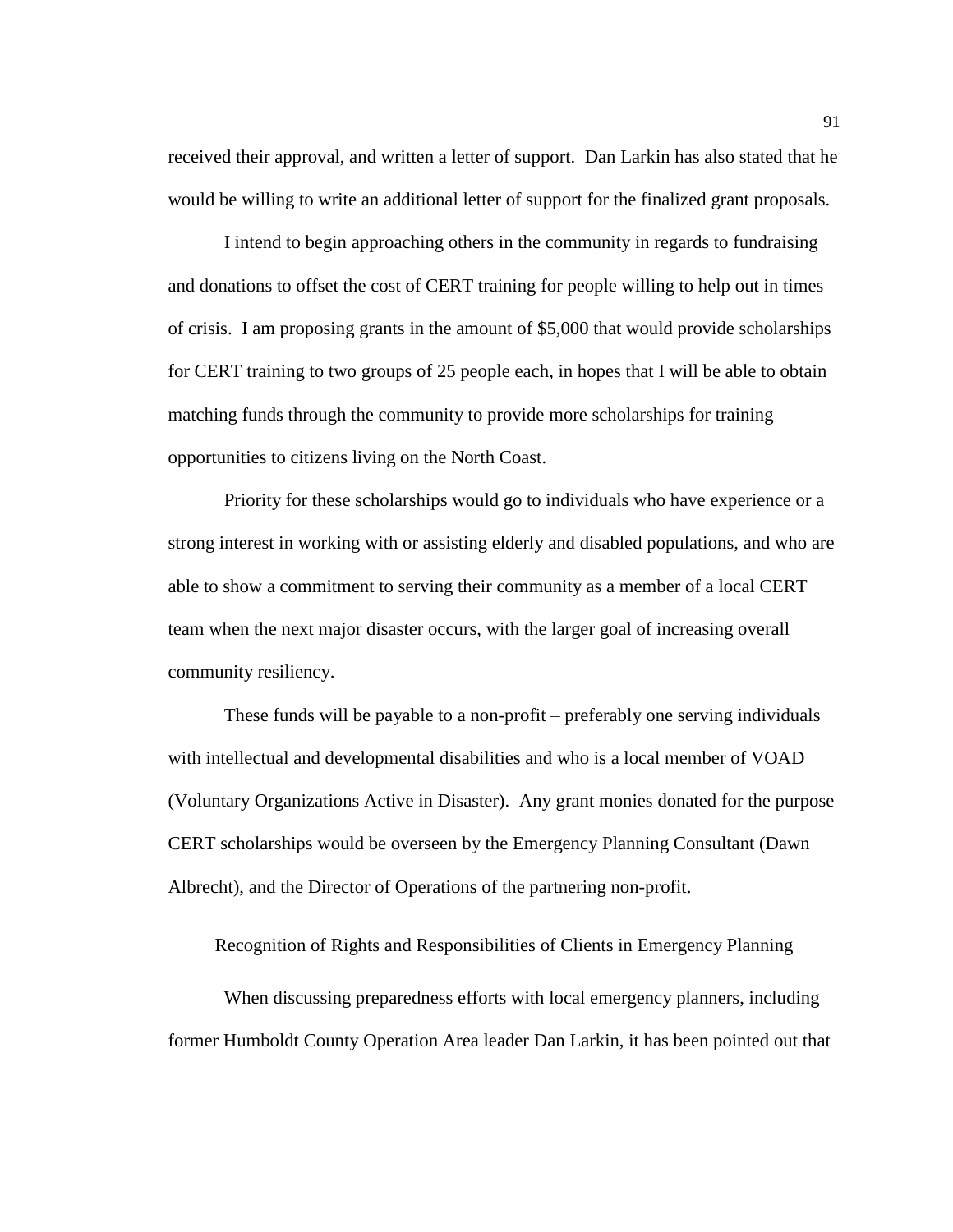there has been a shift in mentality of people over the past decade or so from a sense of independence to dependence upon the government to create solutions for them. Clearly, this is an impossible task, especially considering the myriad of issues that are involved in planning for vulnerable populations. Aside from that fact, the current population, and the lack of resources to take on such an enormous endeavor, it is also disempowering to hand over all responsibilities for emergency planning to others.

Having the privilege of access to knowledge also involves a responsibility of sharing that knowledge with those who would benefit from it. It is of utmost importance to share a current, correct unified message when it comes to preparedness. A main emphasis of emergency planning for vulnerable populations must include their empowerment through participation in the planning process. In terms of supporting emergency planning for individuals with intellectual and developmental disabilities, this involves making an addition to the current DDS list of Consumer Rights and Responsibilities to include the responsibility to plan for disasters and other emergencies and the corresponding right to receive support in creating these plans

# Tsunami Warning Protocol for Day Program Closures

Across the county, day programs, schools, work sites and other service providers must establish a protocol for distant-source tsunami events. Due to the number of individuals who travel through tsunami hazard zones on their way to and from these programs, it will mean a blanket policy of full program cancellation until the tsunami warning has been lifted and an all-clear for citizens has been announced. This is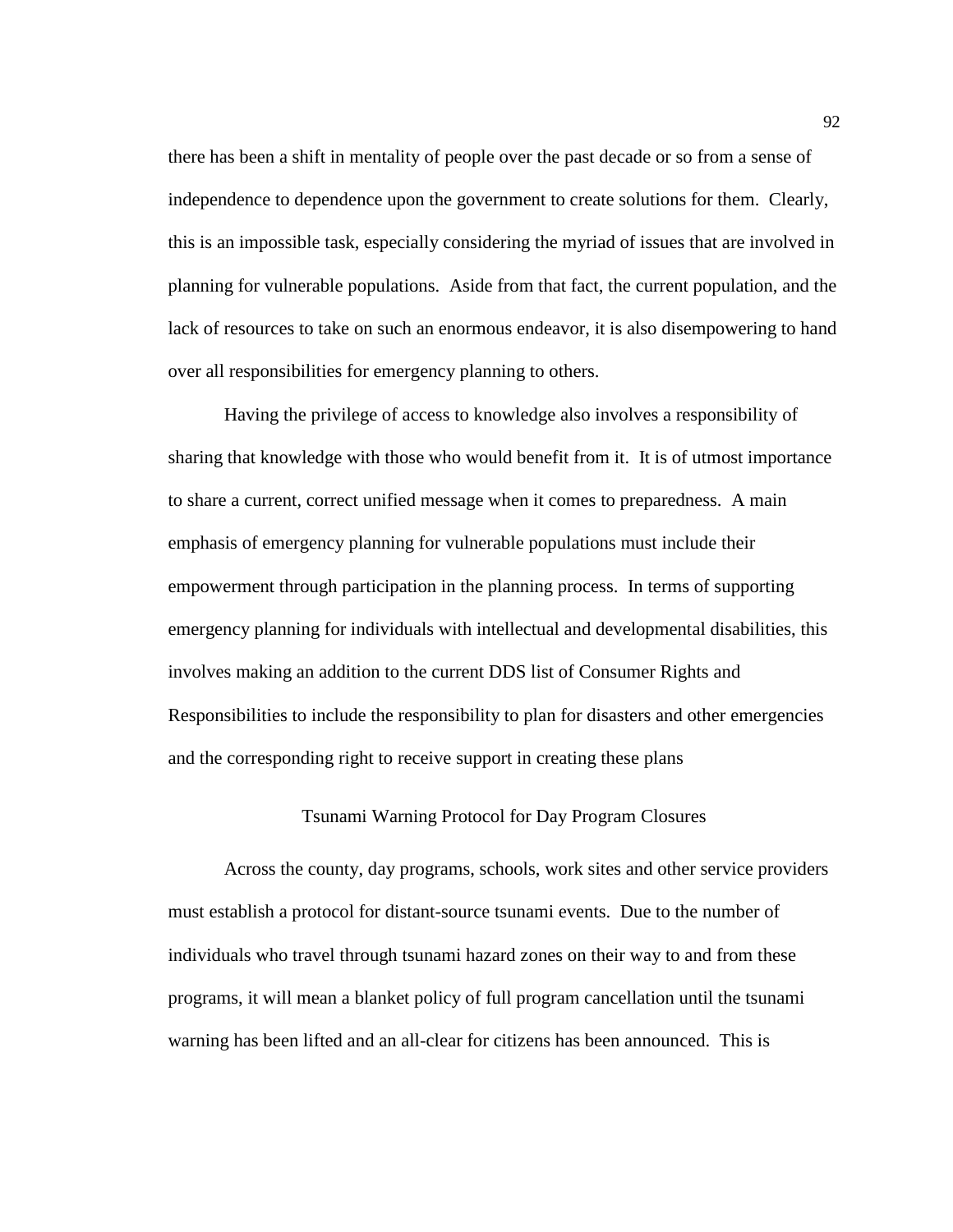imperative in order to ensure that individuals do not undergo unnecessary risk when traveling to or from their program.

For some day programs, such as that located in Fortuna, the program may want to remain open on a restricted basis for individuals who live in the city of Fortuna and not leave the Fortuna area until the tsunami warning has passed. This would, of course, mean that clients coming from Eureka or other locations which would entail traveling through tsunami hazard zones should not attend program for that day.

Residential service providers should also be aware of these protocols and include funding and other necessary allocations to ensure that proper staffing levels are provided during the hours in which their clients would normally be attending day programs. It is important that the Regional Center support these service providers by making allowances for such events when designating monthly allowable support hours for these agencies.

Preparedness Manual for Day Programs and Residential Service Providers

In the course of preparing for the workshops and tabletop exercises, I have already created a rough draft of this training manual. Based on my experiences with these trainings, there are some changes that I will be making in the coming months, particularly in regards to the PowerPoint presentation and the addition of additional communication tools, such inclusion of information on the newly established 211 system.

Each participant who attended one or more of the March trainings received a free copy of this first-stage rough draft manual in a binder to keep for their own reference.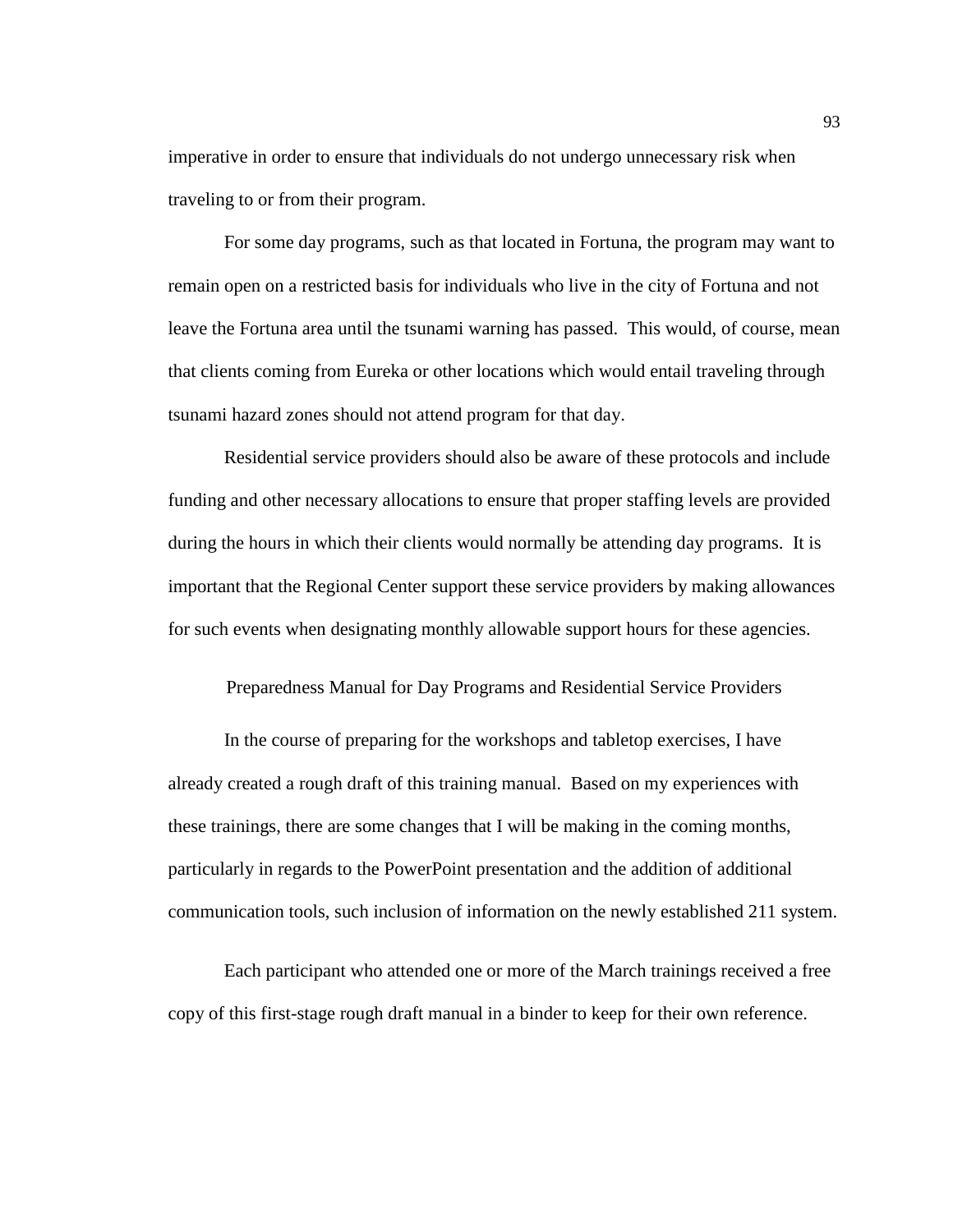Janet Foos of the Redwood Coast Regional Center has a copy of this first draft for her records.

Due to the cost of binders, paper, copying and assembling these training materials, in the event of future workshops, a small materials fee will have to be charged.

# Information in Accessible Formats

It is important to have preparedness materials available in a format that can be understood by the intended audience. It is therefore recommended that basic materials, such as the Living on Shaky Ground and basic earthquake, tsunami and other preparedness booklets and brochures be translated into braille (which I have already done for some of the brochures with the assistance of local braille transcribers) or recorded for the visually impaired to receive in audio format.

Workshops should be modified and presented, with sign language translators, for a future presentation to be made for the deaf community.

Simplified messaging is important for individuals with cognitive challenges. I have already co-created some simplified messaging for the Earthquake Country Alliance which is now a part of the ShakeOut materials. These are being adopted by other states and countries who are now conducting their own ShakeOut drills. I am also currently being used as a consultant on a grant-funded project to create a simplified version of the 7 Steps for Earthquake Preparedness manual for low-literacy populations.

I also intend to prepare some sample Social Stories with very basic information about preparedness and drills that can be used for individuals with autism and others.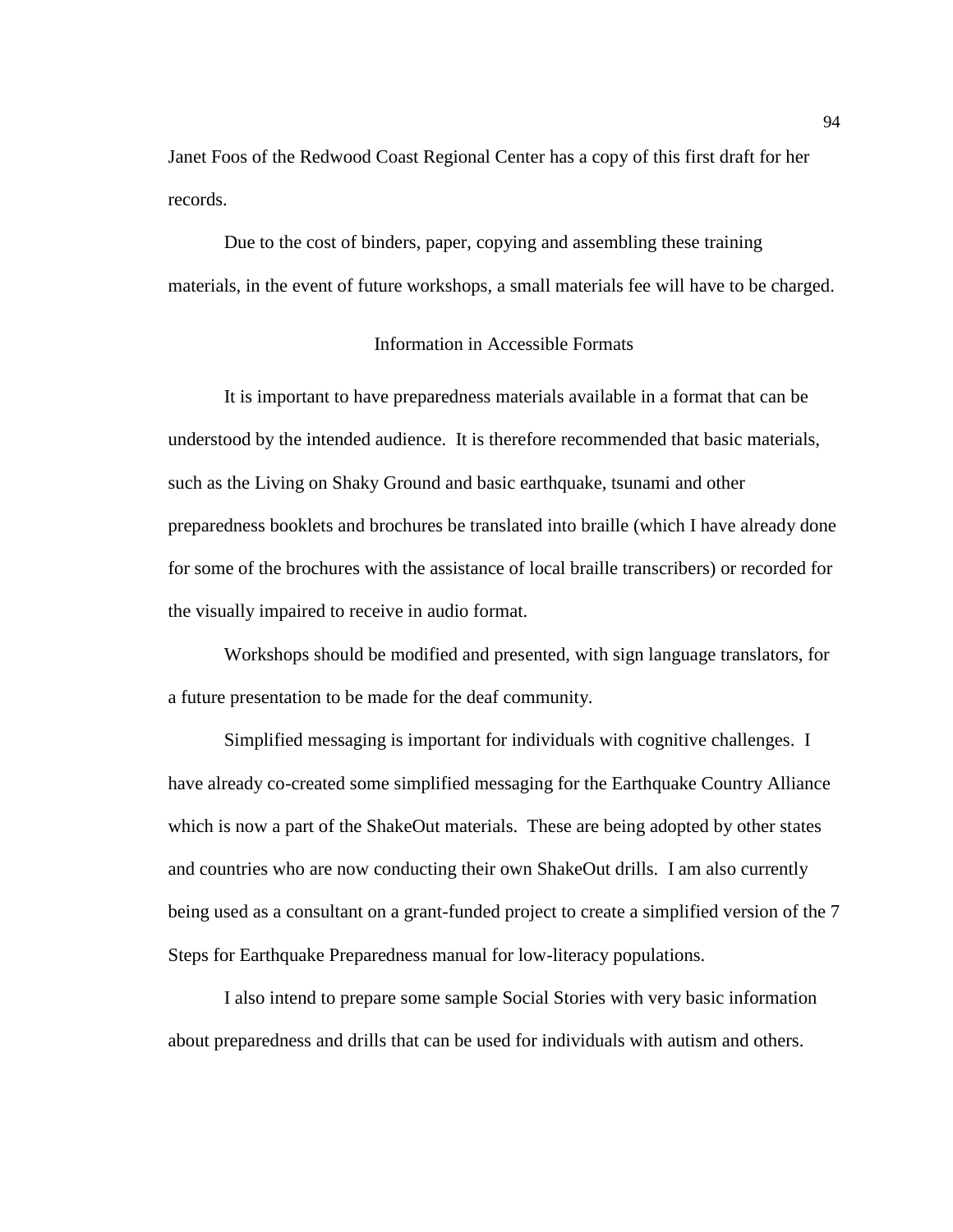Written materials should also be translated into multiple languages, including Spanish. A fellow intern at Humboldt State University has been working on this under the guidance of Lori Dengler. Some of these materials are almost ready for publication. I will make them available for the Regional Center and others when they are completed.

It is also recommended that other language translations, such as Hmong or Portuguese, be on the list of languages for translations to be done in the future.

Emergency Preparedness Video(s) Specific to Individuals with Disabilities

Although there are currently a few videos available that discuss emergency preparedness for individuals with disabilities, those I have reviewed thus far are outdated, incomplete, and do not discuss the very real threat of tsunamis. I would therefore recommend as a future project that a new video being produced which takes into account these and other factors, including an emphasis on individual responsibility in preparing for future events.

This video could be offered through the Redwood Coast Regional Center's lending library, the local Humboldt Access cable channel, the ShakeOut website, YouTube and shown in the earthquake and tsunami room at county fairs.

# Provision for Continuing Emergency Planning Supports

This provision includes, but is not necessarily limited to, funding for in-home mitigation supports, such as museum wax, earthquake straps, closed hooks, and so forth. While it is the sole responsibility of each individual to address the manner in which their home is decorated, it is unlikely that they have the knowledge base or materials to take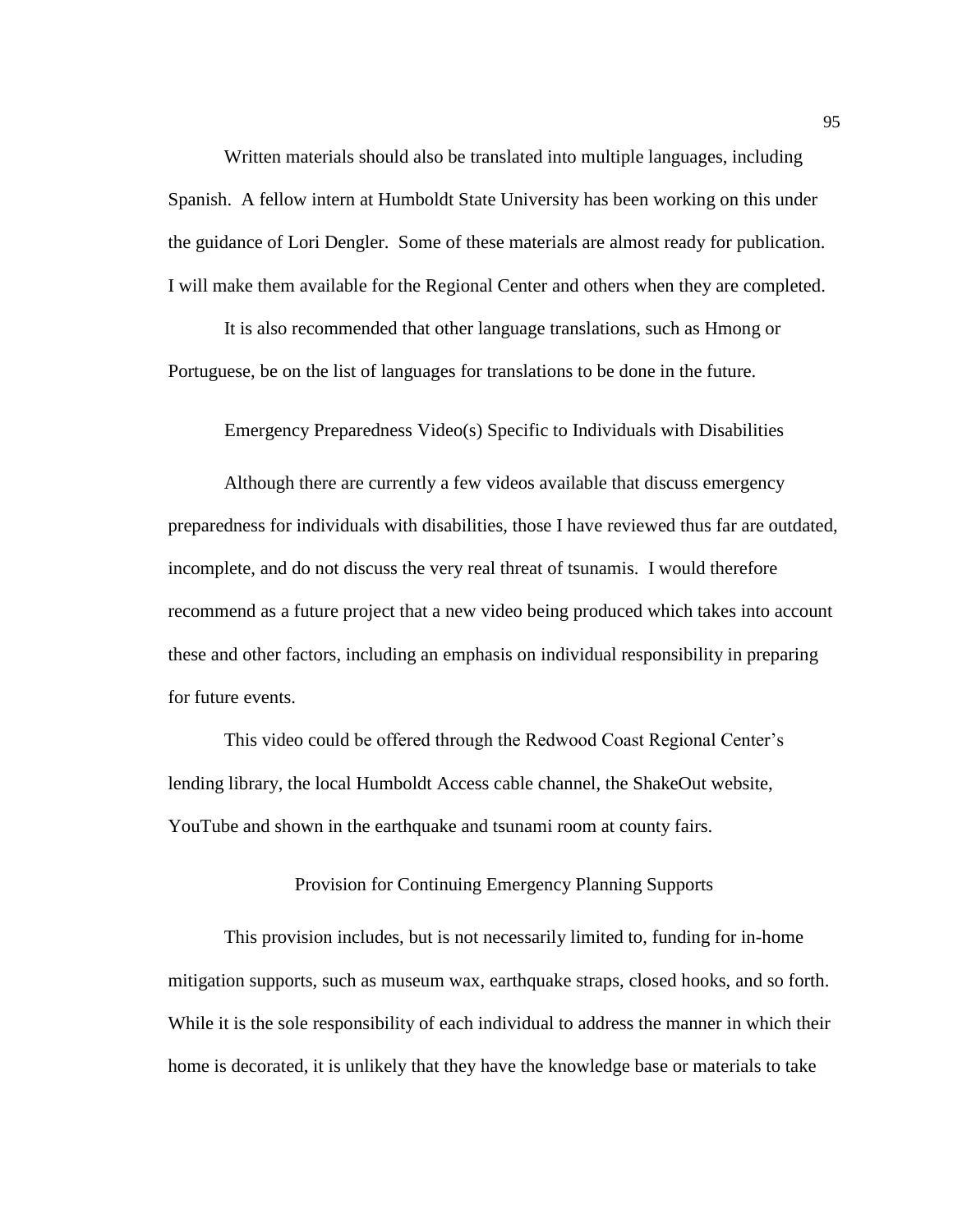measures to minimize risk. It may therefore be necessary to find alternative resources such as donations from local hardware stores, grant funds, and so forth to gather materials and assist individuals in improving the safety of their homes. This would be done, of course, with the full consent and request of the individual and with their approval of the mitigation measures before they are implemented.

A second suggestion would be to find a means of procuring more Go Kits, such as the ones I have been distributing to the Regional Center clients for whom I have created Emergency Engagement Plans. I believe that any kits obtained should be designated for individuals who choose to participate in the planning process. It may be worthwhile to examine the possibility of approaching CalOES (the California Office of Emergency Services), foundations and others to obtain a grant to help obtain the basic Go-Kits. I believe that Client Rights Advocate Chris Miller has already made a similar suggestion of finding a means to obtain basic Go-Kit materials for Regional Center clients.

The third aspect of this recommendation is in having an emergency plan integrated in the service designs. A person knowledgeable in emergency planning for individuals with intellectual and developmental disabilities being vendored with the Regional Center to assist clients with their individual planning process would be of great benefit.

Increase Number of Licensed Amateur Radio Operators among Service Providers

At a conference held in May of 2011, the FEMA Administrator Craig Fugate stated, "When Everything Else Fails, Amateur Radio often times is our last line of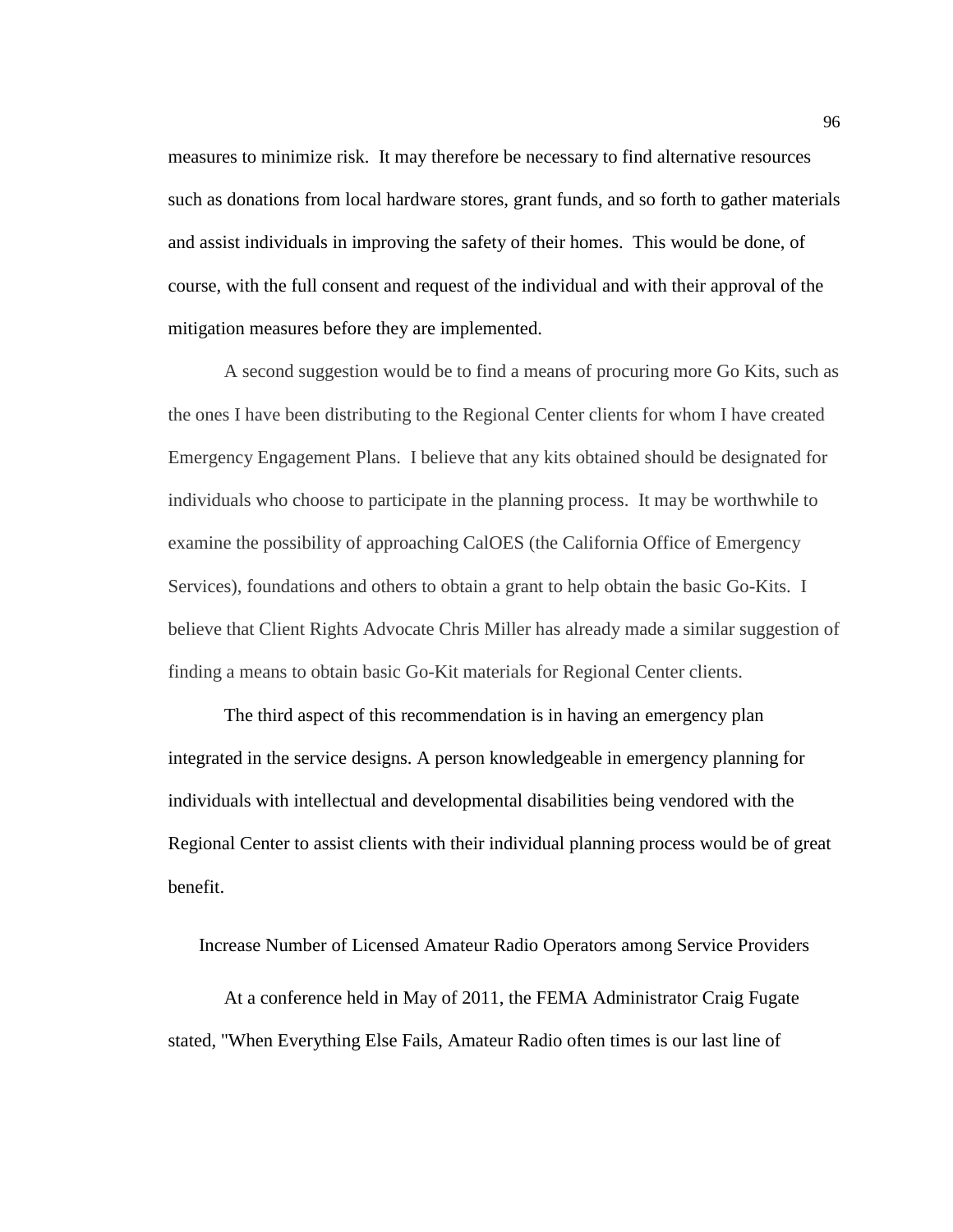defense." Time and again, the originator of social media, amateur radio, has been the single means of communication when all other means of communication had failed. Volunteers who are licensed to operate ham radios use assigned frequencies and their own equipment to get emergency messaging out to first responders, the media, and general public.

Here on the North Coast, there is a community of Ham Radio operators who are very involved in emergency planning and communications for disasters as well as community events. Don Campbell of the Humboldt Amateur Radio Club has offered free Ham Radio licensing classes every spring and fall to prepare individuals to take the required licensing exam. All emergency managers have been making a concerted effort to ensure that all emergency responders have access and equipment for ham radio operations in order to ensure that there is a viable means of communication for these agencies in the event of a major disaster. The Humboldt County Office of Emergency Services has recognized the value of having a strong amateur radio community here on the North Coast.

To quote Craig Fugate further, he said that we often rely on cell phones and public safety communication for their resilience, but we must remember that they fail - "They do, they have, they will!" He emphasized that amateur radio communications were an essential part of the primary objective of meeting the needs of survivors of a disaster.

The value of having a licensed ham radio operator and equipment available at each agency cannot be underestimated. As mentioned, there are opportunities twice a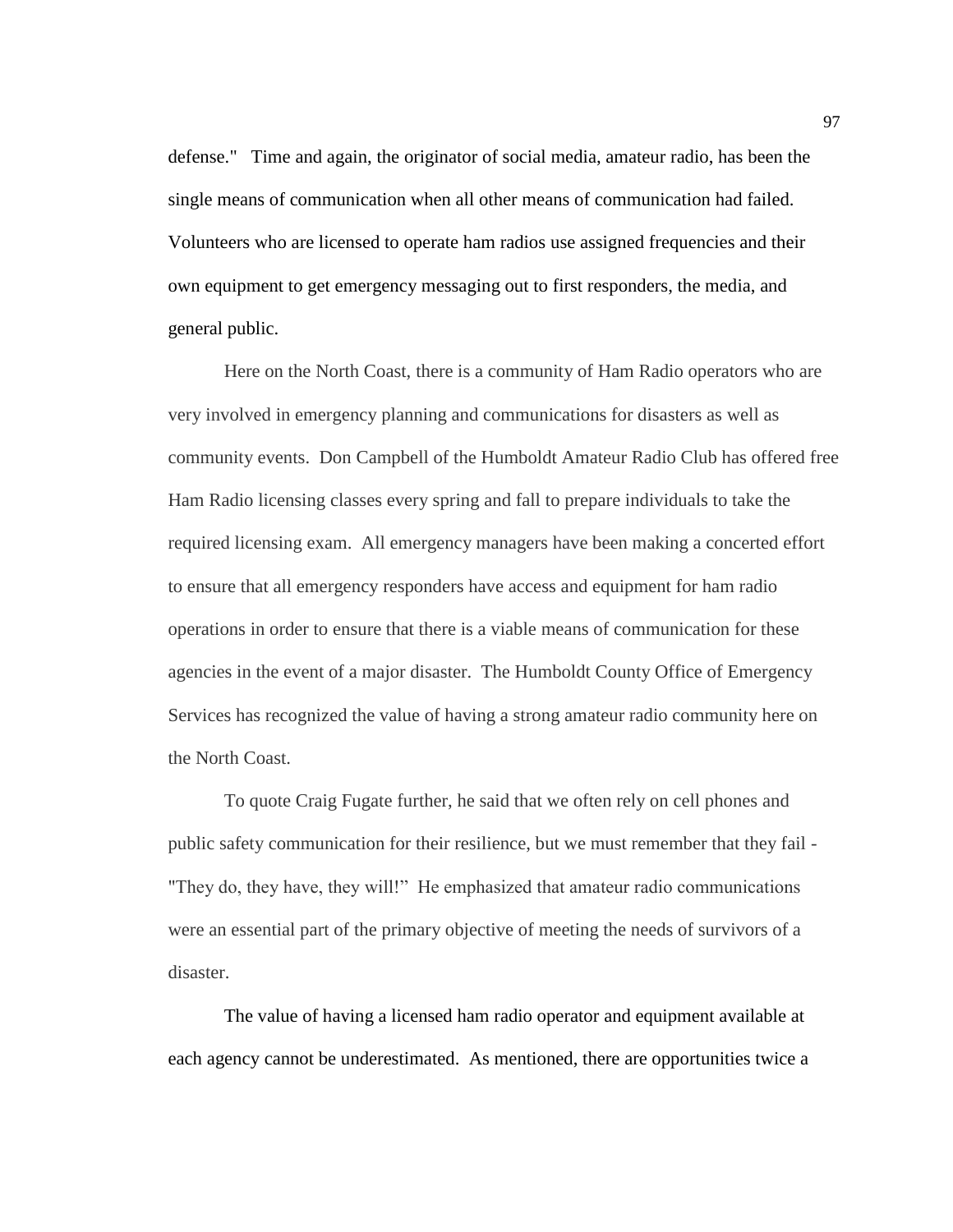year to receive free training and preparation to take and pass the test to obtain a basic Technician's License, which is good for ten years.

There is also the possibility, if enough people were dedicated to the endeavor, to hold a "Ham Cram" weekend in which Don Campbell or another qualified individual could provide the same training, followed by a testing session. The cost of the FCC Ham Radio Technician's License book and cost of taking the exam are less than \$50. The value of having almost guaranteed access to emergency communications in the event of an emergency is priceless.

### Working with Community Partners

In moving forward in the planning process for vendors of the Regional Center, it would be important to identify community partners who can collaborate in the following areas:

· Identification of alternative work sites

· Temporary relocation sites that can provide alternatives to traditional emergency shelters

· Alternative work projects for clients involved in work programs so they can continue earning money in the event of a disaster. Examples may include brush clearing for fire safety, sand bagging for flooding events, etc.

· Partners for repairs in order to expedite getting damaged facilities reopened as quickly as possible. An example of this might entail meeting with local businesses, such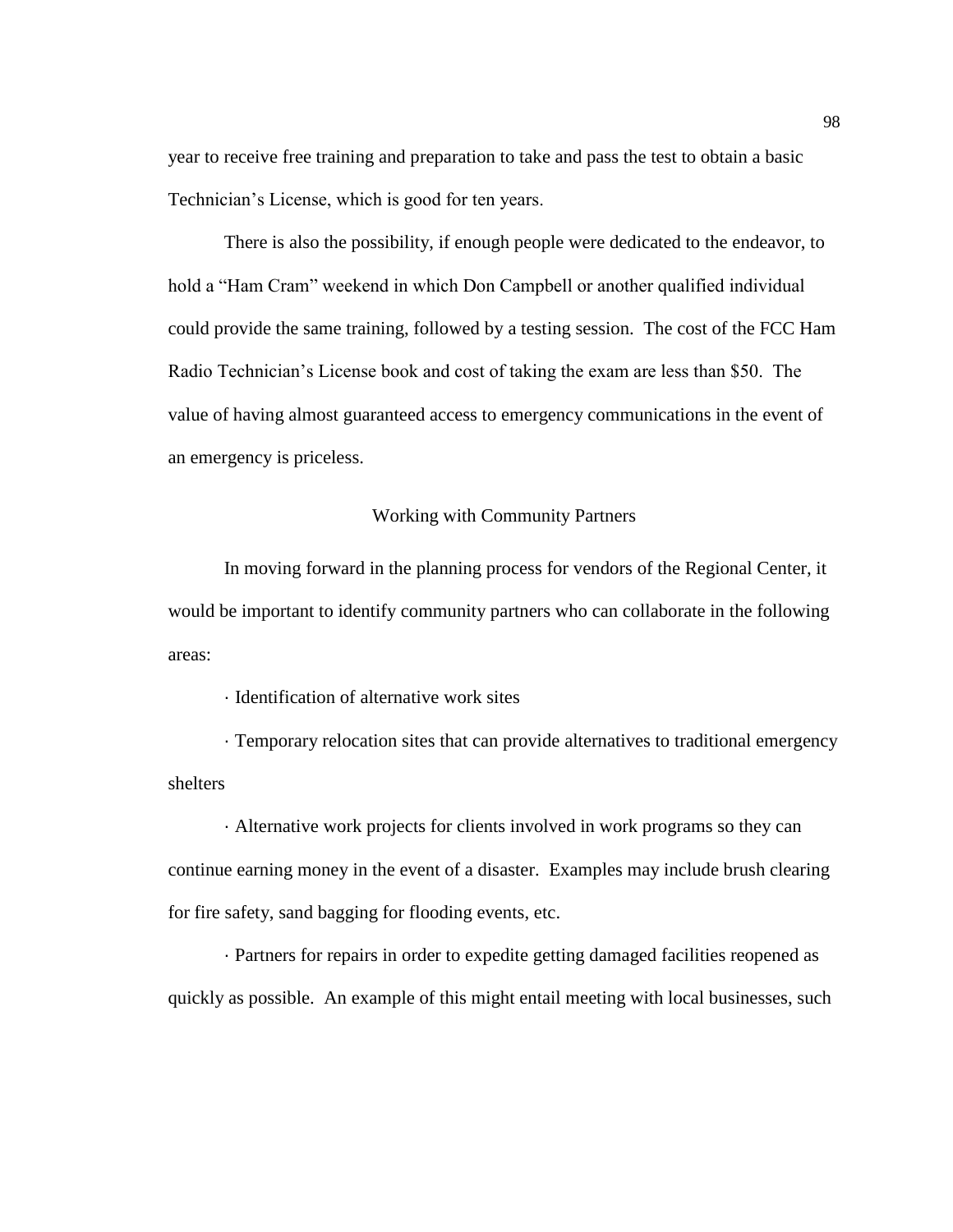as New Live Services, to create a memorandum of understanding for the purposes of expediting any necessary repairs to provider homes that may suffer damages.

· Pooling of resources

· Continued community collaboration and planning to promote overall community preparedness and resilience.

· This process of identification of Community Partners will include facilitation of communication circles with all interested area stakeholders for the purpose of continued planning.

In proceeding with the community planning aspect, it will be important for each stakeholder to consider what their needs may be, who in their local community may be able to assist with meeting these needs, as well as what each agency may be able and willing to offer in assisting others. Examples may include:

- · A Safe Place to "Wait it Out"
- · Transportation
- · Communication
- · Moral Support
- · Shared Temporary Relocation Site
- · Extra Supplies or Pooling of Resources
- · Help Getting "Back to Normal"
- · Shared Work Space while necessary repairs are being made or alternative work

sites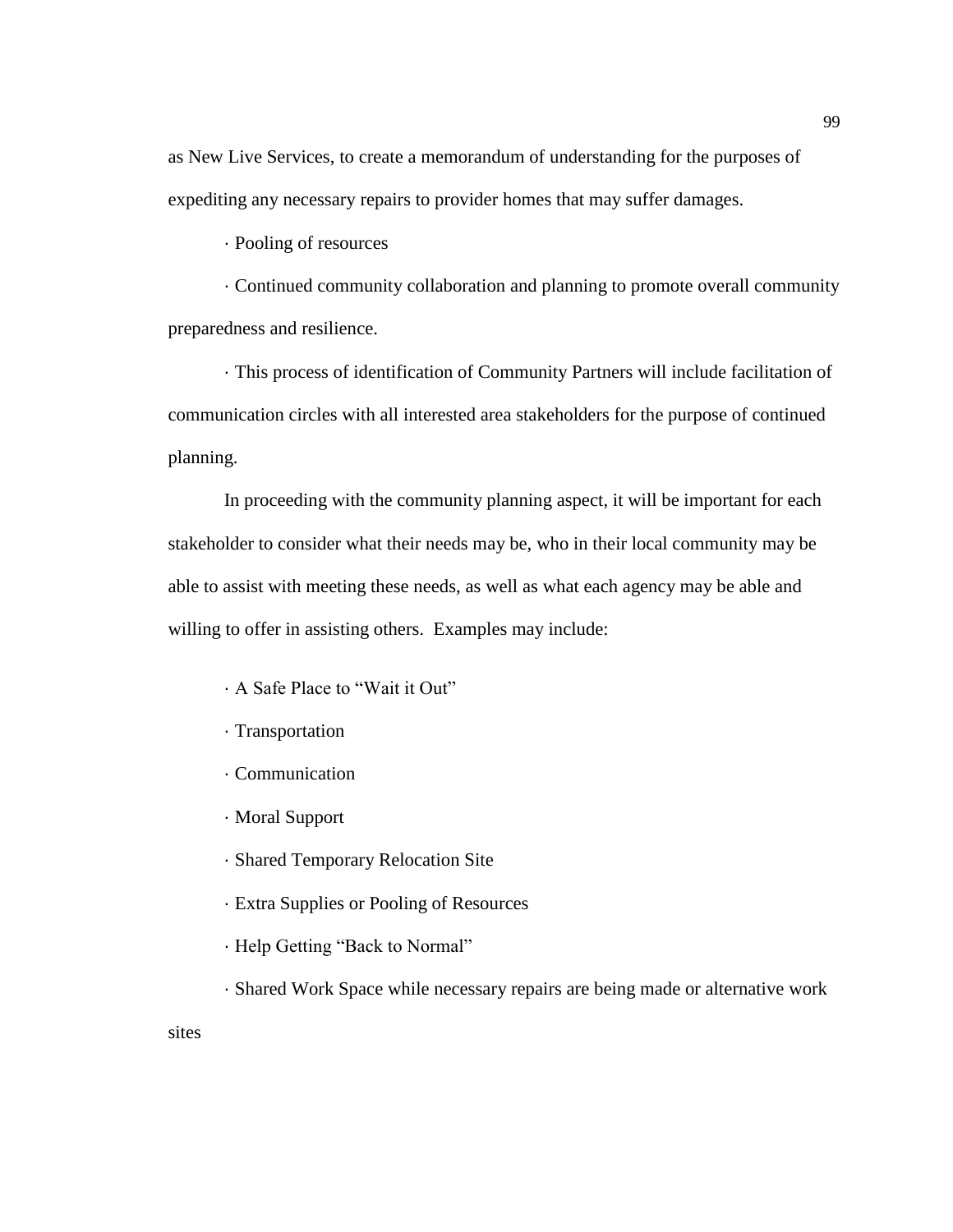I would be willing to organize and facilitate communication circles with local stakeholders. These would take place with vendored service providers, local emergency responders, emergency management personnel, local VOAD (Voluntary Organizations Active in Disaster) members and associated vulnerable populations planning committee, and other community partners for the purpose of establishing dialogue pertaining to emergency preparedness, building partnerships, identifying and filling in as of yet unidentified gaps in the planning process, receiving feedback from emergency management professionals, and continued community planning for business and service continuity, appropriate response, and increasing community resiliency.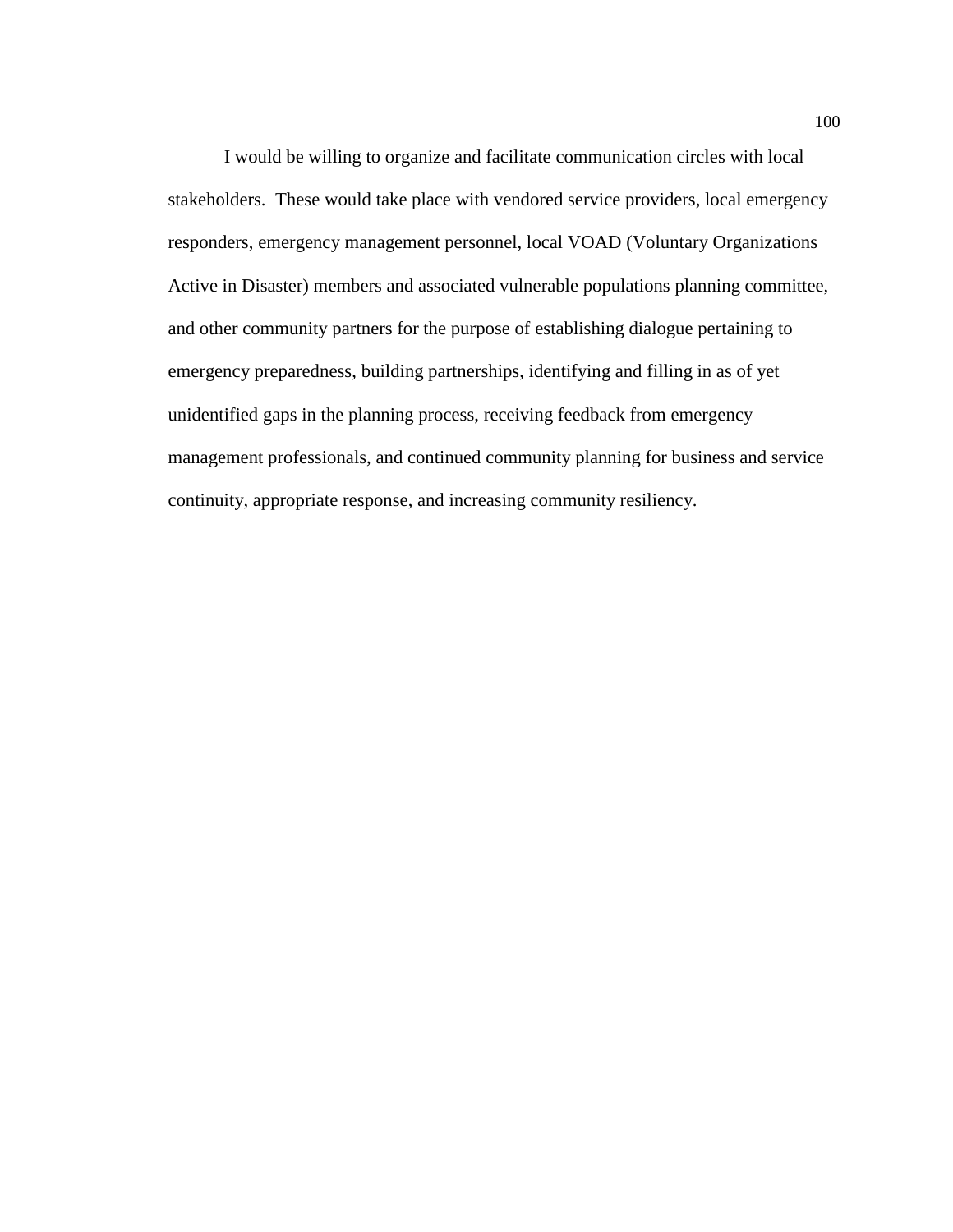#### **CONCLUSION**

Vulnerability and disempowerment go hand in hand. Too much top-heavy control, including control of the planning process, policy-making, the recovery process, and access to information and resources, disempowers others. Policies, attitudes, beliefs, and activities that marginalize, exert control over, discriminate against or otherwise disempower a group of individuals, or leaves them out of the planning process altogether, is likely to result in an increase in their vulnerability in relation to disasters, whether resulting from natural or manmade circumstances.

In the case of smaller scale community planning, particularly for those most dependent upon assistance from others such as individuals with severe disabilities, those with intense medical needs, or those who require professionally developed positive behavior support plans, the complexities contributing to this dependency may need to be addressed individually, as what may be a viable solution for one individual may not be applicable to another. This is a key factor which, once understood, leads to the logical conclusion that a top-down approach to emergency planning is unrealistic in terms of time, resources, and ability of emergency managers or large government entities to contribute sufficient time and attention necessary to understand these individual needs for the entire population served. It would also exacerbate the dependency of these individuals on the larger outside entities for this process, thereby increasing their level of disempowerment and vulnerability.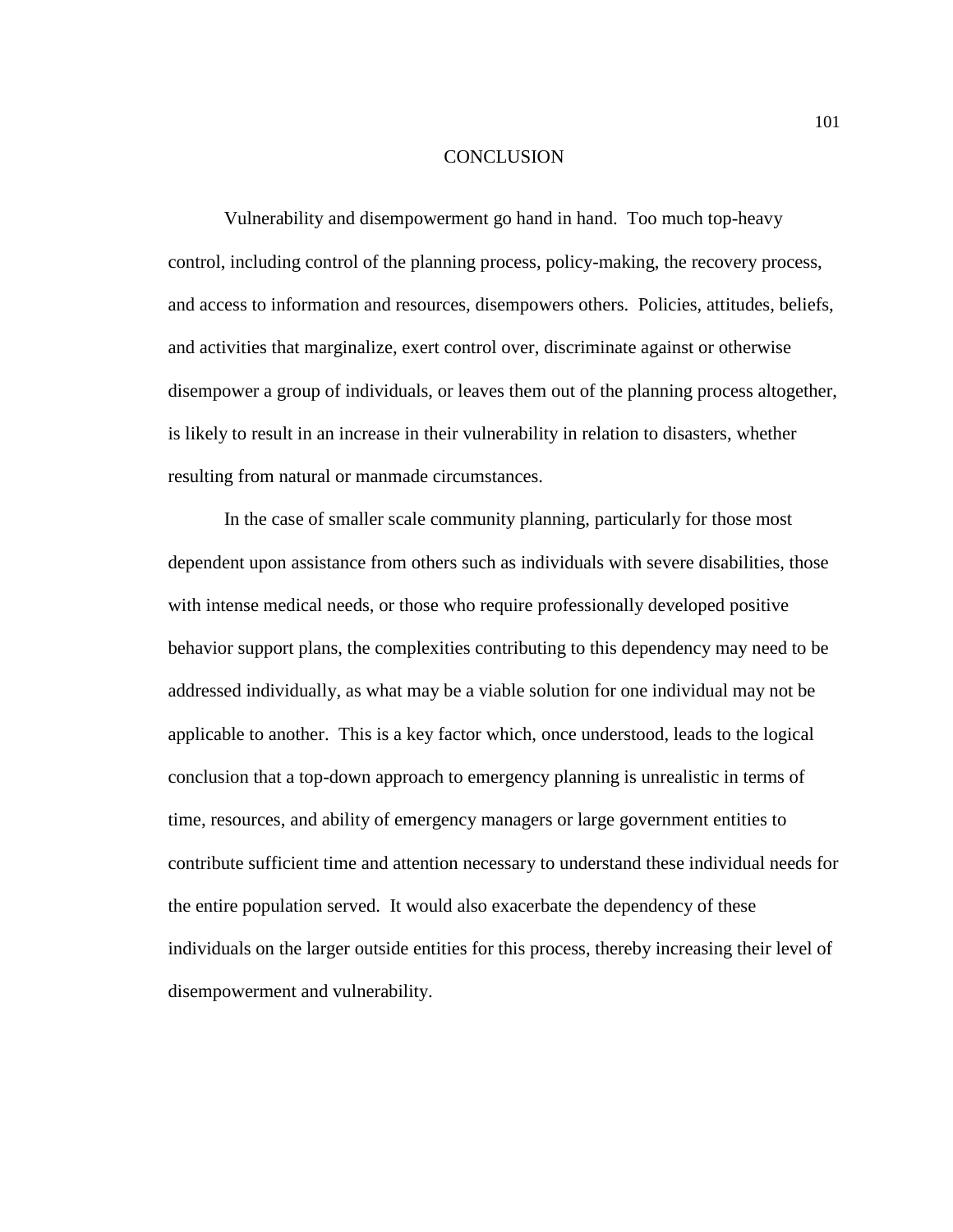One of the first obstacles that must be overcome in the planning process must be to shift away from the mindset that planning for disasters is the responsibility of the government or some other outside entity. It is a responsibility we all share, but which too few take seriously. People have a right to know how to do this. A primary goal in the planning and mitigation process must therefore be to empower individuals and their circle of support at the individual and community level. If we are able to recognize this key factor and create awareness and a sense of responsibility to self and others, as well as provide these same groups with the necessary tools, correct information, and an open invitation to actively participate in the process of emergency planning, it is likely that a more comprehensive plan can be developed than if an outside entity created or provided a cookie-cutter plan for them.

If I gained nothing else from this project, it was the realization that few agencies will address emergency planning for their agencies unless prompted to do so by a higher entity, such as a licensing agency or funding source. At the present time, Title 17 and Title 22 requirements for emergency planning for service providers is very simplistic, and does not even minimally address earthquake safety and preparedness for other hazards. Few service providers have a business continuity plan in place in the event of a disaster in order to ensure that they are able to continue providing services. Employee education in terms of emergency response protocol is minimal at best, and little to no money is set aside in budgets for consideration of employee training and education on this topic or for emergency supplies. High employee turnover for those working directly with clients adds further complications to the need for disseminating the current, correct information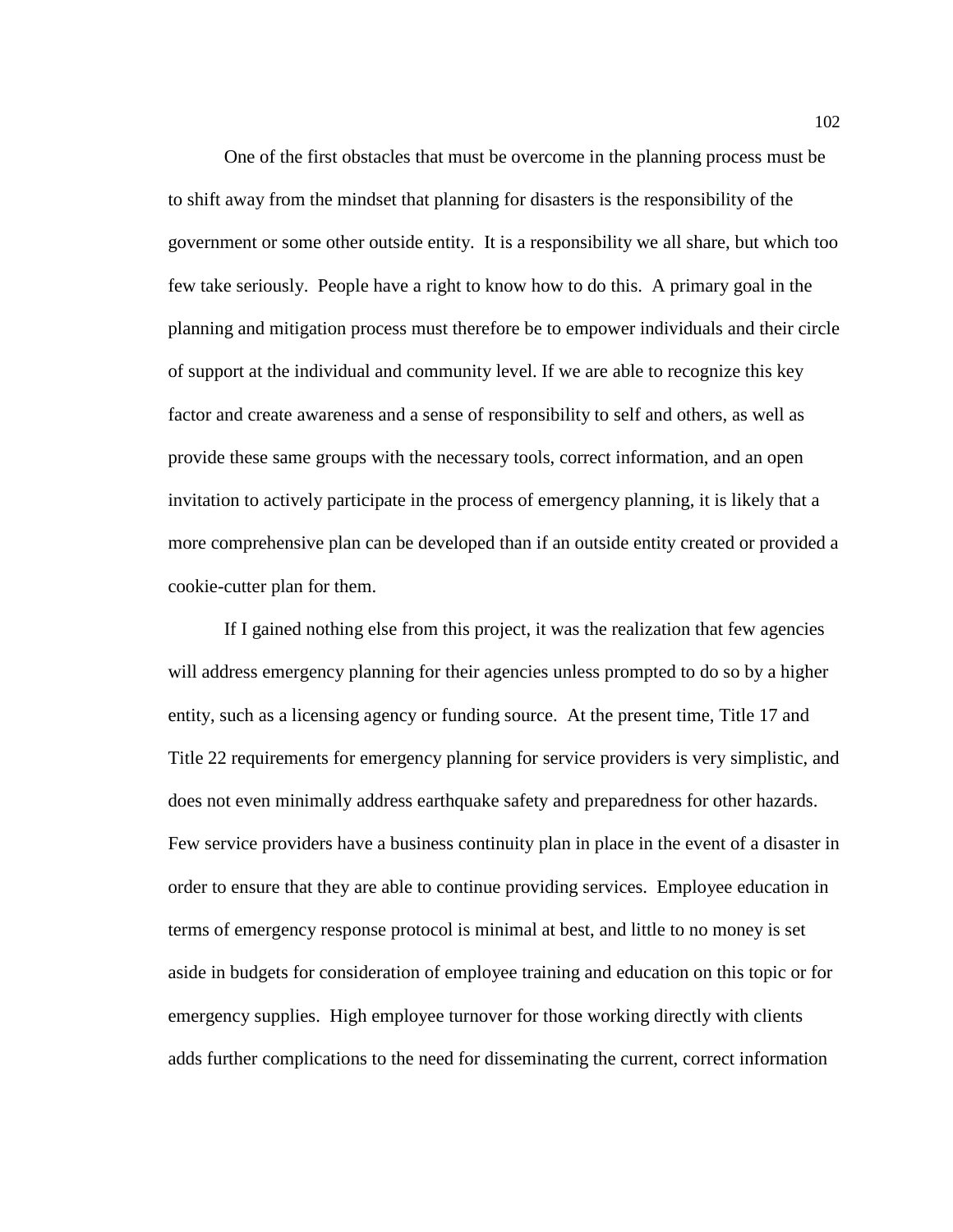to those who will play an essential role in ensuring the health and safety of individuals who are dependent upon others for assistance.

Because of this project, I was able to apply for a \$10,000 grant through Area Board One to develop and present similar trainings in Humboldt, Del Norte, Lake and Mendocino Counties. Overall, those who turned out for these events were enthusiastic and engaged, although there were a couple of individuals in attendance who had been clearly sent by upper management and who had little interest in the topic. (One such individual had reportedly returned to the agency, plopped down the binder of information I provided at the training, and told the employees, "Here, you need to do this." These employees later contacted me for help, as they had not been at the training and had received no further instruction from this supervisor).

Following the devastating fires that occurred in Lake County in 2015, I was contacted by individuals who had not attended the workshops I had presented in that county under the grant. They asked me if I would be willing to come down and provide an additional training and support for them, as their agencies had not fared well in responding to the event. However, once I had explained that the grant I had been working under expired and I would have to receive some compensation for doing so, they chose to pass. Funding for these agencies (most of which are non-profits), is simply not available in many circumstances. Even for those who have the funds to have a comprehensive emergency engagement and business continuity plan developed, few take the time to review the procedures or to act upon the recommendations I have outlined for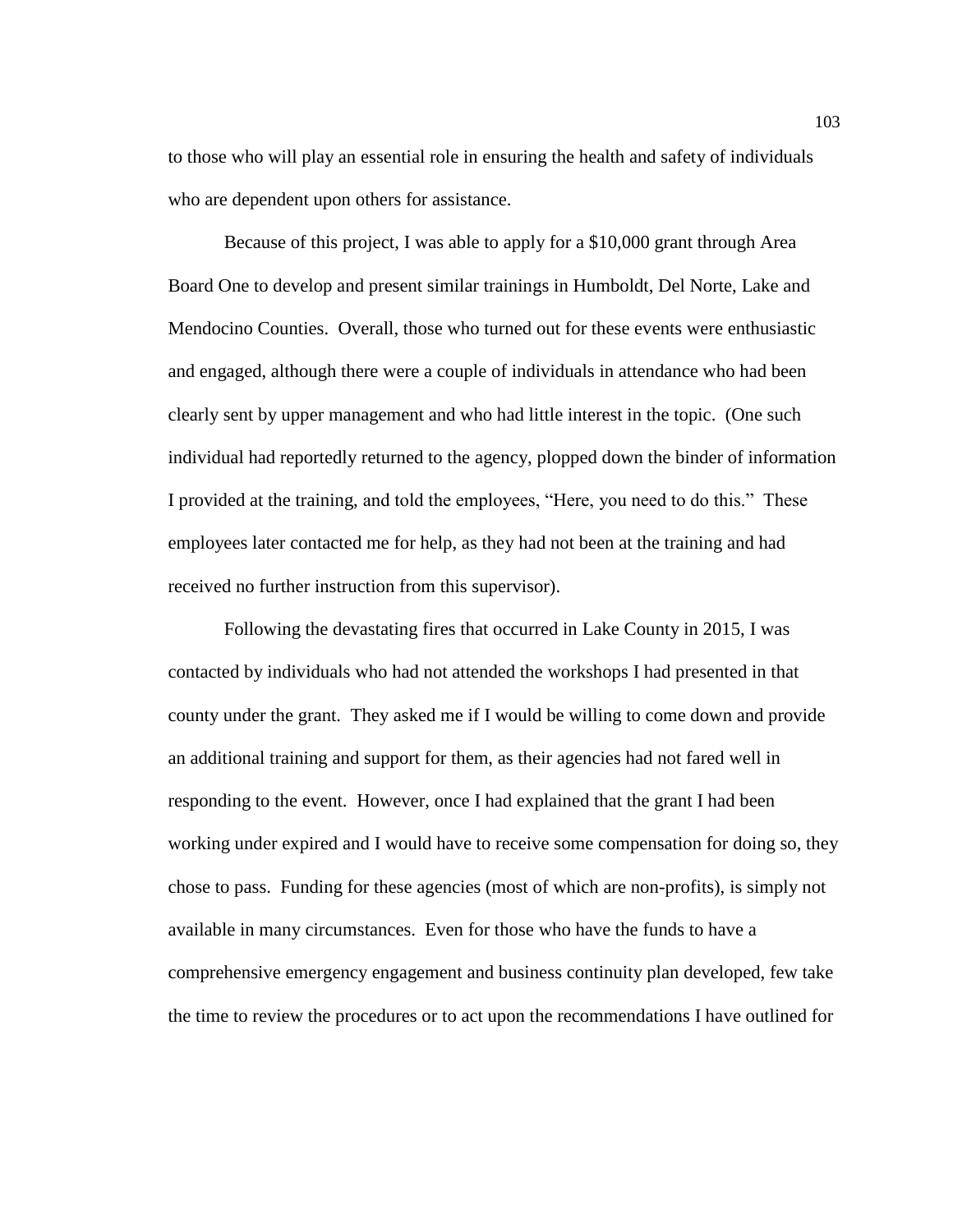them. It is my assumption that this is also true of the list of recommendations I created for the Redwood Coast Regional Center in conjunction with this project.

It is interesting to note that the sole individual who perished during the Lake County fires was reportedly an individual with a disability whose care provider was unable to enter the danger zone to assist her in evacuating. In addition, I had been informed during the recovery process that the regional center had been scrambling to find places to relocate some of the clients who had been impacted by the fire. I was disappointed to know that no agency had enacted the steps I'd provided to avoid such an event, including the agency I had been working for at the time the original workshops were held. Perhaps my greatest frustration in this process has been getting service providers, business owners and other community members to take emergency planning seriously and incorporate it into their routine operating processes.

During the time I worked on this project, I also worked as a student intern through the Redwood Coat Tsunami Work Group. As part of my intern duties, I spent several days going door to door to businesses in Eureka and Arcata in preparation for the California ShakeOut; a statewide earthquake drill held every October. Although I worked hard to I encourage businesses to participate, getting any business owners to take interest in any aspect of preparedness, including this simplest of steps, proved to be extremely difficult. Overall participation in the business community remains dismally low, despite numerous stories of employees saying and doing things during earthquakes which have endangered the lives of their patrons and potentially set then up for issues concerning liability.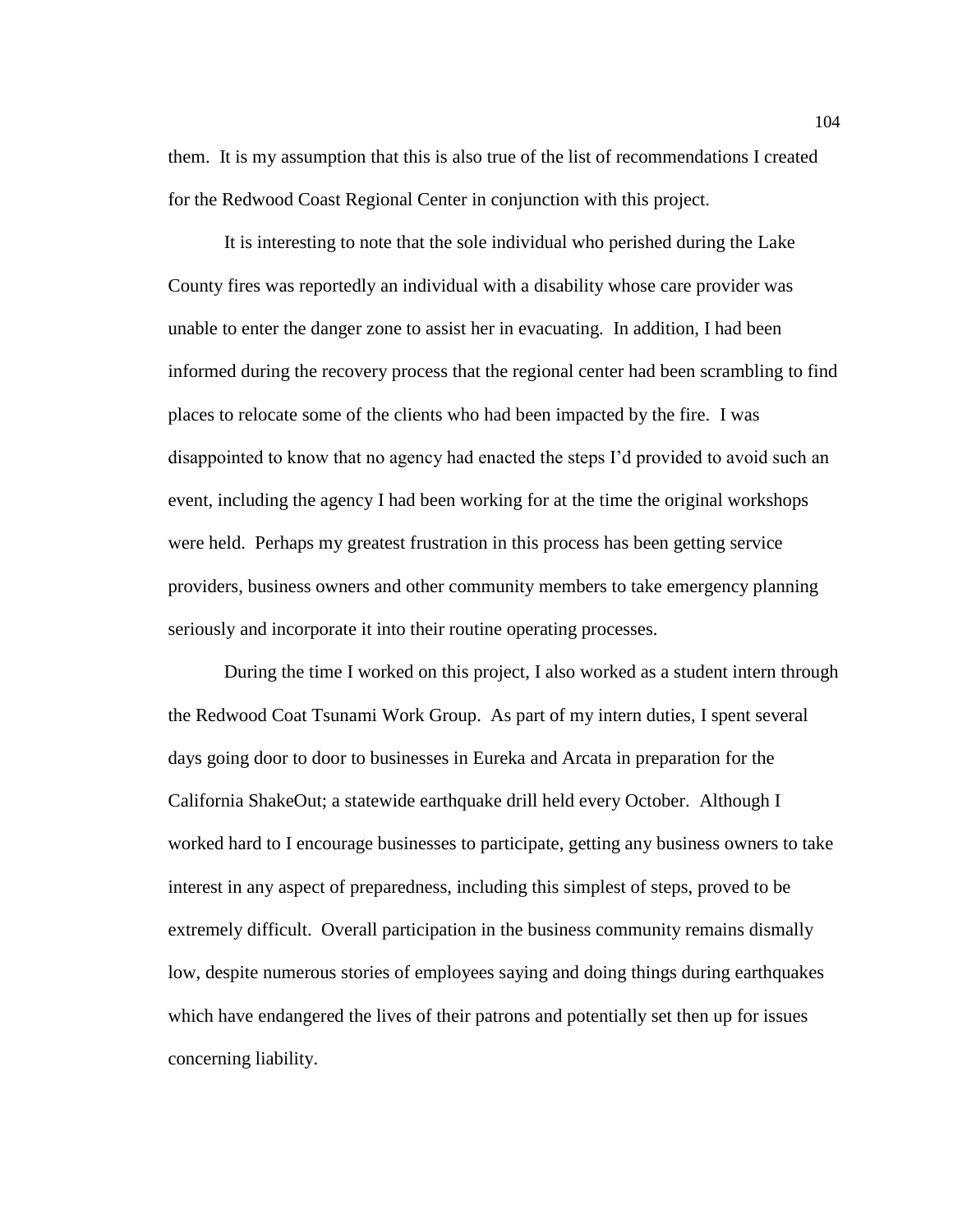In another frustrating incident, a nationwide agency that provides services to individuals with developmental disabilities (and for whom I worked for several years) once held a training event for all coordinators from across the state. When I attended this training, I was shocked and dismayed by the erroneous information that was being presented in regards to disasters. It was riddled with incorrect, outdated and, in some cases, harmful information. As just one example, they instructed all of their coordinators to teach all clients and their families to run out of building if there was an earthquake. I spent a great deal of time reviewing their sample emergency plan, finding it full of flaws and incorrect procedures (including listing calling state police as a first step for a missing person). When I attempted to diplomatically suggest alternatives that were more appropriate and explained the reasons for it, (including reducing the risks their ideas presented to the health and safety of clients) I was reprimanded for "embarrassing a superior." This agency later hired an "expert" to create an emergency training for their employees, much of which was not applicable to hazards in our area. (For example, one entire segment focuses on the risk of encountering certain poisonous snakes which are found only in southern and eastern states).

That is not to say that all agencies with which I have had contact were as callous as those mentioned above. In truth, based upon the surveys I provided at the end of each day of workshops, the feedback I received was very positive, with the main recommendation being that I provided more time in future workshops, as there was a great deal of information covered. Among things I would change in future workshops, it would be to modify the survey so as to emphasize more of a critique on the material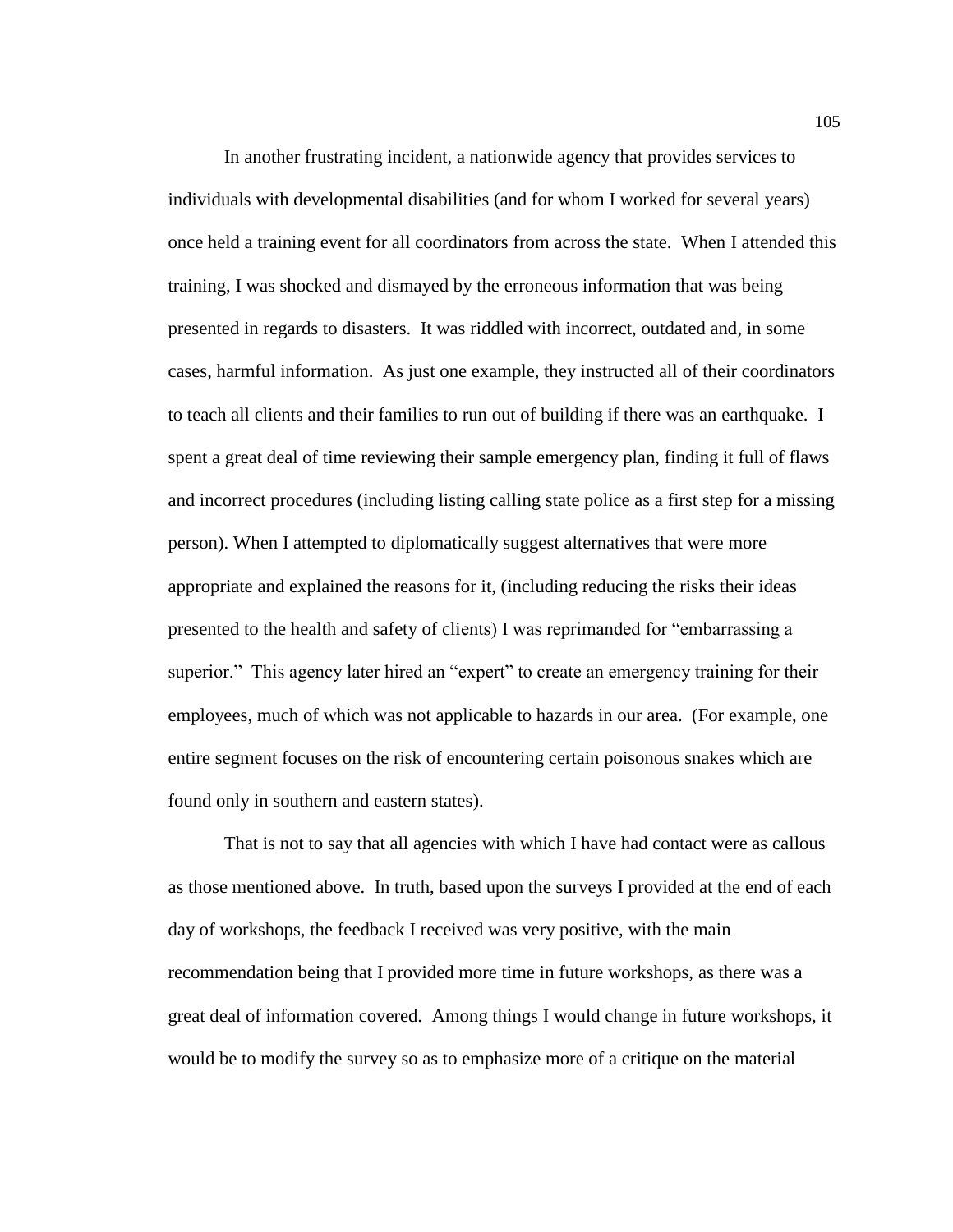itself, and less upon the instructor, as I received very positive feedback from participants and had to consider the possibility that people were just being very nice to me, as the workshops had been provided for free. By rephrasing some of the questions in the survey, perhaps I would have received more critical responses.

Some of the success that did occur as a result of the training I provided as part of this project was an interest expressed by several Regional Center clients in preparing for disasters. A few approached me and asked if I could help them to do so. However, unless they are living independently, this would have to involve the residential service providers from whom they are receiving services. Also, if a client is conserved, I cannot proceed without signed consent from, and the inclusion of, their conservator. Unfortunately, I never heard back from these individuals, or their Regional Center Service Coordinators to get permission to proceed with many of these individuals.

Planning for emergencies of all kinds for individuals who are dependent upon others for services is a team effort. Yet, without either the interest or requirement of inclusion of *all* team members, including the Regional Center, service providers, family members and other natural supports, as well as all employees assigned to the individual, any efforts I make in assisting others with planning for emergencies will, ultimately, be incomplete. While I remain ready and willing to assist individuals and agencies in learning about, planning for, and responding to hazard events, it is not something I can do alone. Full participation is vital. A commitment to practicing regular drills and mock scenarios is equally important in order to identify gaps, shore up weaknesses, and continually strive to make improvements to ensure that all individuals have peace of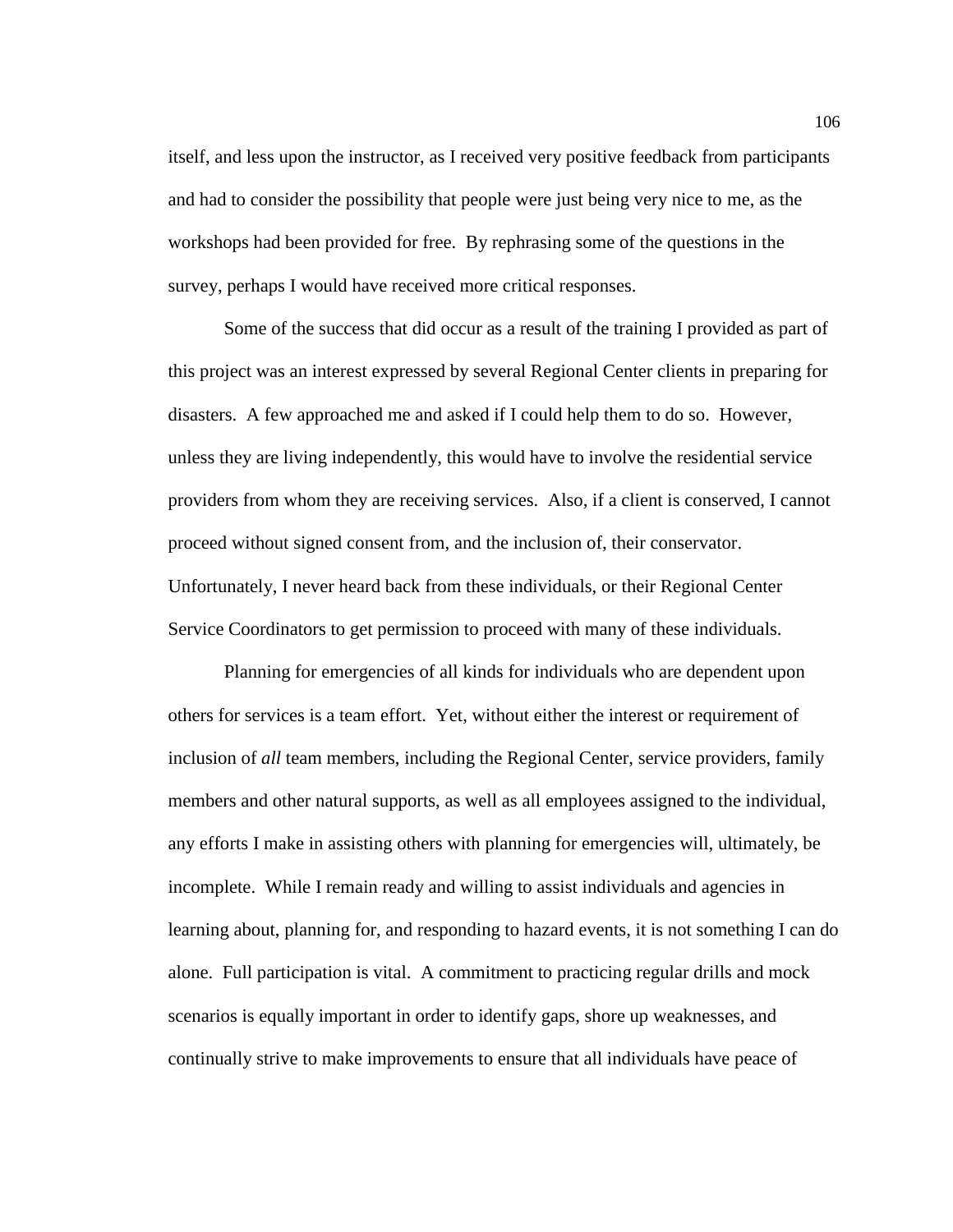mind that they have done all they could to prepare for, avoid, or lessen the effects of a disaster.

# Continuing Activities

Since the conclusion of this project, a series of events have occurred as a result of the trainings presented by this author. In 2013-2014, I applied for and received a \$10,000 grant to create and present several two-day training events in Humboldt, Del Norte, Lake and Mendocino Counties. The training was geared toward service providers as well as individuals, family members and support teams of individuals with disabilities. The focus of these training events was on step-by-step methods for both businesses/organizations providing services as well as individuals with disabilities and members of their circle of support to prepare for disasters. In addition to presenting the trainings, I provided several hours of direct consultation for those individuals and organizations wishing extra support.

As a result of this project, I have identified an additional need for increasing the tools and information that could be helpful during the recovery phase of an event. Most emphasis is put upon the mitigation, preparedness and immediate response phases of the emergency management cycle. However, the effects of an event can continue for many weeks, months, years, or even a lifetime. My focus on the recovery phase includes identifying factors that contribute to individual as well as group resiliency and developing tools to promote both.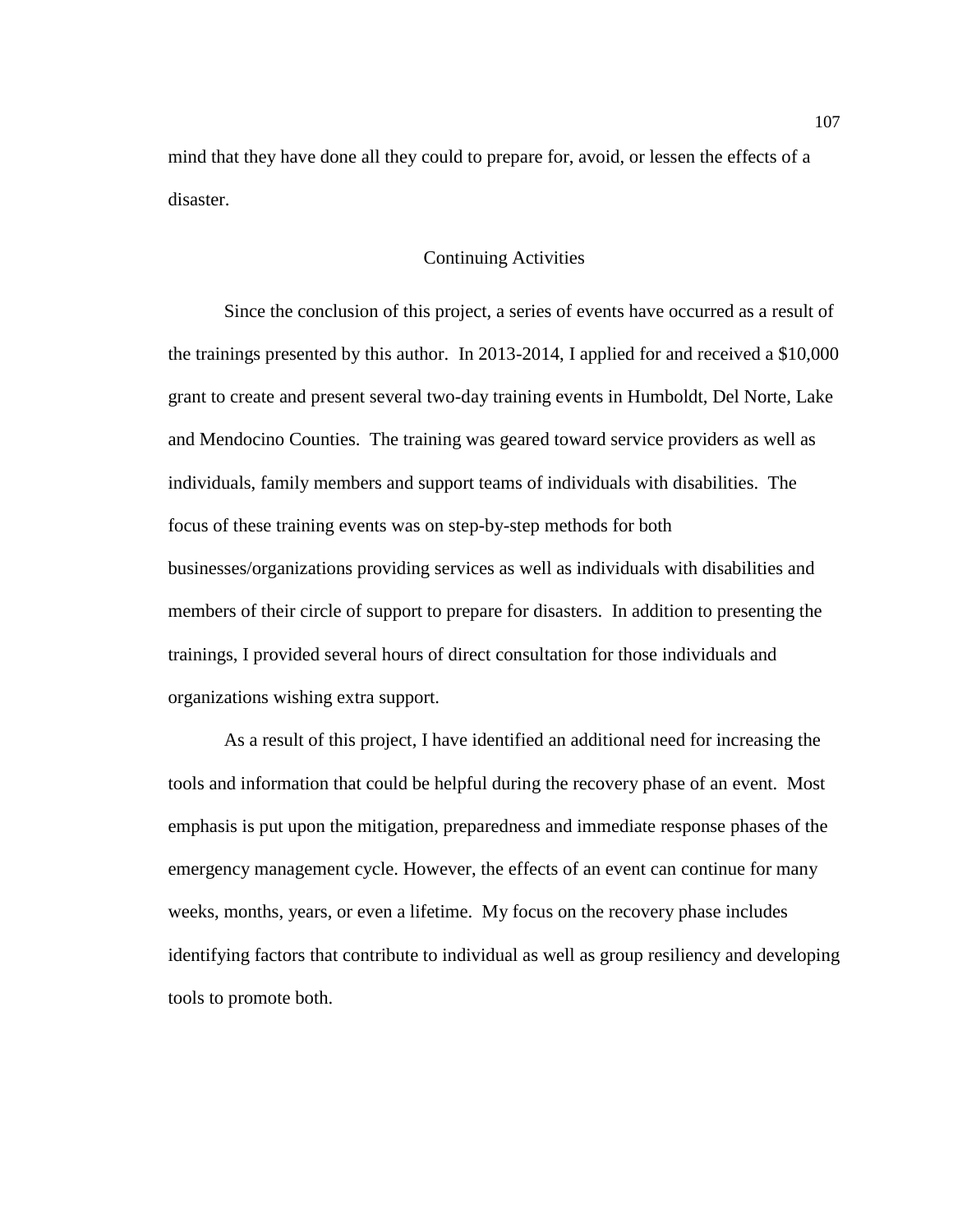In 2014 I was asked to be a consultant for a large preparedness project involving an out of state agency with an operating budget of over \$40 million, as well as to give feedback on new software that could streamline emergency planning for private and governmental organizations. I was asked to provide additional supports in 2017 in the form of helping execute tabletop exercises, offer viable solutions to gaps and problem that were identified, and give feedback on post-exercise assessments. It is anticipated that I will be called upon as a consultant for continuing planning needs. In conjunction with these activities, I have spent several weeks during 2015 studying the natural hazards of Oregon, as well as learning about other types of threats that do not involve natural hazards (i.e. cyber security, biological weapon attacks, etc.). I participated in additional planning activities, including hazard and risk assessments, and creation of business contingency plans for local businesses who required this for insurance and funding purposes.

Since the conclusion of this thesis project, I have greatly expanded my personal studies on trauma and resiliency to include brain development, understanding the physiological and psychological long-term effects of trauma, post-traumatic stress and, most importantly, the effects of having a sense of community on personal and group resiliency. In June of 2015 I gave a presentation to Transition Humboldt on the topics of personal and community resiliency, and have provided information on working with children who have experienced trauma as a guest lecturer for the Foster Kinship Care Program at College of the Redwoods, where I have also given Emergency Planning, First Aid, CPR and AED courses for foster care providers.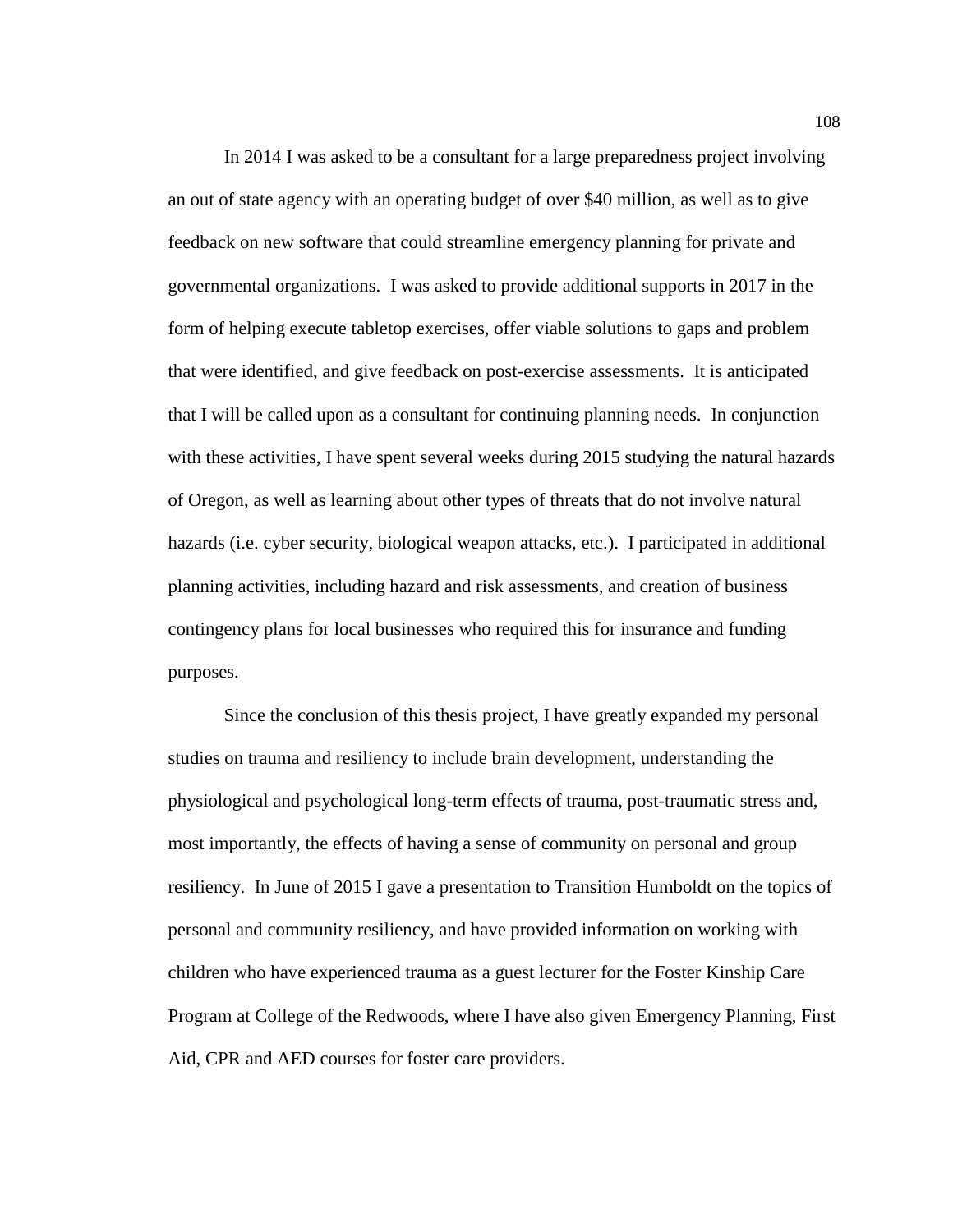Through October of 2017 I continued focusing on working in the field of resilience and recovery while working as a mental health support specialist, assisting children and teens that have experienced trauma and their families and community support teams. I continue to offer supports as an independent consultant for emergency planning for vulnerable populations, specializing in planning for individuals and caregivers for the elderly, disabled, child care facilities, mental health facilities, foster and group homes, and other agencies.

In the fall of 2017 I agreed to participate in a series of radio interviews on topic pertaining to trauma, resiliency, and emergency planning for the elderly and disabled populations in nearby counties. These are anticipated to begin in January of 2017. An additional request was made to participate in podcasts, also on topics pertaining to emergency planning.

At the present time I am partnering with other like-minded individuals to establish a non-profit agency that will, ultimately, provide an umbrella of services to the most marginalized and vulnerable populations within Humboldt County. We are dedicated to targeting and decreasing shortfalls in services, working towards the empowerment of the most vulnerable members of society, and building a stronger sense of community. In doing so, it is my hope to continue to offer my services in emergency planning and contribute to the overall resiliency of all Humboldt County citizens. It is my hope to also return to complete more courses through the California State Specialized Training Institute in the coming months in order to obtain a certificate in emergency management.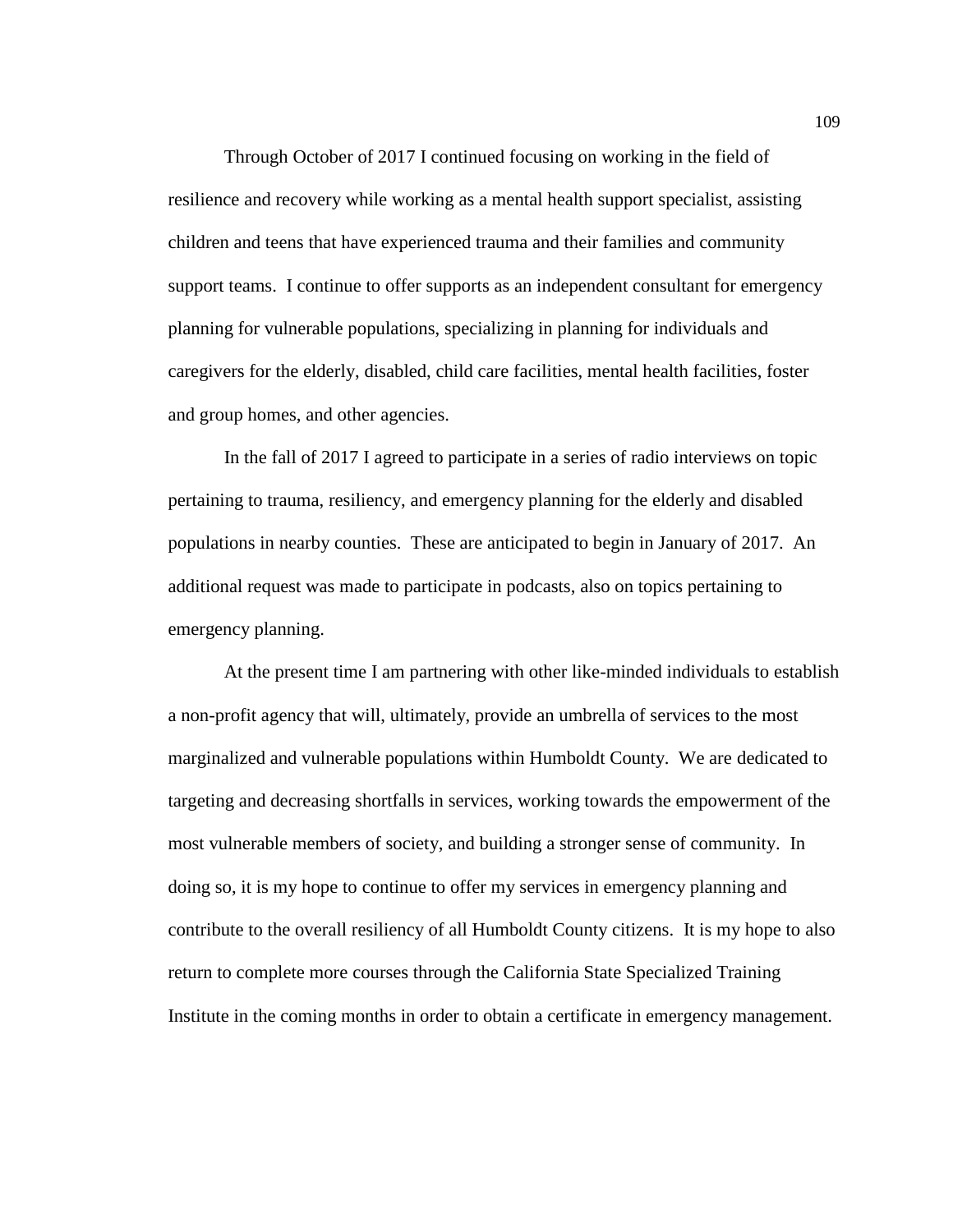#### REFERENCES

Abbott, P. (2008). *Natural disasters* (6<sup>th</sup> ed.). New York, NY: McGraw-Hill.

- Abramovitz, J. (2001). Unnatural disasters. *Worldwatch Paper 158*. Washington: Worldwatch Institute.
- Abramovitz, J., Banuri, T., Girot, P.O., Orlando, B., Schneider, N., Spanger-Siegfried, E., & Hammill, A. (2002). Adapting to climate change: Natural resource management and vulnerability reduction. Boston, MA: World Conservation Union. Retrieved from https://www.iisd.org/pdf/2002/envsec\_cc\_bkgd\_paper.pdf
- Adger, W. N. (2006). Vulnerability. *Global Environmental Change, 16*, 268–281. Retrieved from<http://doi.org/10.1016/j.gloenvcha.2006.02.006>
- Adger, W.N., Hughes, T.P., Folke, C., Carpenter, S.R., & Rockstrom, J. (2005). Socialecological resilience to coastal disasters. *Science, 309* (5737), 1036–1039. doi: [10.1126/science.1112122](https://doi.org/10.1126/science.1112122)
- Albrecht, D. (2010). Community Emergency Preparedness Event. Personal Communication - Humboldt County Public Works Interview Notes. Trinidad, CA.
- Alwang, J., Siegel, P., & Jorgensen, S. (2001). Vulnerability: A view from different disciplines. *Social Protection discussion paper series: no. SP 0115*. Washington, D.C: The World Bank. Retrieved from [http://documents.worldbank.org/curated/en/636921468765021121/Vulnerability](http://documents.worldbank.org/curated/en/636921468765021121/Vulnerability-a-view-from-different-disciplines)[a-view-from-different-disciplines](http://documents.worldbank.org/curated/en/636921468765021121/Vulnerability-a-view-from-different-disciplines)
- Ballenger-Browning, K., & Johnson, D. (2010). *Key facts on resilience*. San Diego, CA: Naval Center for Combat & Operational Stress Control.
- Bea, K. (2007). *Federal emergency management policy changes after Hurricane Katrina: A summary of statutory provisions.* Congressional Research Service. Retrieved October, 2013 from<https://www.fas.org/sgp/crs/homesec/RL33729.pdf>
- Bergold, J. & Thomas, S. (2012). Participatory Research Methods: A Methodological Approach in Motion. *Forum: Qualitative Social Research.* Volume 13, No. 1, Art. 30. January, 2012. doi: <http://dx.doi.org/10.17169/fqs-13.1.1801>
- Berke, P. R., & Campanella, T. J. (2006). Planning for post-disaster resiliency. *Annals of the American Academy of Political and Social Science, 604 (1),* 192–207. doi: 10.1177/000271620528553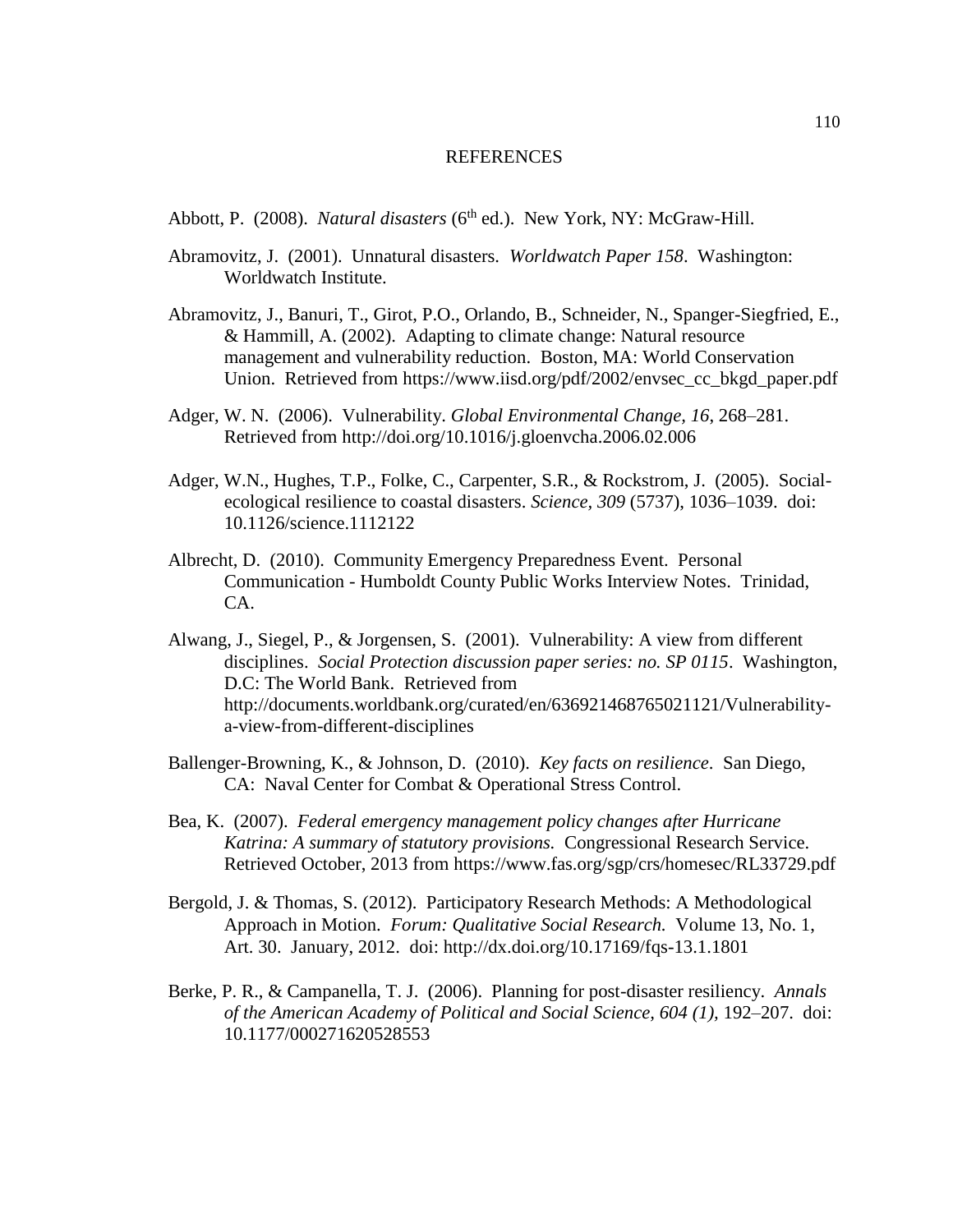- Bierria, A., & Liebenthal, M. (2007). To render ourselves visible: Women of color organizing and Hurricane Katrina. In South End Press Collective (Eds.). *What Lies Beneath: Katrina, Race, and the State of the Nation,* (31-47).Cambridge, MA: South End Press.
- Bonanno, G. (2004). Loss, trauma, and human resilience: Have we underestimated the human capacity to thrive after extremely aversive events? *American Psychology, January 2004, 59 (1)*, 20-28. doi: 10.1037/0003-066X.59.1.20
- Brooks, N., Adger, N., & Kelly, M. (2005). The determinants of vulnerability and adaptive capacity at the national level and the implications for adaptation. *Global Environmental Change*, *part A 15 (2),* 151–163. Retrieved from [https://nickbrooks.files.wordpress.com/2012/08/brooksetal\\_gec\\_2005.pdf](https://nickbrooks.files.wordpress.com/2012/08/brooksetal_gec_2005.pdf)
- Buchanan, M. (2001). *Ubiquity: Why Catastrophes Happen*. New York, NY: Three Rivers Press.
- Burnett, M. & DeHose, J. (2009). The land has wisdom. *Participatory research in conservation and rural livelihoods.* In Fortmann, L. (Ed.) *Doing science together*, 84-97. Oxford, UK: Blackwell. Retrieved from <https://books.google.com/books?isbn=1444305328>
- Burnet, Rick, Masterman, Larry. (December 8, 2010). Flood Fight Methods workshop. Department of Water Resources. Trinity County Sheriff Department Office of Emergency Services, Weaverville, CA.
- California Department of Social Services. Title 22 (§§ 80000-123000). Retrieved from [www.dss.cahwnet.gov/org/PG295.htm](http://www.dss.cahwnet.gov/org/PG295.htm)
- California Public Health, Division 2. Health and Welfare Agency Department of Developmental Services Regulations. Title 17 (§§ 50201-58888). West Law California Code of Regulations. Retrieved from <https://govt.westlaw.com/calregs/>
- Carr, L.J. (1932). Disasters and the sequence-pattern concept of social change. *American Journal of Sociology, Vol. 38, No. 2,* 207–218. Chicago: University of Chicago Press. Retrieved from<http://www.jstor.org/stable/2766454>
- Carter, M. (2007). Southerners on new ground: Our lesbian, gay, bisexual and transgender community. In South End Press Collective (Eds.) *What lies beneath - Katrina, race and the State of the Nation,* (54-64). Cambridge, MA: South End Press.
- Cannon, T., & Parker, DJ. (2000). Vulnerability analysis and disasters. In Parker, D.J., (Ed.) *Floods*, *Vol. 1,* 45-55. London: Routledge.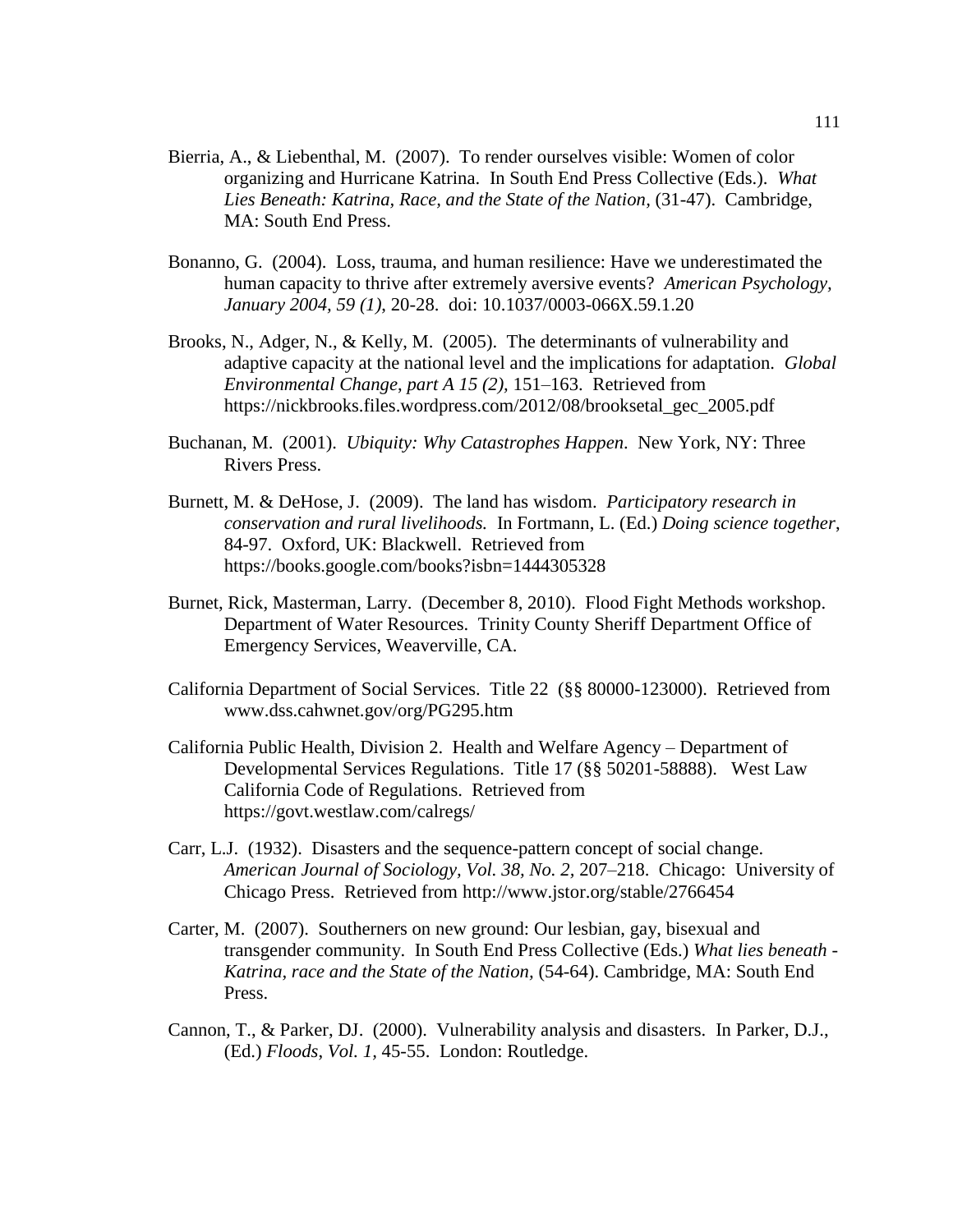- Cavallo, E., & Noy, I. (2010). The economics of natural disasters. *IDB working paper series No. IDB-WP-124*. Inter-American Development Bank. Retrieved from [www.iadb.org/res/publications/pubfiles/pubidb-wp-124.pdf](http://www.iadb.org/res/publications/pubfiles/pubidb-wp-124.pdf)
- Charmaz, K. (2006). *Constructing grounded theory: A practical guide through qualitative analysis*. London: Sage.
- Creswell, J. (2003). *Research design - qualitative, quantitative, and mixed methods approaches* (2nd ed.). Thousand Oaks, CA: Sage.
- Cutter, S. (1996). Vulnerability to environmental hazards. *Progress in Human Geography 20(4)*, 529–539. Retrieved from <http://dx.doi.org/10.1177/030913259602000407>
- Cutter, S., Barnes, L., Berry, M., Burton, C., Evans, E., Tate, E., & Webb, J. (2008). A place-based model for understanding community resilience to natural disasters. *Global Environmental Change, 18*, 598-606.Retrieved from [www.sciencedirect.com/science/article/pii/S0959378008000666](http://www.sciencedirect.com/science/article/pii/S0959378008000666)
- Cutter, S. L., Boruff, B. J. & Shirley, W. L. (2003). Social vulnerability to environmental hazards. *Social Science Quarterly, 84*, 242–261. doi: 10.1111/1540-6237.8402002
- Cutter, S., & Emrich, C. (2006). Moral Hazard, Social Catastrophe: The Changing Face of Vulnerability along the Hurricane Coasts. *ANNALS of the American Academy of Political and Social Science, 604*, 102. doi: 10.1177/0002716205285515
- Cutter, S., Finch, C. (2008). Temporal and spatial changes in social vulnerability to natural hazards. *Proceedings of the National Academy of Sciences, USA, February 19, 2008, 105 (7),* 2301-2306. doi: [10.1073/pnas.0710375105](http://dx.doi.org/10.1073%2Fpnas.0710375105)
- Dengler, L. et al. (2011). *Living on Shaky Ground*. Humboldt Earthquake Education Center. Arcata, CA: Humboldt State University.
- Dengler, Lori. (Fall, 2012). Personal Communication Natural Disasters course lecture notes. Humboldt State University, Arcata, CA.
- Dengler, Lori. (April, 2013). Manila Community Tsunami Preparedness Informational Meeting. Manila Community Services District. Manila, CA.
- Dengler, Lori. (October 23, 2013). Cascadia Earthquake and Tsunami Exercise Series: Catastrophic Earthquake Plan Seminar. Humboldt State University, Arcata, CA.
- Denton, F. (2002). Climate change vulnerability, impacts, and adaptation: why does gender matter? *Gender and Development Vol. 10, No. 2, July 2002.* doi: 10.1080/13552070215903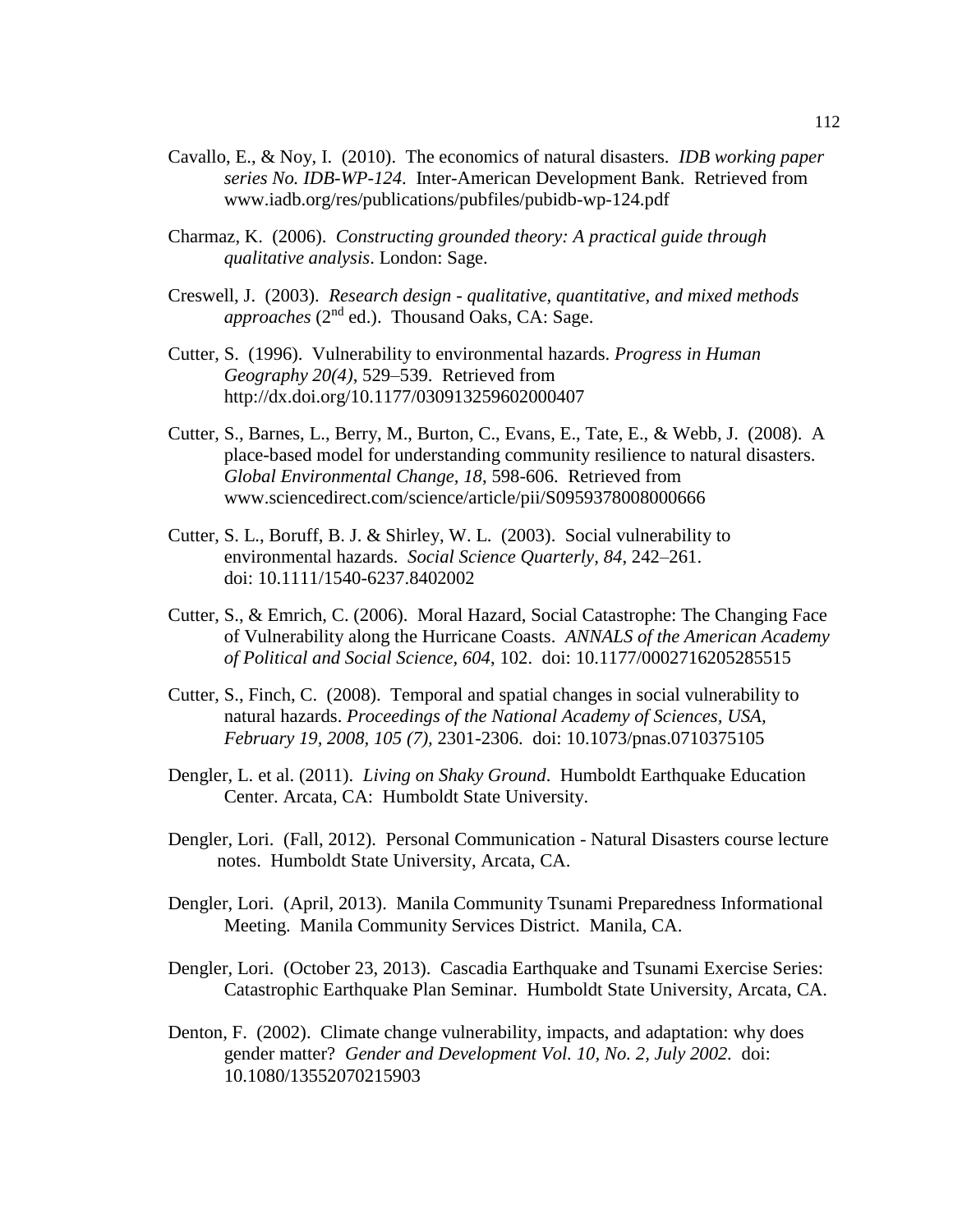- Donahue, A., & Tuohy, R. (2006). Lessons we don't learn: A study of the lessons of disasters; Why we repeat them, and how we can learn them. *Homeland Security Affairs 2, Issue 2, July, 2006*. Retrieved from<http://www.hsaj.org/?article=2.2.4>
- Dvelder, Richard. (Spring, 2013). Sheltering People with Disabilities Training. California Office of Emergency Services: California Regional Training Institute. Red Bluff, CA.
- Dynes, R. (1997). Coming to terms with community disaster. Disaster Research Center. Retrieved from: http://udspace.udel.edu/handle/19716/137
- EM-DAT *International Disaster Database*. Center for Research on the Epidemiology of Disasters (CRED). Belgium: Catholic University of Louvain. Retrieved from <http://www.emdat.be/>
- Enarson, E., Fothergill, A., & Peek, L. (2009). Gender and disaster: Foundations and directions. In Enarson & Chakrabarti (Eds.) *Women, Gender and Disaster: Global Issues and Initiatives.* Dec. 10, 2009, 130-146. India: Sage.
- Fals-Borda, O. (2001). Participatory action research in social theory: Origins and challenges. In P. Reason & H. Bradbury (Eds.) *Handbook of action research: Participatory inquiry and practice,* 27-37. Thousand Oaks, CA: Sage.
- Flanagan, B. E.; Gregory, E. W.; Hallisey, E. J.; Heitgerd, J. L.; & Lewis, B. (2011). A Social Vulnerability Index for Disaster Management. *Journal of Homeland Security and Emergency Management*, *Volume 8, Issue 2, Article 3*. doi: 10.2202/1547-7355.1792
- Fletcher, L., Stover, E., & Weinstein, H. (2005). *After the tsunami: Human rights of vulnerable populations*. UC Berkeley: Human Rights Center. Retrieved from <http://www.escholarship.org/uc/item/7g73x8mj>
- Fugate, Craig. (May, 2011). Area Stakeholder Conference: Federal Emergency Management Agency. Eureka, CA
- Gaventa, J. (1991). Toward a knowledge democracy: Viewpoints on participatory research in North America. In Fals-Borda, O. & Rahman, M.A. (Ed.), *Action and Knowledge: Breaking the Monopoly with Participatory Action Research*, 121- 132. New York: Apex Press. Retrieved from <http://dx.doi.org/10.3362/9781780444239>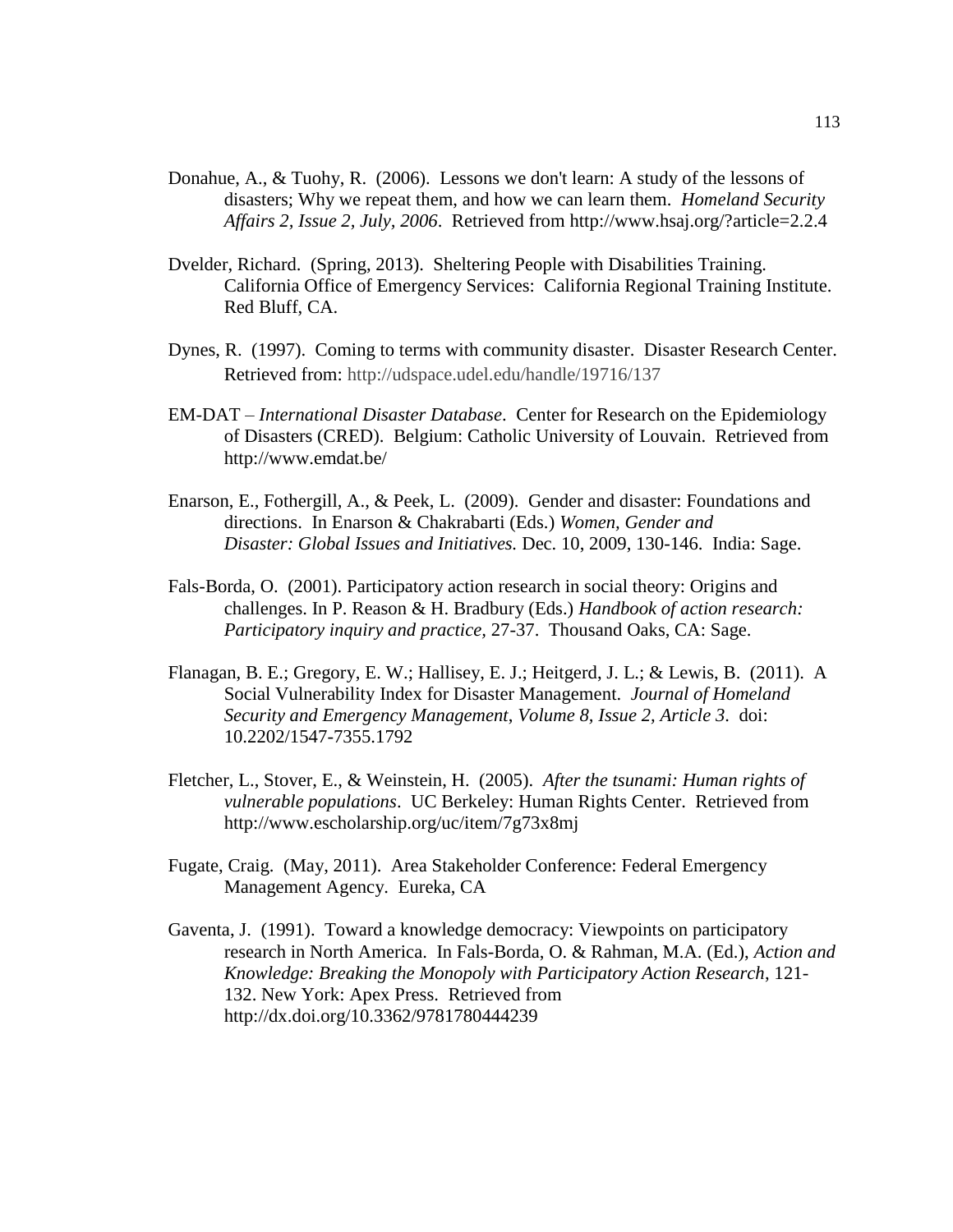- Gaventa, J. (1995). Citizen knowledge, Citizen competence and democracy building. *The Good Society, vol. 5, no. 3, Fall, 1995*, 28-35. PA: Penn State University Press. Retrieved from<http://www.jstor.org/stable/20710704>
- Gaventa, J., Cornwall, A. (2001). Power and knowledge. *Handbook of Action Research: Participative Inquiry and Practice,* 70-80. London: Sage Publications. Retrieved from [www.alastairmcintosh.com/.../Gaventa%20and%20Cornwall%20on%20Power.pd](http://www.alastairmcintosh.com/.../Gaventa%20and%20Cornwall%20on%20Power.pdf) [f](http://www.alastairmcintosh.com/.../Gaventa%20and%20Cornwall%20on%20Power.pdf)
- Glaser, B. (2009). The novice GT Researcher. In Holton, J. (Ed.) The Grounded Theory Review, vol.8, no.2: 1-22. doi: Retrieved from groundedtheoryreview.com/wpcontent/uploads/2012/06/GT-Review-Vol8-no2.pdf
- Gunderson, L. H. (2000). Ecological resilience in theory and application. *Annual Review of Ecological Systems* 31: 425-439. doi: 10.1146/annurev.ecolsys.31.1.425
- Gunnar, M. R., (2005). Social regulation of stress in early childhood development. In McCartney, K. & Phillips, D.A., (Eds.). *Handbook of early child development*, 106-125. London, UK: Blackwell.
- Haglund, M., Cooper, N., Carney, D. (2007). Six keys to resilience for PTSD and everyday stress. *Current Psychiatry*, 207; 6(4): 23-30. Retrieved from http://www.mdedge.com/currentpsychiatry/article/62626/6-keys-resilience-ptsdand-everyday-stress
- Hass, R. (Host). 2015, January 14. *What Is A 9.0 Earthquake?* OR: Oregon Public Broadcasting. Retrieved from [http://www.opb.org/news/series/unprepared/what](http://www.opb.org/news/series/unprepared/what-is-a-90-earthquake-/)[is-a-90-earthquake-/](http://www.opb.org/news/series/unprepared/what-is-a-90-earthquake-/)
- Hesse-Biber, S. (2006). Exploring, Interrogating, and Transforming the Interconnections of Epistemology, Methodology, and Method. In Hesse-Biber (Ed.) Handbook of Feminist Research: Theory and Praxis. 1-26. Sage Publications, Inc. Retrieved from https://us.sagepub.com/sites/default/files/upm-binaries/43563\_1.pdf
- Hewitt, K. (1997). *Regions of risk: A geographical introduction to disasters.* Essex, United Kingdom: Addison-Wesley Longman.
- Hugman R. (2010). Social work research and ethics. In Shaw I., Briar-Lawson K., Orme J., & Ruckdeschel R., (Eds.) *The Sage Handbook of Social Work Research*, 149-163. Los Angeles, CA: Sage.
- Immitt, Cybelle, et al. (2013). Humboldt County Hazard Mitigation Plan. Cybelle Immitt, (Senior Planner), County of Humboldt Public Works, Eureka, CA.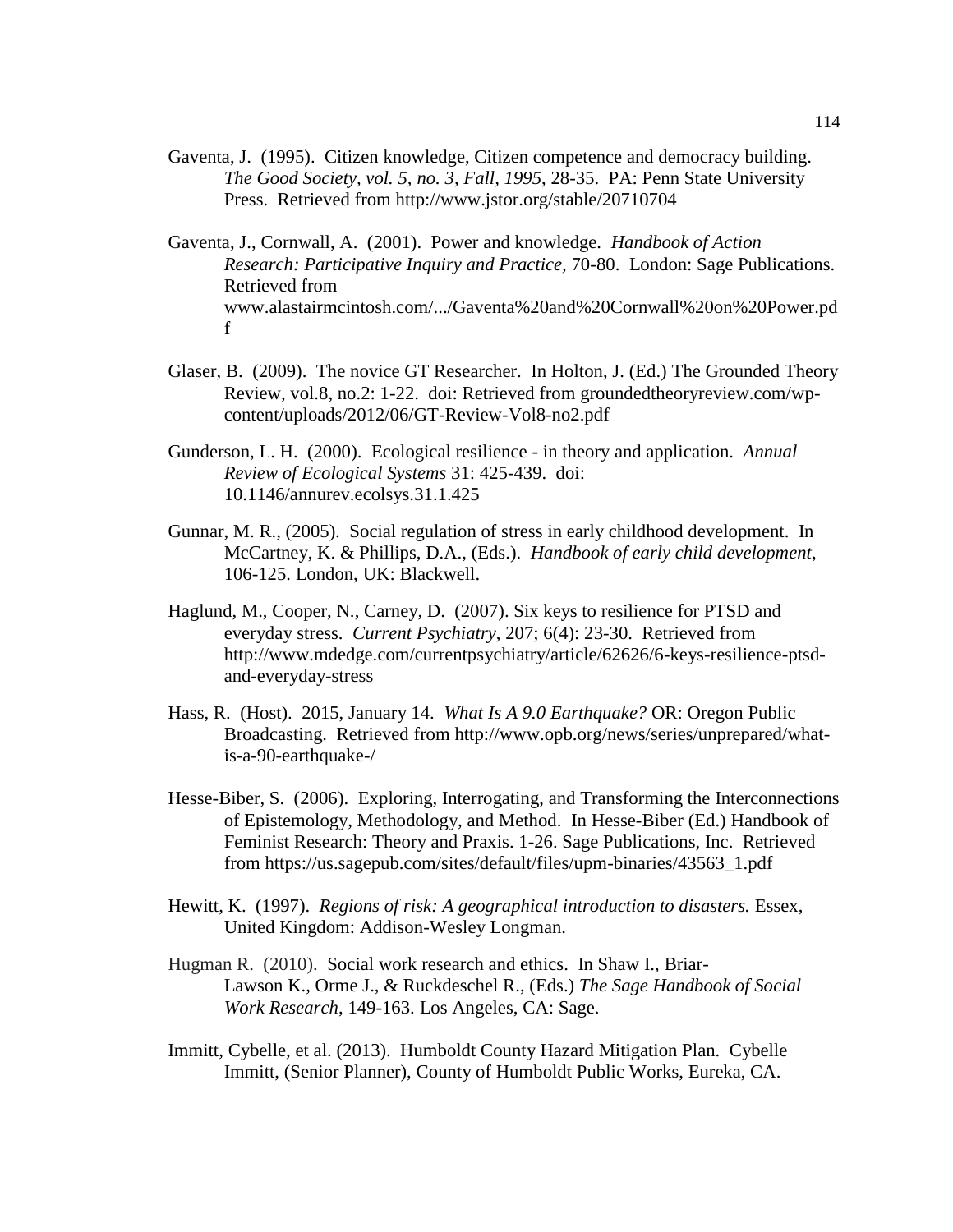- Jaiswal, K. & Wald, D. (2010). *An empirical model for global earthquake fatality estimation*. *Earthquake Spectra,* vol. 26, 4, 1017-1037. Oakland, CA: Earthquake Engineering Research Institute.
- Jenkins, P., & Phillips, B. (2008). Battered women, catastrophe, and the context of safety after Hurricane Katrina. *Feminist Foundations*, Volume 20, Number 3, Fall, 2008, 49-68. Project MUSE. Retrieved from [https://www.researchgate.net/...Jenkins/...Battered\\_Women\\_Catastrophe\\_and\\_the](https://www.researchgate.net/...Jenkins/...Battered_Women_Catastrophe_and_the_Context_of_Safe.pdf) [\\_Context\\_of\\_Safe.pdf](https://www.researchgate.net/...Jenkins/...Battered_Women_Catastrophe_and_the_Context_of_Safe.pdf)
- Johnson, Mark R. & Plance, David. (October 23, 2013). Cal OES / FEMA: Cascadia Subduction Zone Earthquake and Tsunami Response Plan Seminar presentation and notes. Humboldt State University, Arcata, CA.
- Kailes, J. I. (2008). *Southern California wildfires after action report*. September, 2008. Center for Disability Issues and the Health Professions. Pomona, CA: Western University of Health Sciences.
- Kindley, Deborah. (March, 2013). Quality Assurance Project Coordinator for the State Council on Developmental Disabilities, Area Board One: Workshop interview. Redwood Coast Regional Center, Eureka, CA.
- Kosek, J. (2004). Purity and pollution: Racial degradation and environmental anxieties. In Peet, R. & Watts, M., (Eds.), *Liberation Ecologies: Environment, Development and Social Movements*. 2nd ed., 125-165. New York, NY: Routledge.
- Larkin, Dan. (June 14, 2012). Emergency Manager, Humboldt County Sheriff Department: Humboldt County Operational Area Meeting Notes, Eureka, CA.
- Larkin, Dan, et. al. (Humboldt County Emergency Manager & First Responders). (March, 2011). Hot Wash Debriefing Notes. Humboldt County Board of Supervisors Chambers, Eureka, CA.
- Lindsey, Ann. (2008). Humboldt County Health Officer: Interview for Eureka Times Standard Newspaper. Printed August 7, 2008.
- Long, J.W. (2009). Retracing the trail to wisdom: Doing science together in Cibecue. In Fortmann, L. (Ed.), Participatory Research in Conservation and Rural Livelihoods: Doing Science Together, 70-83. Retrieved from https://books.google.com/books?isbn=1444305328
- Ludwin, R., Dennis, R., Carver, D., McMillan, A., Losey, R., Clague, J..., James, K. (2005). Dating the 1700 Cascadia Earthquake: Great coastal earthquakes in native stories. *Seismological Research Letters*, Vol. 76, Number 2, March/April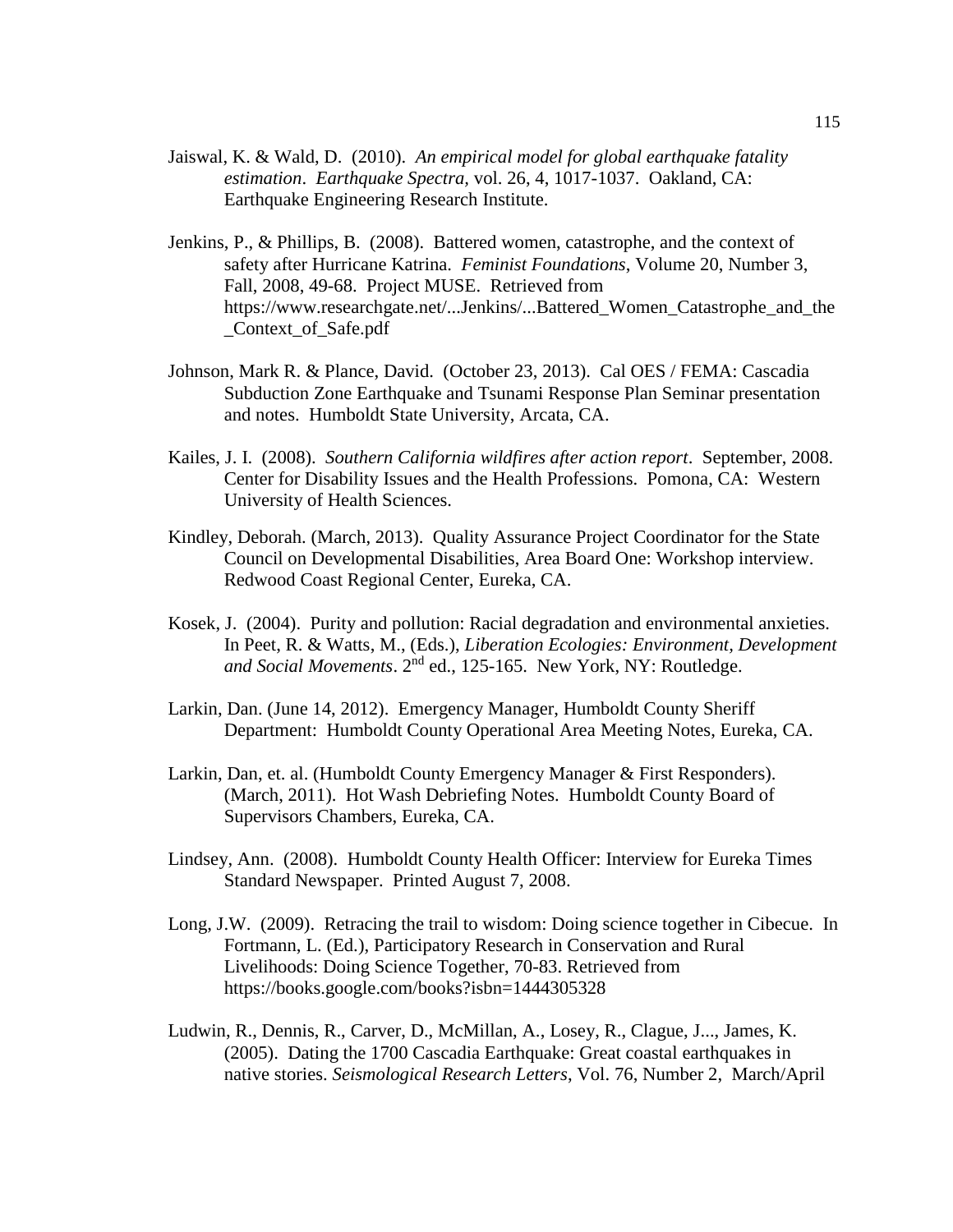2005, 140-148. Retrieved from: oceanlink.island.net/SOLE/LP/FN/1700\_tsunami.pdf

- Luthar, S. S. (2006). *Resilience and vulnerability: Adaptation in the context of childhood adversities.* New York, NY: Cambridge University.
- Mann, E. (2006). *Katrina's Legacy*. Los Angeles, CA: Frontline.
- Masten, A. (2001). Ordinary magic: Resilience processes in development. *American Psychologist* 56(3), 227-238. doi: 10.1037/0003-066X.56.3.227
- Masten, A. S., & Obradovic, J. (2008). Disaster preparation and recovery: Lessons from research on resilience in human development. *Ecology and Society*, *13*(1), [9]. Retrieved from<https://doi.org/10.5751/ES-02282-130109>
- McCarthy, Royal. (October 23, 2013). Humboldt County Cal Trans Presentation: Cascadia Earthquake and Tsunami Exercise Series, Catastrophic Earthquake Plan Seminar. Humboldt State University, Arcata, CA.
- McIntosh, P. (2004). White privilege: Unpacking the invisible knapsack," in Rothenberg, P. (Ed.), *Race, gender, and class in the United States: An integrated study.* New York, NY: Worth Press.
- In Merriam Webster online Dictionary. (2017). Definition of Resilience for English Language Learners. LearnersDictionary.com. Merriam Webster Incorporated. Retrieved from:<https://www.merriam-webster.com/dictionary/resilience>
- National CERT Program. (2011). Community Emergency Response Team Basic training participant manual. Alexandria, VA. Perform Tech, Inc.
- National Institutes of Health. (2010). Fact Sheet Intellectual and developmental disabilities. U.S. Department of Health and Human Services, October, 2010. Retrieved from: <https://report.nih.gov/nihfactsheets/ViewFactSheet.aspx?csid=100>
- National Research Council., National Science Foundation. (2006). *Facing hazards and disasters: Understanding human dimensions.* Washington, D.C. National Academics Press.
- Neuhauser, L., Ivey, S.L., Huang, D., Engelman, A., Tseng, W., Dahrouge, D., ... Kealey, M. (2013). Availability and readability of emergency preparedness materials for deaf and hard-of-hearing and older adult populations: Issues and assessments. PLoS ONE 8(2): e55614. Retrieved from https://doi.org/10.1371/journal.pone.0055614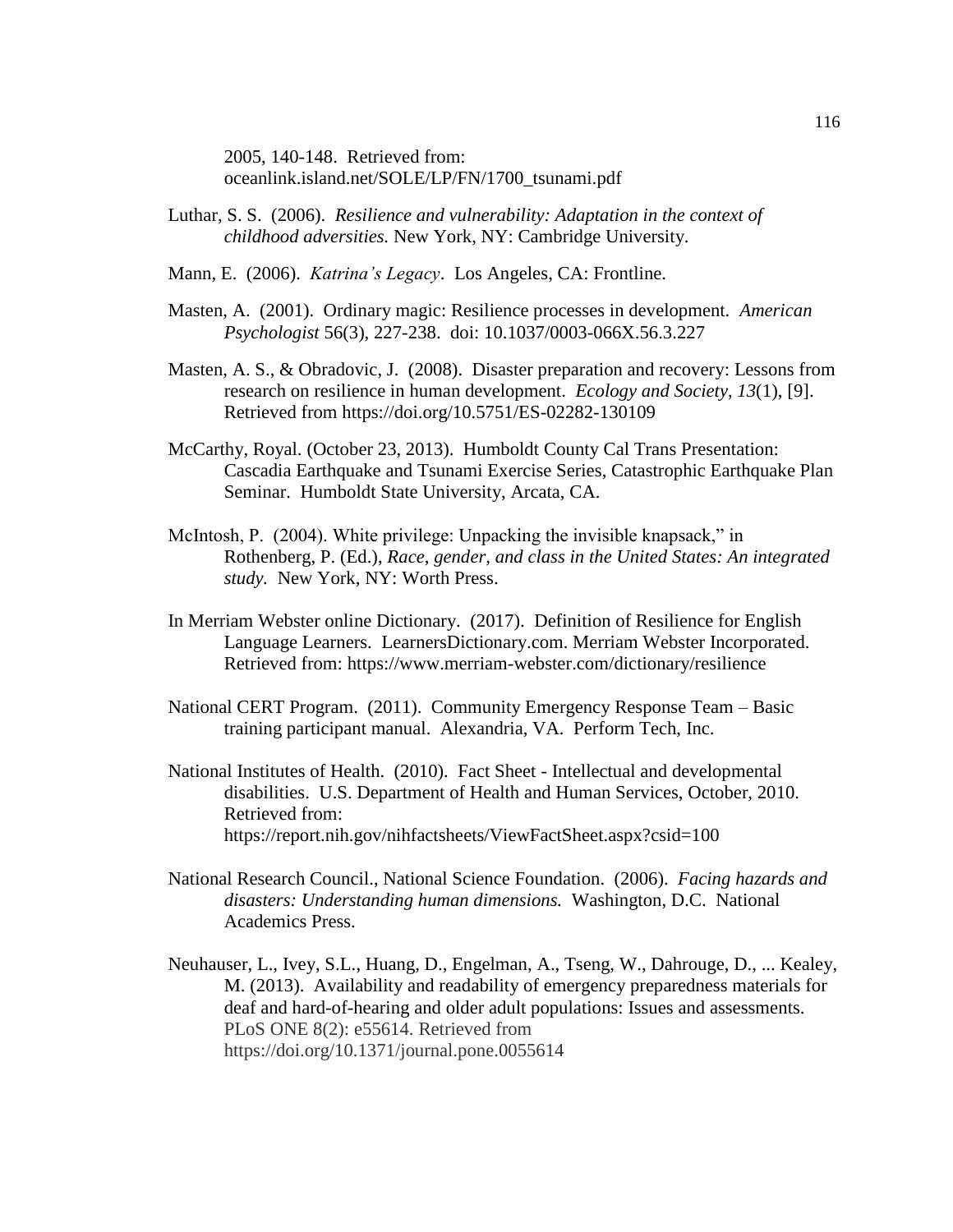- Oliver, C. (2011). *Catastrophic disaster planning and response*. Boca Raton, FL: CRC Press
- Peduzzi, P., Dao, H., Herold, C., & Mouton, F. (2009). Assessing global exposure and vulnerability towards natural hazards: The disaster risk index. *Natural Hazards and Earth System Sciences*, European Geosciences Union, 9, 1149–1159. Retrieved from [www.nat-hazards-earth-syst-sci.net/9/1149/2009/](http://www.nat-hazards-earth-syst-sci.net/9/1149/2009/)
- Pelling, M. (2004). Reducing disaster risk: A challenge for new development. New York, NY: United nations Development Program. Retrieved from http://archiveouverte.unige.ch/unige:77685
- People First of California. (2011). *Vision Statement* (April, 2011). State Council on Developmental Disabilities. Retrieved from https://www.peoplefirstca.org
- Perry, B.; Szalavitz, M. (2006). *The boy who was raised as a dog and other stories from a child psychiatrist's notebook: What traumatized children can teach us about loss, love and healing.* New York, NY: Basic Books.
- Quarantelli, E.L. (1988). Local emergency management agencies: Research findings on their progress and problems in the last two decades. *International Journal of Mass Emergencies and Disasters.* November 2002, vol. 20, No. 3, 347-367. Retrieved from www.ijmed.org/articles/581/download/
- Rahim, M. (2007). This is criminal. In South End Press Collective (Eds.), *What lies beneath: Katrina, race and the state of the nation*. Cambridge, MA: South End Press
- Ripley, A. (2008). *The Unthinkable: Who survives when disaster trike and why.* New York, NY: Crown Publishers.
- Robbins, Paul F. (2010). Human-environment field study. In Gomez, B. & Jones, E. (Eds.), *Research method in geography: A critical introduction*, 241-256. Malden, MA: Wiley-Blackwell.
- Roomey, C. (2005). Nobody left behind: Consumer experiences of emergency and disaster. In Moseley, C., Salmi, P., Johnstone, C. & Gaylord, V. (Eds.). *Impact: Feature Issue on Disaster Preparedness and People with Disabilities, 20*(1). (Spring/Summer 2007) Minneapolis, MN: University of Minnesota, Institute on Community Integration. Retrieved from <http://ici.umn.edu/products/impact/201/default.html>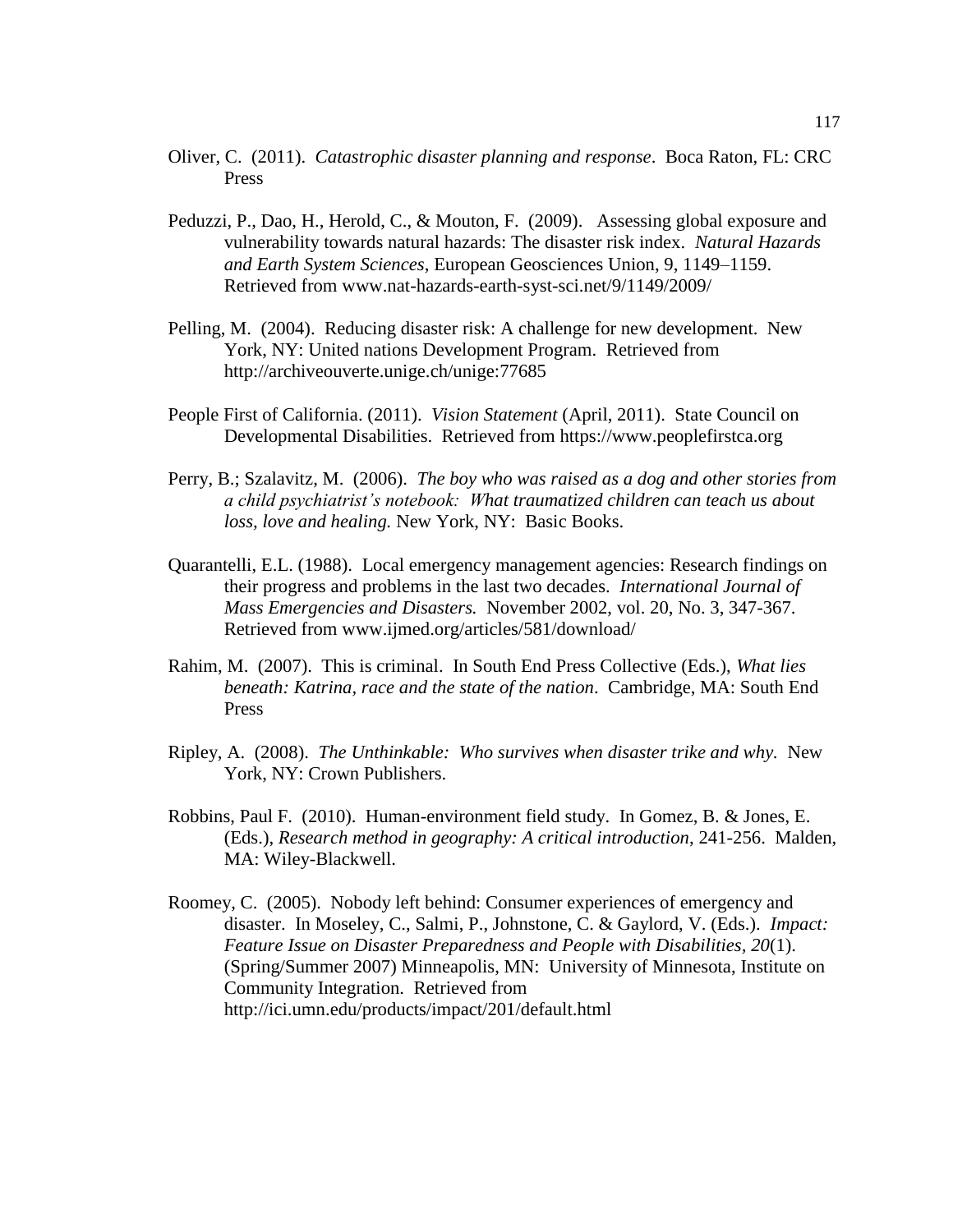- Sampson, R.J., Squires, G.D., & Zhou, M. (2000). *How neighborhoods matter: The value of investing at the local level*. Washington, D.C.: American Psychological Association Press.
- Schmidtlein, M. C., Deutsch, R. C., Piegorsch, W. W. & Cutter, S. L. (2008). A sensitivity analysis of the social vulnerability index. *Risk Analysis*, 28: 1099– 1114. doi: 10.1111/j.1539-6924.2008.01072.x
- SEEDS Asia Report. (April 29, 2011). The great eastern Japan earthquake: In depth damage report by affected cities. Retrieved from www.seedsasia.org/hp/EJET/Rep4.pdf
- South End Press Collective, (Eds.). (2007). *What lies beneath - Katrina, race and the state of the nation.* Cambridge, MA: South End Press Collective.
- State Department of Developmental Services. *The Lanterman Developmental Disabilities Act*. Sacramento, CA: State Department of Developmental Services.
- Stough, M., Sharp, A., Decker, C., Wilker, N. (2010). Disaster case management and individuals with disabilities. *Rehabilitation Psychology*, Special section: Disaster management and persons with disabilities, Vol 55(3), Aug 2010, 211-220. doi: 10.1037/a0020079
- Szalavitz, M.; Perry, B. (2010). *Born for love: why empathy is essential – and endangered*. New York, NY: Harper Collins.
- Tatum, B. (2004). Defining racism: Can we talk? In Rothenberg, P. (Ed.), *Race, Gender, and Class in the United States*. New York, NY: McMillan.
- United Nations. (2005). Hyogo Framework for Action, 2005 2015. Building the resilience of nations and communities to disasters: *United Nations International Strategy for Disaster Reduction.* Retrieved from [www.unisdr.org/](http://www.unisdr.org/)wcdr
- United States Department of Health and Human Services. (December, 2000). *Summary of the HIPAA privacy rule.* Retrieved from [https://www.hhs.gov/hipaa/for](https://www.hhs.gov/hipaa/for-professionals/privacy/laws-regulations/)[professionals/privacy/laws-regulations/](https://www.hhs.gov/hipaa/for-professionals/privacy/laws-regulations/)
- United States Department of Homeland Security. (February, 2006). The Federal response to Hurricane Katrina: Lessons learned. Washington, D.C.: The White House. Retrieved from https://georgewbushwhitehouse.archives.gov/reports/katrina-lessons-learned/
- Von Bertalanffy, L. (1950). An outline of general systems theory. *British Journal for the Philosophy of Science*, Vol. 1, No. 2. Aberdeen University Press. Retrieved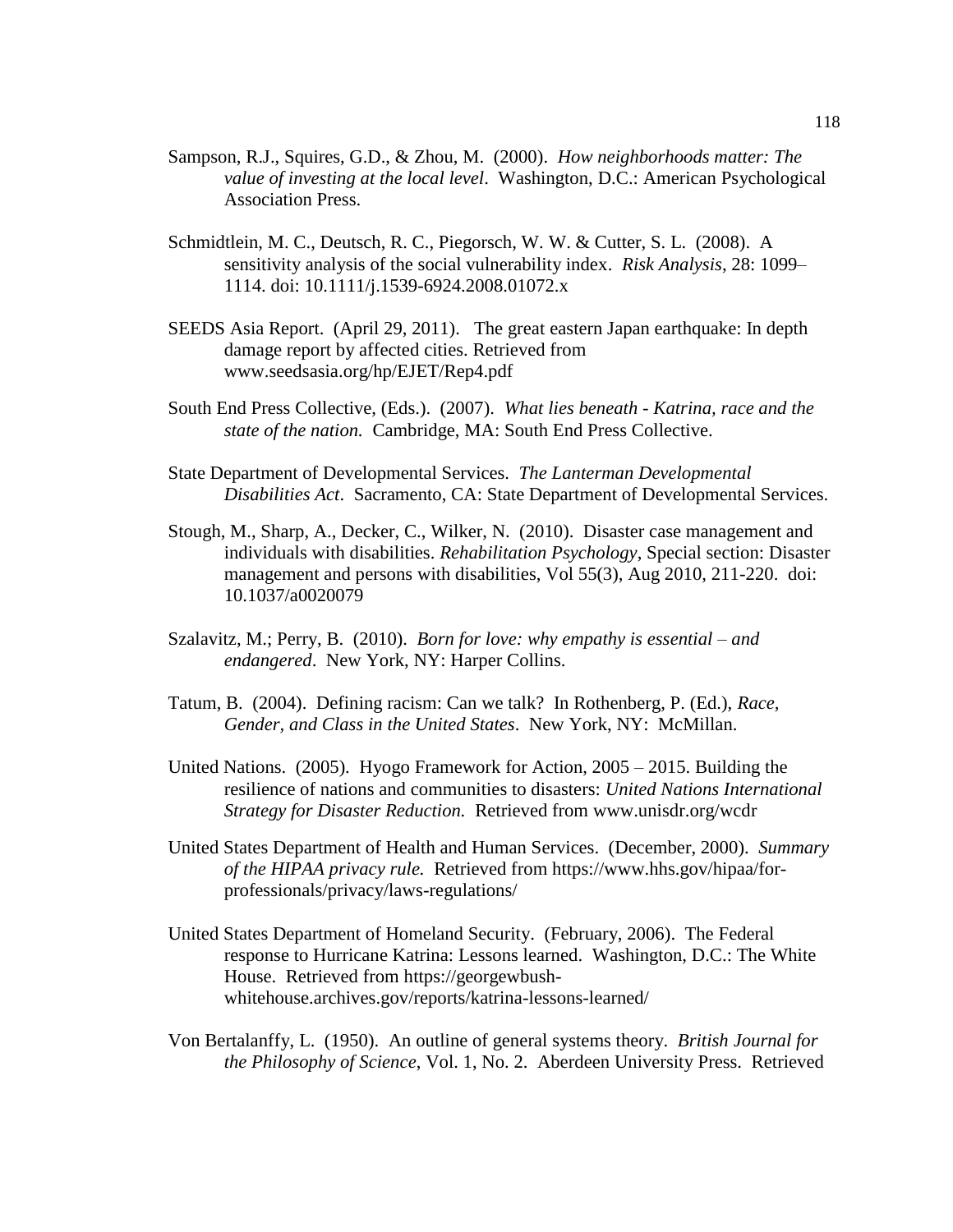from http://www.isnature.org/Events/2009/Summer/.../Bertalanffy1950- GST\_Outline\_SELECT.p..

- Von Bertalanffy, L. (1968). *General system theory: foundation, development, applications.* New York, NY: Braziller.
- Walker, B., & Salt, D. (2006). *Resilience thinking*. Washington, D.C.: Island Press.
- Windle, G., Bennett, K., & Noyes, J. (2011). A methodological review of resilience measurement and scales. *Health and Quality of Life Outcomes*, 2011, 9:8. doi: [10.1186/1477-7525-9-8](https://dx.doi.org/10.1186%2F1477-7525-9-8)
- Wisner, B., Blaikie, P., Cannon, T., & Davis, I. (2003). *At risk: Natural hazards, people's vulnerability and disasters*, 2nd ed. New York, NY: Routledge
- Wood, N., Burton, C., & Cutter, S. (2009). Community variations in social vulnerability to Cascadia-related tsunamis in the U.S. Pacific Northwest. *Natural Hazards*, (2010), 52, 369–389. doi: 10.1007/s11069-009-9376-1
- Wood, N., Ratliff, J., & Peters, J. (2013). *Community exposure to tsunami hazards in California:* U.S. Geological Survey Scientific Investigations Report 2012–5222*.*  Retrieved from<http://pubs.usgs.gov/sir/2012/5222/>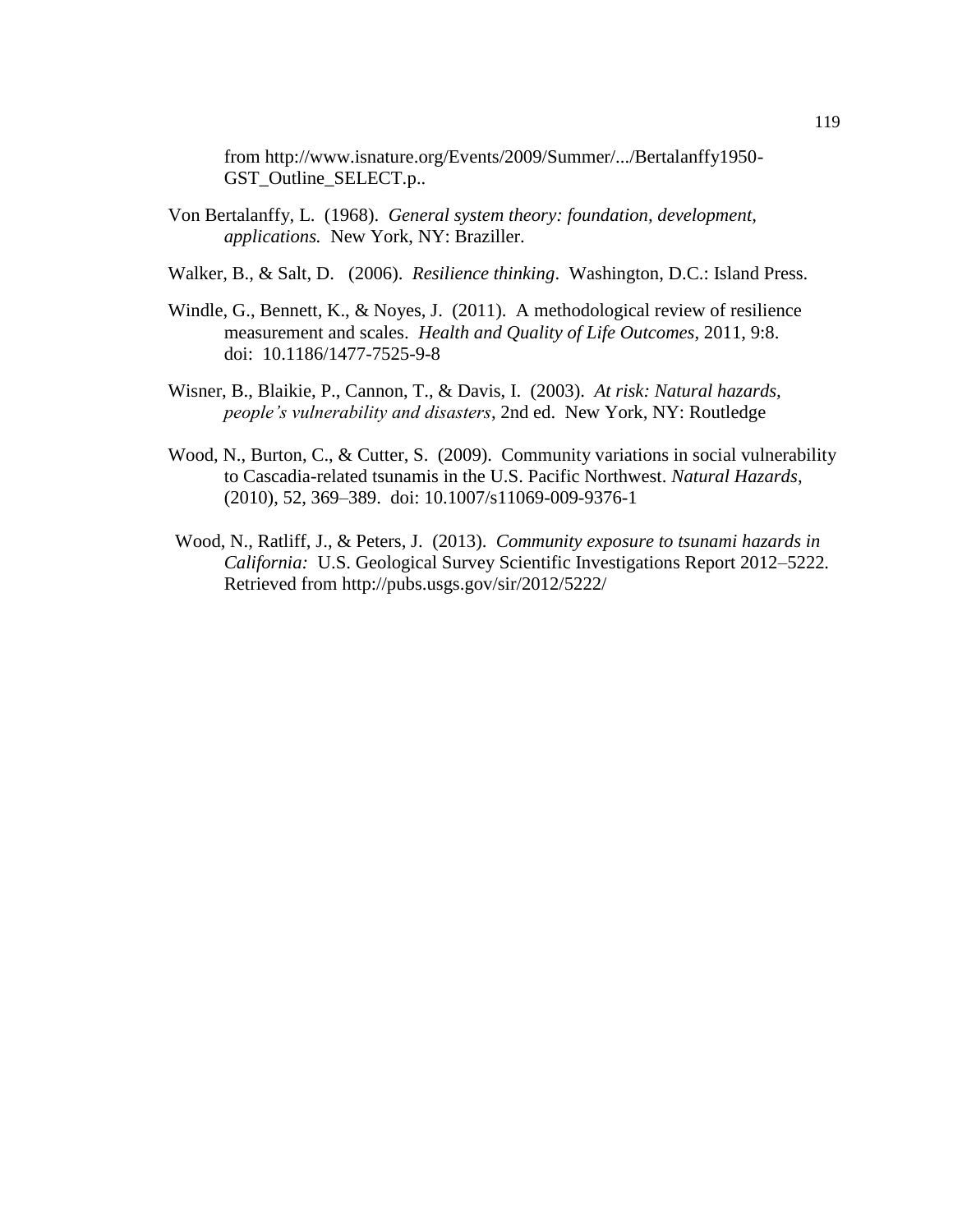## APPENDIX A

## Cascadia

Perhaps the most significant of the natural hazards that could affect Humboldt County involves the Cascadia Subduction Zone. Subduction zones are convergent plate boundaries where one plate moves beneath another plate. Earthquakes, mountainbuilding, landslides, volcanism and tsunamis can be generated in association with subduction zones. The Cascadia Subduction Zone is one such region; an extensive plate boundary where the oceanic Gorda Plate and Juan de Fuca Plates are moving beneath the continental North American Plate. It is 680 miles long and extends from Cape Mendocino in the south to beyond the northern tip of Vancouver Island in British Colombia (Abbott, 2008). In 1700, a magnitude 9 earthquake along the Cascadia Subduction Zone likely ruptured several hundred miles of this fault (Dengler, et al, 2011).

A rupture along the Cascadia Subduction Zone could potentially generate another 9.0 intensity earthquake with a rupture zone extending hundreds of miles (Dengler, 2012). An event such as this could trigger a massive tsunami, such as those occurring in Japan in 2011 and in the Indian Ocean in 2004, which killed over 230,000 people. According to Dan Larkin of the Humboldt County Operational Area, when a Cascadia event occurs it is going to be like "Katrina on Steroids" (Larkin, 2012). For residents along the West Coast of the United States, it is not a matter of whether or not this massive event is going to occur, but when.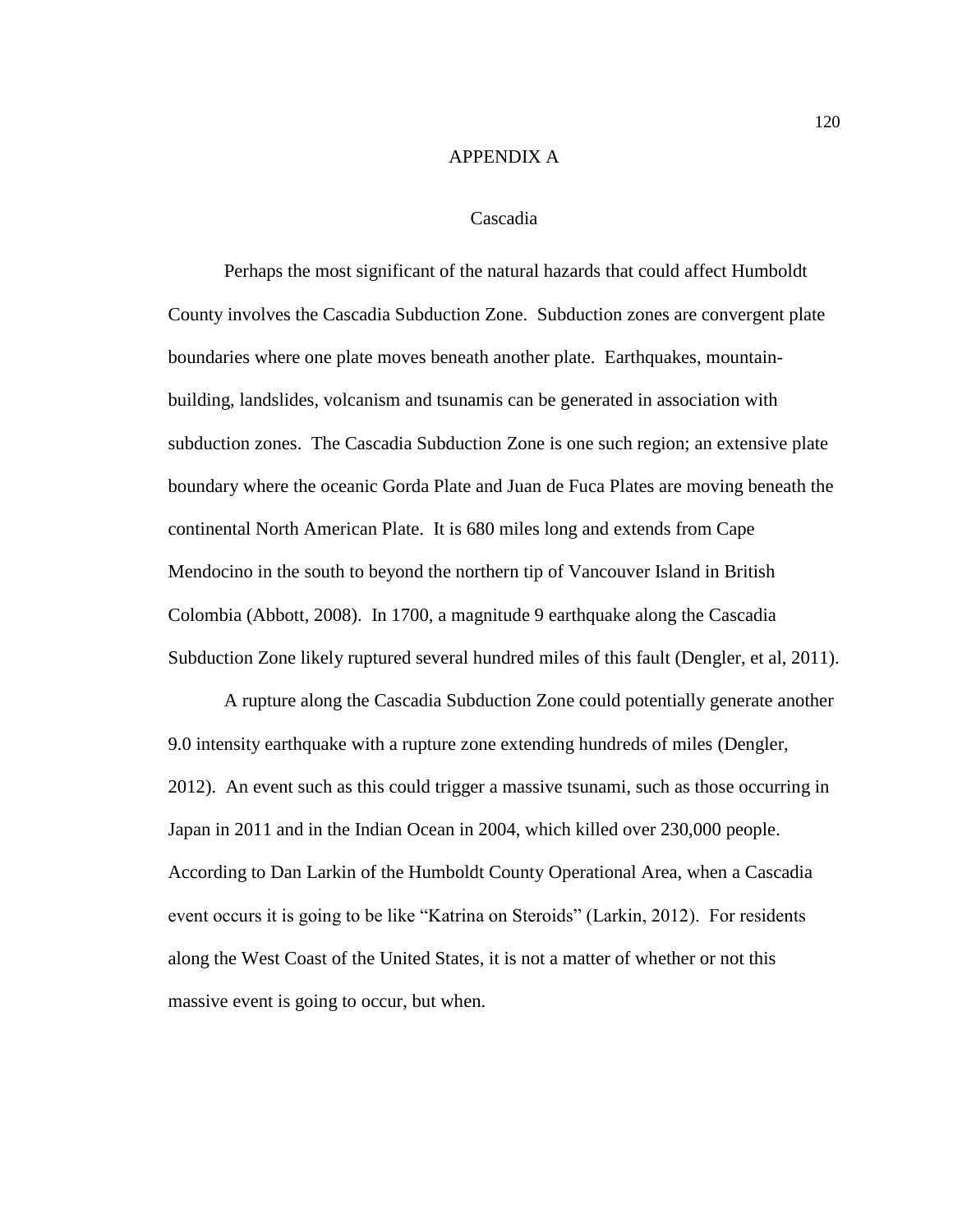According to the United States Geological Society, a Magnitude 9.0 earthquake has 100 times the amplitude and releases 1,024 times the energy of a 7.0 earthquake (Jaiswal & Wald, 2010). In 1992 a series of three strong earthquakes shook the North Coast. The first of the series of three quakes in 1992 was "only" a 7.1, yet was felt in high rise buildings as far away as Sacramento.

Scientists have determined that over 19 earthquakes extending along the Cascadia Subduction Zone from southern Vancouver Island to the Oregon-California border have occurred in the past 10,000 years. These would typically be of a magnitude from about 8.7 to 9.2 (Dengler, 2012). Researchers have also determined that there have been 22 additional large earthquakes that involved just the southern end of the fault, in the region from Oregon to Northern California. Therefore, on a geologic *average*, a Cascadia event of some form occurs about every 244 years. According to Abbot (2008), the last Cascadia mega-earthquake to strike the Pacific Northwest occurred on Jan. 26, 1700 – well over 300 years ago.

Native American stories shared between 1860 and 1964 describe events that occurred in relation to the 1700 Cascadia earthquake and tsunami. These stories were from people whose ancestors had lived along the coast from the Humboldt County area to Vancouver Island in British Colombia – roughly the extent of the Cascadia Subduction Zone (Ludwin, et al., 2005). These stories include detailed descriptions of strong ground shaking that occurred at night followed by flooding events that destroyed coastal villages. These native stories are validated by core samples showing sand layers near coastal areas, radiocarbon tree ring dating within forests killed by salt water inundation, and written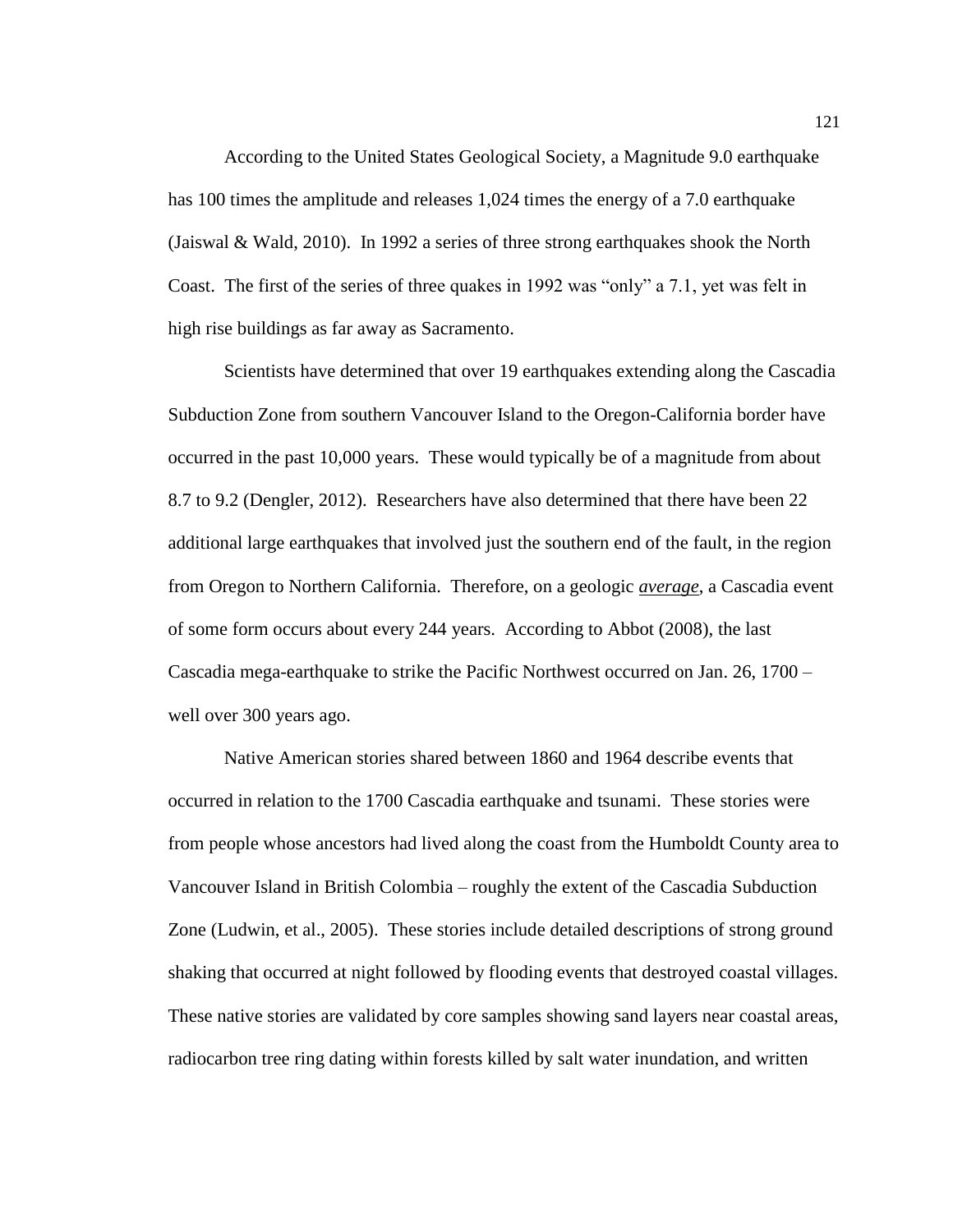records from Japan indicating that an 'orphan tsunami' (one occurring without accompanying ground shaking) occurred within the same time frame (Ludwin, et al., 2005).

It is important to note that this event occurred long before modern day infrastructure and population densities were established along the Pacific Northwest. An event like this occurring in the current era could result in heavier damage and more widespread effects than any previous natural disaster in the nation's history.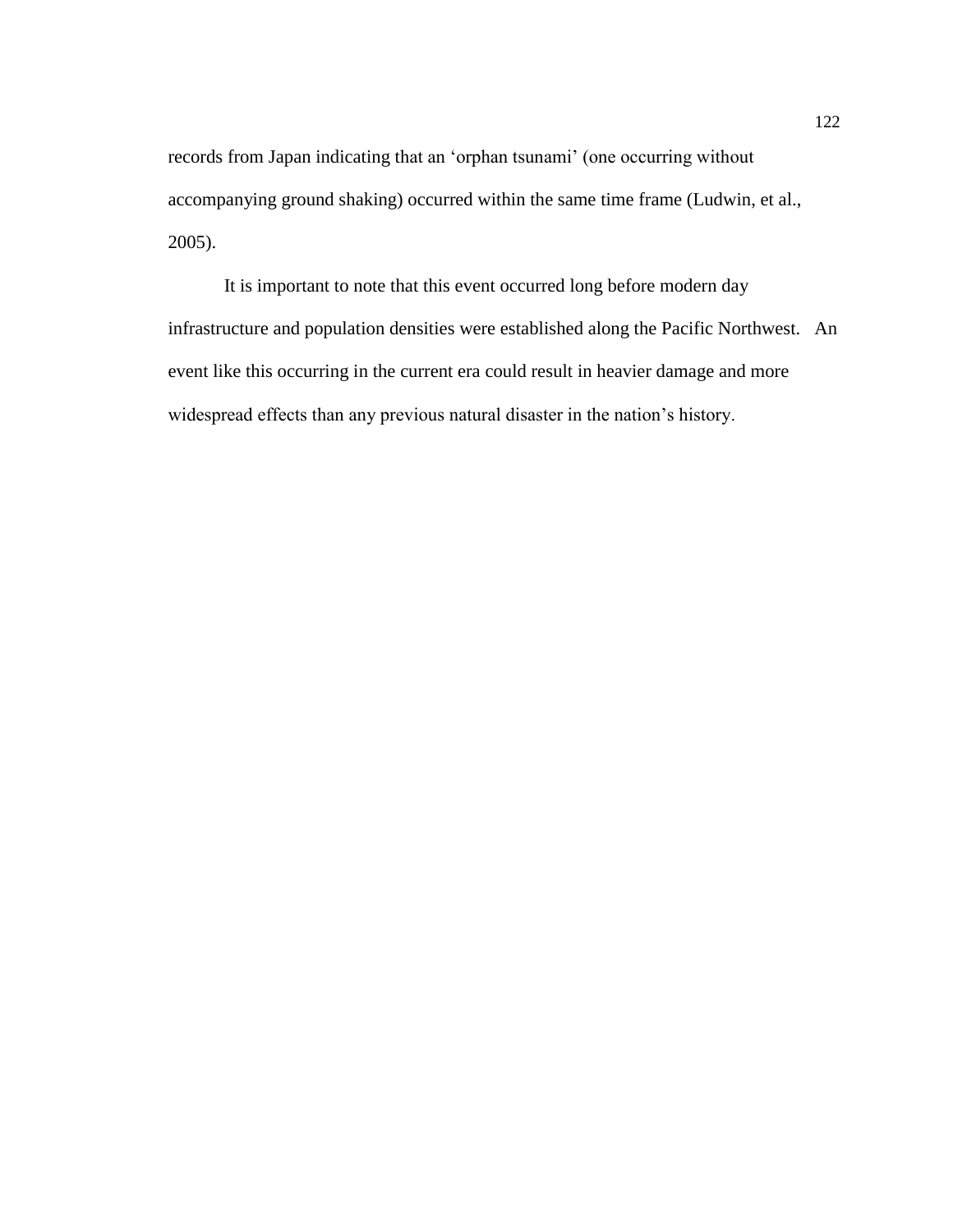## APPENDIX B

## Physical Vulnerability

Most building structures in Humboldt County are single-story wood frame houses, which tend to fare relatively well during earthquakes, although there are still some unreinforced masonry buildings and scattered post and pier foundations (particularly in rural areas and historic regions), as well as mobile homes and other buildings that are not properly secured to their foundations. These weaker buildings are more vulnerable to structural failures in an earthquake. Most structural failures experienced in Humboldt County tend to be from buildings shifting outwards from the foundation, weak cripple walls on older Victorian-style homes, breaking windows, and falling overhangs (Dengler et al., 2011). Buildings that abide by modern engineering and building standards do not typically crumble or fall inward, (as viewed in many videos of earthquake damage in places such as Haiti, China, Morocco or Turkey) because of the difference in engineering and building materials used. California is one of the states that has overall stronger enforcement of modern building codes, similar to those in Japan (Dengler, 2012).

In 2012, the United States Geologic Survey completed a report on Community Exposure to Tsunami Hazards in California. This report provides a roadmap for understanding the impact that a Cascadia event could have on the residents of Humboldt County. By examining these predictions, we can identify factors that may increase risk for some individuals and help guide planning efforts for residents who may live, work or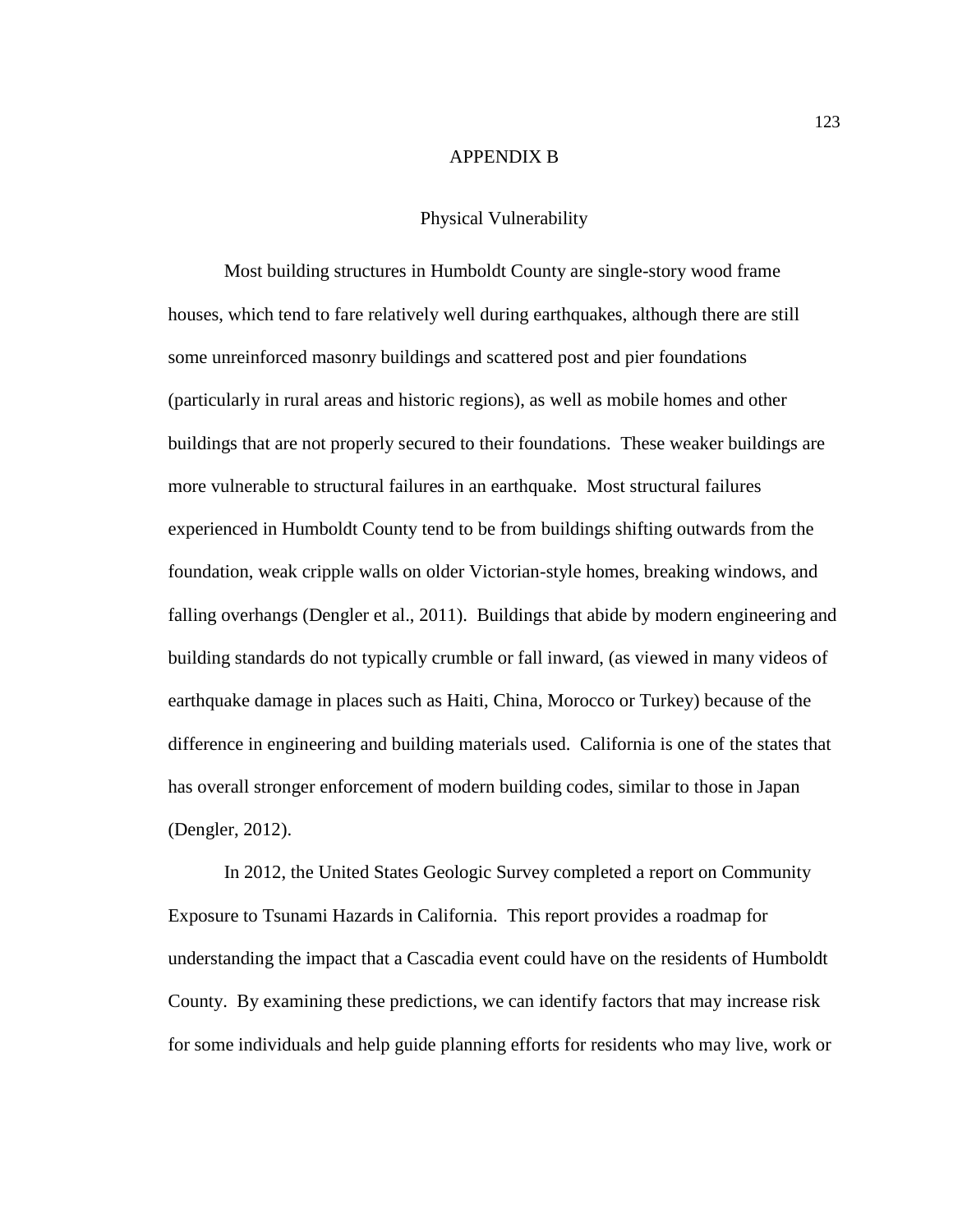recreate in the areas likely to be affected by such an event. In terms of developed/inhabited land area, our population density numbers are low compared to many other counties, but because of the distribution of our demographics, with many people living and working around Humboldt Bay, our relative adverse impacts to the people in this region will be high (Larkin, 2013).

Humboldt County has twice the amount of land area in tsunami inundation zones than the next closest of the 20 affected California counties, and from 3 to 40+ times the amount compared with the remaining 18 counties (Wood, Ratliff, & Peters, 2013). About 10% of the population residing in Eureka, Arcata and Trinidad live in a tsunami hazard zone (Wood, Ratliff, & Peters, 2013). This does not include the many homeless encampments scattered throughout the area. Nearly 40% of employees who work in the city of Eureka work in a tsunami hazard zone. Of these, around 50% (of these individuals) work in community support businesses (Wood, Ratliff, & Peters, 2013). If these community support businesses are unable to continue to offer their services due to a hazard event, this would have a significant impact on many of those who are often identified as vulnerable populations, including the poor, elderly and disabled who depend on the services these agencies provide. Arcata and Eureka also have several dependent care facilities and two day programs located within tsunami inundation zones (Wood, Ratliff, & Peters, 2013).

There are six state parks or recreation areas located in tsunami inundation zones in Humboldt County. Eureka alone has more than 30 public venues (such as parks, recreation centers, the marina, museums, hotels, entertainment centers, and so forth),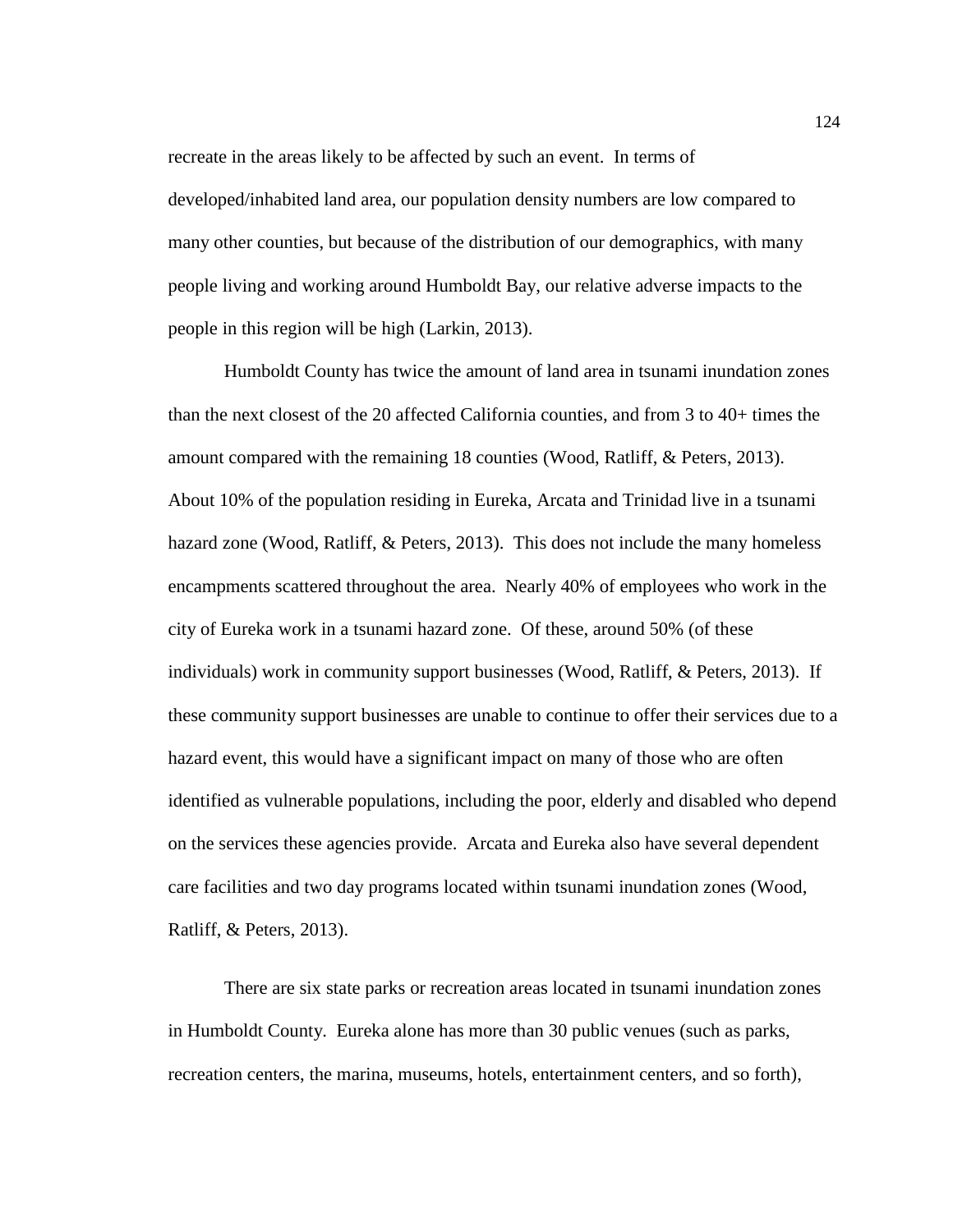which are located within the inundation zone (Wood, Ratliff, & Peters, 2013). Lack of preparation could potentially result in an increased likelihood of death or injury if an event were to occur during visiting hours at these locations, particularly for people who are visiting from out of the area and may not be as familiar with the local hazards or procedures they should take to remain safe if a large magnitude earthquake and tsunami were to occur.

Several utilities and critical infrastructure are located in the potential tsunami inundation areas as well, including both of the municipal waste water treatment facilities for Eureka and Arcata. Damage to one of these facilities may result in a major long-term disruption to sewer services, in addition to health risks from potential chlorine gas leaks and leaked sewage material into and around Humboldt Bay. Hazardous materials are stored at the Renner Petroleum storage facility, the Samoa Pulp Mill, and other locations surrounding Humboldt Bay. Several wells, pumping stations and water transfer pipes such as those that supply water from the Mad River to the Arcata and Eureka area – lie within tsunami hazard zones. Many gas, power and sewer lines supplying people in Arcata and Eureka also run through these areas (Wood, Ratliff, & Peters, 2013). Transportation infrastructure is located in the affected areas, including two airports and parts of Highway 101 (Wood, Ratliff, & Peters, 2013). It can easily be concluded that mitigation and repair costs for a Cascadia earthquake and tsunami event could be astronomical and require many resources.

Experts believe it is certain that a Cascadia event will occur, but it is not known exactly when it will happen or what magnitude earthquake will be generated from it.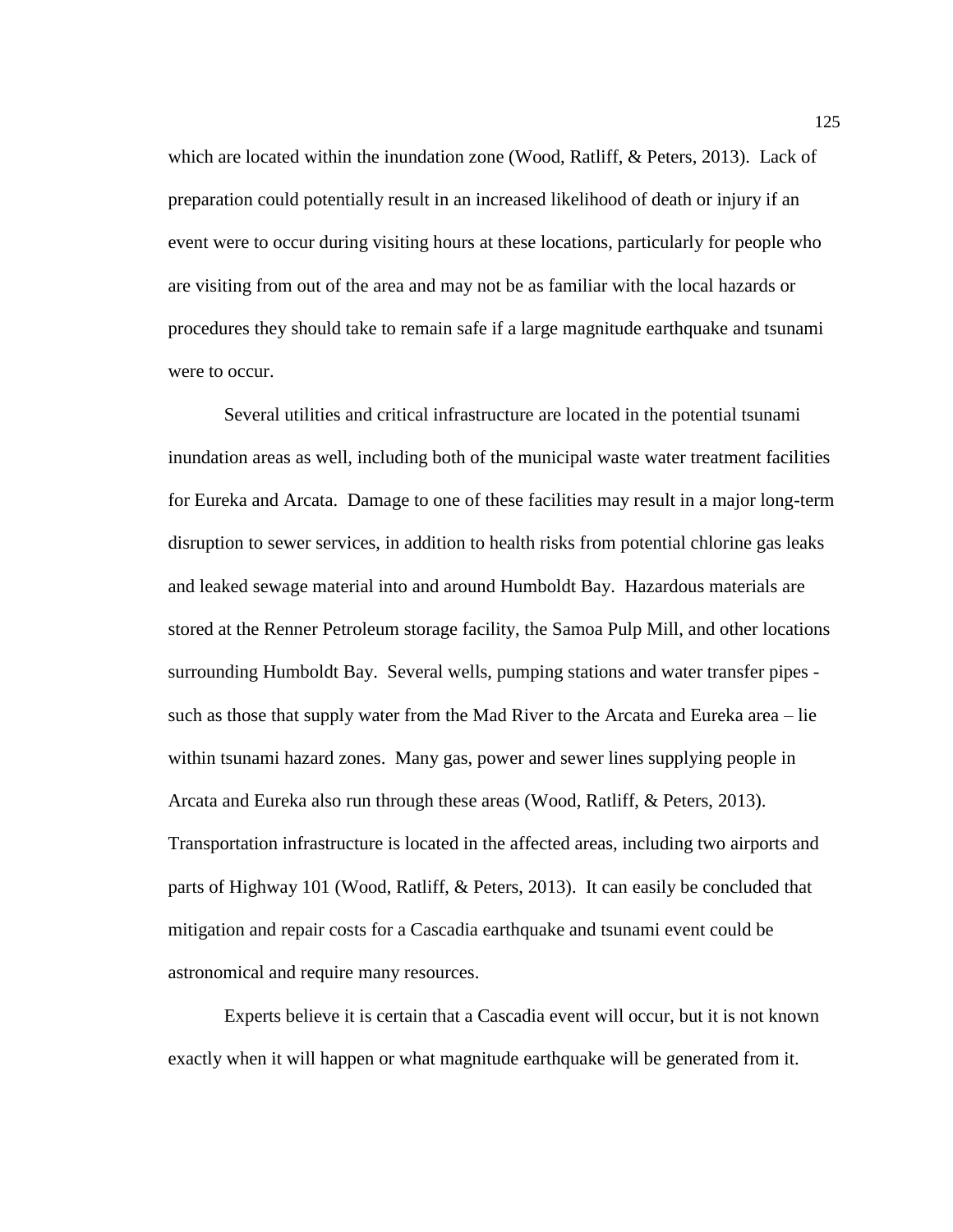When a Cascadia Subduction Zone event does occur, residents on the West Coast of the United States can expect strong ground shaking that lasts for several minutes (Dengler, 2013). The intensity of shaking will decrease depending upon the distance from epicenter, geologic makeup of an area, and other factors. However, the duration of ground shaking will be significantly longer than smaller, more frequent seismic events.

Fatalities in the thousands are possible up and down the West Coast, with tens of thousands more injured. Hundreds of buildings could be severely damaged. A large and extremely destructive tsunami will hit the closest point of land on the coast within as little as 10 minutes (Dengler, 2013). This tsunami could travel all the way across the Pacific Ocean, affecting people and infrastructure in Alaska, Hawaii, Southern California, other countries around the Pacific Ocean, and possibly countries in other parts of the Pacific Rim as well.

There could be hundreds of aftershocks, some of which can be of intensity 7.0 or higher. (By comparison, the earthquake that struck Humboldt County and caused damage in January of 2010 was only a 6.5). These could occur in a number of locations both onshore and offshore. Any of these aftershocks can cause further damage and those centered offshore could trigger more tsunami activity. These aftershocks could continue for several months and greatly hamper rescue and recovery efforts.

On September 26 of 2013, the Federal Emergency Management Agency (FEMA), along with the California Office of Emergency Services (Cal OES – formerly CalEMA) revealed the California Cascadia Subduction Zone Earthquake and Tsunami Response Plan for Northwestern California. This plan outlines the hazards and corresponding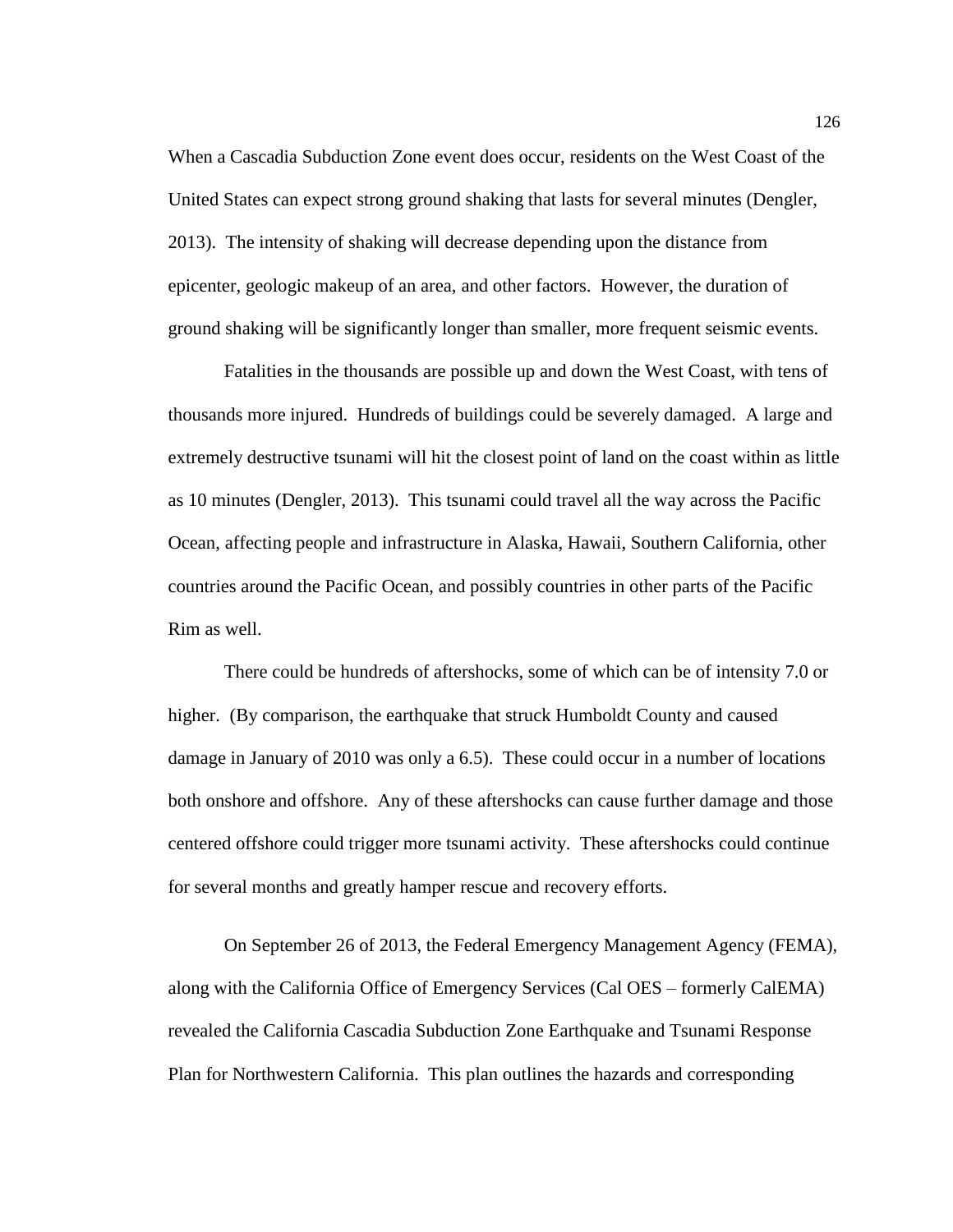emergency response protocol that is to be implemented when this event occurs. However, when the plan was presented to and discussed with Humboldt County Emergency Managers and other interested parties, studies had not yet been done that would rule out the possibility of damage to larger inland metropolitan areas. Lori Dengler pointed out that, because of the geologic makeup of northern California, it is possible that the more population-dense capital city of Sacramento could suffer even more infrastructure damage than residents on the North Coast, and that more studies were needed to determine the potential for a much larger area of impact than that which was included in the FEMA plan. This could potentially change the dynamics of how much response from Federal Agencies could be required due to a significantly larger geographic area impacted by such an event.

In terms of purely local impact, a key issue is that residents could be divided into at least 17 "isolated islands of humanity" (Larkin, 2012). Each of these will have to function independently for extended periods of time, as outside help may not arrive for several days or weeks. Families may be cut off from loved ones for extended periods – with little or no ability to communicate with each other. Emergency Response personnel will be spread thin and their efforts will need to be prioritized to schools/children or critical infrastructure, and whatever can be done to avert larger damage of secondary effects. Therefore, it is likely that most of the immediate search and rescue efforts and community support will have to come from individual citizens who happen to be located in each community when the shaking begins. There may be no one coming from outside areas to assist or rescue people in outlying areas for quite some time.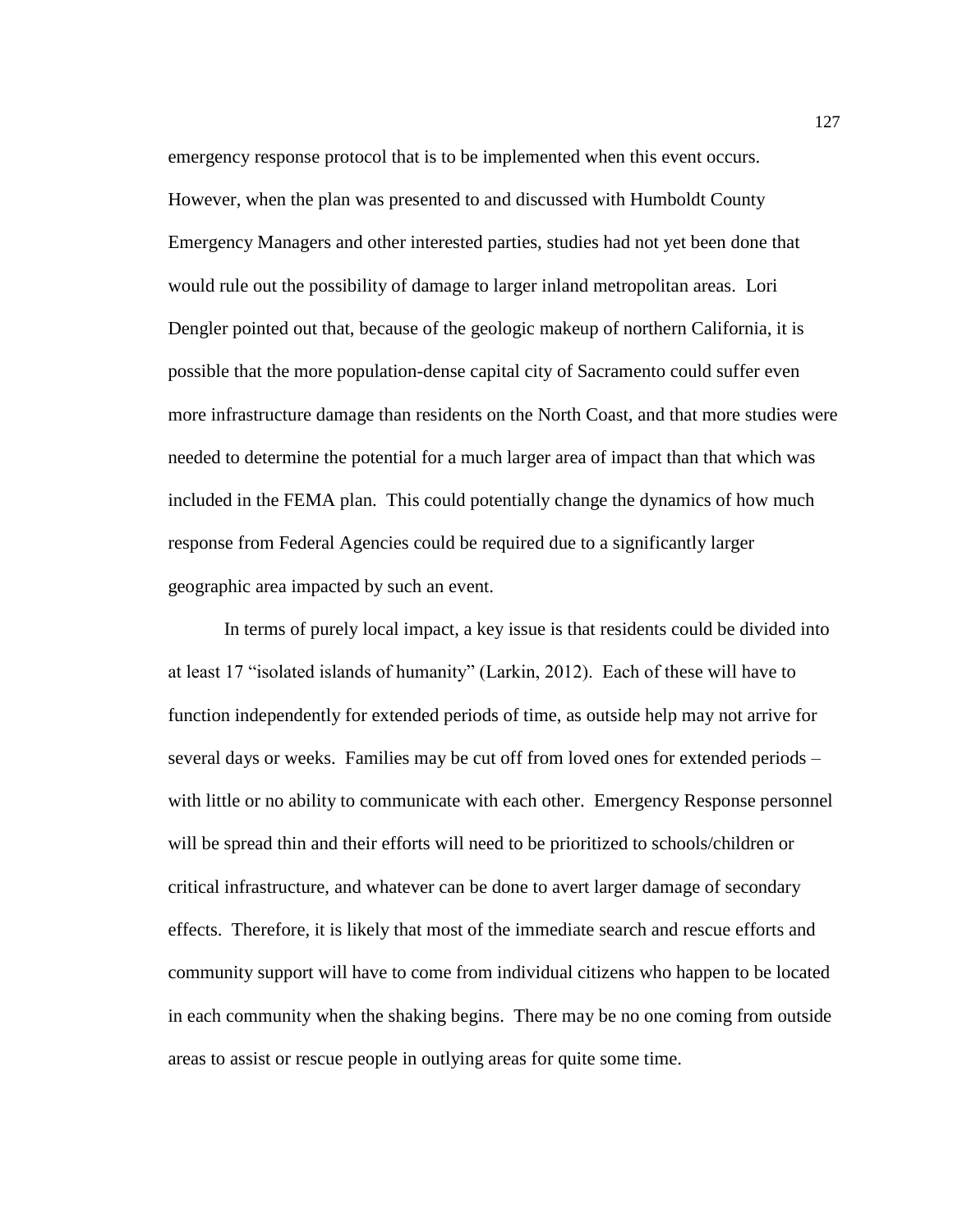Landslides and potential damage to bridges and other infrastructure will likely hamper assistance coming to our area, as well as preventing people from leaving. Entire sections of all highways leading into and within Humboldt County - including the Highway 101 corridor - may be wiped out by landslides consisting of potentially millions of tons of earth and debris (McCarthy, 2013). Emergency assistance from other parts of the country (other than supports flown into the Arcata/Eureka Airport from out of the area) will likely not be able to come any closer than the I-5 corridor. Air support will depend greatly on weather conditions and whether or not there is significant infrastructure damage to the small airport in McKinleyville, which will have to be assessed by federal authorities prior to actual delivery of relief supplies. These supplies would then be delivered via helicopter to Points of Delivery, or 'POD' locations within each isolated community (Johnson & Plance, September 2013).

The water pumping stations, water transfer pipes and several wells, in addition to a number of underground sewer and water systems throughout Humboldt County, could suffer irrevocable damage. People with septic tanks who live in areas prone to liquefaction may see their septic systems rise up out of the ground. Although restoring water and sewer lines will be the top recovery priority for Public Works Departments, people dependent upon city utility systems could find themselves without water or sewer services for at least three to four months – possibly much longer (Albrecht, 2010). There may be standing water harboring many contaminants for a long time. The likelihood and incidents of exposure to bacterial pathogens and other disease-causing substances will be high. Maintaining adequate health and sanitation may be a challenge for many people.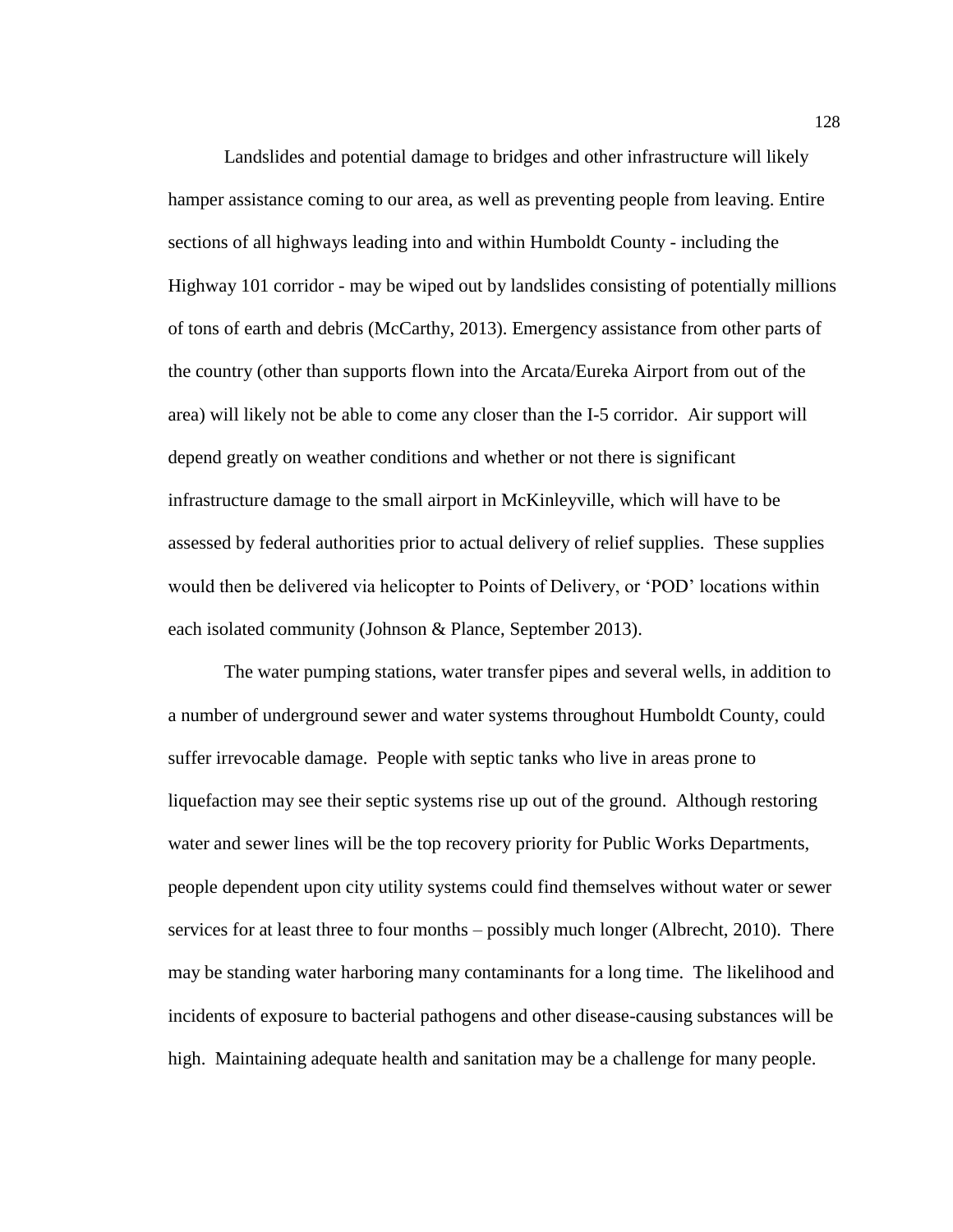Some gas leaks are likely and can result in further damage and danger for residents. People may find themselves without power or natural gas for extended periods. The Tompkins Hill gas pipelines that lead to the PG&E Power Plant near King Salmon cross the Little Salmon Fault zone multiple times. Lori Dengler has stated that there is evidence to support the idea that when past Cascadia events have occurred, the Little Salmon fault zone has also experienced earthquakes (Dengler, 2012). This fault zone can result in surface rupture.

Most businesses and service providers that have not created emergency response and business continuity plans ahead of time may not reopen. Businesses that are likely to fare best are those that have created plans for business response and continuity, and who have ensured that their employees and their employees' families have their own emergency plans in place.

The most vulnerable and negatively impacted populations are likely to be those who are isolated, elderly, disabled, and others who are already dependent upon others for help. The individuals and communities who are likely to fare the best will be the ones that have or know what resources are available, already have plans in place of how to support one another, and are prepared to "go it alone" for an extended period of time. Thousands of families may be homeless or need emergency shelter for several weeks, months or even years. Community recovery efforts may continue for many years – perhaps even decades. Many individual people could still be recovering from these events for several years after the initial event. Some may never fully recover.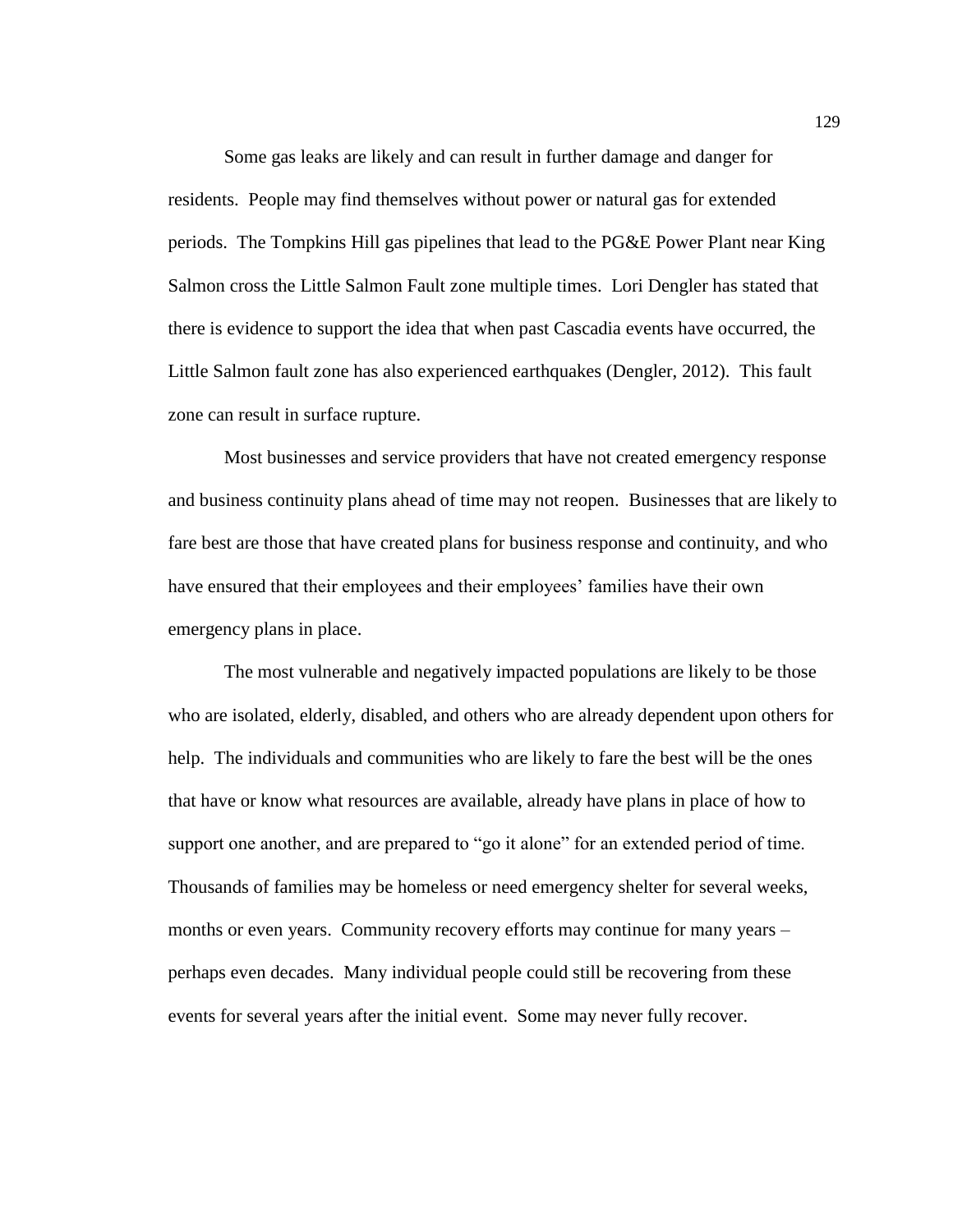Gaining an understanding of the local hazards can serve as a first step in emergency response and expedited recovery efforts. In understanding how and why these hazards take place and the impacts they can have, we are better suited to plan for, manage, and adapt to these changes, rather than becoming victims of it. Another step involves gaining a better understanding of factors that contribute to vulnerability as well as factors that can promote resilience. It is imperative that resiliency is developed and personal responsibility be emphasized with all community members. By learning the factors that contribute to resiliency, such as ways to assess vulnerability, protective systems, and availability of resources that contribute to resiliency on an individual and community level, it may be easier for those who are concerned with preparedness to guide local citizens in understanding and effectively fulfilling their roles as first responders.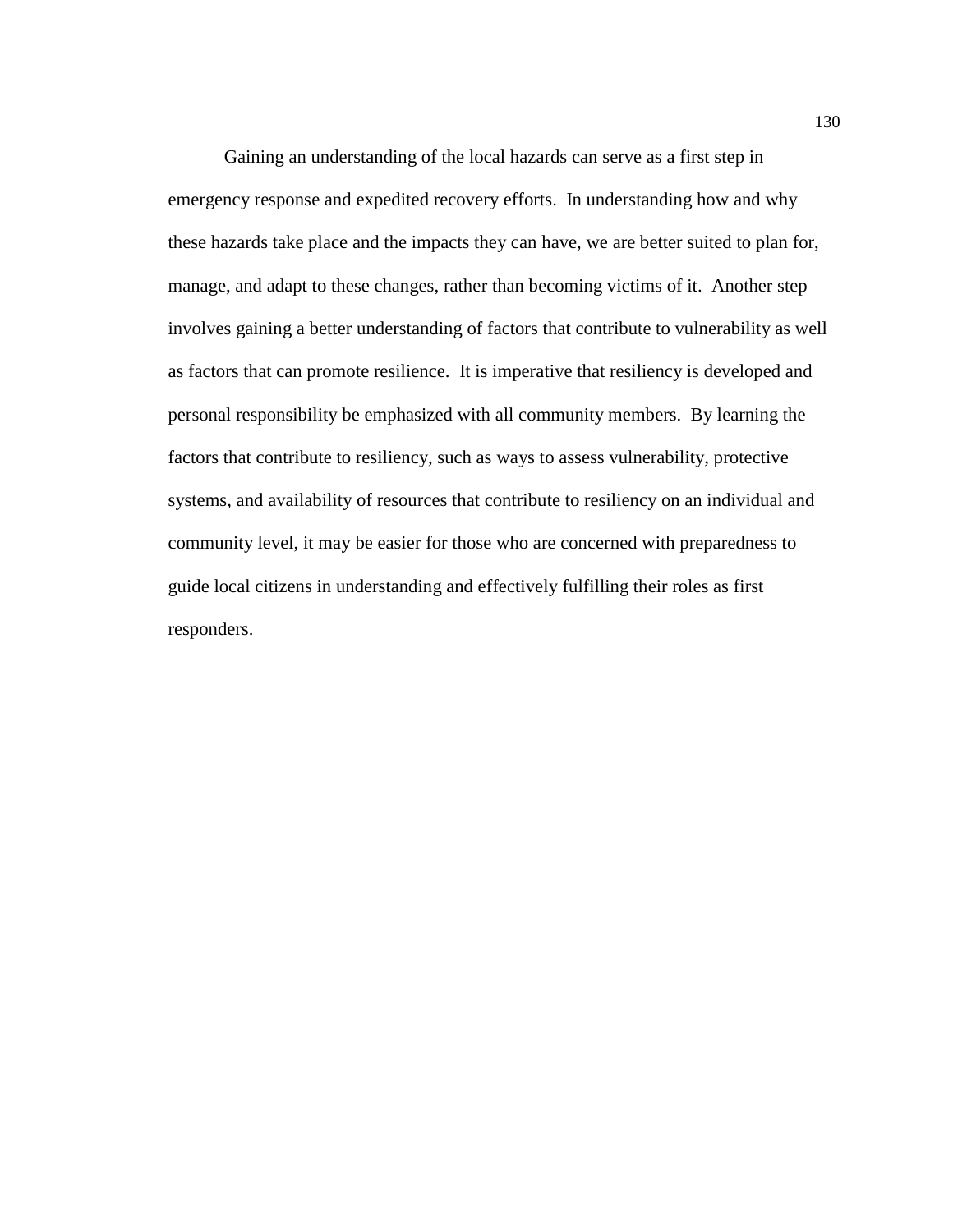## APPENDIX C

## Protective Systems

Masten and Obradovic (2008) identify the protective systems which contribute to developing resiliency in individual people. Among these protective systems are attachment systems, mastery motivation systems, intelligence and the central nervous system, regulatory systems, microsystems, community-level systems, and macrosystems. This project addresses each of these protective systems, as they pertain to regional center clients.

 The first of these relationships involves attachment. Attachment figures can include caregivers, siblings, pets, stuffed animals, security blankets, pacifiers and, of course, parents. As a child grows, these are replaced by peers, romantic partners, and other friendships. Gunnar (2005) indicated that having these attachment figures present can go a long way to moderate stress for an individual. For example, when feeling threatened, a child will seek proximity and contact with their parent or other attachment figure. As adults, it is not uncommon directly following an earthquake or other sudden event for people of all ages to want to gather together or start calling their own "attachment figures" as a way of coping with the stress they were feeling. It was pointed out by Masten and Obradovic that separation from these attachment figures can cause more stress than the event itself.

 The next protective system involves self-efficacy and motivation. Those with a positive view of their own efficacy are more likely to put forth an effort to be successful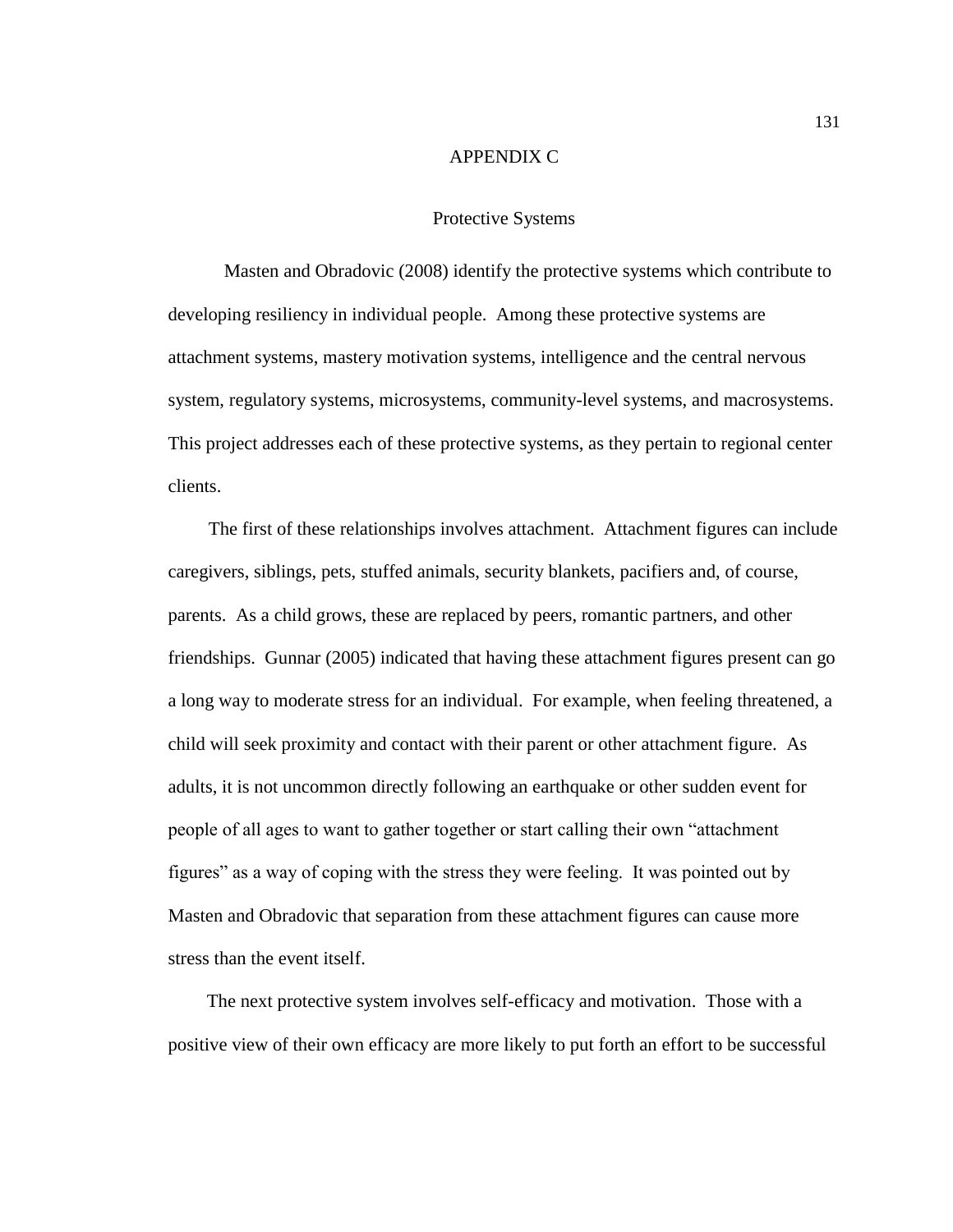and persistent in the face of adversity. If an individual has had to overcome adversity in their own life prior to a disaster, they are typically more likely to adapt and have internal motivation to overcome any hardship they may encounter due to an increase in selfconfidence, and are more likely to take pleasure in doing well, even in the face of adversity. This is an internal, self-perpetuating system. However, even the most resilient individual has a limit and prolonged exposure to severe deprivation and events beyond one's control can take their toll. The opposite of self-efficacy may be described as learned helplessness.

 An individual's intellectual skills - such as the ability to keep thinking while under threat or while facing adversity - are important in determining one's capacity for resilience (Masten & Obradovic, 2008). An individual needs to maintain one's ability for problem-solving and processing information during a disaster. They need to be able to integrate knowledge about what is going on and what to do while under stress. There are several factors that contribute to one's ability to maintain intelligent behavior, only some of which involve development, learning and prior experience. Fatigue, injury, illness, emotions, values, and motivation all contribute to one's level of arousal, and thusly their ability to make decisions, remember important details, and perform other executive functions.

 Self-regulation is an important protective skill to have under high-stress situations and is identified as being among the most important and necessary skills for individuals working high-stress, life and death or other emergency roles. Not only is the ability to manage one's emotions, coordinate actions, think clearly and make essential decisions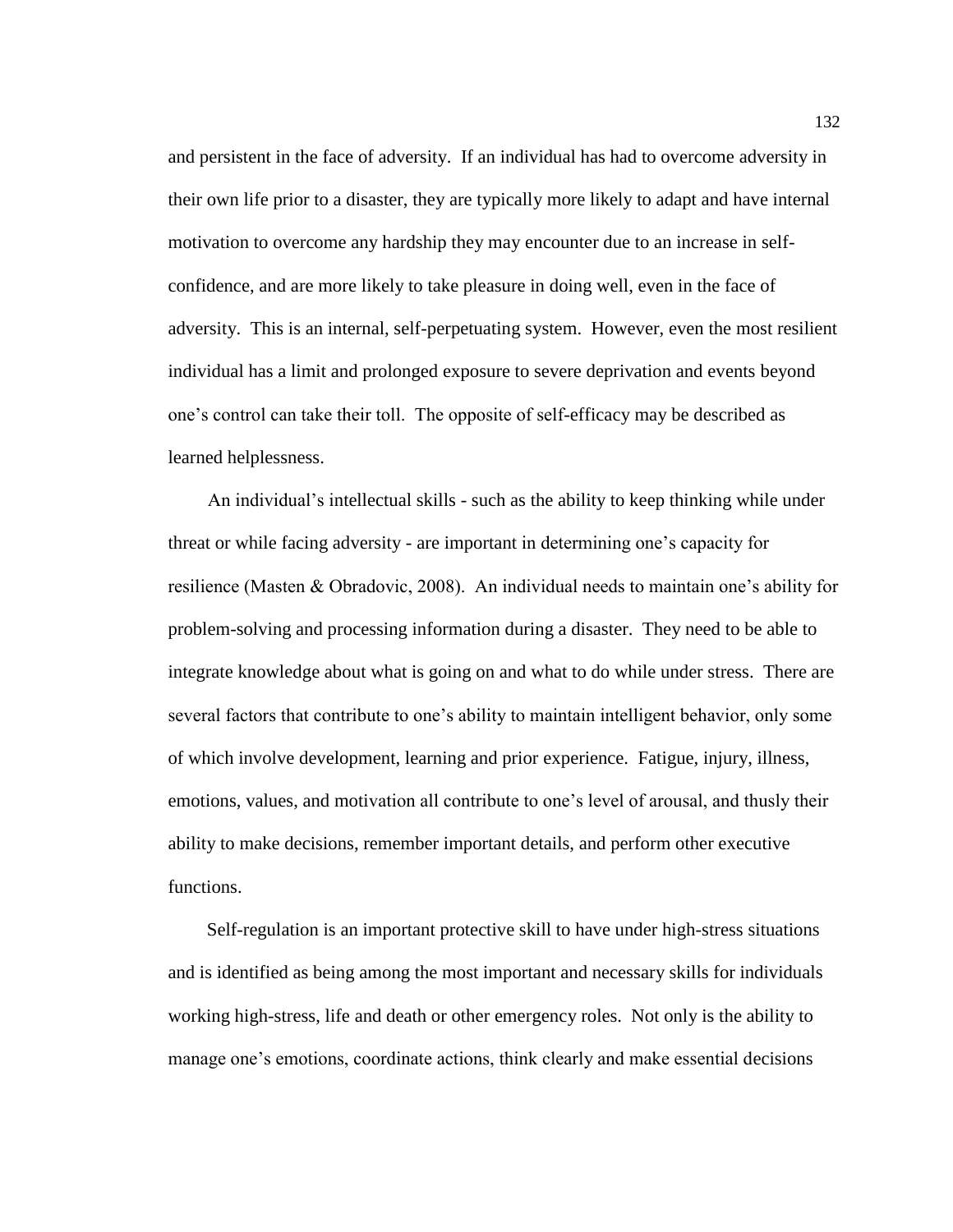under pressure essential for those in roles such as working in emergency rooms, but for all individuals who are presented with a crisis situation. An additional factor that makes self-regulation an integral issue is that any individual who is perceived as an attachment figure, care taker, or who is in a leadership role is going to have a strong impact on how those around them are able to handle and process a situation.

 Microsystems make up the next protective system discussed by Masten and Obradovic, as they serve regulatory and protective roles through their interdependent relationships. Microsystems have the potential to increase the social capital and adaptive capacity of each of its members and people tend to automatically turn to the local school, church, workplace or other familiar arena that serves as a social microsystem. Family, friends, clubs and other groups or organizations also serve as social microsystems. When familiar social systems such as schools, churches or other entities are able to get up and running and holding classes or meetings as soon as possible after a major disruption, it can serve as a symbol of community survival for individuals, whether or not they actually attend or are members of those institutions. Additionally, the locations of these institutions tend to serve as natural gathering points for community members when a disaster strikes. Regular routines, rituals, shared beliefs, stories and a sense of unity associated with any of these social systems can provide a sense of emotional protection.

 Community-level resources and collective efficacy also play a role in individual resilience. Just as an individual or group can have an effect on other individuals and groups of people, the overall ability of the larger community to respond to and expedite recovery from a disaster can have a significant impact on the ability of individuals within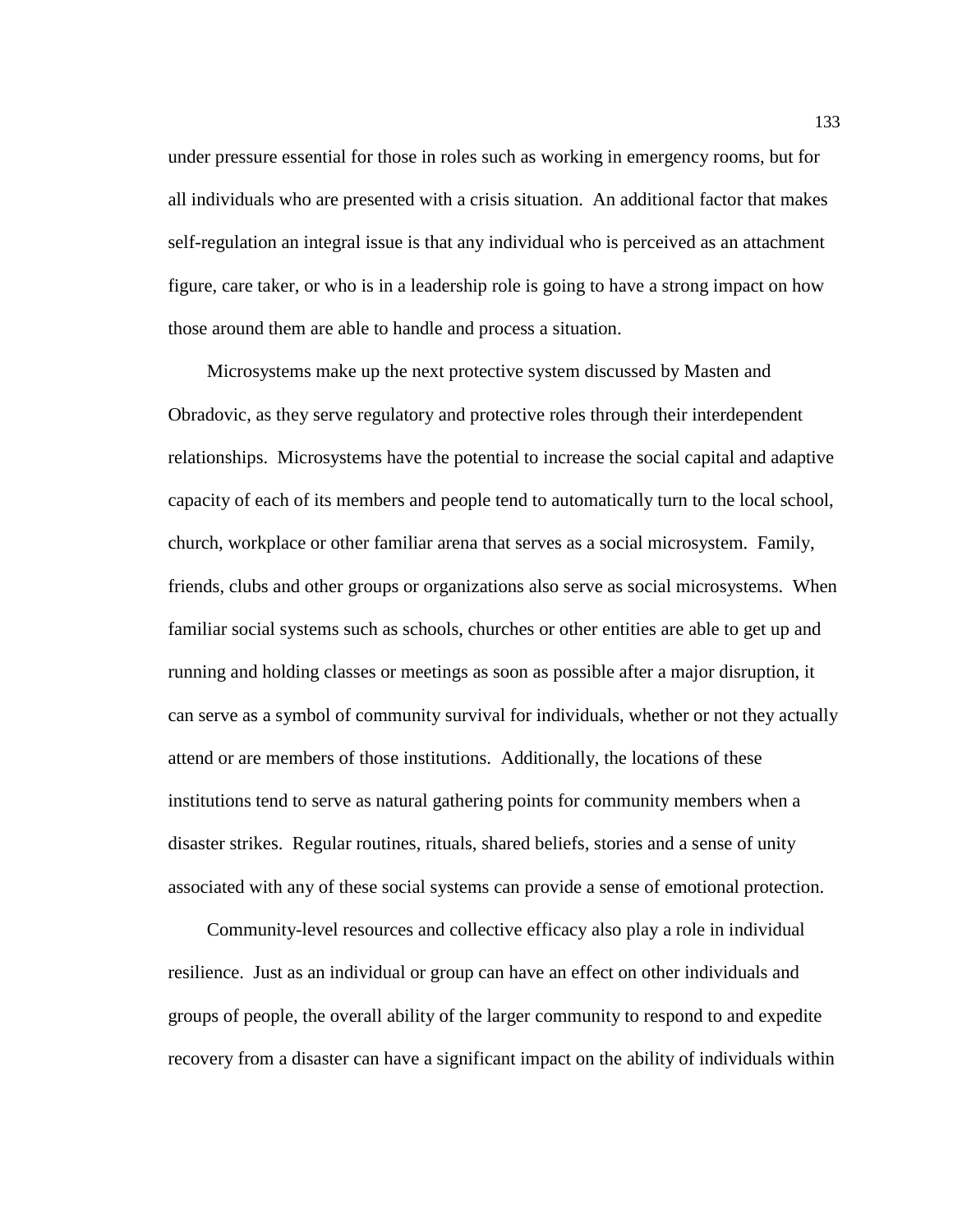that community to experience greater resiliency and a lessened impact on their lives in general.

 On a larger scale, macrosystems such as cultural systems, mass media, and national or international organizations can serve as protective systems, as the level of trust in leadership or media coverage, sense of spirituality and attachment to spiritual and religious figures, and sense of social support have an impact on an individual's resilience. Rituals, positive words of support, prayer or meditation, and a sense of social support and regulation can serve as a source of impetus for individuals to engage in similar selfregulation behaviors.

 There are other considerations to be taken into account when developing a framework for resilience. These include the nature of the threat, the degree to which one is directly impacted (such as a child losing their parent vs. watching something from halfway across the world unfold on television), the number of threats and time frame in which they occur, whether there is a direct threat of bodily harm, individual history, availability and strength of support systems, prior planning, degree of cognition, physical dependence upon others, exposure to previous traumatic events, and an individual's personal stage of development. Each person will have a different level of susceptibility to a threat and people will not be uniformly affected by the same event. "Changing perceptions, cognition, resources, roles, and responsibilities, all of them related to development, are likely to influence the reaction of human individuals to catastrophe" (Masten & Obradovic, 2008).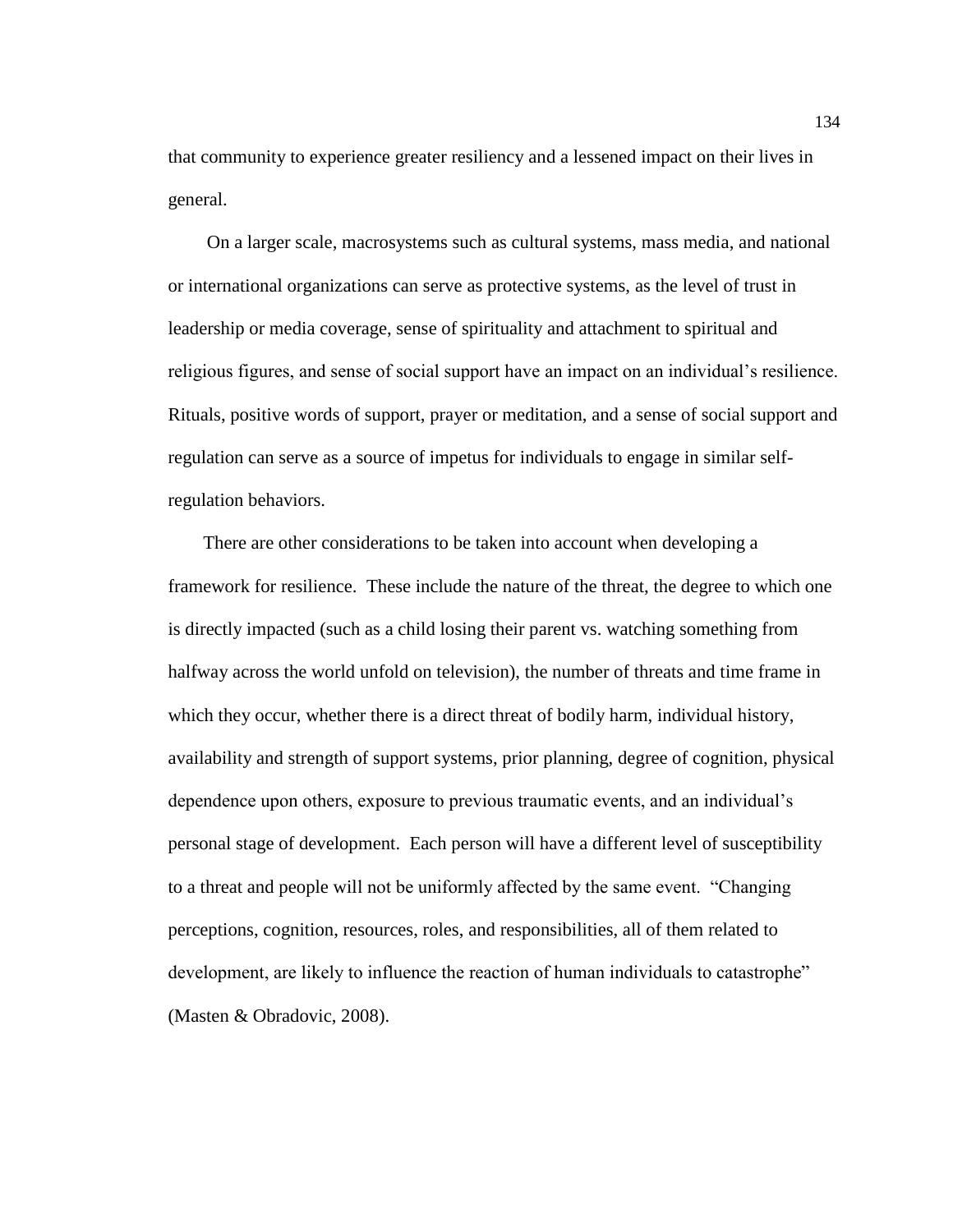First responders for vulnerable populations need to be identified, trained in response, and included in planning for disasters (conducted with their participation). It is important to take into consideration the different types and degrees of cognitive, emotional and behavioral response may be expected at all levels of human development, and best practices for basic psychological and physical first aid be taught to all first responders. The perception of safety of other members of one's systems, and those with whom they are most closely attached, will affect one's ability to function in the face of adversity. Preparation for disasters needs to be done with an understanding of, and consideration for, the interdependence of these protective systems (Masten & Obradovic, 2008).

 The constructs identified by Masten & Obradovic as potentially contributing to resiliency include coping styles that involve problem-solving and facing one's fears. Task-oriented coping appears to contribute to increasing resiliency, while emotionoriented coping is correlated with lower resilience. Cognitive functions that contribute to coping include placing blame where it belongs rather than blaming oneself or others, and remaining flexible in one's approach to solving problems. The ability to reframe or identify a more positive meaning from an event, and acceptance of the event are likely to contribute to personal resiliency. Other functions that were identified by Masten  $\&$ Obradovic as likely contributing to resiliency include using humor, maintaining a positive outlook, getting physical exercise, having a strong sense of spirituality, having a social support system, and having previous experience with a stressful event.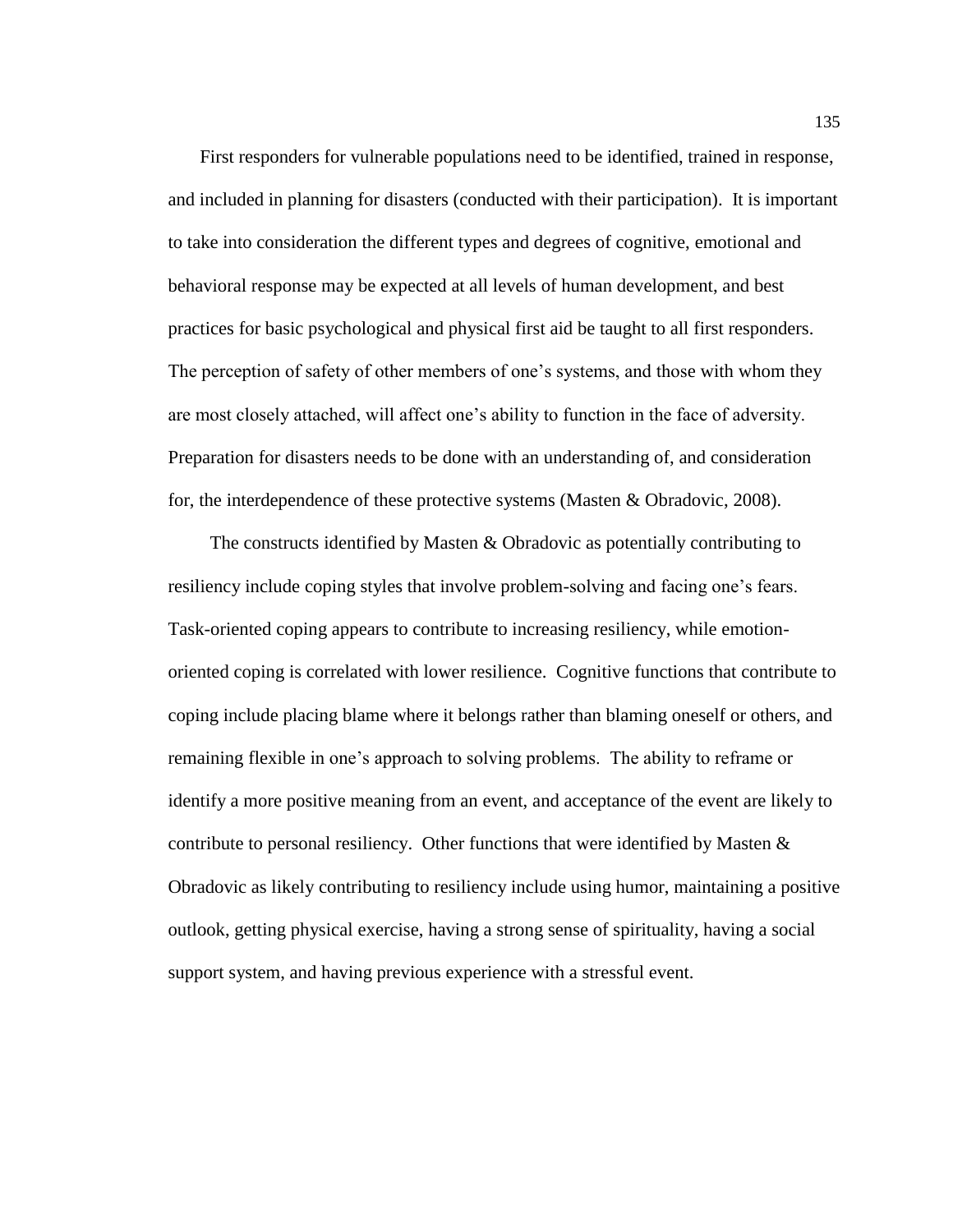#### APPENDIX D

### Determining Vulnerability

One means of trying to make sense of a disaster throughout history has been to view such events from a fear-based, religious perspective, sometimes to persuade people that they must repent, turn to god, or change their ways in order to prevent a similar supernatural event from occurring. However, a major earthquake occurring in Lisbon, Portugal in 1775 marked a turning point in how humans view disasters. The causes of such events started to be seen from a neutral standpoint; disasters happened because of reasons that could be explained by science (Dynes, 1997).

In the early 1900s, an additional layer was added to the definition of disaster. It was now recognized that not all natural events qualified as a disaster. Lowell Julliard Carr summarized this new view in 1932: "Not every windstorm, earth-tremor, or rush of water is a catastrophe. A catastrophe is known by its works; that is to say, by the occurrence of disaster. So long as the ship rides out the storm, so long as the city resists the earth-shocks, so long as the levees hold, there is no disaster. It is the collapse of the cultural protections that constitutes the disaster proper" (Carr, 1932). Thus, the study of disasters began to take into consideration three main societal factors: Population (number, composition and distribution), culture (number, quality and distribution of cultural traits) and relationships (between individuals or groups).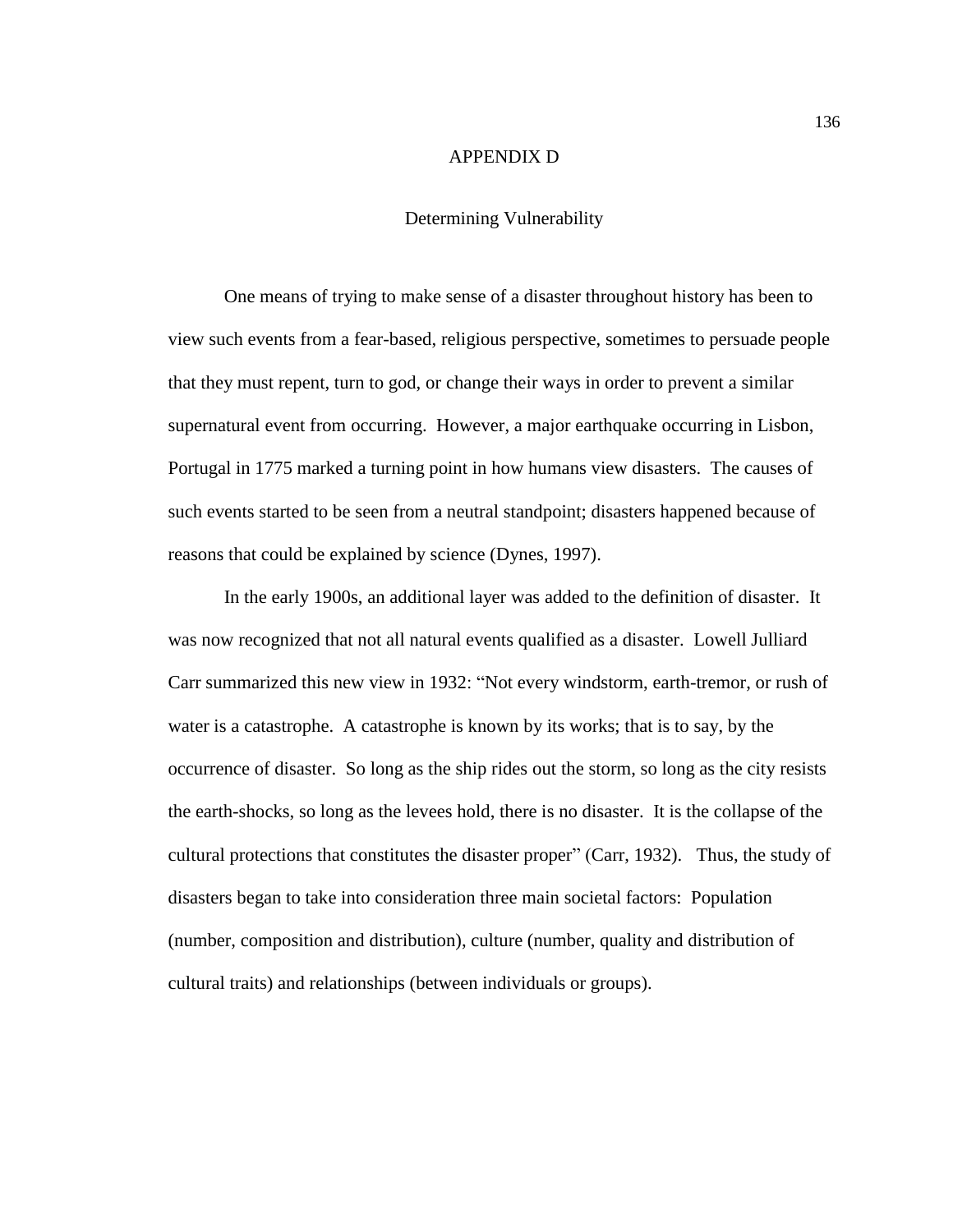Following the tsunami-generating Great Alaskan earthquake on March 27, 1964, a new interest in vulnerability and disasters took shape at the government level. The United States called for an assessment on vulnerability. This first assessment focused mostly on factors relating population and infrastructure, such as suburbanization, mobilization, and mobile homes (Cutter, et al., 2008). Thirty years later, in 1994, the World Conference on Natural Disasters took place. In the same year, the United States government called for a second assessment to be performed. This time, the focus was on building disaster-resistant communities (Cutter, et al., 2008).

In 1987, the United Nations, in response to major droughts, famines and other events, made a declaration that the 1990s would be the Decade of Disaster Reduction. Ironically, the 1990s was reflected upon as a decade of disasters – both natural and manmade. Many post-event studies, reports, and other literature were produced as a result of that tumultuous decade which left no doubt as to the responsibility humans had for creating the opportunity for disasters to occur. Former FEMA Director James Lee Witt summarized this in 2001 when he stated that the large disaster losses experienced in the 1990s had been "the result of a lethal combination of fierce nature and human decisions" (Oliver, 2011). Among the topics of study during this period were historical reflections on the relationships that humans had with disasters. Models were soon developed to explain the human-disaster relationship, and why some groups were more resilient and some more vulnerable than others.

In an attempt to explain the relationship human activity played in the development of a disaster, several techniques have been developed to identify vulnerability and assess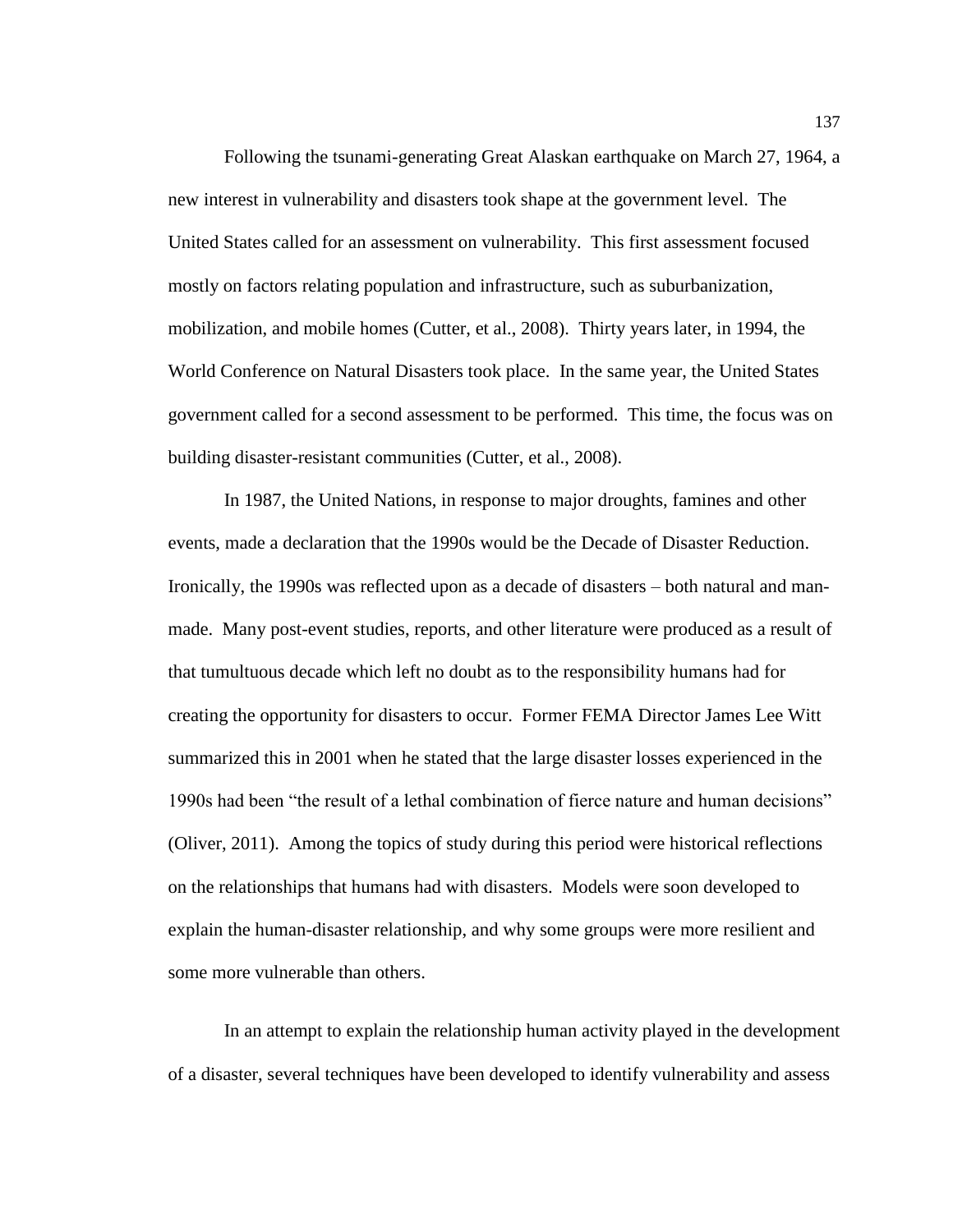risk. One of these is the Pressure and Release Model. The Pressure and Release Model is a simple tool which takes the primary three elements: (disaster expressed as) risk, vulnerability and hazard, and explains the relationship between these components as expressed with the formula  $R = H x V$  (Wisner, et al., 2003). The basis for this is in the idea that a disaster occurs as the result of two processes working against one another. One of these is the hazard, which is the natural event that can occur in a given place and time, and with varying degrees of severity, and regardless of whether or not anyone is present. It is the presence of, and effect on humans that works in conjunction with the hazard to determine the level of disaster. (Therefore, if there were no people present, the formula would read as  $Hx0 = 0$ , meaning there was no disaster).

The second process in this model, vulnerability, is a reflection of the social processes and underlying causes which add pressure to the formula. This is actually a combination of factors, such as population density, resources, and social relationships. Thus, people are under pressure from a combination of the level of hazard and level of contributing societal processes. The result is the level of disaster that occurs. The release component in this model theoretically comes from the actions taken to reduce vulnerability and thereby release the pressure (Wisner, et al., 2003). While this model tries to explain vulnerability, including taking into consideration aspects such as livelihood, it does not measure it.

An expanded version of the Pressure and Release (PAR) model is the Access Model, which also does not measure vulnerability directly, but still takes the same basic principles as the PAR, such as factors involved in securing a livelihood as contributing to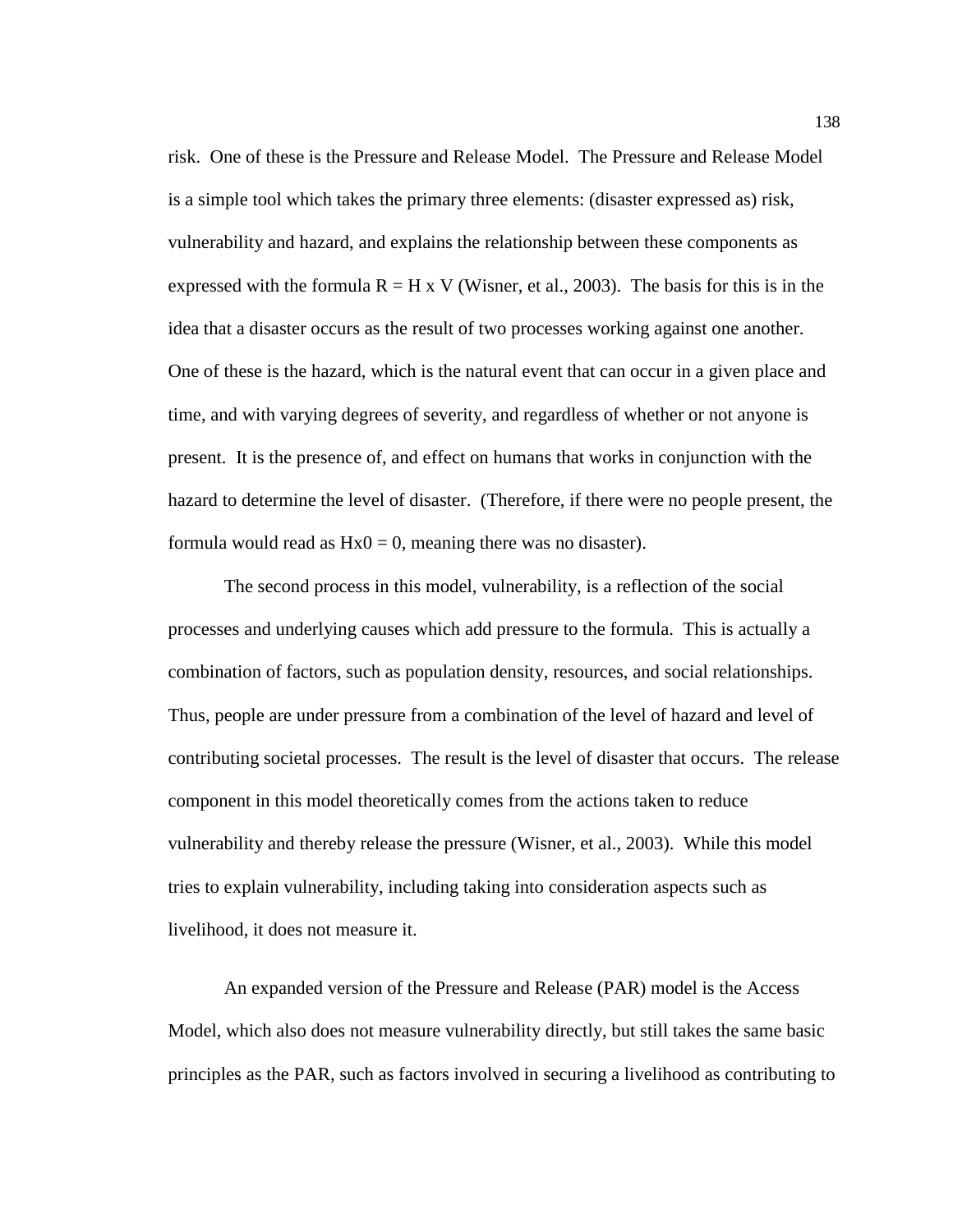resilience (Wisner, et al., 2003). The Access Model further expands on the economic and political resources required for those livelihoods to continue, focusing more on global, regional and national systems of economic, social and political power, along with the material conditions in daily life, as contributing factors to vulnerability. The purposes of these models are to reveal more clearly how conditions within societal systems must change in order to reduce vulnerability and increase the capacity for an individual, group or region to prevent or recover from a disaster (Wisner, et al., 2003). However, neither of these models is able to measure vulnerability.

In an attempt to address the need for statistical methods for measuring vulnerability in disaster risk assessments, and with advances in technology, new vulnerability indexes, databases, and computer modeling were developed. In response to the aforementioned United Nations Declaration, the Human Development Index (HDI) was developed in 1990 by a Pakistani economist, Maybug ul Haq, and an Indian economist, Amartya Sen. The HDI is used by the United Nations Development Program to rank countries of the world into four divisions: very high, high, medium or low development. The HDI takes into account three basic factors: life expectancy, level and years of education, and gross national income per capita. The HDI is used primarily as a reference tool for the purpose of economic and development policies and programs, and assessments thereof. Although not primarily intended to serve as an indicator of likely impact from disasters, a clear trend has since been identified with this tool wherein the impact of disasters often trend towards higher impacts being suffered by countries identified as being medium or low on the HDI (Human Development Index, 2012).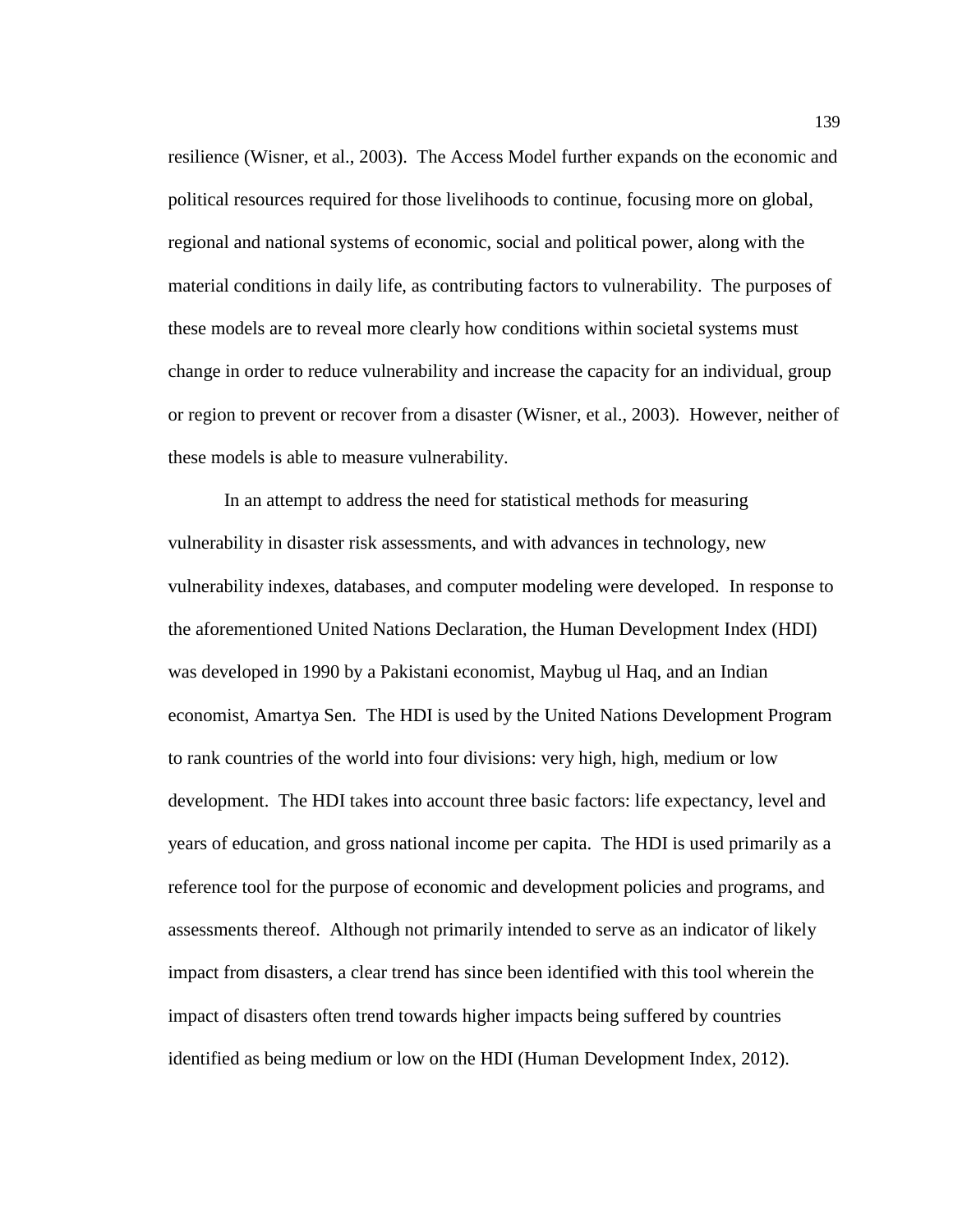The glaring result of looking at disasters by comparing results with the Human Development Index is that the impacts in the form of direct and indirect losses - including death and economic loss in terms of proportion of GDP - are experienced far more intensely in developing countries (Abramovitz, 2001). Based on this, it could be argued that this pattern could also be reflected on a smaller scale when comparing the vulnerability of different communities or even from one individual to the next, depending upon the criteria used to identify their level of vulnerability. What was needed by emergency managers was a different tool for determining the factors contributing to vulnerability for a smaller geographic scale, with the belief that, once these factors were identified, steps to mitigate for these factors could be addressed at the local level.

The Social Vulnerability Index (SoVI), created in 2003, is a similar model to the Human Development Index, using U.S. Census Data and Principal Component Analysis.\*\* However, instead of using three basic indices to rank countries, the 2010 version utilizes 29 variables and applies them at the county level across the United States. These variables focus on population characteristics, and include such factors as race or ethnicity, language, gender, family structure, access to health care, socioeconomic status, age, occupation and employment status, place and type of residence, education, special needs and dependence upon services. This data can also be categorized to reflect different forms of vulnerability. For example, the Center for Disease Control uses a SoVI which looks at these categories and groups them into four areas: Socioeconomic Status, Household Composition, Race/Ethnicity/Language and Housing/Transportation. The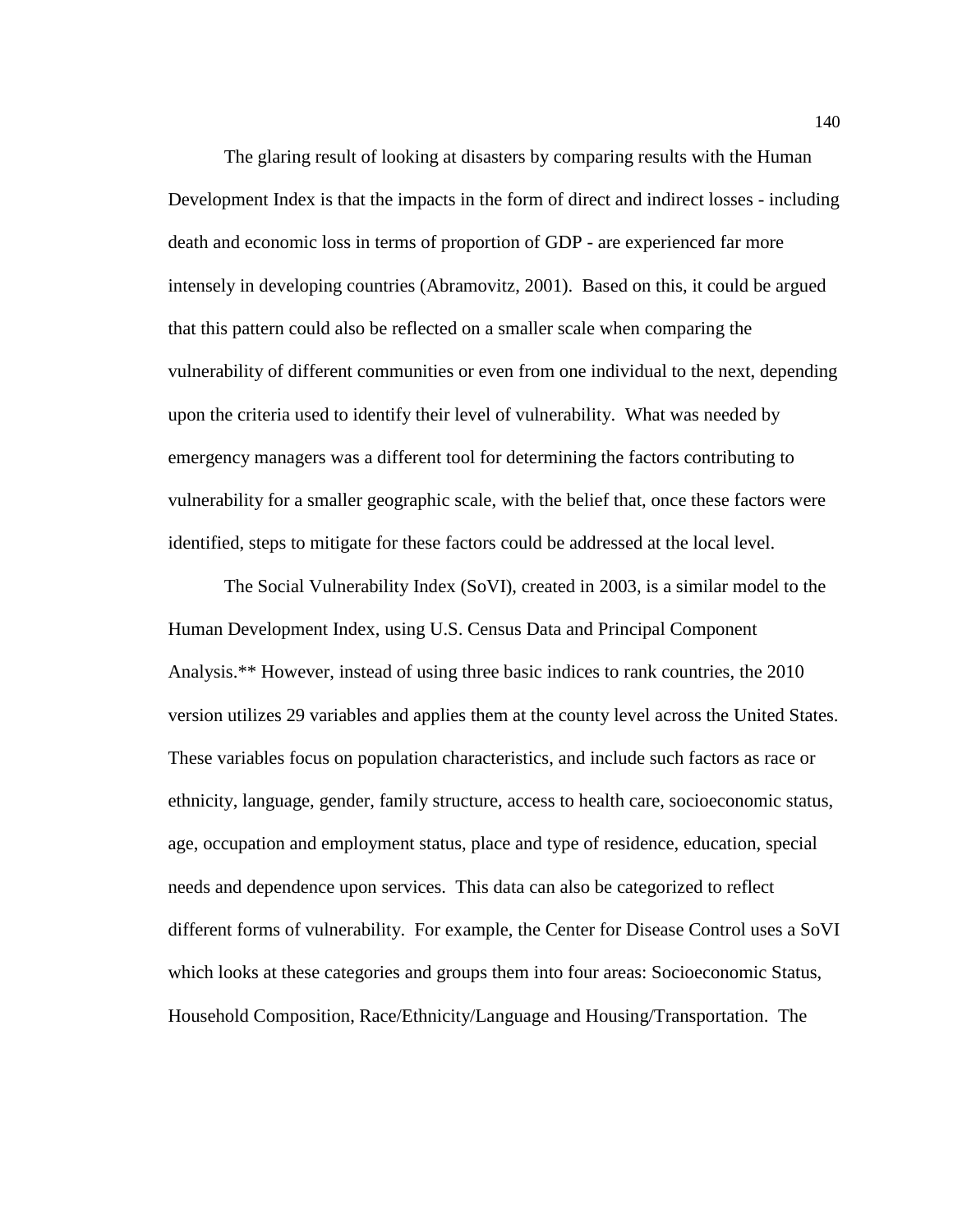data is used to create maps and provide quick assessments of vulnerable regions within a city, county, state or other geographic region. (Flanagan, et al., 2011).

The intent of the SoVI is to quantify variations in the levels of social vulnerability in a given area. However, the SoVI is limited in that it does not provide for a means of validating the level of vulnerability indicated by the algorithm used, which would require it to be "judged with reference to expert knowledge of the characteristics of the area" (Schmidtlein, et al., 2008).

While the SoVI is intended to provide a general reflection of vulnerability for a given county in terms of a number value reflecting that county's vulnerability, it does not reflect more intricate variations at a smaller level. For example, it would not indicate the number of elderly residents living in a particular neighborhood who may require evacuation assistance in the event of a disaster. In order to better understand this, a census-block level of focus allows for the identification of sub-groups within a community.

It is important to note that any one of the components utilized in creating the SoVI does not necessarily equate with personal vulnerability. In fact, I would argue that there is a risk of actually generating a stigma of vulnerability through labeling individuals or groups identified with one or more of these components as vulnerable based on just these factors. The SoVI is unable to reflect individual vulnerability, such as behavioral factors, or the fact that, within these groups, there are varying degrees of vulnerability. It is also limited to what census data is available at the time. Whether or not an individual, group or entity has taken steps to prepare for a hazard event also is not taken into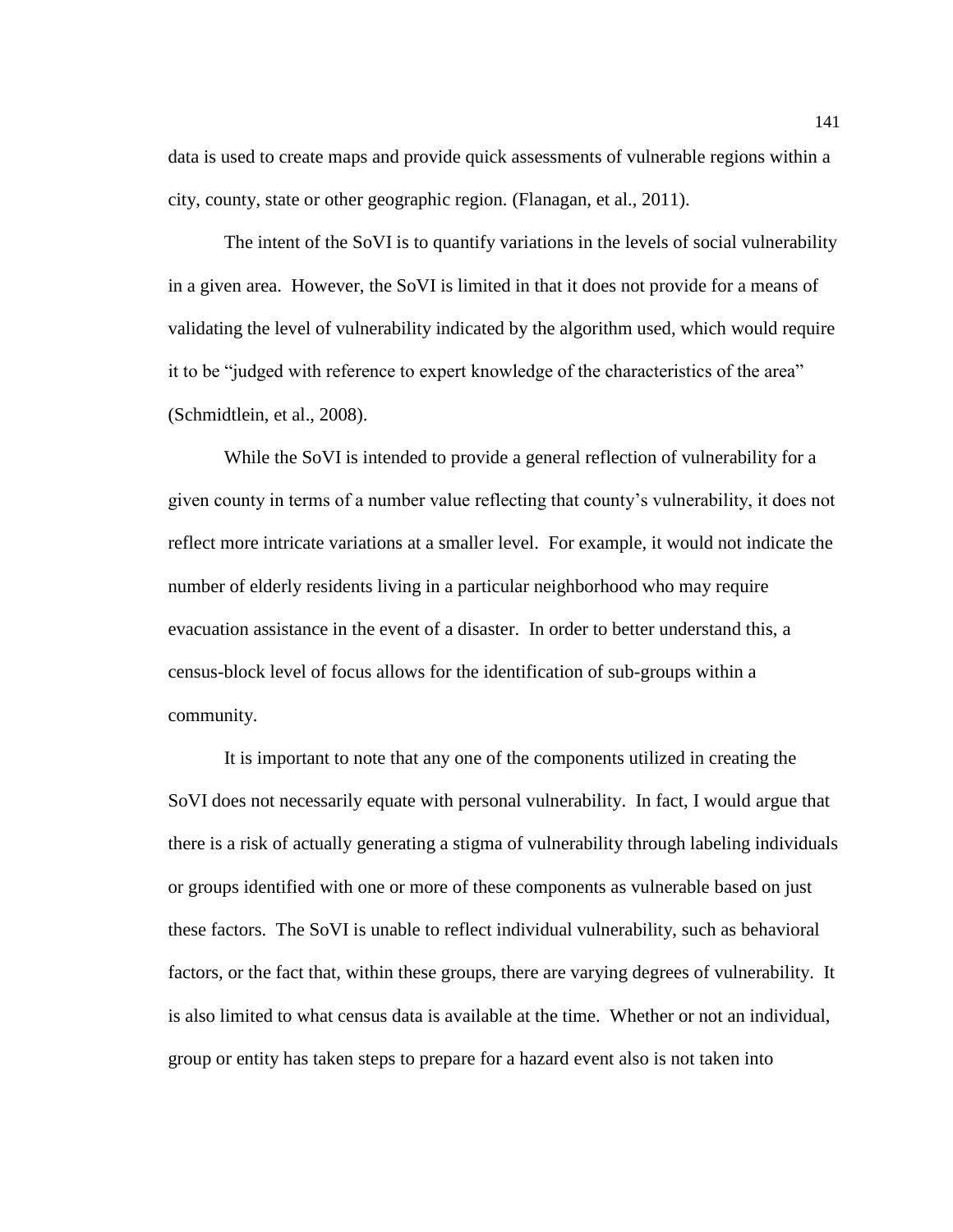consideration in the SoVI, which is generally applied at the county level, as it is intended to create generalizations about groups of people with common characteristics.

That is not to say that the SoVI is without value. It has been successfully used to identify generic factors which can provide a starting point for emergency planning. For example, between 1960 and 2000 it was found that "…those components that consistently increased social vulnerability for all time periods were density (urban), race/ethnicity, and socioeconomic status" (Cutter & Finch, 2008). The SoVI therefore can serve as an important tool for emergency managers and others involved in community-based planning, as it provides a better reflection of the small-scale social environment as a guideline for tailoring plans to meet the specific needs of a community (Wood, Burton  $&$  Cutter, 2009). By identifying those individuals or areas most likely to suffer greater impact from a hazard event, or those likely to be least prepared, it may be easier to plan ahead for response efforts and resource allocation. The SoVI should not, however, be used as a sole determining factor to define personal vulnerability.

The Disaster Risk Index (DRI) was developed for the United Nations in response to the Millennium Development Goals identified in 2000 (Pelling, 2004). It was created as a tool for identifying factors which contribute to loss of life as a result of natural hazards, which could be applied across all countries. This model is a reflection of the widely accepted Risk = Hazard + Exposure  $(R=H+R)$  equation for vulnerability. In this undertaking, a GIS model was developed which takes into account the different types of hazards that may be present and population distribution, which gives an indication of the level of exposure. This information is then compared with certain pre-determined socio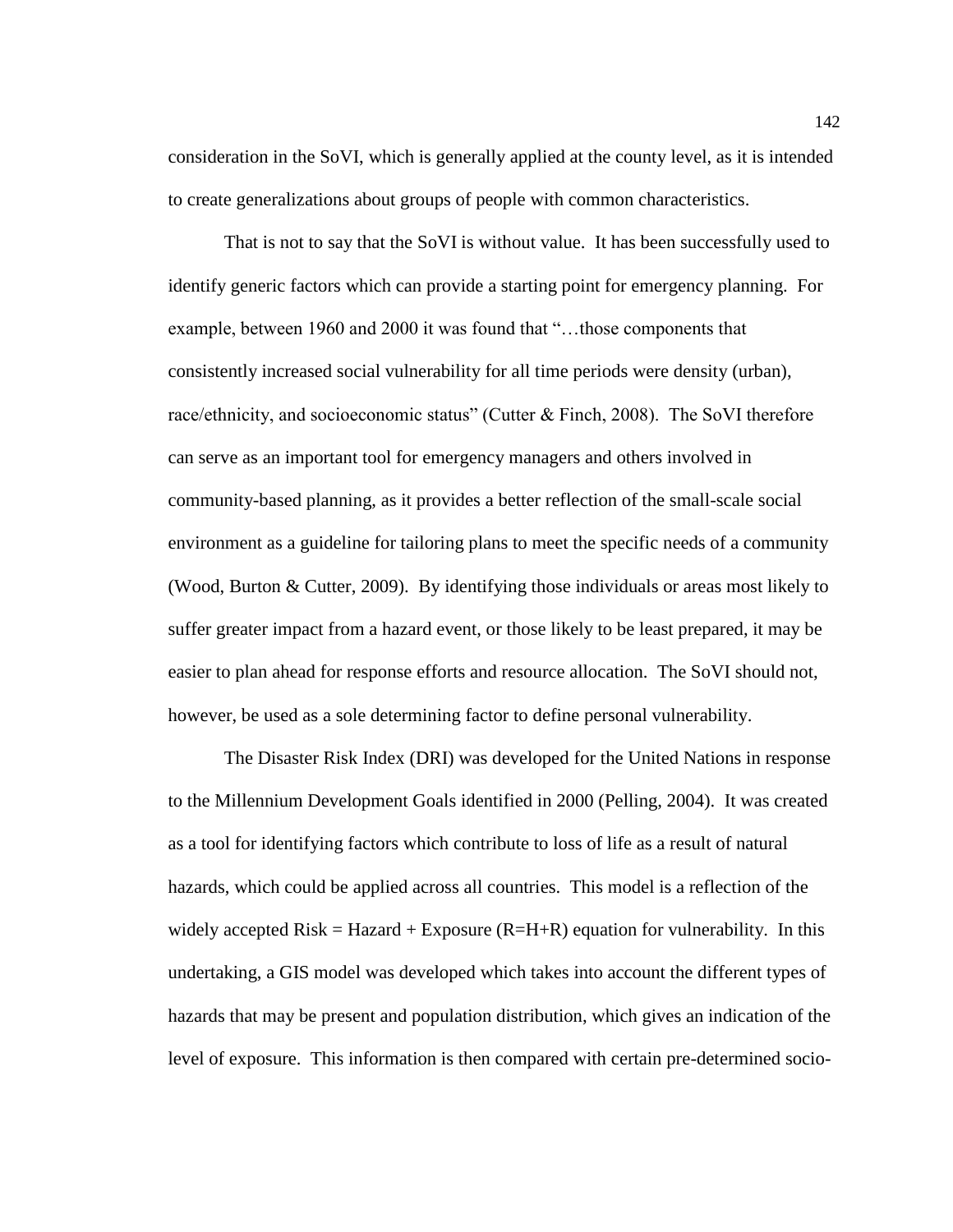economic parameters to determine the general level of vulnerability in a given area and at a specific time. While this model is not an exact reflection of circumstances, nor does it take into account all possible contributing factors (such as political unrest, gaps between rich and poor, impact of a particular disease, etc.) its primary use is to identify regions in which to focus preventative measures and development (Peduzzi, et al., 2009).

 In the United States, the Federal Emergency Management Agency (FEMA) has invested large sums of money to develop a similar Geographic Information System (GIS) known as HazUs (FEMA, 2014). This software provides a standardized computer model for estimating losses from earthquakes, floods and hurricanes in a particular area by allowing users to 'create' a simulated disaster in a given region. The statistical data generated by this process is given in the form of percentages as to the likelihood of how many casualties or injuries would likely have happened, a rough estimate of the amount of damage in dollars, etc. By seeing the likelihood of these direct losses, more accurate risk assessments and appropriate mitigation strategies can be employed in the planning process to help minimize these damages. In addition to increasing awareness, this information can be utilized to help expedite the response process in terms of mobilizing the estimated supports they expect to be required in that region, rather than waiting upon submission of official damage reports, which may not be accurate or timely, and could result in wasted resources and delayed response (Dengler, 2012).

In 1990 the Seismic Hazards Mapping Act laid the groundwork for layered mapping systems, which are now widely employed by emergency planners and others at the local and state level (Dengler, 2012). These maps contain GIS layers which can be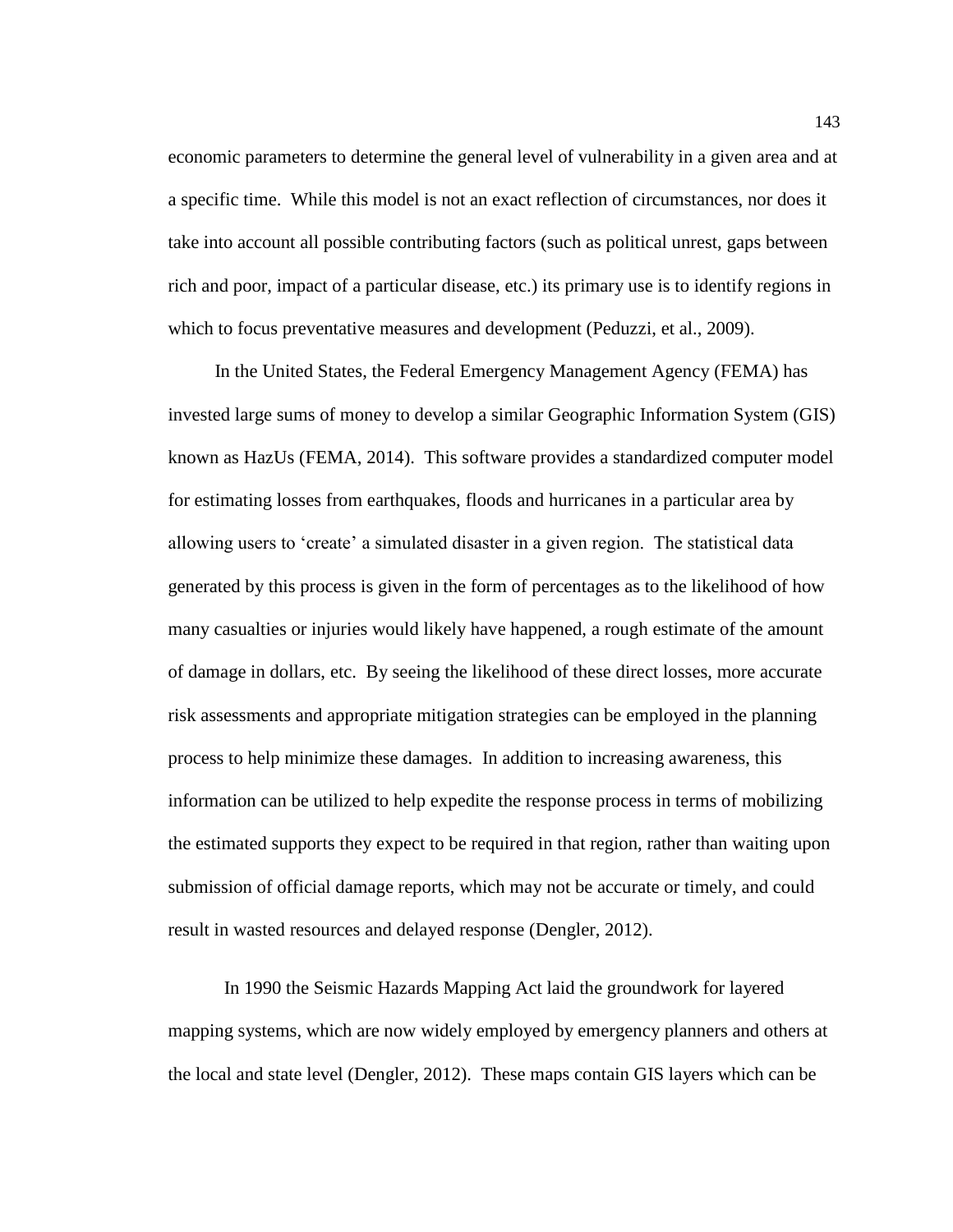manipulated through a computer program to show such components as areas likely to experience strong ground shaking, liquefaction, unstable slopes, river and stream flooding, flood inundation from catastrophic dam or levee failure, critical infrastructure, fire hazards, and tsunami inundation areas. Spatial Analyses such as these are crucial in assessing hazards for a given area so as to create emergency plans that reflect these possibilities.

Taking spatial mapping and social vulnerability factors into consideration, a better assessment of community exposure to hazards can be created. As an example, the United States Geological Survey took the same statistical information used in developing the SoVI model and coupled this with modern spatial analysis mapping systems to create a report which reflects factors of vulnerability in relation to tsunami hazards along the West Coast of the United States. (Wood, Ratliff and Peters, 2013). This report, released in early 2013, is already proving to be a useful tool in emergency planning.

In addition to the databases listed above, the Emergency Events Database (EM-DAT) is a widely used resource which draws from several sources, such as agencies within the United Nations, government organizations, non-government organizations, research institutions, press agencies, and the insurance industry (Cavallo & Noy, 2010). It provides various statistics and trends relating to natural and technological disasters from around the world since 1900, based on reported direct losses. While this provides a quick and useful visual analysis of hazards and geographic areas, the individual, social and environmental variables are impossible to include, as well as aspects of loss which one cannot put a number to.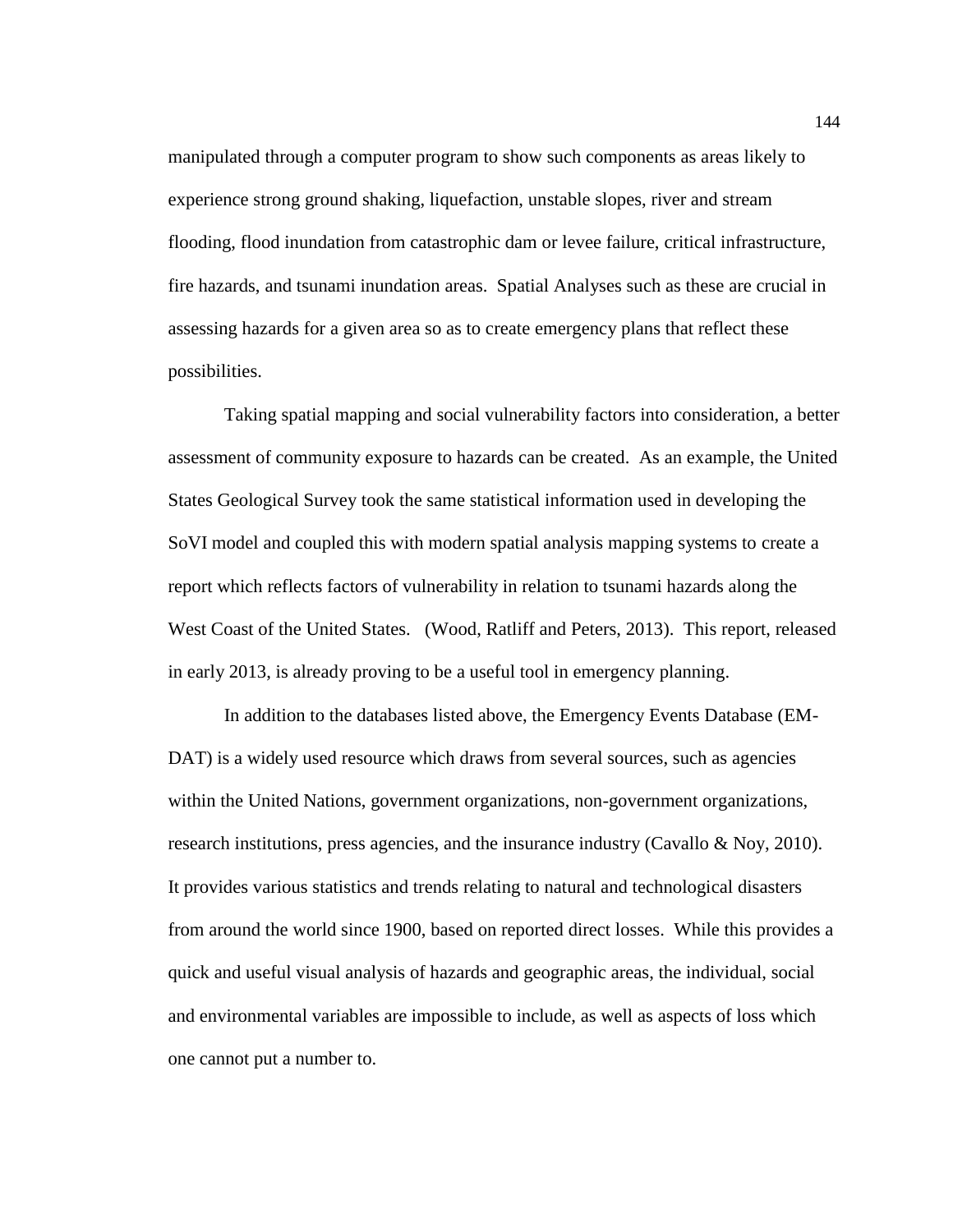The statistical analysis of vulnerability would be helpful in terms of assessing things you can put a number to, such as such as deaths, displacement, the value of lost infrastructure, and so forth. For those in the field of economics, for example, these numbers would be very helpful. However, many who work with vulnerable populations may need to view vulnerability through a different lens. Depending upon one's discipline, vulnerability may be measured in a number of ways. Alwang, Siegel and Jorgensen (2001) identified eight approaches to vulnerability. They found that, while many disciplines recognize vulnerability as a function of risk and risk response, the terms of outcome by which vulnerability was measured varied, based upon the interests of that area of study. The approaches studied include those based upon poverty dynamics, assetbased approaches, sustainable livelihoods, food security, disaster management, environment, sociology, anthropology, and health and nutrition (Alwang, et al., 2001). Each of these approaches is obviously going to be somewhat limited due to the narrowed scope of each given field of study. However, they individually and collectively provided important perspectives in putting together the overall puzzle of vulnerability, and highlight the need for interdisciplinary approaches to planning.

For many involved in the higher echelons of emergency management, disasters are a numbers game which boils down to minimizing direct losses. To an emergency manager, this may mean making decisions which result in saving the most lives. Our economic-based approach to disasters and vulnerability also stem from viewing the direct numbers-based outcome, or direct loss, of the event (Alwang, et al., 2001). Direct losses include casualties and immediate financial losses for which a number can be assigned,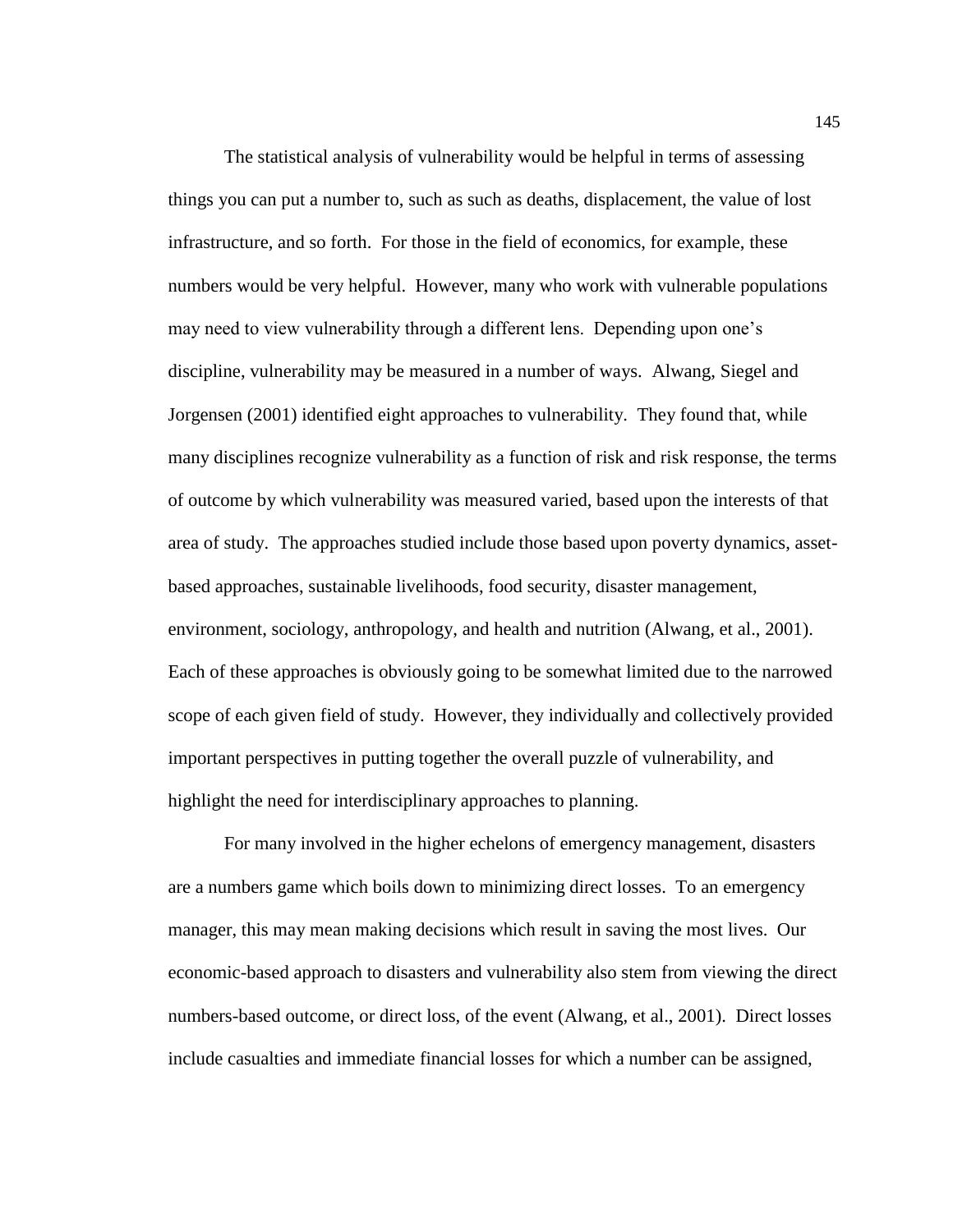such as damage to property, buildings and infrastructure, and which are tied to the immediate effects of the event. (Some of these losses may be reimbursed, some are not).

Economic factors and loss of life are also the most common markers for determining vulnerability on a larger scale, such as an entire country or region; and for identifying patterns within the numeric data, such as the effect of disasters on the welfare of persons living in developing countries compared with disasters experienced in developed countries. Economic literature highlights disasters as being events for which the costs associated are determined on an economic basis, rather than the result of a natural hazard. The vulnerability is therefore determined in what can be measured in terms of numbers (Cavallo & Noy, 2010).

A criticism of this economics-based approach to vulnerability is that its limited focus on direct loss in terms of monetary units does not take into account the other ways in which disasters are measured (Alwang, et al., 2001). Indirect losses resulting from disasters can be much harder to measure, as many are not tangible. They also tend to be much more personalized. Nevertheless, indirect losses are no less relevant in identifying factors pertaining to vulnerability. Loss of feelings of security, revenue, personal anguish, diminished quality of life, interruption of services, inability to access resources, loss of personal items, dismemberment of social networks, and economic downturns due to lack of income from long-term unemployment or lost tourism revenue are just some examples of these indirect losses (Dengler, 2012). In order to better understand these indirect losses, we must turn to those who are directly affected by the event to gain a better understanding of how the most vulnerable are affected by disasters.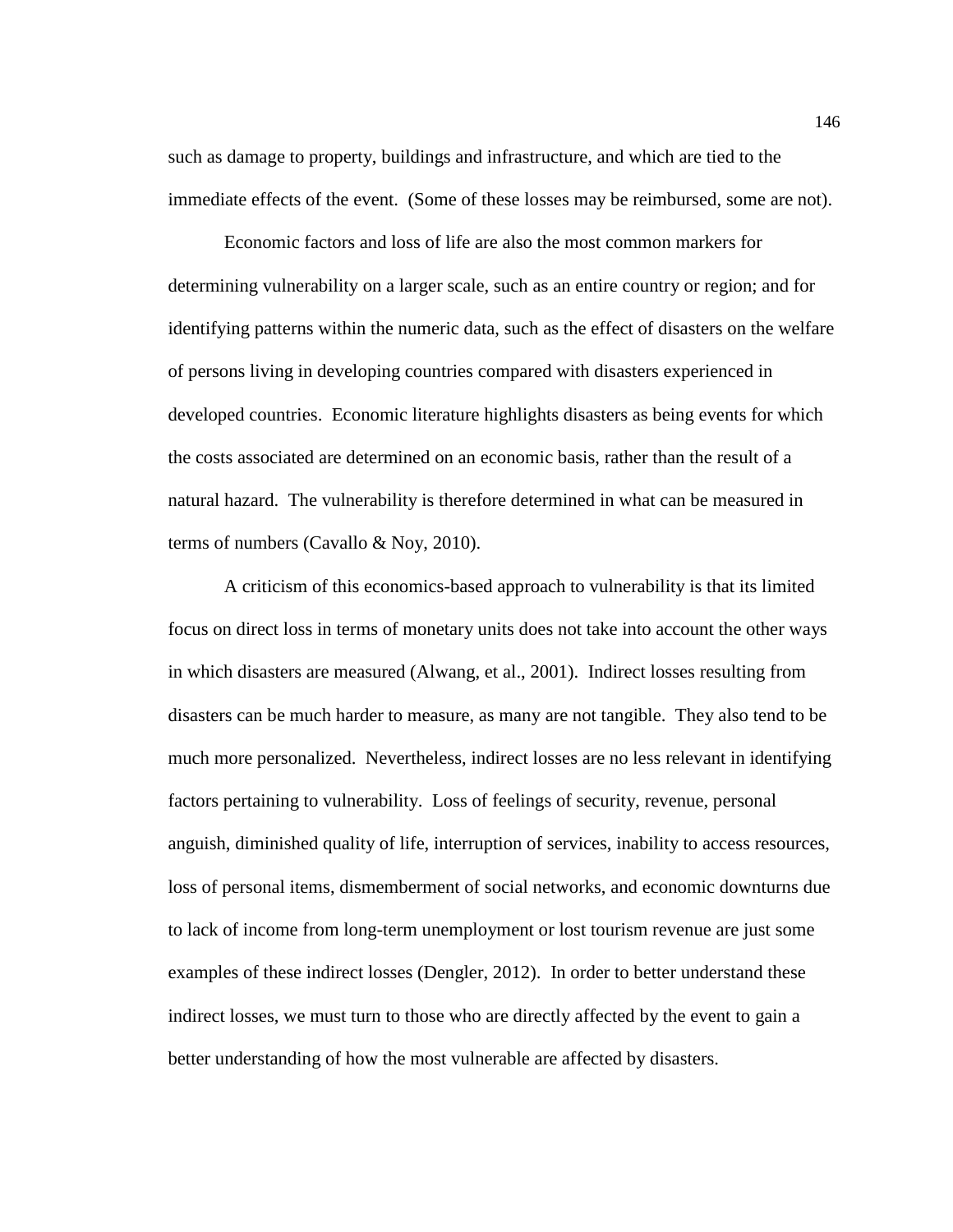Following major events, emergency responders and often stakeholders will review the series of events, debrief and share stories of what worked and what didn't work. Donahue and Tuohy describe these mechanisms for sharing "lessons learned" processes which consist of reviews, reporting, hot washes and debriefings (Donahue & Tuohy, 2006). Just as holding a drill provides an opportunity to learn from mistakes and successes, identify gaps, and mitigate those shortfalls for future events, the post-event "lessons learned" processes are intended to provide feedback in order to create a guide for moving forward and making improvements. However, when a study was conducted comparing shortfalls in response to the Anthrax attacks, sniper investigation, Columbine, Columbia recovery, SARS scare, Hurricane Katrina, the September 11 attack in 2001, the Oklahoma City bombing in 1995 and Hurricane Andrew in 1992, the same shortfalls were reported in almost all events studied (and across the board) in the areas of leadership, planning, public relations and resource management (Donahue and Tuohy, 2006). Clearly these studies can be beneficial in terms of future planning, if the lessons learned are applied prior to the next major event. These reviews of what worked and what didn't work should also be applied by the private sector whenever a drill is held, or in the wake of an actual event, in order to constantly work towards improved planning, response and recovery efforts.

Following hearings on government response to Hurricane Katrina, another "Lessons Learned" reporting project was conducted. As a result of the findings, there were 125 recommendations made, split into 17 categories of "Critical Challenges"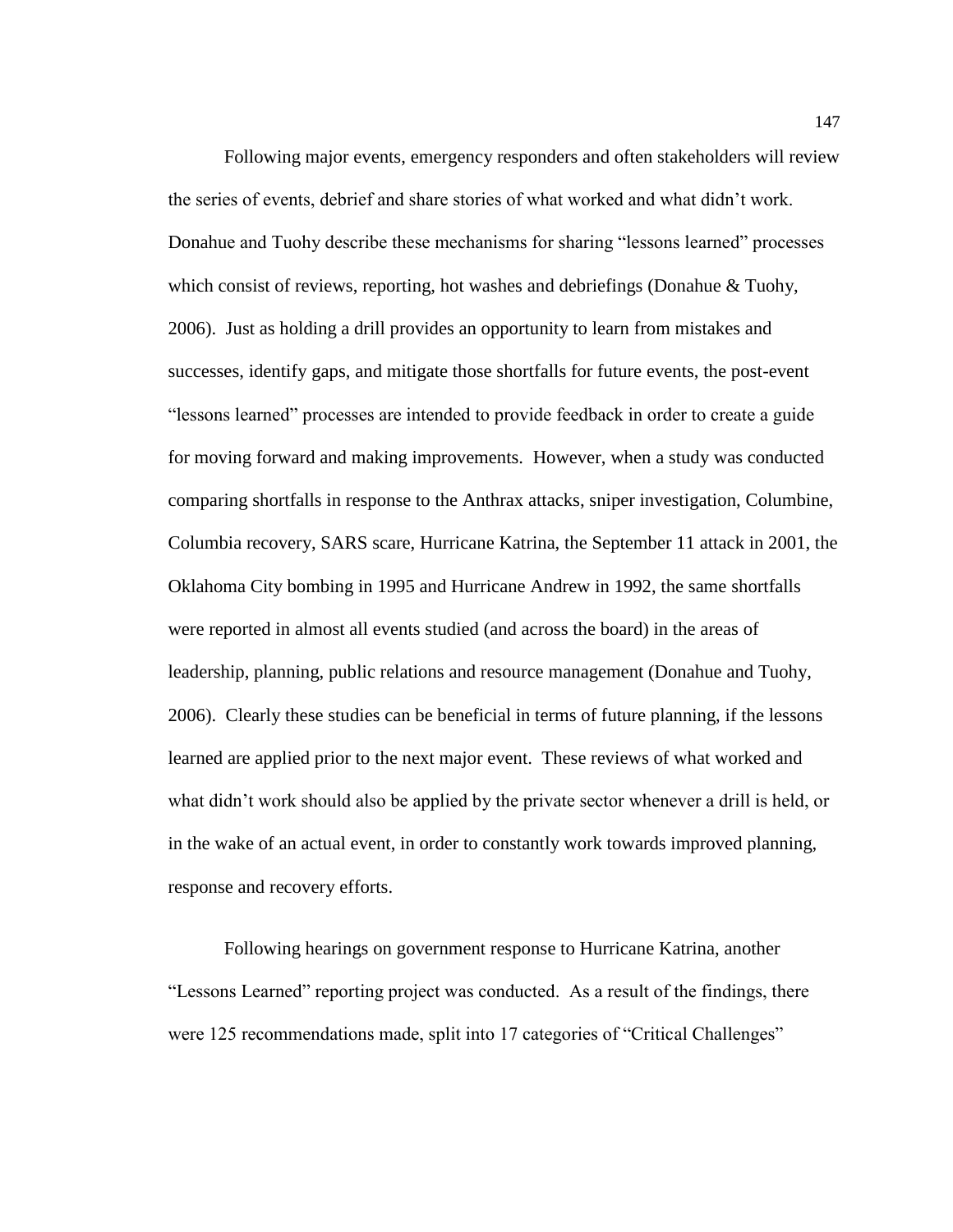(FEMA, 2006). Amongst these were many recommendations for providing changes and support to the private sector. It also included a series of examples of what went right during Katrina, which also included such private sector endeavors as thousands of Citizen Corps volunteers who collectively responded to the area and assisted countless evacuees. In the same year, the Post-Katrina Emergency Management Reform Act was passed, outlining a series of actions that needed to be taken by FEMA to better prepare vulnerable populations, including persons with disabilities and their caregivers (Bea, 2007).

Although studies such as this are geared towards emergency management at the government level, there are facets that can also serve as lessons in planning for the private sector, including individuals and groups identified as vulnerable, to be inclusive of their support networks. In other words, the "lessons learned" process does not just apply to emergency management and first responders. The National Organization on Disability also created a report in which it described Katrina's effect on the elderly and individuals with physical, emotional and cognitive disabilities (Stough, et al., 2010). Yet another study used grounded theory methodology and descriptive statistics to reveal the barriers to recovery for what have been historically referred to as persons with "special needs." In both studies, it was determined that it is typically more difficult and complex for these individuals to recover from a disaster and that the services intended to assist them are often inadequate to meet their specific needs, and complex to navigate. Several more easily identified barriers to recovery were pronounced, including lack of accessible housing, transportation, and ability to connect with necessary resources. In addition,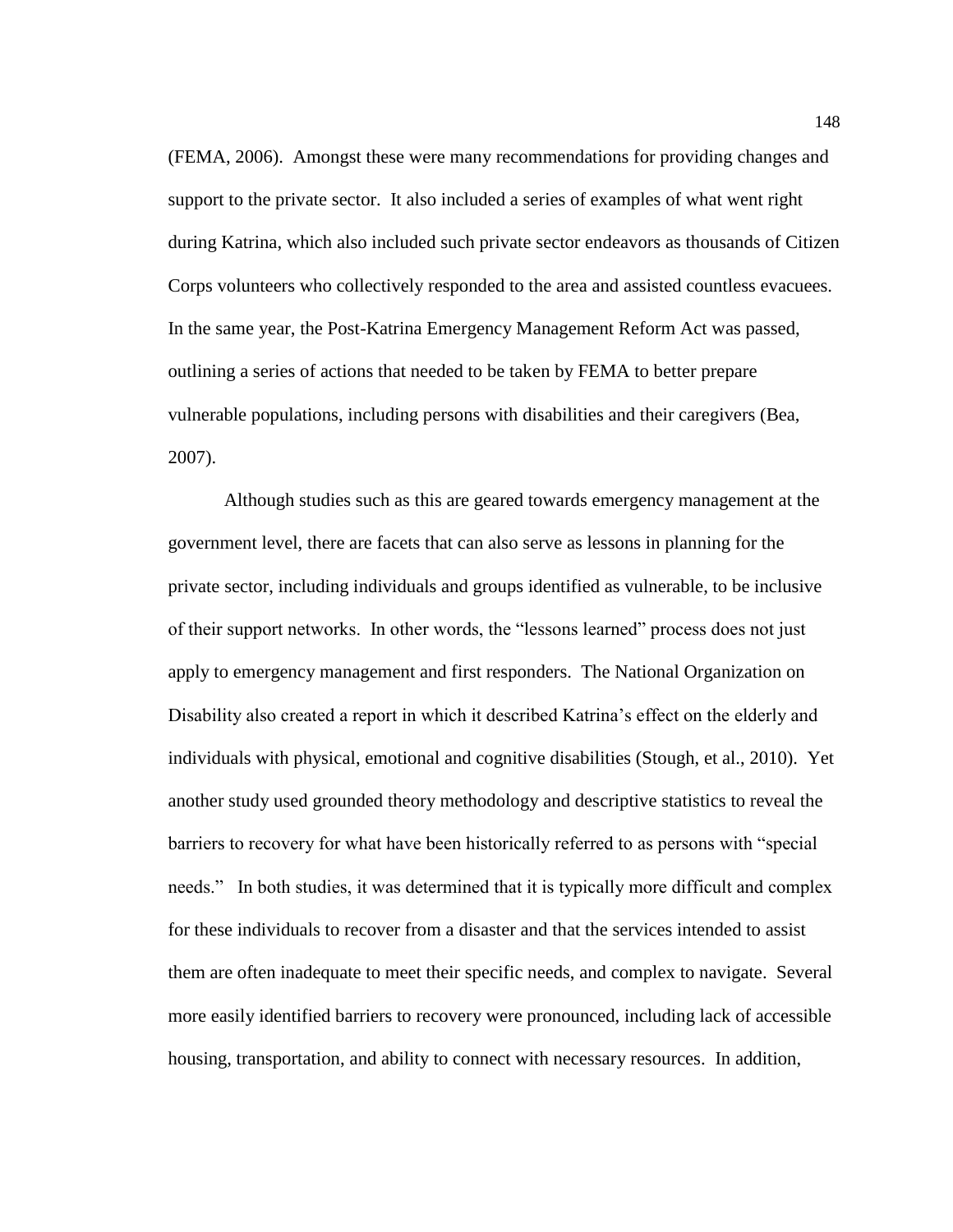adequately trained case managers, resource availability, inter-agency collaboration and motivation were necessary in order for recovery efforts to move forward. (Stough, et al., 2010).

Recent years have seen a dramatic increase in attention paid to (the myriad of) gender inequalities that contribute to the increased vulnerability of women in disasters, including failure to weave women into the relief and rebuilding efforts (Enarson, et al., 2009). A need to include the knowledge and abilities possessed by women, who are often the providers for families in these stricken areas, is essential for the rebuilding process. Yet, it is often these same individuals who are omitted from the discussion on determining the best means of doing so (Enarson, et al., 2009).Much of this information is being presented by women scholars from across the globe. For example, the Gender and Disaster Network, started in 1997 by persons interested in gender relations in disaster contexts, and the scholarly works produced by its members, are a reflection of this trend. Their research indicates that gender-based vulnerabilities and connected gaps in disaster reduction strategies can be overcome by incorporating the individuals who are most vulnerable and the knowledge they possess to create plans to mitigate, plan for and adequately respond to future events.

One of these individuals providing research on the subject of gender inequality in disaster management is Fatma Denton, who has written numerous articles linking gender and agriculture, energy, climate change adaptation, climate equity, resilience, and development practices. She highlights the absolute necessity of looking at gender differences, particularly in regards to impacts of climate change in the developing world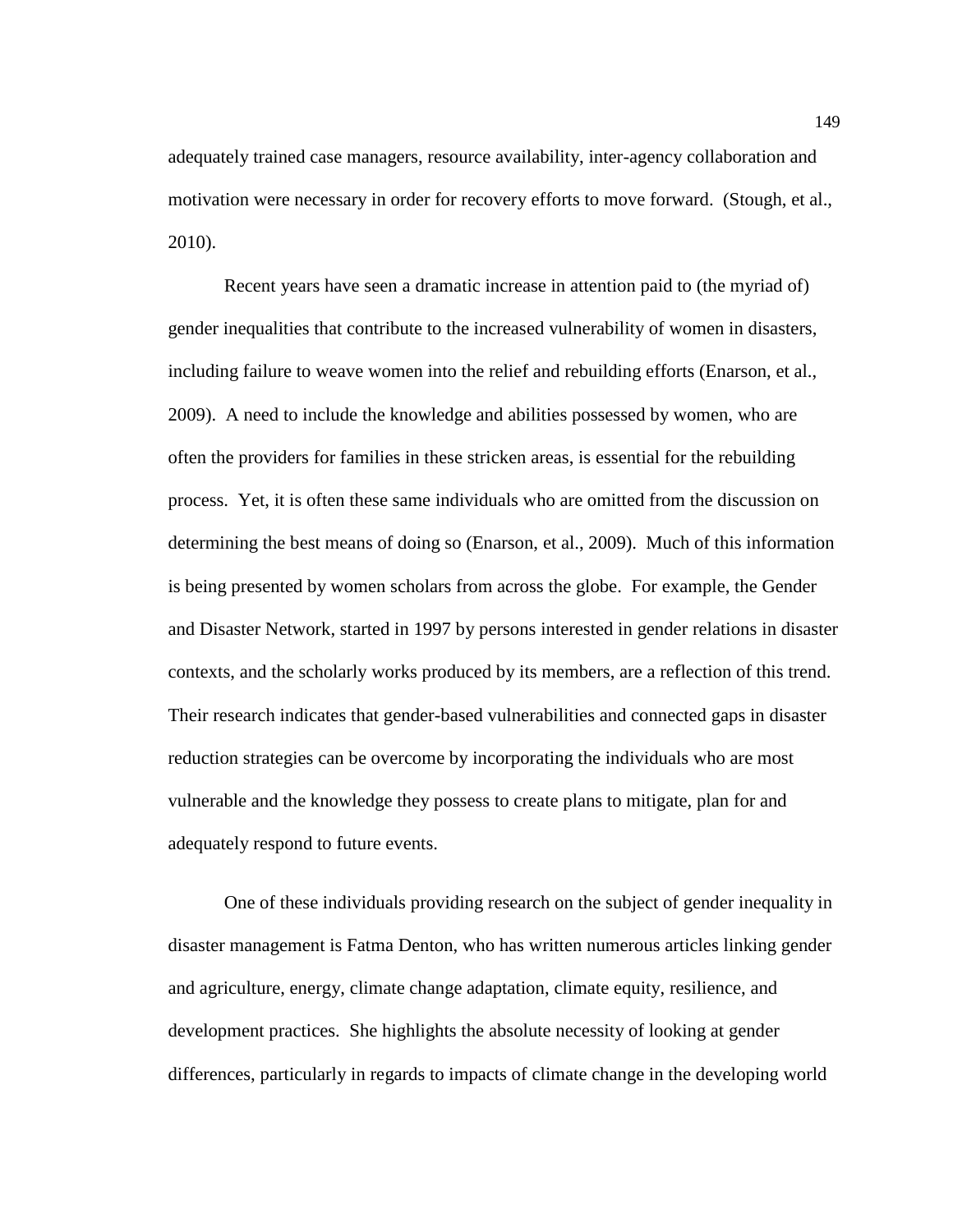(Denton, 2002). Denton provides a series of examples of ways in which women are more adversely affected by climate change as a result of their gender roles and policies made by these members of the global North, any of which can be seen as contributing to gender-based vulnerability. These are primarily based on the role of women and their associated knowledge base. While the aforementioned literature focused on the developing world, it is important not to overlook the fact that gender also plays a role in levels of vulnerability in more developed countries.

Jenkins and Phillips (2008) researched factors pertaining to circumstances which impacted the safety of women immediately following Katrina. The experiences of these 'Women of Katrina' can theoretically be used as predictors for not only women, but also other vulnerable populations, in the next disaster. Based on this shared knowledge, it can be anticipated that during the next disaster there will likely be a collapse of the social supports many survivors have come to depend on, an increase in domestic violence, beatings, aggressive robbery and rape after the event, diminished resources, population shifts, new or compounded stressors on all family members, and a decreased ability for women to keep themselves and their children safe. Local law enforcement, attorneys, shelters and other community supports are likely to be hard-pressed to step up to the challenges to meet the needs of victims, particularly when faced with a lack of resources, as the social networks and safety nets that would have otherwise provided safety are likely to be damaged, disrupted or destroyed (Jenkins & Phillips, 2008).

There were also several positive outcomes and lessons learned from this post-Katrina research. Most advocates and providers eventually did return, improvements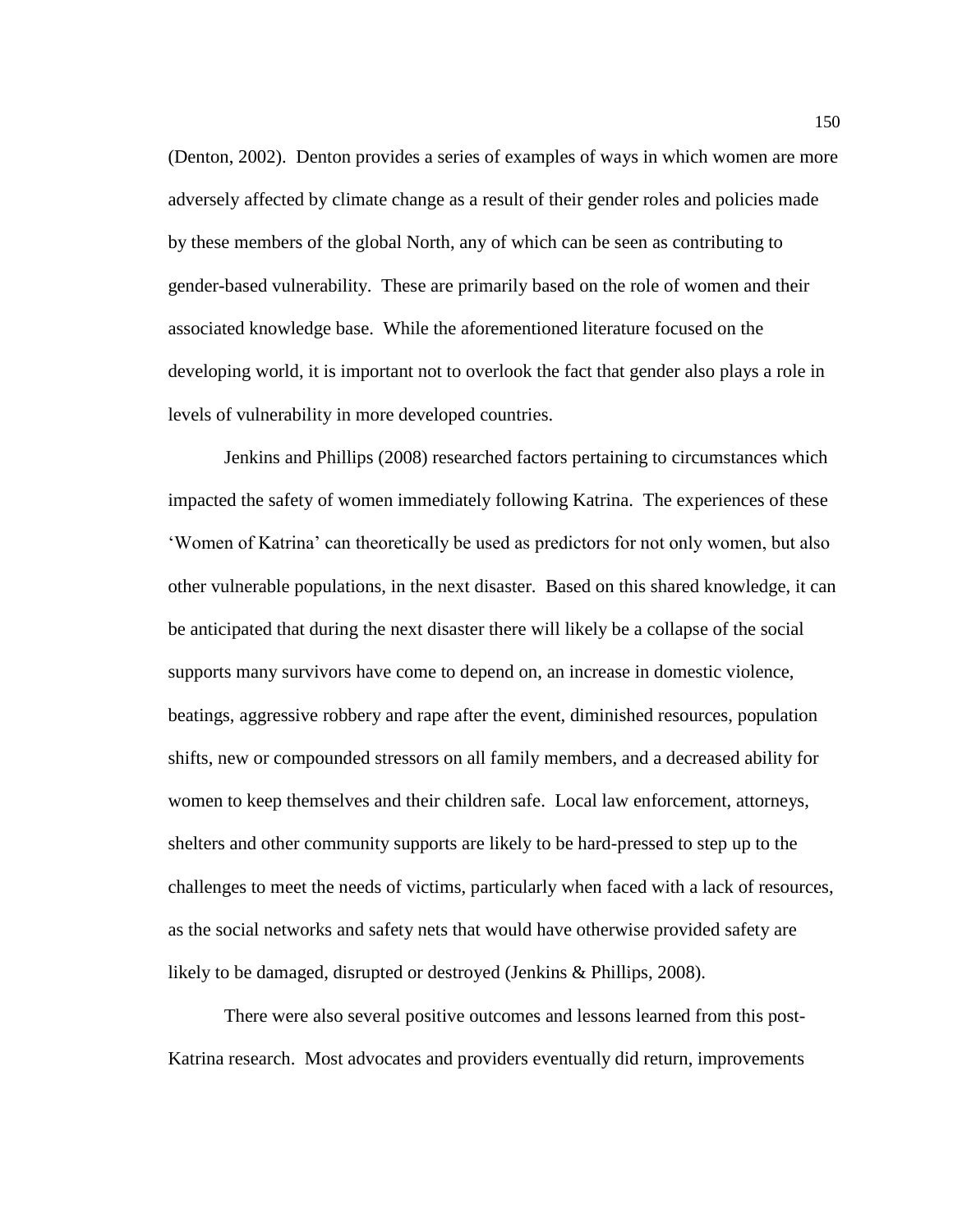were made to better structure the services offered to battered women, the storm gave some women a reason and ability to leave their abusers for good, and the shift back to a survivor-based planning model, (wherein advocates and survivors do the work of rebuilding the safety net and develop the services for survivors) has provided the potential for policy changes before the next event (Jenkins & Phillips, 2008).

Timely post-event reconnaissance missions performed by scientists and others to locations such as Indonesia, Papua, New Guinea and Japan following tsunamis, and other large-scale events have also revealed previously overlooked vulnerabilities and provided guideposts to follow in order to avoid a similar tragedy from occurring elsewhere. The research conducted following the 2004 tsunami with survivors and emergency workers in India, Indonesia, Sri Lanka, the Maldives, and Thailand, provides an example of the value of including the knowledge of those deemed most vulnerable in future planning efforts.

In conducting post-event research, Fletcher, Stover and Weinstein identified six themes pertaining to human rights and vulnerability in the wake of the 2004 Indian Ocean Boxing Day Tsunami. Common findings included an exacerbation of prior human rights violations, inequities in aid distribution, impunity and lack of accountability, poor coordination of relief aid between humanitarian and aid agencies, low public confidence in coastal redevelopment, and deliberate exclusion of certain groups, or ignoring of community input in decision-making pertaining to recovery programs (Fletcher et al., 2005).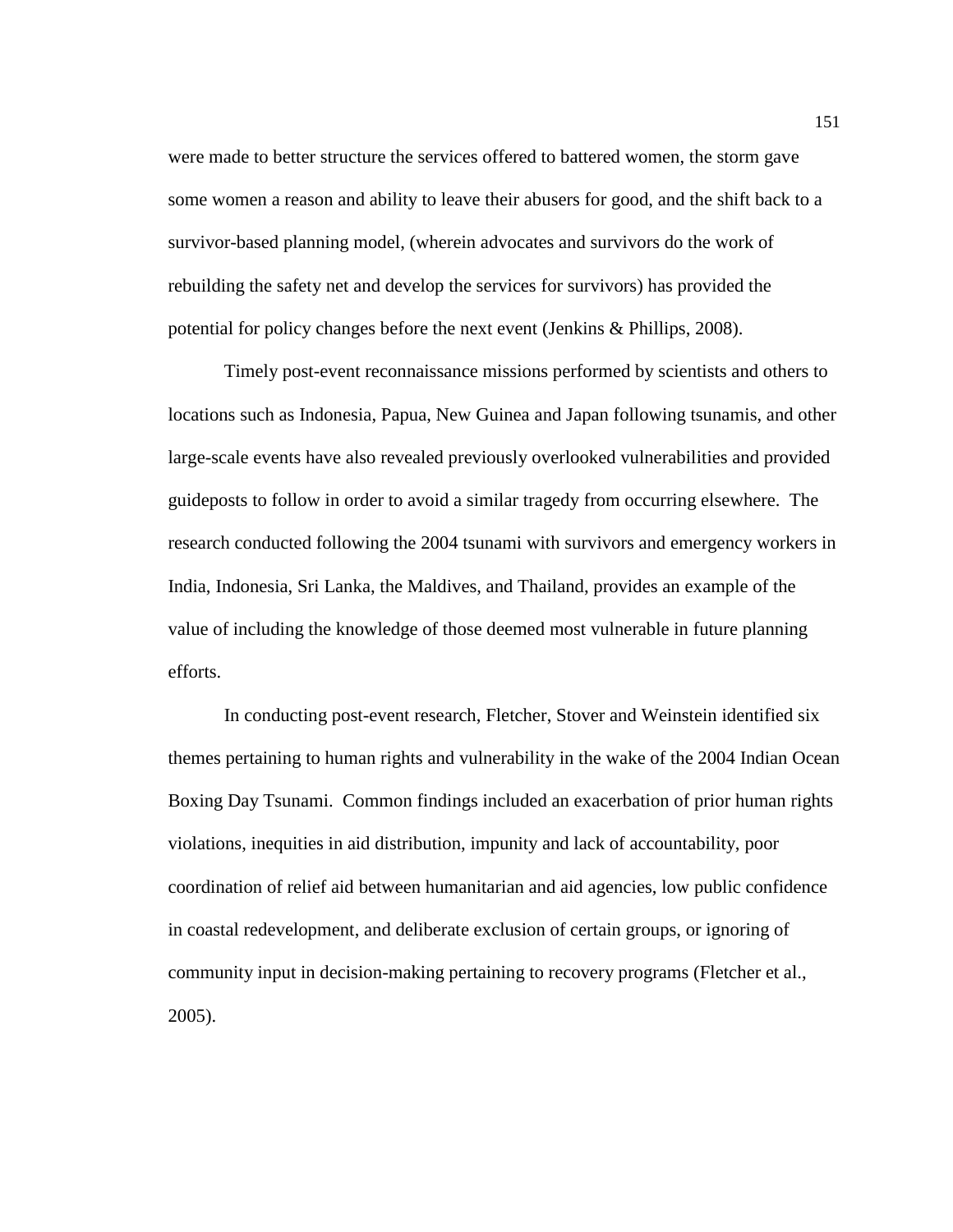This study points out the importance of addressing human rights violations in order to prevent escalation of human rights abuses, or reduce the level of vulnerability of certain groups. Keeping with the goal of reducing vulnerability, the authors argue that a concerted effort should be made to ensure that future response and recovery efforts are planned, coordinated and overseen with the intent of not repeating these same mistakes. The assurance of protection for women, children, racial and ethnic minorities and other marginalized groups should be specifically addressed in the planning stage (Fletcher et al., 2005). Planning ahead for a better understanding of the pre-existing human rights problems, inequity in distribution of goods and resources, means of accountability, better coordination between states, NGOs, the UN and local aid providers, land rights and issues surrounding pre-existing civil wars were some of the identified areas for policy changes that could be addressed now to ensure the mistakes of the past are not repeated (Fletcher, et al., 2005). In each case, understanding the socio-political climate in which aid and recovery efforts would occur was a key component. In each country studied, multi-agency and community-based collaboration appear to be important for developing successful response and recovery strategies that help to ensure the rights of others.

\*\* Karl Pearson invented the Principal Component Analysis in 1901 as a tool for exploratory data analysis and for making predictive models, as is the purpose of the SoVI.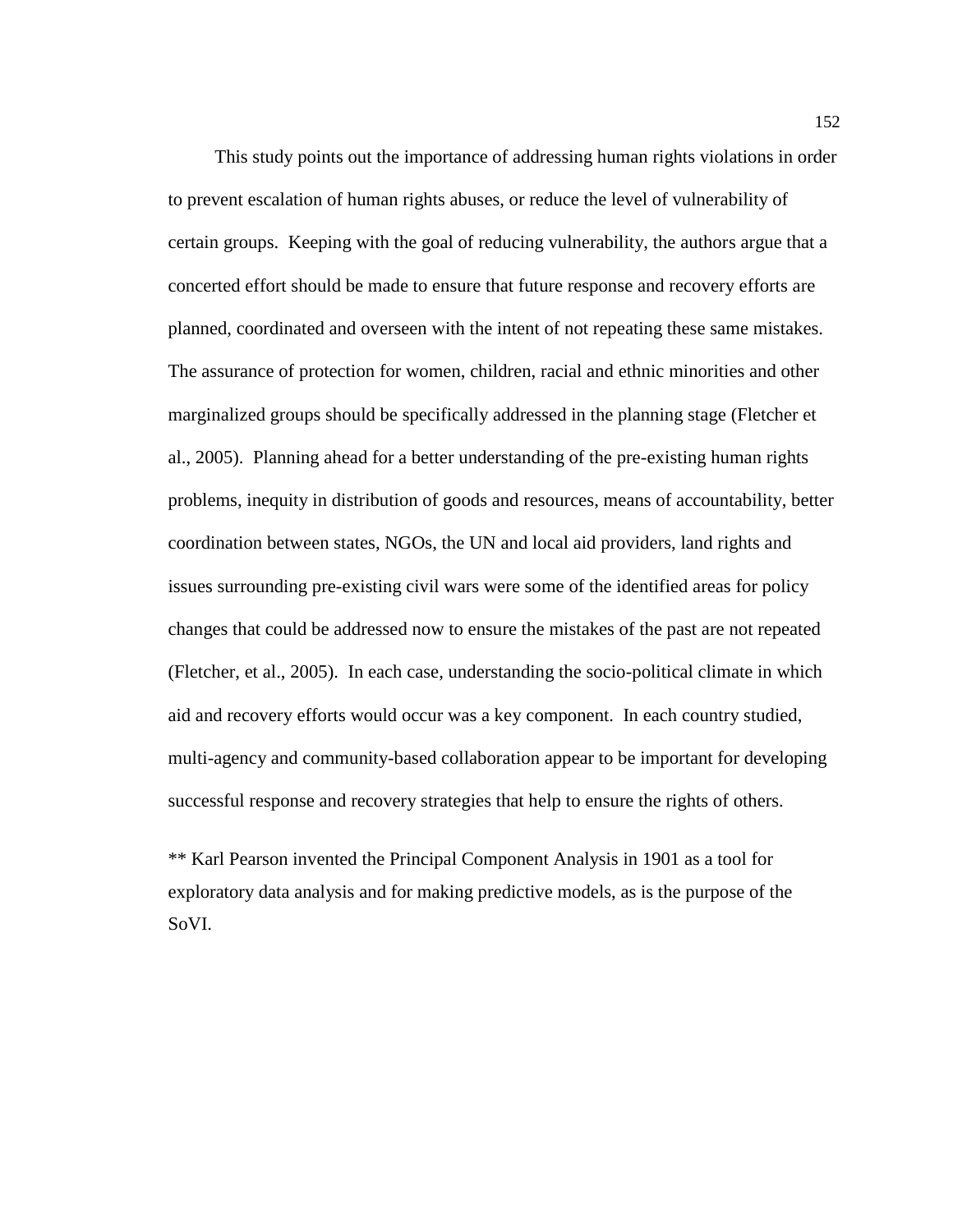# APPENDIX E

# Fire Drill Report

| Person(s) leading this drill:                 |                                                                                                                  |
|-----------------------------------------------|------------------------------------------------------------------------------------------------------------------|
|                                               |                                                                                                                  |
| Other people participating in this drill:     |                                                                                                                  |
|                                               |                                                                                                                  |
|                                               |                                                                                                                  |
| Review of Fire Safety Plan on this date:      | $\frac{1}{1}$ YES $\frac{1}{1}$ NO                                                                               |
|                                               |                                                                                                                  |
|                                               |                                                                                                                  |
| <b>Emergency Assembly Point:</b>              |                                                                                                                  |
| Fire Drill successful? _______ YES _______ NO |                                                                                                                  |
|                                               |                                                                                                                  |
|                                               |                                                                                                                  |
|                                               | and the control of the control of the control of the control of the control of the control of the control of the |
|                                               |                                                                                                                  |
|                                               |                                                                                                                  |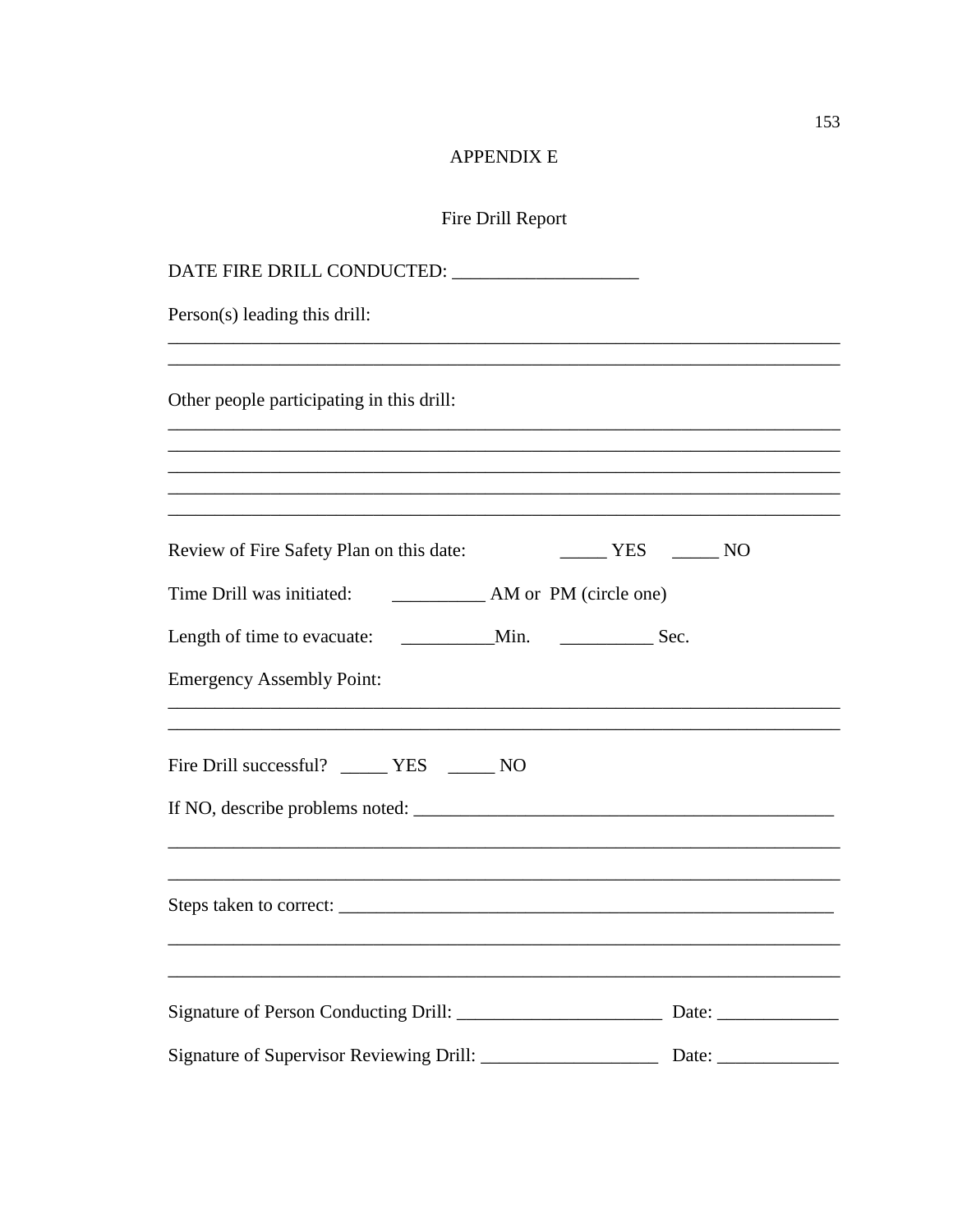# APPENDIX F

# Earthquake Drill Report

| Person(s) leading this drill:                                                                                                       |                                    |
|-------------------------------------------------------------------------------------------------------------------------------------|------------------------------------|
| Other people participating in this drill:                                                                                           |                                    |
| ,我们也不会有什么。""我们的人,我们也不会有什么?""我们的人,我们也不会有什么?""我们的人,我们的人,我们也不会有什么?""我们的人,我们的人,我们的人,我                                                   |                                    |
| Review of Earthquake Safety Plan on this date:                                                                                      | $\frac{1}{1}$ YES $\frac{1}{1}$ NO |
| Review of Emergency Engagement Plan on this date: THES TES NO                                                                       |                                    |
|                                                                                                                                     |                                    |
|                                                                                                                                     |                                    |
|                                                                                                                                     |                                    |
| Follow-up Tsunami evacuation? _____ YES _____ NO                                                                                    |                                    |
| Room or location of drop $\&$ hold (ex: under table, against inside wall)<br>If in the community, list location $&$ measures taken: |                                    |
| Earthquake Drill successful? _______ YES _______ NO                                                                                 |                                    |
| If NO, describe problems noted:                                                                                                     |                                    |
| List corrective actions and date of completion for problems noted: ______________                                                   |                                    |
|                                                                                                                                     |                                    |
|                                                                                                                                     |                                    |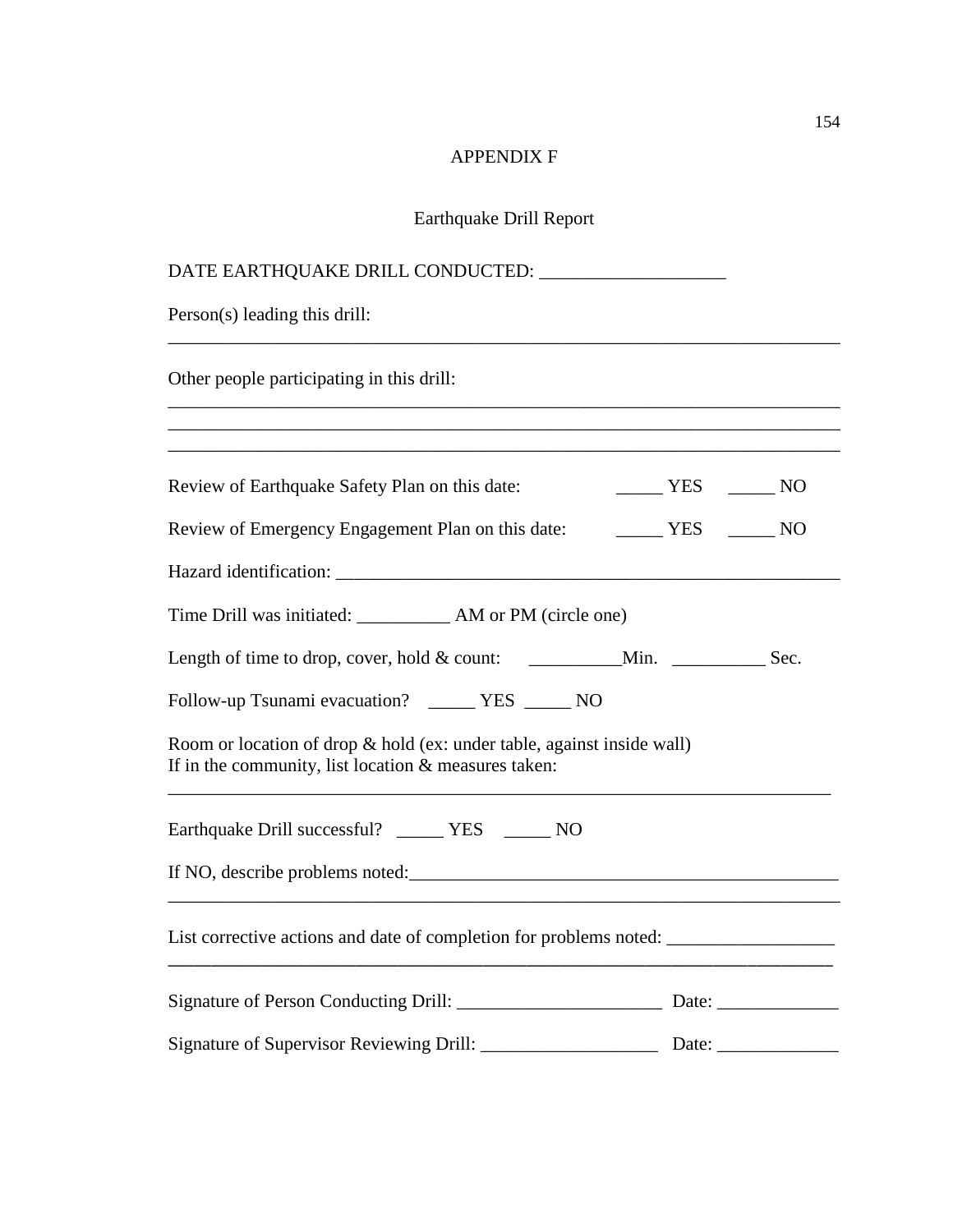## APPENDIX G

## Tsunami Drill Report

DATE DRILL CONDUCTED: \_\_\_\_\_\_\_\_\_\_\_\_\_\_\_\_\_\_\_\_ Person(s) leading this drill: \_\_\_\_\_\_\_\_\_\_\_\_\_\_\_\_\_\_\_\_\_\_\_\_\_\_\_\_\_\_\_\_\_\_\_\_\_\_\_\_\_\_\_\_\_\_\_\_\_\_\_\_\_\_\_\_\_\_\_\_\_\_\_\_\_\_\_\_\_\_\_\_ \_\_\_\_\_\_\_\_\_\_\_\_\_\_\_\_\_\_\_\_\_\_\_\_\_\_\_\_\_\_\_\_\_\_\_\_\_\_\_\_\_\_\_\_\_\_\_\_\_\_\_\_\_\_\_\_\_\_\_\_\_\_\_\_\_\_\_\_\_\_\_\_ Other people participating in this drill: \_\_\_\_\_\_\_\_\_\_\_\_\_\_\_\_\_\_\_\_\_\_\_\_\_\_\_\_\_\_\_\_\_\_\_\_\_\_\_\_\_\_\_\_\_\_\_\_\_\_\_\_\_\_\_\_\_\_\_\_\_\_\_\_\_\_\_\_\_\_\_\_ \_\_\_\_\_\_\_\_\_\_\_\_\_\_\_\_\_\_\_\_\_\_\_\_\_\_\_\_\_\_\_\_\_\_\_\_\_\_\_\_\_\_\_\_\_\_\_\_\_\_\_\_\_\_\_\_\_\_\_\_\_\_\_\_\_\_\_\_\_\_\_\_ \_\_\_\_\_\_\_\_\_\_\_\_\_\_\_\_\_\_\_\_\_\_\_\_\_\_\_\_\_\_\_\_\_\_\_\_\_\_\_\_\_\_\_\_\_\_\_\_\_\_\_\_\_\_\_\_\_\_\_\_\_\_\_\_\_\_\_\_\_\_\_\_ \_\_\_\_\_\_\_\_\_\_\_\_\_\_\_\_\_\_\_\_\_\_\_\_\_\_\_\_\_\_\_\_\_\_\_\_\_\_\_\_\_\_\_\_\_\_\_\_\_\_\_\_\_\_\_\_\_\_\_\_\_\_\_\_\_\_\_\_\_\_\_\_ Initiating Factor for Drill: *(ex: ground shaking, warning siren, NOAA weather radio, live code test, community drill, etc.)* \_\_\_\_\_\_\_\_\_\_\_\_\_\_\_\_\_\_\_\_\_\_\_\_\_\_\_\_\_\_\_\_\_\_\_\_\_\_\_\_\_\_\_\_\_\_\_\_\_\_\_\_\_\_\_\_\_\_\_\_\_\_\_\_\_\_\_\_\_\_\_\_ \_\_\_\_\_\_\_\_\_\_\_\_\_\_\_\_\_\_\_\_\_\_\_\_\_\_\_\_\_\_\_\_\_\_\_\_\_\_\_\_\_\_\_\_\_\_\_\_\_\_\_\_\_\_\_\_\_\_\_\_\_\_\_\_\_\_\_\_\_\_\_\_ Review of Safety Plan on this date: <br>NO \_\_\_\_\_\_ YES \_\_\_\_\_\_ NO Time Drill was initiated: \_\_\_\_\_\_\_\_\_\_ AM or PM (circle one) Length of time to evacuate: \_\_\_\_\_\_\_\_\_\_Min. \_\_\_\_\_\_\_\_\_\_\_\_\_\_\_\_\_\_\_Sec. Emergency Assembly Point: \_\_\_\_\_\_\_\_\_\_\_\_\_\_\_\_\_\_\_\_\_\_\_\_\_\_\_\_\_\_\_\_\_\_\_\_\_\_\_\_\_\_\_\_\_\_\_\_\_\_\_\_\_\_\_\_\_\_\_\_\_\_\_\_\_\_\_\_\_\_\_\_ Tsunami Drill successful? \_\_\_\_\_ YES \_\_\_\_\_ NO If NO, describe problems noted: \_\_\_\_\_\_\_\_\_\_\_\_\_\_\_\_\_\_\_\_\_\_\_\_\_\_\_\_\_\_\_\_\_\_\_\_\_\_\_\_\_\_\_\_\_ Steps taken to correct: \_\_\_\_\_\_\_\_\_\_\_\_\_\_\_\_\_\_\_\_\_\_\_\_\_\_\_\_\_\_\_\_\_\_\_\_\_\_\_\_\_\_\_\_\_\_\_\_\_\_\_\_\_ \_\_\_\_\_\_\_\_\_\_\_\_\_\_\_\_\_\_\_\_\_\_\_\_\_\_\_\_\_\_\_\_\_\_\_\_\_\_\_\_\_\_\_\_\_\_\_\_\_\_\_\_\_\_\_\_\_\_\_\_\_\_\_\_\_\_\_\_\_\_\_\_ Signature of Person Conducting Drill: \_\_\_\_\_\_\_\_\_\_\_\_\_\_\_\_\_\_\_\_\_\_ Date: \_\_\_\_\_\_\_\_\_\_\_\_\_ Signature of Supervisor Reviewing Drill: \_\_\_\_\_\_\_\_\_\_\_\_\_\_\_\_\_\_\_ Date: \_\_\_\_\_\_\_\_\_\_\_\_\_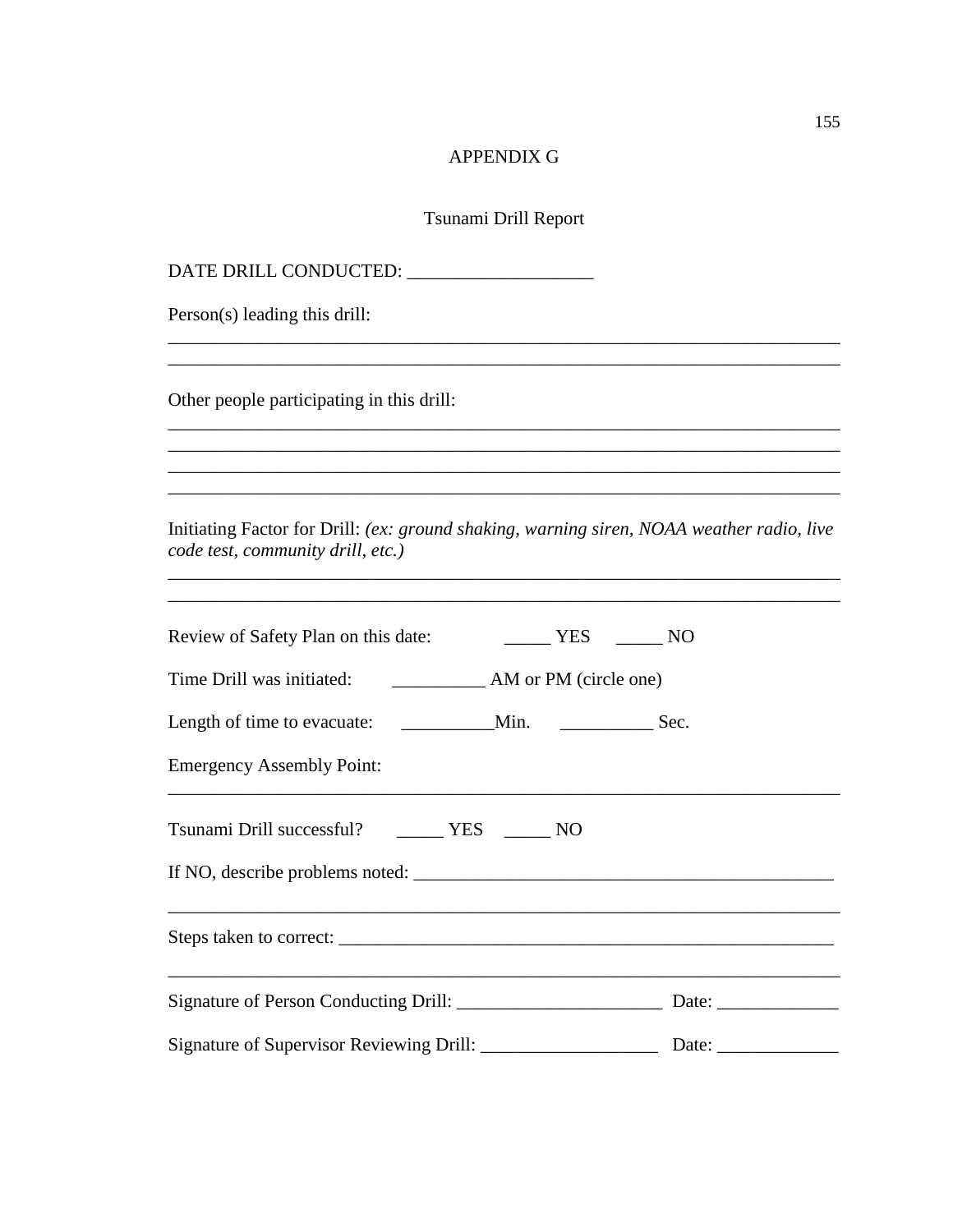# **APPENDIX H**

# Flood Drill Report

| DATE DRILL CONDUCTED:                                                                           |  |
|-------------------------------------------------------------------------------------------------|--|
| Person(s) leading this drill:                                                                   |  |
| Other people participating in this drill:                                                       |  |
| Review of Safety Plan on this date:<br>$YES$ NO<br><b>Identified Temporary Relocation Site:</b> |  |
| Time Drill was initiated:<br>AM or PM (circle one)                                              |  |
| Sec.                                                                                            |  |
| Flood Drill successful? MES MO                                                                  |  |
|                                                                                                 |  |
|                                                                                                 |  |
|                                                                                                 |  |
|                                                                                                 |  |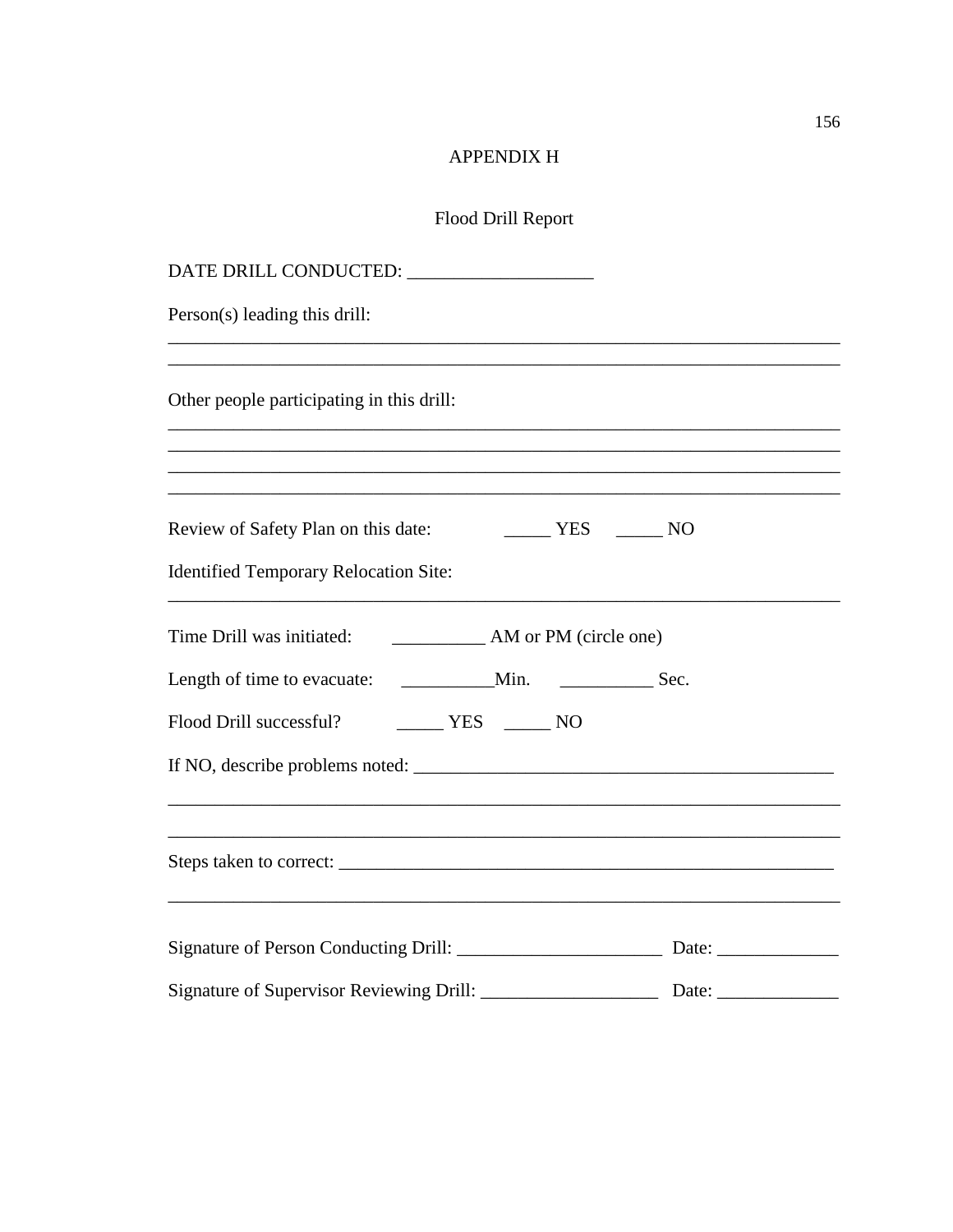# APPENDIX I

# Communication Drill Report

| Drill / exercise event, if specified: (ex: flood evacuation, earthquake, lockdown, etc.) |                                                        |  |  |
|------------------------------------------------------------------------------------------|--------------------------------------------------------|--|--|
| Other individuals / agency partners participating in this drill:                         |                                                        |  |  |
| Out of Area / Sister Agency and current contact info:                                    |                                                        |  |  |
| Review of Communication Plan on this date: VES _______ NO                                |                                                        |  |  |
| AM or PM (circle one)<br>Time Drill was initiated:                                       |                                                        |  |  |
| Length of time to complete Well Person Checks: ________ Hours ________ Minutes           |                                                        |  |  |
| Time of Safe and Well Registration: ______________ AM or PM (circle one)                 |                                                        |  |  |
| Was communication drill successful? _______ YES _______ NO                               |                                                        |  |  |
|                                                                                          |                                                        |  |  |
|                                                                                          |                                                        |  |  |
|                                                                                          | Date: $\frac{1}{\sqrt{1-\frac{1}{2}}\cdot\frac{1}{2}}$ |  |  |
| (Sister Agency / Out of Area Contact)                                                    |                                                        |  |  |
|                                                                                          |                                                        |  |  |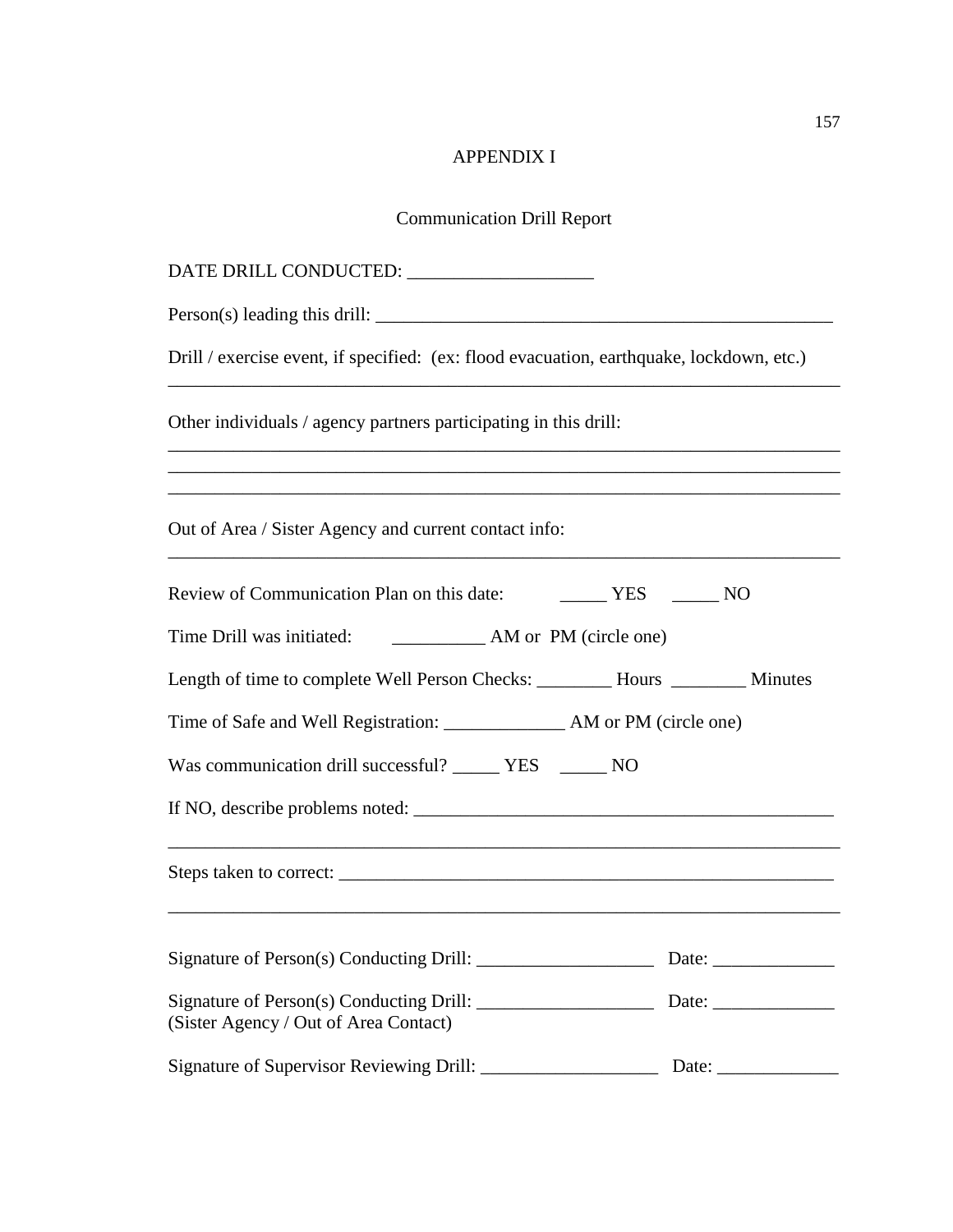#### APPENDIX J

## Sample Hazard Assessment

#### Weather

Severe Wind - Resident's house is located in the "Arcata bottoms." This is an area that can experience windstorms and severe winter weather conditions, such as those experienced in the "New Year's Storm" of 1996. As experienced in this event, wind speeds can reach an excess of 90 mph. Typical damage can include damage to buildings, trees blown down, downed power lines, loss of power, overturned mobile home not secured to foundations, and blockage of transportation corridors.

Heightened seasonal winds typically occur from late February through early April. In the event of high winds, prepare by securing outdoor belongings - including garbage cans - or bring them inside.

In the past, power lines and transformers in the nearby vicinity have frequently been affected by severe winter weather, resulting in loss of electricity for several hours up to several days, as well as possible danger from downed power lines. Downed power lines may remain active for a long time and it is not necessary to be close enough to touch one to be electrocuted. Keep a safe distance from all suspected downed power lines and notify PG&E.

Tornado - Resident does not live in an area historically susceptible to frequent tornado activity. Although waterspouts have been sighted just off the coast, there has only been one recorded tornado of significance in Humboldt County, striking at 1:40 pm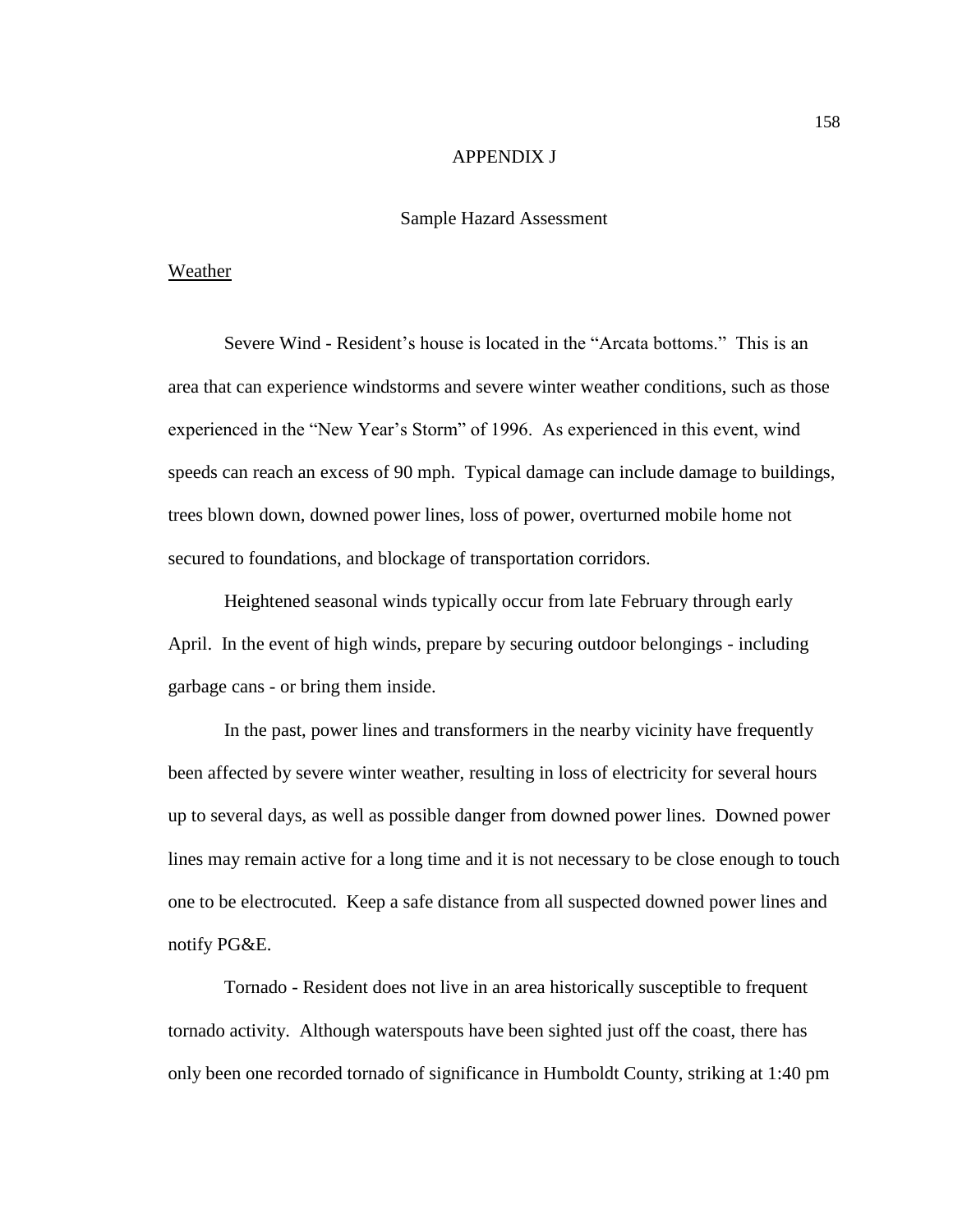on March 29, 1958. No deaths resulted from this event. The risk of personal injury or tornado damage where Resident lives is virtually nonexistent.

Hurricane - Resident does not live in a region susceptible to hurricanes or other major cyclonic storms.

Lightning - Lightning strikes do not typically occur in this region, but may be common in the mountains to the east and may ignite fires. In the event of a lightning storm, remain indoors, stay off the phone and avoid using electronic equipment.

Precipitation Extremes - Resident lives in an area prone to precipitation extremes in the way of rainfall between the months of November through March. Resident receives automatic NOAA weather outlook reports for the coming weeks via internet and plans accordingly. Snowfall is rare in this region. Hailstorms are a possibility and have occurred in the past, resulting directly in minor damage to vehicles and indirectly via traffic accidents.

Temperature Extremes - Resident does not live in a region that typically experiences wide temperature extremes. However, the temperature can change significantly if she were to travel just a few miles inland or to the Southern Humboldt area. Dressing in layers is recommended and therefore multiple layered clothing is included in her family's emergency and go kits.

The average low temperature in Arcata is 41 degrees and typically occurs during the month of January. The average high temperature is 62 degrees and typically occurs during the month of September. The highest recorded temperature in Arcata was 87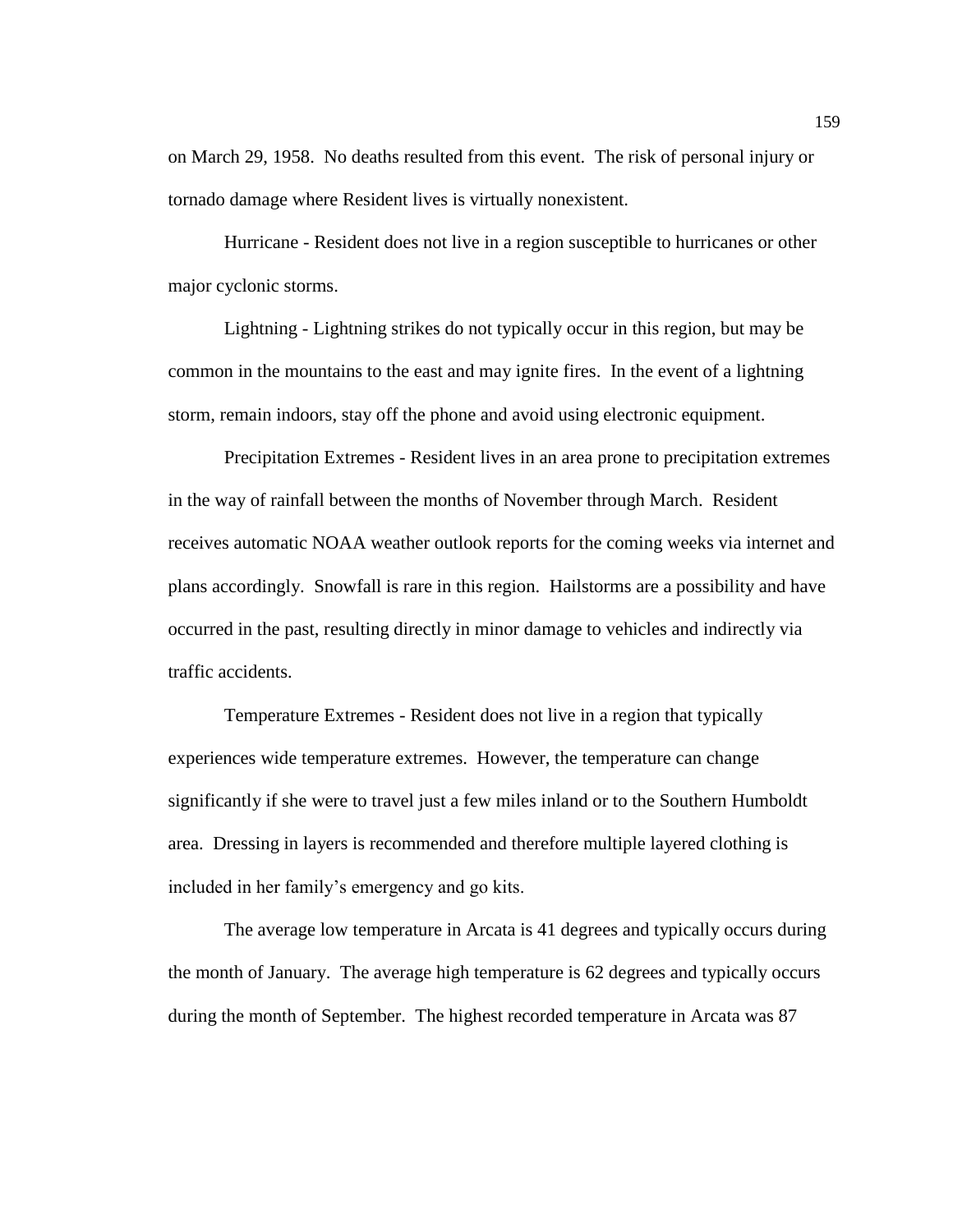degrees in 1993. The lowest recorded temperature in Arcata was 20 degrees in the winter of 1888.

#### Earthquake

Resident lives in a region that can be severely impacted by seismic activity from both local and distant-source earthquakes of an intensity of 6.0 and greater. Resident and her family have received appropriate annual training in earthquake and tsunami awareness and safety. Family conducts quarterly earthquake drills, in addition to participating in the California Shakeout held each October. During any ground shaking event, Residents have been instructed to "Drop – Cover – Hold and Count" for the duration of the shaking. Family has been instructed not to exit the home during an earthquake under any circumstances. In past earthquake events, family members have exhibited the ability to follow these steps appropriately. Once the shaking has stopped, Head of Household will conduct well-person checks. Following well-person checks, the family will exit the home if necessary in order to complete indoor and outdoor home safety checks, including looking, listening and smelling for gas leaks.

Local Faults - Residents live close to several "active" fault lines. The closest of these is the Fickle Hill Fault, running from Fickle Hill, under the city police station, under the Jacoby storehouse, and straight out into the ocean. There are at least 6 known active faults within a 20-mile radius of her home. Because her home is located on an area of mud, fill and river channel sediment, ground shaking is strongly increased during an earthquake.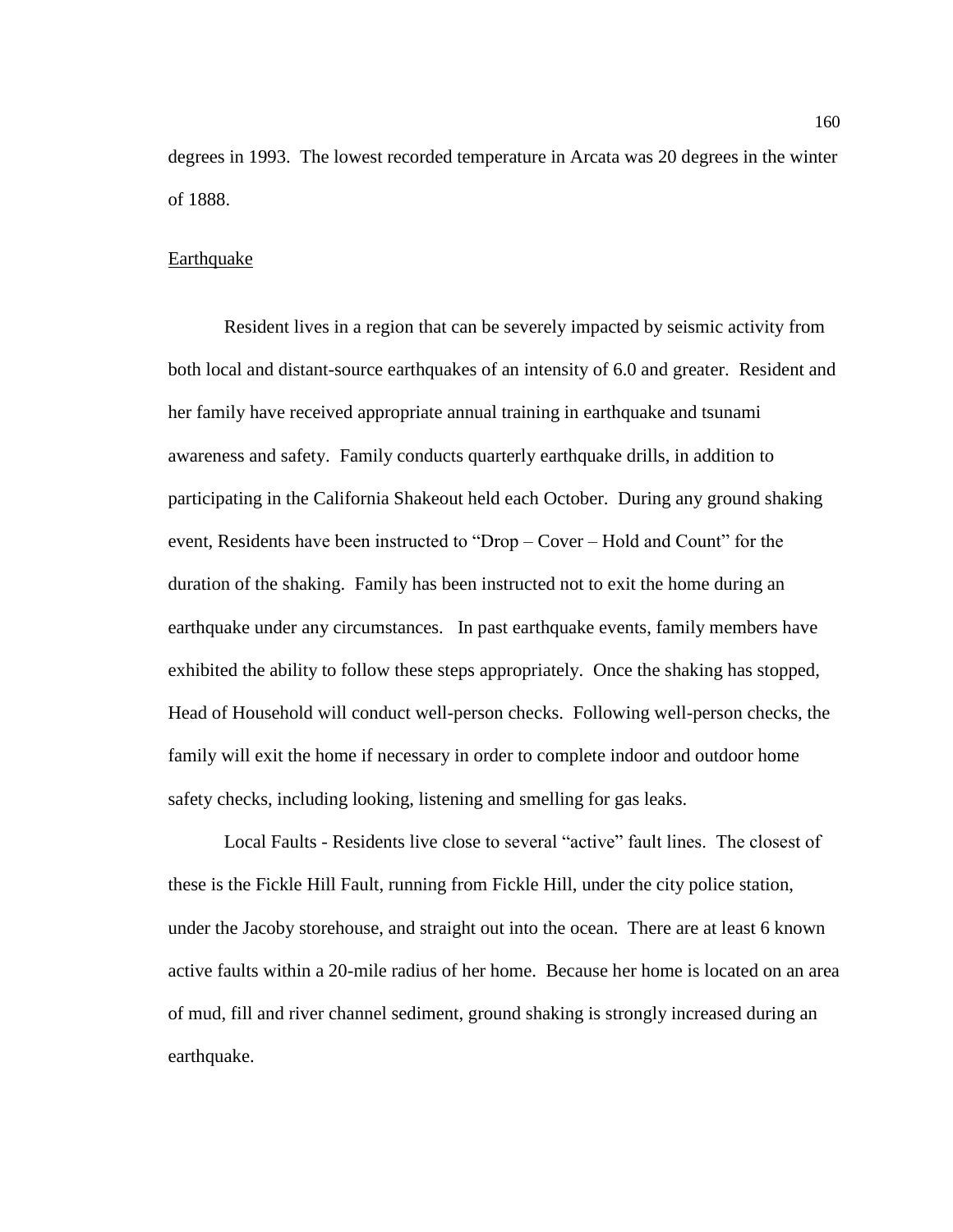Cascadia Subduction Zone - Residents live in Humboldt County near the coast. The entire Humboldt County coastline parallels the southern end of the Cascadia Subduction Zone, which follows the coastline offshore and turns inland near Petrolia and the Mendocino Triple Junction area. Because her home is located on an area of mud, fill and river channel sediment, ground shaking is strongly increased during an earthquake.

Out of Area - Historically, the region has been greatly impacted by earthquakes of strong magnitude originating from out of the area. Any event of a 4.5 magnitude or higher which originates from out of the area - including ones occurring along the San Andreas Fault, in the Bay Area, Mendocino County, etc. - can have an impact on both structures and infrastructure, as well as availability of goods, supplies and assistance in and out of the Humboldt County area.

Liquefaction - Although the residence is in a region identified as being relatively stable in terms of seismicity, Resident's home is located on an area consisting of mud, fill, and river channel sediment. As a result, ground shaking is strongly increased during an earthquake. This region is located in a zone most prone to ground failure and liquefaction.

### **Landslides**

Resident does not live in an area susceptible to landslides.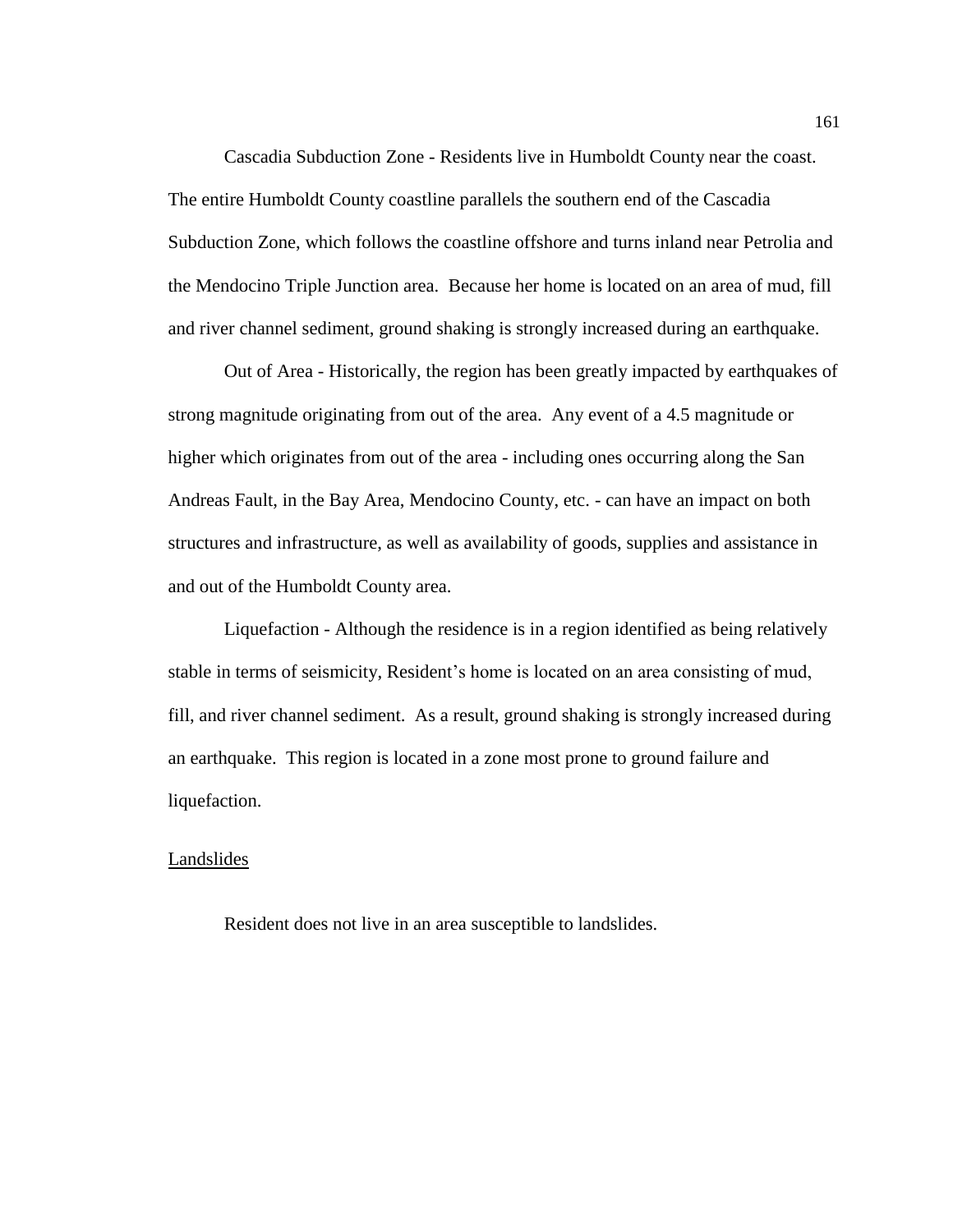#### Tsunami

Resident and her family participate in tsunami drills, as they relate to locations frequented in the community, in addition to taking part in the annual North Coast tsunami drill in March.

Local Source - Resident lives at the edge of the Tsunami hazard zone. During a Cascadia event, Resident and her family will not be required to evacuate in the event of a local-source tsunami, though the waters may reach to within 50 feet of their home. Distant Source - Resident lives beyond the edge of the tsunami inundation zone. Resident should not evacuate in the event of a distant-source tsunami.

If a tsunami warning is issued (either by nature or official notice) Resident's children will not attend school. If Resident's children are at school when the warning occurs, they will remain on campus until the warning has been lifted and a secondary allclear is issued.

#### Flood

River & Stream Flooding - Resident lives in the Mad River floodplain. Her home is near, but not within, the FEMA 100-year flood zone and Department of Water Resources' awareness floodplain. Flooding along the Mad River is more likely to result in inundation in the area north of Resident's home and along Jacoby Creek. In the event of a 100-year flood event that happened to be at risk of extending as far as Resident's home, Resident and her family will evacuate to the Arcata High School campus on the top of the hill along  $16<sup>th</sup>$  and M Streets in Arcata.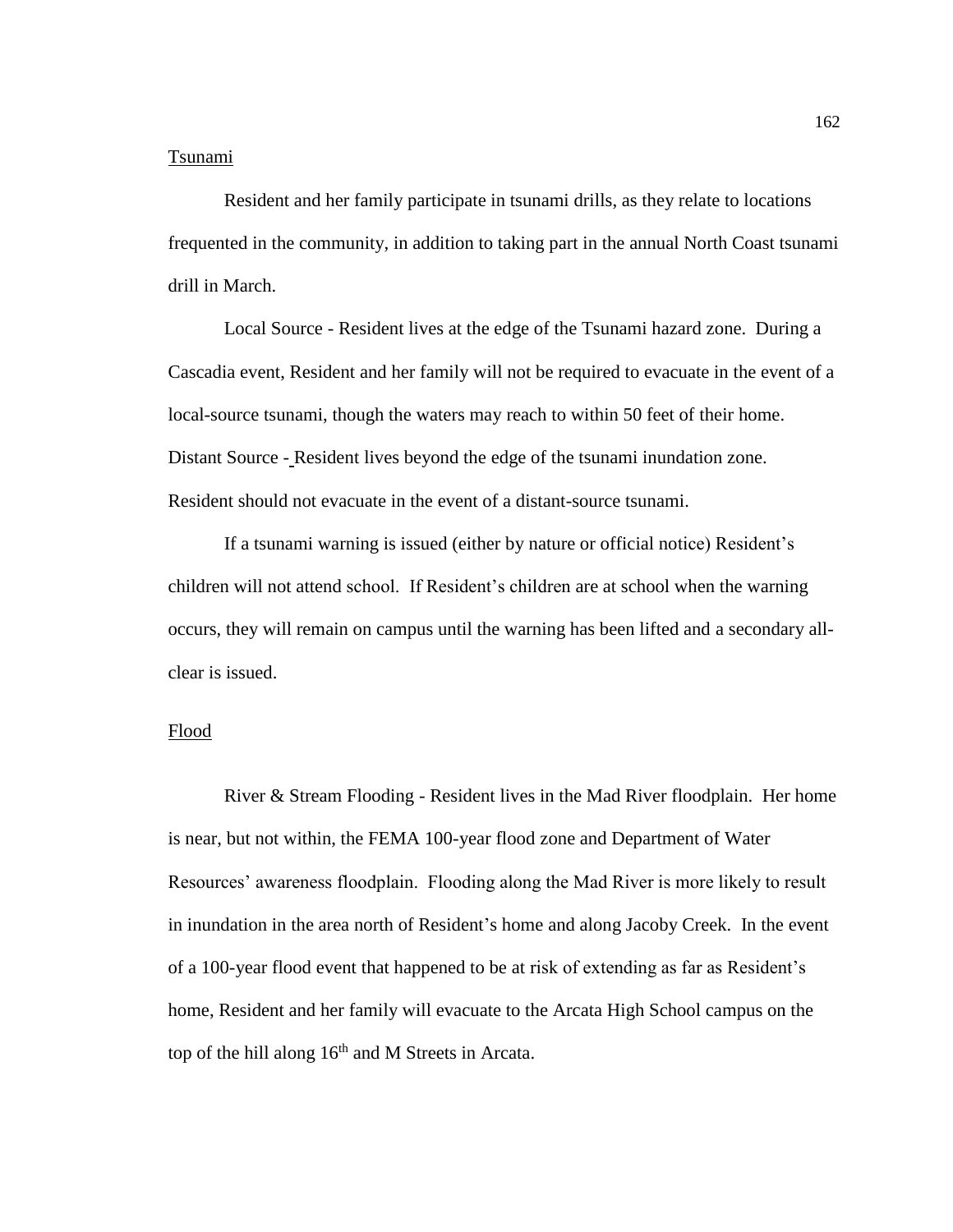General Urban Flooding **-** Resident's home is in an area at low risk for general urban flooding. However, regions within close proximity of her home have been known to have seasonal flooding incidents. Resident and her family members should plan their transportation routes accordingly, and stay home if flooding conditions prevent safe mobility, or if advised by official notice to do so. If driving is required, driving through any moving water will be avoided.

General Rural Flooding - Resident's home is in an area at low risk for general rural flooding. However, there are rural flood risk areas within a very short distance of her residence. Resident and her family members should plan their transportation routes accordingly, and stay at home if flooding conditions prevent safe mobility or if advised by official notice to do so. If driving is required, driving through any moving water will be avoided.

Resident has received flood fight methods training, including proper sandbagging techniques. In the extremely unlikely event that water reaches the ground level of the home for any reason, and any household member is unable to evacuate beforehand, they will move to the upstairs region of the house.

### Fire

Resident lives within the Arcata Fire Protection District. While her fire hazard severity is listed as nil, the southern end of her property borders a region of extensive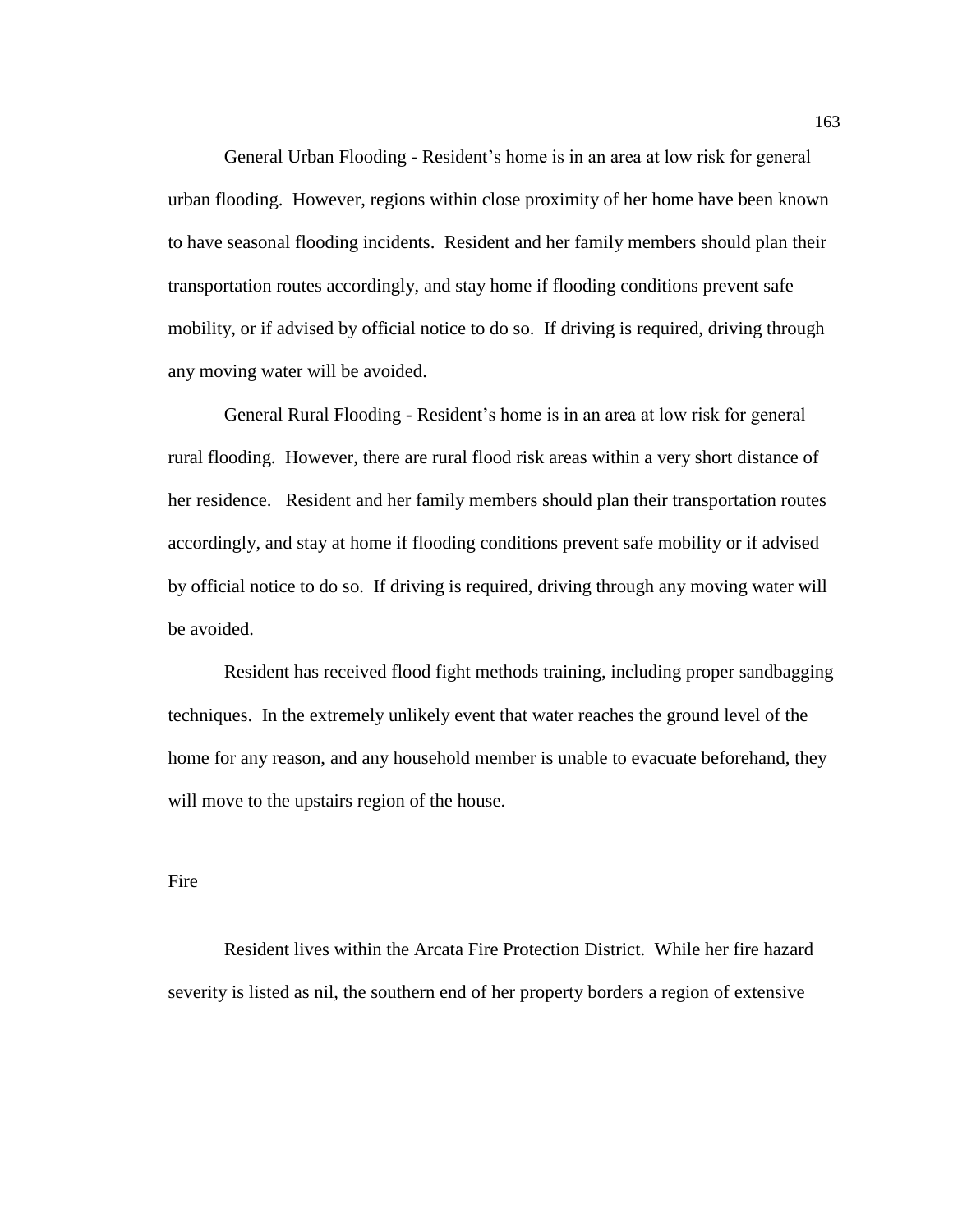vegetation where homeless encampments are not uncommon. This region is considered a zone of moderate fire hazard severity.

House Fire - Resident lives in a 'typical' residential neighborhood consisting of closely placed houses. She resides in a 2-story townhouse. Her house is located in a low-risk fire hazard severity zone. There is a charged fire extinguisher located next to the pantry in the downstairs and another located just inside the garage. Working smoke detectors are located in the downstairs, one in the upstairs hallway and one in each of the three upstairs bedrooms. Resident and her family have practiced fire drills. An escape ladder is located beneath her youngest daughter's bed. Access out of the other southern bedroom is available via back porch overhang and fence dividing the adjacent property, thus enabling two evacuation routes from each of the southern bedrooms. Secondary evacuation from the northern upstairs bedroom or bathroom would take place by exiting through the window and jumping down from the slanted roof to the front yard.

Resident and her family perform quarterly fire drills, including unannounced and nighttime fire drills. During fire drills, family members practice evacuating the house and gathering at the designated assembly point in front of the neighbor's house (2287 Ariel Way) located two doors down to the east. All members of the household are ambulatory and have successfully exited the house and gathered at the established meeting place independently during random fire drills in under 45 seconds. There are leashes for each of the dogs hanging at the bottom of the stair railing and the dogs have all responded appropriately when called to exit the home during fire drills.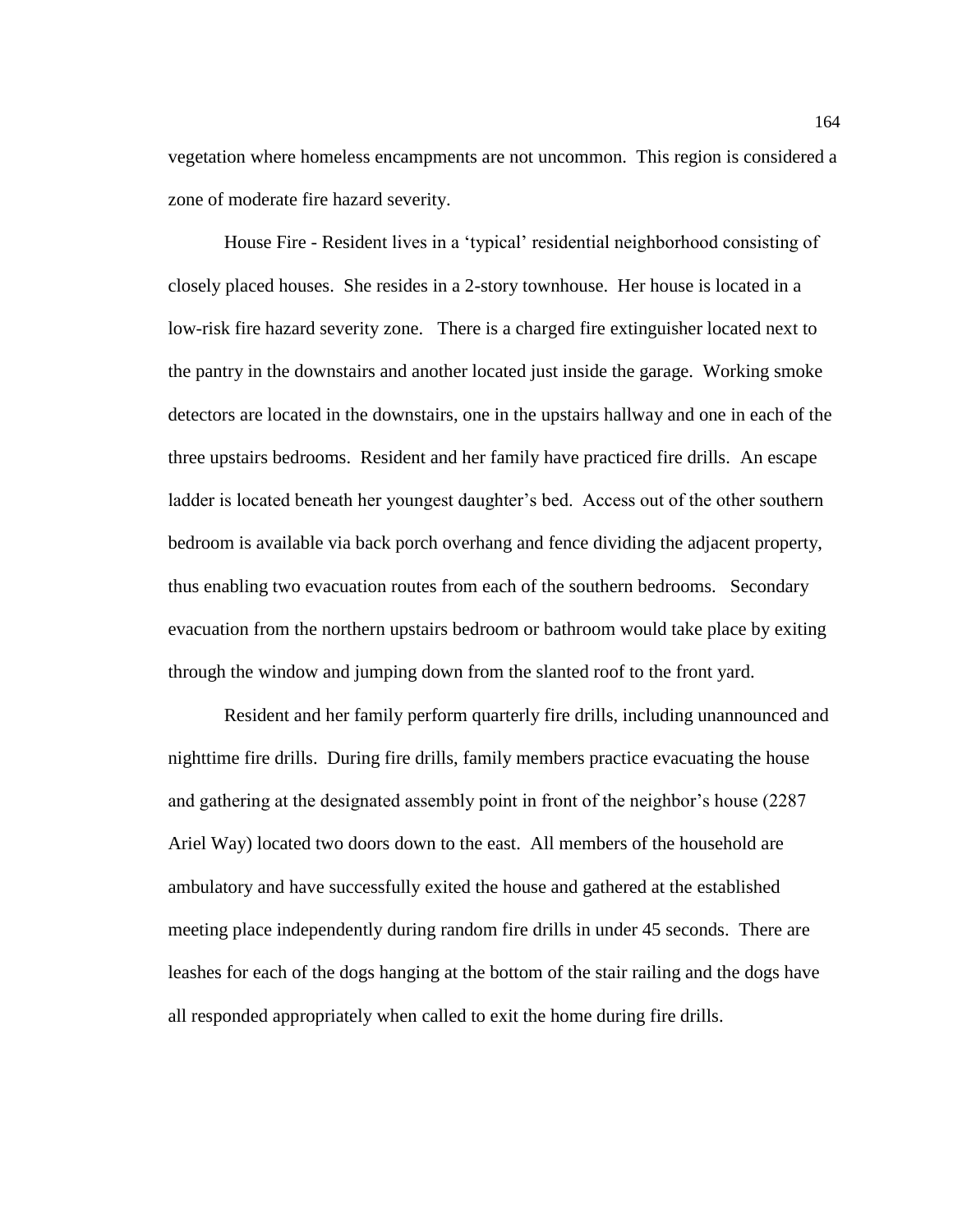Wildfire **-** Resident does not live in a wildfire hazard zone. Brush along rear of property line has been removed.

#### Pandemics

Resident and her family and all pets remain up-to-date on required vaccinations (with the exception of annual flu vaccines) and take basic precautions to prevent the spread of illness in the home. Vaccination records for all residents and pets are located in the home and office binders.

Resident and family members have received training in Universal Precautions. In the event of a pandemic, Resident will abide by Public Health Department recommendations for health and safety of herself and all family members.

#### Flood

Dam Failure - Resident lives in an area considered at risk for coastal vulnerability and dam failure inundation. The expected inundation from failure of the dam behind the Humboldt State University campus at the edge of the Arcata Community Forest will not likely pose a threat to Resident's home. If this dam breaks, Resident should remain at home and not evacuate.

Lake in Trinity County, Resident will have at least two hours to evacuate to higher ground. If the Matthews dam were to fail while at maximum capacity, the lowlying areas of the city of Arcata (from the Mad River south to Humboldt Bay) could be flooded by 6-12 feet of water. In the event of catastrophic dam failure of the Matthews Dam, Resident and her family will In the event of catastrophic dam failure at the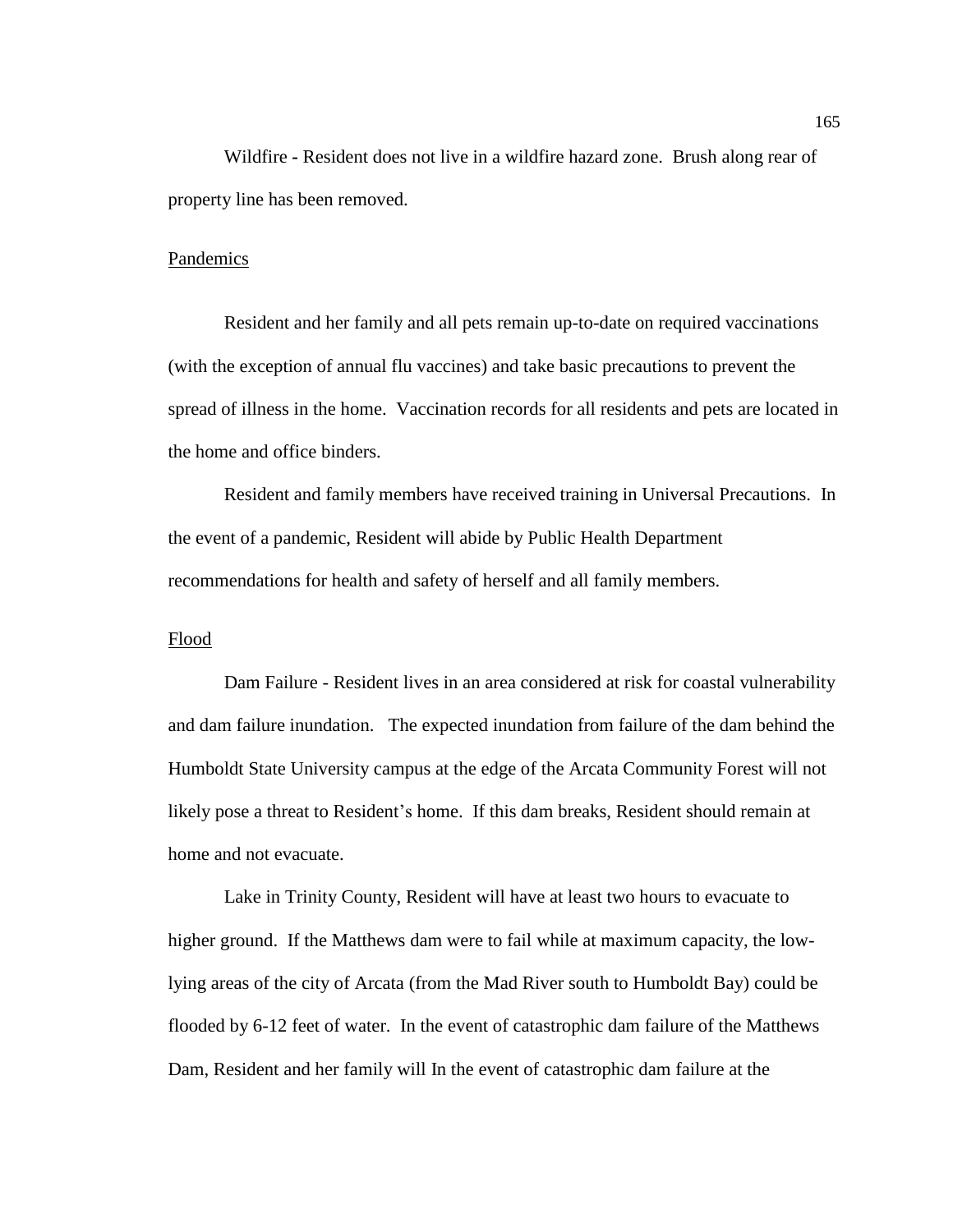Matthews Dam located at Ruth evacuate via car to the Arcata High School campus on M Street or an alternative location east of Alliance Road.

Levee Failure - The levees surrounding Humboldt Bay on the north side have undergone retrofitting by consultants from the Oscar Larson Company. In the event of levee failure on the north side of the bay, there is not likely to be damage from flooding expected to reach as far as Resident's house (the major risk factor being contamination from sewer water from the wastewater treatment facility and Humboldt Bay in general). Long-term effects in the area from contamination of this sort are not expected to have greater impact than to provide fertilization of soils in local cow pastures. Therefore, in the event of levee failure in this area, Resident and her family should temporarily avoid roads and pasturelands on the south side of Samoa Boulevard.

#### Man-made Hazards

Resident lives within two miles of the chlorine storage located near the Arcata Marsh. In the event of an event resulting in toxic leakage, Resident will either evacuate to an area upwind of the event or stay home and seal all window sills and door jams – whichever is recommended by local authorities at the time.

There are no known meth labs or hash oil labs currently operating near Resident's house.

The nearest petroleum storage facilities are located over a mile from Resident's house. One petroleum storage facility is located at the corner of  $11<sup>th</sup>$  and K streets and another along Samoa Boulevard at the J Street intersection.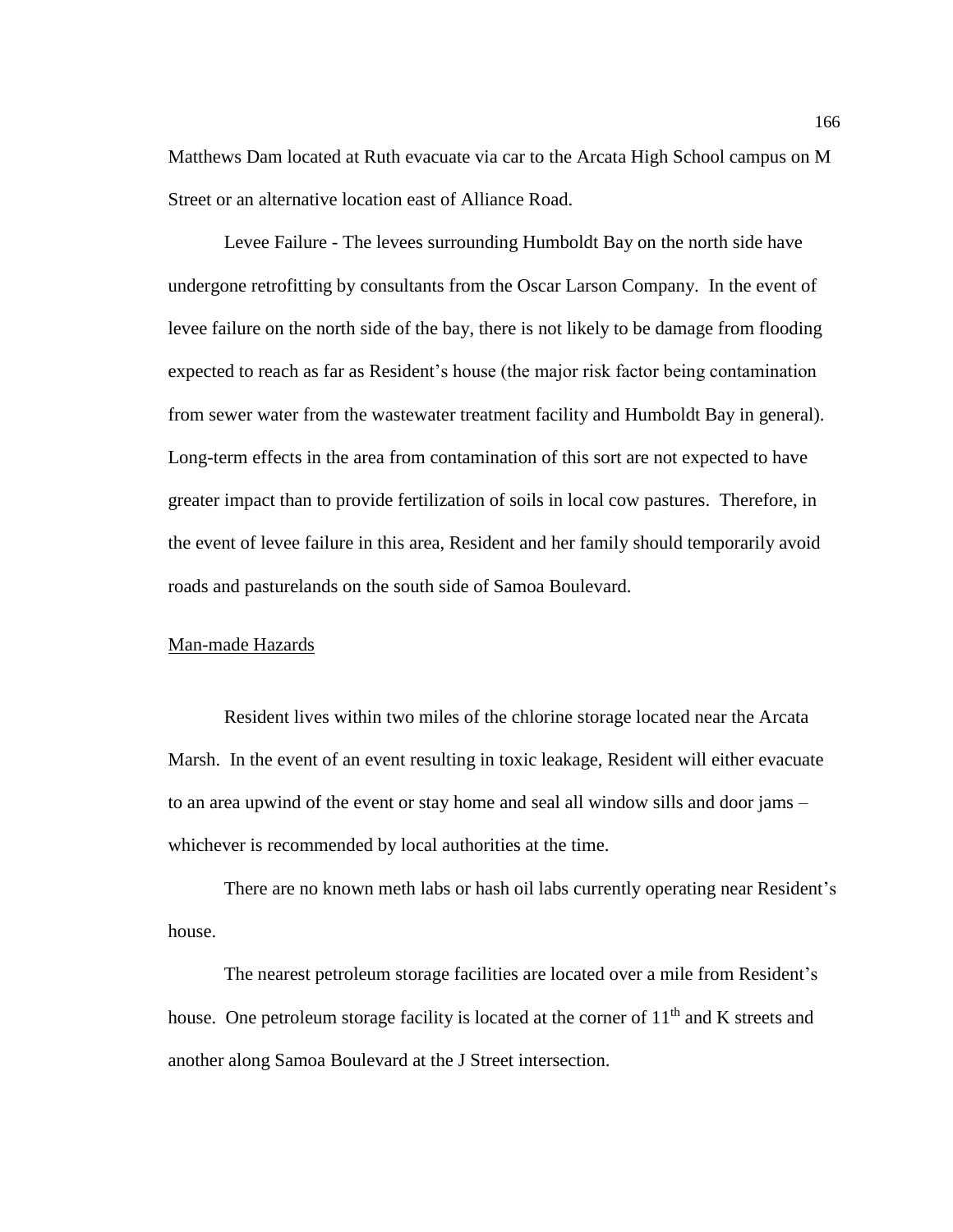## Identification of potential hazards to avoid

There are power lines along evacuation routes (marked with "**=**" on map). There is potential for flooding along the Janes Creek / McDaniel Slough areas. There is potential for liquefaction along entire evacuation route. There is hazardous materials storage in the form of petroleum at gas stations on  $11<sup>th</sup>$  & K and at Samoa and J Street. There is chlorine gas storage at south end of G Street.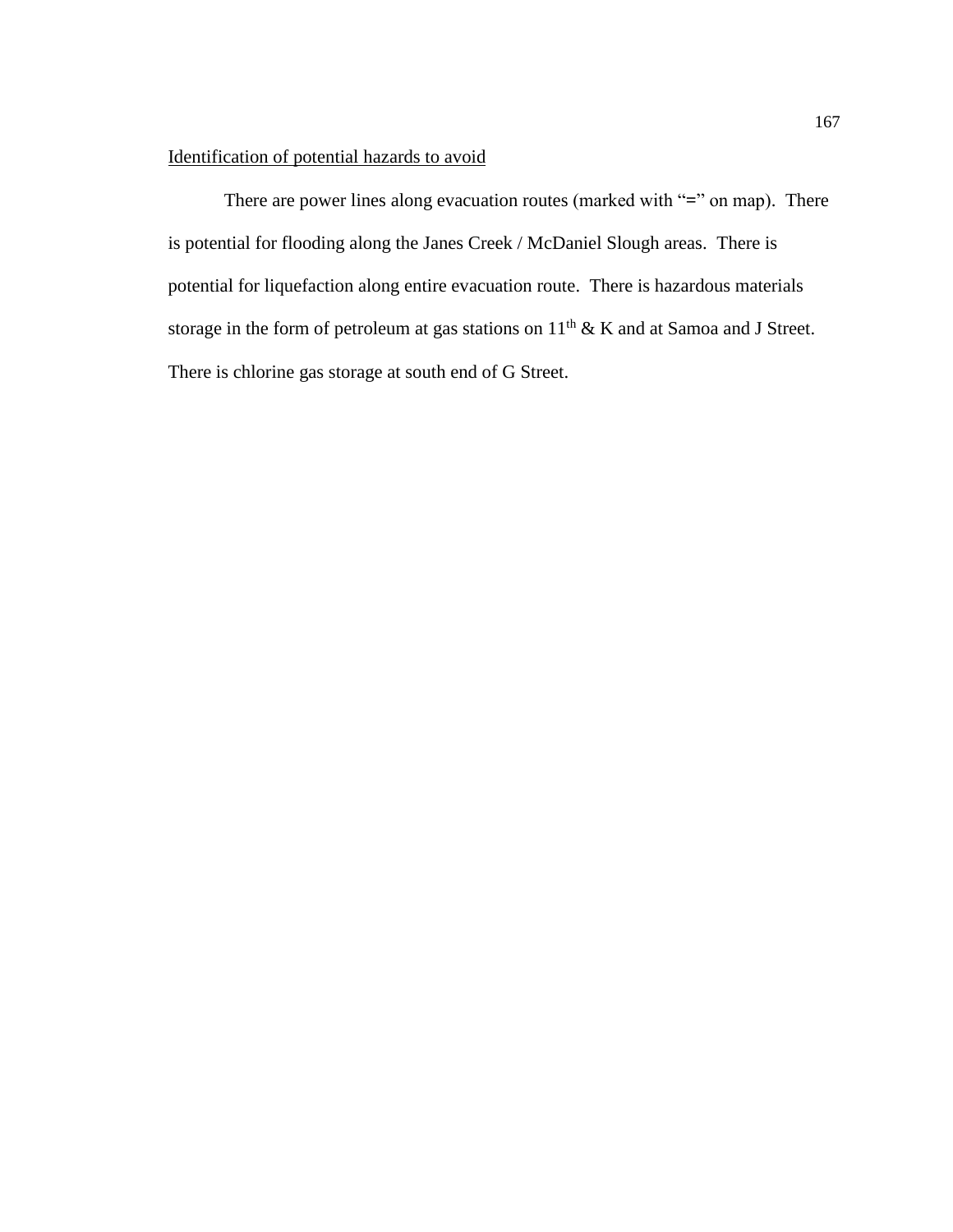### APPENDIX K

## Sample Risk Assessment

Structure is a modern, two story townhouse, in the Windsong subdivision on the outskirts of the city of Arcata. The house was constructed in 2005, in accordance with the current building standards for earthquake safety as of the date of construction.

The house is secured directly to the cement foundation.

There is no chimney or other unreinforced masonry feature to the home.

The driveway is paved and smooth. There is a metal PG&E grate over part of the right side of the driveway which may become slippery under wet or icy conditions.

There are two separate steps from the driveway to the front door. There is one step from the dining room to the back yard. These steps would not be negotiable to an individual in a wheelchair.

There is a built-in central heating and air conditioning unit.

Upstairs there are three bedrooms and a full bathroom, with separate sink / vanity area. Downstairs there is a living room, kitchen, pantry, laundry room, dining room and half bath.

The hand railing on the stairs leading from the first floor to second floor is secure.

Pictures and butterfly display cases hanging on the wall along the stairwell are not yet secured with closed hooks and may therefore present a hazard upon evacuation after an earthquake.

Pictures hanging on bedroom walls, including the framed poster above the bed, have been hung utilizing closed hooks. The large mirror hung in the living room and all larger pictures on walls in the downstairs area have been mounted using closed hooks.

All free-standing furniture above 4 feet in height has been mounted properly to walls using L-brackets secured into wall studs.

Knick-knacks located on the hutch in the downstairs living room have been mounted using earthquake putty. Other knick-knacks and small breakables are stored in the dining room in the white hutch which has closed doors that are latched. However, items inside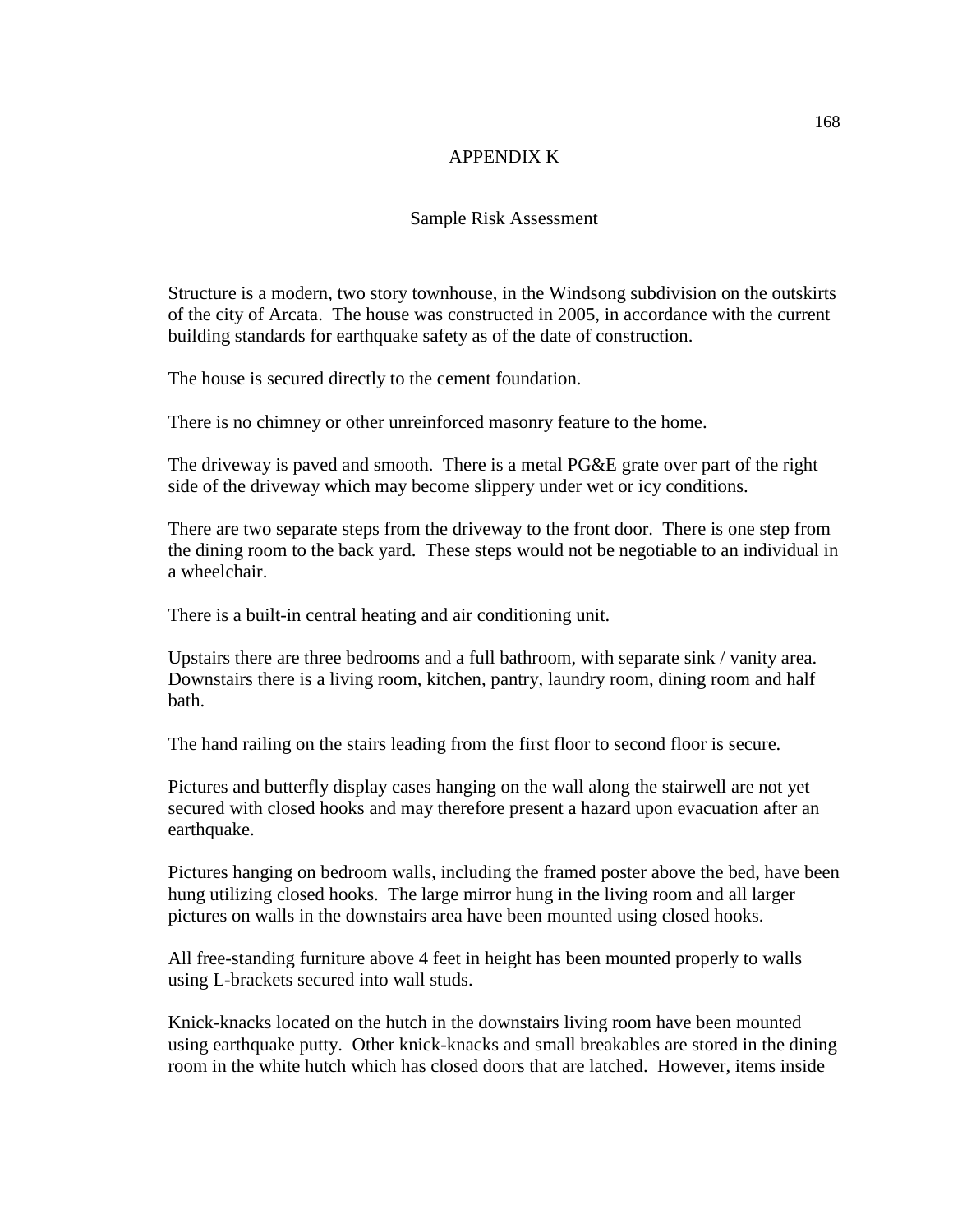of the hutch have not been secured with earthquake putty or museum wax and therefore present greater risk of breakage.

The solar hot water heater is located in the garage and secured in place. The tall water heater unit alongside this has been inspected to ensure that is properly anchored using an earthquake strap and other reinforcements. Most recent PG&E inspection occurred in October, 2017.

The washer, dryer and filing cabinet in the laundry room have not been secured in place, but are surrounded on three sides by walls / furniture / another appliance.

The dryer vent is checked and cleaned monthly to avoid fire hazard. The lint collector is cleaned out after each load.

The house received a heating system inspection in March, 2017.

The appliances in the kitchen area, with the exception of the refrigerator, have been secured in place. The refrigerator and oven are enclosed on three sides by walls and counters.

Owner carries basic homeowner's insurance which is updated annually with Farmers Insurance. At the present time, Owner does not have earthquake or flood insurance. Proof of homeowner's insurance is located in the office binder and scanned onto a flash drive.

All upstairs and downstairs rooms undergo a quarterly inspection for earthquake and fire safety. The outdoor area and foundation of the house is also inspected annually (in June) by Humboldt Bay Housing Development Corporation. The most recent fire inspection occurred in February of 2017.

A mobile disaster kit is stored in the storage area beneath the stairs. Multiple 3-5 gallon water jugs are stored underneath the tea service table in the dining area, with additional five gallon jugs stored on the bottom shelf of the black bookcases, also located in the dining area. Additional gallon jugs of water are stored on the bottom two shelves of the pantry and underneath the kitchen sink.

Bedpost bags / evacuation kits for each resident are located on wall hooks in each resident's bedroom.

There are no posted evacuation plans.

A list of emergency numbers is located on the door of the refrigerator.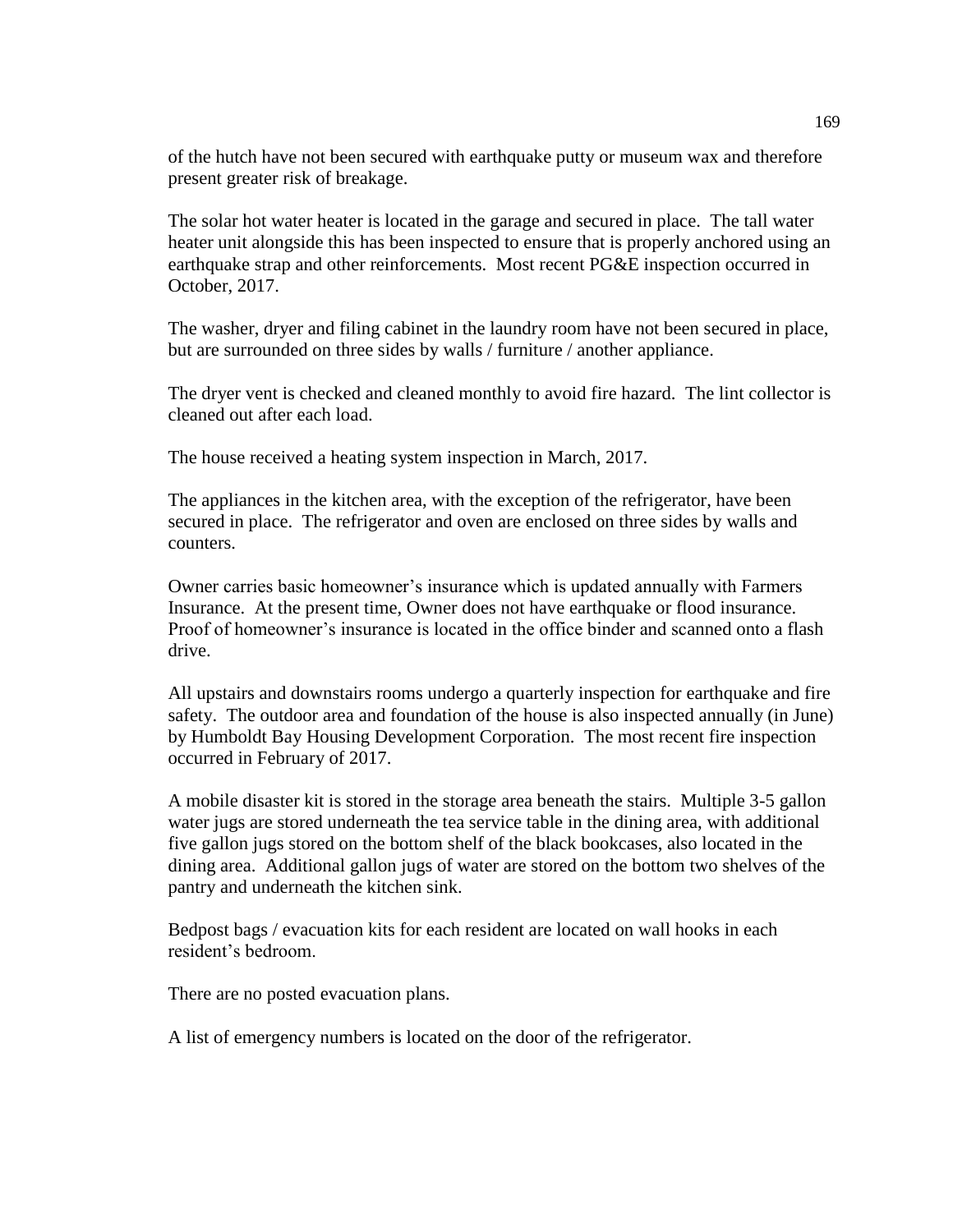PRN medications and medical supplies are stored unlocked in the apothecary in the dining room area. PRN rescue inhalers are stored in the nightstand adjacent to the bed in the Master bedroom as well as on the white dresser in the southwest bedroom. An additional rescue inhaler may be found in the center console or glove box of each vehicle.

First Aid Kits are stored in four separate rooms of the house, including the following locations: within the large brown "doctor kit" upstairs in the southwest bedroom, underneath the sink in the upstairs bathroom, on the middle shelf in the downstairs laundry room, and on the top of the apothecary in the dining room. Disposable gloves are available in these same locations. An additional small first aid kit is located in each go kit. CPR masks / shields are available in the kit in the southwest bedroom and attached to her backpack, and in the top drawer of the first aid supplies located next to the apothecary.

Fire extinguishers are located in eye-level positions upstairs on the wall between the two southern bedroom doors, and downstairs on the side of the black bookshelf between the kitchen and dining area. A third fire extinguisher is located on the southern wall, just inside the door of the garage. All household members have been trained in proper use of the fire extinguishers. Fire extinguishers are inspected quarterly and recharged or replaced as needed.

Smoke detectors are located in each bedroom, in the upstairs hallway, in the downstairs living room, in the dining room, above the pantry door in the kitchen, and in the garage. Each of these is tested quarterly to ensure that the batteries are charged and that the units are fully operational.

Carbon monoxide detectors are located upstairs at the top of the stairs and downstairs next to the thermostat. An additional carbon monoxide detector will be added to the garage.

There is a gas shut-off wrench inside a large plastic bag located next to the gas shut-off valve in front of the house. Neighbors have been authorized to use this to shut off gas if necessary in the event that residents are not at home when a gas leak is detected.

Access to the water shutoff is located in the front yard near the street, next to the raised garden bed.

The breaker box is located in front of the house along the outside of the garage.

House rules dictate that candles may only be burned when a person is present in the room with the candle. Additionally, pets are not allowed in rooms with a burning candle.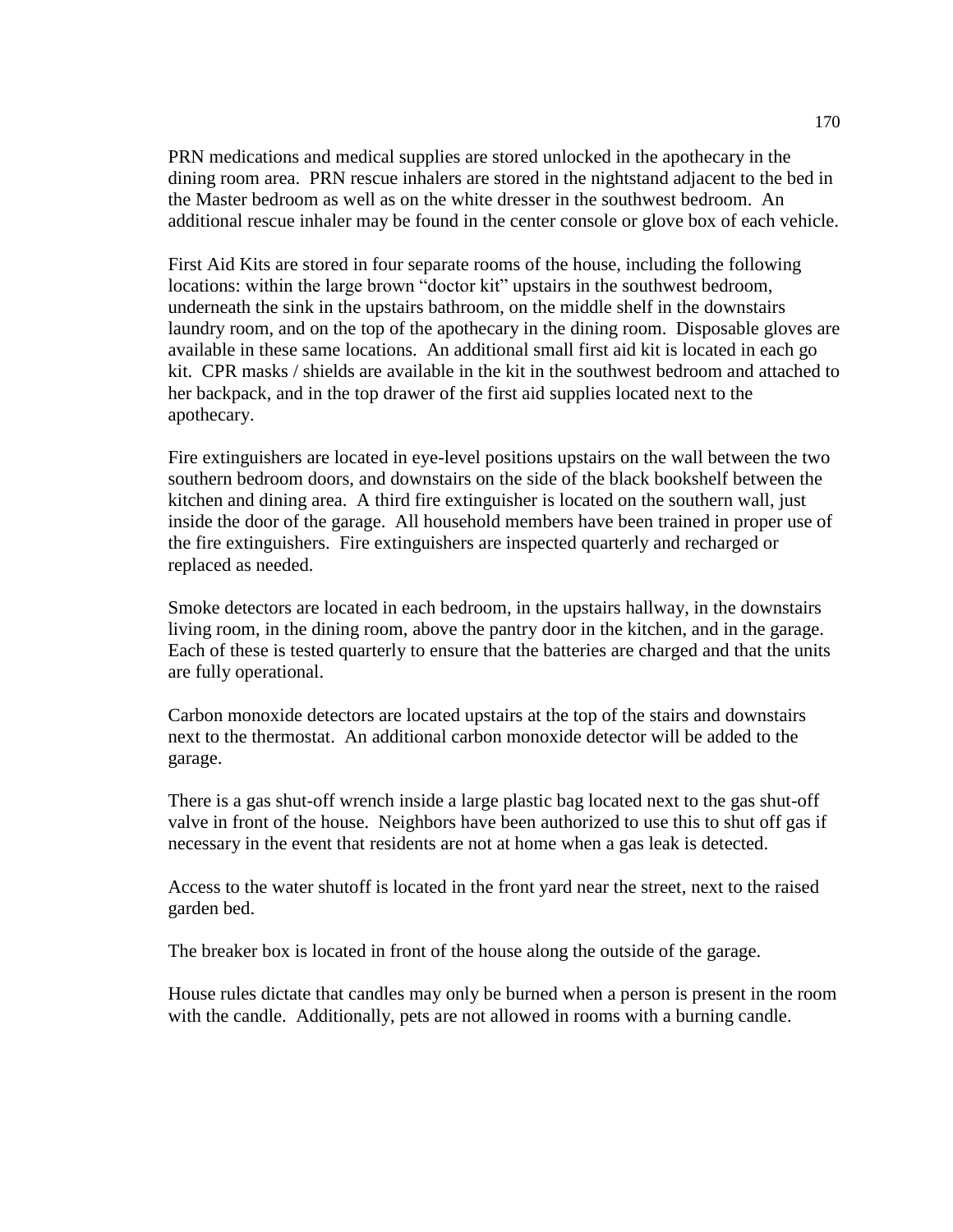Space heaters are rarely used (such as when the furnace needed repair or when the gas was temporarily shut off following a neighbor accidentally hitting the gas line when digging). A space heater may be used for people working in the garage during winter months.

A check-list for lights, candles, running water, appliances, doors and heaters is located next to the front door.

Indoor and outdoor safety and evacuation maps of the home site are located in both home and office binders. There are at least two exits from the north and south side of the home. However, the back yard of the home is completely enclosed by fencing. Evacuation to the back yard would therefore require passing through the back door of the garage or going over the neighbor's fence to gain access to the front of the house and should be avoided if possible unless other evacuation routes are completely unsafe to use.

In the event of a house fire, the emergency assembly point is in the front yard at 2287 Ariel Way – the second house to the east.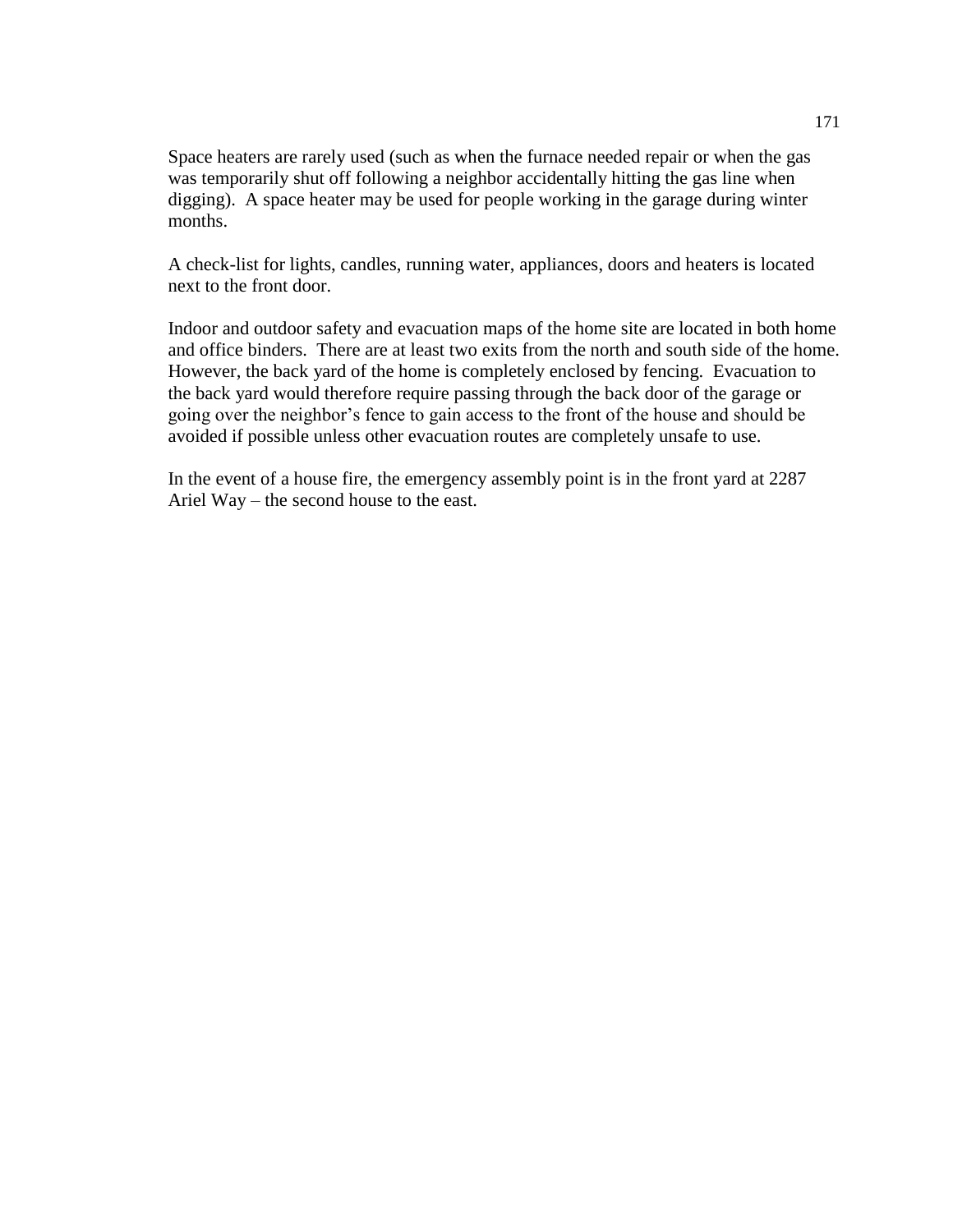## APPENDIX L

## List of California Regional Centers

Alta California Regional Center 2135 Butano Dr. Sacramento, CA 95825 (916) 978-6400

Central Valley Regional Center 4615 North Marty Avenue Fresno, CA 93722-4186 (559) 276-4300

Regional Center of the East Bay 7677 Oakport St., Suite 300 Oakland, CA 94621 (510) 383-1200

Eastern Los Angeles Regional Center 1000 South Fremont Alhambra, CA 91802-7916 *Mailing address:* P.O. Box 7916 Alhambra, CA 91802-7916 (626) 299-4700

Far Northern Regional Center 1900 Churn Creek Rd., #319 Redding, CA 96002 (530) 222-4791

Frank D. Lanterman Regional Center 3303 Wilshire Boulevard, Suite 700 Los Angeles, CA 90010 (213) 383-1300

Golden Gate Regional Center 875 Stevenson St., 6<sup>th</sup> Floor San Francisco, CA 94103 (415) 546-9222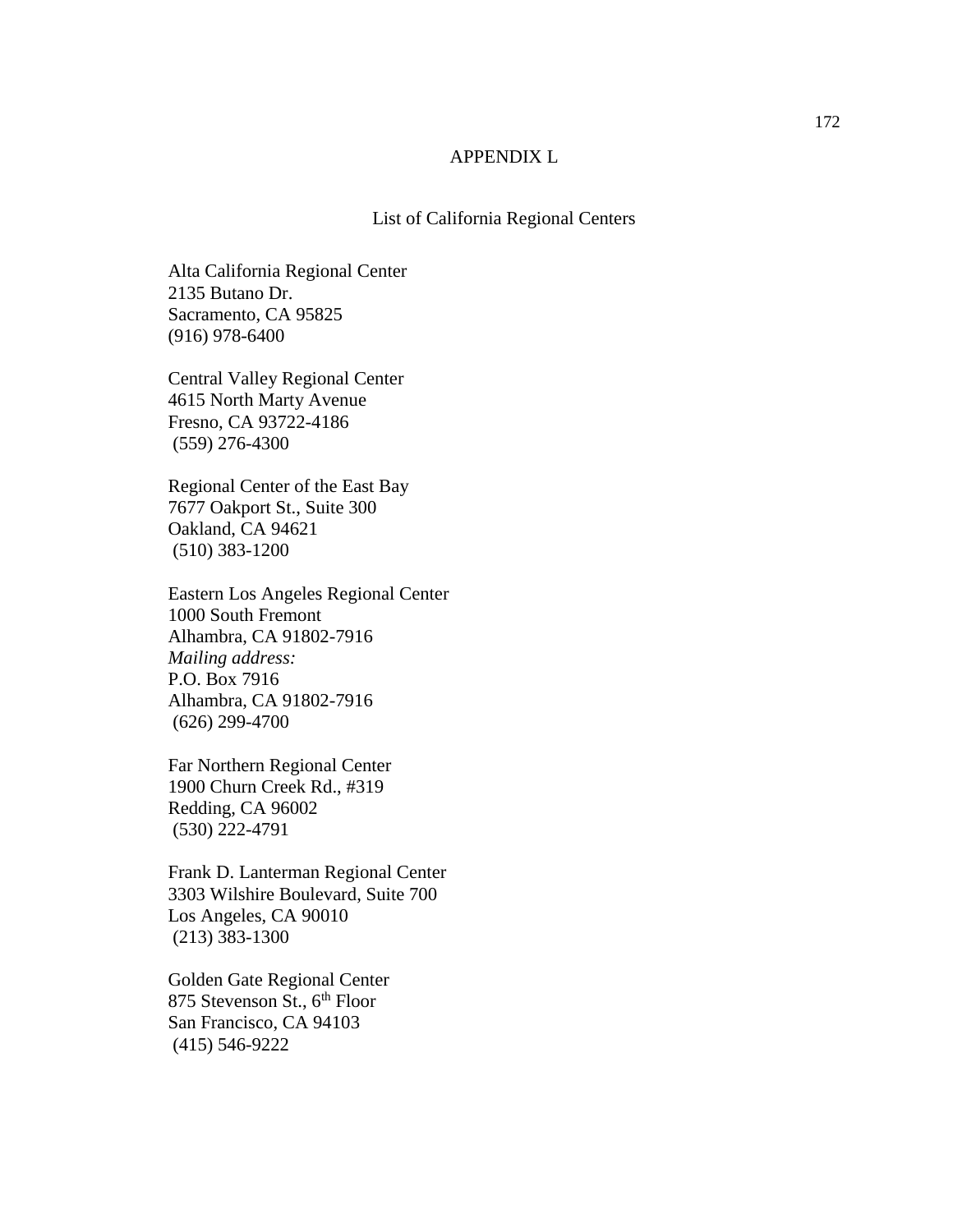Harbor Regional Center 21231 Hawthorne Boulevard Torrance, CA 90503 (310) 540 -1711

Inland Regional Center 674 Brier Drive San Bernardino, CA 92408 *Mailing address:* P.O. Box 6127 San Bernardino, CA 92412 -6127 (909) 890 -3000

Kern Regional Center 3200 North Sillect Avenue Bakersfield, CA 9308 (661) -327 -8531

North Bay Regional Center 10 Executive Court, Suite A Napa, CA 94558 (707) 256 -1100

North Los Angeles County Regional Center 15400 Sherman Way, Suite 170 Van Nuys, CA 91406 -4211 (818) 778 -1900

Regional Center of Orange County 801 Civic Center Drive West, Suite 100 Santa Ana, CA 92701 (714) 796 -5100

Redwood Coast Regional Center 525 Second St., Suite 300 Eureka, CA 95501 (707) 445 -0893

San Andreas Regional Center 300 Orchard City Drive, Suite 170 Campbell, CA 95008 (408) 374 -9960